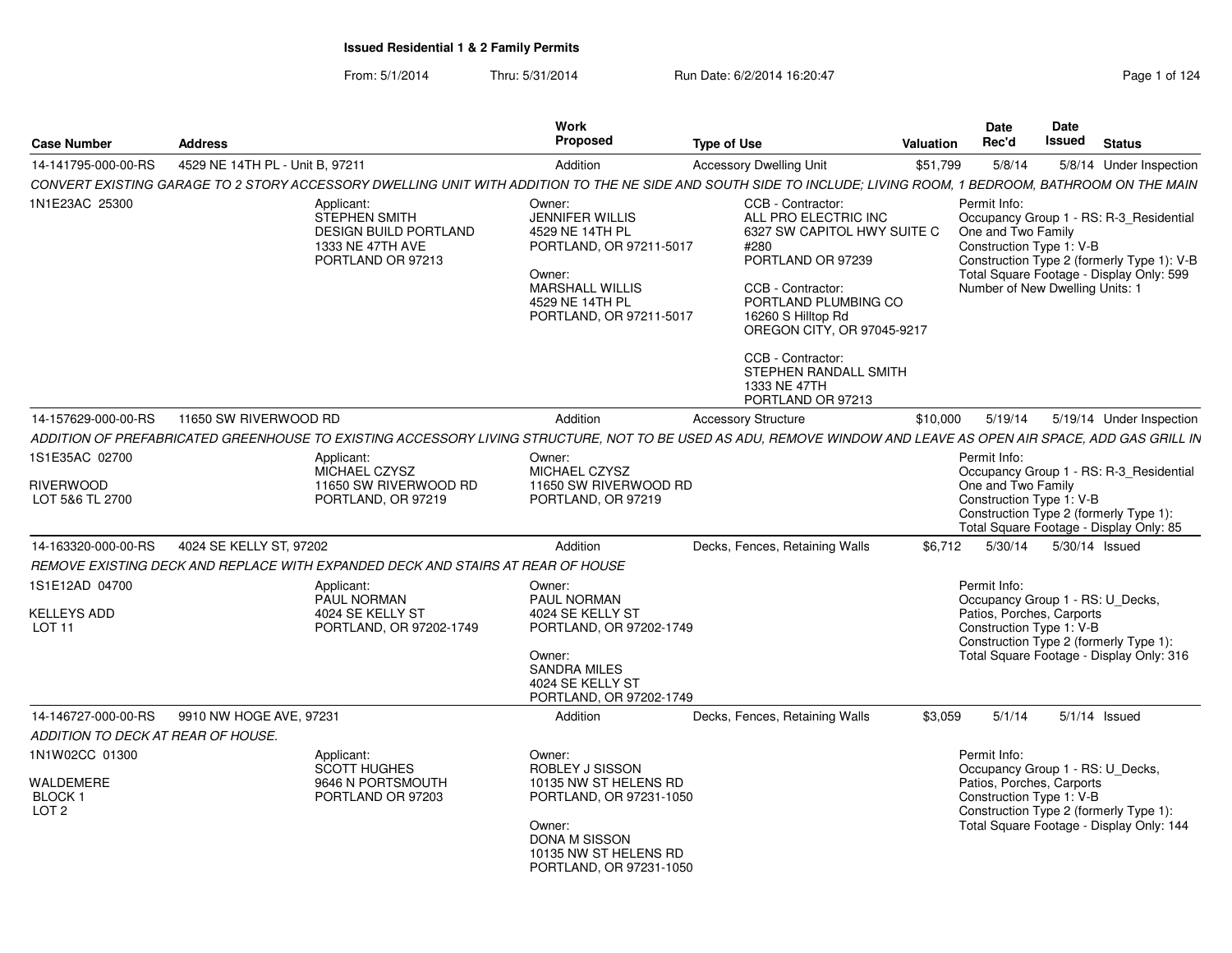From: 5/1/2014Thru: 5/31/2014 Run Date: 6/2/2014 16:20:47 Research 2010 124

| <b>Case Number</b>                                                              | <b>Address</b>                                                                                                                                               | Work<br><b>Proposed</b>                                                                                                                                           | <b>Type of Use</b>                                                                                                                                                                                                                                                                                      | Valuation | Date<br>Rec'd                                                                                             | Date<br>Issued | <b>Status</b>                                                                      |
|---------------------------------------------------------------------------------|--------------------------------------------------------------------------------------------------------------------------------------------------------------|-------------------------------------------------------------------------------------------------------------------------------------------------------------------|---------------------------------------------------------------------------------------------------------------------------------------------------------------------------------------------------------------------------------------------------------------------------------------------------------|-----------|-----------------------------------------------------------------------------------------------------------|----------------|------------------------------------------------------------------------------------|
| 14-132743-000-00-RS                                                             | 6131 SW TOWER WAY, 97221                                                                                                                                     | Addition                                                                                                                                                          | Decks, Fences, Retaining Walls                                                                                                                                                                                                                                                                          | \$8,713   | 3/29/14                                                                                                   |                | 5/10/14 Under Inspection                                                           |
|                                                                                 | ADD 429 SQUARE FOOT OF OPEN DECK AT REAR OF HOUSE, REMOVE PORTION OF EXISTING ROOF OVER KITCHEN AND DINING ROOM AND IN STALL SCISSOR TRUSSES IN PLACENO CHAN |                                                                                                                                                                   |                                                                                                                                                                                                                                                                                                         |           |                                                                                                           |                |                                                                                    |
| 1S1E17CC 03300<br><b>VERMONT HILLS</b><br>BLOCK <sub>22</sub><br>LOT 27 TL 3300 | Applicant:<br>METKE WOODWORKING INC<br>17428 SW BOONES FERRY RD<br>LAKE OSWEGO OR 97035                                                                      | Owner:<br><b>JOHN A THROCKMORTON</b><br>6131 SW TOWER WAY<br>PORTLAND, OR 97221                                                                                   | CCB - Contractor:<br>METKE WOODWORKING INC<br>17428 SW BOONES FERRY RD<br>LAKE OSWEGO OR 97035<br>CCB - Contractor:<br>COHO ELECTRIC<br>PO BOX 40<br>WILSONVILLE OR 97070<br>CCB - Contractor:<br><b>B &amp; S HEATING &amp; AIR</b><br><b>CONDITIONING LLC</b><br>PO BOX 1623<br>OREGON CITY, OR 97045 |           | Permit Info:<br>Occupancy Group 1 - RS: U_Decks,<br>Patios, Porches, Carports<br>Construction Type 1: V-B |                | Construction Type 2 (formerly Type 1):<br>Total Square Footage - Display Only: 429 |
| 14-155440-REV-01-RS                                                             | 4314 NE ALAMEDA ST, 97213                                                                                                                                    | Addition                                                                                                                                                          | Decks, Fences, Retaining Walls                                                                                                                                                                                                                                                                          | \$        | 5/20/14                                                                                                   | 5/20/14 Issued |                                                                                    |
|                                                                                 | REVISION TO DECK FOOTING AND BRACING DETAIL, REMOVE SPECIAL INSPECTION                                                                                       |                                                                                                                                                                   |                                                                                                                                                                                                                                                                                                         |           |                                                                                                           |                |                                                                                    |
| 1N2E30BC 05200<br><b>BEAUMONT</b><br>BLOCK 19<br>E 86.44' OF LOT 3              | Applicant:<br><b>BRIAN BAINNSON</b><br>QUATREFOIL<br>404 SE 80TH AVENUE<br>PORTLAND OR 97213                                                                 | Owner:<br>PETERSON J LIZOTTE<br>4314 NE ALAMEDA ST<br>PORTLAND, OR 97213-1243<br>Owner:<br>HOPE S LIZOTTE<br>4314 NE ALAMEDA ST<br>PORTLAND, OR 97213-1243        | CCB - Contractor:<br><b>GIBSON BUILDERS LLC</b><br><b>GIBSON BUILDERS LLC</b><br>1526 NE ALBERTA #232<br>PORTLAND OR 97211                                                                                                                                                                              |           | Permit Info:<br>Occupancy Group 1 - RS: U_Decks,<br>Patios, Porches, Carports<br>Construction Type 1: V-B |                | Construction Type 2 (formerly Type 1):                                             |
| 14-155440-000-00-RS                                                             | 4314 NE ALAMEDA ST, 97213                                                                                                                                    | Addition                                                                                                                                                          | Decks, Fences, Retaining Walls                                                                                                                                                                                                                                                                          | \$10,000  | 5/13/14                                                                                                   |                | 5/13/14 Under Inspection                                                           |
|                                                                                 | 13 X 20 ADDITION TO REAR DECK ATTACHED TO NEW RETAINING WALL; NEW DECKING AT EXISTING DECK                                                                   |                                                                                                                                                                   |                                                                                                                                                                                                                                                                                                         |           |                                                                                                           |                |                                                                                    |
| 1N2E30BC 05200<br><b>BEAUMONT</b><br>BLOCK 19<br>E 86.44' OF LOT 3              | Applicant:<br><b>GIBSON BUILDERS LLC</b><br><b>GIBSON BUILDERS LLC</b><br>1526 NE ALBERTA #232<br>PORTLAND OR 97211                                          | Owner:<br>PETERSON J LIZOTTE<br>4314 NE ALAMEDA ST<br>PORTLAND, OR 97213-1243<br>Owner:<br><b>HOPE S LIZOTTE</b><br>4314 NE ALAMEDA ST<br>PORTLAND, OR 97213-1243 | CCB - Contractor:<br><b>GIBSON BUILDERS LLC</b><br><b>GIBSON BUILDERS LLC</b><br>1526 NE ALBERTA #232<br>PORTLAND OR 97211                                                                                                                                                                              |           | Permit Info:<br>Occupancy Group 1 - RS: U_Decks,<br>Patios, Porches, Carports<br>Construction Type 1: V-B |                | Construction Type 2 (formerly Type 1):                                             |
| 14-159615-000-00-RS                                                             | 10276 SW LANCASTER RD, 97219                                                                                                                                 | Addition                                                                                                                                                          | Decks, Fences, Retaining Walls                                                                                                                                                                                                                                                                          | \$21,665  | 5/21/14                                                                                                   |                | 5/21/14 Under Inspection                                                           |
|                                                                                 | NEW UPPER LEVEL DECK, DOOR OPENING OFF EXISTING COVERED DECK, EXTERIOR STAIRS LEADING TO MAIN LEVEL PATIO                                                    |                                                                                                                                                                   |                                                                                                                                                                                                                                                                                                         |           |                                                                                                           |                |                                                                                    |
| 1S1E28CA 03700<br>MAPLECREST<br>LOT 117 TL 3700                                 | Applicant:<br>PHIL FARMER<br>10276 SW LANCASTER<br>PORTLAND, OR 97219                                                                                        | Owner:<br><b>DANIELLE HALL</b><br>10276 SW LANCASTER RD<br>PORTLAND, OR 97219-6305                                                                                |                                                                                                                                                                                                                                                                                                         |           | Permit Info:<br>Occupancy Group 1 - RS: U_Private<br>Garage\Utility Misc.<br>Construction Type 1: V-B     |                | Construction Type 2 (formerly Type 1):<br>Total Square Footage - Display Only: 510 |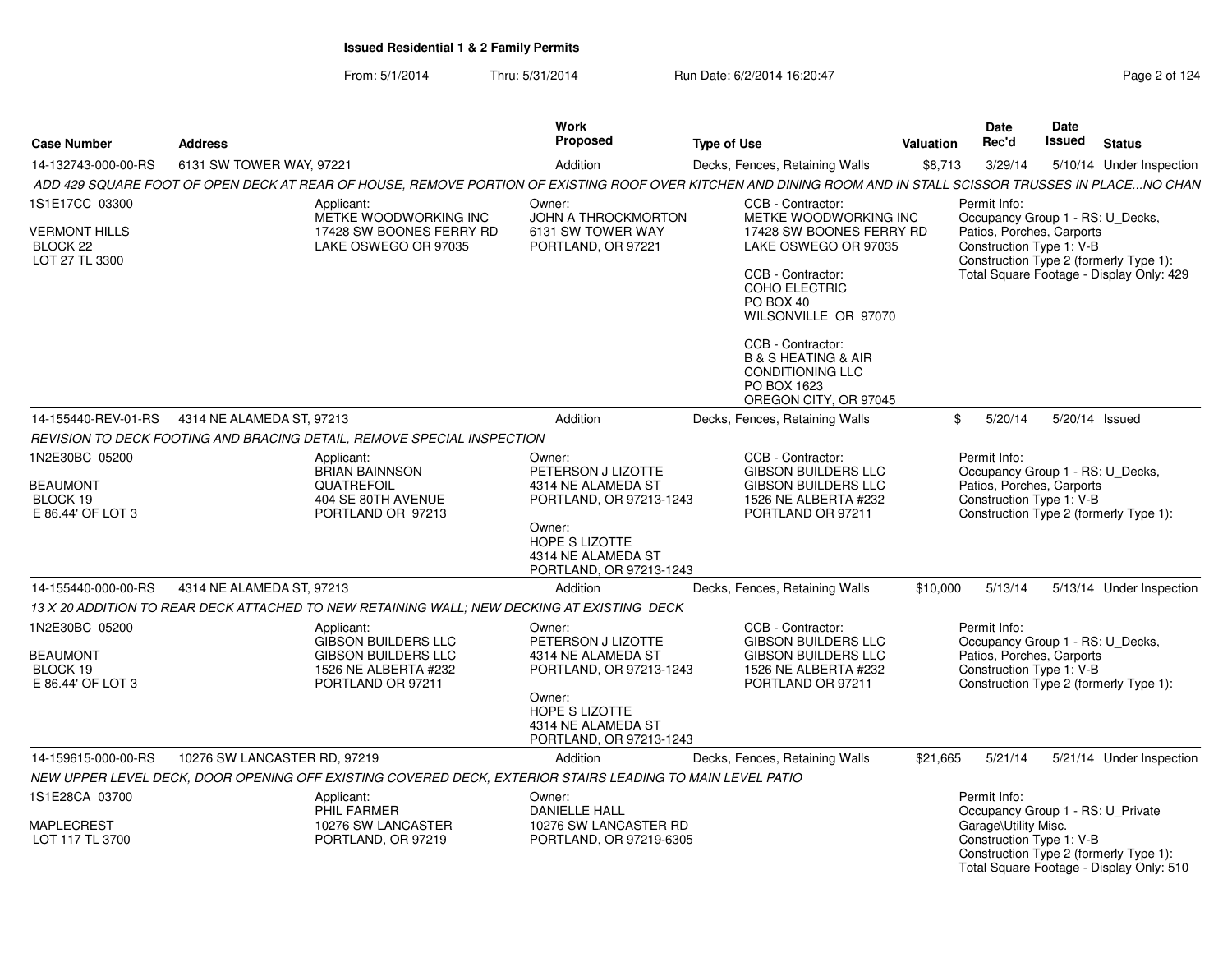From: 5/1/2014Thru: 5/31/2014 Run Date: 6/2/2014 16:20:47 Research 2014 19:20:47

| <b>Address</b> |                                                                                           | <b>Work</b><br>Proposed                                                                                                                                                                       | <b>Type of Use</b>                                                                                                                                                                                                                                                              | Date<br>Rec'd                                                                                                                                                         | Date<br><b>Issued</b> Status                                                                                                                                                                                                                                                             |
|----------------|-------------------------------------------------------------------------------------------|-----------------------------------------------------------------------------------------------------------------------------------------------------------------------------------------------|---------------------------------------------------------------------------------------------------------------------------------------------------------------------------------------------------------------------------------------------------------------------------------|-----------------------------------------------------------------------------------------------------------------------------------------------------------------------|------------------------------------------------------------------------------------------------------------------------------------------------------------------------------------------------------------------------------------------------------------------------------------------|
|                |                                                                                           | Addition                                                                                                                                                                                      | Duplex                                                                                                                                                                                                                                                                          | 5/15/14                                                                                                                                                               | 5/15/14 Issued                                                                                                                                                                                                                                                                           |
|                |                                                                                           |                                                                                                                                                                                               |                                                                                                                                                                                                                                                                                 |                                                                                                                                                                       |                                                                                                                                                                                                                                                                                          |
|                | Applicant:<br>SCOTT C LOVE<br><b>PO BOX 886</b>                                           | Owner:<br>SCOTT C LOVE<br>PO BOX 886<br><b>UKIAH, CA 95482</b>                                                                                                                                | VESSELIN ILIEV NENCHEV<br>12301 NE LAURA CT                                                                                                                                                                                                                                     | Permit Info:                                                                                                                                                          | Occupancy Group 1 - RS: R-3_Residential<br>One and Two Family<br>Construction Type 1: V-B                                                                                                                                                                                                |
|                |                                                                                           | Owner:<br>RONALD L VANSCOYK<br><b>PO BOX 886</b><br><b>UKIAH, CA 95482</b>                                                                                                                    |                                                                                                                                                                                                                                                                                 |                                                                                                                                                                       | Construction Type 2 (formerly Type 1)<br>Total Square Footage - Display Only: 253                                                                                                                                                                                                        |
|                |                                                                                           | Addition                                                                                                                                                                                      | Duplex                                                                                                                                                                                                                                                                          |                                                                                                                                                                       | \$60,000  5/13/14  5/13/14  Issued                                                                                                                                                                                                                                                       |
|                |                                                                                           |                                                                                                                                                                                               |                                                                                                                                                                                                                                                                                 |                                                                                                                                                                       |                                                                                                                                                                                                                                                                                          |
|                | Applicant:<br>MATT RAPHAEL<br>RAPHAEL DESIGN INC<br>1333 SE 45TH AVE<br>PORTLAND OR 97215 | Owner:<br><b>MARK G COOKSEY</b><br>36717 NE LAKEVIEW DR<br>YACOLT, WA 98675-4626                                                                                                              | CCB - Contractor:<br><b>MATT RAPHAEL</b><br>RAPHAEL DESIGN INC<br>1333 SE 45TH AVE<br>PORTLAND OR 97215                                                                                                                                                                         | Permit Info:                                                                                                                                                          | Occupancy Group 1 - RS: R-3_Remodel<br>Construction Type 1: V-B<br>Construction Type 2 (formerly Type 1):<br>Total Square Footage - Display Only: 208                                                                                                                                    |
|                |                                                                                           | Addition                                                                                                                                                                                      | Duplex                                                                                                                                                                                                                                                                          |                                                                                                                                                                       | 5/15/14  5/15/14  Issued                                                                                                                                                                                                                                                                 |
|                |                                                                                           |                                                                                                                                                                                               |                                                                                                                                                                                                                                                                                 |                                                                                                                                                                       |                                                                                                                                                                                                                                                                                          |
|                | Applicant:<br>SCOTT C LOVE<br><b>PO BOX 886</b><br><b>UKIAH, CA 95482</b>                 |                                                                                                                                                                                               | CCB - Contractor:<br><b>VESSELIN ILIEV NENCHEV</b><br>12301 NE LAURA CT<br>VANCOUVER, WA 98684                                                                                                                                                                                  | Permit Info:                                                                                                                                                          | Occupancy Group 1 - RS: R-3_Residential<br>One and Two Family<br>Construction Type 1: V-B<br>Construction Type 2 (formerly Type 1):<br>Total Square Footage - Display Only: 260                                                                                                          |
|                |                                                                                           | Addition                                                                                                                                                                                      | <b>Floating Home</b>                                                                                                                                                                                                                                                            | 5/15/14                                                                                                                                                               | 5/15/14 Under Inspection                                                                                                                                                                                                                                                                 |
|                |                                                                                           |                                                                                                                                                                                               |                                                                                                                                                                                                                                                                                 |                                                                                                                                                                       |                                                                                                                                                                                                                                                                                          |
|                | MCM CONSTRUCTION INC<br>5621 WILLOW LANE<br>LAKE OSWEGO, OR 97035                         | <b>JAMES L HOPKINS</b><br>Owner:<br><b>JAMES L HOPKINS</b><br>Owner:<br><b>TRACY L HOPKINS</b>                                                                                                | 8717 N LOMBARD ST<br>PORTLAND, OR 97203-3783<br>CCB - Contractor:<br>PO BOX 628<br>WILSONVILLE, OR 97070<br>CCB - Contractor:<br>MCM CONSTRUCTION INC<br>5621 WILLOW LANE                                                                                                       |                                                                                                                                                                       | Occupancy Group 1 - RS: R-3_Remodel<br>Construction Type 1: V-B<br>Construction Type 2 (formerly Type 1)<br>Total Square Footage - Display Only: 45                                                                                                                                      |
|                | 14-155436-000-00-RS                                                                       | 4711 NE 55TH AVE, 97218<br><b>UKIAH, CA 95482</b><br>14-152060-000-00-RS 4121 SE 11TH AVE, 97202<br>14-156429-000-00-RS 4701 NE 55TH AVE, 97218<br>2929 NE MARINE DR - Unit 302<br>Applicant: | TWO ADDITIONS TO REAR OF DUPLEX FOR NEW BEDROOMS (Trade Permits at a later date)<br>ADDITION TO BACK OF DUPLEX TO EXPAND TWO BEDROOMS (Trade Permits at a later date)<br>SLIP #305 - CONVERSION OF A PORTION OF BOATWELL FOR A NEW BATHROOM<br>Owner:<br>13311 SE TUMBLEWEED CT | CCB - Contractor:<br>VANCOUVER, WA 98684<br>CCB - Contractor:<br>13311 SE TUMBLEWEED CT<br>HAPPY VALLEY, OR 97086<br>13311 SE TUMBLEWEED CT<br>HAPPY VALLEY, OR 97086 | Valuation<br>\$25,000<br>NEW COVERED FRONT PORCH AND STAIRS WITH DECK ABOVE FOR 2ND LEVEL UNIT, KITCHEN REMODEL AT BOTH UNITS; 2ND FLOOR UNIT: ADD NEW FRENCH DOORS OUT TO NEW DECK, RI<br>\$25,000<br>\$5.000<br>Permit Info:<br>CROUCHLEY PLUMBING CO INC<br>BOONES FERRY ELECTRIC INC |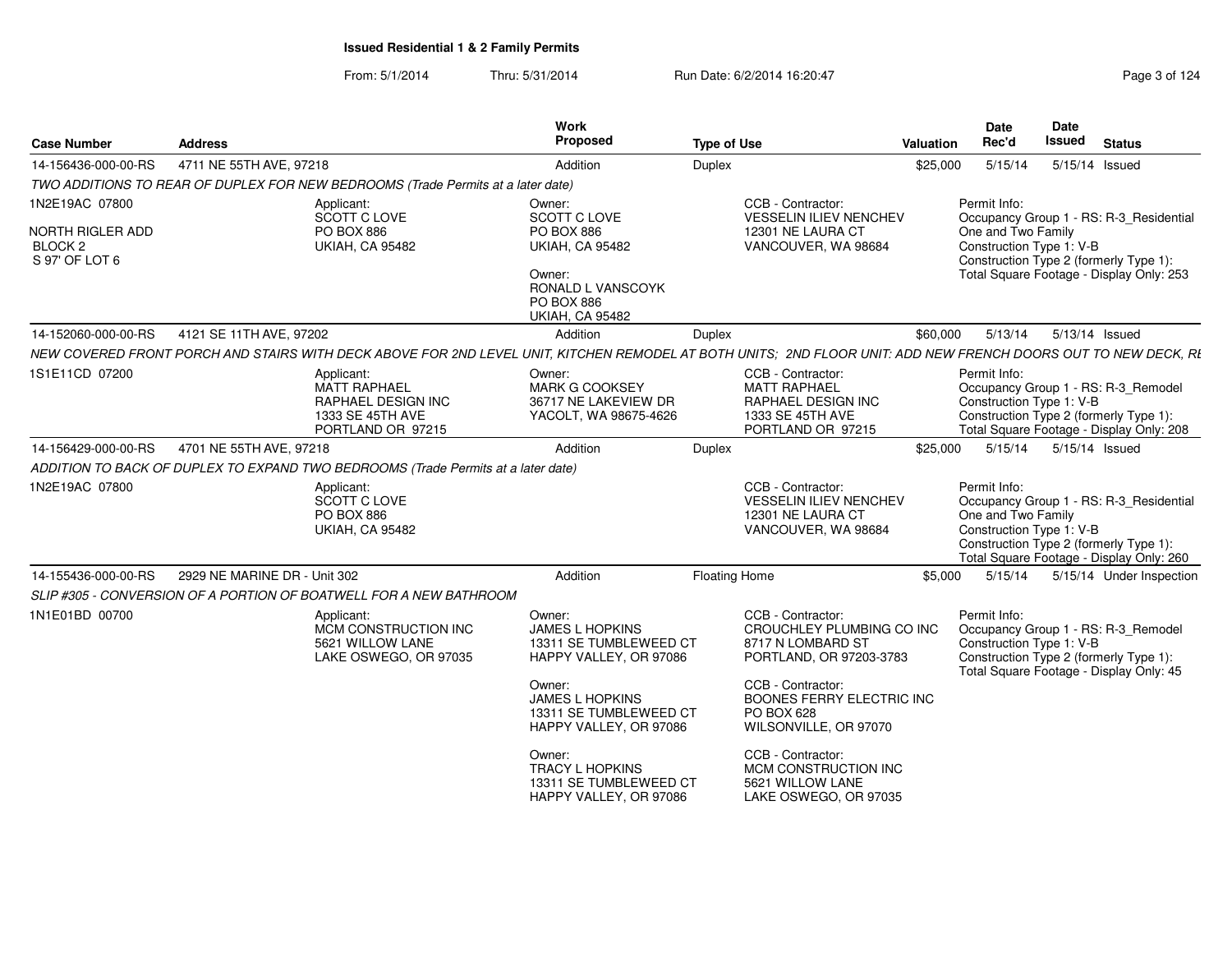From: 5/1/2014Thru: 5/31/2014 Run Date: 6/2/2014 16:20:47 Research 20124 Page 4 of 124

| <b>Case Number</b>                                                      | <b>Address</b>                                                                                                                                                   | Work<br>Proposed                                                                                                                                                         | <b>Type of Use</b>                                                                                                                      | Valuation | Date<br>Rec'd                        | <b>Date</b><br><b>Issued</b><br><b>Status</b>                                                                                                                                                     |
|-------------------------------------------------------------------------|------------------------------------------------------------------------------------------------------------------------------------------------------------------|--------------------------------------------------------------------------------------------------------------------------------------------------------------------------|-----------------------------------------------------------------------------------------------------------------------------------------|-----------|--------------------------------------|---------------------------------------------------------------------------------------------------------------------------------------------------------------------------------------------------|
| 14-150273-000-00-RS                                                     | 4627 SW CONDOR AVE, 97201                                                                                                                                        | Addition                                                                                                                                                                 | Garage/Carport                                                                                                                          | \$22,217  | 4/29/14                              | 5/2/14 Under Inspection                                                                                                                                                                           |
|                                                                         | DEMOLISH EXISTING ATTATCHED BASEMENT LAVEL ONE CAR GARAGE AND FRONT PORCH AND REBUILD FRONT PORCH AND TWO CAR BASEMENT LEVEL GARAGE                              |                                                                                                                                                                          |                                                                                                                                         |           |                                      |                                                                                                                                                                                                   |
| 1S1E15BB 04000<br>PORTLAND HMSTD<br>SUB OF LOT 2<br>BLOCK 10<br>LOT E&F | Applicant:<br>HAMISH MURRAY<br><b>HAMISH MURRAY</b><br><b>CONSTRUCTION INC</b><br>4627 SW CONDOR AVE<br>PORTLAND OR 97239                                        | Owner:<br><b>KARA L MURRAY</b><br>4627 SW CONDOR AVE UNIT B<br>PORTLAND, OR 97239<br>Owner:<br><b>HAMISH I MURRAY</b><br>4627 SW CONDOR AVE UNIT B<br>PORTLAND, OR 97239 | CCB - Contractor:<br><b>HAMISH MURRAY</b><br><b>HAMISH MURRAY</b><br><b>CONSTRUCTION INC</b><br>4627 SW CONDOR AVE<br>PORTLAND OR 97239 |           | Permit Info:<br>Garage\Utility Misc. | Occupancy Group 1 - RS: U_Private<br>Construction Type 1: V-B<br>Construction Type 2 (formerly Type 1): V-B<br>Total Square Footage - Display Only: 619                                           |
| 14-123930-000-00-RS                                                     | 2542 NW PETTYGROVE ST, 97210                                                                                                                                     | Addition                                                                                                                                                                 | Single Family Dwelling                                                                                                                  | \$140,985 | 3/6/14                               | 5/19/14 Issued                                                                                                                                                                                    |
|                                                                         | LIMITED STRUCTRUAL REVIEW***ADDITION OF 2ND FLOOR TO SINGLE FAMILY RESIDENCE. MAIN FLOOR ADDITION OF NEW STAIRS AND UTILITY ROOM OFF GARAGE. RECONFIGURE BEDROOI |                                                                                                                                                                          |                                                                                                                                         |           |                                      |                                                                                                                                                                                                   |
| 1N1E32AA 06600<br><b>GOLDSMITHS ADD</b><br>BLOCK 18<br>LOT <sub>9</sub> | Applicant:<br><b>GREG HANKEN</b><br>1470 NW 116th AVE<br>PORTLAND, OR 97229                                                                                      | Owner:<br><b>LEONILA C UTRERA</b><br>2542 NW PETTYGROVE ST<br>PORTLAND, OR 97210-2445                                                                                    | CCB - Contractor:<br>PERFORMANCE PLUS LLC<br>PO BOX 66<br>TROUTDALE, OR 97060                                                           |           | Permit Info:<br>One and Two Family   | Occupancy Group 1 - RS: R-3_Residential<br>Construction Type 1: V-B<br>Construction Type 2 (formerly Type 1): V-B<br>Total Square Footage - Display Only: 1970<br>Number of New Dwelling Units: 1 |
| 13-196950-REV-01-RS                                                     | 4025 SW NEHALEM CT, 97201                                                                                                                                        | Addition                                                                                                                                                                 | Single Family Dwelling                                                                                                                  | \$40.000  | 3/18/14                              | 5/6/14 Issued                                                                                                                                                                                     |
|                                                                         | ADDED VALUE REVISION - CONVERT STORAGE AREA TO GARAGE. ADD 2ND STORY FAMILY ROOM. ENLARGE WINDOW IN EXISTING BEDROOM AND ADD NEW DRIVEWAY                        |                                                                                                                                                                          |                                                                                                                                         |           |                                      |                                                                                                                                                                                                   |
| 1S1E09CC 05900<br>COUNCIL CREST PK<br>BLOCK 19<br>LOT 14-16 TL 5900     | Applicant:<br>NAT SLAYTON<br><b>SLAYTON AND SONS</b><br><b>DESIGN/BUILD</b><br>8925 N EDISON<br>PORTLAND, OR 97203                                               | Owner:<br>JOHN M LETOVSKY<br>4025 SW NEHALEM CT<br>PORTLAND, OR 97239-1563<br>Owner:<br><b>DIANE C MONSON</b><br>4025 SW NEHALEM CT<br>PORTLAND, OR 97239-1563           | CCB - Contractor:<br>HIGH PASS CONSTRUCTION INC<br><b>PO BOX 5425</b><br><b>EUGENE, OR 97405</b>                                        |           | Permit Info:<br>One and Two Family   | Occupancy Group 1 - RS: R-3 Residential<br>Construction Type 1: V-B<br>Construction Type 2 (formerly Type 1):<br>Total Square Footage - Display Only: 289                                         |
| 14-126606-000-00-RS                                                     | 4633 NE 29TH AVE, 97211                                                                                                                                          | Addition                                                                                                                                                                 | Single Family Dwelling                                                                                                                  | \$210.841 | 3/20/14                              | 5/21/14 Issued                                                                                                                                                                                    |
|                                                                         | ADD SECOND STORY TO HOUSE WITH NEW FINISHED ATTIC SPACE: ADD 2 STORY ADDITION IN BACK. SMALL 2 STORY ADDITION TO FRONT.                                          |                                                                                                                                                                          |                                                                                                                                         |           |                                      | 282 SQ. FT. ADDED TO MAIN FLOOR. NEW SECONL                                                                                                                                                       |
| 1N1E24BC 18400<br><b>ELBERTA</b>                                        | Applicant:<br>SCOTT FURROW<br>1604 SE KNAPP ST                                                                                                                   | Owner:<br>WHITE GARDEN LLC<br><b>PO BOX 573</b>                                                                                                                          | CCB - Contractor:<br>EA MARTIN LLC<br>4233 SE 182 182ND AVE #202                                                                        |           | Permit Info:<br>One and Two Family   | Occupancy Group 1 - RS: R-3_Residential                                                                                                                                                           |
| BLOCK 14<br><b>LOT 16</b>                                               | PORTLAND, OR 97202                                                                                                                                               | GRESHAM, OR 97030                                                                                                                                                        | GRESHAM OR 97030                                                                                                                        |           |                                      | Construction Type 1: V-B<br>Construction Type 2 (formerly Type 1):<br>Total Square Footage - Display Only: 1969                                                                                   |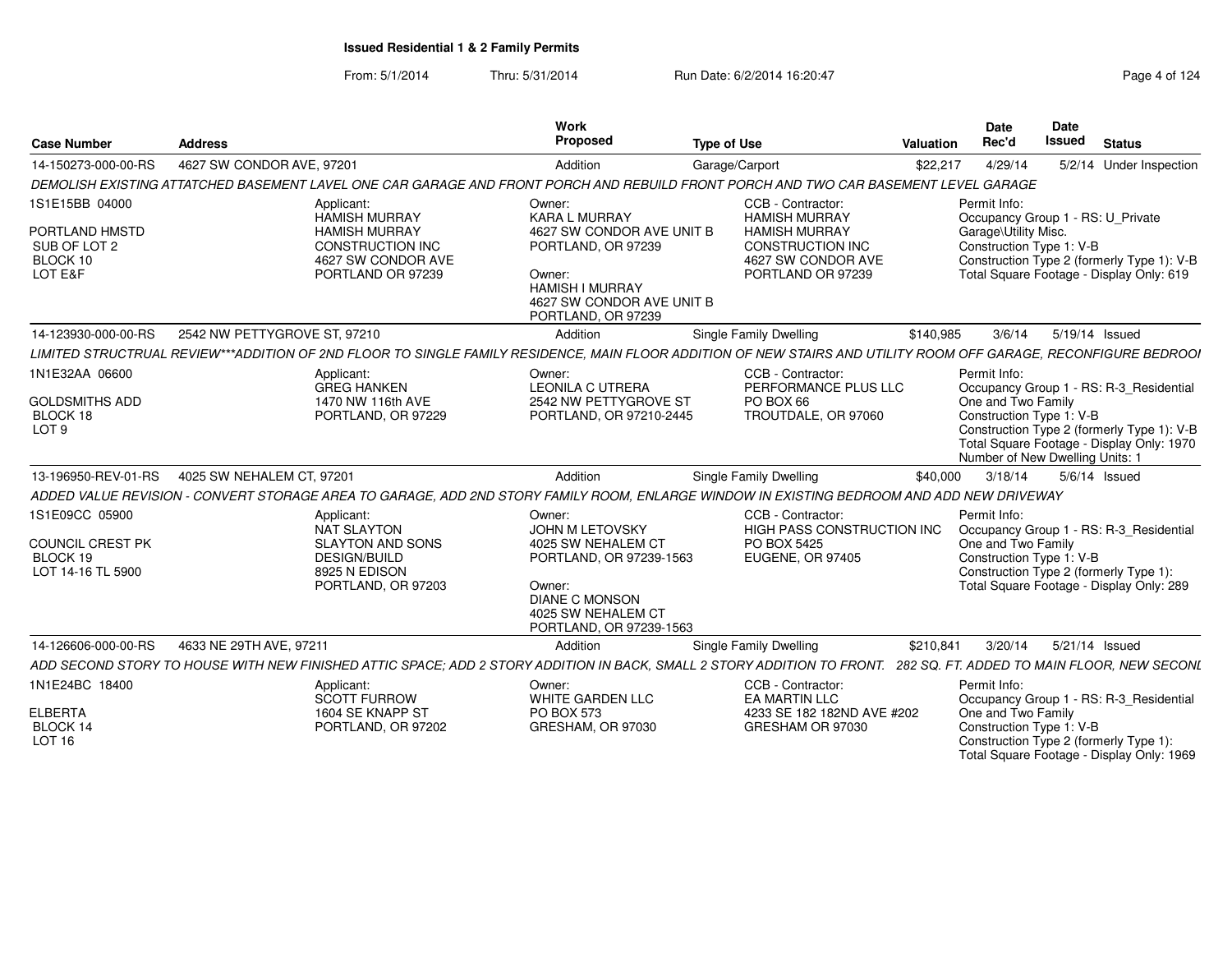From: 5/1/2014Thru: 5/31/2014 Run Date: 6/2/2014 16:20:47 Research 2014 Rage 5 of 124

| <b>Case Number</b>                                                                   | Address                          |                                                                                                           | Work<br>Proposed                                                                                                                                        | <b>Type of Use</b>                                                                                                                                                                                                                              | Valuation | <b>Date</b><br>Rec'd                                                                                                                                                                                                                    | Date<br><b>Issued</b> | <b>Status</b> |                          |
|--------------------------------------------------------------------------------------|----------------------------------|-----------------------------------------------------------------------------------------------------------|---------------------------------------------------------------------------------------------------------------------------------------------------------|-------------------------------------------------------------------------------------------------------------------------------------------------------------------------------------------------------------------------------------------------|-----------|-----------------------------------------------------------------------------------------------------------------------------------------------------------------------------------------------------------------------------------------|-----------------------|---------------|--------------------------|
| 14-123769-000-00-RS                                                                  | 5849 NE 32ND AVE - Unit B, 97211 |                                                                                                           | Addition                                                                                                                                                | <b>Single Family Dwelling</b>                                                                                                                                                                                                                   | \$150,000 | 3/5/14                                                                                                                                                                                                                                  |                       |               | 5/9/14 Under Inspection  |
|                                                                                      |                                  |                                                                                                           |                                                                                                                                                         | ADDITION TO SINGLE FAMILY RESIDENCE, NEW 2 STORY GARAGE ATTACHED TO HOUSE BY COVERED BREEZEWAY, 2ND FLOOR OF GARAGE TO BE ACCESSORY DWELLING UNIT WITH EXTERI                                                                                   |           |                                                                                                                                                                                                                                         |                       |               |                          |
| 1N1E13CD 05300                                                                       |                                  | Applicant:<br>DON ROUZIE<br><b>ROUZIE DESIGN</b><br>4520 NE 15TH AVENUE<br>PORTLAND, OR 97211             | Owner:<br>PATRICIA G FENDERSON<br>6744 CLEAR SPRING DR<br>FORT WORTH, TX 76132<br>Owner:<br>ROBERT SVEC<br>6744 CLEAR SPRING DR<br>FORT WORTH, TX 76132 | CCB - Contractor:<br>COLUMBIA PLUMBING SERVICE<br><b>INC</b><br>6626 SE HARNEY ST<br>PORTLAND OR 97206<br>CCB - Contractor:<br>ANDREW GOLD<br><b>GOLD STAR DESIGN AND</b><br><b>CONSTRUCTION LLC</b><br>2528 SE SALMON ST<br>PORTLAND, OR 97214 |           | Permit Info:<br>Occupancy Group 1 - RS: R-3 Residential<br>One and Two Family<br>Construction Type 1: V-B<br>Construction Type 2 (formerly Type 1): V-B<br>Total Square Footage - Display Only: 1003<br>Number of New Dwelling Units: 1 |                       |               |                          |
| 13-206992-REV-01-RS 2312 SE 154TH AVE, 97233                                         |                                  |                                                                                                           | Addition                                                                                                                                                | <b>Single Family Dwelling</b>                                                                                                                                                                                                                   | \$500     | 5/22/14                                                                                                                                                                                                                                 | 5/22/14 Issued        |               |                          |
|                                                                                      |                                  | ADDED VALUE REVISION - ADD (2) 2ND STORY DECKS TO FRONT AND BACK OF HOUSE                                 |                                                                                                                                                         |                                                                                                                                                                                                                                                 |           |                                                                                                                                                                                                                                         |                       |               |                          |
| 1S2E01DC 08500<br>SECTION 01 1S 2E<br>TL 8500 0.16 ACRES                             |                                  | Applicant:<br>CHRIS LARIOS<br>2312 SE 154TH AVE                                                           | Owner:<br><b>EVELYN CLENDENON</b><br>2312 SE 154TH AVE<br>PORTLAND, OR 97233-3440                                                                       |                                                                                                                                                                                                                                                 |           | Permit Info:<br>Occupancy Group 1 - RS: R-3 Residential<br>One and Two Family<br>Construction Type 1: V-B<br>Construction Type 2 (formerly Type 1): V-B<br>Total Square Footage - Display Only: 1645                                    |                       |               |                          |
| 14-133782-000-00-RS                                                                  | 7110 SW LAVIEW DR. 97219         |                                                                                                           | Addition                                                                                                                                                | Single Family Dwelling                                                                                                                                                                                                                          | \$24,374  | 4/1/14                                                                                                                                                                                                                                  |                       | 5/9/14 Issued |                          |
|                                                                                      |                                  |                                                                                                           |                                                                                                                                                         | SECOND STORY ADDITION - REMOVE PART OF FIRST FLOOR, NEW STAIRCASES, WINDOWS, RADIANT HEAT, RELOCATE KITCHEN, ADD BATHROOM. INTERIOR FINISHES TO BE COMPLETED BY                                                                                 |           |                                                                                                                                                                                                                                         |                       |               |                          |
| 1S1E22BA 11600<br>SOUTHERN PORTLAND<br>BLOCK 17<br>LOT <sub>4</sub><br>W 5' OF LOT 6 |                                  | Applicant:<br><b>STEPHEN S AIGUIER</b><br><b>GREEN HAMMER INC</b><br>1323 SE 6TH AVE<br>PORTLAND OR 97214 | Owner:<br><b>LISA A PETTERSON</b><br>7110 SW LAVIEW DR<br>PORTLAND, OR 97219<br>Owner:<br>EDWARD SULLIVAN<br>7110 SW LAVIEW DR<br>PORTLAND, OR 97219    | CCB - Contractor:<br>STEPHEN S AIGUIER<br><b>GREEN HAMMER INC</b><br>1323 SE 6TH AVE<br>PORTLAND OR 97214                                                                                                                                       |           | Permit Info:<br>Occupancy Group 1 - RS: R-3_Residential<br>One and Two Family<br>Construction Type 1: V-B<br>Construction Type 2 (formerly Type 1):<br>Total Square Footage - Display Only: 221                                         |                       |               |                          |
| 14-130637-000-00-RS                                                                  | 6132 SW 55TH DR, 97221           |                                                                                                           | Addition                                                                                                                                                | <b>Single Family Dwelling</b>                                                                                                                                                                                                                   | \$175,538 | 3/25/14                                                                                                                                                                                                                                 |                       |               | 5/23/14 Under Inspection |
|                                                                                      |                                  |                                                                                                           |                                                                                                                                                         | ADDITION TO THE NE SIDE OF THE HOUSE; TO EXTEND ATTACHED GARAGE TO TWO CAR GARAGE; ADDITION TO MAIN FLOOR TO RECONFIGURE KITCHEN AND DINING ROOM AREA; CREATE N                                                                                 |           |                                                                                                                                                                                                                                         |                       |               |                          |
| 1S1E18CD 00200<br><b>VERMONT HILLS</b><br>BLOCK 8<br>LOT <sub>2</sub>                |                                  | Applicant<br>MOUNTAINWOOD HOMES INC<br>PO BOX 2257<br>BEAVERTON OR 97075                                  | Owner:<br><b>KENNETH A OTLEY</b><br>6132 SW 55TH DR<br>PORTLAND, OR 97221<br>Owner:<br>ANNE L LAGOZZINO<br>6132 SW 55TH DR<br>PORTLAND, OR 97221        | CCB - Contractor:<br>MOUNTAINWOOD HOMES INC<br>PO BOX 2257<br>BEAVERTON OR 97075                                                                                                                                                                |           | Permit Info:<br>Occupancy Group 1 - RS: R-3_Residential<br>One and Two Family<br>Construction Type 1: V-B<br>Construction Type 2 (formerly Type 1): V-B<br>Total Square Footage - Display Only: 1756                                    |                       |               |                          |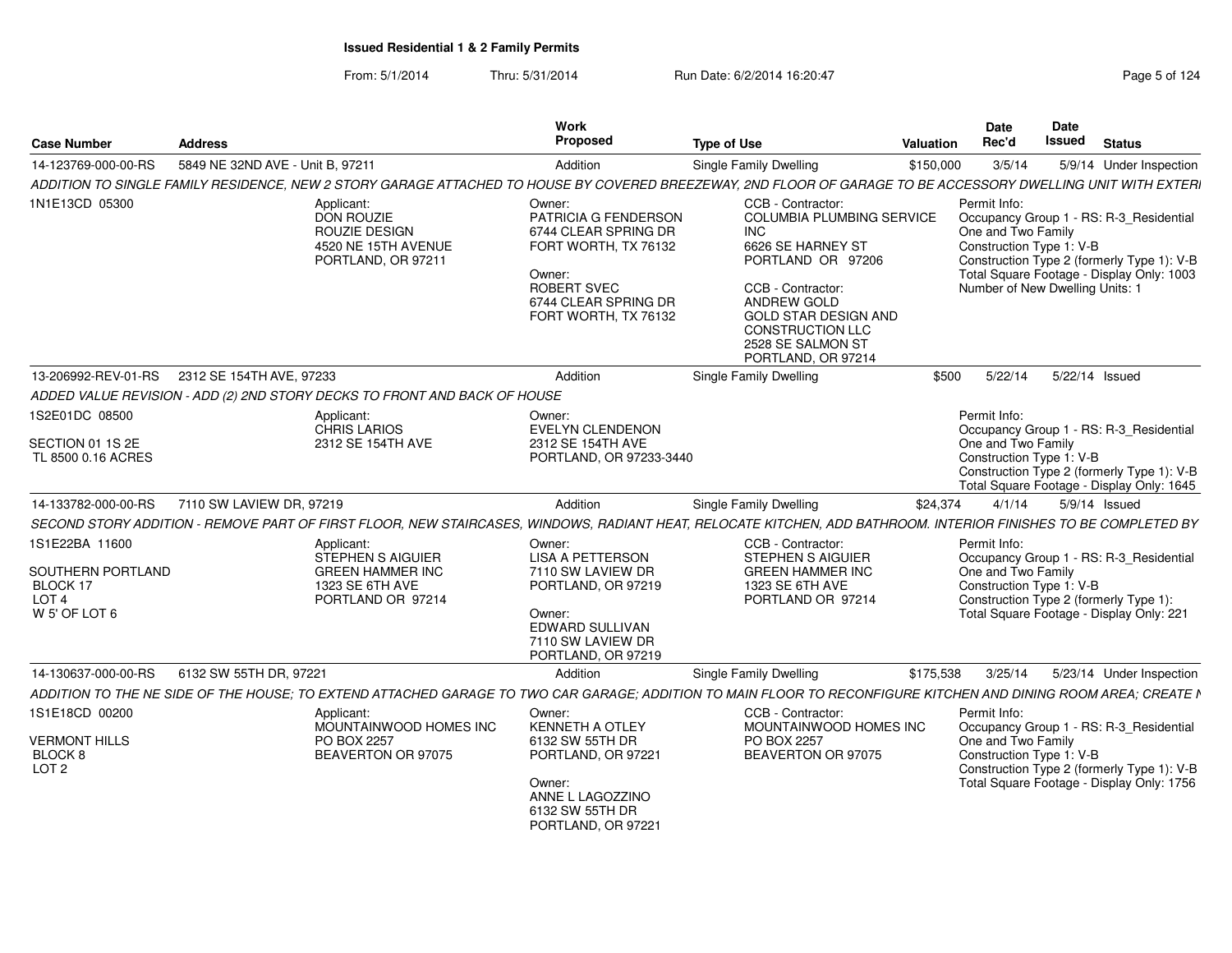### From: 5/1/2014Thru: 5/31/2014 Run Date: 6/2/2014 16:20:47 Research 2014 19:20:47

| <b>Case Number</b>                                                        | <b>Address</b>                                        |                                                                                                                        | Work<br>Proposed                                                                                                                                              | <b>Type of Use</b>                                                                                                                          | Valuation | Date<br>Rec'd                                                  | <b>Date</b><br>Issued | <b>Status</b>                                                                                                                      |
|---------------------------------------------------------------------------|-------------------------------------------------------|------------------------------------------------------------------------------------------------------------------------|---------------------------------------------------------------------------------------------------------------------------------------------------------------|---------------------------------------------------------------------------------------------------------------------------------------------|-----------|----------------------------------------------------------------|-----------------------|------------------------------------------------------------------------------------------------------------------------------------|
| 14-130676-000-00-RS                                                       | 7531 SE 35TH AVE, 97202                               |                                                                                                                        | Addition                                                                                                                                                      | Single Family Dwelling                                                                                                                      | \$331,883 | 3/25/14                                                        |                       | $5/6/14$ Issued                                                                                                                    |
|                                                                           | MAJOR ADDITION: EXPAND 1ST FLOOR & ADD COVERED PATIO: |                                                                                                                        |                                                                                                                                                               | ADD FULL SECOND STORY FOR 4 BEDROOMS, REC ROOM, LAUNDRY AND 2 BATHROOMS. ALTER BASEMENT TO INCLUDE REC                                      |           |                                                                |                       |                                                                                                                                    |
| 1S1E24AC 13400                                                            |                                                       | Applicant:<br><b>ROB HUMPHREY</b><br><b>FASTER PERMITS</b><br>14334 NW EAGLERIDGE LANE<br>PORTLAND, OR 97229           | Owner:<br><b>CLASSIC IMAGE HOMES LLC</b><br>PO BOX 302<br>MARYLHURST, OR 97036-0302                                                                           | CCB - Contractor:<br>ELITE ELECTRIC GROUP, LLC<br>CCB - Contractor:<br><b>CLASSIC IMAGE HOMES LLC</b><br>PO BOX 302<br>MARYLHURST, OR 97036 |           | Permit Info:<br>One and Two Family<br>Construction Type 1: V-B |                       | Occupancy Group 1 - RS: R-3 Residential<br>Construction Type 2 (formerly Type 1): V-B<br>Total Square Footage - Display Only: 2785 |
| 14-131110-000-00-RS                                                       | 0324 SW DAKOTA ST, 97201                              |                                                                                                                        | Addition                                                                                                                                                      | Single Family Dwelling                                                                                                                      | \$71.958  | 4/9/14                                                         |                       | 5/21/14 Issued                                                                                                                     |
|                                                                           |                                                       | NEW 672 SF ADDITION FOR TWO NEW BEDROOMS AND 2 BATHROOMS (3 TOTAL)                                                     |                                                                                                                                                               |                                                                                                                                             |           |                                                                |                       |                                                                                                                                    |
| 1S1E15CD 07100<br>SOUTHERN PORTLAND<br>BLOCK 23<br><b>LOT 15</b>          |                                                       | Applicant:<br>DAVID E KOCH<br>0324 SW DAKOTA ST<br>PORTLAND, OR 97239-3547                                             | Owner:<br>DAVID E KOCH<br>0324 SW DAKOTA ST<br>PORTLAND, OR 97239-3547                                                                                        |                                                                                                                                             |           | Permit Info:<br>One and Two Family<br>Construction Type 1: V-B |                       | Occupancy Group 1 - RS: R-3_Residential<br>Construction Type 2 (formerly Type 1):<br>Total Square Footage - Display Only: 672      |
| 14-139993-000-00-RS                                                       | 2840 NE EDGEHILL PL, 97212                            |                                                                                                                        | Addition                                                                                                                                                      | Single Family Dwelling                                                                                                                      | \$70,586  | 4/14/14                                                        |                       | 5/23/14 Issued                                                                                                                     |
|                                                                           |                                                       | 2 STORY 8 X 40 ADDITION TO SOUTH SIDE OF HOUSE, 3RD FLOOR LAUNDRY ROOM, KITCHEN REMODEL. 5 TOILETS TOTAL AFTER REMODEL |                                                                                                                                                               |                                                                                                                                             |           |                                                                |                       |                                                                                                                                    |
| 1N1E24CC 08800<br><b>ALAMEDA PARK</b><br><b>BLOCK7</b><br>LOT 8&9 TL 8800 |                                                       | Applicant:<br>PETRINA CONSTRUCTION INC.<br>4505 NE TILLAMOOK ST<br>PORTLAND, OR 97213-1319                             | Owner:<br><b>BROOKS T GILLEY</b><br>2840 NE EDGEHILL PL<br>PORTLAND, OR 97212<br>Owner:<br><b>KERRY F GILLEY</b><br>2840 NE EDGEHILL PL<br>PORTLAND, OR 97212 | CCB - Contractor:<br>PETRINA CONSTRUCTION INC<br>4505 NE TILLAMOOK ST<br>PORTLAND, OR 97213-1319                                            |           | Permit Info:<br>One and Two Family<br>Construction Type 1: V-B |                       | Occupancy Group 1 - RS: R-3_Residential<br>Construction Type 2 (formerly Type 1):<br>Total Square Footage - Display Only: 640      |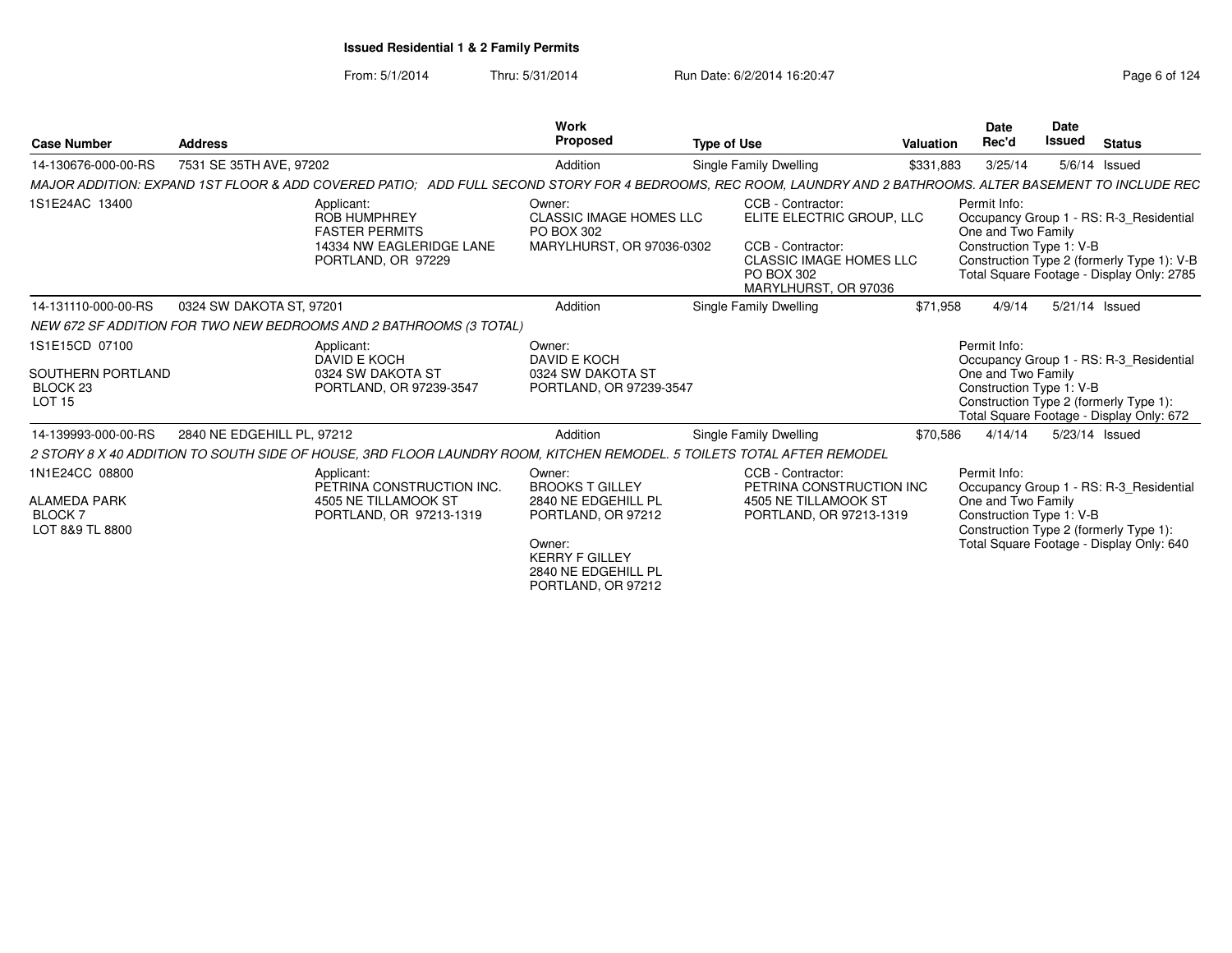From: 5/1/2014Thru: 5/31/2014 Run Date: 6/2/2014 16:20:47 Research 2014 19:20:47

| <b>Case Number</b>                                                                       | <b>Address</b>             |                                                                                                                                                                 | Work<br>Proposed                                                                                                                                                      | <b>Type of Use</b>                                                                                                                                                                                               |                                                                                                                                                                                                                                                                      | <b>Valuation</b> | <b>Date</b><br>Rec'd                                           | <b>Date</b><br>Issued | <b>Status</b>                                                                                                                      |
|------------------------------------------------------------------------------------------|----------------------------|-----------------------------------------------------------------------------------------------------------------------------------------------------------------|-----------------------------------------------------------------------------------------------------------------------------------------------------------------------|------------------------------------------------------------------------------------------------------------------------------------------------------------------------------------------------------------------|----------------------------------------------------------------------------------------------------------------------------------------------------------------------------------------------------------------------------------------------------------------------|------------------|----------------------------------------------------------------|-----------------------|------------------------------------------------------------------------------------------------------------------------------------|
| 14-141437-000-00-RS                                                                      | 718 NE ROYAL CT, 97232     |                                                                                                                                                                 | Addition                                                                                                                                                              | Single Family Dwelling                                                                                                                                                                                           |                                                                                                                                                                                                                                                                      | \$8,933          | 4/15/14                                                        |                       | 5/20/14 Under Inspection                                                                                                           |
|                                                                                          |                            | REMOVE 32 SQUARE FOOT MUD ROOM AND CONSTRUCT 113 SQUARE FOOT ADDITION IN SAME LOCATION ON REAR OF RESIDENCE FOR KITCHEN NOOK, KITCHEN REMODEL AND CREATI        |                                                                                                                                                                       |                                                                                                                                                                                                                  |                                                                                                                                                                                                                                                                      |                  |                                                                |                       |                                                                                                                                    |
| 1N1E36AD 12400<br>LAURELHURST<br>BLOCK <sub>3</sub><br>LOT <sub>6</sub>                  |                            | Applicant:<br><b>ADAM</b><br><b>ARCIFORM LLC</b><br>2303 N RANDOLPH AVE<br>PORTLAND, OR 97227                                                                   | Owner:<br><b>BRIENNE D RUNYON</b><br>718 NE ROYAL CT<br>PORTLAND, OR 97232-2671<br>Owner:<br><b>BRAD A ENGLE</b><br>718 NE ROYAL CT<br>PORTLAND, OR 97232-2671        | CCB - Contractor:<br>PO BOX 19418<br><b>TIGARD, OR 97280</b><br>Web Page<br>CCB - Contractor:<br><b>CONDITIONING</b><br>CCB - Contractor:<br>PO BX 99<br>CCB - Contractor:<br><b>ADAM</b><br><b>ARCIFORM LLC</b> | POWER PLUMBING CO<br>Address:www.powerplumbingco.com Total Square Footage - Display Only: 81<br>ADVANCED HEATING & AIR<br>5825 SE FOSTER ROAD<br>PORTLAND, OR 97206<br>MASTER TECH ELECTRIC INC<br>EAGLE CREEK OR 97022<br>2303 N RANDOLPH AVE<br>PORTLAND, OR 97227 |                  | Permit Info:<br>One and Two Family<br>Construction Type 1: V-B |                       | Occupancy Group 1 - RS: R-3 Residential<br>Construction Type 2 (formerly Type 1):                                                  |
| 14-137257-000-00-RS                                                                      | 3104 NE DUNCKLEY ST, 97212 |                                                                                                                                                                 | Addition                                                                                                                                                              | <b>Single Family Dwelling</b>                                                                                                                                                                                    |                                                                                                                                                                                                                                                                      | \$41.172         | 5/5/14                                                         |                       | 5/5/14 Under Inspection                                                                                                            |
|                                                                                          |                            | ADDITION TO EXTEND DORMER; INTERIOR RENOVATION; EXTEND STAIRS FROM MAIN FLOOR TO BASEMENT; CONVERT BASEMENT TO LIVING SPACE TO INCLUDE FAMILY ROOM, BATH, LAUNL |                                                                                                                                                                       |                                                                                                                                                                                                                  |                                                                                                                                                                                                                                                                      |                  |                                                                |                       |                                                                                                                                    |
| 1N1E24CD 08800<br><b>OLMSTED PK</b><br><b>BLOCK7</b><br>W 1/2 OF LOT 22<br><b>LOT 23</b> |                            | Applicant:<br><b>SERA KIMURA</b><br>SERAFORM ARCHITECTURE, LLC<br>1921 NW KEARNEY<br>PORTLAND, OR 97209                                                         | Owner:<br><b>BRIAN P KIMURA</b><br>3104 NE DUNCKLEY ST<br>PORTLAND, OR 97212-1732<br>Owner:<br><b>SERA B KIMURA</b><br>3104 NE DUNCKLEY ST<br>PORTLAND, OR 97212-1732 | CCB - Contractor:                                                                                                                                                                                                | SAMPSON CONSTRUCTION<br>2419 SE MULBERRY DR<br>MILWAUKIE, OR 97267                                                                                                                                                                                                   |                  | Permit Info:<br>One and Two Family<br>Construction Type 1: V-B |                       | Occupancy Group 1 - RS: R-3_Residential<br>Construction Type 2 (formerly Type 1): V-B<br>Total Square Footage - Display Only: 1028 |
| 14-138926-000-00-RS                                                                      | 26750 NW SAUVIE ISLAND RD  |                                                                                                                                                                 | Addition                                                                                                                                                              | Single Family Dwelling                                                                                                                                                                                           |                                                                                                                                                                                                                                                                      | \$550,788        | 4/10/14                                                        |                       | 5/13/14 Under Inspection                                                                                                           |
|                                                                                          |                            | COMPLETE REMODEL OF ENTIRE 1ST AND 2ND FLOORS; ADD COVERED OUTDOOR AREAS ON NE AND SE CORNERS OF HOUSE; EXPAND HABITABLE SPACE INTO GARAGE AREA FOR NEW UTI     |                                                                                                                                                                       |                                                                                                                                                                                                                  |                                                                                                                                                                                                                                                                      |                  |                                                                |                       |                                                                                                                                    |
| 3N1W30 00500                                                                             |                            | Applicant:<br>Mike Covle<br><b>Faster Permits</b><br>14334 NW Eagleridge<br>Portland, OR 97229                                                                  | Owner:<br><b>WALTER REMMERS</b><br>26750 NW SAUVIE ISLAND RD<br>PORTLAND, OR 97231                                                                                    | CCB - Contractor:<br><b>VIC REMMERS</b>                                                                                                                                                                          | EVERETT CUSTOM HOMES INC<br>735 SW 158TH AVE STE 180<br>BEAVERTON OR 97008                                                                                                                                                                                           |                  | Permit Info:<br>One and Two Family<br>Construction Type 1: V-B |                       | Occupancy Group 1 - RS: R-3 Residential<br>Construction Type 2 (formerly Type 1): V-B<br>Total Square Footage - Display Only: 4994 |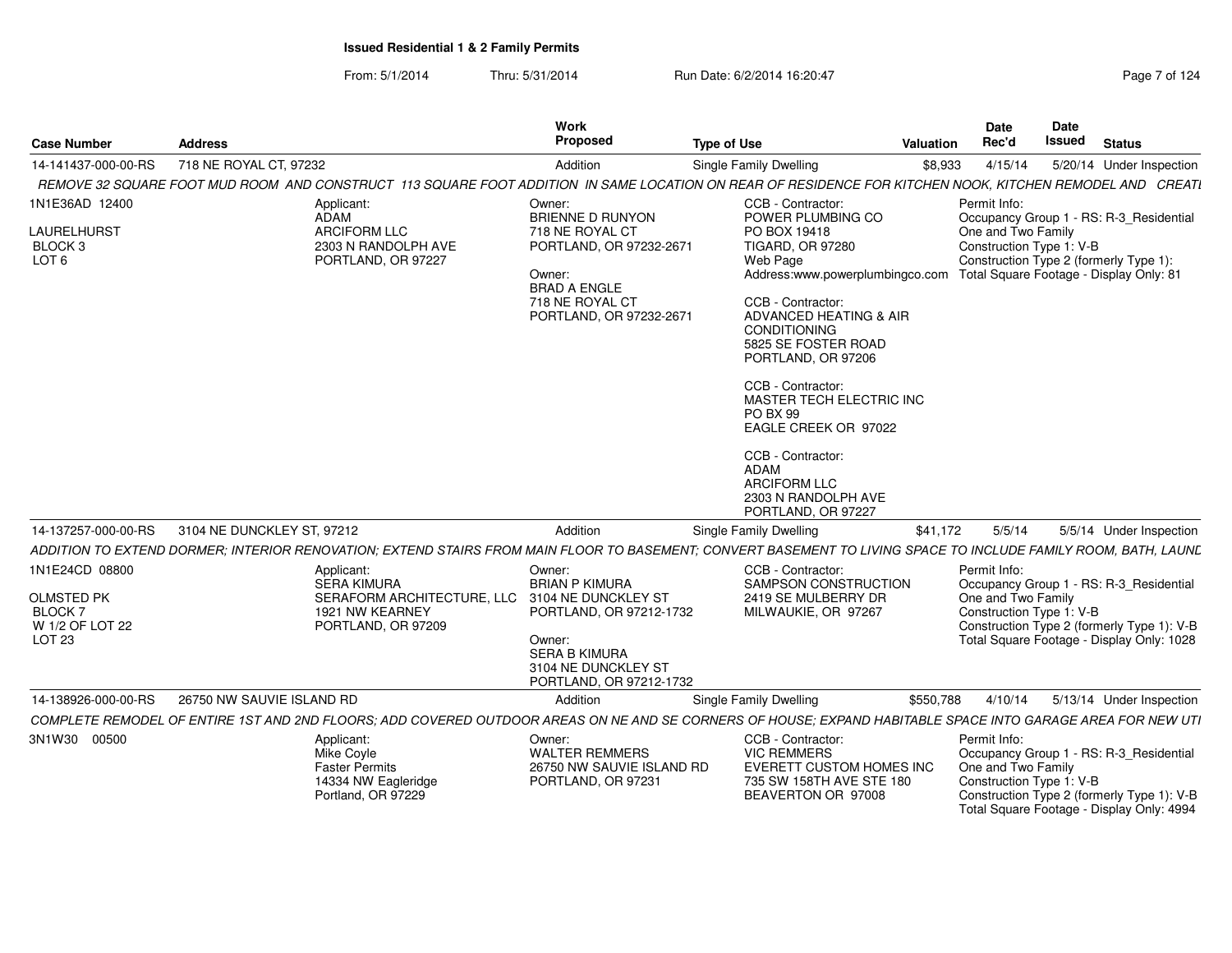| <b>Case Number</b>                                                         | <b>Address</b>               |                                                                                                                                                              | Work<br>Proposed                                                                                                                                                  | <b>Type of Use</b>                                                                                                  | Valuation | <b>Date</b><br>Rec'd                                           | Date<br><b>Issued</b> | <b>Status</b>                                                                                                                     |
|----------------------------------------------------------------------------|------------------------------|--------------------------------------------------------------------------------------------------------------------------------------------------------------|-------------------------------------------------------------------------------------------------------------------------------------------------------------------|---------------------------------------------------------------------------------------------------------------------|-----------|----------------------------------------------------------------|-----------------------|-----------------------------------------------------------------------------------------------------------------------------------|
| 14-126778-REV-01-RS                                                        | 7824 N BRANDON AVE, 97217    |                                                                                                                                                              | Addition                                                                                                                                                          | Single Family Dwelling                                                                                              | \$27,500  | 4/10/14                                                        |                       | 5/22/14 Issued                                                                                                                    |
|                                                                            |                              | ADDED VALUE REVISION - ADD DORMER FOR BEDROOM AND BATHROOM AND REMODEL EXISTING BEDROOM ON 2ND FLOOR                                                         |                                                                                                                                                                   |                                                                                                                     |           |                                                                |                       |                                                                                                                                   |
| 1N1E09DC 06000<br><b>KENTON</b><br>BLOCK <sub>26</sub><br>S 1/2 OF LOT 1-3 |                              | Applicant:<br><b>JACK LOBACK</b><br>4594 NE 35TH PLACE<br>PORTLAND OR 97211                                                                                  | Owner:<br><b>LOGAN GRAY</b><br>9577 SE OTTY PL<br>HAPPY VALLEY, OR 97086                                                                                          | CCB - Contractor:<br><b>LOGAN JOHN GRAY</b><br><b>LOGAN GRAY CONSTRUCTION</b><br>18060 TUPPER RD<br>SANDY, OR 97055 |           | Permit Info:<br>One and Two Family<br>Construction Type 1: V-B |                       | Occupancy Group 1 - RS: R-3 Residential<br>Construction Type 2 (formerly Type 1): V-B<br>Total Square Footage - Display Only: 935 |
| 14-137309-000-00-RS                                                        | 5832 NE GOING ST             |                                                                                                                                                              | Addition                                                                                                                                                          | Single Family Dwelling                                                                                              | \$6,617   | 5/13/14                                                        |                       | 5/13/14 Under Inspection                                                                                                          |
|                                                                            |                              | ADD 2ND LEVEL DECK AND EXTERIOR EGRESS STAIRS, NEW DOOR OPENING FROM BEDROOM TO DECK                                                                         |                                                                                                                                                                   |                                                                                                                     |           |                                                                |                       |                                                                                                                                   |
| 1N2E19AD 09701<br>PARTITION PLAT 2004-25<br>LOT <sub>1</sub>               |                              | Applicant:<br><b>GARY MENGIS</b><br><b>GARY F MENGIS CONTRACTING</b><br><b>INC</b><br>PO BOX 82336                                                           | Owner:<br><b>SEGED M KIDANEMARIAM</b><br>5832 NE GOING ST<br>PORTLAND, OR 97218-2637                                                                              | CCB - Contractor:<br><b>GARY MENGIS</b><br><b>GARY F MENGIS CONTRACTING</b><br><b>INC</b><br>PO BOX 82336           |           | Permit Info:<br>One and Two Family<br>Construction Type 1: V-B |                       | Occupancy Group 1 - RS: R-3_Residential<br>Construction Type 2 (formerly Type 1):                                                 |
|                                                                            |                              | PORTLAND OR 97282-2336<br>Applicant:<br>FREHIWOT H GEBREEGZIABHER<br>5832 NE GOING ST<br>PORTLAND, OR 97218-2637                                             | Owner:<br>FREHIWOT H GEBREEGZIABHER<br>5832 NE GOING ST<br>PORTLAND, OR 97218-2637                                                                                | PORTLAND OR 97282-2336                                                                                              |           |                                                                |                       | Total Square Footage - Display Only: 60                                                                                           |
| 14-145818-000-00-RS                                                        | 2323 SE STARK ST, 97214      |                                                                                                                                                              | Addition                                                                                                                                                          | Single Family Dwelling                                                                                              | \$11,691  | 4/21/14                                                        |                       | $5/5/14$ Issued                                                                                                                   |
|                                                                            |                              | NEW SINGLE STORY ADDITION WITH BASEMENT TO REAR OF DWELLING. CONVERT BASEMENT TO HABITABLE SPACE, INCLUDING NEW LIVING AREA, BATHROOM, AND TWO BEDROOMS WITH |                                                                                                                                                                   |                                                                                                                     |           |                                                                |                       |                                                                                                                                   |
| 1N1E35DD 19500<br><b>DALTONS ADD</b><br><b>BLOCK1</b><br>LOT <sub>3</sub>  |                              | Applicant:<br><b>VLADISLAV RUDNITSKY</b><br>DILUSSO HOMES LLC<br>PO BOX 1251<br>CLACKAMAS OR 97015                                                           | Owner:<br><b>THOMAS MOSICH</b><br>2323 SE STARK ST<br>PORTLAND, OR 97214-1644<br>Owner:<br><b>CATHERINE MOSICH</b><br>2323 SE STARK ST<br>PORTLAND, OR 97214-1644 | CCB - Contractor:<br>AIR 1 PLUMBING<br>VANCOUVER<br>9012 NE 85TH CIRCLE<br>VANCOUVER WA 98662                       |           | Permit Info:<br>One and Two Family<br>Construction Type 1: V-B |                       | Occupancy Group 1 - RS: R-3 Residential<br>Construction Type 2 (formerly Type 1):<br>Total Square Footage - Display Only: 106     |
| 13-193030-DFS-02-RS                                                        | 3428 N GANTENBEIN AVE, 97227 |                                                                                                                                                              | Addition                                                                                                                                                          | <b>Single Family Dwelling</b>                                                                                       | \$5,000   | 4/22/14                                                        |                       | $5/1/14$ Issued                                                                                                                   |
| <b>DFS - FIRE SPRINKLERS</b>                                               |                              |                                                                                                                                                              |                                                                                                                                                                   |                                                                                                                     |           |                                                                |                       |                                                                                                                                   |
| 1N1E27AB 02300<br>SECTION 27 1N 1E<br>TL 2300 0.08 ACRES                   |                              | Applicant:<br>ALEMSEGED A GEBREHIWOT<br>3428 N GANTENBEIN AVE<br>PORTLAND, OR 97227                                                                          | Owner:<br>ALEMSEGED A GEBREHIWOT<br>3428 N GANTENBEIN AVE<br>PORTLAND, OR 97227                                                                                   |                                                                                                                     |           | Permit Info:<br>One and Two Family<br>Construction Type 1: V-B |                       | Occupancy Group 1 - RS: R-3_Residential<br>Construction Type 2 (formerly Type 1):<br>Total Square Footage - Display Only: 2605    |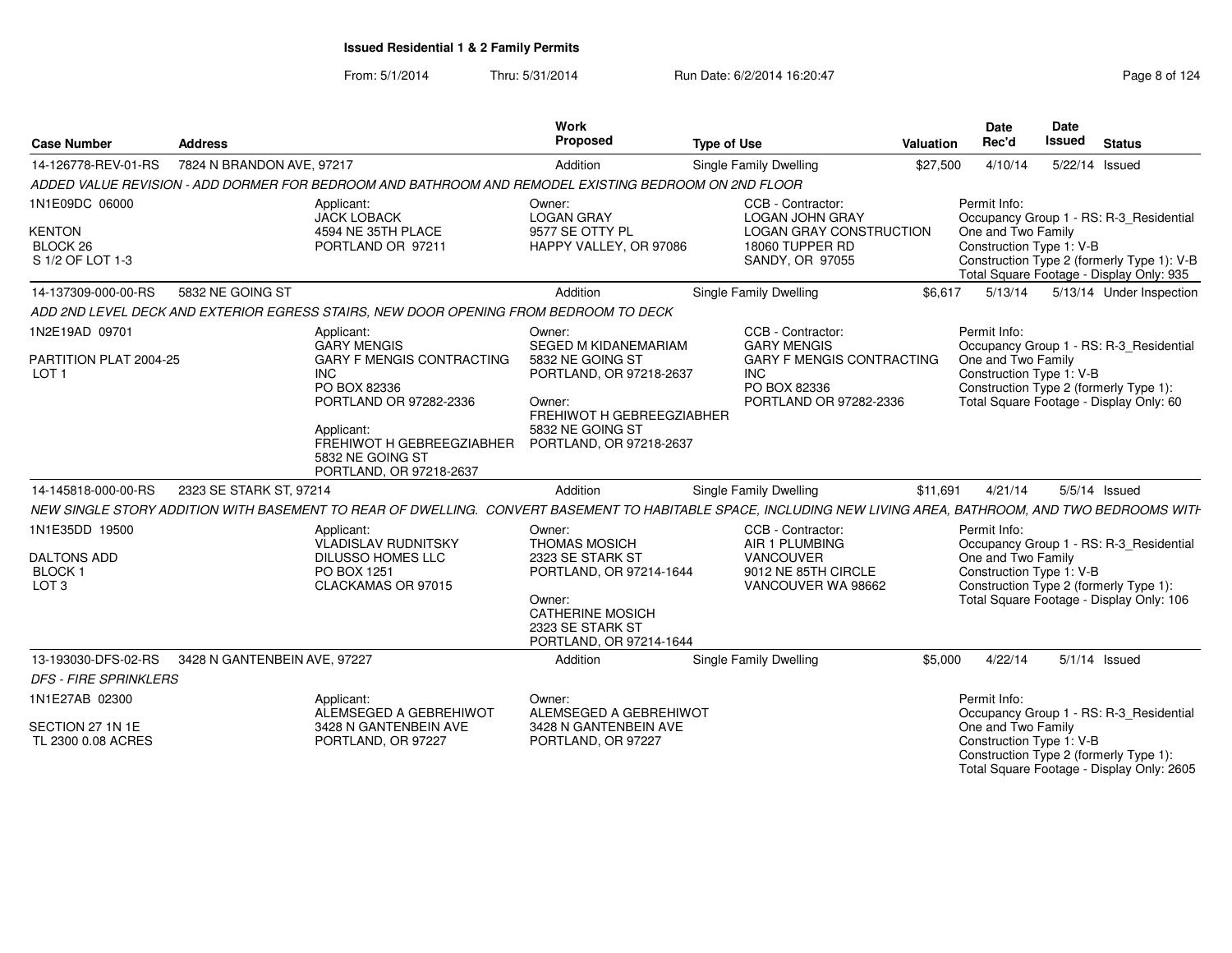### From: 5/1/2014Thru: 5/31/2014 Run Date: 6/2/2014 16:20:47 Research 2014 Rage 9 of 124

| <b>Case Number</b>                                                         | <b>Address</b>                              |                                                                                                                                                             | Work<br><b>Proposed</b>                                                                                                                                    | <b>Type of Use</b>     |                                                                                                                                        | <b>Valuation</b> | <b>Date</b><br>Rec'd                                                                                                                                                                                 | Date<br>Issued | <b>Status</b>            |  |
|----------------------------------------------------------------------------|---------------------------------------------|-------------------------------------------------------------------------------------------------------------------------------------------------------------|------------------------------------------------------------------------------------------------------------------------------------------------------------|------------------------|----------------------------------------------------------------------------------------------------------------------------------------|------------------|------------------------------------------------------------------------------------------------------------------------------------------------------------------------------------------------------|----------------|--------------------------|--|
| 14-152232-000-00-RS                                                        | 12905 SE SALMON ST, 97233                   |                                                                                                                                                             | Addition                                                                                                                                                   | Single Family Dwelling |                                                                                                                                        | \$30,000         | 5/12/14                                                                                                                                                                                              |                | 5/12/14 Under Inspection |  |
|                                                                            |                                             | 1-STORY ADDITION TO EAST SIDE OF HOUSE FOR NEW OFFICE AND BATHROOM                                                                                          |                                                                                                                                                            |                        |                                                                                                                                        |                  |                                                                                                                                                                                                      |                |                          |  |
| 1S2E02BD 07600<br>PRUNE PL<br>LOT 5 TL 7600                                |                                             | Applicant:<br><b>JUSTIN M BEST</b><br>12905 SE SALMON ST<br>PORTLAND, OR 97233-1648                                                                         | Owner:<br><b>JUSTIN M BEST</b><br>12905 SE SALMON ST<br>PORTLAND, OR 97233-1648<br>Owner:<br>AMY M BEST<br>12905 SE SALMON ST<br>PORTLAND, OR 97233-1648   |                        |                                                                                                                                        |                  | Permit Info:<br>Occupancy Group 1 - RS: R-3_Residential<br>One and Two Family<br>Construction Type 1: V-B<br>Construction Type 2 (formerly Type 1):<br>Total Square Footage - Display Only: 248      |                |                          |  |
| 14-160761-000-00-RS                                                        | 7100 SW 29TH AVE, 97219                     |                                                                                                                                                             | Addition                                                                                                                                                   | Single Family Dwelling |                                                                                                                                        | \$41.027         | 5/30/14                                                                                                                                                                                              |                | 5/30/14 Issued           |  |
|                                                                            |                                             | APPROXIMATELY 320 SF ADDITION TO REAR OF HOUSE FOR EXPANDED DINING AREA                                                                                     |                                                                                                                                                            |                        |                                                                                                                                        |                  |                                                                                                                                                                                                      |                |                          |  |
| 1S1E20AA 04600<br>ALBERTA<br>BLOCK <sub>2</sub><br>LOT 23&24               |                                             | Applicant:<br><b>GUY ANDERSON</b><br>ANDERSON AND CASE<br>REMODELING, INC<br>PO BOX 1731<br>LAKE OSWEGO OR 97035                                            | Owner:<br><b>JAMES S WECHSLER</b><br>7100 SW 29TH AVE<br>PORTLAND, OR 97219<br>Owner:<br>THERESA M WECHSLER<br>7100 SW 29TH AVE<br>PORTLAND, OR 97219      | <b>TO BID</b>          | <b>Primary Contractor:</b>                                                                                                             |                  | Permit Info:<br>Occupancy Group 1 - RS: R-3 Residential<br>One and Two Family<br>Construction Type 1: V-B<br>Construction Type 2 (formerly Type 1): V-B<br>Total Square Footage - Display Only: 613  |                |                          |  |
|                                                                            | 13-161625-REV-01-RS 2933 NE 50TH AVE, 97213 |                                                                                                                                                             | Addition                                                                                                                                                   | Single Family Dwelling |                                                                                                                                        |                  | \$5/23/14                                                                                                                                                                                            |                | 5/23/14 Issued           |  |
|                                                                            |                                             | REVISION TO FOUNDATION BRACING AND STRAPPING DETAIL AT BASEMENT STAIRS                                                                                      |                                                                                                                                                            |                        |                                                                                                                                        |                  |                                                                                                                                                                                                      |                |                          |  |
| 1N2E30BD 02700<br>ROSE CITY PK<br>BLOCK 140<br>LOT <sub>8</sub>            |                                             | Applicant:<br><b>BONNIE HAROLD</b><br><b>BWH DESIGN</b><br>1705 FERN PL<br>LAKE OSWEGO, OR 97034                                                            | Owner:<br>BUNDY HARRINGTON HOMES LLC SAM ZENUHIN<br>2933 NE 50TH AVE<br>PORTLAND, OR 97213-2401                                                            |                        | CCB - Contractor:<br><b>FRAMERITE CONSTRUCTION LLC</b><br><b>PO BOX 884</b><br>AURORA, OR 97002                                        |                  | Permit Info:<br>Occupancy Group 1 - RS: R-3_Residential<br>One and Two Family<br>Construction Type 1: V-B<br>Construction Type 2 (formerly Type 1): V-B<br>Total Square Footage - Display Only: 3442 |                |                          |  |
| 14-161660-000-00-RS                                                        | 7022 N WILBUR AVE, 97217                    |                                                                                                                                                             | Addition                                                                                                                                                   | Single Family Dwelling |                                                                                                                                        | \$64.851         | 5/27/14                                                                                                                                                                                              |                | 5/29/14 Issued           |  |
|                                                                            |                                             | ONE LEVEL 588SF ADDITION AT REAR OF HOUSE FOR NEW MASTER SUITE AND DINING ROOM                                                                              |                                                                                                                                                            |                        |                                                                                                                                        |                  |                                                                                                                                                                                                      |                |                          |  |
| 1N1E16BA 11300<br><b>BURRAGE TR</b><br>BLOCK <sub>2</sub><br><b>LOT 15</b> |                                             | Applicant:<br>ABE SHEPPARD BLOCK<br>BIRDSMOUTH CONSTRUCTION<br>1633 SE 55TH AVE<br>PORTLAND, OR 97215                                                       | Owner:<br><b>MIKAL R GILMORE</b><br>7022 N WILBUR AVE<br>PORTLAND, OR 97217<br>Owner:<br><b>IRENA S GILMORE</b><br>7022 N WILBUR AVE<br>PORTLAND, OR 97217 |                        | CCB - Contractor:<br><b>JOSHUA SALINGER</b><br>BIRDSMOUTH CONSTRUCTION LLI One and Two Family<br>1633 SE 55TH AVE<br>PORTLAND OR 97215 |                  | Permit Info:<br>Occupancy Group 1 - RS: R-3_Residential<br>Construction Type 1: V-B<br>Construction Type 2 (formerly Type 1):<br>Total Square Footage - Display Only: 588                            |                |                          |  |
| 14-160771-000-00-RS                                                        | 4925 NE 19TH AVE, 97211                     |                                                                                                                                                             | Addition                                                                                                                                                   | Single Family Dwelling |                                                                                                                                        | \$32,425         | 5/23/14                                                                                                                                                                                              |                | 5/23/14 Under Inspection |  |
|                                                                            |                                             | REMOVE ATTACHED GARAGE AND BUILD 2 STORY ADDITION TO BACK OF RESIDENCE; MAIN FLOOR TO REMODEL AND RECONFIGURE FOR BEDROOM, BATHROOM AND KITCHEN AREA, NEW S |                                                                                                                                                            |                        |                                                                                                                                        |                  |                                                                                                                                                                                                      |                |                          |  |
| 1N1E23AC 00400<br><b>VERNON</b><br>BLOCK 39<br>LOT <sub>16</sub>           |                                             | Applicant:<br><b>GEOFF WRIGHT</b><br>UTF CONSULTING<br>17740 SW FLORENCE ST<br>BEAVERTON, OR 97007                                                          | Owner:<br>LIBERTY HOMES NW LLC<br>16542 SE ORCHARD VIEW LN<br>DAMASCUS, OR 97089-5810                                                                      |                        | CCB - Contractor:<br><b>ALICIA LIBERTY</b><br><b>LIBERTY NW HOMES</b><br>16542 SE ORCHARD VIEW LN<br>DAMASCUS, OR 97089                |                  | Permit Info:<br>Occupancy Group 1 - RS: R-3_Residential<br>One and Two Family<br>Construction Type 1: V-B<br>Construction Type 2 (formerly Type 1):<br>Total Square Footage - Display Only: 294      |                |                          |  |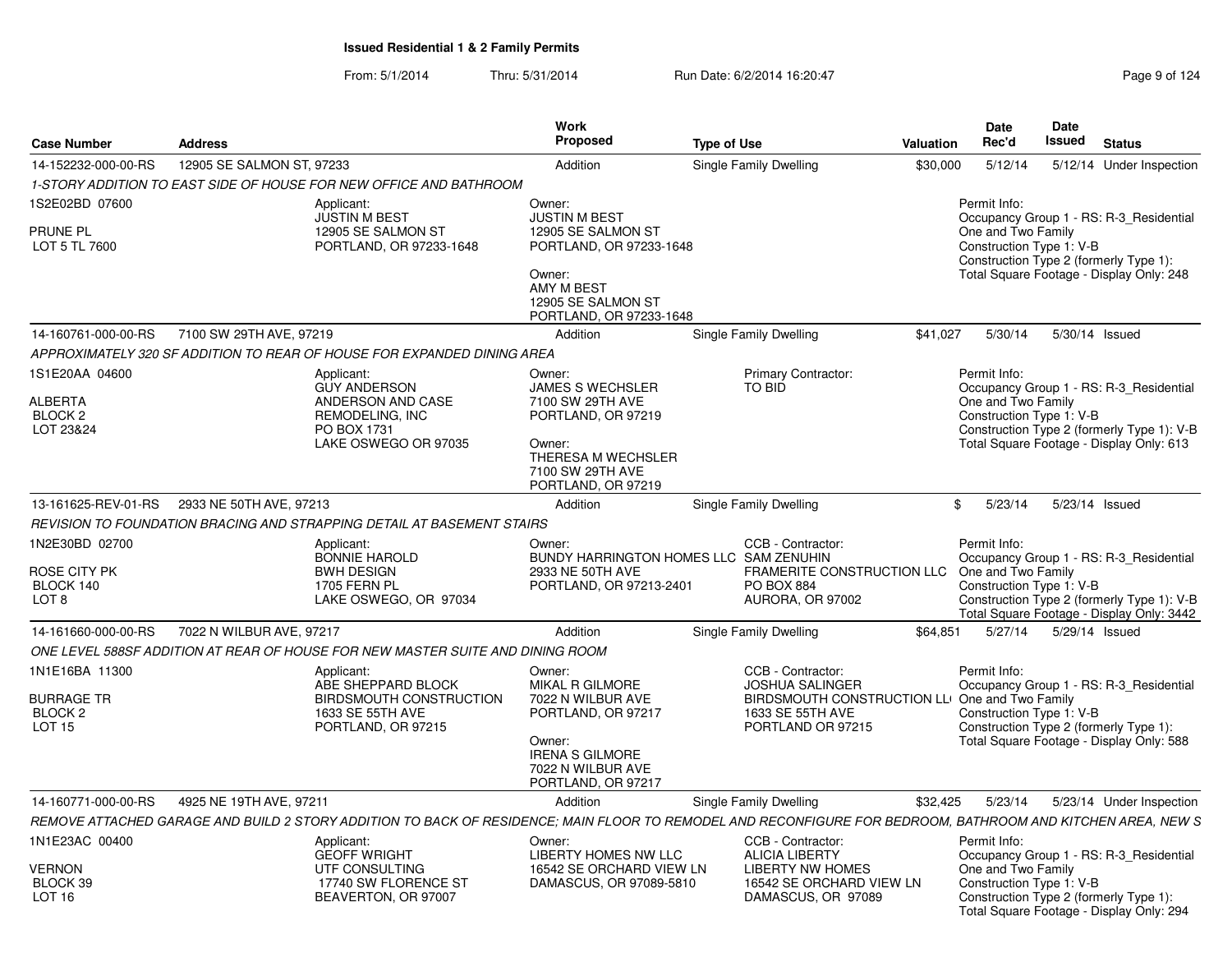| <b>Case Number</b>                   | <b>Address</b>             |                                                                                               | <b>Work</b><br>Propose                       | <b>Type of Use</b>                                                                                                                                          | Date<br>Rec'd<br>Valuation | Date<br>Issued<br><b>Status</b>                                                       |
|--------------------------------------|----------------------------|-----------------------------------------------------------------------------------------------|----------------------------------------------|-------------------------------------------------------------------------------------------------------------------------------------------------------------|----------------------------|---------------------------------------------------------------------------------------|
| 14-162426-000-00-RS                  | 7436 NE SISKIYOU ST, 97213 |                                                                                               | Addition                                     | <b>Single Family Dwelling</b>                                                                                                                               | \$7,169                    | 5/29/14<br>5/29/14 Issued                                                             |
|                                      |                            | ADDITION TO REAR OF HOUSE FOR NEW MUDROOM; RECONFIGURING WALLS FOR KITCHEN REMODEL;           |                                              | CONVERTING BEDROOM TO NEW BATHROOM: ELECTRICAL AND PLUMBING TO BE PUL                                                                                       |                            |                                                                                       |
| 1N2E29AC 01000                       |                            | Applicant:<br><b>MARK ANTHONY SUHR</b>                                                        | Owner:<br><b>GREGORY F STONE</b>             | CCB - Contractor:<br><b>MARK ANTHONY SUHR</b>                                                                                                               | Permit Info:               | Occupancy Group 1 - RS: R-3 Residential                                               |
| <b>MORGANS SUB</b>                   |                            | 2630 SE MULBERRY DR                                                                           | 7436 NE SISKIYOU ST                          | 2630 SE MULBERRY DR                                                                                                                                         |                            | One and Two Family                                                                    |
| <b>BLOCK1</b><br>LOT <sub>3</sub>    |                            | MILWAUKIE OR 97267                                                                            | PORTLAND, OR 97213-5855                      | MILWAUKIE OR 97267                                                                                                                                          |                            | Construction Type 1: V-B<br>Construction Type 2 (formerly Type 1):                    |
|                                      |                            |                                                                                               |                                              |                                                                                                                                                             |                            | Total Square Footage - Display Only: 65                                               |
| 14-161255-000-00-RS                  | 5530 NE 36TH AVE, 97211    |                                                                                               | Addition                                     | Single Family Dwelling                                                                                                                                      |                            | \$52,939   5/28/14   5/28/14   Under Inspection                                       |
|                                      |                            |                                                                                               |                                              | REMODEL EXISTING SINGLE FAMILY RESIDENCE, RECONFIGURE AND REMODEL BATHROOM AND LAUNDRY AREA, NEW ADDITION OF COVERED FRONT PORCH AND FOYER, NEW ADDITION AT |                            |                                                                                       |
| 1N1E13DC 14800                       |                            | Applicant:<br>BAYARD MENTRUM                                                                  | Owner:<br><b>JULIE SELBY</b>                 |                                                                                                                                                             | Permit Info:               | Occupancy Group 1 - RS: R-3 Residential                                               |
| <b>KENNEDYS ADD</b>                  |                            | 11860 SE MORRISON ST                                                                          | 1631 NE BROADWAY #805                        |                                                                                                                                                             |                            | One and Two Family                                                                    |
| BLOCK <sub>3</sub><br>N 40' OF LOT 4 |                            | PORTLAND OR 97216                                                                             | PORTLAND, OR 97232-1425                      |                                                                                                                                                             |                            | Construction Type 1: V-B<br>Construction Type 2 (formerly Type 1):                    |
| S 20' OF LOT 5                       |                            |                                                                                               |                                              |                                                                                                                                                             |                            | Total Square Footage - Display Only: 480                                              |
| 13-189006-REV-02-RS                  | 4826 NE ALAMEDA ST. 97213  |                                                                                               | Addition                                     | <b>Single Family Dwelling</b>                                                                                                                               |                            | 5/30/14<br>5/30/14 Issued                                                             |
|                                      |                            | CHANGE TO FRAMING PLAN, BEAM CHANGES, ELIMINATE SPECIAL INSPECTION REQUIREMENT FOR STEEL BEAM |                                              |                                                                                                                                                             |                            |                                                                                       |
| 1N2E30BD 18200                       |                            | Applicant:<br>Jacob Chavez                                                                    | Owner:<br>ZARETH N IRWIN                     | <b>CCB - Contractor:</b><br><b>CALLAHAN ELECTRIC LLC</b>                                                                                                    | Permit Info:               | Occupancy Group 1 - RS: U_Private                                                     |
| <b>ROSE CITY PK</b>                  |                            | J CHAVEZ DESIGN BUILD                                                                         | 4826 NE ALAMEDA ST                           | 4830 SE LONG ST                                                                                                                                             |                            | Garage\Utility Misc.                                                                  |
| BLOCK 128<br>LOT 10 TL 18200         |                            | 7873 SE 11th Avenue<br>Portland, OR 97202                                                     | PORTLAND, OR 97213-1959                      | PORTLAND, OR 97206                                                                                                                                          |                            | Construction Type 1: V-B<br>Construction Type 2 (formerly Type 1): V-B                |
|                                      |                            |                                                                                               | Owner:                                       | CCB - Contractor:                                                                                                                                           |                            | Total Square Footage - Display Only: 824                                              |
|                                      |                            |                                                                                               | SARA A K IRWIN<br>4826 NE ALAMEDA ST         | JACOB OWEN CHAVEZ<br>7873 SE 11TH AVE                                                                                                                       |                            |                                                                                       |
|                                      |                            |                                                                                               | PORTLAND, OR 97213-1959                      | PORTLAND, OR 97202                                                                                                                                          |                            |                                                                                       |
| 14-163135-000-00-RS                  | 3811 SW HAMILTON CT, 97221 |                                                                                               | Addition                                     | <b>Single Family Dwelling</b>                                                                                                                               | \$1,029                    | 5/30/14<br>5/30/14 Issued                                                             |
|                                      |                            | ADDITION OF HALF BATHROOM TO SINGLE STORY RESIDENC, 6 SQ FT ADDED (2                          |                                              | 2 BATHROOMS TOTAL) TRADE PERMITS TO BE OBRAINED SEPARATELY                                                                                                  |                            |                                                                                       |
| 1S1E17BA 03200                       |                            | Applicant:<br><b>RYAN WALSH</b>                                                               | Owner:<br><b>OVIDIO M GARCIA</b>             | CCB - Contractor:<br><b>RYAN WALSH</b>                                                                                                                      | Permit Info:               |                                                                                       |
| <b>BROOKFORD</b>                     |                            | DRW CONSTRUCTION LLC                                                                          | 8214 SW BROOKRIDGE ST                        | DRW CONSTRUCTION LLC                                                                                                                                        |                            | Occupancy Group 1 - RS: R-3_Residential<br>One and Two Family                         |
| BLOCK 5                              |                            | 4104 SE 14TH AVE                                                                              | PORTLAND, OR 97225                           | 4104 SE 14TH AVE                                                                                                                                            |                            | Construction Type 1: V-B                                                              |
| LOT 2 TL 3200                        |                            | PORTLAND, OR 97202                                                                            | Owner:                                       | PORTLAND, OR 97202                                                                                                                                          |                            | Construction Type 2 (formerly Type 1): V-B<br>Total Square Footage - Display Only: 16 |
|                                      |                            |                                                                                               | DIANE L JOHNSON                              |                                                                                                                                                             |                            |                                                                                       |
|                                      |                            |                                                                                               | 8214 SW BROOKRIDGE ST<br>PORTLAND, OR 97225  |                                                                                                                                                             |                            |                                                                                       |
| 14-163280-000-00-RS                  | 3204 NE 40TH AVE, 97212    |                                                                                               | Addition                                     | Single Family Dwelling                                                                                                                                      |                            | \$1,544  5/30/14  5/30/14  Issued                                                     |
|                                      |                            |                                                                                               |                                              | ADD NEW BAY WINDOW WITH NEW FOOTINGS AT FRONT OF HOUSE, 14 ADDITIONAL SQ FT (TRADE ELECTRICAL PERMIT TO BE OBRAINED SEPARATELY)                             |                            |                                                                                       |
| 1N1E25AA 17300                       |                            | Applicant:                                                                                    | Owner:                                       | CCB - Contractor:                                                                                                                                           | Permit Info:               |                                                                                       |
| <b>BEAUMONT</b>                      |                            | DANIEL A SCARPINE<br>3204 NE 40TH AVE                                                         | <b>DANIEL A SCARPINE</b><br>3204 NE 40TH AVE | FINE HAND LLC<br>9646 N IVANHOE ST                                                                                                                          |                            | Occupancy Group 1 - RS: R-3_Residential<br>One and Two Family                         |
| BLOCK <sub>8</sub>                   |                            | PORTLAND, OR 97212-2812                                                                       | PORTLAND, OR 97212-2812                      | PORTLAND, OR 97203                                                                                                                                          |                            | Construction Type 1: V-B                                                              |
| <b>LOT 14</b>                        |                            |                                                                                               |                                              |                                                                                                                                                             |                            | Construction Type 2 (formerly Type 1):<br>Total Square Footage - Display Only: 14     |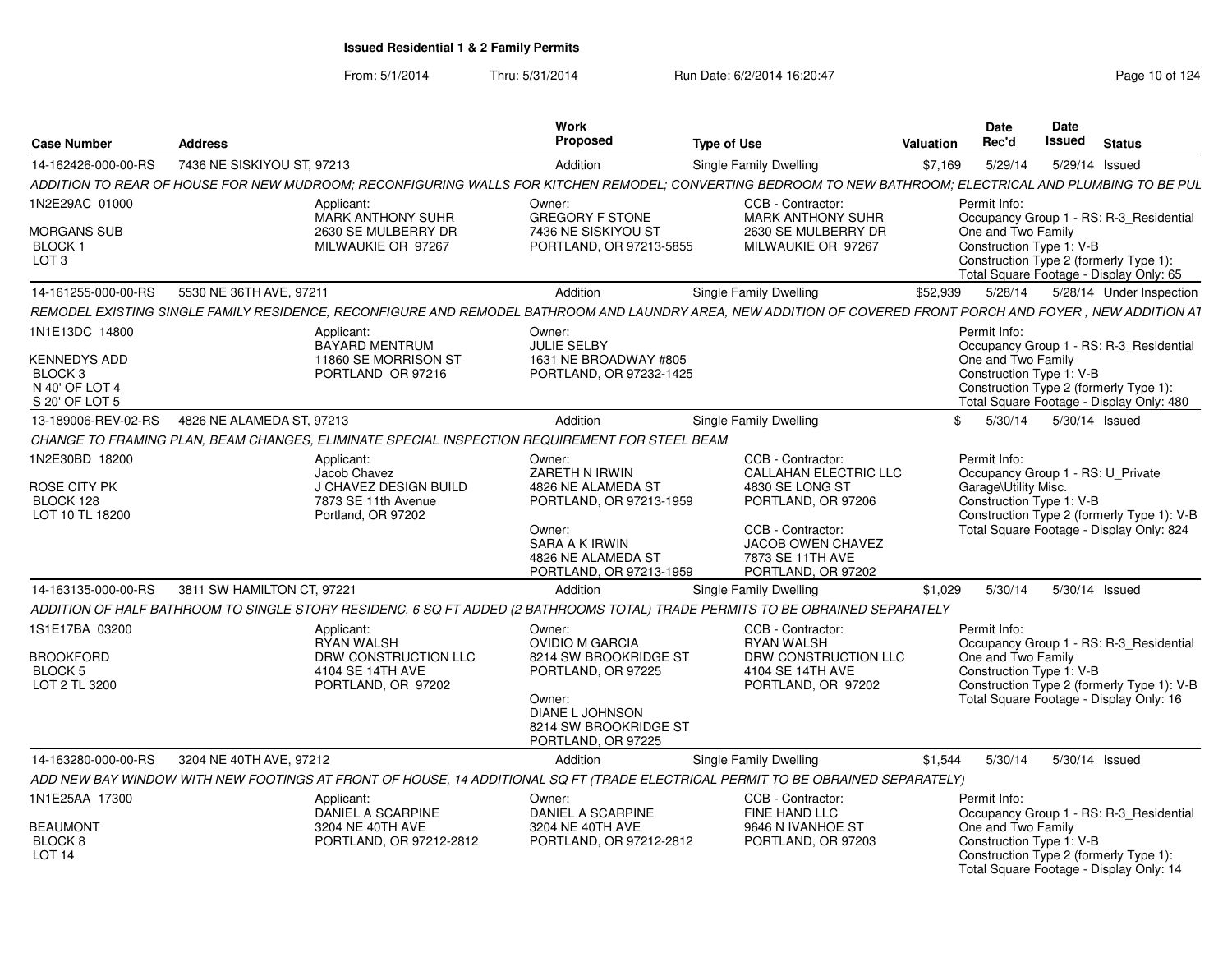|                                                                                |                               |                                                                                                       | <b>Work</b>                                                                                                                                                                      |                                                                                                                           |                  | Date                                                           | Date           |                                                                                                                               |
|--------------------------------------------------------------------------------|-------------------------------|-------------------------------------------------------------------------------------------------------|----------------------------------------------------------------------------------------------------------------------------------------------------------------------------------|---------------------------------------------------------------------------------------------------------------------------|------------------|----------------------------------------------------------------|----------------|-------------------------------------------------------------------------------------------------------------------------------|
| <b>Case Number</b>                                                             | <b>Address</b>                |                                                                                                       | <b>Proposed</b>                                                                                                                                                                  | <b>Type of Use</b>                                                                                                        | <b>Valuation</b> | Rec'd                                                          | Issued         | <b>Status</b>                                                                                                                 |
| 12-175846-REV-03-RS                                                            | 7125 N CONCORD AVE, 97217     |                                                                                                       | Addition                                                                                                                                                                         | Single Family Dwelling                                                                                                    | \$25,000         | 5/30/14                                                        | 5/30/14 Issued |                                                                                                                               |
|                                                                                |                               | VALUE ADDED REVISION TO CONVERT ATTIC TO LIVING SPACE WITH NEW BEDROOM, STUDY, AND BATHROOM           |                                                                                                                                                                                  |                                                                                                                           |                  |                                                                |                |                                                                                                                               |
| 1N1E16AA 16500<br><b>MASTERS ADD</b><br>BLOCK <sub>3</sub><br>LOT <sub>4</sub> |                               | Applicant:<br>AARON J DICK<br>7125 N CONCORD AVE<br>PORTLAND, OR 97217                                | Owner:<br><b>AARON J DICK</b><br>7125 N CONCORD AVE<br>PORTLAND, OR 97217                                                                                                        |                                                                                                                           |                  | Permit Info:<br>Construction Type 1: V-B                       |                | Occupancy Group 1 - RS: R-3_Remodel<br>Construction Type 2 (formerly Type 1):<br>Total Square Footage - Display Only: 644     |
| 14-126563-REV-01-RS                                                            | 10830 NE SAN RAFAEL ST, 97220 |                                                                                                       | Addition                                                                                                                                                                         | Single Family Dwelling                                                                                                    | \$500            | 5/27/14                                                        | 5/27/14 Issued |                                                                                                                               |
|                                                                                |                               | ADDED VALUE REVISION TO DEMO AND REBUILD EXISTING STORAGE                                             |                                                                                                                                                                                  |                                                                                                                           |                  |                                                                |                |                                                                                                                               |
| 1N2E27CD 10300<br><b>CASMUR</b><br>BLOCK 20<br>W 10' OF LOT 44<br>LOT 45&46    |                               | Applicant:<br>PREM NATH<br>PREMIER DESIGN GROUP<br>3737 N ALASKA ST<br>PORTLAND, OR 97217             | Owner:<br><b>BIPAN LAKHANPAL</b><br>10830 NE SAN RAFAEL ST<br>PORTLAND, OR 97220-2905<br>Owner:<br><b>JASMEET LAKHANPAL</b><br>10830 NE SAN RAFAEL ST<br>PORTLAND, OR 97220-2905 | CCB - Contractor:<br>PREM NATH<br>PREMIER CONSTRUCTION &<br><b>RENOVATIONS LLC</b><br>8240 N MONTANA<br>PORTLAND OR 97217 |                  | Permit Info:<br>One and Two Family<br>Construction Type 1: V-B |                | Occupancy Group 1 - RS: R-3 Residential<br>Construction Type 2 (formerly Type 1):<br>Total Square Footage - Display Only: 510 |
| 14-159069-000-00-RS                                                            | 3836 NE 17TH AVE, 97212       |                                                                                                       | Addition                                                                                                                                                                         | Single Family Dwelling                                                                                                    | \$10,588         | 5/20/14                                                        | 5/20/14 Issued |                                                                                                                               |
|                                                                                |                               | ADDITION TO NORTH SIDE OF HOUSE FOR KITCHEN REMODEL; DORMER ADDITION ON SECOND LEVEL FOR NEW BATHROOM |                                                                                                                                                                                  |                                                                                                                           |                  |                                                                |                |                                                                                                                               |
| 1N1E23DC 10800<br><b>DIXON PL</b><br>BLOCK <sub>9</sub><br>LOT <sub>16</sub>   |                               | Applicant:<br>DIAMONDS IN THE RUFF JHC INC<br>3836 NE 17TH AVE<br>PORTLAND, OR 97212                  | Owner:<br><b>SUZANNE CLARK</b><br>3836 NE 17TH AVE<br>PORTLAND, OR 97212-1335<br>Owner:<br><b>JOSEPH H CLARK</b><br>3836 NE 17TH AVE<br>PORTLAND, OR 97212-1335                  | CCB - Contractor:<br>DIAMONDS IN THE RUFF JHC INC<br>3836 NE 17TH AVE<br>PORTLAND, OR 97212                               |                  | Permit Info:<br>One and Two Family<br>Construction Type 1: V-B |                | Occupancy Group 1 - RS: R-3_Residential<br>Construction Type 2 (formerly Type 1):<br>Total Square Footage - Display Only: 96  |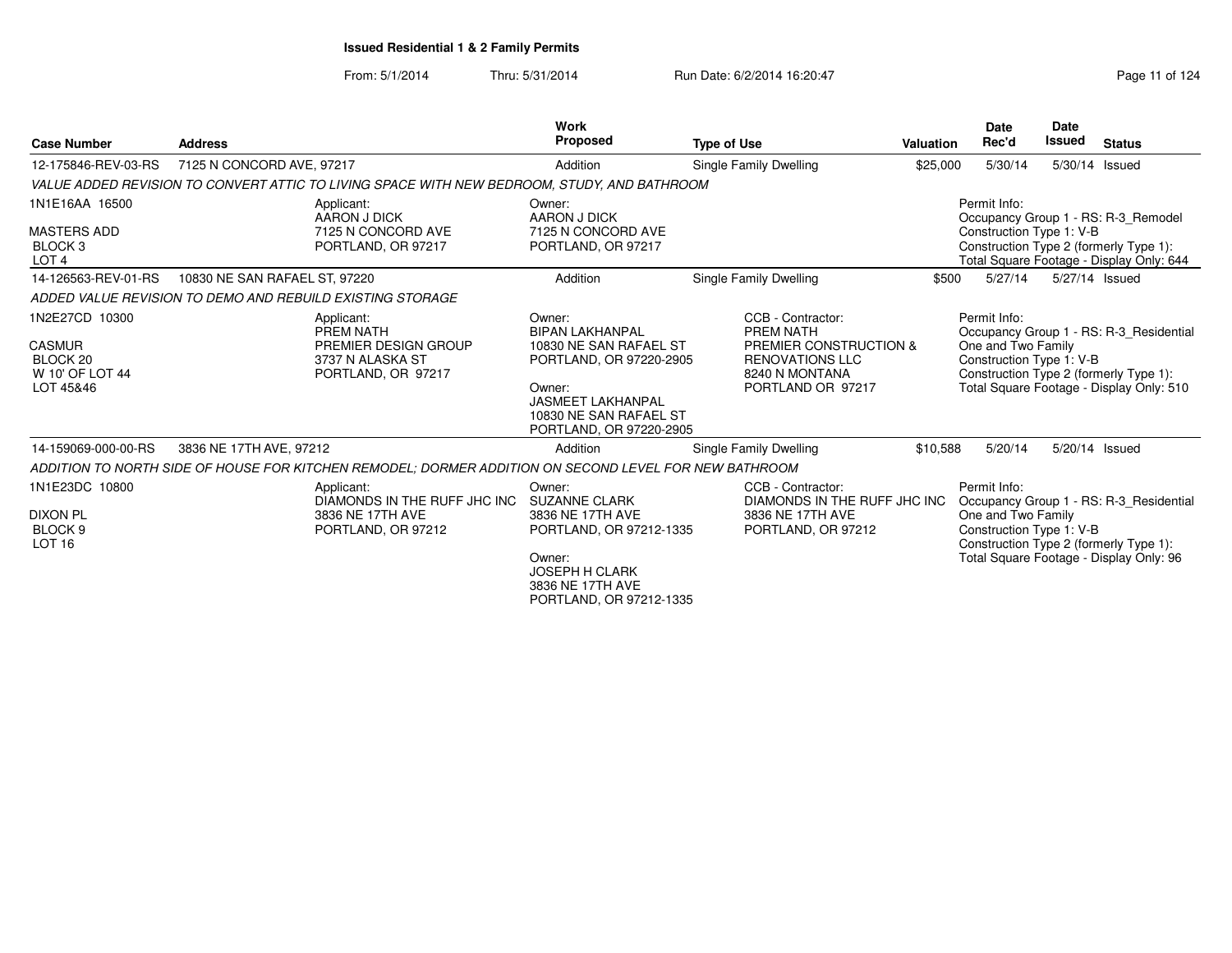| <b>Case Number</b>                                                                                                                                                      | <b>Address</b>                 |                                                                                                                          | <b>Work</b><br>Proposed                                                                                                                                                                                                                                                                                                                           | <b>Type of Use</b>                                                                                                                   | <b>Valuation</b> | <b>Date</b><br>Rec'd                                           | <b>Date</b><br><b>Issued</b> | <b>Status</b>                                                                                                                      |
|-------------------------------------------------------------------------------------------------------------------------------------------------------------------------|--------------------------------|--------------------------------------------------------------------------------------------------------------------------|---------------------------------------------------------------------------------------------------------------------------------------------------------------------------------------------------------------------------------------------------------------------------------------------------------------------------------------------------|--------------------------------------------------------------------------------------------------------------------------------------|------------------|----------------------------------------------------------------|------------------------------|------------------------------------------------------------------------------------------------------------------------------------|
| 14-155245-000-00-RS                                                                                                                                                     | 14222 SE DIVISION ST - Unit 28 |                                                                                                                          | Addition                                                                                                                                                                                                                                                                                                                                          | Single Family Dwelling                                                                                                               | \$5,000          | 5/12/14                                                        |                              | 5/12/14 Issued                                                                                                                     |
|                                                                                                                                                                         |                                | LEGALIZE REPLACEMENT OF METAL SIDING WITH NEW SHEATHING AND LAP SIDING, REFRAME NEW SLOPED ROOF OVER EXISTING FLAT ROOF. |                                                                                                                                                                                                                                                                                                                                                   |                                                                                                                                      |                  |                                                                |                              |                                                                                                                                    |
| 1S2E12BB 02500<br>ROLLIN' WHEELS<br>SPACE 028<br>MS SERIAL # GSKC2912S537<br>X#140886<br>HOME ID 210417 ON REAL ACCT 1S2E12BB<br>-02500; PERSONAL MS; MFGD HOME IN PARK |                                | Applicant:<br>VICTOR ZURITA RUIZ<br>14222 SE DIVISION ST #28<br>PORTLAND, OR 97236                                       | Owner:<br>SHIRLEY L BISUTTI<br>14222 SE DIVISION ST, SP 28<br>PORTLAND, OR 97236<br>Owner:<br><b>MICHAEL A BISUTTI</b><br>14222 SE DIVISION ST, SP 28<br>PORTLAND, OR 97236<br>Owner:<br><b>JORGE EVANGELISTA-RODRIGUE</b><br>14222 SE DIVISION ST SP 28<br>PORTLAND, OR 97236<br>Owner:<br><b>VICTOR ZURITA RUIZ</b><br>14222 SE DIVISION ST #28 |                                                                                                                                      |                  | Permit Info:<br>One and Two Family<br>Construction Type 1: V-B |                              | Occupancy Group 1 - RS: R-3_Residential<br>Construction Type 2 (formerly Type 1):<br>Total Square Footage - Display Only: 625      |
| 14-116115-REV-01-RS                                                                                                                                                     | 6337 SW SWEETBRIAR CT. 97221   |                                                                                                                          | PORTLAND, OR 97236<br>Owner:<br>NORMA LOPEZ ZURITA<br>14222 SE DIVISION ST #28<br>PORTLAND, OR 97236<br>Addition                                                                                                                                                                                                                                  | Single Family Dwelling                                                                                                               | \$               | 5/15/14                                                        |                              | 5/15/14 Issued                                                                                                                     |
|                                                                                                                                                                         |                                | REVISION TO DELETE 4 X 12 BEAM AT UTILITY ROOM CEILING ON MAIN FLOOR                                                     |                                                                                                                                                                                                                                                                                                                                                   |                                                                                                                                      |                  |                                                                |                              |                                                                                                                                    |
| 1S1E07BC 03100<br><b>BRANDYWINE</b><br>LOT <sub>9</sub>                                                                                                                 |                                | Applicant:<br><b>CLAIRE J LORANGER</b><br>PO BOX 326<br>HILSBORO, OR 97123                                               | Owner:<br><b>SCOTT L WILLIAMS</b><br>6337 SW SWEETBRIAR CT<br>PORTLAND, OR 97221<br>Owner:<br><b>TRACI A WILLIAMS</b><br>6337 SW SWEETBRIAR CT<br>PORTLAND, OR 97221                                                                                                                                                                              | CCB - Contractor:<br><b>LORANGER BUILDERS LLC</b><br><b>PO BOX 326</b><br>HILLSBORO, OR 97123-0000                                   |                  | Permit Info:<br>One and Two Family<br>Construction Type 1: V-B |                              | Occupancy Group 1 - RS: R-3_Residential<br>Construction Type 2 (formerly Type 1): V-B<br>Total Square Footage - Display Only: 2300 |
| 14-160294-000-00-RS                                                                                                                                                     | 4725 NE MASON ST, 97218        |                                                                                                                          | Addition                                                                                                                                                                                                                                                                                                                                          | Single Family Dwelling                                                                                                               | \$41,469         | 5/27/14                                                        |                              | 5/27/14 Issued                                                                                                                     |
|                                                                                                                                                                         |                                | ADD 16' X 24' ADDITION TO BACK OF HOME, TO INCLUDE NEW BEDROOM AND MUDROOM. CONVERT BEDROOM ON MAIN TO FAMILY ROOM.      |                                                                                                                                                                                                                                                                                                                                                   |                                                                                                                                      |                  |                                                                |                              |                                                                                                                                    |
| 1N2E19CA 12000<br>IRVINGTON ACREAGE TR<br><b>BLOCK 2 TL 12000</b>                                                                                                       |                                | Applicant:<br>ROGER CONRIQUE<br>PACIFIC HEIGHTS CONSTRUCTIOI 4725 NE MASON ST<br>75 NE TELIMA LN<br><b>BEND OR 97701</b> | Owner:<br>ATHENA J HALL<br>PORTLAND, OR 97218                                                                                                                                                                                                                                                                                                     | CCB - Contractor:<br>ALTAMIRANO CONSTRUCTION LL( Occupancy Group 1 - RS: R-3_Residential<br>75 NE TELIMA LN<br><b>BEND, OR 97701</b> |                  | Permit Info:<br>One and Two Family<br>Construction Type 1: V-B |                              | Construction Type 2 (formerly Type 1):                                                                                             |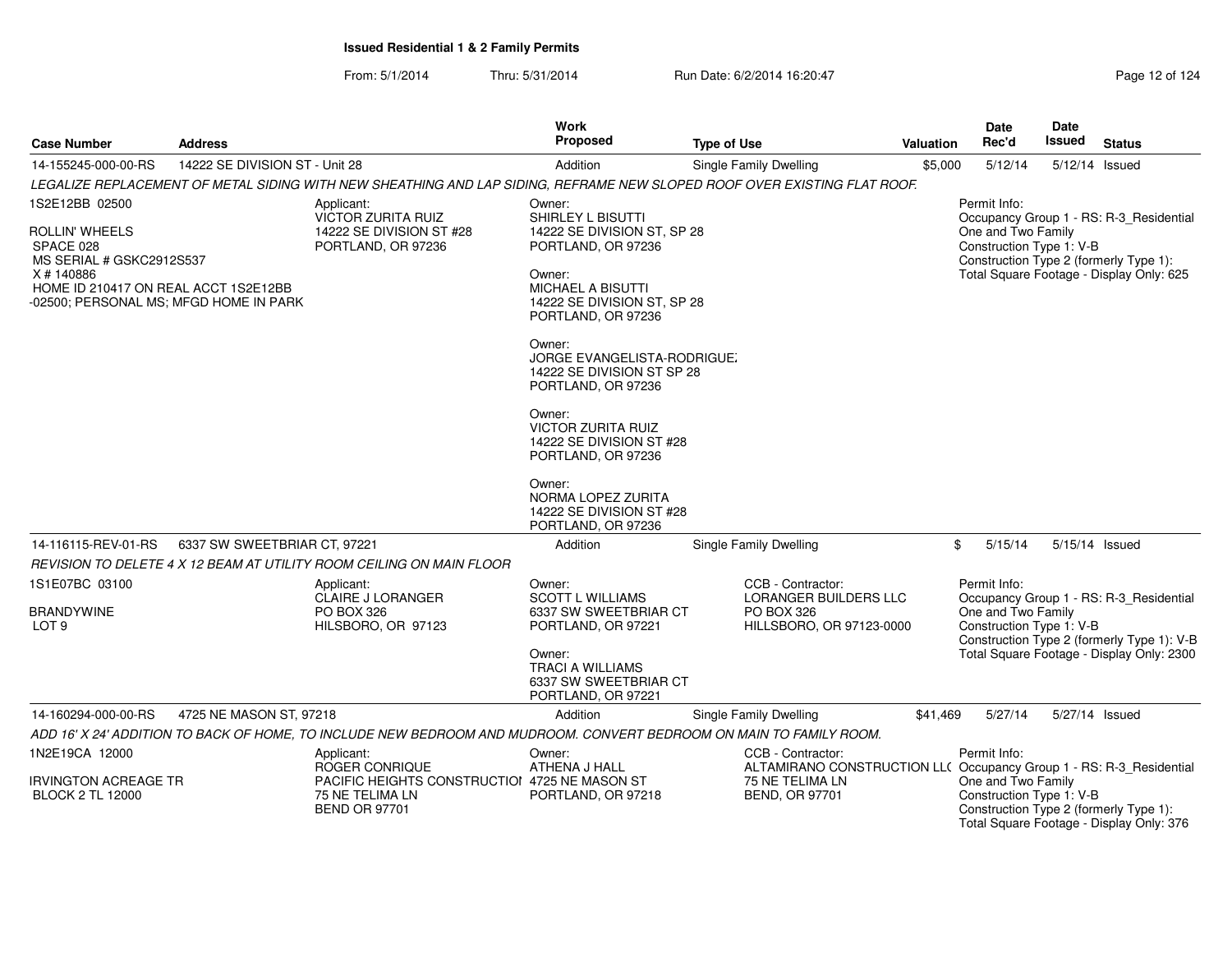| <b>Case Number</b>                                                         | <b>Address</b>                    |                                                                                                                                                                | Work<br><b>Proposed</b>                                                                                                                           | <b>Type of Use</b>                                                                                                    | <b>Valuation</b> | Date<br>Rec'd                      | Date<br>Issued           | <b>Status</b>                                                                                                                 |
|----------------------------------------------------------------------------|-----------------------------------|----------------------------------------------------------------------------------------------------------------------------------------------------------------|---------------------------------------------------------------------------------------------------------------------------------------------------|-----------------------------------------------------------------------------------------------------------------------|------------------|------------------------------------|--------------------------|-------------------------------------------------------------------------------------------------------------------------------|
| 14-158519-000-00-RS                                                        | 1104 SW MYRTLE DR, 97201          |                                                                                                                                                                | Addition                                                                                                                                          | Single Family Dwelling                                                                                                | \$81,945         | 5/19/14                            |                          | 5/21/14 Under Inspection                                                                                                      |
|                                                                            |                                   | PARTIAL SECOND STORY ADDITION OVER KITCHEN AND DINING/ LIVING ROOMS - TWO NEW BEDROOMS AND SHARED BATHROOM. EXTENSIVE REMODEL OF MAIN FLOOR. NEW STAIRS AT KIT |                                                                                                                                                   |                                                                                                                       |                  |                                    |                          |                                                                                                                               |
| 1S1E04DC 05400                                                             |                                   | Applicant:<br>Jeffery Hill                                                                                                                                     | Owner:<br><b>TODD SPRAGUE</b>                                                                                                                     | CCB - Contractor:<br>Jefferv Hill                                                                                     |                  | Permit Info:                       |                          | Occupancy Group 1 - RS: R-3_Residential                                                                                       |
| <b>CARDINELL HTS</b><br>LOT 11 TL 5400                                     |                                   | JD HILL CONSTRUCTION INC<br>17700 SW SHAWNEE TRAIL<br>TUALATIN, OR 97062                                                                                       | <b>PO BOX 595</b><br>BEND, OR 97709-0595                                                                                                          | JD HILL CONSTRUCTION INC<br>17700 SW SHAWNEE TRAIL<br>TUALATIN, OR 97062                                              |                  | One and Two Family                 | Construction Type 1: V-B | Construction Type 2 (formerly Type 1):<br>Total Square Footage - Display Only: 743                                            |
| 14-156046-000-00-RS                                                        | 2177 SE 105TH AVE, 97216          |                                                                                                                                                                | Addition                                                                                                                                          | Single Family Dwelling                                                                                                | \$28.675         |                                    |                          | 5/13/14   5/13/14   Under Inspection                                                                                          |
|                                                                            |                                   | LEGALIZE 260 SF ADDITION AT REAR OF HOUSE. ADDITION INCLUDES OFFICE AND SITTING ROOM                                                                           |                                                                                                                                                   |                                                                                                                       |                  |                                    |                          |                                                                                                                               |
| 1S2E03CC 03700                                                             |                                   | Applicant:<br><b>LUIS MIRAMONTES</b>                                                                                                                           | Owner:<br>PEDRO CHAVEZ                                                                                                                            |                                                                                                                       |                  | Permit Info:                       |                          | Occupancy Group 1 - RS: R-3_Residential                                                                                       |
| SECTION 03 1S 2E<br>TL 3700 0.21 ACRES                                     |                                   | 12515 SE IMPERIAL CREST ST<br>HAPPY VALLEY, OR 97086                                                                                                           | 2177 SE 105TH AVE<br>PORTLAND, OR 97216<br>Owner:<br><b>JUAN CHAVEZ</b><br>2177 SE 105TH AVE                                                      |                                                                                                                       |                  | One and Two Family                 | Construction Type 1: V-B | Construction Type 2 (formerly Type 1):<br>Total Square Footage - Display Only: 260                                            |
|                                                                            |                                   |                                                                                                                                                                | PORTLAND, OR 97216                                                                                                                                |                                                                                                                       |                  |                                    |                          |                                                                                                                               |
| 14-157775-000-00-RS                                                        | 8309 N HURST AVE, 97203           |                                                                                                                                                                | Addition                                                                                                                                          | <b>Single Family Dwelling</b>                                                                                         | \$17,205         | 5/19/14                            | 5/19/14 Issued           |                                                                                                                               |
|                                                                            |                                   | RAISE ROOF 3'-CONVERT EXISTING ATTIC SPACE TO HABITABLE SPACE FOR FUTURE BATHROOM *** SEPARATE TRADE PERMITS ***                                               |                                                                                                                                                   |                                                                                                                       |                  |                                    |                          |                                                                                                                               |
| 1N1E08DB 02500<br><b>UNIVERSITY PK</b><br>BLOCK 138<br>LOT 10&11           |                                   | Applicant:<br>JOSEPH BLAINE WOOD<br>JB WOOD CONSTRUCTION INC<br>2830 BURLINGTON DR<br>NEWBERG, OR 97132                                                        | Owner:<br>ALEXANDER W TRETHEWY<br>8309 N HURST AVE<br>PORTLAND, OR 97203-3625                                                                     | CCB - Contractor:<br><b>JOSEPH BLAINE WOOD</b><br>JB WOOD CONSTRUCTION INC<br>2830 BURLINGTON DR<br>NEWBERG, OR 97132 |                  | Permit Info:<br>One and Two Family | Construction Type 1: V-B | Occupancy Group 1 - RS: R-3_Residential<br>Construction Type 2 (formerly Type 1):<br>Total Square Footage - Display Only: 156 |
| 13-136418-REV-01-RS                                                        | 14021 SE MAIN ST, 97233           |                                                                                                                                                                | Addition                                                                                                                                          | Single Family Dwelling                                                                                                | \$               | 5/23/14                            | 5/23/14 Issued           |                                                                                                                               |
|                                                                            |                                   | REVISION - ADD TWO 2X12'S TO EXISTING TWO 2X12'S IN LOCATION OF REMOVED WALL BETWEEN KITCHEN AND LIVING ROOM - NO EXTERIOR CHANGES                             |                                                                                                                                                   |                                                                                                                       |                  |                                    |                          |                                                                                                                               |
| 1S2E02AD 02500<br><b>NEWHURST PK</b><br>E 1/2 OF W 1/2 OF S 150' OF LOT 16 |                                   | Applicant:<br><b>SCOTT ALEXANDER</b><br>15010 NE PARKINEN RD<br>BRUSH PRAIRE, WA 98606                                                                         | Owner:<br><b>DWIGHT N GAMLER</b><br><b>14035 SE MAIN ST</b><br>PORTLAND, OR 97233<br>Owner:<br><b>KATHRYN L GAMLER</b><br><b>14035 SE MAIN ST</b> |                                                                                                                       |                  | Permit Info:<br>One and Two Family | Construction Type 1: V-B | Occupancy Group 1 - RS: R-3 Residential<br>Construction Type 2 (formerly Type 1):<br>Total Square Footage - Display Only: 187 |
|                                                                            |                                   |                                                                                                                                                                | PORTLAND, OR 97233                                                                                                                                |                                                                                                                       |                  |                                    |                          |                                                                                                                               |
| 14-152619-000-00-RS                                                        | 2831 SE 167TH AVE - Unit A. 97236 | LEGALIZE SHED DORMER TO CREATE ADDTIONAL NON-HABITABLE STORAGE AREA IN ATTIC                                                                                   | Addition                                                                                                                                          | Single Family Dwelling                                                                                                | \$6,500          | 5/19/14                            | 5/19/14 Issued           |                                                                                                                               |
|                                                                            |                                   |                                                                                                                                                                |                                                                                                                                                   |                                                                                                                       |                  |                                    |                          |                                                                                                                               |
| 1S3E07BB 01400<br>SECTION 07 1S 3E<br>TL 1400 0.36 ACRES                   |                                   | Applicant:<br><b>KYM NGUYEN</b><br>CONCEPT DESIGN & ASSOCIATES 2831 SE 167TH AVE<br>PO BOX 8464<br>PORTLAND OR 97207                                           | Owner:<br><b>MICHAEL T DO</b><br>PORTLAND, OR 97236-1407                                                                                          |                                                                                                                       |                  | Permit Info:<br>One and Two Family | Construction Type 1: V-B | Occupancy Group 1 - RS: R-3 Residential<br>Construction Type 2 (formerly Type 1):<br>Total Square Footage - Display Only: 180 |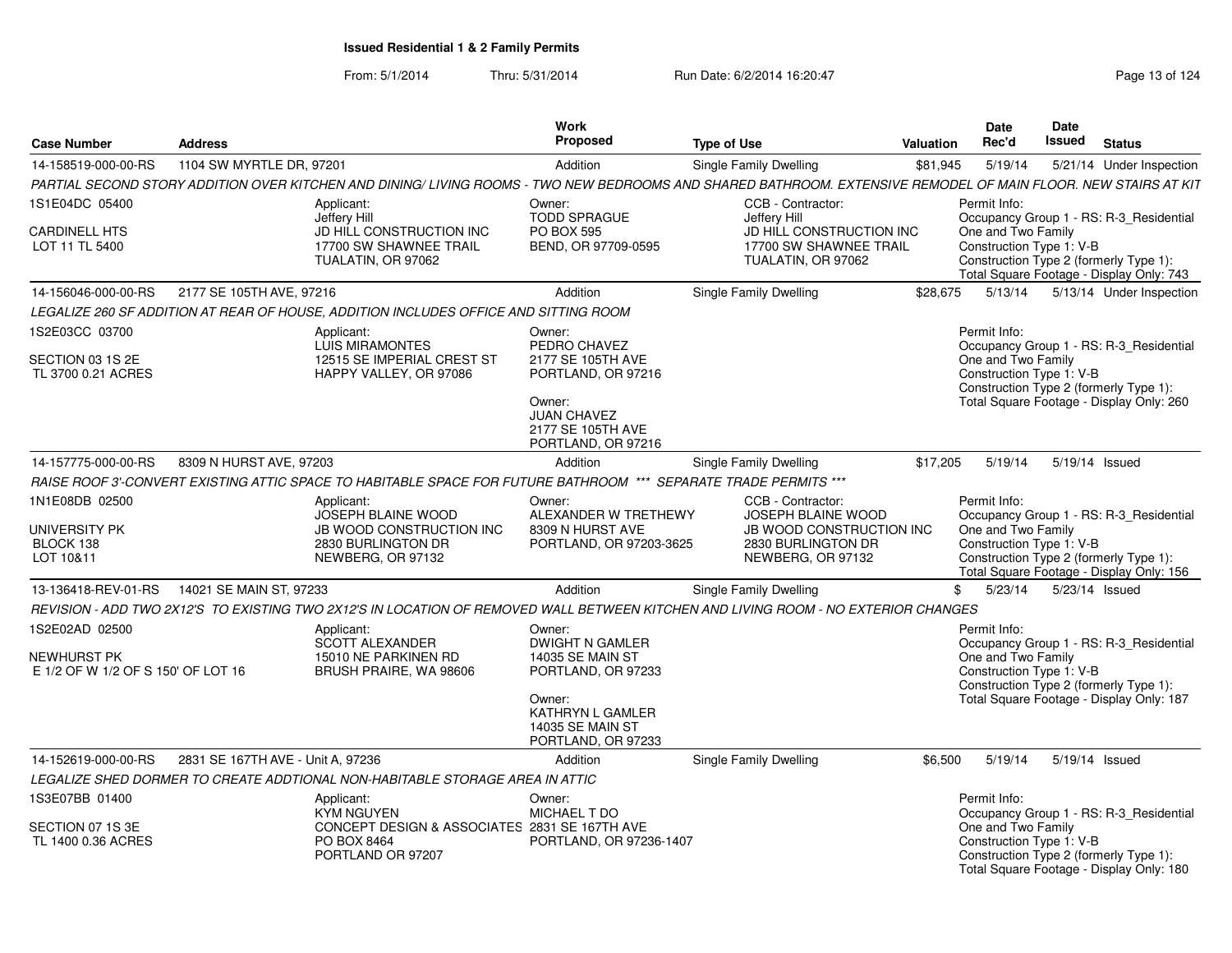From: 5/1/2014Thru: 5/31/2014 Run Date: 6/2/2014 16:20:47 Research 2012 14:00 Page 14 of 124

| <b>Case Number</b>                                        | <b>Address</b>                               |                                                                                                     | Work<br><b>Proposed</b>                                                     | <b>Type of Use</b>                                                                                                                                           | Valuation | <b>Date</b><br>Rec'd                                                                                          | <b>Date</b><br>Issued | <b>Status</b> |                                                                                         |
|-----------------------------------------------------------|----------------------------------------------|-----------------------------------------------------------------------------------------------------|-----------------------------------------------------------------------------|--------------------------------------------------------------------------------------------------------------------------------------------------------------|-----------|---------------------------------------------------------------------------------------------------------------|-----------------------|---------------|-----------------------------------------------------------------------------------------|
| 14-157434-000-00-RS                                       | 3945 SE GRANT CT, 97214                      |                                                                                                     | Addition                                                                    | <b>Single Family Dwelling</b>                                                                                                                                | \$66.949  | 5/15/14                                                                                                       |                       |               | 5/24/14 Under Inspection                                                                |
|                                                           |                                              |                                                                                                     |                                                                             | CONSTRUCT 88 SQUARE FOOT ADDITION AT REAR OF HOUSE WITH ROOF TOP DECK. RAISE ROOF ON EXSISTING UPPER FLOOR TO CAPTURE ADDITIONAL HEAD ROOM. ADD NEW BATHROOI |           |                                                                                                               |                       |               |                                                                                         |
| 1S1E01DD 05700<br>HOWES ADD                               |                                              | Applicant:<br><b>DAVID LIPKIND</b><br>SHELBYVILLE PROPERTIES LLC                                    | Owner:<br><b>JENNIFER P SCOTT</b><br>3945 SE GRANT CT                       | CCB - Contractor:<br><b>DAVID LIPKIND</b><br>SHELBYVILLE PROPERTIES LLC                                                                                      |           | Permit Info:<br>Occupancy Group 1 - RS: R-3_Residential<br>One and Two Family                                 |                       |               |                                                                                         |
| <b>BLOCK1</b><br>E 16 2/3' OF LOT 5<br>W 16 2/3' OF LOT A |                                              | 1215 NE WEBSTER<br>PORTLAND OR 97211                                                                | PORTLAND, OR 97214-5940                                                     | 1215 NE WEBSTER<br>PORTLAND OR 97211                                                                                                                         |           | Construction Type 1: V-B<br>Total Square Footage - Display Only: 691                                          |                       |               | Construction Type 2 (formerly Type 1): V-B                                              |
| 14-156028-000-00-RS                                       | 1610 NE 144TH AVE, 97230                     |                                                                                                     | Addition                                                                    | Single Family Dwelling                                                                                                                                       | \$31.433  |                                                                                                               |                       |               | 5/14/14   5/14/14   Under Inspection                                                    |
|                                                           |                                              | SINGLE STORY TO ADDITION TO RELOCATE KITCHEN AND CREATE NEW DINING AREA                             |                                                                             |                                                                                                                                                              |           |                                                                                                               |                       |               |                                                                                         |
| 1N2E25CC 04100                                            |                                              | Applicant:<br>JEFFREY PULLIAM                                                                       | Owner:<br><b>JEFF PULLIAM</b>                                               |                                                                                                                                                              |           | Permit Info:<br>Occupancy Group 1 - RS: R-3 Residential                                                       |                       |               |                                                                                         |
| REBA<br>BLOCK <sub>2</sub><br>LOT <sub>6</sub>            |                                              | 1610 NE 144TH AVE<br>PORTLAND, OR 97230                                                             | 1610 NE 144TH AVE<br>PORTLAND, OR 97230                                     |                                                                                                                                                              |           | One and Two Family<br>Construction Type 1: V-B<br>Construction Type 2 (formerly Type 1):                      |                       |               |                                                                                         |
|                                                           |                                              |                                                                                                     |                                                                             |                                                                                                                                                              |           | Total Square Footage - Display Only: 285                                                                      |                       |               |                                                                                         |
| 14-156045-000-00-RS                                       | 4665 SW 38TH PL, 97221                       |                                                                                                     | Addition                                                                    | Single Family Dwelling                                                                                                                                       | \$78,329  | 5/20/14                                                                                                       | 5/20/14 Issued        |               |                                                                                         |
|                                                           |                                              | SINGLE STORY ADDITION FOR NEW GARAGE: CONVERT EXISTING GARAGE TO BEDROOM. BATHROOM AND OFFICE SPACE |                                                                             |                                                                                                                                                              |           |                                                                                                               |                       |               |                                                                                         |
| 1S1E17BA 07200                                            |                                              | Applicant:<br><b>TODD SLOAN</b>                                                                     | Owner:<br><b>ANDREJ MISKE</b>                                               | CCB - Contractor:<br>HK DEVELOPMENT                                                                                                                          |           | Permit Info:<br>Occupancy Group 1 - RS: R-3_Residential                                                       |                       |               |                                                                                         |
| <b>BROOKFORD</b><br>BLOCK 6<br>LOT 1 TL 7200              |                                              | TODD SLOAN ARCHITECTURE<br>800 NW 6TH # 203<br>PORTLAND, OR 97209                                   | 4665 SW 38TH PL<br>PORTLAND, OR 97221<br>Owner:                             | 1123 NW 23RD<br>PORTLAND OR 97210                                                                                                                            |           | One and Two Family<br>Construction Type 1: V-B                                                                |                       |               | Construction Type 2 (formerly Type 1): V-B<br>Total Square Footage - Display Only: 1116 |
|                                                           |                                              |                                                                                                     | <b>LEAH C MISKE</b><br>4665 SW 38TH PL<br>PORTLAND, OR 97221                |                                                                                                                                                              |           |                                                                                                               |                       |               |                                                                                         |
| 14-157176-000-00-RS                                       | 13113 NE FAILING ST, 97230                   |                                                                                                     | Addition                                                                    | Single Family Dwelling                                                                                                                                       | \$850     | 5/15/14                                                                                                       | 5/15/14 Issued        |               |                                                                                         |
|                                                           | ADD NEW EXTERIOR STAIRS AT WINDOW FOR EGRESS |                                                                                                     |                                                                             |                                                                                                                                                              |           |                                                                                                               |                       |               |                                                                                         |
| 1N2E23CD 00900                                            |                                              | Applicant:<br><b>FREHIWOT HAILE</b>                                                                 | Owner:<br><b>FREHIWOT HAILE</b>                                             | CCB - Contractor:<br>MCCORD CONSTRUCTION LLC                                                                                                                 |           | Permit Info:<br>Occupancy Group 1 - RS: U_Decks,                                                              |                       |               |                                                                                         |
| <b>EXBURY</b>                                             |                                              | 13113 NE FAILING ST                                                                                 | 13113 NE FAILING ST                                                         | 324 SW WONDERVIEW DR                                                                                                                                         |           | Patios, Porches, Carports                                                                                     |                       |               |                                                                                         |
| BLOCK <sub>3</sub><br>LOT <sub>2</sub>                    |                                              | PORTLAND, OR 97230                                                                                  | PORTLAND, OR 97230                                                          | GRESHAM, OR 97080                                                                                                                                            |           | Construction Type 1: V-B<br>Construction Type 2 (formerly Type 1):<br>Total Square Footage - Display Only: 15 |                       |               |                                                                                         |
| 14-159134-000-00-RS                                       | 2732 SW TALBOT RD, 97201                     |                                                                                                     | Addition                                                                    | <b>Single Family Dwelling</b>                                                                                                                                | \$12,319  | 5/20/14                                                                                                       | 5/30/14 Issued        |               |                                                                                         |
|                                                           |                                              |                                                                                                     |                                                                             | NEW DECK AND STAIR W/ CARPORT. NEW DRIVEWAY AND CURBCUT. INTERIOR REMODEL TO INCLUDE UPSTAIRS BEDRROMS AND BATHROOMS AND BASEMENT BATH REMODEL. INCREASE E.  |           |                                                                                                               |                       |               |                                                                                         |
| 1S1E08AA 02900                                            |                                              | Applicant:<br>R S WALLACE CONSTRUCTION CC JAMES G REYNOLDS                                          | Owner:                                                                      | CCB - Contractor:<br>R S WALLACE CONSTRUCTION CC Occupancy Group 1 - RS: U_Decks,                                                                            |           | Permit Info:                                                                                                  |                       |               |                                                                                         |
| GREENWAY<br><b>BLOCK I</b><br>LOT 2 EXC SWLY 60'          |                                              | 1015 MILLER ST SE<br>PORTLAND OR 972026345                                                          | PO BOX 4017<br>BEAVERTON, OR 97076-4017                                     | 1015 MILLER ST SE<br>PORTLAND OR 972026345                                                                                                                   |           | Patios, Porches, Carports<br>Construction Type 1: V-B<br>Construction Type 2 (formerly Type 1):               |                       |               |                                                                                         |
|                                                           |                                              |                                                                                                     | Owner:<br><b>LUCY B REYNOLDS</b><br>PO BOX 4017<br>BEAVERTON, OR 97076-4017 |                                                                                                                                                              |           | Total Square Footage - Display Only: 580                                                                      |                       |               |                                                                                         |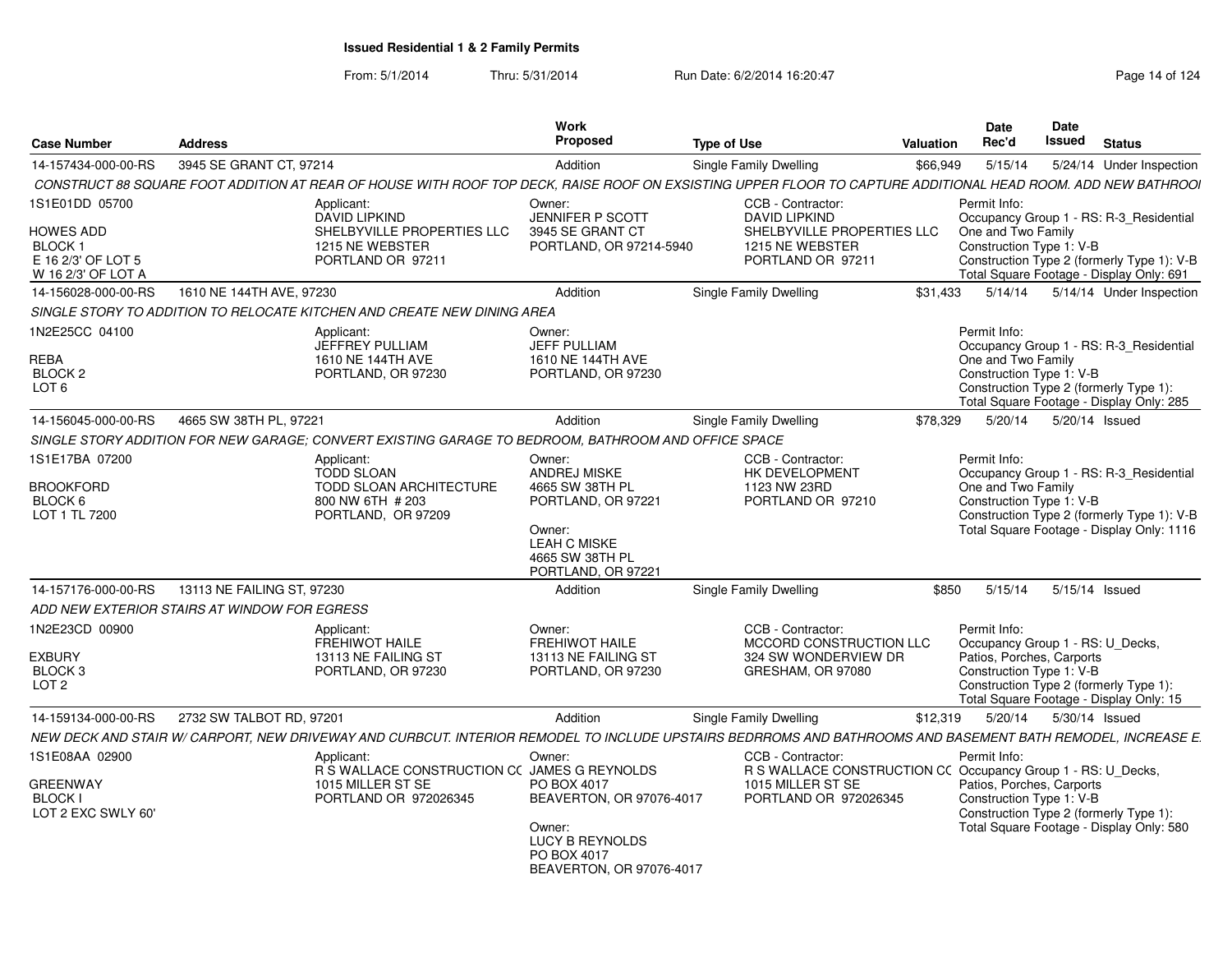| <b>Case Number</b>                              | <b>Address</b>                   |                                                                                                                                                               | Work<br><b>Proposed</b>                                                                | <b>Type of Use</b> |                                               | Valuation | <b>Date</b><br>Rec'd                           | Date<br><b>Issued</b><br><b>Status</b>                                              |  |
|-------------------------------------------------|----------------------------------|---------------------------------------------------------------------------------------------------------------------------------------------------------------|----------------------------------------------------------------------------------------|--------------------|-----------------------------------------------|-----------|------------------------------------------------|-------------------------------------------------------------------------------------|--|
| 14-158468-000-00-RS                             | 3384 SE WOODWARD ST, 97202       |                                                                                                                                                               | Addition                                                                               |                    | <b>Single Family Dwelling</b>                 | \$30,513  | 5/20/14                                        | 5/20/14 Under Inspection                                                            |  |
|                                                 |                                  | NEW KITCHEN ADDITION AT REAR OF HOUSE, RELOCATE BATHROOM ON MAIN FLOOR, REMODEL BATHROOM ON 2ND FLOOR NO STRUCTURAL *** Deferred Roof Trusses ***             |                                                                                        |                    |                                               |           |                                                |                                                                                     |  |
| 1S1E12AB 23800                                  |                                  | Applicant:<br><b>KEVIN FISCHER</b>                                                                                                                            | Owner:<br><b>JOSHUA P WARNER</b>                                                       |                    | CCB - Contractor:<br>JAMES DAVID LOVESTRAND   |           | Permit Info:                                   | Occupancy Group 1 - RS: R-3_Residential                                             |  |
| WAVERLY<br>W 40' OF E 80' OF N 1/2 OF BLOCK 47  |                                  | <b>ALICE DESIGN</b><br>4803 NE 32ND AVENUE<br>PORTLAND OR 97211                                                                                               | 3384 SE WOODWARD ST<br>PORTLAND, OR 97202-1465                                         |                    | 3015 NE 20TH AVE<br>PORTLAND, OR 97212        |           | One and Two Family<br>Construction Type 1: V-B | Construction Type 2 (formerly Type 1): V-B                                          |  |
|                                                 |                                  |                                                                                                                                                               | Owner:<br><b>JENNIFER A GINGRICH</b><br>3384 SE WOODWARD ST<br>PORTLAND, OR 97202-1465 |                    |                                               |           |                                                | Total Square Footage - Display Only: 410                                            |  |
| 14-158982-000-00-RS                             | 01113 SW PALATINE HILL RD. 97219 |                                                                                                                                                               | Addition                                                                               |                    | Single Family Dwelling                        | \$169.825 | 5/22/14                                        | 5/22/14 Issued                                                                      |  |
|                                                 |                                  | CONVERTING BASEMENT TO LIVING SPACE WITH TWO NEW BEDROOMS. NEW BATHROOM, AND NEW THEATER ROOM: REMOVING PART OF WALL ON MAIN FLOOR NEW STAIRCASE: NEW WAL     |                                                                                        |                    |                                               |           |                                                |                                                                                     |  |
| 1S1E34AB 00600                                  |                                  | Applicant:<br><b>TERRY HELLEM</b>                                                                                                                             | Owner:<br>WEST COAST REAL ESTATE                                                       |                    | CCB - Contractor:<br><b>ANDY SINGER</b>       |           | Permit Info:                                   | Occupancy Group 1 - RS: R-3_Residential                                             |  |
| PALATINE HILL 3<br>BLOCK 104                    |                                  | PROJECTIVE BUILDING DESIGNS<br>PO BOX 6542                                                                                                                    | PO BOX 1969                                                                            |                    | <b>SEYMOUR GENERAL</b><br><b>CONSTRUCTION</b> |           | One and Two Family                             |                                                                                     |  |
| LOT 1-3 TL 600                                  |                                  | BEAVERTON OR 97007                                                                                                                                            | LAKE OSWEGO, OR 97035-0059                                                             |                    | 3825 SW SCHOLLS FERRY RD                      |           | Construction Type 1: V-B                       | Construction Type 2 (formerly Type 1): V-B                                          |  |
|                                                 |                                  |                                                                                                                                                               | Owner:<br><b>HOLDINGS LLC</b>                                                          |                    | PORTLAND OR 97221                             |           |                                                | Total Square Footage - Display Only: 2012                                           |  |
|                                                 |                                  |                                                                                                                                                               | PO BOX 1969<br>LAKE OSWEGO, OR 97035-0059                                              |                    |                                               |           |                                                |                                                                                     |  |
| 14-155021-000-00-RS                             | 3207 NE 111TH DR, 97220          |                                                                                                                                                               | Addition                                                                               |                    | Single Family Dwelling                        | \$213,080 | 5/14/14                                        | 5/14/14 Issued                                                                      |  |
|                                                 |                                  | ADDITION-CONVERT EXISTING GARAGE TO HABITABLE SPACE AND SECOND STORY ADDITION OVER THE GARAGE. ADDITION TO INCLUDE 3 NEW BATHROOMS, 4 TOTAL BATHROOMS, NEW FA |                                                                                        |                    |                                               |           |                                                |                                                                                     |  |
| 1N2E27BA 00800                                  |                                  | Applicant:                                                                                                                                                    | Owner:                                                                                 |                    |                                               |           | Permit Info:                                   |                                                                                     |  |
|                                                 |                                  | <b>NELLI SALVADOR</b>                                                                                                                                         | <b>NELLI SALVADOR</b>                                                                  |                    |                                               |           |                                                | Occupancy Group 1 - RS: R-3_Residential                                             |  |
| <b>PARKROSE HTS</b>                             |                                  | 3207 NE 111TH DR                                                                                                                                              | 3207 NE 111TH DR                                                                       |                    |                                               |           | One and Two Family                             |                                                                                     |  |
| BLOCK <sub>2</sub>                              |                                  | PORTLAND, OR 97220-2716                                                                                                                                       | PORTLAND, OR 97220-2716                                                                |                    |                                               |           | Construction Type 1: V-B                       |                                                                                     |  |
| LOT 4 TL 800                                    |                                  |                                                                                                                                                               | Owner:                                                                                 |                    |                                               |           |                                                | Construction Type 2 (formerly Type 1):<br>Total Square Footage - Display Only: 1932 |  |
|                                                 |                                  |                                                                                                                                                               | <b>JULIO SALVADOR</b>                                                                  |                    |                                               |           |                                                |                                                                                     |  |
|                                                 |                                  |                                                                                                                                                               | 3207 NE 111TH DR                                                                       |                    |                                               |           |                                                |                                                                                     |  |
| 13-210516-REV-01-RS 3114 NE TILLAMOOK ST. 97212 |                                  |                                                                                                                                                               | PORTLAND, OR 97220-2716                                                                |                    |                                               |           | 5/9/14                                         |                                                                                     |  |
|                                                 |                                  |                                                                                                                                                               | Addition                                                                               |                    | Single Family Dwelling                        |           |                                                | $5/9/14$ Issued                                                                     |  |
|                                                 |                                  | REVISION - ENGINEERING INFORMATION TO SHOW SPECIAL INSPECTION IS NOT REQUIRED FOR DOWELLS JOINING NEW FOUNDATION TO EXISTING.                                 |                                                                                        |                    |                                               |           |                                                |                                                                                     |  |
| 1N1E25CD 01100                                  |                                  | Applicant:<br>DONALD DAVIS                                                                                                                                    | Owner:<br>JEFF R BEHNKE                                                                |                    | CCB - Contractor:<br><b>DONALD DAVIS</b>      |           | Permit Info:                                   | Occupancy Group 1 - RS: U_Private                                                   |  |
| <b>MCMONIES ADD</b>                             |                                  | L & D CONSTRUCTION INC                                                                                                                                        | 3114 NE TILLAMOOK ST                                                                   |                    | L & D CONSTRUCTION INC                        |           | Garage\Utility Misc.                           |                                                                                     |  |
| BLOCK <sub>1</sub>                              |                                  | 18318 SW LONG FELLOW AVE                                                                                                                                      | PORTLAND, OR 97212-5138                                                                |                    | 18318 SW LONG FELLOW AVE                      |           | Construction Type 1: V-B                       |                                                                                     |  |
| E 97' OF LOT 7                                  |                                  | LAKE OSWEGO, OR 97035                                                                                                                                         |                                                                                        |                    | LAKE OSWEGO, OR 97035                         |           |                                                | Construction Type 2 (formerly Type 1):                                              |  |
|                                                 |                                  |                                                                                                                                                               | Owner:<br><b>LYNN M RAUBE</b>                                                          |                    |                                               |           |                                                | Total Square Footage - Display Only: 1453                                           |  |
|                                                 |                                  |                                                                                                                                                               | 3114 NE TILLAMOOK ST                                                                   |                    |                                               |           |                                                |                                                                                     |  |
|                                                 |                                  |                                                                                                                                                               | PORTLAND, OR 97212-5138                                                                |                    |                                               |           |                                                |                                                                                     |  |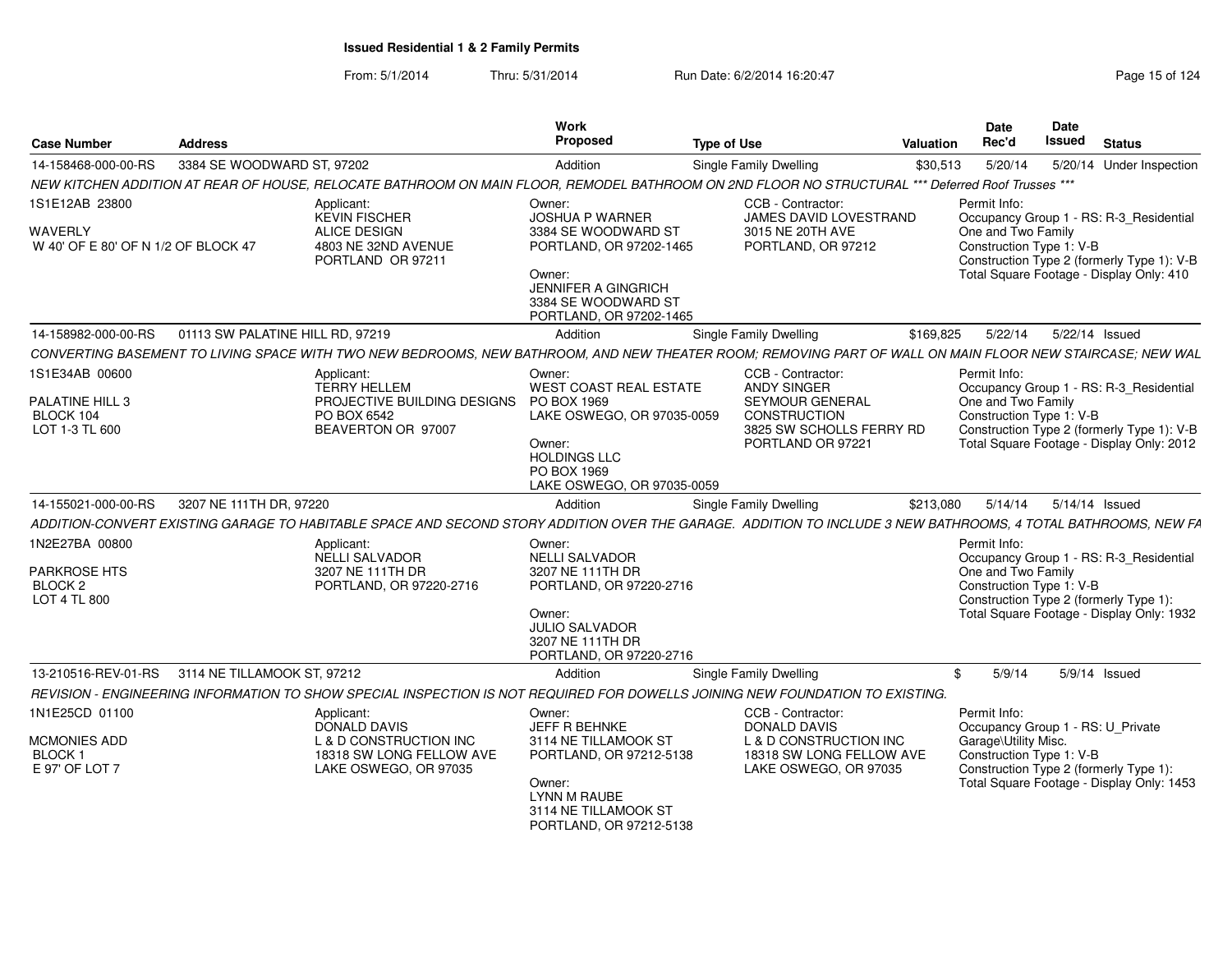| <b>Case Number</b>                                                    | <b>Address</b>                                                                                                                                                   | Work<br>Proposed                                                                    | <b>Type of Use</b>                                                                                                                      | <b>Valuation</b> | Date<br>Rec'd                                                  | Date<br>Issued | <b>Status</b>                                                                                                                |
|-----------------------------------------------------------------------|------------------------------------------------------------------------------------------------------------------------------------------------------------------|-------------------------------------------------------------------------------------|-----------------------------------------------------------------------------------------------------------------------------------------|------------------|----------------------------------------------------------------|----------------|------------------------------------------------------------------------------------------------------------------------------|
| 14-153714-000-00-RS                                                   | 3728 SW BEAVERTON AVE, 97201                                                                                                                                     | Addition                                                                            | <b>Single Family Dwelling</b>                                                                                                           | \$2,978          | 5/7/14                                                         |                | 5/16/14 Under Inspection                                                                                                     |
|                                                                       | ADDITION ON WEST ELEVATION TO INCREASE SIZE OF THE DINING AND FAMILY ROOM. PARTIAL RENOVATION OF EXISTING KITCHEN; RELOCATED BATHROOM AND LAUNDRY ROOM, CREATE F |                                                                                     |                                                                                                                                         |                  |                                                                |                |                                                                                                                              |
| 1S1E08DA 11100<br>COUNCIL CREST PK<br>BLOCK <sub>8</sub><br>LOT 14&15 | Applicant:<br><b>JOHN WEIL</b><br>JOHN WEIL ARCHITECT<br>1315 SE 9TH<br>PORTLAND, OR 97214                                                                       | Owner:<br>JOHN C JAY<br>3728 SW BEAVERTON AVE<br>PORTLAND, OR 97239-1506<br>Owner:  | CCB - Contractor:<br><b>DON TANKERSLEY</b><br><b>DON TANKERSLEY</b><br><b>CONSTRUCTION</b><br>1503 SE HARRISION ST<br>PORTLAND OR 97218 |                  | Permit Info:<br>One and Two Family<br>Construction Type 1: V-B |                | Occupancy Group 1 - RS: R-3 Residential<br>Construction Type 2 (formerly Type 1):<br>Total Square Footage - Display Only: 27 |
|                                                                       |                                                                                                                                                                  | JANET C JAY<br>3728 SW BEAVERTON AVE<br>PORTLAND, OR 97239-1506                     |                                                                                                                                         |                  |                                                                |                |                                                                                                                              |
| 14-148761-000-00-RS                                                   | 15308 SE GLADSTONE ST, 97236                                                                                                                                     | Addition                                                                            | <b>Single Family Dwelling</b>                                                                                                           | \$60,000         | 5/1/14                                                         |                | 5/1/14 Under Inspection                                                                                                      |
|                                                                       | GARAGE ADDITION FOR NEW UNCONDITIONED SHOP AND SMALL EXTENSION OF DINING ROOM, 1200 SF AT EAST SIDE OF HOUSE WITH NEW BATHROOM(4 BATHROOMS TOTAL)                |                                                                                     |                                                                                                                                         |                  |                                                                |                |                                                                                                                              |
| 1S2E12DC 01100                                                        | Applicant:<br>WILLIAM A BUCHERT                                                                                                                                  | Owner:<br><b>WILLIAM A BUCHERT</b>                                                  |                                                                                                                                         |                  | Permit Info:                                                   |                | Occupancy Group 1 - RS: U Private                                                                                            |
| <b>VERRA VISTA</b><br>BLOCK <sub>3</sub><br>LOT 12                    | 15308 SE GLADSTONE ST<br>PORTLAND, OR 97236-2483                                                                                                                 | 15308 SE GLADSTONE ST<br>PORTLAND, OR 97236-2483<br>Owner:                          |                                                                                                                                         |                  | Garage\Utility Misc.<br>Construction Type 1: V-B               |                | Construction Type 2 (formerly Type 1):<br>Total Square Footage - Display Only: 1200                                          |
|                                                                       |                                                                                                                                                                  | ROBERTA L BUCHERT<br>15308 SE GLADSTONE ST<br>PORTLAND, OR 97236-2483               |                                                                                                                                         |                  |                                                                |                |                                                                                                                              |
| 14-148587-000-00-RS                                                   | 2818 NE 31ST AVE, 97212                                                                                                                                          | Addition                                                                            | Single Family Dwelling                                                                                                                  | \$37,940         | 4/26/14                                                        |                | 5/23/14 Under Inspection                                                                                                     |
|                                                                       | REMOVE APPROX 20 SQ, FT. REAR BUMP OUT AND CONSRTRUCT 14' X 26' ADDITION AT REAR OF HOUSE TO RELOCATE KITCHEN, CONVERT BASEMENT TO HABITABLE SPACE, CONSTRUCT N  |                                                                                     |                                                                                                                                         |                  |                                                                |                |                                                                                                                              |
| 1N1E25BD 11800                                                        | Applicant:<br>KEVIN FRANCE                                                                                                                                       | Owner:<br>ROBERT C MC NICHOLS                                                       | CCB - Contractor:<br>CRAIG ANDERSON PLUMBING INC Occupancy Group 1 - RS: R-3_Residential                                                |                  | Permit Info:                                                   |                |                                                                                                                              |
| WAYNEWOOD<br>BLOCK <sub>8</sub>                                       | HOUSE TO HOME RENOVATION.<br>LLC.                                                                                                                                | 13365 NE EUGENE ST<br>PORTLAND, OR 97230-3021                                       | 2730 SE 15TH AVE<br>PORTLAND, OR 97202                                                                                                  |                  | One and Two Family<br>Construction Type 1: V-B                 |                |                                                                                                                              |
| LOT 14 EXC SLY 1.36'                                                  | 27 NE FLORAL PL<br>PORTLAND, OR 97232                                                                                                                            | Owner:<br>LINDA M MC NICHOLS<br>13365 NE EUGENE ST<br>PORTLAND, OR 97230-3021       | CCB - Contractor:<br><b>KEVIN FRANCE</b><br>HOUSE TO HOME RENOVATION.<br>LLC.<br>27 NE FLORAL PL<br>PORTLAND, OR 97232                  |                  |                                                                |                | Construction Type 2 (formerly Type 1):<br>Total Square Footage - Display Only: 344                                           |
| 14-151036-000-00-RS<br>NEW ROOF STRUCTURE OVER GARAGE                 | 2314 SW IDAHO ST, 97201                                                                                                                                          | Addition                                                                            | Single Family Dwelling                                                                                                                  | \$5,000          | 5/8/14                                                         | 5/8/14 Final   |                                                                                                                              |
| 1S1E16CC 09800<br><b>BERTHA</b><br>BLOCK <sub>2</sub>                 | Applicant:<br>KIMIYA JAHAN                                                                                                                                       | Owner:<br><b>JEFFREY S PARKER</b><br>4558 SW ORMANDY WAY<br>PORTLAND, OR 97221-3114 |                                                                                                                                         |                  | Permit Info:<br>Construction Type 1: V-B                       |                | Occupancy Group 1 - RS: R-3_Remodel<br>Construction Type 2 (formerly Type 1):                                                |
| LOT <sub>9</sub>                                                      |                                                                                                                                                                  |                                                                                     |                                                                                                                                         |                  |                                                                |                | Total Square Footage - Display Only: 764                                                                                     |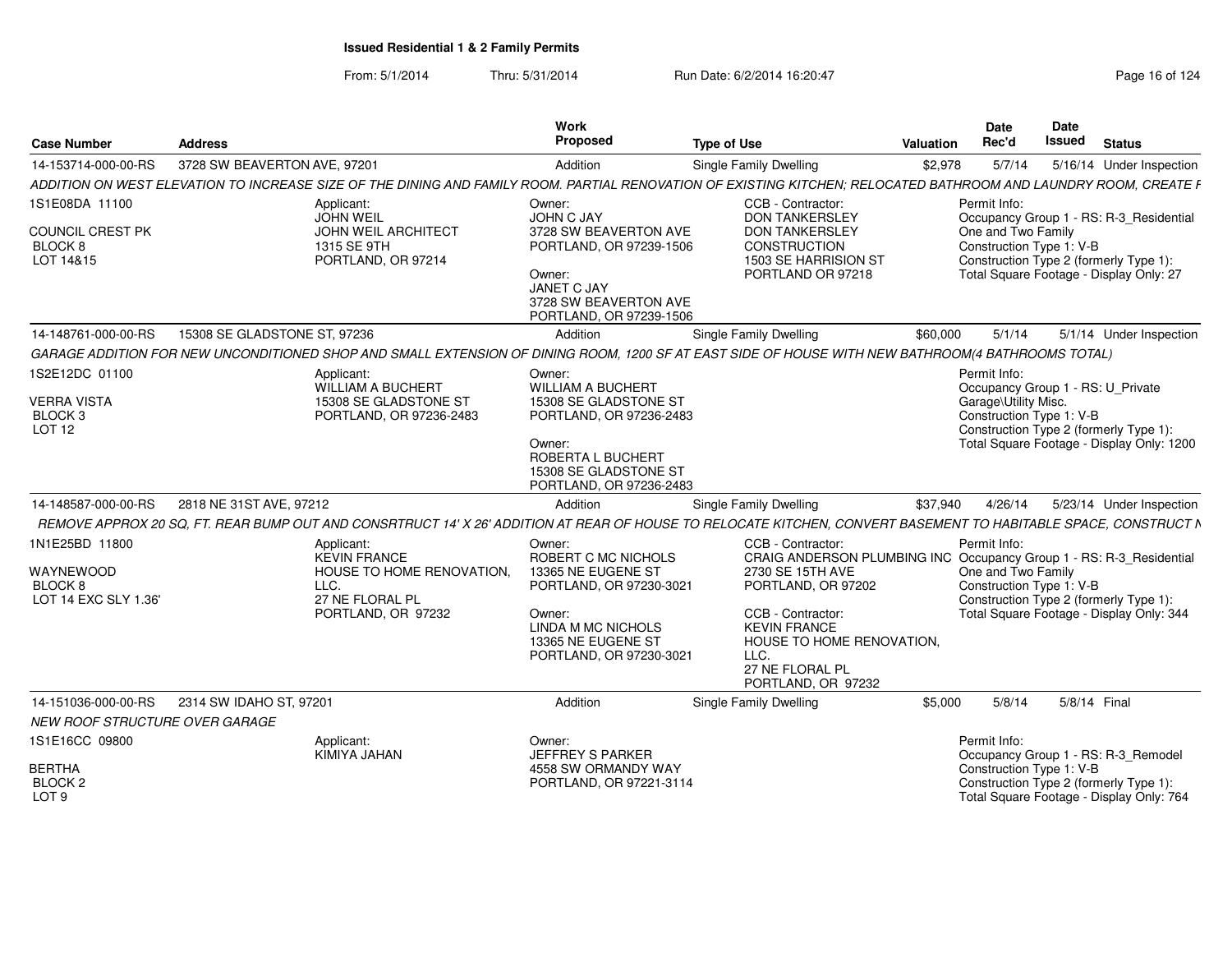| <b>Case Number</b>                                                                             | <b>Address</b>                                                                                                                                                  | <b>Work</b><br>Proposed                                                                                                                                                  | <b>Type of Use</b>                                                                                                                               | <b>Valuation</b> | Date<br>Rec'd                                                            | <b>Date</b><br><b>Issued</b> | <b>Status</b>                                                                                                                 |
|------------------------------------------------------------------------------------------------|-----------------------------------------------------------------------------------------------------------------------------------------------------------------|--------------------------------------------------------------------------------------------------------------------------------------------------------------------------|--------------------------------------------------------------------------------------------------------------------------------------------------|------------------|--------------------------------------------------------------------------|------------------------------|-------------------------------------------------------------------------------------------------------------------------------|
| 14-152363-000-00-RS                                                                            | 2525 NE 32ND AVE, 97212                                                                                                                                         | Addition                                                                                                                                                                 | Single Family Dwelling                                                                                                                           | \$62,976         | 5/3/14                                                                   | 5/10/14 Issued               |                                                                                                                               |
|                                                                                                | CONSTRUCT A 261 SQUARE FOOT TWO STORY ADDITION ON REAR OF HOUSE, REMOVE EXISTING FIRST AND SECOND FLOOR WALLS OF EXISTING HOUSE, MAINTAIN EXISTING FOUNDATION   |                                                                                                                                                                          |                                                                                                                                                  |                  |                                                                          |                              |                                                                                                                               |
| 1N1E25CA 04200<br>DOLPH PK<br>BLOCK 3<br>LOT <sub>4</sub>                                      | Applicant:<br>THE WORKS CONSTRUCTION                                                                                                                            | Owner:<br><b>TATUM SHAW</b><br>3722 NE 20TH AVE<br>PORTLAND, OR 97212<br>Owner:<br><b>ROBERT KENDALL</b><br>3722 NE 20TH AVE<br>PORTLAND, OR 97212                       | CCB - Contractor:<br><b>GREGOR MITCHELL</b><br>MITCHELL INC<br>PO BOX 1121<br>PORTLAND OR 97207<br>Primary Contractor:<br>THE WORKS CONSTRUCTION |                  | Permit Info:<br>One and Two Family<br>Construction Type 1: V-B           |                              | Occupancy Group 1 - RS: R-3_Residential<br>Construction Type 2 (formerly Type 1):<br>Total Square Footage - Display Only: 571 |
| 14-153616-000-00-RS                                                                            | 10430 NW RAINMONT RD, 97229                                                                                                                                     | Addition                                                                                                                                                                 | Single Family Dwelling                                                                                                                           | \$3.000          | 5/23/14                                                                  |                              | 5/23/14 Issued                                                                                                                |
|                                                                                                | NEW CHIMNEY CHASE FOR GAS FIREPLACE AT NEW COVERED PORCH WITH SINK. PLUMBING AND MECHANICAL INCLUDED. (PORCH IS ATTACHED TO HOUSE AND IS NOT OVER 200 SF. (NO F |                                                                                                                                                                          |                                                                                                                                                  |                  |                                                                          |                              |                                                                                                                               |
| 1N1W26CC 01300<br><b>MILL POND</b><br><b>BLOCK1</b><br>LOT <sub>2</sub><br>14-151408-000-00-RS | Applicant:<br>STEVEN L CAMPBELL<br>10430 NW RAINMONT RD<br>PORTLAND, OR 97229<br>1299 SW CARDINELL DR, 97201                                                    | Owner:<br><b>STEVEN L CAMPBELL</b><br>10430 NW RAINMONT RD<br>PORTLAND, OR 97229<br>Owner:<br>CHIU WAH RICHARD<br>10430 NW RAINMONT RD<br>PORTLAND, OR 97229<br>Addition | Single Family Dwelling                                                                                                                           | \$14,779         | Permit Info:<br>One and Two Family<br>Construction Type 1: V-B<br>5/5/14 |                              | Occupancy Group 1 - RS: R-3_Residential<br>Construction Type 2 (formerly Type 1):<br>5/5/14 Under Inspection                  |
|                                                                                                | SINGLE STORY ADDITION ON DECK TO EXPAND NOOK AREA                                                                                                               |                                                                                                                                                                          |                                                                                                                                                  |                  |                                                                          |                              |                                                                                                                               |
| 1S1E04DB 05300<br><b>CARDINELL PK</b><br>BLOCK 13<br>LOT <sub>1</sub>                          | Applicant:<br><b>MARK MERRILL</b><br>MC MERRILL CONSTRUCTION LLC 1299 SW CARDINELL DR<br>2229 NE BURNSIDE RD. SUITE 48<br>GRESHAM, OR 97030                     | Owner:<br><b>HARISH S PATEL</b><br>PORTLAND, OR 97201-3114                                                                                                               | CCB - Contractor:<br>M C MERRILL CONSTRUCTION LL( Occupancy Group 1 - RS: R-3_Residential<br>2229 NE BURNSIDE SUITE 48<br>GRESHAM, OR 97030      |                  | Permit Info:<br>One and Two Family<br>Construction Type 1: V-B           |                              | Construction Type 2 (formerly Type 1):<br>Total Square Footage - Display Only: 134                                            |
| 14-152776-000-00-RS                                                                            | 2947 SE TIBBETTS ST, 97202                                                                                                                                      | Addition                                                                                                                                                                 | Single Family Dwelling                                                                                                                           | \$27,573         | 5/5/14                                                                   |                              | $5/8/14$ Issued                                                                                                               |
|                                                                                                | ENLARGE DORMER AND ADD SECOND DORMER FOR TWO NEW BEDROOMS AND ENLARGE THIRD BEDROOM. 250 SOUARE FEET ADDITIONAL LIVING SPACE. NO FOOTPRINT CHANGE.3 TOILET      |                                                                                                                                                                          |                                                                                                                                                  |                  |                                                                          |                              |                                                                                                                               |
| 1S1E12BD 12800<br><b>WAVERLEIGH HTS</b><br>BLOCK 20<br>LOT 6                                   | Applicant:<br><b>GABE REIERSON</b><br>REIERSON CONSTRUCTION LLC<br>8600 SW GARDEN LN<br>PORTLAND, OR 97223                                                      | Owner:<br><b>TREVOR K ROWE</b><br>2947 SE TIBBETTS ST<br>PORTLAND, OR 97202-2046<br>Owner:<br>BENJAMINA N ROWE BROWN<br>2947 SE TIBBETTS ST<br>PORTLAND, OR 97202-2046   | CCB - Contractor:<br>Noel Reierson<br>REIERSON CONSTRUCTION, LLC.<br>8600 SW Garden Ln.<br>PORTLAND, OR 97223-7343                               |                  | Permit Info:<br>One and Two Family<br>Construction Type 1: V-B           |                              | Occupancy Group 1 - RS: R-3_Residential<br>Construction Type 2 (formerly Type 1):<br>Total Square Footage - Display Only: 250 |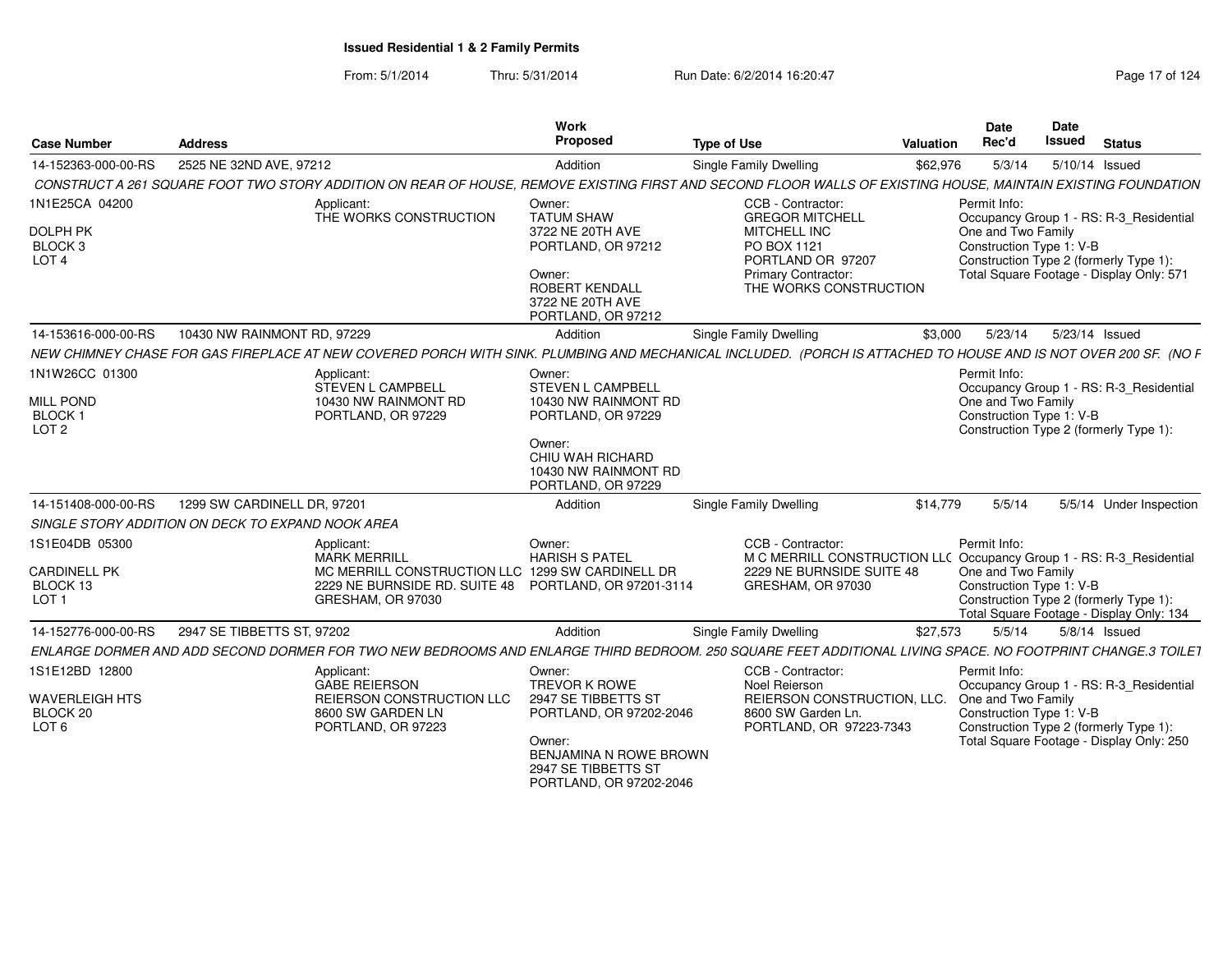From: 5/1/2014Thru: 5/31/2014 Run Date: 6/2/2014 16:20:47 Research 2010 124

| <b>Case Number</b>                                  | <b>Address</b>                                      |                                                                                                                                                               | Work<br>Proposed                                                                                                                             | <b>Type of Use</b>                                                                                                                                                     | Valuation | Date<br>Rec'd                                  | Date<br>Issued | <b>Status</b>                                                                          |
|-----------------------------------------------------|-----------------------------------------------------|---------------------------------------------------------------------------------------------------------------------------------------------------------------|----------------------------------------------------------------------------------------------------------------------------------------------|------------------------------------------------------------------------------------------------------------------------------------------------------------------------|-----------|------------------------------------------------|----------------|----------------------------------------------------------------------------------------|
| 14-152822-000-00-RS                                 | 0307 SW PALATINE HILL RD, 97219                     |                                                                                                                                                               | Addition                                                                                                                                     | <b>Single Family Dwelling</b>                                                                                                                                          | \$44,116  | 5/5/14                                         |                | 5/20/14 Issued                                                                         |
|                                                     | REBUILD AND EXPAND ATTACHED GARAGE PER LU 13-189032 |                                                                                                                                                               |                                                                                                                                              |                                                                                                                                                                        |           |                                                |                |                                                                                        |
| 1S1E27BD 00200                                      |                                                     | Applicant:<br>Arent Wortel                                                                                                                                    | Owner:<br><b>JAMES G OVREGAARD</b>                                                                                                           | CCB - Contractor:<br><b>BECK ELECTRIC INC</b>                                                                                                                          |           | Permit Info:                                   |                | Occupancy Group 1 - RS: R-3 Residential                                                |
| <b>COLLINS VIEW TR</b><br>BLOCK 1 TL 200            |                                                     | <b>RIGHT ARM CONSTRUCTION</b><br>1045 SE Rim Rock Lane<br>Milwaukie, OR 97267                                                                                 | 0307 SW PALATINE HILL RD<br>PORTLAND, OR 97219-6559<br>Owner:<br>SYLVIA L S OVREGAARD<br>0307 SW PALATINE HILL RD<br>PORTLAND, OR 97219-6559 | 15600 SE FOR MOR CT., SUITE B<br>CLACKAMAS, OR 97015<br>CCB - Contractor:<br><b>ARENT WORTEL</b><br>RIGHT ARM CONSTRUCTION<br>1912 SE RISLEY AVE<br>MILWAUKIE OR 97267 |           | One and Two Family<br>Construction Type 1: V-B |                | Construction Type 2 (formerly Type 1):<br>Total Square Footage - Display Only: 400     |
| 14-153103-000-00-RS                                 | 2506 NW PINNACLE DR, 97229                          |                                                                                                                                                               | Addition                                                                                                                                     | <b>Single Family Dwelling</b>                                                                                                                                          | \$45,329  | 5/6/14                                         |                | 5/29/14 Issued                                                                         |
|                                                     |                                                     | TWO STORY ADDITION FOR NEW BEDROOM AND BATHROOM ON SECOND LEVEL AND NEW SEWING ROOM ON FIRST LEVEL. NEW CRAWLSPACE AND FOUNDATION                             |                                                                                                                                              |                                                                                                                                                                        |           |                                                |                |                                                                                        |
| 1N1W26DA 01800                                      |                                                     | Applicant:<br>NATALIE LUTTRELL                                                                                                                                | Owner:<br><b>CESAR MONTENEGRO</b>                                                                                                            | CCB - Contractor:<br><b>STEPHEN S AIGUIER</b>                                                                                                                          |           | Permit Info:                                   |                | Occupancy Group 1 - RS: R-3_Residential                                                |
| SKYLINE SUMMIT NO 2<br>BLOCK 2<br>LOT <sub>24</sub> |                                                     | <b>GREEN HAMMER</b><br>1323 NE 6TH AVE<br>PORTLAND, OR 97214                                                                                                  | 2506 NW PINNACLE DR<br>PORTLAND, OR 97229<br>Owner:<br>MARGARITA MONTENEGRO<br>2506 NW PINNACLE DR<br>PORTLAND, OR 97229                     | <b>GREEN HAMMER INC</b><br>1323 SE 6TH AVE<br>PORTLAND OR 97214                                                                                                        |           | One and Two Family<br>Construction Type 1: V-B |                | Construction Type 2 (formerly Type 1):<br>Total Square Footage - Display Only: 411     |
| 14-153104-000-00-RS                                 | 4047 SE 92ND AVE                                    |                                                                                                                                                               | Addition                                                                                                                                     | Single Family Dwelling                                                                                                                                                 | \$45,109  | 5/6/14                                         |                | 5/6/14 Under Inspection                                                                |
|                                                     |                                                     | ADDITION TO SINGLE FAMILY RESIDENCE ON THE SOUTH/FRONT ELEVATION TO CREATE NEW MASTER BEDROOM AND ONE NEW BATHROOM TWO BATHROOMS TOTAL                        |                                                                                                                                              |                                                                                                                                                                        |           |                                                |                |                                                                                        |
| 1S2E09CD 01001                                      |                                                     | Applicant:<br>Nael Saker                                                                                                                                      | Owner:<br><b>NAEL SAKER</b>                                                                                                                  |                                                                                                                                                                        |           | Permit Info:                                   |                | Occupancy Group 1 - RS: R-3_Residential                                                |
| PARTITION PLAT 2000-89<br>LOT <sub>1</sub>          |                                                     | 16130 SW Goshawk St<br>Beaverton, OR 97007                                                                                                                    | 16130 SW GOSHAWK ST<br><b>ALOHA, OR 97007</b><br>Owner:<br><b>HADI NOUREDINE</b><br>16130 SW GOSHAWK ST<br><b>ALOHA, OR 97007</b>            |                                                                                                                                                                        |           | One and Two Family<br>Construction Type 1: V-B |                | Construction Type 2 (formerly Type 1):<br>Total Square Footage - Display Only: 409     |
| 14-151190-000-00-RS                                 | 7722 N KELLOGG ST, 97203                            |                                                                                                                                                               | Addition                                                                                                                                     | <b>Single Family Dwelling</b>                                                                                                                                          | \$50,000  | 5/1/14                                         |                | $5/1/14$ Issued                                                                        |
|                                                     |                                                     | CONVERT PORTION OF BASEMENT TO LIVING SPACE, ADD EGRESS WINDOW AND WELL, FURR OUT WALLS, REBUILD STAIRS FROM BASEMENT UP TO MAIN FLOOR, NEW DORMER AT EXISTIN |                                                                                                                                              |                                                                                                                                                                        |           |                                                |                |                                                                                        |
| 1N1W12AA 18300                                      |                                                     | Applicant:<br><b>CARL MUNZ</b>                                                                                                                                | Owner:<br>PORCHLIGHT PROPERTIES LLC                                                                                                          | CCB - Contractor:<br>ARIK MIKKEL OHLSON                                                                                                                                |           | Permit Info:                                   |                | Occupancy Group 1 - RS: R-3_Residential                                                |
| ST JOHNS HTS & SUB<br>BLOCK 5<br>LOT <sub>3</sub>   |                                                     | <b>CARL MUNZ DESIGN</b><br>3726 N GANTENBEIN AVE<br>PORTLAND OR 97227                                                                                         | 12188 SE 36TH AVE<br>MILWAUKIE, OR 97222                                                                                                     | 6019 SE INSLEY<br>PORTLAND, OR 97206                                                                                                                                   |           | One and Two Family<br>Construction Type 1: V-B |                | Construction Type 2 (formerly Type 1): V-B<br>Total Square Footage - Display Only: 544 |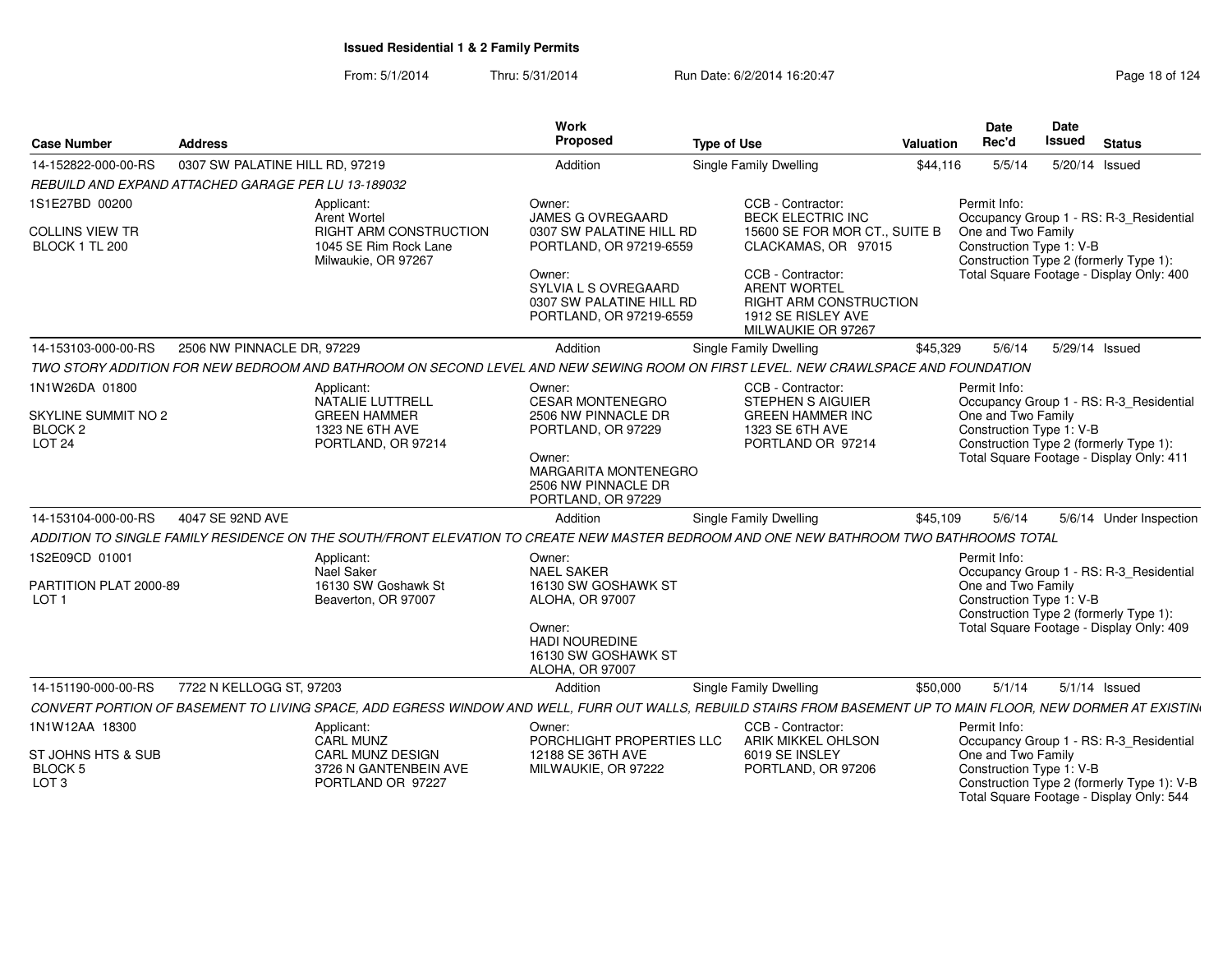| <b>Case Number</b>                                                             | <b>Address</b>           |                                                                                                                                                          | Work<br>Proposed                                                                                                                                                  | <b>Type of Use</b>                                                                                                                                                                                                                                                               | <b>Valuation</b> | Date<br>Rec'd                                                                                     | Date<br><b>Issued</b> | <b>Status</b>                                                                                                                     |  |  |  |
|--------------------------------------------------------------------------------|--------------------------|----------------------------------------------------------------------------------------------------------------------------------------------------------|-------------------------------------------------------------------------------------------------------------------------------------------------------------------|----------------------------------------------------------------------------------------------------------------------------------------------------------------------------------------------------------------------------------------------------------------------------------|------------------|---------------------------------------------------------------------------------------------------|-----------------------|-----------------------------------------------------------------------------------------------------------------------------------|--|--|--|
| 14-151245-000-00-RS                                                            | 3325 NE 73RD AVE, 97213  |                                                                                                                                                          | Addition                                                                                                                                                          | Single Family Dwelling                                                                                                                                                                                                                                                           | \$11,029         | 5/9/14                                                                                            |                       |                                                                                                                                   |  |  |  |
|                                                                                |                          |                                                                                                                                                          |                                                                                                                                                                   | DORMER ADDITION AT 2ND FLOOR TO CREATE NEW MASTER SUITE, REMODEL EXISTING BATHROOM, NEW BEAM AT MAIN FLOOR FOR SUPPORT                                                                                                                                                           | 5/9/14 Issued    |                                                                                                   |                       |                                                                                                                                   |  |  |  |
| 1N2E29AB 10300                                                                 |                          | Applicant:                                                                                                                                               | Owner:                                                                                                                                                            | CCB - Contractor:                                                                                                                                                                                                                                                                |                  | Permit Info:                                                                                      |                       |                                                                                                                                   |  |  |  |
| <b>GREGORY HTS</b><br>BLOCK <sub>1</sub><br>LOT 19&20                          |                          | <b>KENNETH B HAMAN</b><br>4405 SE BYBEE<br>PORTLAND, OR 97206                                                                                            | KAY L WOODFORD<br>3325 NE 73RD AVE<br>PORTLAND, OR 97213-5823                                                                                                     | <b>KENNETH B HAMAN</b><br>4405 SE BYBEE<br>PORTLAND, OR 97206                                                                                                                                                                                                                    |                  | One and Two Family<br>Construction Type 1: V-B                                                    |                       | Occupancy Group 1 - RS: R-3_Residential<br>Construction Type 2 (formerly Type 1):<br>Total Square Footage - Display Only: 100     |  |  |  |
| 14-151311-000-00-RS                                                            | 150 NE BUFFALO ST, 97211 |                                                                                                                                                          | Addition                                                                                                                                                          | Single Family Dwelling                                                                                                                                                                                                                                                           | \$15,000         | 5/1/14                                                                                            |                       | 5/1/14 Under Inspection                                                                                                           |  |  |  |
|                                                                                |                          |                                                                                                                                                          |                                                                                                                                                                   | ENCLOSE EXISTING COVERED PORCH TO BECOME LIVING AREA, REMOVE WALL BETWEEN LIVING ROOM AND KITCHEN, BUILD NEW ENTRY AND COVERED PORCH AND STAIRS AT FRONT, REI                                                                                                                    |                  |                                                                                                   |                       |                                                                                                                                   |  |  |  |
| 1N1E15AA 09500<br><b>LOVES ADD</b><br>BLOCK 14<br>LOT <sub>6</sub>             |                          | Applicant:<br><b>BONNIE HAROLD</b><br><b>BWH DESIGN</b><br><b>1705 FERN PL</b><br>LAKE OSWEGO, OR 97034                                                  | Owner:<br><b>JENNIFER K RAINS</b><br>150 NE BUFFALO ST<br>PORTLAND, OR 97211-2339<br>Owner:<br><b>ADAM B KING</b><br>150 NE BUFFALO ST<br>PORTLAND, OR 97211-2339 | CCB - Contractor:<br>ZB<br><b>ZB CONSTRUCTION</b><br>12728 SE STEELE ST<br>PORTLAND, OR 97236                                                                                                                                                                                    |                  | Permit Info:<br>One and Two Family<br>Construction Type 1: V-B                                    |                       | Occupancy Group 1 - RS: R-3 Residential<br>Construction Type 2 (formerly Type 1): V-B<br>Total Square Footage - Display Only: 207 |  |  |  |
| 14-149461-000-00-RS                                                            | 3229 NW VAUGHN ST, 97210 |                                                                                                                                                          | Addition                                                                                                                                                          | Single Family Dwelling                                                                                                                                                                                                                                                           | \$29.337         | 5/1/14                                                                                            |                       | $5/1/14$ Issued                                                                                                                   |  |  |  |
|                                                                                |                          |                                                                                                                                                          |                                                                                                                                                                   | REPAIR FOUNDATION AT GARAGE, NEW HEADER AT OPENING, REPLACE SLAB, FOOTINGS,, AND ROOF OF GARAGE; REPAIR NORTHWEST CORNER OF BASEMENT FOUNDATION WALLS, REPA                                                                                                                      |                  |                                                                                                   |                       |                                                                                                                                   |  |  |  |
| 1N1E29CD 01800<br><b>WILLAMETTE HTS ADD</b><br>BLOCK 16<br>LOT <sub>29</sub>   |                          | Applicant:<br><b>TRAVIS MCFERON</b><br>PETERSON STRUCTURAL<br><b>ENGINEERS, INC</b><br>5319 SW WESTGATE DRIVE,<br><b>SUITE 215</b><br>PORTLAND, OR 97221 | Owner:<br>PHILIP BROTHERTON<br>3229 NW VAUGHN ST<br>PORTLAND, OR 97210-1242<br>Owner:<br><b>ARIANNE SUTNER</b><br>3229 NW VAUGHN ST<br>PORTLAND, OR 97210-1242    | Primary Contractor:<br>TO BID                                                                                                                                                                                                                                                    |                  | Permit Info:<br>One and Two Family<br>Construction Type 1: V-B<br>Number of New Dwelling Units: 1 |                       | Occupancy Group 1 - RS: R-3 Residential<br>Construction Type 2 (formerly Type 1):<br>Total Square Footage - Display Only: 266     |  |  |  |
| 14-154620-000-00-RS                                                            | 2445 NW IRVING ST, 97210 |                                                                                                                                                          | Addition                                                                                                                                                          | Single Family Dwelling                                                                                                                                                                                                                                                           | \$6,372          | 5/8/14                                                                                            |                       | 5/24/14 Issued                                                                                                                    |  |  |  |
|                                                                                |                          |                                                                                                                                                          |                                                                                                                                                                   | NEW DECK AR REAR OF EXISTING DWELLING. REMODEL KITCHEN. RELOCATE POWDER ROOM. REMODEL EXISTING SECOND FLOOR HALL BATHROOM.                                                                                                                                                       |                  |                                                                                                   |                       |                                                                                                                                   |  |  |  |
| 1N1E33BC 17300<br>KINGS 2ND ADD<br>BLOCK 6<br>W 11' OF LOT 8<br>E 40' OF LOT 9 |                          | Applicant:<br>DAVID R RUSH<br>3610 NE Hancock<br>PORTLAND OR 97212-5224                                                                                  | Owner:<br>AMY S GREENE<br>2445 NW IRVING ST<br>PORTLAND, OR 97210                                                                                                 | CCB - Contractor:<br><b>TODD ECCLES</b><br>T A ECCLES ELECTRIC<br>24824 S NEW KIRCHNER RD<br>OREGON CITY OR 97045<br>CCB - Contractor:<br>DAVID R RUSH<br>3610 NE Hancock<br>PORTLAND OR 97212-5224<br>CCB - Contractor:<br>ECOHEAT INC<br>3520 SE 61ST AVE<br>PORTLAND OR 97206 |                  | Permit Info:<br>Patios, Porches, Carports<br>Construction Type 1: V-B                             |                       | Occupancy Group 1 - RS: U Decks,<br>Construction Type 2 (formerly Type 1):<br>Total Square Footage - Display Only: 300            |  |  |  |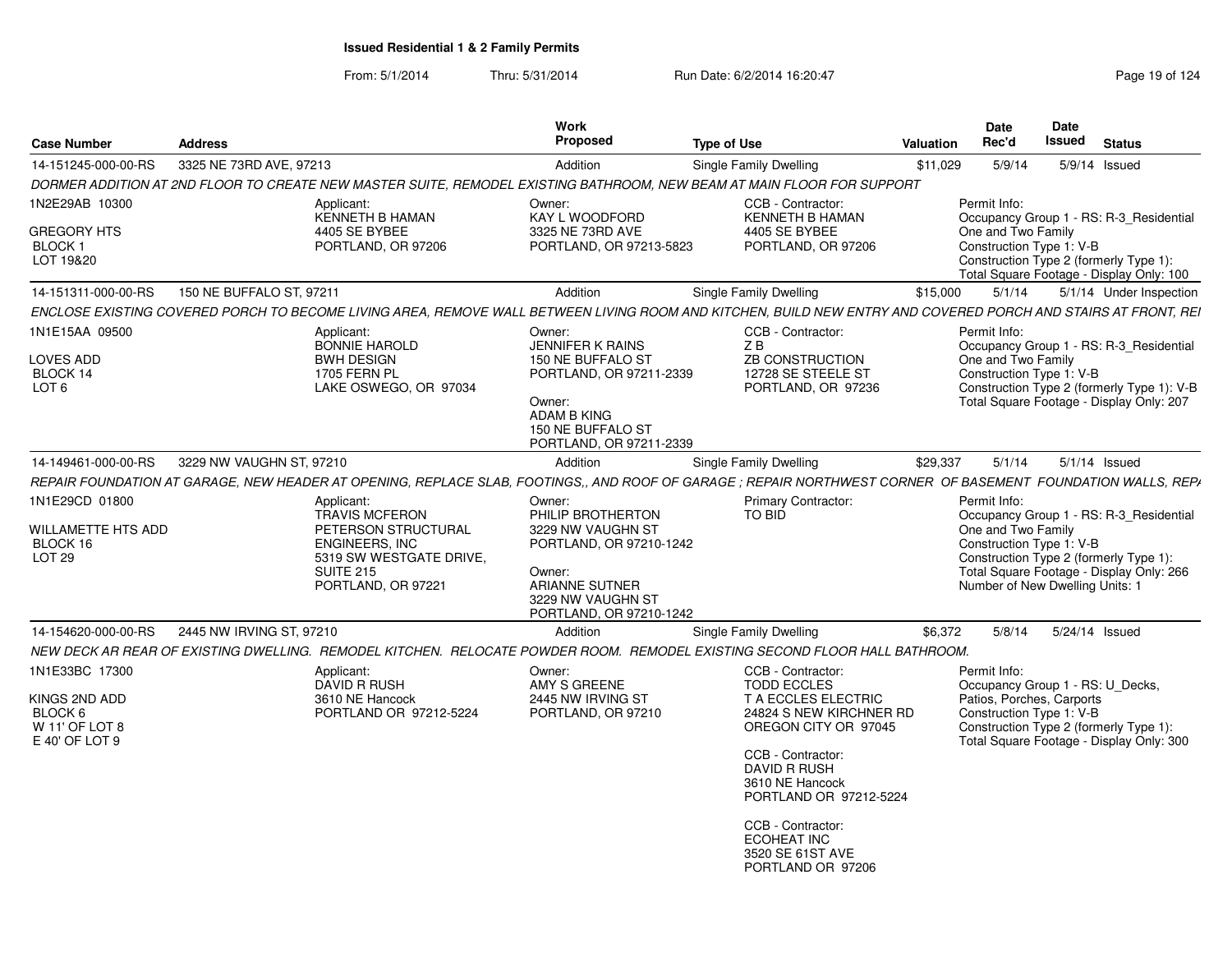| <b>Case Number</b>                                                                  | <b>Address</b>                                                                                                                                              | Work<br>Proposed                                                                                                                                                                                                 | <b>Type of Use</b>                                                                                                                                                                                                                                                                                                                                                                             | Valuation | Date<br>Rec'd                                                  | Date<br>Issued | <b>Status</b>                                                                                                                      |
|-------------------------------------------------------------------------------------|-------------------------------------------------------------------------------------------------------------------------------------------------------------|------------------------------------------------------------------------------------------------------------------------------------------------------------------------------------------------------------------|------------------------------------------------------------------------------------------------------------------------------------------------------------------------------------------------------------------------------------------------------------------------------------------------------------------------------------------------------------------------------------------------|-----------|----------------------------------------------------------------|----------------|------------------------------------------------------------------------------------------------------------------------------------|
| 13-198923-REV-01-RS                                                                 | 5816 N OBERLIN ST, 97203                                                                                                                                    | Addition                                                                                                                                                                                                         | Single Family Dwelling                                                                                                                                                                                                                                                                                                                                                                         | \$        | 5/5/14                                                         |                | $5/5/14$ Issued                                                                                                                    |
|                                                                                     | REVISION - ELIMINATE EXPANSION ANCHOR AND CAST-IN-PLACE ANCHOR SPECIAL INSPECTIONS FROM FORM                                                                |                                                                                                                                                                                                                  |                                                                                                                                                                                                                                                                                                                                                                                                |           |                                                                |                |                                                                                                                                    |
| 1N1E07DB 14600<br>PORTSMOUTH<br>BLOCK 7<br>ELY 11 2/3' OF LOT 2<br>LOT <sub>3</sub> | Applicant:<br>UKA CONSTRUCTION LLC<br>11016 SE HAPPY VALLEY DR<br>PORTLAND, OR 97086                                                                        | Owner:<br>JJWIN INVESTMENT<br>4025 SE 322ND AVE<br>TROUTDALE, OR 97060-9483<br>Owner:<br><b>STRATEGIES LLC</b><br>4025 SE 322ND AVE<br>TROUTDALE, OR 97060-9483                                                  | CCB - Contractor:<br>UKA CONSTRUCTION LLC<br>11016 SE HAPPY VALLEY DR<br>PORTLAND, OR 97086                                                                                                                                                                                                                                                                                                    |           | Permit Info:<br>One and Two Family<br>Construction Type 1: V-B |                | Occupancy Group 1 - RS: R-3 Residential<br>Construction Type 2 (formerly Type 1): V-B<br>Total Square Footage - Display Only: 2276 |
| 14-126623-000-00-RS                                                                 | 7106 N FISKE AVE, 97203                                                                                                                                     | Addition                                                                                                                                                                                                         | Single Family Dwelling                                                                                                                                                                                                                                                                                                                                                                         | \$120,001 | 3/13/14                                                        | 5/20/14 Issued |                                                                                                                                    |
|                                                                                     | NEW TWO STORY ADDITION TO REAR OF HOUSE, MAIN LEVEL REMOVE AND RELOCATE STAIRS, 2 NEW BEDROOMS, BATHROOM AND STORAGE AREA, 2ND FLOOR 2 MORE BEDROOMS AND BA |                                                                                                                                                                                                                  |                                                                                                                                                                                                                                                                                                                                                                                                |           |                                                                |                |                                                                                                                                    |
| 1N1E17BB 01300<br>UNIVERSITY PK<br>BLOCK 76<br>S 1/2 OF LOT 1-3                     | Applicant:<br><b>KEVIN PARTAIN</b><br><b>URBAN VISIONS</b><br>223 NE 56TH AVE<br>PORTLAND, OR 97213                                                         | Owner:<br><b>JOE LAMBERT</b><br>26351 S HWY 170<br>CANBY, OR 97013<br>Owner:<br><b>FRANK W LAMBERT</b><br>26351 S HWY 170<br>CANBY, OR 97013<br>Owner:<br>ANDREA K LAMBERT<br>26351 S HWY 170<br>CANBY, OR 97013 | <b>Primary Contractor:</b><br>TO BID                                                                                                                                                                                                                                                                                                                                                           |           | Permit Info:<br>One and Two Family<br>Construction Type 1: V-B |                | Occupancy Group 1 - RS: R-3_Residential<br>Construction Type 2 (formerly Type 1): V-B<br>Total Square Footage - Display Only: 1154 |
| 13-233946-000-00-RS                                                                 | 2715 NE 35TH AVE, 97212                                                                                                                                     | Addition                                                                                                                                                                                                         | <b>Single Family Dwelling</b>                                                                                                                                                                                                                                                                                                                                                                  | \$138,776 | 12/3/13                                                        |                | 5/3/14 Under Inspection                                                                                                            |
|                                                                                     | SECOND FLOOR ADDITION, REMODEL MAIN FLOOR AND BASEMENT. NEW ELECTRICAL, NEW PLUMBING. NEW WALKWAY AND PORCH. FOUR TOILETS AFTER REMODEL                     |                                                                                                                                                                                                                  |                                                                                                                                                                                                                                                                                                                                                                                                |           |                                                                |                |                                                                                                                                    |
| 1N1E25AC 09800<br><b>HOLLYROOD</b><br>BLOCK <sub>7</sub><br>LOT <sub>9</sub>        | Applicant:<br>Gerald W. Edwards<br>SHEILA REILLY DESIGN<br>P.O. Box 14601<br>PORTLAND, OR 97293                                                             | Owner:<br>DILUSSO HOMES LLC<br>4415 NE SANDY BLVD #202<br>PORTLAND, OR 97213-1400                                                                                                                                | CCB - Contractor:<br>PAUL ENDRES<br><b>HEATCO INC</b><br>4201 SE BOARDMAN ST<br>MILWAUKIE OR 97267<br>CCB - Contractor:<br>ELECTRO WIRE INC.<br>18857 SE SUNNYSIDE RD<br>DAMASCUS, OR 97089<br>CCB - Contractor:<br>PORTLAND PLUMBING CO<br>16260 S Hilltop Rd<br>OREGON CITY, OR 97045-9217<br>CCB - Contractor:<br>SHEILA REILLY DESIGN<br>1204 SE WATER AVE. SUITE #23<br>PORTLAND, O 97214 |           | Permit Info:<br>One and Two Family<br>Construction Type 1: V-B |                | Occupancy Group 1 - RS: R-3_Residential<br>Construction Type 2 (formerly Type 1):<br>Total Square Footage - Display Only: 1296     |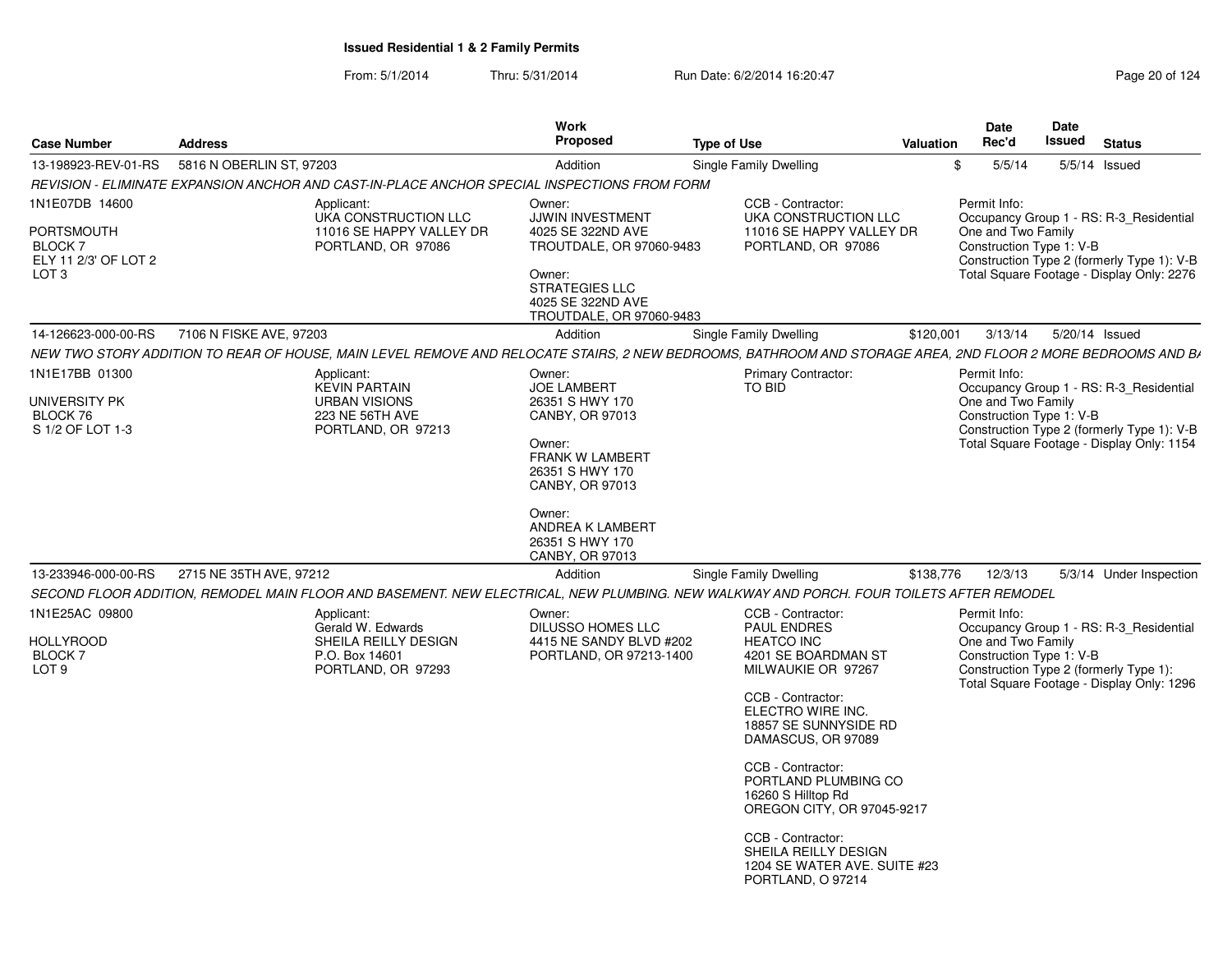From: 5/1/2014Thru: 5/31/2014 Run Date: 6/2/2014 16:20:47 Research 2010 124

|                                                                       |                                |                                                                              | Work                                                                                                                              |                                                                                                                                                               |           | <b>Date</b>                                    | Date                                                                                    |
|-----------------------------------------------------------------------|--------------------------------|------------------------------------------------------------------------------|-----------------------------------------------------------------------------------------------------------------------------------|---------------------------------------------------------------------------------------------------------------------------------------------------------------|-----------|------------------------------------------------|-----------------------------------------------------------------------------------------|
| <b>Case Number</b>                                                    | <b>Address</b>                 |                                                                              | Proposed                                                                                                                          | <b>Type of Use</b>                                                                                                                                            | Valuation | Rec'd                                          | Issued<br><b>Status</b>                                                                 |
| 13-122926-REV-01-RS                                                   | 1704 NE 58TH AVE, 97213        |                                                                              | Addition                                                                                                                          | Single Family Dwelling                                                                                                                                        | \$1,500   | 12/3/13                                        | 5/21/14 Issued                                                                          |
|                                                                       |                                | VALUE ADDED REVISION - INSTALL HELICAL ANCHORS ALONG NORTH AND WEST WALLS    |                                                                                                                                   |                                                                                                                                                               |           |                                                |                                                                                         |
| 1N2E30DD 07900                                                        |                                | Applicant:<br>GAIL OLDHAM                                                    | Owner:<br>SYLVIA KAKELDAY                                                                                                         | CCB - Contractor:<br><b>EVERGREEN PACIFIC INC</b>                                                                                                             |           | Permit Info:                                   | Occupancy Group 1 - RS: R-3_Residential                                                 |
| <b>SUMMIT ANX</b><br>BLOCK <sub>3</sub><br>LOT <sub>8</sub>           |                                | 1704 NE 58TH<br>PORTLAND 97201                                               | 1716 NE 58TH AVE<br>PORTLAND, OR 97213-4102                                                                                       | 9117 SW BURNHAM ST<br><b>TIGARD, OR 97223</b>                                                                                                                 |           | One and Two Family<br>Construction Type 1: V-B | Construction Type 2 (formerly Type 1): V-B<br>Total Square Footage - Display Only: 2269 |
| 13-160005-REV-02-RS 2614 SE 67TH AVE, 97206                           |                                |                                                                              | Addition                                                                                                                          | Single Family Dwelling                                                                                                                                        | \$10,000  | 2/13/14                                        | 5/6/14 Issued                                                                           |
|                                                                       |                                |                                                                              |                                                                                                                                   | RECONFIGURING BEDROOM WALLS AND CLOSETS. REDUCED THE SIZE OF THE WALK-IN CLOSET. NEW WINDOW IN NEW BEDROOM 5. MOVING TWO                                      |           |                                                | <b>WINDOWS ON THE EAST FROM SECOND</b>                                                  |
| 1S2E08BA 05200                                                        |                                | Applicant:<br><b>JAMISON CAVALLARO</b>                                       | Owner:<br><b>JAMISON CAVALLARO</b>                                                                                                | CCB - Contractor:<br><b>ENDERS ELECTRIC INC</b>                                                                                                               |           | Permit Info:                                   | Occupancy Group 1 - RS: R-3_Residential                                                 |
| SECTION 08 1S 2E<br>TL 5200 0.15 ACRES                                |                                | 2614 SE 67TH AVE<br>PORTLAND, OR 97206                                       | 2614 SE 67TH AVE<br>PORTLAND, OR 97206                                                                                            | PO Box 1661<br>BEAVERTON, OR 97075                                                                                                                            |           | One and Two Family<br>Construction Type 1: V-B | Construction Type 2 (formerly Type 1): V-B                                              |
|                                                                       |                                | Applicant:<br>FAHLMAN CONSTRUCTION<br>PO BOX 5402<br><b>SALEM, OR 97304</b>  | Owner:<br><b>BERKELEY WILLIAMSON</b><br>2614 SE 67TH AVE<br>PORTLAND, OR 97206                                                    | CCB - Contractor:<br>FAHLMAN CONSTRUCTION INC<br>PO BOX 5402<br><b>SALEM, OR 97304</b>                                                                        |           |                                                | Total Square Footage - Display Only: 1297                                               |
| 14-120862-000-00-RS                                                   | 6825 SE REED COLLEGE PL, 97202 |                                                                              | Addition                                                                                                                          | Single Family Dwelling                                                                                                                                        | \$80,000  | 2/26/14                                        | 5/6/14 Issued                                                                           |
|                                                                       |                                |                                                                              |                                                                                                                                   | ADDITION OF GARAGE WITH 2ND FLOOR BEDROOM: GABLE ROOF AND NEW DORMER TO FRONT OF HOUSE. NEW PIERS IN BASEMENT FOR ADDITIONAL SUPPORT: MAIN FLOOR DROP CEILING |           |                                                |                                                                                         |
| 1S1E24AB 06300                                                        |                                | Applicant:<br>ROBERT LESZEWSKI                                               | Owner:<br><b>TIMOTHY SCOTT</b>                                                                                                    | CCB - Contractor:<br>ROBERT JOHN LESZEWSKI                                                                                                                    |           | Permit Info:                                   | Occupancy Group 1 - RS: R-3 Residential                                                 |
| <b>EASTMORELAND</b><br>BLOCK 47<br>N 40' OF LOT 10<br>S 20' OF LOT 11 |                                | 2444 NE 43 AVE<br>PORTLAND, OR 97213                                         | 6825 SE REED COLLEGE PI<br>PORTLAND, OR 97202-8271<br>Owner:<br>ANNIE SCOTT<br>6825 SE REED COLLEGE PL<br>PORTLAND, OR 97202-8271 | 2444 NE 43RD<br>PORTLAND, OR 97213                                                                                                                            |           | One and Two Family<br>Construction Type 1: V-B | Construction Type 2 (formerly Type 1):<br>Total Square Footage - Display Only: 1023     |
| 14-128583-000-00-RS                                                   | 6012 SE 87TH AVE, 97266        |                                                                              | Addition                                                                                                                          | <b>Single Family Dwelling</b>                                                                                                                                 | \$15,000  | 5/6/14                                         | $5/6/14$ Issued                                                                         |
|                                                                       |                                | ADD EGRESS FOR 2ND FLOOR, NEW DOOR WITH EXTERIOR SKYWALK AND EXTERIOR STAIRS |                                                                                                                                   |                                                                                                                                                               |           |                                                |                                                                                         |
| 1S2E16CD 11800                                                        |                                | Applicant:<br>THREE LITTLE BIRDS                                             | Owner:<br><b>LINDA S THOMPSON</b>                                                                                                 | CCB - Contractor:<br>THREE LITTLE BIRDS                                                                                                                       |           | Permit Info:                                   | Occupancy Group 1 - RS: R-3_Residential                                                 |
| ARLETA PK 2<br>BLOCK 10<br>LOT <sub>17</sub>                          |                                | <b>CONSTRUCTION LLC</b><br>7617 SW HOOD AV<br>PORTLAND, OR 97219             | 6012 SE 87TH AVE<br>PORTLAND, OR 97266-5324                                                                                       | <b>CONSTRUCTION LLC</b><br>7617 SW HOOD AV<br>PORTLAND, OR 97219                                                                                              |           | One and Two Family<br>Construction Type 1: V-B | Construction Type 2 (formerly Type 1):                                                  |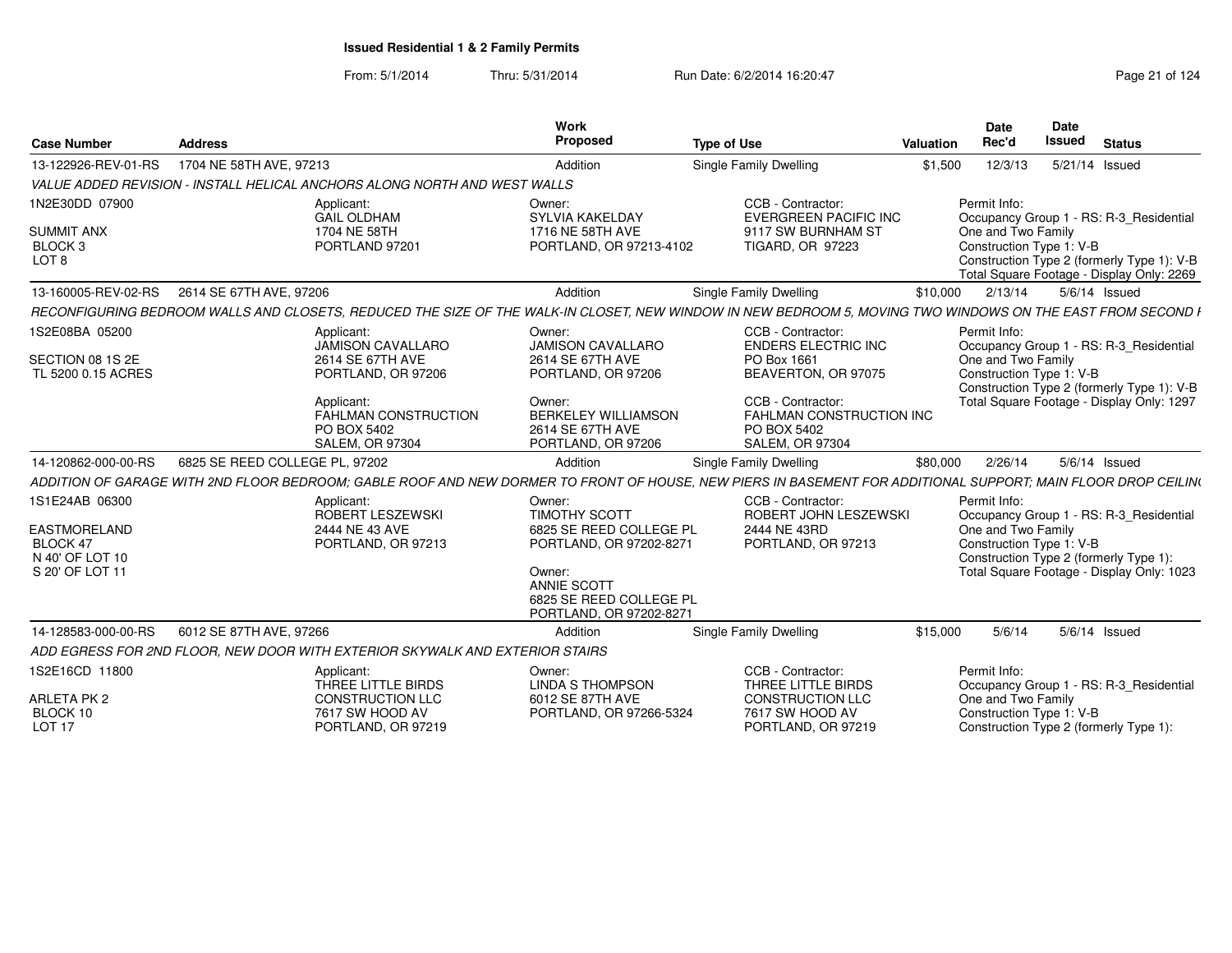| <b>Case Number</b>                                                    | <b>Address</b>                                                                                                                                                                                                                                                     | Work<br>Proposed                                                                                                                                         | <b>Type of Use</b>                                                                                                                                                                                                                                                               | Valuation | Date<br>Rec'd                                                                                     | Date<br>Issued | <b>Status</b>                                                                                                                      |
|-----------------------------------------------------------------------|--------------------------------------------------------------------------------------------------------------------------------------------------------------------------------------------------------------------------------------------------------------------|----------------------------------------------------------------------------------------------------------------------------------------------------------|----------------------------------------------------------------------------------------------------------------------------------------------------------------------------------------------------------------------------------------------------------------------------------|-----------|---------------------------------------------------------------------------------------------------|----------------|------------------------------------------------------------------------------------------------------------------------------------|
| 14-123992-000-00-RS                                                   | 1236 SW HUME ST, 97219                                                                                                                                                                                                                                             | Addition                                                                                                                                                 | Single Family Dwelling                                                                                                                                                                                                                                                           | \$81,897  | 3/6/14                                                                                            |                | 5/20/14 Under Inspection                                                                                                           |
|                                                                       | TWO STORY ADDITION AT REAR OF HOUSE FOR NEW MUDROOM, DINING AND FAMILY ROOM AND EXTERIOR PATIO ON MAIN LEVEL, NEW MASTER BEDROOM AND PATIO ON SECOND FLOOR. N                                                                                                      |                                                                                                                                                          |                                                                                                                                                                                                                                                                                  |           |                                                                                                   |                |                                                                                                                                    |
| 1S1E21DB 13900<br><b>CAPITOL HILL</b><br>BLOCK 30<br>LOT <sub>4</sub> | Applicant:<br>Garrett Rupp<br>RUPP FAMILY BUILDERS<br>29030 SW TOWN CTR. LOOP E,<br>STE 202 #429<br>WILSONVILLE, OR 97070<br>Applicant:<br><b>Matt Greiner</b><br><b>RUPP FAMILY BUILDERS</b><br>29030 SW TOWN CENTER LP E<br>STE 202 #429<br>WILSONVILLE OR 97070 | Owner:<br><b>TIMOTHY F CRIMMINS</b><br>1236 SW HUME ST<br>PORTLAND, OR 97219<br>Owner:<br>MICHELLE D B CRIMMINS<br>1236 SW HUME ST<br>PORTLAND, OR 97219 | CCB - Contractor:<br>MARVIN DEE BERGEVIN<br><b>CONNECTIONS ELECTRIC INC</b><br>PO BOX 7136<br>SALEM, OR 973030026<br>CCB - Contractor:<br><b>RUPP FAMILY BUILDERS</b><br><b>INCORPORATED</b><br>29030 SW TOWN CENTER LOOP E<br><b>SUITE 202 BOX 429</b><br>WILSONVILLE, OR 97070 |           | Permit Info:<br>One and Two Family<br>Construction Type 1: V-B                                    |                | Occupancy Group 1 - RS: R-3 Residential<br>Construction Type 2 (formerly Type 1): V-B<br>Total Square Footage - Display Only: 1281 |
| 14-124214-000-00-RS                                                   | 14147 SE BUSH ST, 97236                                                                                                                                                                                                                                            | Addition                                                                                                                                                 | <b>Single Family Dwelling</b>                                                                                                                                                                                                                                                    | \$9.600   | 5/13/14                                                                                           |                | 5/13/14 Final                                                                                                                      |
|                                                                       | ENCLOSE EXISTING ATTACHED CARPORT TO CREATE GARAGE; EXISTING SLAB; NEW CONCRETE GRADE BEAM; SEE 05-137533-VI. NEW SHEAR WALL AT EAST WALL BETWEN GARAGE AND H(                                                                                                     |                                                                                                                                                          |                                                                                                                                                                                                                                                                                  |           |                                                                                                   |                |                                                                                                                                    |
| 1S2E11DA 05000                                                        | Applicant:<br><b>TERRY HELLEM</b>                                                                                                                                                                                                                                  | Owner:<br><b>GILBERT E BEMIS</b>                                                                                                                         | CCB - Contractor:<br>JB PAINTING PLUS INC                                                                                                                                                                                                                                        |           | Permit Info:                                                                                      |                | Occupancy Group 1 - RS: U_Private                                                                                                  |
| <b>BREUNIG</b><br>LOT <sub>3</sub>                                    | PROJECTIVE BUILDING DESIGNS<br>PO BOX 6542<br>BEAVERTON OR 97007                                                                                                                                                                                                   | 9409 SE SUN CREST DR<br><b>HAPPY VALLEY, OR 97086-9672</b><br>Owner:<br><b>LAVERNA M BEMIS</b><br>9409 SE SUN CREST DR<br>HAPPY VALLEY, OR 97086-9672    | PO BOX 20492<br><b>KEIZER, OR 97307</b>                                                                                                                                                                                                                                          |           | Garage\Utility Misc.<br>Construction Type 1: V-B                                                  |                | Construction Type 2 (formerly Type 1):<br>Total Square Footage - Display Only: 384                                                 |
| Total # of RS Addition permits issued: 85                             |                                                                                                                                                                                                                                                                    |                                                                                                                                                          |                                                                                                                                                                                                                                                                                  |           |                                                                                                   |                | Total valuation of RS Addition permits issued: \$4,086,007                                                                         |
| 14-148119-REV-01-RS                                                   | 3524 NE 76TH AVE - Unit B, 97213                                                                                                                                                                                                                                   | <b>Alteration</b>                                                                                                                                        | <b>Accessory Dwelling Unit</b>                                                                                                                                                                                                                                                   | \$        | 5/27/14                                                                                           |                | 5/27/14 Issued                                                                                                                     |
|                                                                       | REVISION TO CREATE VALUTED CEILING IN ADU AND CLARIFY EXISTING WINDOW TO REMAIN                                                                                                                                                                                    |                                                                                                                                                          |                                                                                                                                                                                                                                                                                  |           |                                                                                                   |                |                                                                                                                                    |
| 1N2E20DC 18000                                                        | Applicant:<br><b>JEAN K JOHNSON</b><br>3524 NE 76TH AVE<br>PORTLAND, OR 97213-6473                                                                                                                                                                                 | Owner:<br><b>JEAN K JOHNSON</b><br>3524 NE 76TH AVE<br>PORTLAND, OR 97213-6473                                                                           |                                                                                                                                                                                                                                                                                  |           | Permit Info:<br>One and Two Family<br>Construction Type 1: V-B                                    |                | Occupancy Group 1 - RS: R-3 Residential<br>Construction Type 2 (formerly Type 1):                                                  |
| 14-148897-000-00-RS                                                   | 4417 NE GOING ST - Unit B, 97218                                                                                                                                                                                                                                   | Alteration                                                                                                                                               | <b>Accessory Dwelling Unit</b>                                                                                                                                                                                                                                                   | \$500     | 5/2/14                                                                                            |                | 5/2/14 Under Inspection                                                                                                            |
|                                                                       | CONVERT EXISITNG MUSIC STUDIO/OFFICE TO ACCESSORY DWELLING UNIT, ADD RANGE, BATHROOM AND SINK ARE EXISTING                                                                                                                                                         |                                                                                                                                                          |                                                                                                                                                                                                                                                                                  |           |                                                                                                   |                |                                                                                                                                    |
| 1N2E19BC 11600                                                        | Applicant:<br><b>REED WALLSMITH</b><br>4417 NE GOING ST<br>PORTLAND, OR 97218-1625                                                                                                                                                                                 | Owner:<br><b>REED WALLSMITH</b><br>4417 NE GOING ST<br>PORTLAND, OR 97218-1625                                                                           |                                                                                                                                                                                                                                                                                  |           | Permit Info:<br>One and Two Family<br>Construction Type 1: V-B<br>Number of New Dwelling Units: 1 |                | Occupancy Group 1 - RS: R-3_Residential<br>Construction Type 2 (formerly Type 1):                                                  |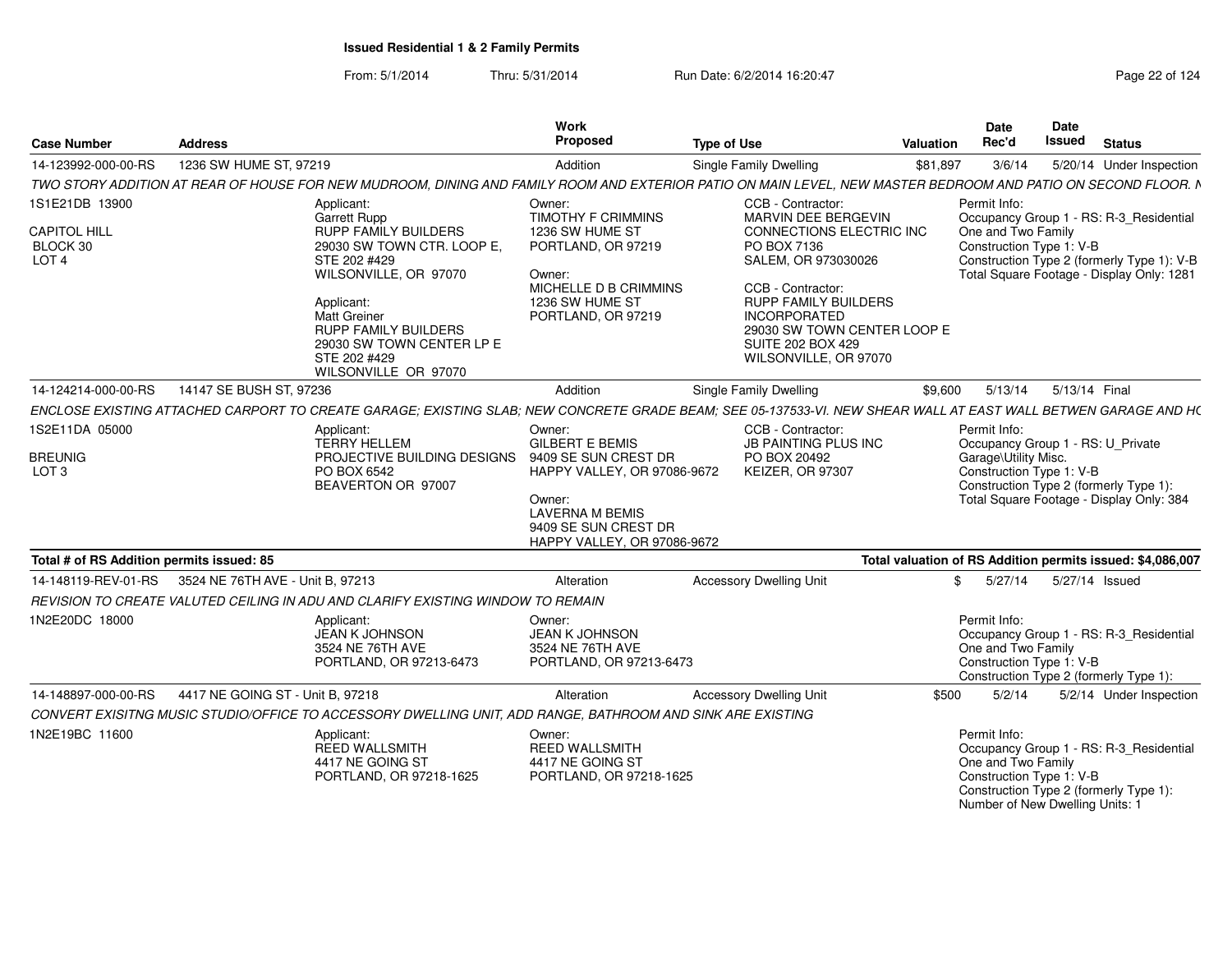### From: 5/1/2014Thru: 5/31/2014 Run Date: 6/2/2014 16:20:47 Research 2010 124

| <b>Case Number</b>  | <b>Address</b>                      |                                                                                                           | Work<br><b>Proposed</b>                                                                                                                                           | <b>Type of Use</b>                                                                                                                                          | Valuation | <b>Date</b><br>Rec'd                                                                                                                                                                                     | Date<br>Issued | <b>Status</b>   |                         |
|---------------------|-------------------------------------|-----------------------------------------------------------------------------------------------------------|-------------------------------------------------------------------------------------------------------------------------------------------------------------------|-------------------------------------------------------------------------------------------------------------------------------------------------------------|-----------|----------------------------------------------------------------------------------------------------------------------------------------------------------------------------------------------------------|----------------|-----------------|-------------------------|
| 14-148119-000-00-RS | 3524 NE 76TH AVE - Unit B, 97213    |                                                                                                           | Alteration                                                                                                                                                        | <b>Accessory Dwelling Unit</b>                                                                                                                              | \$40,000  | 5/2/14                                                                                                                                                                                                   |                |                 | 5/2/14 Under Inspection |
|                     |                                     |                                                                                                           |                                                                                                                                                                   | CONVERT EXISTING DETACHED GARAGE TO SINGLE STORY ACCESSORY DWELLING UNIT, NEW WALLS FOR BATHROOM, ADD KITCHENETTE, INFILL OVERHEAD DOOR AND ADD NEW WINDOW. |           |                                                                                                                                                                                                          |                |                 |                         |
| 1N2E20DC 18000      |                                     | Applicant:<br><b>JEAN K JOHNSON</b><br>3524 NE 76TH AVE<br>PORTLAND, OR 97213-6473                        | Owner:<br><b>JEAN K JOHNSON</b><br>3524 NE 76TH AVE<br>PORTLAND, OR 97213-6473                                                                                    | CCB - Contractor:<br><b>BENTLEY ELECTRIC INC</b><br>41330 SW EDNA LN<br>GASTON OR 971199021<br><b>WASHINGTON</b>                                            |           | Permit Info:<br>Occupancy Group 1 - RS: R-3_Residential<br>One and Two Family<br>Construction Type 1: V-B<br>Construction Type 2 (formerly Type 1):<br>Number of New Dwelling Units: 1                   |                |                 |                         |
| 14-151853-000-00-RS | 3025 NE HOYT ST - Unit B. 97232     |                                                                                                           | Alteration                                                                                                                                                        | <b>Accessory Dwelling Unit</b>                                                                                                                              | \$14,000  | 5/2/14                                                                                                                                                                                                   |                | $5/2/14$ Issued |                         |
|                     |                                     | CREATE TWO BEDROOM ADU IN EXISTING HABITABLE BASEMENT SPACE-766SF                                         |                                                                                                                                                                   |                                                                                                                                                             |           |                                                                                                                                                                                                          |                |                 |                         |
| 1N1E36BD 08400      |                                     | Applicant:<br>MIRIAM BECK<br>1786 FOREST PARK DR<br>ANCHORAGE, AK 99517                                   | Owner:<br><b>CHRISTOPHER BECK</b><br>1786 FOREST PARK DR<br>ANCHORAGE, AK 99517<br>Owner:<br><b>MIRIAM BECK</b><br>1786 FOREST PARK DR<br>ANCHORAGE, AK 99517     | <b>Primary Contractor:</b><br>TO BID                                                                                                                        |           | Permit Info:<br>Occupancy Group 1 - RS: R-3_Residential<br>One and Two Family<br>Construction Type 1: V-B<br>Construction Type 2 (formerly Type 1):<br>Number of New Dwelling Units: 1                   |                |                 |                         |
| 14-153472-000-00-RS | 1518 SE HICKORY ST - Unit B, 97214  |                                                                                                           | Alteration                                                                                                                                                        | <b>Accessory Dwelling Unit</b>                                                                                                                              | \$11,469  | 5/20/14                                                                                                                                                                                                  |                | 5/20/14 Issued  |                         |
|                     |                                     | CONVERT EXSITING DETACHED GARAGE TO ADU WITH NEW BATHROOM                                                 |                                                                                                                                                                   |                                                                                                                                                             |           |                                                                                                                                                                                                          |                |                 |                         |
| 1S1E02DC 13500      |                                     | Applicant:<br><b>BOB SCHATZ</b><br>ALLUSA ARCHITECTURE<br>2118 SE DIVISION<br>PORTLAND, OR 97202          | Owner:<br><b>MIA MEYER</b><br>1518 SE HICKORY ST<br>PORTLAND, OR 97214-5347                                                                                       |                                                                                                                                                             |           | Permit Info:<br>Occupancy Group 1 - RS: R-3_Remodel<br>Construction Type 1: V-B<br>Construction Type 2 (formerly Type 1):<br>Total Square Footage - Display Only: 312<br>Number of New Dwelling Units: 1 |                |                 |                         |
| 14-156218-000-00-RS | 4146 NE FLANDERS ST - Unit B. 97232 |                                                                                                           | Alteration                                                                                                                                                        | <b>Accessory Dwelling Unit</b>                                                                                                                              | \$40,000  | 5/13/14                                                                                                                                                                                                  | 5/13/14 Issued |                 |                         |
|                     |                                     | CONVERT BASEMENT TO ACCESSORY DWELLING UNIT ENTRANCE ON EAST ELEVATION / TRADE PERMITS ARE TO BE SEPARATE |                                                                                                                                                                   |                                                                                                                                                             |           |                                                                                                                                                                                                          |                |                 |                         |
| 1N1E36DA 02500      |                                     | Applicant:<br><b>ARAM IRWIN</b><br><b>8 NE ROSA PARKS WAY</b><br>PORTLAND OR 97211                        | Owner:<br><b>JEFF F HANSON</b><br>4146 NE FLANDERS ST<br>PORTLAND, OR 97232-3326<br>Owner:<br>KATHLEEN M HANSON<br>4146 NE FLANDERS ST<br>PORTLAND, OR 97232-3326 | CCB - Contractor:<br>VAN ASSELT CONSTRUCTION INC Occupancy Group 1 - RS: R-3 Remodel<br>4200 NE FLANDERS ST<br>PORTLAND, OR 97213                           |           | Permit Info:<br>Construction Type 1: V-B<br>Construction Type 2 (formerly Type 1):<br>Total Square Footage - Display Only: 753<br>Number of New Dwelling Units: 1                                        |                |                 |                         |
| 14-160140-000-00-RS | 4016 NE 19TH AVE, 97212             |                                                                                                           | Alteration                                                                                                                                                        | <b>Accessory Dwelling Unit</b>                                                                                                                              | \$30,000  | 5/22/14                                                                                                                                                                                                  | 5/22/14 Issued |                 |                         |
|                     |                                     | CONVERT EXISTING DETACHED GARAGE TO AN ADU ENTRANCE ON 19TH                                               |                                                                                                                                                                   |                                                                                                                                                             |           |                                                                                                                                                                                                          |                |                 |                         |
| 1N1E23DA 22000      |                                     | Applicant:<br>RICHARD A STEIN<br>1903 NE ALAMEDA ST<br>PORTLAND, OR 97212                                 | Owner:<br><b>RICHARD A STEIN</b><br>1903 NE ALAMEDA ST<br>PORTLAND, OR 97212                                                                                      | CCB - Contractor:<br>DONALD EUGENE KERN JR<br>3215 NE 84TH AVE<br>PORTLAND, OR 97220                                                                        |           | Permit Info:<br>Occupancy Group 1 - RS: R-3_Residential<br>One and Two Family<br>Construction Type 1: V-B<br>Construction Type 2 (formerly Type 1):<br>Number of New Dwelling Units: 1                   |                |                 |                         |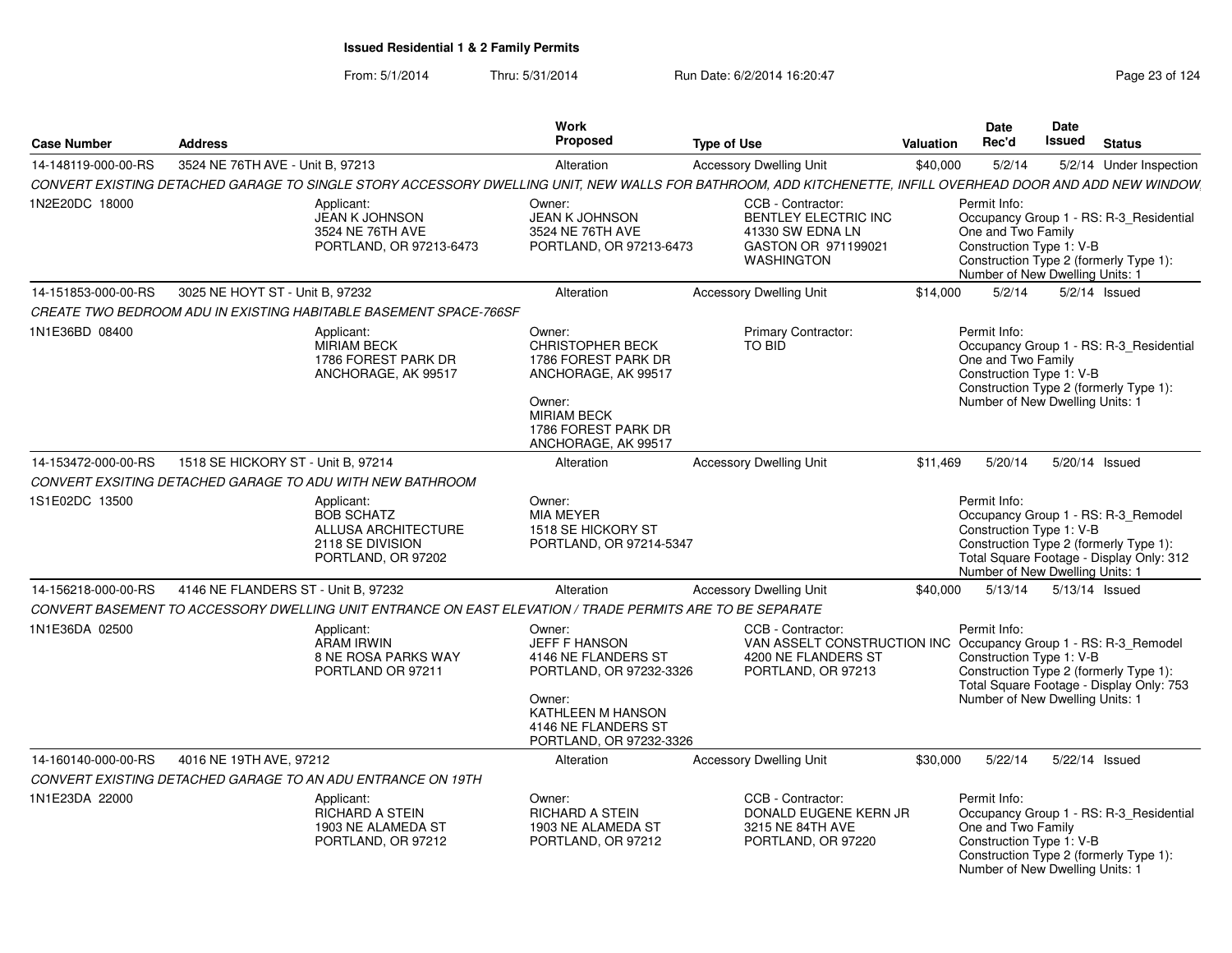| <b>Case Number</b>                                                                                                                                           | <b>Address</b>            |                                                                                                                    | Work<br><b>Proposed</b>                                                                                                                                                     | <b>Type of Use</b>                                                                                                                                           | <b>Valuation</b> | Date<br>Rec'd                                                         | Date<br><b>Issued</b> | <b>Status</b>                                                                                                             |
|--------------------------------------------------------------------------------------------------------------------------------------------------------------|---------------------------|--------------------------------------------------------------------------------------------------------------------|-----------------------------------------------------------------------------------------------------------------------------------------------------------------------------|--------------------------------------------------------------------------------------------------------------------------------------------------------------|------------------|-----------------------------------------------------------------------|-----------------------|---------------------------------------------------------------------------------------------------------------------------|
| 13-142959-REV-01-RS                                                                                                                                          | 18139 NW SKYLINE BLVD     |                                                                                                                    | Alteration                                                                                                                                                                  | <b>Accessory Structure</b>                                                                                                                                   | \$               | 5/5/14                                                                |                       | 5/5/14 Issued                                                                                                             |
| REVISION TO REPLACE TRUSSES                                                                                                                                  |                           |                                                                                                                    |                                                                                                                                                                             |                                                                                                                                                              |                  |                                                                       |                       |                                                                                                                           |
| 2N2W14C 00600P1<br>SECTION 14 2N 2W<br><b>TL 600</b><br>FIRE PATROL & BALANCE OF VALUE ALSO<br>SEE R325715 (R972140140)<br>DEFERRAL-POTENTIAL ADDITIONAL TAX |                           | Applicant:<br><b>ROBIN R SCHUCKMANN</b><br>18139 NW SKYLINE BLVD<br>PORTLAND, OR 97231-1804                        | Owner:<br>ROBIN R SCHUCKMANN<br>18139 NW SKYLINE BLVD<br>PORTLAND, OR 97231-1804<br>Owner:<br><b>MATTHEW SCHUCKMANN</b><br>18139 NW SKYLINE BLVD<br>PORTLAND, OR 97231-1804 |                                                                                                                                                              |                  | Permit Info:<br>Construction Type 1: V-B                              |                       | Occupancy Group 1 - RS: R-3_Remodel<br>Construction Type 2 (formerly Type 1):<br>Total Square Footage - Display Only: 420 |
| 14-159572-000-00-RS                                                                                                                                          | 5534 NE RODNEY AVE, 97211 |                                                                                                                    | Alteration                                                                                                                                                                  | <b>Accessory Structure</b>                                                                                                                                   | \$7,222          | 5/21/14                                                               |                       | 5/21/14 Under Inspection                                                                                                  |
|                                                                                                                                                              |                           |                                                                                                                    |                                                                                                                                                                             | CONVERT EXISTING DETACHED GARAGE TO WORK STUDIO, INFILL EXISTING OVERHEAD DOOR AND REPLACE WITH WINDOW, NEW WINDOW AT EAST ELEVATION, NEW SLIDER DOOR AT SOU |                  |                                                                       |                       |                                                                                                                           |
| 1N1E15DD 16600                                                                                                                                               |                           | Applicant:                                                                                                         | Owner:                                                                                                                                                                      |                                                                                                                                                              |                  | Permit Info:                                                          |                       |                                                                                                                           |
| <b>PIEDMONT</b><br>BLOCK <sub>3</sub><br>LOT <sub>11</sub>                                                                                                   |                           | <b>JULIANNA BRIGHT</b><br>5534 NE RODNEY AVE<br>PORTLAND, OR 97211                                                 | <b>SETH LORINCZI</b><br>5534 NE RODNEY AVE<br>PORTLAND, OR 97211<br>Owner:<br><b>JULIANNA BRIGHT</b><br>5534 NE RODNEY AVE<br>PORTLAND, OR 97211                            |                                                                                                                                                              |                  | Garage\Utility Misc.<br>Construction Type 1: V-B                      |                       | Occupancy Group 1 - RS: U_Private<br>Construction Type 2 (formerly Type 1):<br>Total Square Footage - Display Only: 170   |
| 14-160219-000-00-RS                                                                                                                                          | 14598 NE BRAZEE CT, 97230 |                                                                                                                    | Alteration                                                                                                                                                                  | Decks, Fences, Retaining Walls                                                                                                                               | \$4,400          | 5/23/14                                                               |                       | 5/23/14 Under Inspection                                                                                                  |
| REMOVE AND REPLACE EXISTING BACK DECK AND STAIRS                                                                                                             |                           |                                                                                                                    |                                                                                                                                                                             |                                                                                                                                                              |                  |                                                                       |                       |                                                                                                                           |
| 1N2E25BC 14000<br><b>HERITAGE PK</b><br>BLOCK <sub>2</sub><br>LOT <sub>10</sub>                                                                              |                           | Applicant:<br><b>RICKS CUSTOM FENCING &amp;</b><br><b>DECKING INC</b><br>4543 SE TV HIGHWAY<br>HILLSBORO, OR 97123 | Owner:<br><b>KIRK W WRIGHT</b><br>14598 NE BRAZEE CT<br>PORTLAND, OR 97230-3847<br>Owner:<br>JENINE D WRIGHT<br>14598 NE BRAZEE CT<br>PORTLAND, OR 97230-3847               | CCB - Contractor:<br><b>RICKS CUSTOM FENCING &amp;</b><br><b>DECKING INC</b><br>4543 SE TV HIGHWAY<br>HILLSBORO, OR 97123                                    |                  | Permit Info:<br>Garage\Utility Misc.<br>Construction Type 1: V-B      |                       | Occupancy Group 1 - RS: U Private<br>Construction Type 2 (formerly Type 1):                                               |
| 14-142517-000-00-RS                                                                                                                                          | 5202 N EMERSON DR, 97217  |                                                                                                                    | Alteration                                                                                                                                                                  | Decks, Fences, Retaining Walls                                                                                                                               | \$13,600         | 5/21/14                                                               |                       | 5/21/14 Under Inspection                                                                                                  |
| REPLACE AND REDUCE SIZE OF EXISTING DECK                                                                                                                     |                           |                                                                                                                    |                                                                                                                                                                             |                                                                                                                                                              |                  |                                                                       |                       |                                                                                                                           |
| 1N1E21BA 09600<br><b>MADRONA VIEW</b><br>BLOCK 4<br>LOT 14&15 TL 9600                                                                                        |                           | Applicant:<br><b>CHRIS</b><br><b>RIGHT TURN INC</b><br>6160 NE HWY 99<br>VANCOUVER WA 98665                        | Owner:<br><b>ALTON E WIEBE</b><br>5202 N EMERSON DR<br>PORTLAND, OR 97217-4112<br>Owner:<br><b>CELIA C WIEBE</b><br>5202 N EMERSON DR<br>PORTLAND, OR 97217-4112            | CCB - Contractor:<br><b>CHRIS</b><br>RIGHT TURN INC<br>6160 NE HWY 99<br>VANCOUVER WA 98665                                                                  |                  | Permit Info:<br>Patios, Porches, Carports<br>Construction Type 1: V-B |                       | Occupancy Group 1 - RS: U_Decks,<br>Construction Type 2 (formerly Type 1):                                                |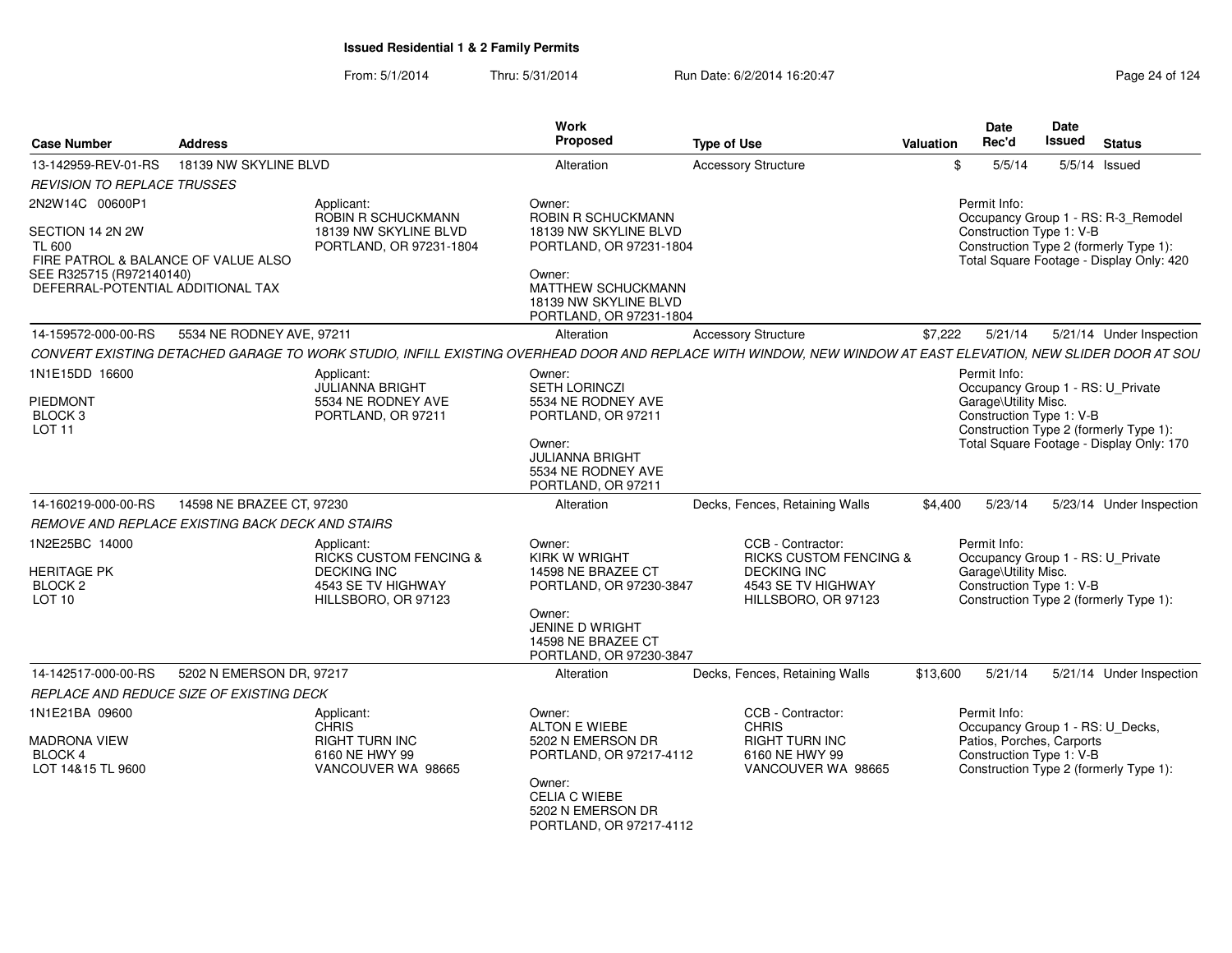From: 5/1/2014Thru: 5/31/2014 Run Date: 6/2/2014 16:20:47 Research 2014 Rage 25 of 124

| <b>Case Number</b>                                              | <b>Address</b>                               |                                                                                                                           | <b>Work</b><br>Proposed                                                                                                                                             | <b>Type of Use</b>                                                                                                        | <b>Valuation</b> | <b>Date</b><br>Rec'd                                                                                                                | <b>Date</b><br>Issued | <b>Status</b>            |
|-----------------------------------------------------------------|----------------------------------------------|---------------------------------------------------------------------------------------------------------------------------|---------------------------------------------------------------------------------------------------------------------------------------------------------------------|---------------------------------------------------------------------------------------------------------------------------|------------------|-------------------------------------------------------------------------------------------------------------------------------------|-----------------------|--------------------------|
| 14-160629-000-00-RS                                             | 2911 SW FAIRVIEW BLVD, 97201                 |                                                                                                                           | Alteration                                                                                                                                                          | Decks, Fences, Retaining Walls                                                                                            | \$12,000         | 5/23/14                                                                                                                             |                       | 5/23/14 Under Inspection |
|                                                                 | REPLACE EXISTING DECK WITH FREESTANDING DECK |                                                                                                                           |                                                                                                                                                                     |                                                                                                                           |                  |                                                                                                                                     |                       |                          |
| 1N1E32DC 05500                                                  |                                              | Applicant:                                                                                                                | Owner:                                                                                                                                                              | CCB - Contractor:                                                                                                         |                  | Permit Info:                                                                                                                        |                       |                          |
| <b>ARLINGTON HTS &amp; RPLT</b><br>BLOCK 13<br>LOT <sub>7</sub> |                                              | <b>SCOTT MORRIS</b><br><b>MT TABOR RESTORATION &amp;</b><br><b>REMODELING</b><br>7325 SE HARRISON CT<br>PORTLAND OR 97215 | JULIO C JR QUINTEROS<br>2911 SW FAIRVIEW BLVD<br>PORTLAND, OR 97205-5828<br>Owner:<br><b>TRICIA D QUINTEROS</b><br>2911 SW FAIRVIEW BLVD<br>PORTLAND, OR 97205-5828 | <b>SCOTT MORRIS</b><br><b>MT TABOR RESTORATION &amp;</b><br><b>REMODELING</b><br>7325 SE HARRISON CT<br>PORTLAND OR 97215 |                  | Occupancy Group 1 - RS: U_Decks,<br>Patios, Porches, Carports<br>Construction Type 1: V-B<br>Construction Type 2 (formerly Type 1): |                       |                          |
| 14-154742-000-00-RS                                             | 6011 SW KNIGHTSBRIDGE DR, 97219              |                                                                                                                           | Alteration                                                                                                                                                          | Decks, Fences, Retaining Walls                                                                                            | \$19,600         | 5/9/14                                                                                                                              |                       | 5/9/14 Under Inspection  |
| <b>REPLACE DECK AND REDUCE SIZE</b>                             |                                              |                                                                                                                           |                                                                                                                                                                     |                                                                                                                           |                  |                                                                                                                                     |                       |                          |
| 1S1E30BA 05300                                                  |                                              | Applicant:<br>HERITAGE CUSTOM DECKING INC KENNETH S ANTELL                                                                | Owner:                                                                                                                                                              | CCB - Contractor:<br>HERITAGE CUSTOM DECKING INC Occupancy Group 1 - RS: U_Decks,                                         |                  | Permit Info:                                                                                                                        |                       |                          |
| ASH CREEK WOODS<br>BLOCK <sub>7</sub><br>LOT <sub>7</sub>       |                                              | 6020 SW ORCHID DR<br>PORTLAND, OR 97219                                                                                   | 6011 SW KNIGHTSBRIDGE DR<br>PORTLAND, OR 97219                                                                                                                      | 6020 SW ORCHID DR<br>PORTLAND, OR 97219                                                                                   |                  | Patios, Porches, Carports<br>Construction Type 1: V-B<br>Construction Type 2 (formerly Type 1):                                     |                       |                          |
|                                                                 |                                              |                                                                                                                           | Owner:<br><b>RENEE R STINEMAN</b><br>6011 SW KNIGHTSBRIDGE DR<br>PORTLAND, OR 97219                                                                                 |                                                                                                                           |                  |                                                                                                                                     |                       |                          |
| 14-150929-000-00-RS                                             | 3501 SW ILLINOIS ST, 97221                   |                                                                                                                           | Alteration                                                                                                                                                          | Decks, Fences, Retaining Walls                                                                                            | \$2,000          | 5/7/14                                                                                                                              | 5/7/14 Final          |                          |
|                                                                 |                                              | REPLACE DECKING AT EXISTING DECK, ADD NEW STAIRS AT EXISTING DECK; ADD 150SF TO EXISTING DECK                             |                                                                                                                                                                     |                                                                                                                           |                  |                                                                                                                                     |                       |                          |
| 1S1E17CD 00100                                                  |                                              | Applicant:<br>ZACHARY SCROGGS                                                                                             | Owner:<br>JAY A ZOLLINGER                                                                                                                                           | CCB - Contractor:<br>ZACHARY SCROGGS                                                                                      |                  | Permit Info:<br>Construction Type 1: V-B                                                                                            |                       |                          |
| <b>MAUKA HEIGHTS</b><br><b>BLOCK1</b><br>LOT 4 INC PT VAC ST    |                                              | 2780 SW BRENTWOOD<br>PORTLAND OR 97225                                                                                    | 3501 SW ILLINOIS ST<br>PORTLAND, OR 97221-3381                                                                                                                      | <b>SCROGGS INC</b><br>7780 SW BRENTWOOD ST<br>PORTLAND, OR 97225                                                          |                  | Construction Type 2 (formerly Type 1):                                                                                              |                       |                          |
|                                                                 |                                              |                                                                                                                           | Owner:<br><b>KIM ZOLLINGER</b><br>3501 SW ILLINOIS ST<br>PORTLAND, OR 97221-3381                                                                                    |                                                                                                                           |                  |                                                                                                                                     |                       |                          |
| 14-149448-000-00-RS                                             | 1840 SW MILL STREET TER, 97201               |                                                                                                                           | Alteration                                                                                                                                                          | Decks, Fences, Retaining Walls                                                                                            | \$4,000          | 5/7/14                                                                                                                              |                       | 5/7/14 Issued            |
|                                                                 |                                              | DEMO AND REPLACE EXISTING RETAINING WALL NEW 4' RETAINING WALL                                                            |                                                                                                                                                                     |                                                                                                                           |                  |                                                                                                                                     |                       |                          |
| 1S1E04BD 02100                                                  |                                              | Applicant:<br><b>RUSSEL RAY BARTELS</b>                                                                                   | Owner:<br><b>LESLEY A HESS</b>                                                                                                                                      | CCB - Contractor:<br><b>RUSSEL RAY BARTELS</b>                                                                            |                  | Permit Info:<br>Occupancy Group 1 - RS: U_Private                                                                                   |                       |                          |
| <b>MARKET ST ADD</b><br><b>BLOCK 4</b><br>LOT <sub>13</sub>     |                                              | RMH BARTELS CONSTRUCTION<br><b>INC</b><br>41173 SE VISTA LOOP DR<br>SANDY, OREGON 97055                                   | 1840 SW MILL ST TER<br>PORTLAND, OR 97201                                                                                                                           | RMH BARTELS CONSTRUCTION<br><b>INC</b><br>41173 SE VISTA LOOP DR<br>SANDY, OREGON 97055                                   |                  | Garage\Utility Misc.<br>Construction Type 1: V-B<br>Construction Type 2 (formerly Type 1):                                          |                       |                          |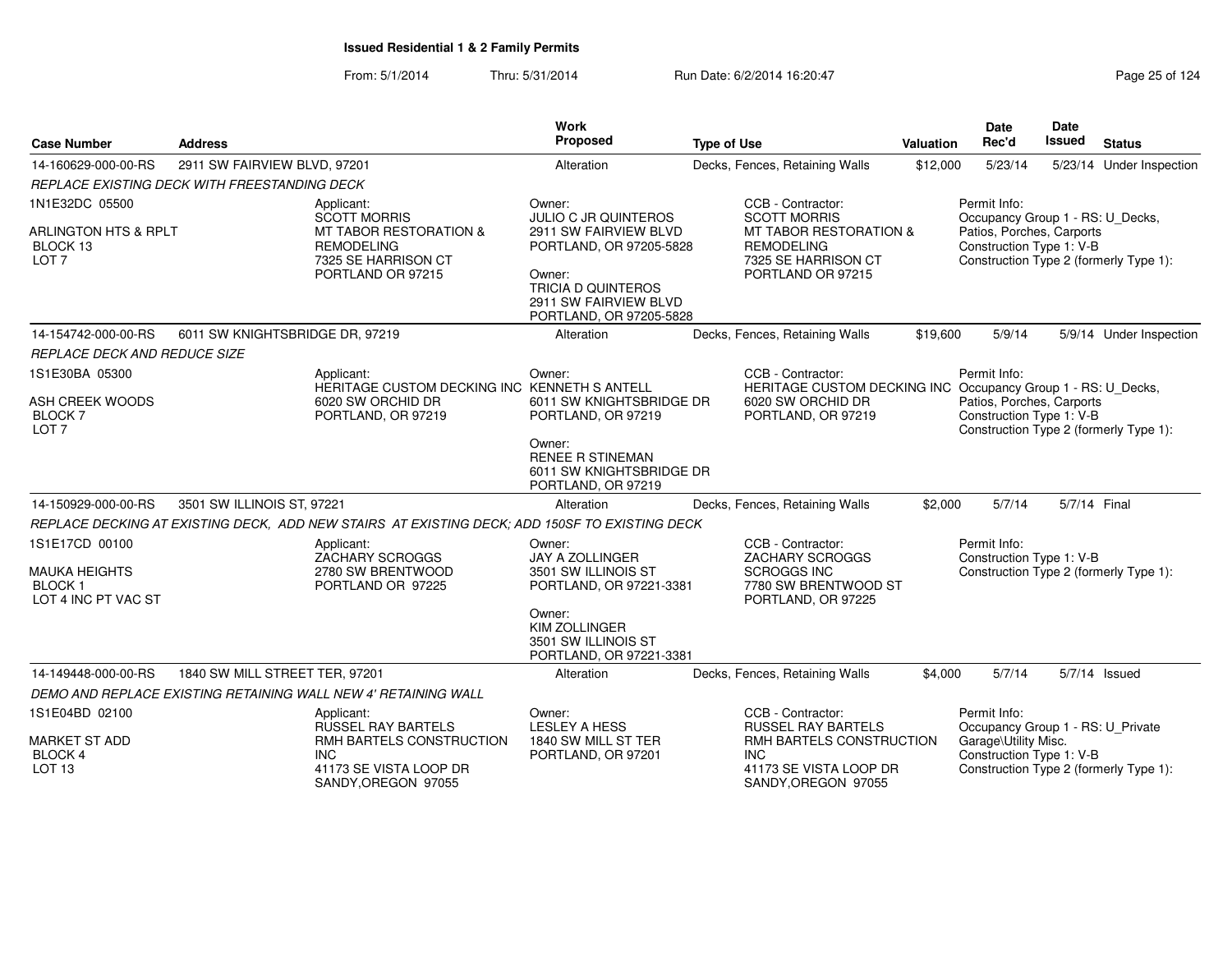| <b>Case Number</b>                                                            | <b>Address</b>             |                                                                                                                                                              | Work<br><b>Proposed</b>                                                                                                                                         | <b>Type of Use</b> |                                                                                                                                                                | <b>Valuation</b> | <b>Date</b><br>Rec'd                                                        | <b>Date</b><br>Issued | <b>Status</b>                                                                                                                  |  |
|-------------------------------------------------------------------------------|----------------------------|--------------------------------------------------------------------------------------------------------------------------------------------------------------|-----------------------------------------------------------------------------------------------------------------------------------------------------------------|--------------------|----------------------------------------------------------------------------------------------------------------------------------------------------------------|------------------|-----------------------------------------------------------------------------|-----------------------|--------------------------------------------------------------------------------------------------------------------------------|--|
| 14-150929-REV-01-RS                                                           | 3501 SW ILLINOIS ST, 97221 |                                                                                                                                                              | Alteration                                                                                                                                                      |                    | Decks, Fences, Retaining Walls                                                                                                                                 |                  | \$<br>5/12/14                                                               | 5/12/14 Final         |                                                                                                                                |  |
|                                                                               |                            | REVISION TO SHOW DIFFERENT BRACKETTS FOR RAILING ATTACHMENT                                                                                                  |                                                                                                                                                                 |                    |                                                                                                                                                                |                  |                                                                             |                       |                                                                                                                                |  |
| 1S1E17CD 00100<br>MAUKA HEIGHTS<br>BLOCK 1<br>LOT 4 INC PT VAC ST             |                            | Applicant:<br><b>ZACHARY SCROGGS</b><br>2780 SW BRENTWOOD<br>PORTLAND OR 97225                                                                               | Owner:<br><b>JAY A ZOLLINGER</b><br>3501 SW ILLINOIS ST<br>PORTLAND, OR 97221-3381<br>Owner:<br>KIM ZOLLINGER<br>3501 SW ILLINOIS ST<br>PORTLAND, OR 97221-3381 |                    | CCB - Contractor:<br><b>ZACHARY SCROGGS</b><br><b>SCROGGS INC</b><br>7780 SW BRENTWOOD ST<br>PORTLAND, OR 97225                                                |                  | Permit Info:<br>Construction Type 1: V-B                                    |                       | Construction Type 2 (formerly Type 1):                                                                                         |  |
| 13-239513-REV-01-RS                                                           | 2015 NE WASCO ST, 97232    |                                                                                                                                                              | Alteration                                                                                                                                                      | Duplex             |                                                                                                                                                                | \$84,703         | 5/2/14                                                                      |                       | $5/2/14$ Issued                                                                                                                |  |
|                                                                               |                            | ADDED VALUE REVISION - CONVERT BASEMENT TO HABITABLE SPACE WITH NEW BEDROOM AND FAMILY ROOM FOR UNIT A                                                       |                                                                                                                                                                 |                    |                                                                                                                                                                |                  |                                                                             |                       |                                                                                                                                |  |
| 1N1E35AA 04600<br>HOLLADAY PK & 1ST ADD<br><b>BLOCK 5</b><br>LOT <sub>3</sub> |                            | Applicant:<br><b>GARY L MCCREADY</b><br>4464 NE ALAMEDA ST<br>PORTLAND, OR 97213-1245                                                                        | Owner:<br>CROSSROADS REALTY CO INC<br>4464 NE ALAMEDA ST<br>PORTLAND, OR 97213-1245                                                                             |                    | CCB - Contractor:<br><b>AIR TECH</b><br>po box 7251<br>ALOHA OR 97007<br>CCB - Contractor:<br>ELECTRO WIRE INC.<br>18857 SE SUNNYSIDE RD<br>DAMASCUS, OR 97089 |                  | Permit Info:<br>One and Two Family<br>Construction Type 1: V-B              |                       | Occupancy Group 1 - RS: R-3 Residential<br>Construction Type 2 (formerly Type 1):<br>Total Square Footage - Display Only: 768  |  |
| 14-154375-000-00-RS                                                           | 510 SE 34TH AVE, 97214     |                                                                                                                                                              | Alteration                                                                                                                                                      | Duplex             |                                                                                                                                                                | \$18,784         | 5/8/14                                                                      |                       | 5/8/14 Under Inspection                                                                                                        |  |
|                                                                               |                            | CONVERT BASEMENT TO LIVING SPACE, NEW WALLS FOR BEDROOMS WITH NEW EGRESS WINDOWS, NEW BATHROOM, UTILTY AREA AND CRAWL SPACE (3 BATHROOMS TOTAL)SEPARATE TI   |                                                                                                                                                                 |                    |                                                                                                                                                                |                  |                                                                             |                       |                                                                                                                                |  |
| 1S1E01AB 15300<br>SUNNYSIDE & PLAT 2 & 3<br>BLOCK 1<br>LOT <sub>5</sub>       |                            | Applicant:<br>REDFISH CONTRACTORS, LLC.<br>P.O. BOX 13176<br>PORTLAND, OR 97213                                                                              | Owner:<br><b>LAURELHURST PARK</b><br><b>INVESTMENTS LLC</b><br>508-510 SE 34TH AVE<br>PORTLAND, OR 97214                                                        |                    | CCB - Contractor:<br>REDFISH CONTRACTORS, LLC.<br>P.O. BOX 13176<br>PORTLAND, OR 97213                                                                         |                  | Permit Info:<br>Construction Type 1: V-B                                    |                       | Occupancy Group 1 - RS: R-3_Remodel<br>Construction Type 2 (formerly Type 1):<br>Total Square Footage - Display Only: 511      |  |
| 14-109448-REV-01-RS 2815 NW CORNELL RD. 97210                                 |                            |                                                                                                                                                              | Alteration                                                                                                                                                      | Duplex             |                                                                                                                                                                |                  | \$<br>5/9/14                                                                |                       | $5/9/14$ Issued                                                                                                                |  |
| REVISION, ELEMINATE TWO POSTS AND ADD 6"X16"  BEAM                            |                            |                                                                                                                                                              |                                                                                                                                                                 |                    |                                                                                                                                                                |                  |                                                                             |                       |                                                                                                                                |  |
| 1N1E32AB 00800<br>FORDHAM HTS<br>BLOCK A TL 800                               |                            | Applicant:<br>ANDY STEMBER<br><b>JAS ENGINEERING</b><br>1419 WASHINGTON ST #100<br>OREGON CITY, OR 97045                                                     | Owner:<br>KIMBERLY T GUPTA<br>2815 NW CORNELL RD<br>PORTLAND, OR 97210<br>Owner:<br>NICOLE N GUPTA<br>2815 NW CORNELL RD<br>PORTLAND, OR 97210                  |                    | CCB - Contractor:<br>SWANSON CONSTRUCTION INC<br>PO BOX 1874<br>SANDY, OR 97055                                                                                |                  | Permit Info:<br>One and Two Family<br>Construction Type 1: V-B              |                       | Occupancy Group 1 - RS: R-3 Residential<br>Construction Type 2 (formerly Type 1):                                              |  |
| 14-135775-000-00-RS                                                           | 1527 SE TACOMA ST, 97202   |                                                                                                                                                              | Alteration                                                                                                                                                      | Duplex             |                                                                                                                                                                | \$81,500         | 5/13/14                                                                     |                       | 5/29/14 Issued                                                                                                                 |  |
|                                                                               |                            | CONVERT EXISTING SINGLE FAMILY RESIDENCE TO DUPLEX-NEW LIVING AREA, KITCHEN, TWO NEW BEDROOMS, AND NEW BATHROOM; REMOVAL OF STAIRS; TWO NEW EGRESS WINDOWS - |                                                                                                                                                                 |                    |                                                                                                                                                                |                  |                                                                             |                       |                                                                                                                                |  |
| 1S1E23DC 12800                                                                |                            | Applicant:<br><b>WALLY COUTURE</b><br><b>ECC REMODELING &amp;</b><br><b>CONSTRUCTION</b><br>10824 SE OAK ST #405<br>MILWAUKIE, OR 97222                      | Owner:<br>RICHARD L POWELL<br>1525 SE TACOMA ST<br>PORTLAND, OR 97202                                                                                           |                    | CCB - Contractor:<br>WALLY COUTURE<br><b>ECC REMODELING &amp;</b><br><b>CONSTRUCTION</b><br>10824 SE OAK ST #405<br>MILWAUKIE, OR 97222                        |                  | Permit Info:<br>Construction Type 1: V-B<br>Number of New Dwelling Units: 1 |                       | Occupancy Group 1 - RS: R-3_Remodel<br>Construction Type 2 (formerly Type 1): V-B<br>Total Square Footage - Display Only: 1180 |  |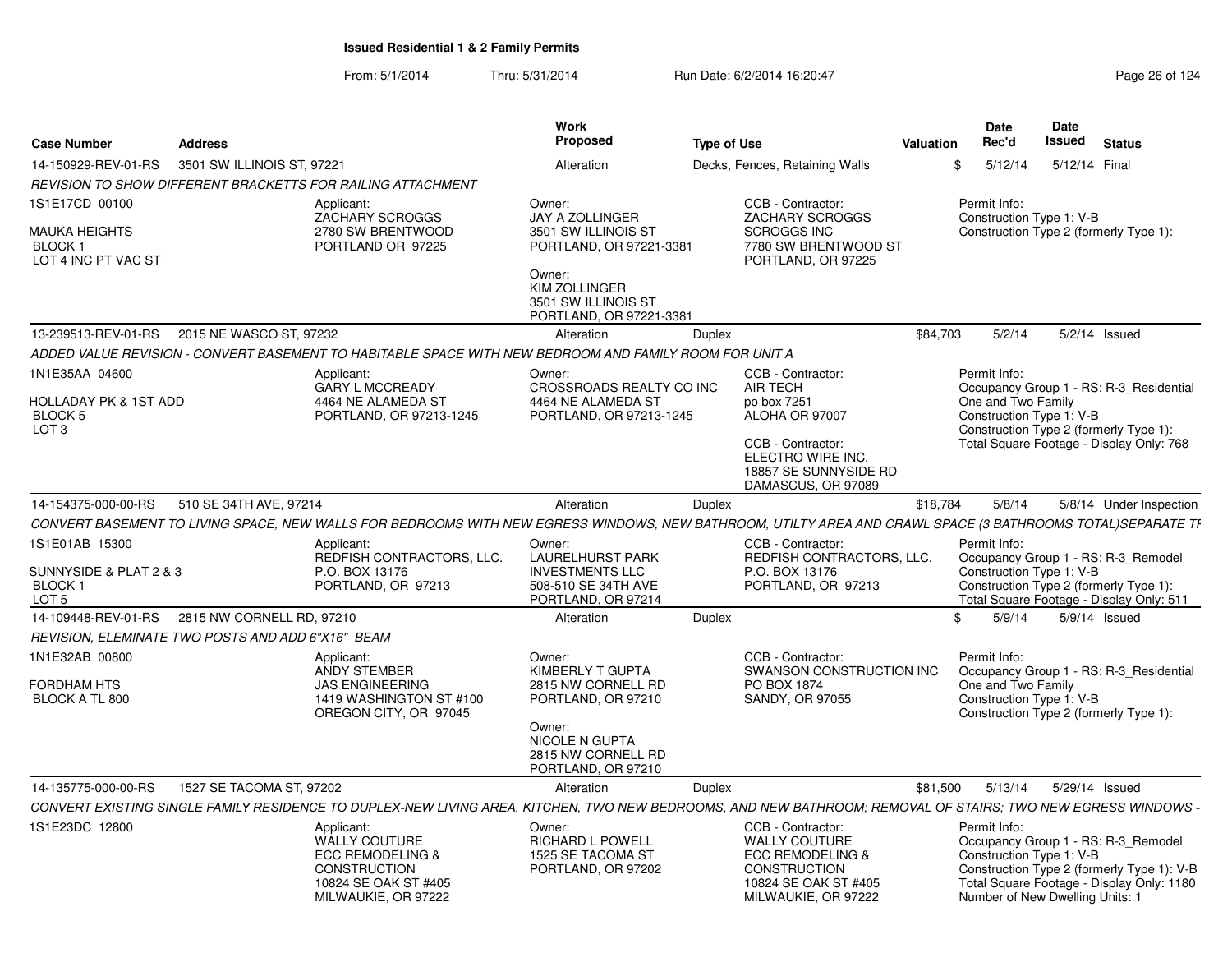From: 5/1/2014Thru: 5/31/2014 Run Date: 6/2/2014 16:20:47 Research 2014 Rage 27 of 124

| <b>Case Number</b>                          | <b>Address</b>                                                                                                                                              | Work<br>Proposed                                                                                                                                      | <b>Type of Use</b>                                                                                       | Valuation                | Date<br>Rec'd                                                  | Date<br><b>Issued</b> | <b>Status</b>                                                                      |
|---------------------------------------------|-------------------------------------------------------------------------------------------------------------------------------------------------------------|-------------------------------------------------------------------------------------------------------------------------------------------------------|----------------------------------------------------------------------------------------------------------|--------------------------|----------------------------------------------------------------|-----------------------|------------------------------------------------------------------------------------|
| 14-148909-000-00-RS                         | 2338 NW HOYT ST, 97210                                                                                                                                      | Alteration                                                                                                                                            | Duplex                                                                                                   | \$35,437                 | 5/19/14                                                        |                       | 5/19/14 Under Inspection                                                           |
|                                             | ADD INSULATED PERIMETER WALLS TO BASEMENT TO CONVERT TO HABITABLE SPACE. STAIRS TO BASEMENT TO BE BLOCKED OFF. CONVERT LAUNDRY ROOM IN BASEMENT TO BATHROON |                                                                                                                                                       |                                                                                                          |                          |                                                                |                       |                                                                                    |
| 1N1E33BC 04500                              | Applicant:<br><b>WADE PHILLIPS</b>                                                                                                                          | Owner:<br>THOMAS F CHARLESWORTH                                                                                                                       | CCB - Contractor:<br><b>WADE PHILLIPS</b>                                                                |                          | Permit Info:                                                   |                       | Occupancy Group 1 - RS: R-3_Remodel                                                |
| KINGS 2ND ADD<br>BLOCK 16<br>W 23' OF LOT 7 | 4009 NE 78TH AVE<br>PORTLAND, OR 97213                                                                                                                      | 2338 NW HOYT ST<br>PORTLAND, OR 97210-3219                                                                                                            | 4009 NE 78TH AVE<br>PORTLAND, OR 97213                                                                   |                          | Construction Type 1: V-B                                       |                       | Construction Type 2 (formerly Type 1):<br>Total Square Footage - Display Only: 964 |
| E 5' OF LOT 10                              |                                                                                                                                                             | Owner:<br>CHERYL CHARLESWORTH<br>2338 NW HOYT ST<br>PORTLAND, OR 97210-3219                                                                           |                                                                                                          |                          |                                                                |                       |                                                                                    |
| 14-157928-000-00-RS                         | 1838 SW MILL STREET TER, 97201                                                                                                                              | Alteration                                                                                                                                            | Duplex                                                                                                   | \$4,000                  | 5/21/14                                                        |                       | 5/21/14 Under Inspection                                                           |
|                                             | INTERIOR ONLY BASEMENT-ADD EXTRA FOUNDATION FOOTINGS APPROX 30LF                                                                                            |                                                                                                                                                       |                                                                                                          |                          |                                                                |                       |                                                                                    |
| 1S1E04BD 02100                              | Applicant:<br><b>RUSSEL RAY BARTELS</b><br>RMH BARTELS CONSTRUCTION<br><b>INC</b><br>41173 SE VISTA LOOP DR<br>SANDY, OREGON 97055                          | Owner:<br><b>LESLEY A HESS</b><br>1840 SW MILL ST TER<br>PORTLAND, OR 97201                                                                           | CCB - Contractor:<br><b>RUSSEL RAY BARTELS</b><br>INC.<br>41173 SE VISTA LOOP DR<br>SANDY, OREGON 97055  | RMH BARTELS CONSTRUCTION | Permit Info:<br>Construction Type 1: V-B                       |                       | Occupancy Group 1 - RS: R-3_Remodel<br>Construction Type 2 (formerly Type 1):      |
| 14-157099-000-00-RS                         | 1207 SE LINN ST                                                                                                                                             | Alteration                                                                                                                                            | Duplex                                                                                                   | \$34,940                 | 5/15/14                                                        | 5/15/14 Issued        |                                                                                    |
|                                             | REMODEL TO EXISTING DUPLEX. TOP LEVEL WILL BECOME ONE UNIT WITH ENTRY THROUGH CONVERTED GARAGE AREA AND BOTTOM FLOOR WILL BE SECOND UNIT ENTRY WEST ELEVATI |                                                                                                                                                       |                                                                                                          |                          |                                                                |                       |                                                                                    |
| 1S1E26BA 07800                              | Applicant:                                                                                                                                                  | Owner:                                                                                                                                                |                                                                                                          |                          | Permit Info:                                                   |                       |                                                                                    |
| <b>SELLWOOD</b>                             | JOHN DELSON<br><b>DELSON ENGINEERING</b>                                                                                                                    | PERCY ROSE<br>1207 SE LINN ST                                                                                                                         |                                                                                                          |                          | One and Two Family                                             |                       | Occupancy Group 1 - RS: R-3_Residential                                            |
| BLOCK 43                                    | 1204 NE 146 AVE                                                                                                                                             | PORTLAND, OR 97202-7116                                                                                                                               |                                                                                                          |                          | Construction Type 1: V-B                                       |                       |                                                                                    |
| LOT <sub>6</sub>                            | VANCOUVER, WA 98684                                                                                                                                         | Owner:<br><b>AMALIA C LABIS</b><br>1207 SE LINN ST<br>PORTLAND, OR 97202-7116                                                                         |                                                                                                          |                          |                                                                |                       | Construction Type 2 (formerly Type 1):<br>Total Square Footage - Display Only: 792 |
| 14-160214-000-00-RS                         | 520 NE RUSSELL ST, 97212                                                                                                                                    | Alteration                                                                                                                                            | Duplex                                                                                                   | \$5,500                  | 5/23/14                                                        | 5/23/14 Issued        |                                                                                    |
|                                             | REPLACE EXISTING STAIRCASE TO SECOND LEVEL                                                                                                                  |                                                                                                                                                       |                                                                                                          |                          |                                                                |                       |                                                                                    |
| 1N1E26CB 01900                              | Applicant:<br><b>BEAU C JR WEILL</b><br>4739 SW 53RD AVE<br>PORTLAND, OR 97221                                                                              | Owner:<br><b>BEAU C JR WEILL</b><br>4739 SW 53RD AVE<br>PORTLAND, OR 97221<br>Owner:<br>CHRISTOPHER P WEILL<br>4739 SW 53RD AVE<br>PORTLAND, OR 97221 | CCB - Contractor:<br>NATHAN D YOUNG<br>CONSTRUCTION INC<br>515 NW SALTZMAN RD #827<br>PORTLAND, OR 97229 |                          | Permit Info:<br>One and Two Family<br>Construction Type 1: V-B |                       | Occupancy Group 1 - RS: R-3_Residential<br>Construction Type 2 (formerly Type 1):  |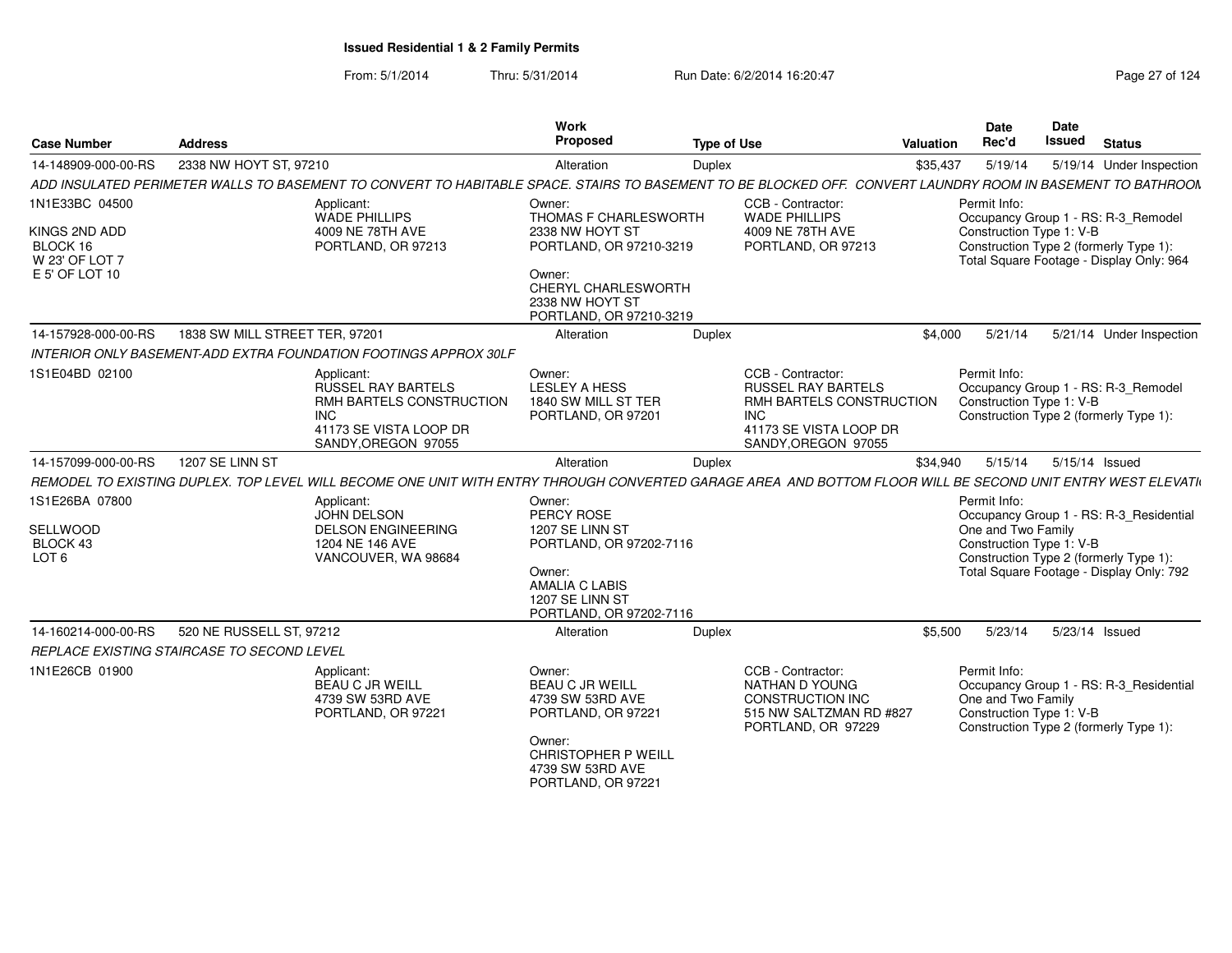|                                                   |                                               |                                                                                 | Work                                           |                                               |                  | Date                                                      | Date          |                                        |
|---------------------------------------------------|-----------------------------------------------|---------------------------------------------------------------------------------|------------------------------------------------|-----------------------------------------------|------------------|-----------------------------------------------------------|---------------|----------------------------------------|
| <b>Case Number</b>                                | <b>Address</b>                                |                                                                                 | <b>Proposed</b>                                | <b>Type of Use</b>                            | <b>Valuation</b> | Rec'd                                                     | <b>Issued</b> | <b>Status</b>                          |
| 14-152020-000-00-RS                               | 7415 SE 22ND AVE, 97202                       |                                                                                 | Alteration                                     | Garage/Carport                                | \$4,200          | 5/2/14                                                    | 5/2/14        | Final                                  |
|                                                   |                                               | INSTALL ANCHORS TO ATTACH HOUSE TO FOUNDATION AND INSTALL POST CAPS ON COLUMNS. |                                                |                                               |                  |                                                           |               |                                        |
| 1S1E23AD 00600                                    |                                               | Applicant:                                                                      | Owner:                                         | CCB - Contractor:                             |                  | Permit Info:                                              |               |                                        |
| WESTMORELAND                                      |                                               | ERIKA ALTENHOFEN<br>804 N. ALBERTA ST                                           | <b>JOSHUA C LEE</b><br>7415 SE 22ND AVE        | NEIL KELLY CO INC<br>804 N ALBERTA ST         |                  | Construction Type 1: V-B                                  |               | Occupancy Group 1 - RS: R-3_Remodel    |
| BLOCK 32                                          |                                               | PORTLAND OR 97217                                                               | PORTLAND, OR 97202                             | PORTLAND, OR 97217-2693                       |                  |                                                           |               | Construction Type 2 (formerly Type 1): |
| LOT <sub>19</sub>                                 |                                               |                                                                                 |                                                |                                               |                  |                                                           |               |                                        |
|                                                   |                                               |                                                                                 | Owner:<br><b>JENNIFER A LEE</b>                |                                               |                  |                                                           |               |                                        |
|                                                   |                                               |                                                                                 | 7415 SE 22ND AVE                               |                                               |                  |                                                           |               |                                        |
|                                                   |                                               |                                                                                 | PORTLAND, OR 97202                             |                                               |                  |                                                           |               |                                        |
| 14-154727-000-00-RS                               | 2503 NE 41ST AVE, 97212                       |                                                                                 | Alteration                                     | Garage/Carport                                | \$6.750          | 5/20/14                                                   |               | 5/20/14 Issued                         |
|                                                   | SOLAR INSTALLATION OF ROOF PV SYSTEM, 1.08 KW |                                                                                 |                                                |                                               |                  |                                                           |               |                                        |
| 1N1E25DA 00900                                    |                                               | Applicant:                                                                      | Owner:<br><b>HEATHER BOUDREAU</b>              | CCB - Contractor:                             |                  | Permit Info:                                              |               |                                        |
| <b>ROSSMERE</b>                                   |                                               | ROSE WOOFENDEN<br><b>NEIL KELLY</b>                                             | 2503 NE 41ST AVE                               | NEIL KELLY CO INC<br>804 N ALBERTA ST         |                  | Occupancy Group 1 - RS: U Private<br>Garage\Utility Misc. |               |                                        |
| <b>BLOCK 5</b>                                    |                                               | 804 N ALBERTA                                                                   | PORTLAND, OR 97212-2941                        | PORTLAND, OR 97217-2693                       |                  | Construction Type 1: V-B                                  |               |                                        |
| LOT <sub>10</sub>                                 |                                               | PORTLAND, OR 97217                                                              |                                                |                                               |                  |                                                           |               | Construction Type 2 (formerly Type 1): |
| 14-154834-000-00-RS                               | 8017 N FISKE AVE, 97203                       |                                                                                 | Alteration                                     | Garage/Carport                                | \$1,000          | 5/22/14                                                   |               | 5/22/14 Under Inspection               |
|                                                   |                                               | REFRAME ROOF OF THE GARAGE TO CORRECT VI 2014-103579-VI. SEE APPEAL 10758.      |                                                |                                               |                  |                                                           |               |                                        |
| 1N1E08CA 11600                                    |                                               | Applicant:<br><b>BRIAN MARTIN</b>                                               | Owner:<br><b>BRIAN MARTIN</b>                  |                                               |                  | Permit Info:<br>Occupancy Group 1 - RS: U_Private         |               |                                        |
| UNIVERSITY PK                                     |                                               | 8017 N FISKE AVE                                                                | 8017 N FISKE AVE                               |                                               |                  | Garage\Utility Misc.                                      |               |                                        |
| BLOCK 104                                         |                                               | PORTLAND, OR 97203-4631                                                         | PORTLAND, OR 97203-4631                        |                                               |                  | Construction Type 1: V-B                                  |               |                                        |
| E 16 1/3' OF N 1/2 OF LOT 9<br>N 1/2 OF LOT 10-12 |                                               |                                                                                 | Owner:                                         |                                               |                  |                                                           |               | Construction Type 2 (formerly Type 1): |
|                                                   |                                               |                                                                                 | <b>SUSAN LIND</b>                              |                                               |                  |                                                           |               |                                        |
|                                                   |                                               |                                                                                 | 8017 N FISKE AVE                               |                                               |                  |                                                           |               |                                        |
| 14-152402-000-00-RS                               | 3026 NE 43RD AVE, 97213                       |                                                                                 | PORTLAND, OR 97203-4631<br>Alteration          | Garage/Carport                                | \$15,000         | 5/5/14                                                    |               | 5/9/14 Issued                          |
|                                                   |                                               |                                                                                 |                                                |                                               |                  |                                                           |               |                                        |
| 1N2E30BB 22900                                    |                                               | REPAIR/ REPLACE EXISTING SINGLE CAR GARAGE AT EXISTING LOCATION<br>Applicant:   | Owner:                                         | CCB - Contractor:                             |                  | Permit Info:                                              |               |                                        |
|                                                   |                                               | <b>JAMES KACZMAROWSKI</b>                                                       | 3026-43 LLC                                    | <b>JAMES KACZMAROWSKI</b>                     |                  | Occupancy Group 1 - RS: U Private                         |               |                                        |
| <b>BEAUMONT</b>                                   |                                               | <b>JAMES KACZMAROWSKI</b>                                                       | 3607 NE 21ST AVE                               | <b>JAMES KACZMAROWSKI</b>                     |                  | Garage\Utility Misc.                                      |               |                                        |
| BLOCK 14<br><b>LOT 15</b>                         |                                               | <b>GENERAL CONTRACTOR</b><br>2237 NE 12TH AVE                                   | PORTLAND, OR 97212                             | <b>GENERAL CONTRACTOR</b><br>2237 NE 12TH AVE |                  | Construction Type 1: V-B                                  |               | Construction Type 2 (formerly Type 1): |
|                                                   |                                               | PORTLAND OR 97212                                                               |                                                | PORTLAND OR 97212                             |                  |                                                           |               |                                        |
| 14-152276-000-00-RS                               | 8903 NE BRAZEE ST, 97220                      |                                                                                 | Alteration                                     | Garage/Carport                                | \$500            | 5/2/14                                                    |               | 5/2/14 Under Inspection                |
|                                                   |                                               | INSTALL MAN DOOR WITH 4 X 8 HEADER ON WEST ELEVATION OF EXISTING GARAGE         |                                                |                                               |                  |                                                           |               |                                        |
| 1N2E28CA 02000                                    |                                               | Applicant:                                                                      | Owner:                                         |                                               |                  | Permit Info:                                              |               |                                        |
|                                                   |                                               | <b>JANET GRAZIANO</b>                                                           | <b>JANET GRAZIANO</b>                          |                                               |                  | Occupancy Group 1 - RS: U_Private                         |               |                                        |
| CARLBERG ADD<br>LOT 6 TL 2000                     |                                               | 19808 S UPPER RD<br>OREGON CITY, OR 97045-7321                                  | 19808 S UPPER RD<br>OREGON CITY, OR 97045-7321 |                                               |                  | Garage\Utility Misc.<br>Construction Type 1: V-B          |               |                                        |
|                                                   |                                               |                                                                                 |                                                |                                               |                  |                                                           |               | Construction Type 2 (formerly Type 1): |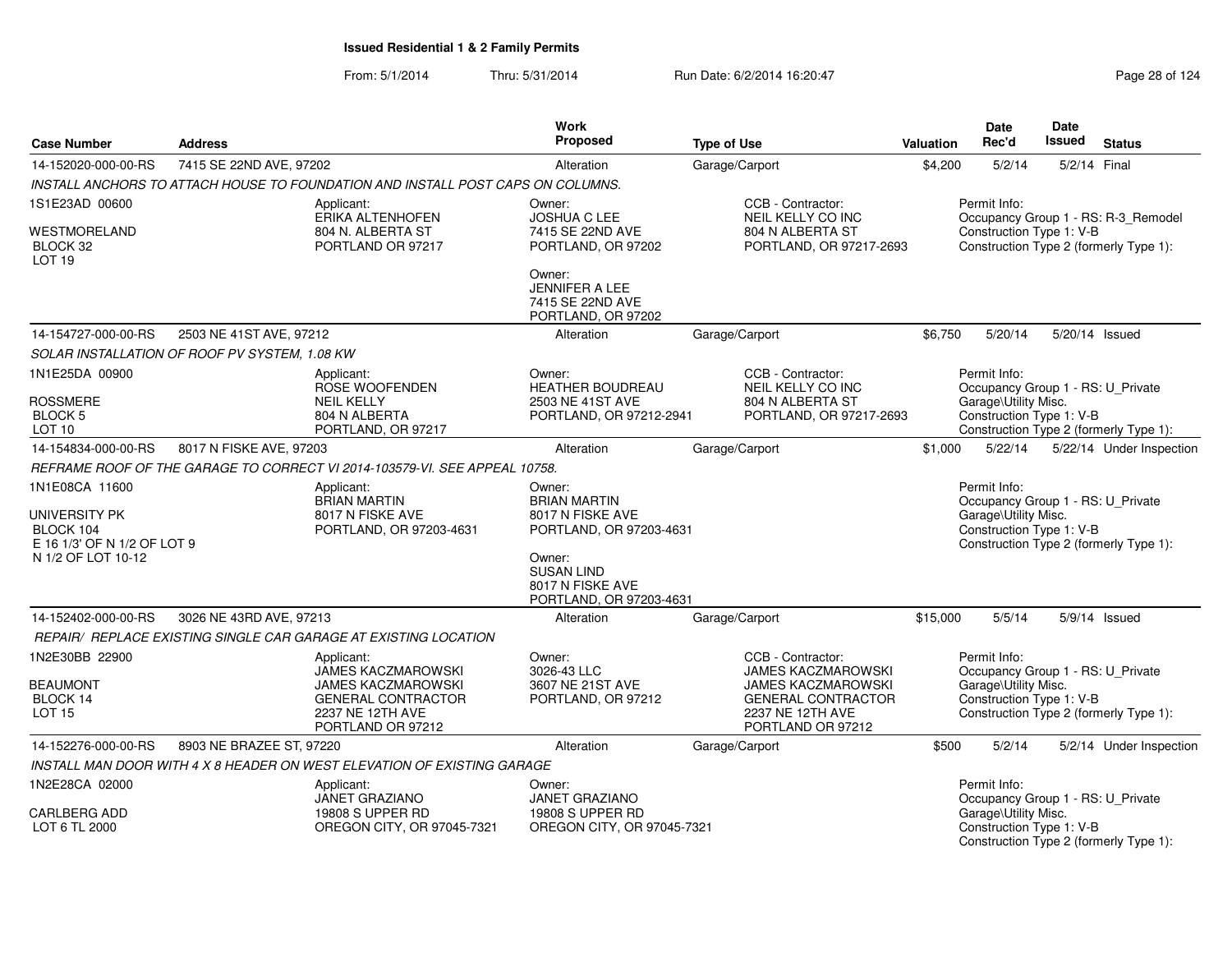| <b>Case Number</b>                                        | <b>Address</b>                                   |                                                                                                     | Work<br><b>Proposed</b>                                                     | <b>Type of Use</b>                                                                                                                                              | Valuation | <b>Date</b><br>Rec'd                           | <b>Date</b><br>Issued | <b>Status</b>                                                                                                             |
|-----------------------------------------------------------|--------------------------------------------------|-----------------------------------------------------------------------------------------------------|-----------------------------------------------------------------------------|-----------------------------------------------------------------------------------------------------------------------------------------------------------------|-----------|------------------------------------------------|-----------------------|---------------------------------------------------------------------------------------------------------------------------|
| 14-153593-000-00-RS                                       | 2843 NE 52ND AVE, 97213                          |                                                                                                     | Alteration                                                                  | Garage/Carport                                                                                                                                                  | \$6,750   | 5/7/14                                         |                       | 5/7/14 Under Inspection                                                                                                   |
|                                                           |                                                  | SOLAR-NEW 3.00kW MOUNTED SOLAR ELECTRIC ARRAY ON DETACHED GARAGE                                    |                                                                             |                                                                                                                                                                 |           |                                                |                       |                                                                                                                           |
| 1N2E30BD 15100                                            | Applicant:                                       | <b>KATIE MARTIN</b>                                                                                 | Owner:<br><b>BRADLEY D CRANDALL</b>                                         | CCB - Contractor:<br>NEIL KELLY CO INC                                                                                                                          |           | Permit Info:                                   |                       | Occupancy Group 1 - RS: R-3 Residential                                                                                   |
| ROSE CITY PK<br>BLOCK 137<br>LOT <sub>2</sub>             |                                                  | <b>NEIL KELLY COMPANY</b><br>804 N ALBERTA ST<br>PORTLAND, OR 97217                                 | 2843 NE 52ND AVE<br>PORTLAND, OR 97213                                      | 804 N ALBERTA ST<br>PORTLAND, OR 97217-2693                                                                                                                     |           | One and Two Family<br>Construction Type 1: V-B |                       | Construction Type 2 (formerly Type 1):                                                                                    |
| 14-156443-000-00-RS                                       | 721 N STAFFORD ST, 97217                         |                                                                                                     | Alteration                                                                  | Single Family Dwelling                                                                                                                                          | \$7,352   | 5/14/14                                        | 5/14/14 Issued        |                                                                                                                           |
|                                                           |                                                  |                                                                                                     |                                                                             | CONVERT BASEMENT TO LIVING SPACE FOR BEDROOM. ADD EGRESS WINDOW AND WINDOW WELL. ELECTRICAL ADDED. NO MECHANICAL OR PLUMBING WORK                               |           |                                                |                       |                                                                                                                           |
| 1N1E15BA 12700<br><b>SWINTON</b><br>BLOCK 45<br>LOT 17&18 | Applicant:                                       | <b>NATHAN SHUTLER</b><br>721 N STAFFORD ST<br>PORTLAND, OR 97217                                    | Owner:<br><b>NATHAN SHUTLER</b><br>721 N STAFFORD ST<br>PORTLAND, OR 97217  |                                                                                                                                                                 |           | Permit Info:<br>Construction Type 1: V-B       |                       | Occupancy Group 1 - RS: R-3 Remodel<br>Construction Type 2 (formerly Type 1):<br>Total Square Footage - Display Only: 200 |
| 14-156454-000-00-RS                                       | 1015 SW TANGENT ST, 97201                        |                                                                                                     | Alteration                                                                  | Single Family Dwelling                                                                                                                                          | \$73.520  | 5/19/14                                        | 5/19/14 Issued        |                                                                                                                           |
|                                                           |                                                  | INTERIOR REMODEL FOR NEW KITCHEN, BATHS AND LAUNDRY; NEW FOOTINGS AND BEAMS; NEW WINDOWS THROUGHOUT |                                                                             |                                                                                                                                                                 |           |                                                |                       |                                                                                                                           |
| 1S1E04DC 08900                                            | Applicant:                                       | <b>KEVIN FISCHER</b>                                                                                | Owner:<br>ORVILLE W BOICOURT                                                | CCB - Contractor:<br>DL HOME REMODELING LLC                                                                                                                     |           | Permit Info:                                   |                       | Occupancy Group 1 - RS: R-3 Remodel                                                                                       |
| <b>ROBINSON &amp; PLAT 2</b><br>LOT 31&34 TL 8900         |                                                  | <b>ALICE DESIGN</b><br>4803 NE 32ND AVENUE<br>PORTLAND OR 97211                                     | 1015 SW TANGENT ST<br>PORTLAND, OR 97201-2260                               | 13347 SE PIPER DR<br>HAPPY VALLEY, OR 97086                                                                                                                     |           | Construction Type 1: V-B                       |                       | Construction Type 2 (formerly Type 1):<br>Total Square Footage - Display Only: 2000                                       |
| 14-156470-000-00-RS                                       | 6003 SE CENTER ST, 97206                         |                                                                                                     | Alteration                                                                  | Single Family Dwelling                                                                                                                                          | \$6,000   | 5/14/14                                        | 5/14/14 Issued        |                                                                                                                           |
|                                                           | ADD HALF BATH TO EXISTING BEDROOM AT FIRST FLOOR |                                                                                                     |                                                                             |                                                                                                                                                                 |           |                                                |                       |                                                                                                                           |
| 1S2E07DA 14900<br><b>STEWART PK</b>                       | Applicant:                                       | <b>ART CHEEK</b><br>LUNA HOME WORKS LLC                                                             | Owner:<br><b>SARAH MOREHEAD</b><br>6003 SE CENTER ST                        | CCB - Contractor:<br><b>ART CHEEK</b><br>LUNA HOME WORKS LLC                                                                                                    |           | Permit Info:<br>One and Two Family             |                       | Occupancy Group 1 - RS: R-3 Residential                                                                                   |
| BLOCK 5<br>LOT <sub>11</sub>                              |                                                  | 6333 SE 22ND AVE<br>PORTLAND OR 97202                                                               | PORTLAND, OR 97206-3725                                                     | 6333 SE 22ND AVE<br>PORTLAND OR 97202                                                                                                                           |           | Construction Type 1: V-B                       |                       | Construction Type 2 (formerly Type 1):                                                                                    |
| 13-153275-REV-01-RS                                       | 1542 SE POPLAR AVE, 97214                        |                                                                                                     | Alteration                                                                  | Single Family Dwelling                                                                                                                                          | \$2,500   | 5/22/14                                        | 5/22/14 Issued        |                                                                                                                           |
|                                                           |                                                  |                                                                                                     |                                                                             | VALUE ADDED REVISION TO PLACE 2 SMALLER WINDOWS IN PLACE OF 1 LARGE WINDOW. REMOVE INTERIOR CHIMNEY. MOVE AN EXISITING WINDOW TO CENTER IN OPENING. TURN EXISTI |           |                                                |                       |                                                                                                                           |
| 1S1E02DB 00700                                            | Applicant:                                       | ROGER C SOHN                                                                                        | Owner:<br>ROGER C SOHN                                                      | CCB - Contractor:<br><b>BARRON T ANDERSON</b>                                                                                                                   |           | Permit Info:                                   |                       | Occupancy Group 1 - RS: R-3 Remodel                                                                                       |
| <b>LADDS ADD</b><br>BLOCK 20<br>LOT <sub>17</sub>         |                                                  | 1542 SE POPLAR AVE<br>PORTLAND, OR 97214                                                            | 1542 SE POPLAR AVE<br>PORTLAND, OR 97214                                    | 515 NW SALTZMAN RD #763<br>PORTLAND, OR 97229                                                                                                                   |           | Construction Type 1: V-B                       |                       | Construction Type 2 (formerly Type 1):                                                                                    |
| 14-160105-000-00-RS                                       | 637 SE 54TH AVE, 97215                           |                                                                                                     | Alteration                                                                  | Single Family Dwelling                                                                                                                                          | \$12,000  | 5/22/14                                        |                       | 5/22/14 Issued                                                                                                            |
|                                                           |                                                  |                                                                                                     |                                                                             | CONVERT PORTION OF EXISTING DAYLIGHT BASEMENT SPACE TO BATHROOM, TWO BATHROOMS TOTALTRADE PERMITS TO BE OBTAINED SEPARATELY                                     |           |                                                |                       |                                                                                                                           |
| 1S2E06AB 13800                                            | Applicant:                                       | JON T QUANBECK                                                                                      | Owner:<br>JON T QUANBECK                                                    |                                                                                                                                                                 |           | Permit Info:                                   |                       | Occupancy Group 1 - RS: R-3 Remodel                                                                                       |
| <b>W D PRETTYMANS SUB</b><br>BLOCK 5<br>LOT 7&8 TL 13800  |                                                  | 637 SE 54TH AVE<br>PORTLAND, OR 97215-1810                                                          | 637 SE 54TH AVE<br>PORTLAND, OR 97215-1810                                  |                                                                                                                                                                 |           | Construction Type 1: V-B                       |                       | Construction Type 2 (formerly Type 1):                                                                                    |
|                                                           |                                                  |                                                                                                     | Owner:<br>MARGARET S QUANBECK<br>637 SE 54TH AVE<br>PORTLAND, OR 97215-1810 |                                                                                                                                                                 |           |                                                |                       |                                                                                                                           |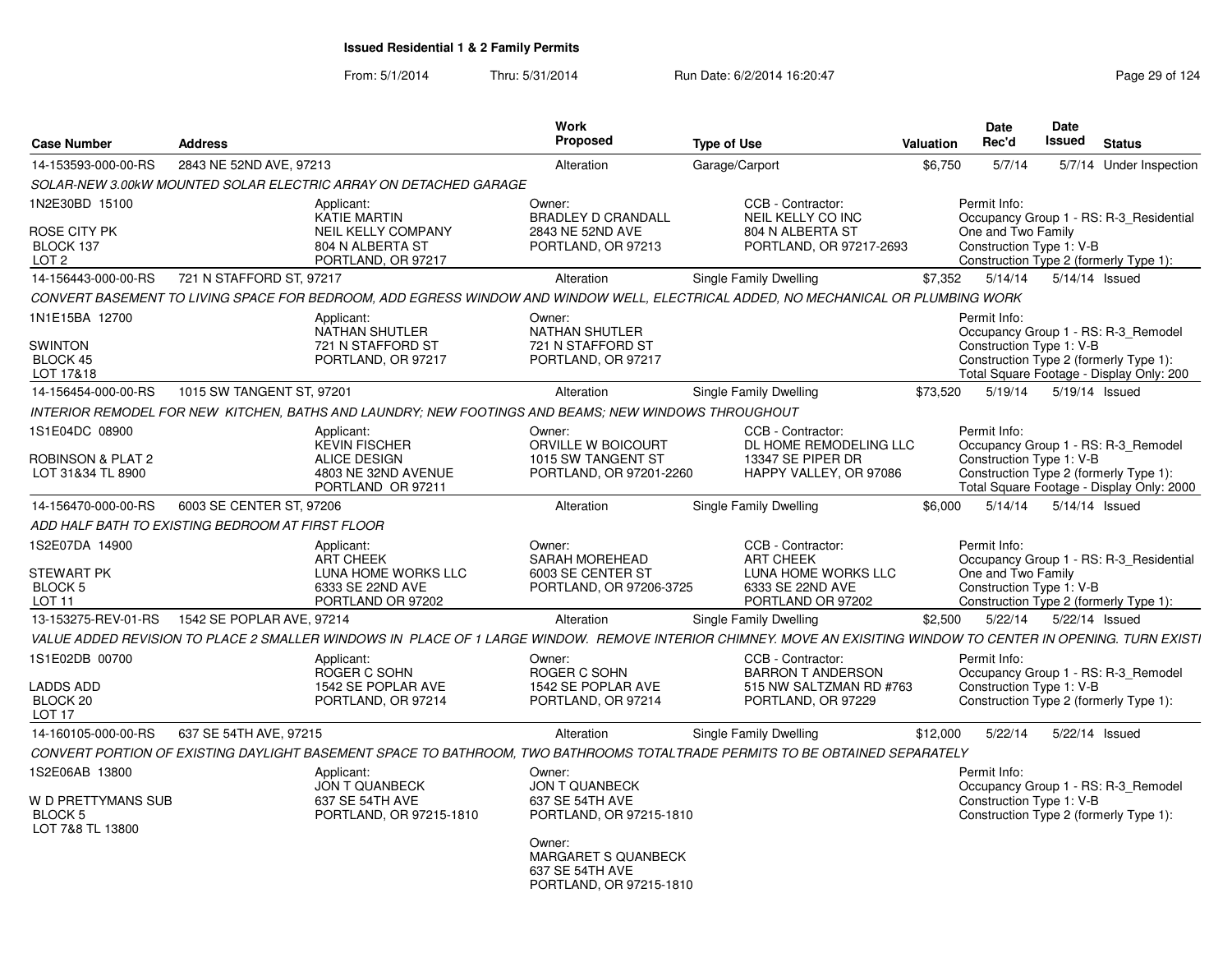| <b>Case Number</b>                                        | <b>Address</b>             |                                                                                                                                                                | Work<br>Proposed                                                          | <b>Type of Use</b> |                                                                           | Valuation | Date<br>Rec'd                                  | Date<br>Issued | <b>Status</b>                                                                       |
|-----------------------------------------------------------|----------------------------|----------------------------------------------------------------------------------------------------------------------------------------------------------------|---------------------------------------------------------------------------|--------------------|---------------------------------------------------------------------------|-----------|------------------------------------------------|----------------|-------------------------------------------------------------------------------------|
| 14-161881-000-00-RS                                       | 3845 SE CLINTON ST, 97202  |                                                                                                                                                                | Alteration                                                                |                    | Single Family Dwelling                                                    | \$20,000  | 5/30/14                                        |                | 5/30/14 Issued                                                                      |
|                                                           |                            | CONVERT BASEMENT TO LIVING SPACE TO INCLUDE, FURR OUT WALLS, BUILD NEW PARTITIAN WALL, TO CREATE OFFICE, CRAFT ROOM, ROMPUS ROOM, MUD ROOM AND BATHROOM 3 BATH |                                                                           |                    |                                                                           |           |                                                |                |                                                                                     |
| 1S1E12AA 15000                                            |                            | Applicant:<br><b>TULSI P ZEIDMAN</b>                                                                                                                           | Owner:<br>TULSI P ZEIDMAN                                                 |                    | CCB - Contractor:<br><b>CALLAHAN ELECTRIC LLC</b>                         |           | Permit Info:                                   |                | Occupancy Group 1 - RS: R-3 Remodel                                                 |
| RICHMOND ADD<br>BLOCK 6<br>E 1/2 OF LOT 10                |                            | 3845 SE CLINTON ST<br>PORTLAND, OR 97202-1632                                                                                                                  | 3845 SE CLINTON ST<br>PORTLAND, OR 97202-1632                             |                    | 4830 SE LONG ST<br>PORTLAND, OR 97206                                     |           | Construction Type 1: V-B                       |                | Construction Type 2 (formerly Type 1):<br>Total Square Footage - Display Only: 1200 |
| LOT <sub>12</sub>                                         |                            |                                                                                                                                                                | Owner:<br>AYSU E ZEIDMAN<br>3845 SE CLINTON ST<br>PORTLAND, OR 97202-1632 |                    |                                                                           |           |                                                |                |                                                                                     |
| 14-161892-000-00-RS                                       | 8516 SE GLENWOOD ST, 97266 |                                                                                                                                                                | Alteration                                                                |                    | Single Family Dwelling                                                    | \$6.750   | 5/28/14                                        |                | 5/28/14 Final                                                                       |
| <b>SOLAR ROOF MOUNTED PV SYSTEM 3.25kW</b>                |                            |                                                                                                                                                                |                                                                           |                    |                                                                           |           |                                                |                |                                                                                     |
| 1S2E21BB 18300                                            |                            | Applicant:<br>PREMIER ENERGY INC                                                                                                                               | Owner:<br>NICHOLAS K HERSHBERGER                                          |                    | CCB - Contractor:<br>PREMIER ENERGY INC                                   |           | Permit Info:                                   |                | Occupancy Group 1 - RS: R-3 Residential                                             |
| <b>TETONKA PK</b>                                         |                            | 556 SOMMERSET RD                                                                                                                                               | 8516 SE GLENWOOD ST                                                       |                    | 556 SOMMERSET RD                                                          |           | One and Two Family                             |                |                                                                                     |
| BLOCK <sub>2</sub><br>LOT 3 EXC PT IN ST                  |                            | WOODLAND, WA 98674                                                                                                                                             | PORTLAND, OR 97266                                                        |                    | WOODLAND, WA 98674                                                        |           | Construction Type 1: V-B                       |                | Construction Type 2 (formerly Type 1):                                              |
| POTENTIAL ADDITIONAL TAX                                  |                            |                                                                                                                                                                |                                                                           |                    |                                                                           |           |                                                |                |                                                                                     |
| 14-161953-000-00-RS                                       | 2851 SE 151ST AVE, 97236   |                                                                                                                                                                | Alteration                                                                |                    | Single Family Dwelling                                                    | \$18,000  | 5/28/14                                        |                | 5/28/14 Issued                                                                      |
|                                                           |                            | REMODEL-REMOVE EXISTING WALL IN DINING ROOM AND REPLACE WITH NEW 42" WALL. CREATE CLOSET IN BEDROOM BY RECONFIGURING SPACE IN EXISTING BATHROOM. RELOCATE LAU. |                                                                           |                    |                                                                           |           |                                                |                |                                                                                     |
| 1S2E12BA 01500                                            |                            | Applicant:<br><b>MIKE FISHER</b>                                                                                                                               | Owner:<br>US BANK NATIONAL ASSN                                           |                    | CCB - Contractor:<br><b>MIKE FISHER</b>                                   |           | Permit Info:                                   |                | Occupancy Group 1 - RS: R-3 Remodel                                                 |
| G S SMITH HOMESITES<br><b>BLOCK3</b><br>LOT <sub>16</sub> |                            | SIGNATURE CHOICE HOMES LLC<br>250 SW BIRDSHILL ROAD<br>PORTLAND, OR 97219                                                                                      | 1610 E ST ANDREW PL #B-150<br>SANTA ANA, CA 92705                         |                    | SIGNATURE CHOICE HOMES LLC<br>250 SW BIRDSHILL ROAD<br>PORTLAND, OR 97219 |           | Construction Type 1: V-B                       |                | Construction Type 2 (formerly Type 1):<br>Total Square Footage - Display Only: 160  |
| 14-161986-000-00-RS                                       | 1622 NE 63RD AVE, 97213    |                                                                                                                                                                | Alteration                                                                |                    | Single Family Dwelling                                                    | \$5.918   | 5/28/14                                        |                | 5/28/14 Issued                                                                      |
|                                                           |                            | CONVERT EXISTING LAUNDRY ROOM TO LAUNDRY ROOM/BATHROOM. TWO BATHROOMS TOTALSEE PERMIT 08-144280RS FOR BASEMENT CONVERSION                                      |                                                                           |                    |                                                                           |           |                                                |                |                                                                                     |
| 1N2E29CC 13800                                            |                            | Applicant:                                                                                                                                                     | Owner:                                                                    |                    |                                                                           |           | Permit Info:                                   |                |                                                                                     |
|                                                           |                            | <b>RYAN C BAKER</b>                                                                                                                                            | RYAN C BAKER                                                              |                    |                                                                           |           |                                                |                | Occupancy Group 1 - RS: R-3_Remodel                                                 |
| LAWNDALE<br>BLOCK 11                                      |                            | 1622 NE 63RD AVE<br>PORTLAND, OR 97213-4704                                                                                                                    | 1622 NE 63RD AVE<br>PORTLAND, OR 97213-4704                               |                    |                                                                           |           | Construction Type 1: V-B                       |                | Construction Type 2 (formerly Type 1):                                              |
| LOT <sub>13</sub>                                         |                            |                                                                                                                                                                |                                                                           |                    |                                                                           |           |                                                |                | Total Square Footage - Display Only: 161                                            |
| 14-145959-REV-01-RS 312 NE 84TH AVE, 97220                |                            |                                                                                                                                                                | Alteration                                                                |                    | Single Family Dwelling                                                    | \$2,000   | 5/29/14                                        |                | 5/29/14 Issued                                                                      |
|                                                           |                            | VALUE ADDED REVISION TO ADD (2) FLOOR BEAMS AND ADDING 2x8 FLOOR JOISTS TO EXISTING 2ND FLOOR FRAMING                                                          |                                                                           |                    |                                                                           |           |                                                |                |                                                                                     |
| 1N2E33CB 03300                                            |                            | Applicant:<br><b>TOMAS</b>                                                                                                                                     | Owner:<br>JET INVESTMENTS LLC                                             |                    | CCB - Contractor:<br><b>TOMAS</b>                                         |           | Permit Info:                                   |                | Occupancy Group 1 - RS: R-3 Residential                                             |
| <b>TERRACE PK</b>                                         |                            | AMERICAN MASTERCRAFT DBA                                                                                                                                       | 1110 NW FLANDERS ST #201                                                  |                    | AMERICAN MASTERCRAFT DBA                                                  |           | One and Two Family                             |                |                                                                                     |
| BLOCK 18                                                  |                            | <b>ACCURATE BUILDING</b>                                                                                                                                       | PORTLAND, OR 97209-2954                                                   |                    | <b>ACCURATE BUILDING</b>                                                  |           | Construction Type 1: V-B                       |                |                                                                                     |
| LOT <sub>5</sub>                                          |                            | PO BOX 3405<br>GRESHAM, OR 97030                                                                                                                               |                                                                           |                    | PO BOX 3405<br>GRESHAM, OR 97030                                          |           |                                                |                | Construction Type 2 (formerly Type 1):                                              |
| 14-163409-000-00-RS                                       | 4505 NE JARRETT ST. 97218  |                                                                                                                                                                | Alteration                                                                |                    | Single Family Dwelling                                                    | \$500     | 5/30/14                                        |                | 5/30/14 Under Inspection                                                            |
| REMOVE WINDOW AT KITCHEN AND REPLACE WITH FRENCH DOOR     |                            |                                                                                                                                                                |                                                                           |                    |                                                                           |           |                                                |                |                                                                                     |
| 1N2E18CC 06400                                            |                            | Applicant:<br><b>SHAWN FOWLER</b>                                                                                                                              | Owner:<br><b>TERRY FOWLER</b>                                             |                    |                                                                           |           | Permit Info:                                   |                | Occupancy Group 1 - RS: R-3 Residential                                             |
| <b>BERGLER'S ADDITION</b><br>LOT <sub>3</sub>             |                            | 6425 NE CLEVELAND AND<br>PORTLAND, OR 97211                                                                                                                    | 5825 SEARSBURG RD<br>TRUMANSBURG, NY 14886-9467                           |                    |                                                                           |           | One and Two Family<br>Construction Type 1: V-B |                | Construction Type 2 (formerly Type 1):                                              |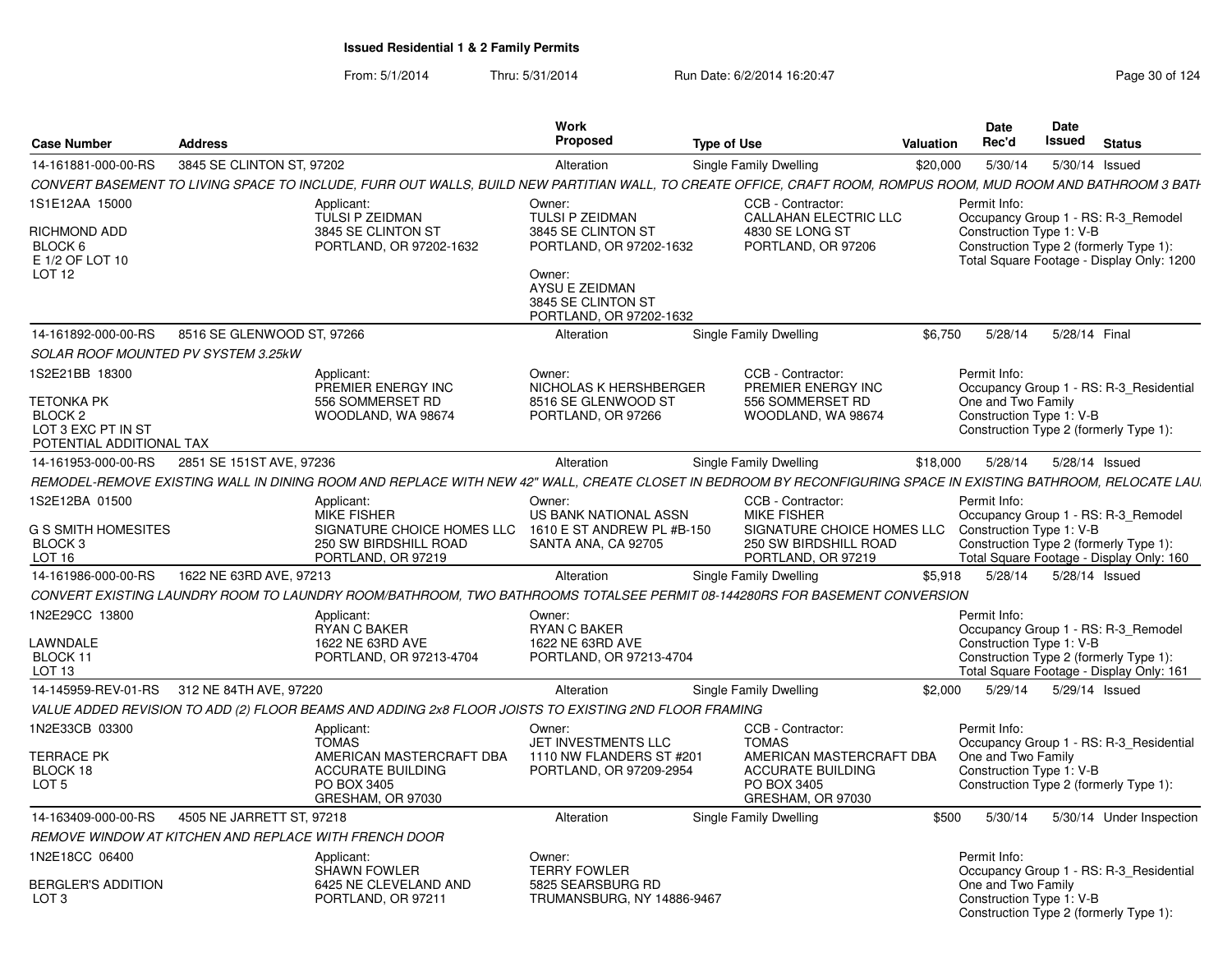| <b>Case Number</b>                                   | <b>Address</b>              |                                                                                                                                                                | Work<br>Proposed                                                                  | <b>Type of Use</b>                                                              | <b>Valuation</b> | Date<br>Rec'd                                  | Date<br><b>Issued</b> | <b>Status</b>                           |
|------------------------------------------------------|-----------------------------|----------------------------------------------------------------------------------------------------------------------------------------------------------------|-----------------------------------------------------------------------------------|---------------------------------------------------------------------------------|------------------|------------------------------------------------|-----------------------|-----------------------------------------|
| 14-162221-000-00-RS                                  | 5720 NE 48TH AVE, 97218     |                                                                                                                                                                | Alteration                                                                        | Single Family Dwelling                                                          | \$92,000         | 5/13/14                                        |                       | 5/13/14 Issued                          |
|                                                      |                             | REMOVE BEARING WALL IN KITCHEN, FIR UP FLOOR IN LAUNDRY ROOM STORAGE                                                                                           |                                                                                   |                                                                                 |                  |                                                |                       |                                         |
| 1N2E18CD 06500                                       |                             | Applicant:<br>NEIL KELLY CO INC                                                                                                                                | Owner:<br><b>DEBORAH L WILLETT</b>                                                | CCB - Contractor:<br>NEIL KELLY CO INC                                          |                  | Permit Info:                                   |                       | Occupancy Group 1 - RS: R-3 Residential |
| <b>JORBADE</b><br><b>BLOCK1</b><br>LOT 12&13 TL 6500 |                             | 804 N ALBERTA ST<br>PORTLAND, OR 97217-2693                                                                                                                    | 5720 NE 48TH AVE<br>PORTLAND, OR 97218-1872                                       | 804 N ALBERTA ST<br>PORTLAND, OR 97217-2693                                     |                  | One and Two Family<br>Construction Type 1: V-B |                       | Construction Type 2 (formerly Type 1):  |
|                                                      |                             |                                                                                                                                                                | Owner:<br><b>KENNETH G WILLETT</b><br>5720 NE 48TH AVE<br>PORTLAND, OR 97218-1872 |                                                                                 |                  |                                                |                       |                                         |
| 14-161149-000-00-RS                                  | 3415 SW BRENTWOOD DR, 97201 |                                                                                                                                                                | Alteration                                                                        | Single Family Dwelling                                                          | \$124.000        | 5/24/14                                        |                       | 5/24/14 Issued                          |
| <b>REMODEL KITCHEN.</b>                              |                             |                                                                                                                                                                |                                                                                   |                                                                                 |                  |                                                |                       |                                         |
| 1S1E08AB 07500                                       |                             | Applicant:<br><b>CHRIS WISDOM</b>                                                                                                                              | Owner:<br>JOY D ABELE                                                             | CCB - Contractor:<br><b>CHRIS WISDOM</b>                                        |                  | Permit Info:                                   |                       | Occupancy Group 1 - RS: R-3 Residential |
| <b>BRENTWOOD PK</b><br>LOT 14&15 TL 7500             |                             | <b>WISDOM INC</b><br>5331 SW MACADAM AVE SUITE<br>258-519<br>PORTLAND, OR 97239                                                                                | 3415 SW BRENTWOOD DR<br>PORTLAND, OR 97201-1619                                   | <b>WISDOM INC</b><br>5331 SW MACADAM AVE SUITE<br>258-519<br>PORTLAND, OR 97239 |                  | One and Two Family<br>Construction Type 1: V-B |                       | Construction Type 2 (formerly Type 1):  |
| 14-161150-000-00-RS                                  | 2010 NE 57TH AVE, 97213     |                                                                                                                                                                | Alteration                                                                        | Single Family Dwelling                                                          | \$79,300         | 5/24/14                                        |                       | 5/24/14 Issued                          |
|                                                      |                             | NEW DORMER AT REAR OF EXISTING DWELLING TO CREATE NEW SECOND FLOOR BATHROOM AND CLOSET. LEGALIZE EXISTING LIVING SPACE IN ATTIC. REMODEL KITCHEN AND MAIN FLOC |                                                                                   |                                                                                 |                  |                                                |                       |                                         |
| 1N2E30DD 04900                                       |                             | Applicant:<br><b>WADE FREITAG</b>                                                                                                                              | Owner:<br><b>SCOTT C MCCULLOCH</b>                                                | CCB - Contractor:<br><b>CRAFTSMAN DESIGN &amp;</b>                              |                  | Permit Info:                                   |                       | Occupancy Group 1 - RS: R-3_Residential |
| <b>SYNDICATE ADD</b>                                 |                             | CRAFTSMAN DESIGN AND                                                                                                                                           | 2010 NE 57TH AVE                                                                  | <b>RENOVATION LLC</b>                                                           |                  | One and Two Family                             |                       |                                         |
| BLOCK 14<br>LOT 23&24                                |                             | <b>RENOVATION</b><br>1100 SE GRAND AVE #202                                                                                                                    | PORTLAND, OR 97213                                                                | 1235 SE DIVISION ST #203 A<br>PORTLAND, OR 97202                                |                  | Construction Type 1: V-B                       |                       | Construction Type 2 (formerly Type 1):  |
|                                                      |                             | PORTLAND, OR 97214-3414                                                                                                                                        | Owner:<br>TRACEY L MCCULLOCH<br>2010 NE 57TH AVE<br>PORTLAND, OR 97213            |                                                                                 |                  |                                                |                       |                                         |
| 14-161205-000-00-RS                                  | 6201 NE BEECH ST, 97213     |                                                                                                                                                                | Alteration                                                                        | <b>Single Family Dwelling</b>                                                   | \$75,000         | 5/27/14                                        |                       | 5/7/14 Issued                           |
|                                                      |                             | RECONFIGURE KITCHEN AND DINING ROOM, CONVERT PORTION OF ATTACHED RV GARAGE TO STUDY (NO CHANGE TO REQ OFF STREET PARKING) REPAIR PORTIONS OF FOUNDATION AT M   |                                                                                   |                                                                                 |                  |                                                |                       |                                         |
| 1N2E20CC 06000                                       |                             | Applicant:<br><b>JACK BARNES</b>                                                                                                                               | Owner:<br><b>ALEX HARMON</b>                                                      |                                                                                 |                  | Permit Info:                                   |                       | Occupancy Group 1 - RS: R-3_Residential |
| <b>HYDE PK</b>                                       |                             | <b>JACK BARNES ARCHITECT</b>                                                                                                                                   | 6201 NE BEECH ST                                                                  |                                                                                 |                  | One and Two Family                             |                       |                                         |
| <b>BLOCK7</b><br>LOT 11-13                           |                             | 615 SE ALDER ST #304<br>PORTLAND OR 97215                                                                                                                      | PORTLAND, OR 97213                                                                |                                                                                 |                  | Construction Type 1: V-B                       |                       | Construction Type 2 (formerly Type 1):  |
|                                                      |                             |                                                                                                                                                                | Owner:<br><b>LISA MACAYA</b><br>6201 NE BEECH ST<br>PORTLAND, OR 97213            |                                                                                 |                  |                                                |                       |                                         |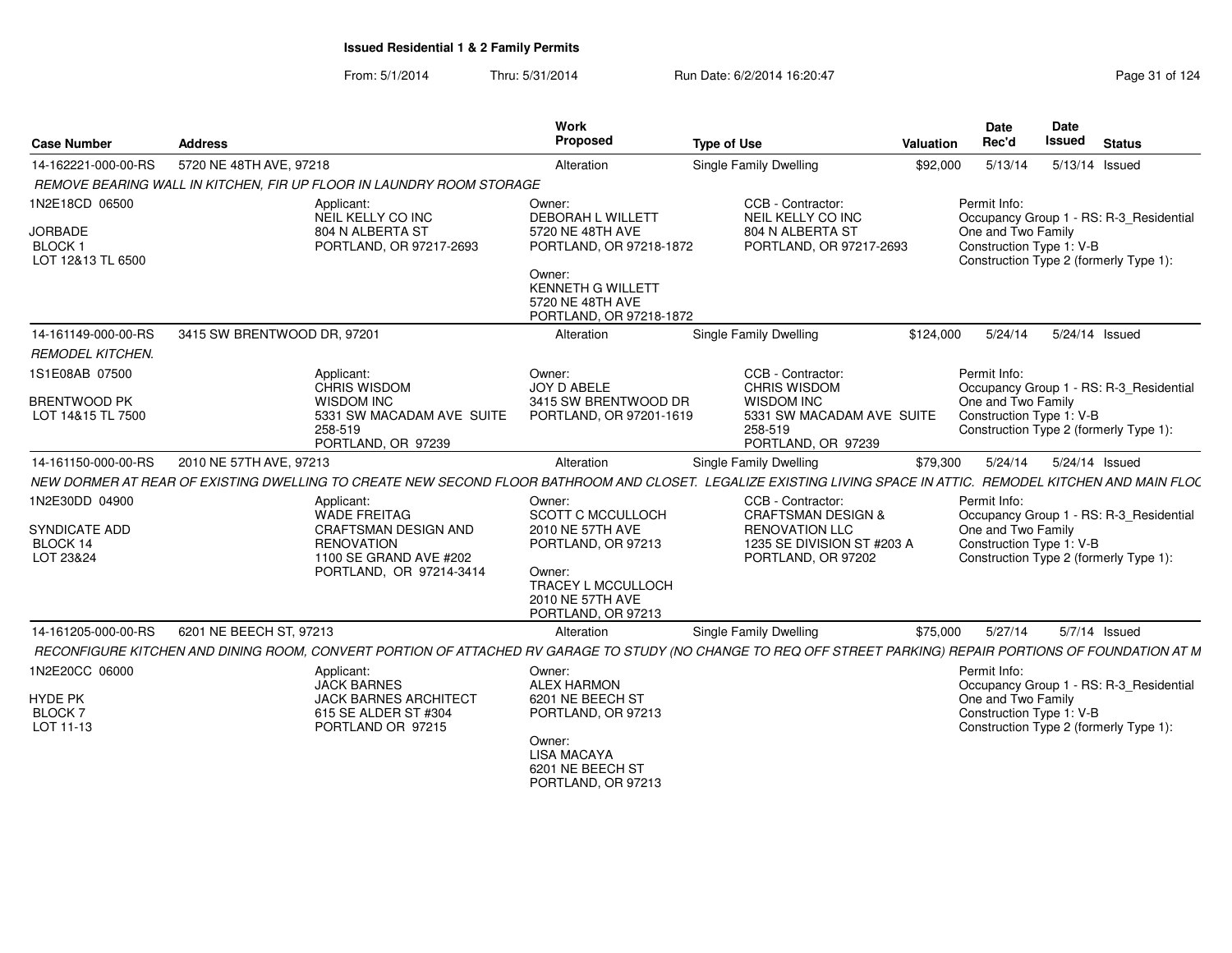| <b>Case Number</b>                                                          | <b>Address</b>                |                                                                                                                                                             | Work<br><b>Proposed</b>                                                                                                                                 | <b>Type of Use</b>                                                                                                                    | <b>Valuation</b> | <b>Date</b><br>Rec'd                                           | <b>Date</b><br><b>Issued</b> | <b>Status</b>                                                                     |
|-----------------------------------------------------------------------------|-------------------------------|-------------------------------------------------------------------------------------------------------------------------------------------------------------|---------------------------------------------------------------------------------------------------------------------------------------------------------|---------------------------------------------------------------------------------------------------------------------------------------|------------------|----------------------------------------------------------------|------------------------------|-----------------------------------------------------------------------------------|
| 14-160839-000-00-RS                                                         | 6445 NE 35TH AVE, 97211       |                                                                                                                                                             | Alteration                                                                                                                                              | <b>Single Family Dwelling</b>                                                                                                         | \$12,000         | 5/23/14                                                        |                              | 5/23/14 Issued                                                                    |
|                                                                             |                               | CONVERT BASEMENT TO LIVING SPACE WITH NEW BEDROOM, BATHROOM, AND STUDY AREA: NEW EGRESS WINDOW ON SOUTH SIDE; ELECTRICAL TO BE PULLED SEPARATELY            |                                                                                                                                                         |                                                                                                                                       |                  |                                                                |                              |                                                                                   |
| 1N1E13DB 06200<br>OREGON HTS<br>BLOCK <sub>2</sub><br>LOT <sub>2</sub>      |                               | Applicant:<br><b>MARTIN RADECKI</b><br>6445 NE 35TH AVE<br>PORTLAND, OR 97211                                                                               | Owner:<br><b>MARTIN RADECKI</b><br>6445 NE 35TH AVE<br>PORTLAND, OR 97211<br>Owner:<br><b>DEBORAH RADECKI</b><br>6445 NE 35TH AVE<br>PORTLAND, OR 97211 |                                                                                                                                       |                  | Permit Info:<br>One and Two Family<br>Construction Type 1: V-B |                              | Occupancy Group 1 - RS: R-3_Residential<br>Construction Type 2 (formerly Type 1): |
| 14-163010-000-00-RS                                                         | 3677 SE WOODSTOCK BLVD, 97202 |                                                                                                                                                             | Alteration                                                                                                                                              | Single Family Dwelling                                                                                                                | \$3,500          | 5/29/14                                                        | 5/29/14 Final                |                                                                                   |
|                                                                             |                               | REPAIR REPLACE REAR DOOR LANDING AND STEPS ON SINGLE FAMILY RESIDENCE WITH CODE COMPLIANT REPLACEMENT                                                       |                                                                                                                                                         |                                                                                                                                       |                  |                                                                |                              |                                                                                   |
| 1S1E13DA 11000<br><b>ROB ROY ADD SUB</b><br>BLOCK 1<br>LOT R                |                               | Applicant:<br>ANDREW GOLD<br><b>GOLD STAR DESIGN AND</b><br><b>CONSTRUCTION LLC</b><br>2528 SE SALMON ST<br>PORTLAND, OR 97214                              | Owner:<br>THE REED INSTITUTE<br>3203 SE WOODSTOCK BLVD<br>PORTLAND, OR 97202                                                                            | CCB - Contractor:<br>ANDREW GOLD<br><b>GOLD STAR DESIGN AND</b><br><b>CONSTRUCTION LLC</b><br>2528 SE SALMON ST<br>PORTLAND, OR 97214 |                  | Permit Info:<br>One and Two Family<br>Construction Type 1: V-B |                              | Occupancy Group 1 - RS: R-3 Residential<br>Construction Type 2 (formerly Type 1): |
| 14-162659-000-00-RS                                                         | 5251 NE 37TH AVE, 97211       |                                                                                                                                                             | Alteration                                                                                                                                              | Single Family Dwelling                                                                                                                | \$7,500          | 5/29/14                                                        |                              | 5/29/14 Issued                                                                    |
|                                                                             |                               | CONVERT BASEMENT TO LIVING SPACE TO INCLUDE NEW BATHROOM, BEDROOM AND LIVING ROOM Trades pulled separately                                                  |                                                                                                                                                         |                                                                                                                                       |                  |                                                                |                              |                                                                                   |
| 1N1E24AB 16500<br><b>WILLAMETTE ADD</b><br>BLOCK <sub>21</sub><br>LOT 36&37 |                               | Applicant:<br><b>MATT FARR</b><br><b>GOOD DAY LLC</b><br>3431 NE 17 TH AVE<br>PORTLAND, OR 97212                                                            | Owner:<br><b>GOOD DAY LLC</b><br>3431 NE 17TH AVE<br>PORTLAND, OR 97212                                                                                 |                                                                                                                                       |                  | Permit Info:<br>One and Two Family<br>Construction Type 1: V-B |                              | Occupancy Group 1 - RS: R-3 Residential<br>Construction Type 2 (formerly Type 1): |
| 14-162706-000-00-RS                                                         | 4829 NE 30TH AVE, 97211       |                                                                                                                                                             | Alteration                                                                                                                                              | Single Family Dwelling                                                                                                                | \$25,000         | 5/29/14                                                        |                              | 5/29/14 Issued                                                                    |
|                                                                             |                               | REMODEL-KITCHEN REMODEL TO INCLUDE ADDING NEW WINDOW IN KITCHEN, RECONFIGURE WALLS BETWEEN KITCHEN AND LIVINING AREA, AND WALL IN LAUNDRY AREAWORK DOES NOT |                                                                                                                                                         |                                                                                                                                       |                  |                                                                |                              |                                                                                   |
| 1N1E24BD 09100<br><b>ELBERTA</b><br>BLOCK 4<br>LOT <sub>15</sub>            |                               | Applicant:<br><b>ALLEN WEBB</b><br>ALLEN L WEBB, ARCHITECT AIA<br>2935 NE 67TH AVE.<br>PORTLAND, OREGON 97213                                               | Owner:<br>ANDREW P BATT<br>4829 NE 30TH AVE<br>PORTLAND, OR 97211<br>Owner:<br>THERESE J GIETLER<br>4829 NE 30TH AVE<br>PORTLAND, OR 97211              | CCB - Contractor:<br><b>DOUG REESE</b><br>CENTERPOINTE CONSTRUCTION<br>17214 NE 224TH AVE<br><b>BRUSH PRAIRIE WA 98606</b>            |                  | Permit Info:<br>One and Two Family<br>Construction Type 1: V-B |                              | Occupancy Group 1 - RS: R-3_Residential<br>Construction Type 2 (formerly Type 1): |
| 14-162757-000-00-RS                                                         | 3527 NE 65TH AVE, 97213       |                                                                                                                                                             | Alteration                                                                                                                                              | Single Family Dwelling                                                                                                                | \$22,000         | 5/29/14                                                        |                              | 5/29/14 Issued                                                                    |
|                                                                             |                               | REMODEL BASEMENT TO ADD NEW BATHROOM AND TO RELOCATE WASHER DRYER. REPAIR STAIRS. >>> TWO TOILETS TOTAL <<<<                                                |                                                                                                                                                         |                                                                                                                                       |                  |                                                                |                              |                                                                                   |
| 1N2E20CC 18100<br><b>HYDE PK</b><br>BLOCK 14<br>LOT 13&14                   |                               | Applicant:<br>NATHALIE PILLSBURY<br>ROLOFF CONSTRUCTION INC<br>PO BOX 12142<br>PORTLAND, OR 97212                                                           | Owner:<br>TODD A CAPONETTO<br>3527 NE 65TH AVE<br>PORTLAND, OR 97213<br>Owner:<br>SHANNON R CAPONETTO<br>3527 NE 65TH AVE<br>PORTLAND, OR 97213         | CCB - Contractor:<br><b>NATHALIE PILLSBURY</b><br>ROLOFF CONSTRUCTION INC<br>PO BOX 12142<br>PORTLAND, OR 97212                       |                  | Permit Info:<br>One and Two Family<br>Construction Type 1: V-B |                              | Occupancy Group 1 - RS: R-3_Residential<br>Construction Type 2 (formerly Type 1): |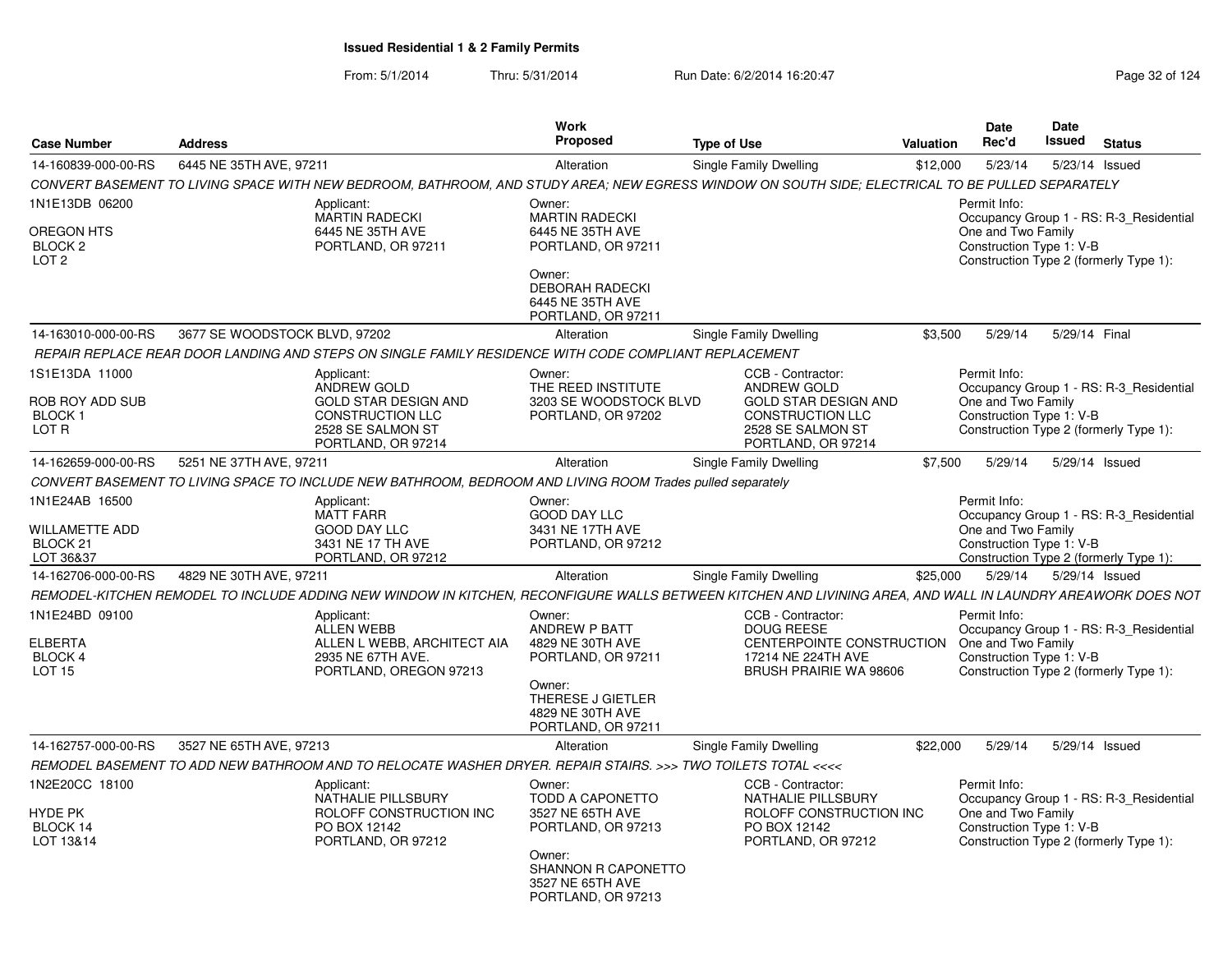From: 5/1/2014Thru: 5/31/2014 Run Date: 6/2/2014 16:20:47 Research 2014 Rage 33 of 124

| <b>Case Number</b>                                              | <b>Address</b>                                                                                                                                                | <b>Work</b><br>Proposed                                                                             | <b>Type of Use</b>                                                                              | <b>Valuation</b> | Date<br>Rec'd                                                  | Date<br><b>Issued</b> | <b>Status</b>                                                                      |
|-----------------------------------------------------------------|---------------------------------------------------------------------------------------------------------------------------------------------------------------|-----------------------------------------------------------------------------------------------------|-------------------------------------------------------------------------------------------------|------------------|----------------------------------------------------------------|-----------------------|------------------------------------------------------------------------------------|
| 14-161389-000-00-RS                                             | 3335 NE 52ND AVE, 97213                                                                                                                                       | Alteration                                                                                          | <b>Single Family Dwelling</b>                                                                   | \$15,000         | 5/27/14                                                        |                       | 5/27/14 Issued                                                                     |
|                                                                 | CONVERT BASEMENT TO LIVING SPACE TO INCLUDE; 2 NEW BEDROOMS, NEW BATHROOM, STORAGE ROOM, AND LAUNDRY; REPLACING STAIRS; NEW WINDOW WELLS FOR NEW BEDROOMS     |                                                                                                     |                                                                                                 |                  |                                                                |                       |                                                                                    |
| 1N2E30BA 00600<br>ROSE CITY PK<br>BLOCK 152<br>LOT <sub>5</sub> | Applicant:<br>STEVEN M SILVA<br>2603 NE 26TH AVE<br>PORTLAND, OR 97212-4848                                                                                   | Owner:<br>STEVEN M SILVA<br>2603 NE 26TH AVE<br>PORTLAND, OR 97212-4848<br>Owner:                   |                                                                                                 |                  | Permit Info:<br>One and Two Family<br>Construction Type 1: V-B |                       | Occupancy Group 1 - RS: R-3_Residential<br>Construction Type 2 (formerly Type 1):  |
|                                                                 |                                                                                                                                                               | ALISON M SILVA<br>2603 NE 26TH AVE<br>PORTLAND, OR 97212-4848                                       |                                                                                                 |                  |                                                                |                       |                                                                                    |
| 14-160806-000-00-RS                                             | 3132 SE 58TH AVE, 97206                                                                                                                                       | Alteration                                                                                          | Single Family Dwelling                                                                          | \$6.249          | 5/23/14                                                        |                       | 5/23/14 Issued                                                                     |
|                                                                 | CONVERT PORTION OF THE SE SIDE OF BASEMENT TO LIVING SPACE: RELOCATE BATHROOM WALLS AND FURR OUT WALLS IN ONE OF THE ROOMS TO CREATE A BEDROOM***SEE comments |                                                                                                     |                                                                                                 |                  |                                                                |                       |                                                                                    |
| 1S2E07AD 16300<br><b>IDLEWILD</b>                               | Applicant:<br>WILLIAM I GOLDSTEIN<br>3132 SE 58TH AVE                                                                                                         | Owner:<br><b>WILLIAM I GOLDSTEIN</b><br>3132 SE 58TH AVE                                            | CCB - Contractor:<br>CHRISTIAN A IOANIDE<br>WESTERN OREGON BUILDERS                             |                  | Permit Info:<br>Construction Type 1: V-B                       |                       | Occupancy Group 1 - RS: R-3_Remodel                                                |
| BLOCK <sub>2</sub><br>LOT 5&6                                   | PORTLAND, OR 97206-2021                                                                                                                                       | PORTLAND, OR 97206-2021                                                                             | 68 NE FREEMONT<br>PORTLAND, OR 97212                                                            |                  |                                                                |                       | Construction Type 2 (formerly Type 1):<br>Total Square Footage - Display Only: 170 |
|                                                                 |                                                                                                                                                               | Owner:<br>KATHLEEN HOLLOWAY<br>3132 SE 58TH AVE<br>PORTLAND, OR 97206                               |                                                                                                 |                  |                                                                |                       |                                                                                    |
| 14-162748-000-00-RS                                             | 5911 SE BUSH ST, 97206                                                                                                                                        | Alteration                                                                                          | Single Family Dwelling                                                                          | \$5,000          | 5/29/14                                                        |                       | 5/29/14 Issued                                                                     |
|                                                                 | REPLACE WALL IN KITCHEN DAMAGED BY FIRE                                                                                                                       |                                                                                                     |                                                                                                 |                  |                                                                |                       |                                                                                    |
| 1S2E07DA 19300                                                  | Applicant:<br><b>ROB FORGUE</b>                                                                                                                               | Owner:<br><b>BENEFICIAL OREGON INC</b>                                                              | CCB - Contractor:<br><b>DAVID HALLIN</b>                                                        |                  | Permit Info:                                                   |                       | Occupancy Group 1 - RS: R-3_Residential                                            |
| STRANGS ADD<br>BLOCK 3<br>LOT <sub>13</sub><br>E 10' OF LOT 14  | <b>HORIZON RESTORATION</b><br>7235 SW BONITA RD<br>PORTLAND, OR 97224                                                                                         | 5911 SE BUSH ST<br>PORTLAND, OR 97206-2839                                                          | <b>STANLEY C KENNEDY</b><br><b>ENTERPRISES INC</b><br>315 SE 7TH AVE<br>PORTLAND, OR 97214-1233 |                  | One and Two Family<br>Construction Type 1: V-B                 |                       | Construction Type 2 (formerly Type 1):                                             |
| 14-162172-000-00-RS                                             | 6030 SE PARDEE ST, 97206                                                                                                                                      | Alteration                                                                                          | Single Family Dwelling                                                                          | \$33,084         | 5/28/14                                                        |                       | 5/28/14 Issued                                                                     |
|                                                                 | CONVERT STORAGE BASEMENT TO HABITABLE SPACE, NO SLEEPING ROOM, ADD WALLS TO CREATE MOVIE ROOM, CLOSET FOR WATER HEATER, OPEN LIVING SPACE, FURR OUT WALLS, AC |                                                                                                     |                                                                                                 |                  |                                                                |                       |                                                                                    |
| 1S2E18AA 01900                                                  | Applicant:                                                                                                                                                    | Owner:<br>BRYN M GRIFFITHS-SATTENSPIEL BRYN M GRIFFITHS-SATTENSPIEL                                 |                                                                                                 |                  | Permit Info:                                                   |                       | Occupancy Group 1 - RS: R-3_Remodel                                                |
| LAURELWOOD 2<br>BLOCK 3<br>LOT <sub>6</sub>                     | 6030 SE PARDEE ST<br>PORTLAND, OR 97206                                                                                                                       | 6030 SE PARDEE ST<br>PORTLAND, OR 97206                                                             |                                                                                                 |                  | Construction Type 1: V-B                                       |                       | Construction Type 2 (formerly Type 1):<br>Total Square Footage - Display Only: 900 |
|                                                                 |                                                                                                                                                               | Owner:<br><b>BEVAN D</b><br><b>GRIFFITHS-SATTENSPIEL</b><br>6030 SE PARDEE ST<br>PORTLAND, OR 97206 |                                                                                                 |                  |                                                                |                       |                                                                                    |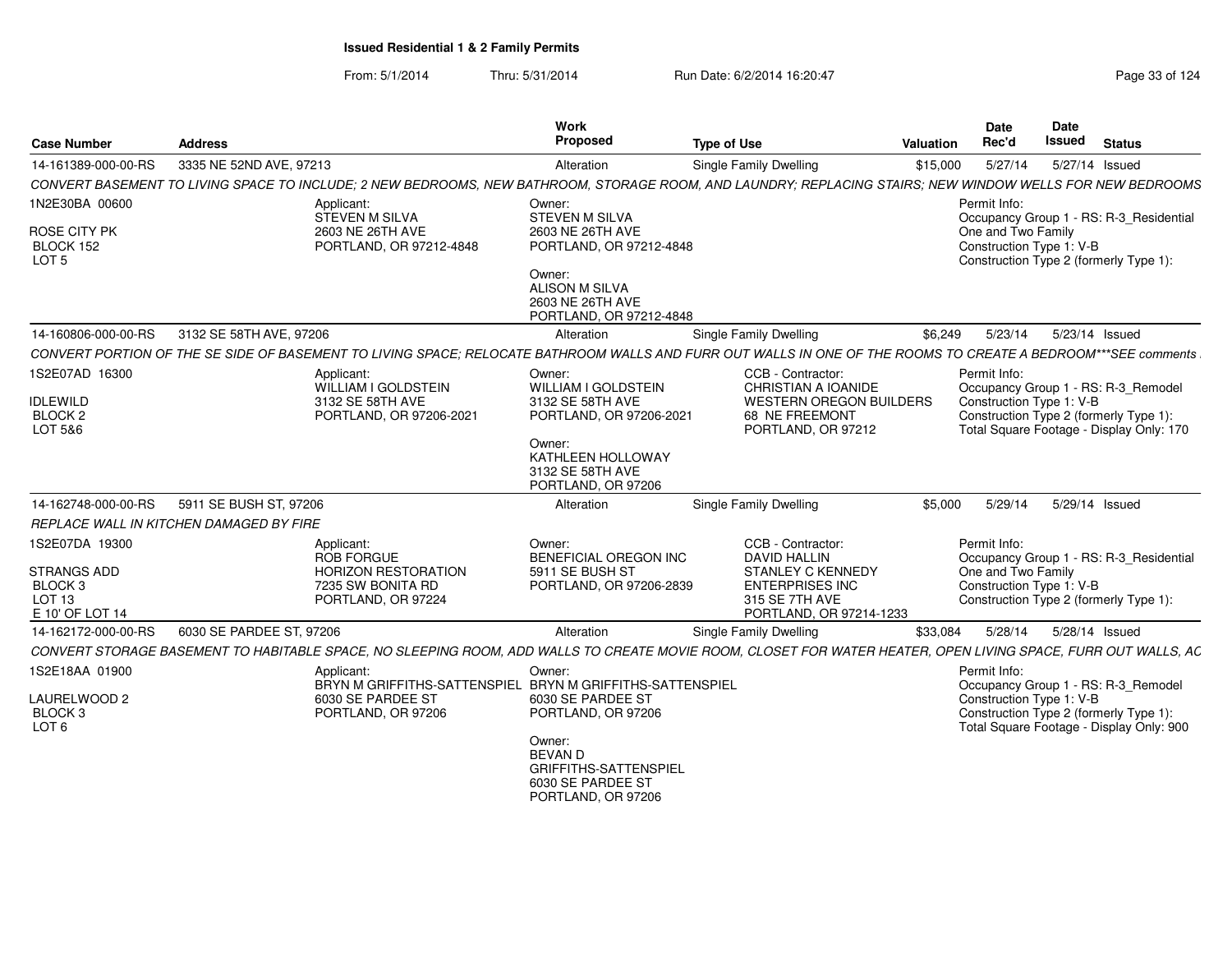| <b>Case Number</b>                                                           | <b>Address</b>                                                                                         | Work<br>Proposed                                                                | <b>Type of Use</b>                                                                                            | <b>Valuation</b> | <b>Date</b><br>Rec'd                                               | <b>Date</b><br>Issued | <b>Status</b>                                                                     |
|------------------------------------------------------------------------------|--------------------------------------------------------------------------------------------------------|---------------------------------------------------------------------------------|---------------------------------------------------------------------------------------------------------------|------------------|--------------------------------------------------------------------|-----------------------|-----------------------------------------------------------------------------------|
| 14-161573-000-00-RS                                                          | 2616 SW HAMILTON ST, 97201                                                                             | Alteration                                                                      | Single Family Dwelling                                                                                        | \$38,000         | 5/27/14                                                            | 5/27/14 Issued        |                                                                                   |
|                                                                              | REMODEL TWO BATHROOMS, CHANGE WATER HEATER. ADDING ONE BATHROOM. WILL BE TOTAL OF THREE (3) BATHROOMS. |                                                                                 |                                                                                                               |                  |                                                                    |                       |                                                                                   |
| 1S1E17AA 00500<br>SECTION 17 1S 1E                                           | Applicant:<br>Tom Corvi<br>Right Angle Construction, Inc.                                              | Owner:<br><b>KEVIN FALLON</b><br>2616 SW HAMILTON ST                            | CCB - Contractor:<br>RIGHT ANGLE CONSTRUCTION IN Occupancy Group 1 - RS: R-3_Residential<br>20126 S IMPALA LN |                  | Permit Info:<br>One and Two Family                                 |                       |                                                                                   |
| TL 500 0.33 ACRES                                                            | P.O. Box 587<br>OREGON CITY OR 97045<br>20126 S. Impala Lane                                           | PORTLAND, OR 97239-1304<br>Owner:                                               | OREGON CITY, OR 97045                                                                                         |                  | Construction Type 1: V-B<br>Construction Type 2 (formerly Type 1): |                       |                                                                                   |
|                                                                              | 20126 S. Impala Lane                                                                                   | <b>LESLIE FALLON</b><br>2616 SW HAMILTON ST<br>PORTLAND, OR 97239-1304          |                                                                                                               |                  |                                                                    |                       |                                                                                   |
| 14-160868-000-00-RS                                                          | 9518 SW CORBETT LN, 97219                                                                              | Alteration                                                                      | <b>Single Family Dwelling</b>                                                                                 | \$8,000          | 5/29/14                                                            | 5/29/14 Issued        |                                                                                   |
|                                                                              | VOLUNTARY SEISMIC STRENGTHENING, UNDERPIN FOUNDATION AT NORTH SIDE OF HOUSE                            |                                                                                 |                                                                                                               |                  |                                                                    |                       |                                                                                   |
| 1S1E27BD 01500                                                               | Applicant:<br><b>TERRAFIRMA FOUNDATION</b>                                                             | Owner:<br>DEE J WOLFE                                                           | CCB - Contractor:<br><b>TERRAFIRMA FOUNDATION</b>                                                             |                  | Permit Info:                                                       |                       | Occupancy Group 1 - RS: R-3_Residential                                           |
| <b>COLLINS VIEW TR</b><br>BLOCK 17                                           | <b>SYSTEMS</b><br>1308 NW PARK ST                                                                      | 9518 SW CORBETT LN<br>PORTLAND, OR 97219-6522                                   | <b>SYSTEMS</b><br>1308 NW PARK ST                                                                             |                  | One and Two Family<br>Construction Type 1: V-B                     |                       |                                                                                   |
| LOT 6 EXC E 80'<br>LOT <sub>9</sub>                                          | ROSEBURG, OR 97470                                                                                     | Owner:<br>LYNN P O'BRIEN WOLFE<br>9518 SW CORBETT LN<br>PORTLAND, OR 97219-6522 | ROSEBURG, OR 97470                                                                                            |                  | Construction Type 2 (formerly Type 1):                             |                       |                                                                                   |
| 14-160879-000-00-RS                                                          | 831 NE WEBSTER ST, 97211                                                                               | Alteration                                                                      | <b>Single Family Dwelling</b>                                                                                 | \$2,900          | 5/23/14                                                            | 5/23/14 Issued        |                                                                                   |
|                                                                              | ADD NEW BATHROOM TO 2ND FLOOR OF EXISTING 1.5 STORY (3 BATHROOMS TOTAL)                                |                                                                                 |                                                                                                               |                  |                                                                    |                       |                                                                                   |
| 1N1E23BB 17100                                                               | Applicant:<br><b>FREDERICK W LIEDTKE</b>                                                               | Owner:<br><b>FREDERICK W LIEDTKE</b>                                            |                                                                                                               |                  | Permit Info:                                                       |                       | Occupancy Group 1 - RS: R-3_Remodel                                               |
| <b>ARLETA PK</b><br>LOT 15&16                                                | 831 NE WEBSTER ST<br>PORTLAND, OR 97211                                                                | 831 NE WEBSTER ST<br>PORTLAND, OR 97211                                         |                                                                                                               |                  | Construction Type 1: V-B                                           |                       | Construction Type 2 (formerly Type 1):<br>Total Square Footage - Display Only: 72 |
|                                                                              |                                                                                                        | Owner:<br><b>SHANNON M LIEDTKE</b><br>831 NE WEBSTER ST<br>PORTLAND, OR 97211   |                                                                                                               |                  |                                                                    |                       |                                                                                   |
| 14-159168-REV-01-RS                                                          | 1062 SW DOUGLAS PL, 97205                                                                              | Alteration                                                                      | <b>Single Family Dwelling</b>                                                                                 |                  | \$<br>5/23/14                                                      | 5/23/14 Issued        |                                                                                   |
|                                                                              | REVISION TO USE LEDGERS, H10A'S AND ANCHOR BOLTS INSTEAD OF UFP'S                                      |                                                                                 |                                                                                                               |                  |                                                                    |                       |                                                                                   |
| 1N1E33CC 03800                                                               | Applicant:<br>MICHAEL WIEBER                                                                           | Owner:<br><b>JULIA B MARK</b>                                                   | CCB - Contractor:<br><b>MICHAEL WIEBER</b>                                                                    |                  | Permit Info:                                                       |                       | Occupancy Group 1 - RS: R-3_Residential                                           |
| <b>ARDMORE</b><br>BLOCK <sub>2</sub><br>LOT <sub>13</sub><br>S 10' OF LOT 14 | ELYSIUM CONSTRUCTION LLC<br>PO BOX 12010<br>PORTLAND OR 97212                                          | 1062 SW DOUGLAS PL<br>PORTLAND, OR 97205-1017                                   | ELYSIUM CONSTRUCTION LLC<br>PO BOX 12010<br>PORTLAND OR 97212                                                 |                  | One and Two Family<br>Construction Type 1: V-B                     |                       | Construction Type 2 (formerly Type 1):                                            |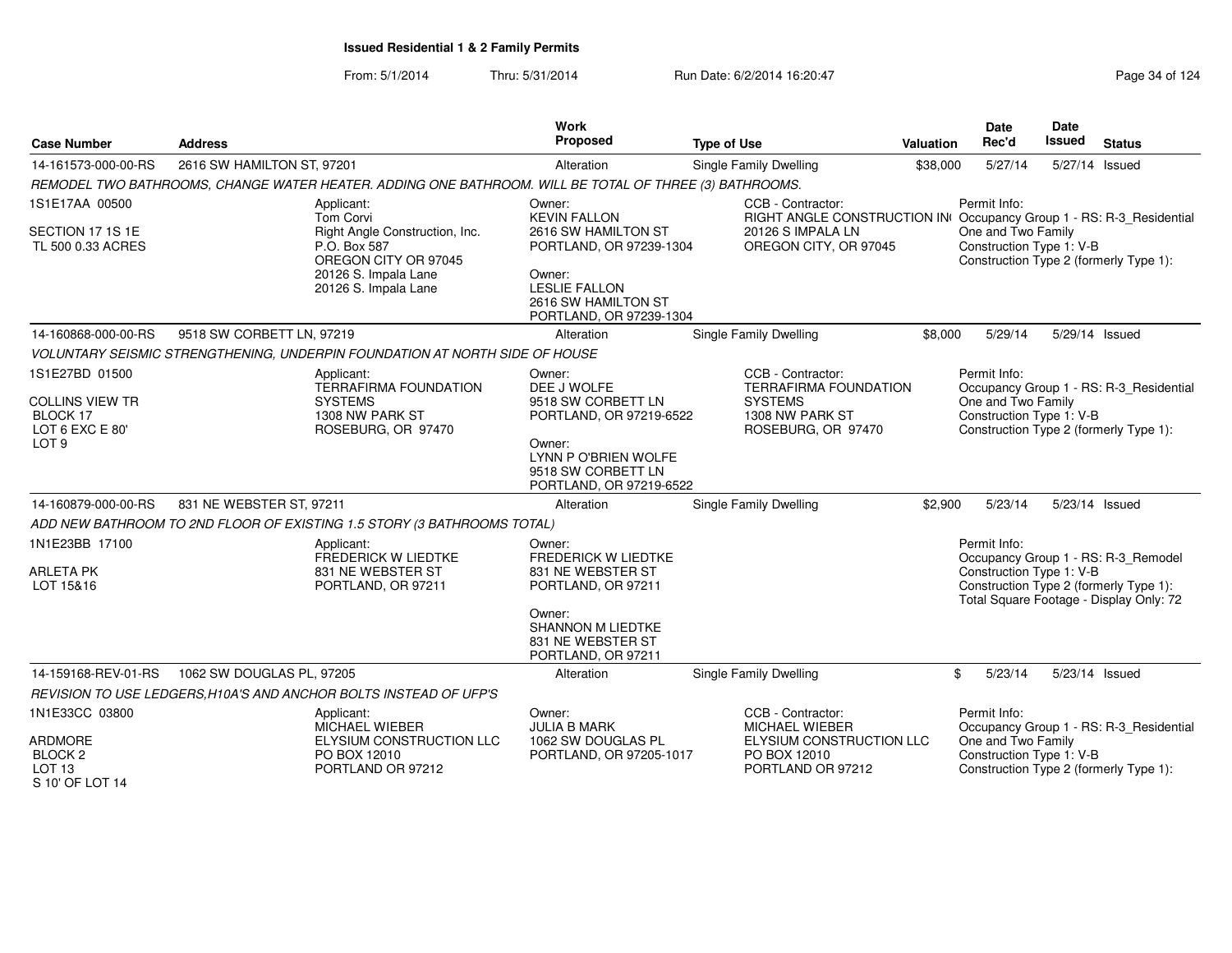| <b>Case Number</b>                                                                      | <b>Address</b>              |                                                                                                                                                                        | Work<br><b>Proposed</b>                                                                                                                               | <b>Type of Use</b>                                                                                                                                                                    | <b>Valuation</b> | <b>Date</b><br>Rec'd                                           | <b>Date</b><br>Issued | <b>Status</b>                                                                                                                  |
|-----------------------------------------------------------------------------------------|-----------------------------|------------------------------------------------------------------------------------------------------------------------------------------------------------------------|-------------------------------------------------------------------------------------------------------------------------------------------------------|---------------------------------------------------------------------------------------------------------------------------------------------------------------------------------------|------------------|----------------------------------------------------------------|-----------------------|--------------------------------------------------------------------------------------------------------------------------------|
| 14-104465-REV-01-RS                                                                     | 2133 SE 47TH AVE, 97215     |                                                                                                                                                                        | Alteration                                                                                                                                            | Single Family Dwelling                                                                                                                                                                | \$1,500          | 5/28/14                                                        | 5/28/14 Issued        |                                                                                                                                |
|                                                                                         |                             | REVISION TO ADD EGRESS STAIRS FROM BASEMENT ON EAST SIDE                                                                                                               |                                                                                                                                                       |                                                                                                                                                                                       |                  |                                                                |                       |                                                                                                                                |
| 1S2E06CD 04900<br>TABASCO ADD<br>BLOCK 4<br>LOT 29&30                                   |                             | Applicant:<br>MARSHALL D JOHNSON<br>2133 SE 47TH AVE<br>PORTLAND, OR 97215                                                                                             | Owner:<br>MARSHALL D JOHNSON<br>2133 SE 47TH AVE<br>PORTLAND, OR 97215<br>Owner:<br>TIFFANY N HOLMES<br>2133 SE 47TH AVE<br>PORTLAND, OR 97215        |                                                                                                                                                                                       |                  | Permit Info:<br>One and Two Family<br>Construction Type 1: V-B |                       | Occupancy Group 1 - RS: R-3_Residential<br>Construction Type 2 (formerly Type 1):<br>Total Square Footage - Display Only: 1176 |
| 14-161872-000-00-RS                                                                     | 7421 NE KLICKITAT ST, 97213 |                                                                                                                                                                        | Alteration                                                                                                                                            | Single Family Dwelling                                                                                                                                                                | \$20,000         | 5/28/14                                                        |                       | 5/28/14 Issued                                                                                                                 |
|                                                                                         |                             | CONVERTING BASEMENT TO LIVING SPACE WITH NEW BEDROOM: REMOVING WALL AND ADDING TWO NEW WALLS TO ADD BATHROOM ON MAIN FLOOR; NEW EGRESS WINDOW ON WEST SIL              |                                                                                                                                                       |                                                                                                                                                                                       |                  |                                                                |                       |                                                                                                                                |
| 1N2E29AB 05800<br><b>GREGORY HTS</b><br>BLOCK <sub>3</sub><br>E 1/2 OF LOT 25-27        |                             | Applicant:<br><b>STURN BUILDING LLC</b><br>4739 SE 37TH AVE<br>PORTLAND, OR 97202                                                                                      | Owner:<br><b>BENJAMIN STURN</b><br>4036 SE SCHILLER ST<br>PORTLAND, OR 97202                                                                          | CCB - Contractor:<br><b>STURN BUILDING LLC</b><br>4739 SE 37TH AVE<br>PORTLAND, OR 97202                                                                                              |                  | Permit Info:<br>One and Two Family<br>Construction Type 1: V-B |                       | Occupancy Group 1 - RS: R-3_Residential<br>Construction Type 2 (formerly Type 1):                                              |
| 14-161910-000-00-RS                                                                     | 629 NE 106TH PL, 97220      |                                                                                                                                                                        | Alteration                                                                                                                                            | Single Family Dwelling                                                                                                                                                                | \$3,000          | 5/28/14                                                        |                       | 5/28/14 Issued                                                                                                                 |
|                                                                                         |                             | TWO NEW EGRESS WINDOWS ON SOUTH SIDE AND ADD A BEDROOM IN BASEMENT. EXISTIG MASONRY FIREPLACE BUILT WITH THE HOUSE                                                     |                                                                                                                                                       |                                                                                                                                                                                       |                  |                                                                |                       |                                                                                                                                |
| 1N2E34BC 08700<br>PARAGON PK<br><b>BLOCK1</b><br>LOT <sub>9</sub>                       |                             | Applicant:<br><b>CAMERON S MEAD</b><br>629 NE 106TH PL<br>PORTLAND, OR 97220-4033                                                                                      | Owner:<br><b>CAMERON S MEAD</b><br>629 NE 106TH PL<br>PORTLAND, OR 97220-4033<br>Owner:<br>JANET M MEAD<br>629 NE 106TH PL<br>PORTLAND, OR 97220-4033 |                                                                                                                                                                                       |                  | Permit Info:<br>One and Two Family<br>Construction Type 1: V-B |                       | Occupancy Group 1 - RS: R-3_Residential<br>Construction Type 2 (formerly Type 1):                                              |
| 14-161995-000-00-RS                                                                     | 4403 SE 30TH AVE, 97202     |                                                                                                                                                                        | Alteration                                                                                                                                            | Single Family Dwelling                                                                                                                                                                | \$8,000          | 5/28/14                                                        |                       | 5/28/14 Issued                                                                                                                 |
|                                                                                         |                             | CHANGING WINDOW SIZES ON SOUTH AND EAST SIDES; INFILLING WINDOW ON SOUTH SIDE; ROUGH IN FOR FUTURE SECOND FLOOR BATHROOM. SEPARATE TRADE PERMITS TO BE ADDED           |                                                                                                                                                       |                                                                                                                                                                                       |                  |                                                                |                       |                                                                                                                                |
| 1S1E12CD 13900<br>CANONGATE<br>BLOCK 5<br>LOT 7                                         |                             | Applicant:<br><b>JASON MCGHEE</b><br>4403 SE 30TH AVE<br>PORTLAND OR 97202                                                                                             | Owner:<br><b>JENNIFER MOORE</b><br>4403 SE 30TH AVE<br>PORTLAND, OR 97202-3629                                                                        |                                                                                                                                                                                       |                  | Permit Info:<br>One and Two Family<br>Construction Type 1: V-B |                       | Occupancy Group 1 - RS: R-3 Residential<br>Construction Type 2 (formerly Type 1):                                              |
| 14-161213-000-00-RS                                                                     | 1727 SE 42ND AVE, 97214     |                                                                                                                                                                        | Alteration                                                                                                                                            | Single Family Dwelling                                                                                                                                                                | \$10,000         | 5/27/14                                                        | 5/27/14 Issued        |                                                                                                                                |
|                                                                                         |                             | CONVERT EXISTING UNFINISHED BASEMENT TO LIVING SPACE, TO INCLUDE FAMILY ROOM, LAUNDRY AREA AND BEDROOM WITH EXISTING EXTERIOR DOOR, FURR OUT WALLS (TRADE PERM         |                                                                                                                                                       |                                                                                                                                                                                       |                  |                                                                |                       |                                                                                                                                |
| 1S2E06CB 20400<br>HAWTHORNE AVE ADD<br>BLOCK 14<br>LOT <sub>13</sub><br>N 15' OF LOT 14 |                             | Applicant:<br><b>ROD MAGUIRE</b><br>VISIONARY ENTERPRISES, INC.<br>dba WEST COAST CONSTRUCTION PORTLAND, OR 97215-3752<br>4300 SE ALDERCREST RD<br>MILWAUKIE, OR 97222 | Owner:<br>MICHEL JACKSON<br>1727 SE 42ND AVE<br>Owner:<br><b>BILL JACKSON</b><br>1727 SE 42ND AVE<br>PORTLAND, OR 97215-3752                          | CCB - Contractor:<br><b>ROD MAGUIRE</b><br><b>VISIONARY ENTERPRISES, INC.</b><br>dba WEST COAST CONSTRUCTION Construction Type 1: V-B<br>4300 SE ALDERCREST RD<br>MILWAUKIE, OR 97222 |                  | Permit Info:<br>One and Two Family                             |                       | Occupancy Group 1 - RS: R-3 Residential<br>Construction Type 2 (formerly Type 1):                                              |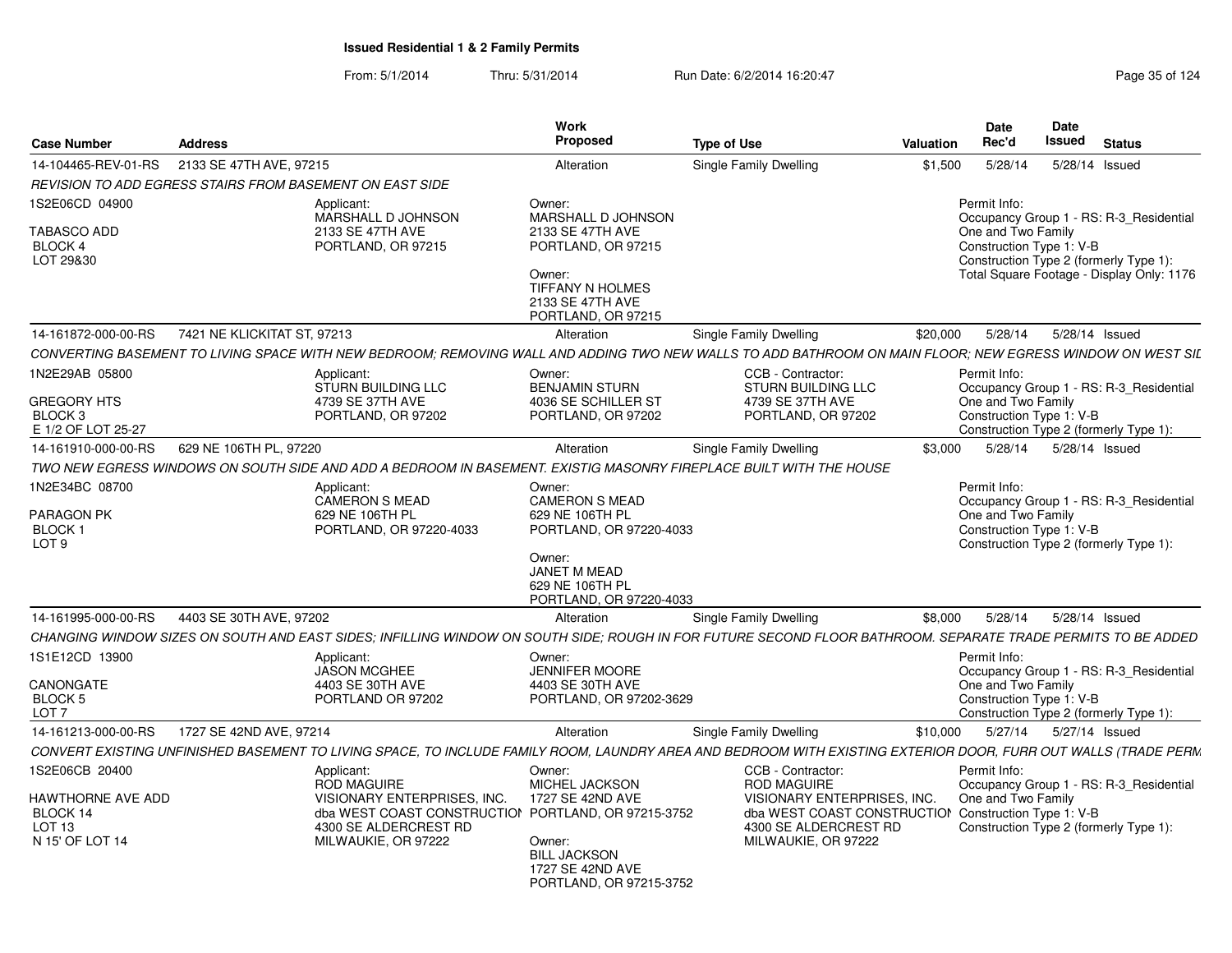| <b>Case Number</b>                    | <b>Address</b>             |                                                                                                                                                                | Work<br>Proposed                                                                | <b>Type of Use</b>                                                      | Valuation | <b>Date</b><br>Rec'd     | <b>Date</b><br>Issued | <b>Status</b>                           |
|---------------------------------------|----------------------------|----------------------------------------------------------------------------------------------------------------------------------------------------------------|---------------------------------------------------------------------------------|-------------------------------------------------------------------------|-----------|--------------------------|-----------------------|-----------------------------------------|
| 14-161356-000-00-RS                   | 1530 SW MITCHELL LN, 97201 |                                                                                                                                                                | Alteration                                                                      | Single Family Dwelling                                                  | \$10,000  | 5/27/14                  | 5/27/14 Issued        |                                         |
|                                       |                            | REMODEL MASTER BEDROOM AND BATHROOM, ELIMINATE WALL AND ADDITIONAL BEDROOM FOR LARGER MASTER BATHROOM, ADD NEW BEAM ABOVE, NEW WINDOWS IN BATHROOM AND         |                                                                                 |                                                                         |           |                          |                       |                                         |
| 1S1E16BD 01000                        |                            | Applicant:<br><b>JAMES A YORK</b>                                                                                                                              | Owner:<br><b>MARK P PORTER</b>                                                  | CCB - Contractor:<br><b>JAMES A YORK</b>                                |           | Permit Info:             |                       | Occupancy Group 1 - RS: R-3_Remodel     |
| <b>HESSLER HILLS</b><br><b>LOT 15</b> |                            | DBA BOMBADIL CONSTRUCTION<br>7105 SW CANBY ST<br>PORTLAND, OR 972239499                                                                                        | 1530 SW MITCHELL LN<br>PORTLAND, OR 97239                                       | DBA BOMBADIL CONSTRUCTION<br>7105 SW CANBY ST<br>PORTLAND, OR 972239499 |           | Construction Type 1: V-B |                       | Construction Type 2 (formerly Type 1):  |
|                                       |                            |                                                                                                                                                                | Owner:<br><b>JANE B PORTER</b><br>1530 SW MITCHELL LN<br>PORTLAND, OR 97239     |                                                                         |           |                          |                       |                                         |
| 14-163066-000-00-RS                   | 4211 NE GLISAN ST, 97232   |                                                                                                                                                                | Alteration                                                                      | <b>Single Family Dwelling</b>                                           | \$35,000  | 5/30/14                  | 5/30/14 Issued        |                                         |
|                                       |                            | REMODEL EXISTING FINISHED ATTIC SPACE, RECONFIGURE STAIRS DOWN TO BASEMENT, ADD NEW BEAM AT MAIN FLOOR STAIRS, ATTIC SPACE TO HAVE 2 BEDROOMS AND NEW BATHROON |                                                                                 |                                                                         |           |                          |                       |                                         |
| 1N2E31BC 12900                        |                            | Applicant:<br>MICHAEL ARRINGTON                                                                                                                                | Owner:<br>JOSEPH W EARHART                                                      | CCB - Contractor:<br><b>WALKER HOME IMPROVEMENT</b>                     |           | Permit Info:             |                       | Occupancy Group 1 - RS: R-3_Remodel     |
| LAURELHURST<br>BLOCK 66<br>LOT 15     |                            | <b>MSA DESIGN</b><br>611 NE 43RD<br>PORTLAND OR 97213                                                                                                          | 4211 NE GLISAN ST<br>PORTLAND, OR 97213-1639                                    | <b>INC</b><br>3014 NE 16TH AV<br>PORTLAND, OR 97212                     |           | Construction Type 1: V-B |                       | Construction Type 2 (formerly Type 1):  |
|                                       |                            |                                                                                                                                                                | Owner:<br><b>KAMA T SIMONDS</b><br>4211 NE GLISAN ST<br>PORTLAND, OR 97213-1639 |                                                                         |           |                          |                       |                                         |
| 14-163089-000-00-RS                   | 1154 SE 139TH AVE, 97233   |                                                                                                                                                                | Alteration                                                                      | Single Family Dwelling                                                  | \$8,000   | 5/30/14                  | 5/30/14 Issued        |                                         |
|                                       |                            | RECONFIGURE KITCHEN TO CREATE SPACE TO ADD NEW BATHROOM, NEW KITCHEN WINDOW (2 BATHROOMS TOTAL)                                                                |                                                                                 |                                                                         |           |                          |                       |                                         |
| 1S2E02AD 04200                        |                            | Applicant:<br>PORTLAND REAL ESTATE                                                                                                                             | Owner:<br>PORTLAND REAL ESTATE                                                  |                                                                         |           | Permit Info:             |                       | Occupancy Group 1 - RS: R-3_Remodel     |
| ROBIN WOOD                            |                            | 2825 SE 75TH AVE                                                                                                                                               | 2825 SE 75TH AVE                                                                |                                                                         |           | Construction Type 1: V-B |                       |                                         |
| BLOCK 9<br>LOT 8                      |                            | PORTLAND, OR 97206                                                                                                                                             | PORTLAND, OR 97206                                                              |                                                                         |           |                          |                       | Construction Type 2 (formerly Type 1):  |
|                                       |                            |                                                                                                                                                                | Owner:<br><b>INVESTMENTS LLC</b><br>2825 SE 75TH AVE<br>PORTLAND, OR 97206      |                                                                         |           |                          |                       |                                         |
| 14-162451-000-00-RS                   | 8938 N EXETER AVE          |                                                                                                                                                                | Alteration                                                                      | <b>Single Family Dwelling</b>                                           | \$6.750   | 5/29/14                  | 5/29/14 Issued        |                                         |
| SOLAR - 3.240kW ROOF MOUNT PV SYSTEM  |                            |                                                                                                                                                                |                                                                                 |                                                                         |           |                          |                       |                                         |
| 1N1E08BC 05102                        |                            | Applicant:<br>KATIE MARTIN                                                                                                                                     | Owner:<br>RICHARD A DEWEY                                                       | CCB - Contractor:<br>NEIL KELLY CO INC                                  |           | Permit Info:             |                       | Occupancy Group 1 - RS: R-3_Residential |
| <b>COLLEGE PL</b>                     |                            | NEIL KELLY COMPANY                                                                                                                                             | 8938 N EXETER AVE                                                               | 804 N ALBERTA ST                                                        |           | One and Two Family       |                       |                                         |
| <b>BLOCK A</b><br>S 1/2 OF LOT 9      |                            | 804 N ALBERTA ST<br>PORTLAND, OR 97217                                                                                                                         | PORTLAND, OR 97203                                                              | PORTLAND, OR 97217-2693                                                 |           | Construction Type 1: V-B |                       | Construction Type 2 (formerly Type 1):  |
| LOT 10                                |                            |                                                                                                                                                                | Owner:<br><b>M NOREEN BROWN</b><br>8938 N EXETER AVE<br>PORTLAND, OR 97203      |                                                                         |           |                          |                       |                                         |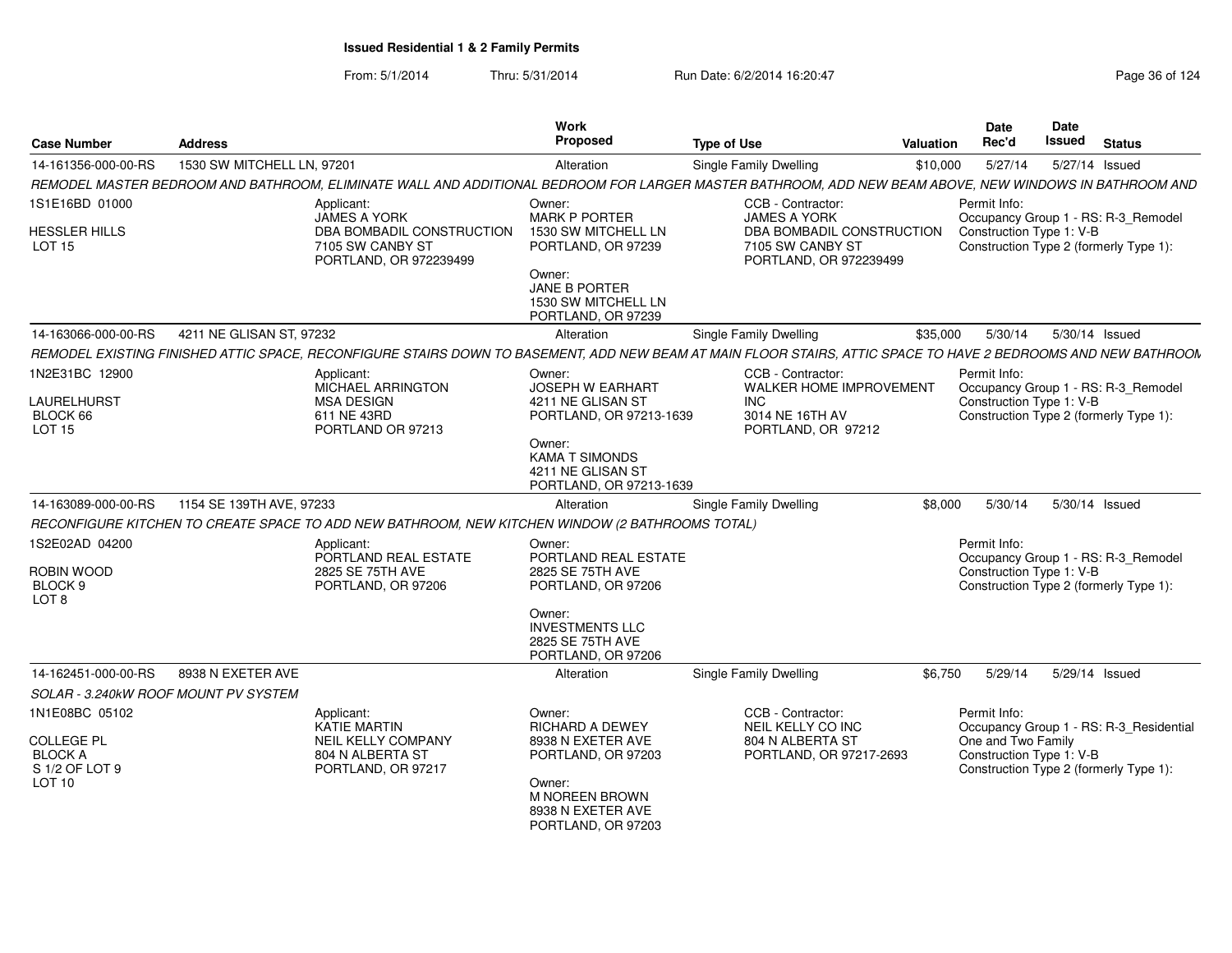From: 5/1/2014Thru: 5/31/2014 Run Date: 6/2/2014 16:20:47 Rege 37 of 124

| <b>Case Number</b>                                                                                                | <b>Address</b>                |                                                                                                                                          | <b>Work</b><br>Proposed                                                           | <b>Type of Use</b>                                                                                          | Valuation | <b>Date</b><br>Rec'd                                                                                     | Date<br><b>Issued</b> | <b>Status</b>                                                                        |
|-------------------------------------------------------------------------------------------------------------------|-------------------------------|------------------------------------------------------------------------------------------------------------------------------------------|-----------------------------------------------------------------------------------|-------------------------------------------------------------------------------------------------------------|-----------|----------------------------------------------------------------------------------------------------------|-----------------------|--------------------------------------------------------------------------------------|
| 14-162474-000-00-RS                                                                                               | 4647 SE 33RD AVE, 97202       |                                                                                                                                          | Alteration                                                                        | Single Family Dwelling                                                                                      | \$6,750   | 5/29/14                                                                                                  | 5/29/14 Issued        |                                                                                      |
|                                                                                                                   |                               | SOLAR - 8KW ROOF MOUNT PV SYSTEM; ADD 2X4 SUPPORTS; UPGRADE EXISTING ELECTRICAL SERVICE; ADD TRANSFER SWITCH FOR GENERATOR               |                                                                                   |                                                                                                             |           |                                                                                                          |                       |                                                                                      |
| 1S1E13BA 08000<br><b>EXCELSIOR</b><br><b>BLOCK5</b><br>S 1/2 OF LOT 4<br>LOT <sub>5</sub>                         |                               | Applicant:<br><b>KATIE MARTIN</b><br><b>NEIL KELLY COMPANY</b><br>804 N ALBERTA ST<br>PORTLAND, OR 97217                                 | Owner:<br><b>HERBERT S WEINER</b><br>4647 SE 33RD AVE<br>PORTLAND, OR 97202-3409  | CCB - Contractor:<br>NEIL KELLY CO INC<br>804 N ALBERTA ST<br>PORTLAND, OR 97217-2693                       |           | Permit Info:<br>One and Two Family<br>Construction Type 1: V-B<br>Construction Type 2 (formerly Type 1): |                       | Occupancy Group 1 - RS: R-3 Residential                                              |
| 14-162529-000-00-RS                                                                                               | 5516 SW LOGAN CT, 97219       |                                                                                                                                          | Alteration                                                                        | <b>Single Family Dwelling</b>                                                                               | \$6.400   | 5/29/14                                                                                                  | 5/29/14 Issued        |                                                                                      |
|                                                                                                                   |                               | INSTALL (2) ANCHORS AND (1) WALER TO REMEDIATE CRACKED FOUNDATION WALL- VOLUNTARY UPGRADE.                                               |                                                                                   |                                                                                                             |           |                                                                                                          |                       |                                                                                      |
| 1S1E19BD 07000<br><b>SUE DAN</b><br>LOT <sub>6</sub>                                                              |                               | Applicant:<br>PETER KARP<br>PLI SYSTEMS INC<br>3045 SE 61ST CT<br>HILLSBORO, OR 97123                                                    | Owner:<br><b>EVELENE L STARKEY</b><br>5516 SW LOGAN CT<br>PORTLAND, OR 97219-1379 | CCB - Contractor:<br>PETER KARP<br>PLI SYSTEMS INC<br>3045 SE 61ST CT<br>HILLSBORO, OR 97123                |           | Permit Info:<br>Construction Type 1: V-B<br>Construction Type 2 (formerly Type 1):                       |                       | Occupancy Group 1 - RS: R-3 Remodel                                                  |
| 14-162575-000-00-RS                                                                                               | 1230 SE 36TH AVE, 97214       |                                                                                                                                          | Alteration                                                                        | <b>Single Family Dwelling</b>                                                                               | \$2,279   | 5/29/14                                                                                                  | 5/29/14 Issued        |                                                                                      |
|                                                                                                                   |                               | ADD BATHROOM IN BASEMENT; MECHANICAL, PLUMBING AND ELECTRICAL PERMITS TO BE OBTAINED SEPARATELY                                          |                                                                                   |                                                                                                             |           |                                                                                                          |                       |                                                                                      |
| 1S1E01AC 03900<br>SUNNYSIDE & PLAT 2 & 3<br>BLOCK 48<br>N 30 2/3' OF W 1/2 OF LOT 2<br>S 1 1/6' OF W 1/2 OF LOT 3 |                               | Applicant:<br><b>PAUL HUCKANS</b><br>HAVEN BUILDERS LLC<br>7205 NE MALLORY AV<br>PORTLAND OR 97211                                       | Owner:<br>ROSA M ELSEY<br>1230 SE 36TH AVE<br>PORTLAND, OR 97214-4305             | CCB - Contractor:<br>PAUL HUCKANS<br>HAVEN BUILDERS LLC<br>7205 NE MALLORY AV<br>PORTLAND OR 97211          |           | Permit Info:<br>Construction Type 1: V-B<br>Construction Type 2 (formerly Type 1):                       |                       | Occupancy Group 1 - RS: R-3_Remodel<br>Total Square Footage - Display Only: 62       |
| 14-162620-000-00-RS                                                                                               | 10205 NW 107TH AVE, 97231     |                                                                                                                                          | Alteration                                                                        | Single Family Dwelling                                                                                      | \$10,000  | 5/30/14                                                                                                  | 5/30/14 Issued        |                                                                                      |
|                                                                                                                   |                               | KITCHEN REMODEL - REMOVE WALL AND REPLACE WITH BEAM; REMOVE 3 WINDOWS AND REPLACE WITH (1) LARGE WINDOW                                  |                                                                                   |                                                                                                             |           |                                                                                                          |                       |                                                                                      |
| 1N1W03DA 05000<br>TOWN OF LINNTON<br><b>BLOCK 54</b><br>LOT 9&10                                                  |                               | Applicant:<br>Larry Claypool<br>HARVEST CONSTRUCTION LLC<br>2515 W 10TH STREET<br>WASHOUGAL WA 98671                                     | Owner:<br>RONALD P GRAHAM<br>10205 NW 107TH AVE<br>PORTLAND, OR 97231-1019        | CCB - Contractor:<br>Larry Claypool<br>HARVEST CONSTRUCTION LLC<br>2515 W 10TH STREET<br>WASHOUGAL WA 98671 |           | Permit Info:<br>One and Two Family<br>Construction Type 1: V-B<br>Construction Type 2 (formerly Type 1): |                       | Occupancy Group 1 - RS: R-3_Residential                                              |
| 14-162229-000-00-RS                                                                                               | 4725 N WILLAMETTE BLVD, 97203 |                                                                                                                                          | Alteration                                                                        | Single Family Dwelling                                                                                      | \$59,000  | 5/28/14                                                                                                  | 5/28/14 Issued        |                                                                                      |
|                                                                                                                   |                               | CONVERT EXISTING BASEMENT STORAGE SPACE TO BEDROOM AND BATHROOM, THREE BATHROOMS TOTAL. PLUMBING AND ELECTRICAL TO BE PULLED SEPARATELY. |                                                                                   |                                                                                                             |           |                                                                                                          |                       |                                                                                      |
| 1N1E17BB 15800<br><b>COLLEGE CREST</b><br><b>BLOCK1</b><br><b>LOT 11</b>                                          |                               | Applicant:<br><b>KIRK A KELLY</b><br>11800 SE IDLEMAN RD<br>HAPPY VALLEY, OR 97086                                                       | Owner:<br><b>KIRK A KELLY</b><br>11800 SE IDLEMAN RD<br>HAPPY VALLEY, OR 97086    |                                                                                                             |           | Permit Info:<br>One and Two Family<br>Construction Type 1: V-B<br>Construction Type 2 (formerly Type 1): |                       | Occupancy Group 1 - RS: R-3_Residential<br>Total Square Footage - Display Only: 1348 |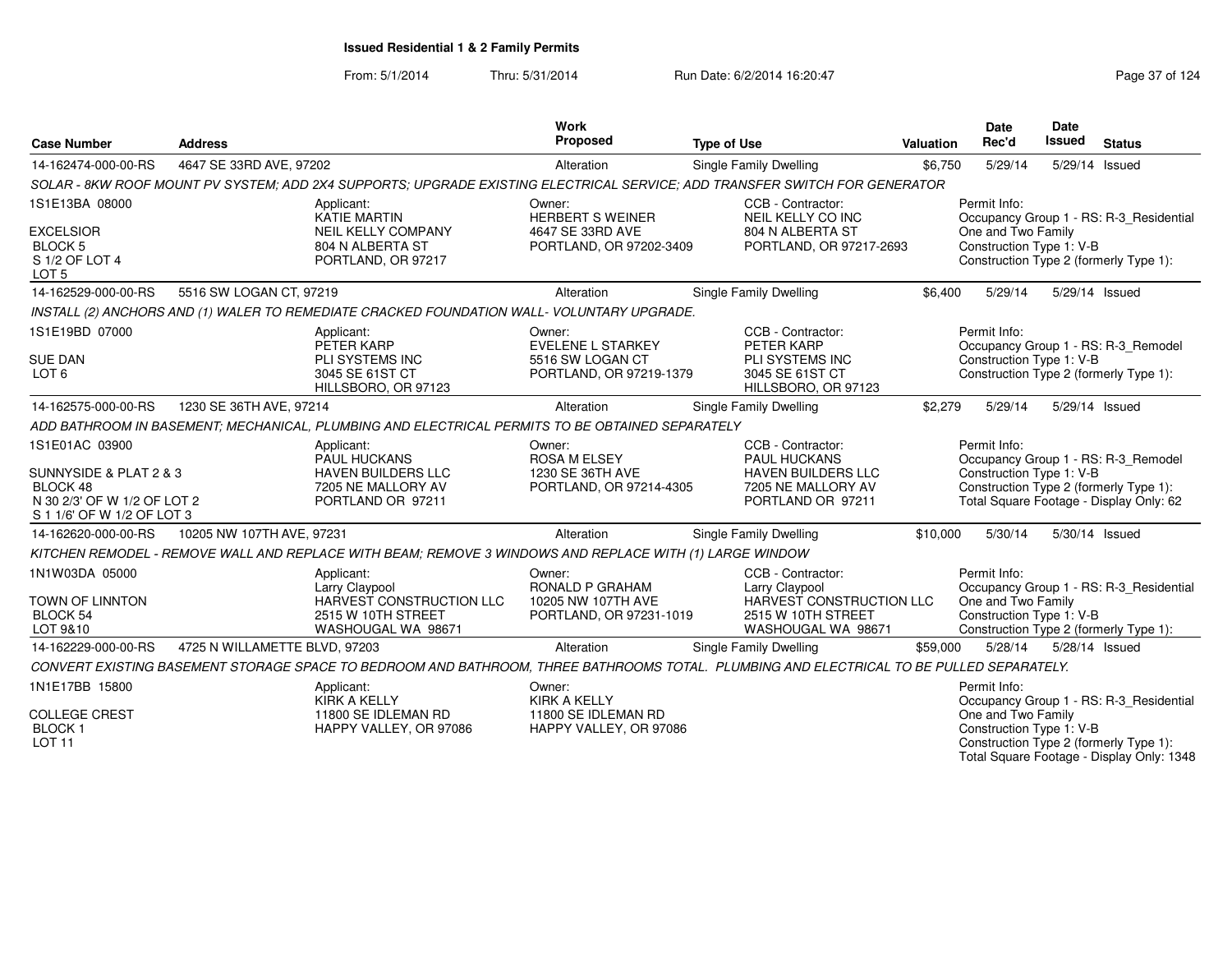| <b>Case Number</b>                    | <b>Address</b>                                                                                             | Work<br>Proposed                                          | <b>Type of Use</b>                            | Date<br>Date<br>Rec'd<br><b>Issued</b><br><b>Status</b><br>Valuation                                                                                           |
|---------------------------------------|------------------------------------------------------------------------------------------------------------|-----------------------------------------------------------|-----------------------------------------------|----------------------------------------------------------------------------------------------------------------------------------------------------------------|
| 14-161663-000-00-RS                   | 5903 SE MALDEN ST, 97206                                                                                   | Alteration                                                | <b>Single Family Dwelling</b>                 | 5/27/14<br>5/27/14 Issued<br>\$3,000                                                                                                                           |
|                                       | MAIN FLOOR BATH REMODEL - RELOCATE WINDOW AND REPLACE TUB/SHOWER WITH WALK-IN TILE SHOWER, TRADES SEPARATE |                                                           |                                               |                                                                                                                                                                |
| 1S2E19DA 17500                        | Applicant:                                                                                                 | Owner:                                                    | CCB - Contractor:                             | Permit Info:                                                                                                                                                   |
|                                       | RYAN JOSEPH JAGGAR                                                                                         | <b>TIMOTHY H STEINER</b>                                  | RYAN JOSEPH JAGGAR                            | Occupancy Group 1 - RS: R-3_Residential                                                                                                                        |
| <b>DARLINGTON</b><br>BLOCK 3          | 4674 SE ARDEN<br>MILWAUKIE, OR 97222                                                                       | 5903 SE MALDEN ST<br>PORTLAND, OR 97206-8122              | 4674 SE ARDEN<br>MILWAUKIE, OR 97222          | One and Two Family<br>Construction Type 1: V-B                                                                                                                 |
| LOT 32&33                             |                                                                                                            |                                                           |                                               | Construction Type 2 (formerly Type 1)                                                                                                                          |
|                                       |                                                                                                            | Owner:<br>MARIA D STEINER                                 |                                               |                                                                                                                                                                |
|                                       |                                                                                                            | 5903 SE MALDEN ST                                         |                                               |                                                                                                                                                                |
|                                       |                                                                                                            | PORTLAND, OR 97206-8122                                   |                                               |                                                                                                                                                                |
| 14-159021-000-00-RS                   | 7301 SW CAPITOL HILL RD, 97219                                                                             | Alteration                                                | <b>Single Family Dwelling</b>                 | \$60,000<br>5/20/14<br>5/20/14 Issued                                                                                                                          |
|                                       |                                                                                                            |                                                           |                                               | WHOLE HOUSE REMODEL; RECONFIGURING WALLS ON MAIN FLOOR FOR NEW MASTER BATHROOM AND NEW HALF-BATH; CONVERTING FAMILY ROOM TO LIVING ROOM; CHANGING SIZE OF L    |
| 1S1E21BC 01100                        | Applicant:                                                                                                 | Owner:                                                    | CCB - Contractor:                             | Permit Info:                                                                                                                                                   |
| SECTION 21 1S 1E                      | RUBY NORTHWEST LLC<br>4300 SW FAIRVIEW CIRCUS                                                              | <b>RUBY NORTHWEST LLC</b><br>7301 SW CAPITOL HILL RD      | RUBY NORTHWEST LLC<br>4300 SW FAIRVIEW CIRCUS | Occupancy Group 1 - RS: R-3_Remodel<br>Construction Type 1: V-B                                                                                                |
| TL 1100 0.13 ACRES                    | PORTLAND OR 97221                                                                                          | PORTLAND, OR 97219-2637                                   | PORTLAND OR 97221                             | Construction Type 2 (formerly Type 1):                                                                                                                         |
| 14-159025-000-00-RS                   | 3230 SW DOLPH CT, 97219                                                                                    | Alteration                                                | <b>Single Family Dwelling</b>                 | \$10,000  5/22/14  5/22/14  Issued                                                                                                                             |
|                                       | FOUNDATION AND DECK REPAIR/REPLACEMENT                                                                     |                                                           |                                               |                                                                                                                                                                |
| 1S1E29AB 00700                        | Applicant:                                                                                                 | Owner:                                                    | CCB - Contractor:                             | Permit Info:                                                                                                                                                   |
|                                       | RUBY NORTHWEST LLC                                                                                         | <b>RUBY NORTHWEST LLC</b>                                 | RUBY NORTHWEST LLC                            | Occupancy Group 1 - RS: R-3 Residential                                                                                                                        |
| SECTION 29 1S 1E<br>TL 700 0.16 ACRES | 4300 SW FAIRVIEW CIRCUS<br>PORTLAND OR 97221                                                               | PO BOX 25653<br>PORTLAND, OR 97298-0653                   | 4300 SW FAIRVIEW CIRCUS<br>PORTLAND OR 97221  | One and Two Family<br>Construction Type 1: V-B                                                                                                                 |
|                                       |                                                                                                            |                                                           |                                               | Construction Type 2 (formerly Type 1):                                                                                                                         |
| 14-159059-000-00-RS                   | 7317 N NEWELL AVE. 97203                                                                                   | Alteration                                                | Single Family Dwelling                        | 5/20/14 Issued<br>\$4.000<br>5/20/14                                                                                                                           |
|                                       |                                                                                                            |                                                           |                                               | CONVERTING UTILITY CLOSET TO MASTER BATHROOM; INFILLING WINDOW AND DOOR FROM GARAGE; RAISING FLOOR IN BATHROOM TO BE AT SAME LEVEL AS BEDROOM; TRADES TO BE PI |
| 1N1E07CA 01900                        | Applicant:                                                                                                 | Owner:                                                    | CCB - Contractor:                             | Permit Info:                                                                                                                                                   |
|                                       |                                                                                                            | DIAMONDS IN THE RUFF JHC INC DIAMONDS IN THE RUFF JHC INC |                                               | DIAMONDS IN THE RUFF JHC INC Occupancy Group 1 - RS: R-3_Remodel                                                                                               |
| NORTHERN HILL ADD<br>BLOCK 14         | 3836 NE 17TH AVE<br>PORTLAND, OR 97212                                                                     | 3836 NE 17TH AVE<br>PORTLAND, OR 97212                    | 3836 NE 17TH AVE<br>PORTLAND, OR 97212        | Construction Type 1: V-B<br>Construction Type 2 (formerly Type 1):                                                                                             |
| LOT 5&6                               |                                                                                                            |                                                           |                                               |                                                                                                                                                                |
| 14-159090-000-00-RS                   | 14508 NW CEDAR ST, 97231                                                                                   | Alteration                                                | <b>Single Family Dwelling</b>                 | 5/20/14 Issued<br>\$30.000<br>5/20/14                                                                                                                          |
|                                       |                                                                                                            |                                                           |                                               | CREATING NEW ENTRY TO HOUSE IN GARAGE SPACE; REMODEL OF TWO EXISTING BATHROOMS AND LAUNDRY ROOM TO ONE LAUNDRY AND ONE FULL BATH, MEP TRADES PULLED SEPARA     |
| 1N1W05AD 01600                        | Applicant:                                                                                                 | Owner:                                                    |                                               | Permit Info:                                                                                                                                                   |
|                                       | <b>CELESTE LEWIS</b>                                                                                       | <b>DANIEL DIANA</b>                                       |                                               | Occupancy Group 1 - RS: R-3 Remodel                                                                                                                            |
| MACLEAYS SKYLINE HMS<br><b>LOT 45</b> | CELESTE LEWIS ARCHITECTURE<br><b>LLC</b>                                                                   | 14508 NW CEDAR ST<br>PORTLAND, OR 97231-2621              |                                               | Construction Type 1: V-B<br>Construction Type 2 (formerly Type 1):                                                                                             |
|                                       | 820 NW FLANDERS #210                                                                                       |                                                           |                                               | Total Square Footage - Display Only: 140                                                                                                                       |
|                                       | PORTLAND OR 97209                                                                                          | Owner:<br><b>STACEY REEVES</b>                            |                                               |                                                                                                                                                                |
|                                       |                                                                                                            | 14508 NW CEDAR ST                                         |                                               |                                                                                                                                                                |
|                                       |                                                                                                            | PORTLAND, OR 97231-2621                                   |                                               |                                                                                                                                                                |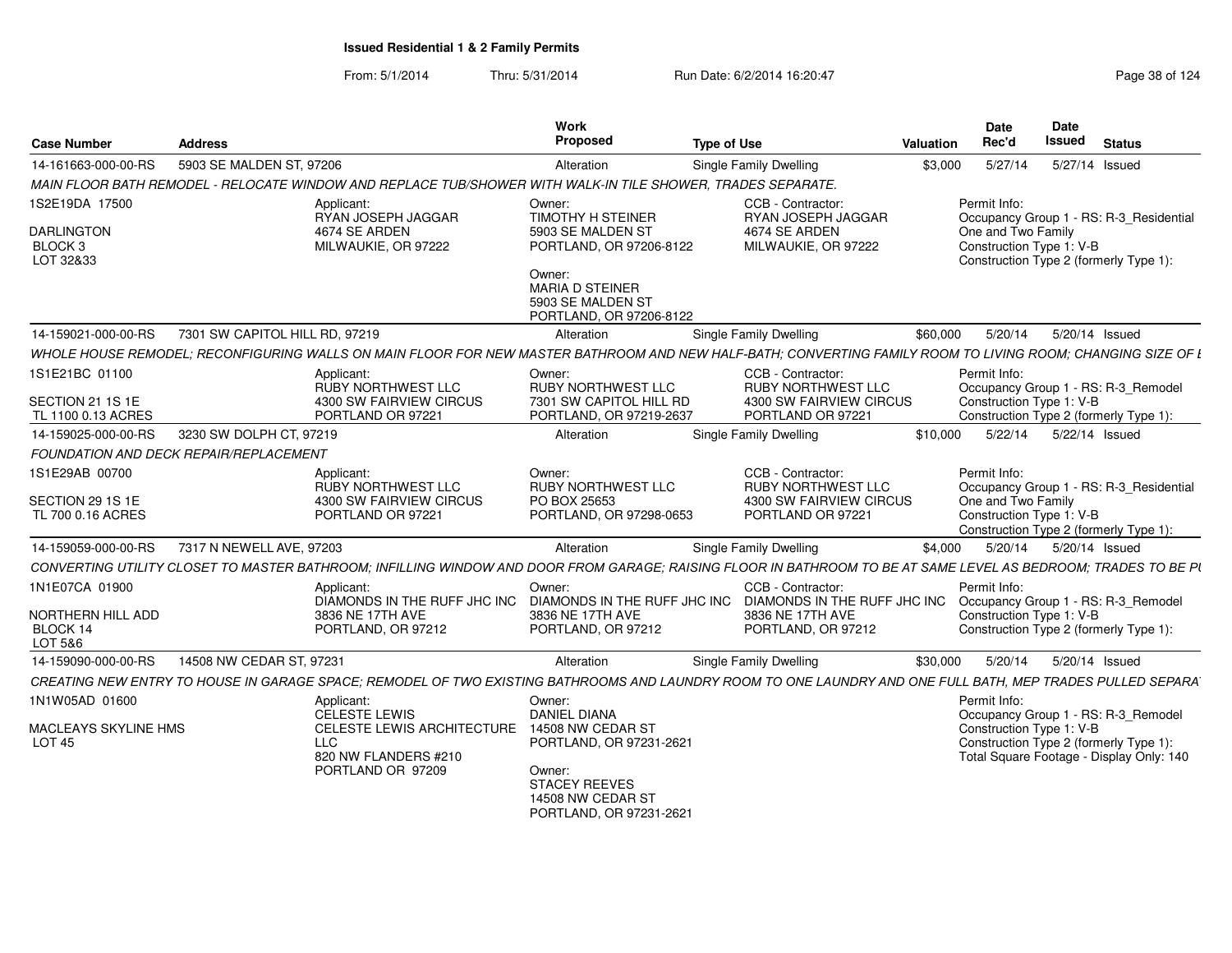| <b>Case Number</b>                                                                | <b>Address</b>             |                                                                                                                                                                  | Work<br>Proposed                                                                                         | <b>Type of Use</b>                                                                                                  | <b>Valuation</b> | Date<br>Rec'd                                  | Date<br>Issued | <b>Status</b>                                                                                                             |
|-----------------------------------------------------------------------------------|----------------------------|------------------------------------------------------------------------------------------------------------------------------------------------------------------|----------------------------------------------------------------------------------------------------------|---------------------------------------------------------------------------------------------------------------------|------------------|------------------------------------------------|----------------|---------------------------------------------------------------------------------------------------------------------------|
| 14-157639-000-00-RS                                                               | 3926 SE 101ST AVE, 97266   |                                                                                                                                                                  | Alteration                                                                                               | <b>Single Family Dwelling</b>                                                                                       | \$18,000         | 5/16/14                                        |                | 5/16/14 Under Inspection                                                                                                  |
|                                                                                   |                            | LEGALIZE CONVERSION OF EXISTING GARAGE TO LIVING SPACE, INCLUDES BEDROOM, CLOSET, LAUNDRY, INFILL OVERHEAD DOOR AND INSTALL WINDOW AT FRONT ELEVATION, TRADES AL |                                                                                                          |                                                                                                                     |                  |                                                |                |                                                                                                                           |
| 1S2E09DD 03900<br>SECTION 09 1S 2E<br>TL 3900 0.19 ACRES                          |                            | Applicant:<br><b>DOUG REESE</b><br>CENTERPOINTE CONSTRUCTION PO BOX 86735<br>17214 NE 224TH AVE<br><b>BRUSH PRAIRIE WA 98606</b>                                 | Owner:<br><b>BRANDON R FOSTER</b><br>PORTLAND, OR 97286                                                  | CCB - Contractor:<br><b>DOUG REESE</b><br>CENTERPOINTE CONSTRUCTION<br>17214 NE 224TH AVE<br>BRUSH PRAIRIE WA 98606 |                  | Permit Info:<br>Construction Type 1: V-B       |                | Occupancy Group 1 - RS: R-3_Remodel<br>Construction Type 2 (formerly Type 1):<br>Total Square Footage - Display Only: 350 |
| 14-155446-000-00-RS                                                               | 1711 SE ELLIOTT AVE, 97214 |                                                                                                                                                                  | Alteration                                                                                               | Single Family Dwelling                                                                                              | \$23.310         |                                                |                | 5/12/14   5/12/14   Under Inspection                                                                                      |
|                                                                                   |                            | CONVERT BASEMENT TO LIVING SPACE, NEW WALLS FOR BATHROOM, OFFICE, PLAYROOM, AND STORAGE AREA, 3 BATHROOMS TOTAL (PLUMB, ELEV, HVAC PERMITS TO BE OBTAINED SEPA   |                                                                                                          |                                                                                                                     |                  |                                                |                |                                                                                                                           |
| 1S1E02DB 02000                                                                    |                            | Applicant:<br>SUNDANCE OREGON INC                                                                                                                                | Owner:<br>FORREST D PARSONS                                                                              | CCB - Contractor:<br>SUNDANCE OREGON INC                                                                            |                  | Permit Info:                                   |                | Occupancy Group 1 - RS: R-3 Residential                                                                                   |
| <b>LADDS ADD</b><br>BLOCK 20<br>SWLY 20' OF LOT 24<br>LOT 27<br>NLY 10' OF LOT 28 |                            | 7705 SE FLAVEL<br>PORTLAND OR 97206                                                                                                                              | 1711 SE ELLIOTT AVE<br>PORTLAND, OR 97214-4811<br>Owner:<br><b>SARA M PARSONS</b><br>1711 SE ELLIOTT AVE | 7705 SE FLAVEL<br>PORTLAND OR 97206                                                                                 |                  | One and Two Family<br>Construction Type 1: V-B |                | Construction Type 2 (formerly Type 1):                                                                                    |
|                                                                                   |                            |                                                                                                                                                                  | PORTLAND, OR 97214-4811                                                                                  |                                                                                                                     |                  |                                                |                |                                                                                                                           |
| 14-156417-000-00-RS                                                               | 4217 SW AGATE LN, 97201    |                                                                                                                                                                  | Alteration                                                                                               | <b>Single Family Dwelling</b>                                                                                       | \$39,000         | 5/14/14                                        |                | 5/17/14 Issued                                                                                                            |
| KITCHEN REMODEL, REPLACE WINDOWS                                                  |                            |                                                                                                                                                                  |                                                                                                          |                                                                                                                     |                  |                                                |                |                                                                                                                           |
| 1S1E09CC 04500<br>COUNCIL CREST PK RPLT                                           |                            | Applicant:<br>R S WALLACE CONSTRUCTION CC PETER K SCHOONMAKER<br>1015 MILLER ST SE                                                                               | Owner:<br>4217 SW AGATE LN                                                                               | CCB - Contractor:<br>R S WALLACE CONSTRUCTION CC Occupancy Group 1 - RS: R-3_Residential<br>1015 MILLER ST SE       |                  | Permit Info:<br>One and Two Family             |                |                                                                                                                           |
| <b>LOT J&amp;K TL 4500</b>                                                        |                            | PORTLAND OR 972026345                                                                                                                                            | PORTLAND, OR 97239-1502                                                                                  | PORTLAND OR 972026345                                                                                               |                  | Construction Type 1: V-B                       |                | Construction Type 2 (formerly Type 1):                                                                                    |
|                                                                                   |                            |                                                                                                                                                                  | Owner:<br><b>MEGAN L BROOKE</b><br>4217 SW AGATE LN<br>PORTLAND, OR 97239-1502                           | CCB - Contractor:<br>SELLWOOD PLUMBING<br>PO BOX 82188<br>PORTLAND, OR 97282                                        |                  |                                                |                |                                                                                                                           |
| 14-157811-000-00-RS                                                               | 12004 SE FOSTER RD, 97266  |                                                                                                                                                                  | Alteration                                                                                               | Single Family Dwelling                                                                                              | \$4,000          | 5/16/14                                        |                | 5/16/14 Under Inspection                                                                                                  |
|                                                                                   |                            | CREATE NEW BEDROOM IN MASTER BEDROOM, KITCHEN REMODEL IS NON STRUCTURAL, RESPONSE TO VIOLATION CASE 14-152127VI/***ADD (1) GAS LINE TO FUTURE RANGE 5/30/14***/  |                                                                                                          |                                                                                                                     |                  |                                                |                |                                                                                                                           |
| 1S2E15DD 03500                                                                    |                            | Applicant:<br>FRIENDLY REMODELING INC                                                                                                                            |                                                                                                          | CCB - Contractor:<br>FRIENDLY REMODELING INC                                                                        |                  | Permit Info:                                   |                | Occupancy Group 1 - RS: R-3_Residential                                                                                   |
| <b>FOSTER VILLAGE</b><br>LOT 29 EXC PT IN ST                                      |                            | 128 NE 199TH AVE<br>PORTLAND, OR 97230                                                                                                                           |                                                                                                          | 128 NE 199TH AVE<br>PORTLAND, OR 97230                                                                              |                  | One and Two Family<br>Construction Type 1: V-B |                | Construction Type 2 (formerly Type 1):                                                                                    |
| 14-155800-000-00-RS                                                               | 1926 SW CLIFTON ST, 97201  |                                                                                                                                                                  | Alteration                                                                                               | Single Family Dwelling                                                                                              | \$10,000         | 5/13/14                                        | 5/13/14 Issued |                                                                                                                           |
|                                                                                   |                            | CONVERT BASEMENT TO LIVING SPACE. ADD WALL TO CREATE SEPARATE STORAGE ARE. NEW BATHROOM. BEDROOM. FAMILY ROOM AND LAUNDRY ROOM. ALL WINDOWS, FURRING OF WAL      |                                                                                                          |                                                                                                                     |                  |                                                |                |                                                                                                                           |
| 1S1E04CA 03300                                                                    |                            | Applicant:<br><b>ANNE USHER</b>                                                                                                                                  | Owner:<br>EUGENE K III MACCOLL                                                                           | CCB - Contractor:<br><b>BBG INCORPORATED</b>                                                                        |                  | Permit Info:                                   |                | Occupancy Group 1 - RS: R-3 Remodel                                                                                       |
| CARTERS ADD TO P<br>W 85' OF N 100' OF BLOCK 72                                   |                            | 3338 NW FRANKLIN CT<br>PORTLAND, OR 97210                                                                                                                        | 1926 SW CLIFTON ST<br>PORTLAND, OR 97201-2415                                                            | 6990 SW KAUFMAN DR<br>BEAVERTON, OR 97007                                                                           |                  | Construction Type 1: V-B                       |                | Construction Type 2 (formerly Type 1):                                                                                    |
|                                                                                   |                            |                                                                                                                                                                  | Owner:<br>CHRISTINE L MACCOLL<br>1926 SW CLIFTON ST<br>PORTLAND, OR 97201-2415                           |                                                                                                                     |                  |                                                |                |                                                                                                                           |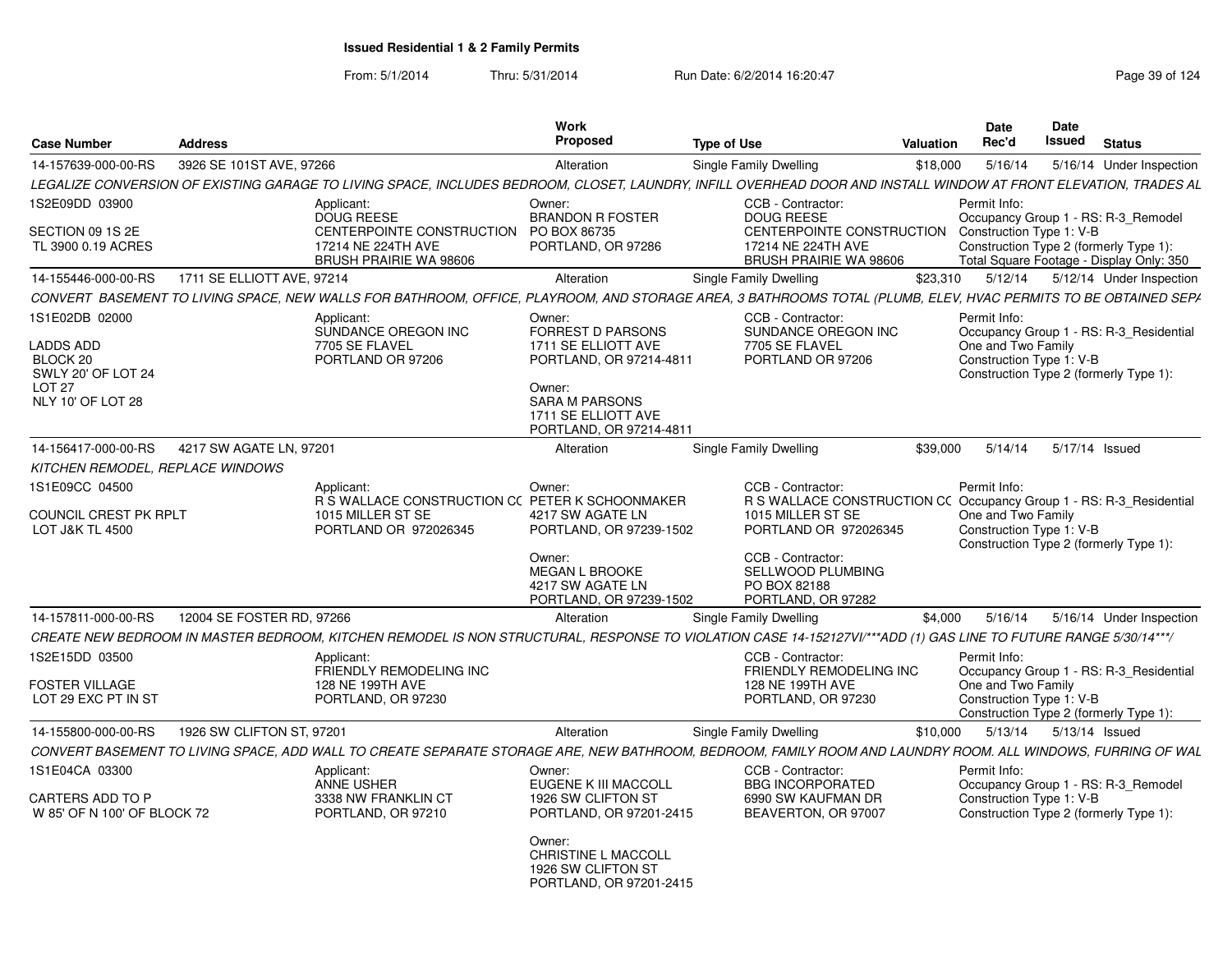|                                                                            |                            |                                                                                                        | Work<br><b>Proposed</b>                                                         |                                                                                                               |           | <b>Date</b><br>Rec'd                                           | <b>Date</b><br>Issued | <b>Status</b>                                                                     |
|----------------------------------------------------------------------------|----------------------------|--------------------------------------------------------------------------------------------------------|---------------------------------------------------------------------------------|---------------------------------------------------------------------------------------------------------------|-----------|----------------------------------------------------------------|-----------------------|-----------------------------------------------------------------------------------|
| <b>Case Number</b>                                                         | <b>Address</b>             |                                                                                                        |                                                                                 | <b>Type of Use</b>                                                                                            | Valuation |                                                                |                       |                                                                                   |
| 14-155826-000-00-RS                                                        | 3538 SE HAROLD CT, 97202   |                                                                                                        | Alteration                                                                      | Single Family Dwelling                                                                                        | \$20,000  | 5/13/14                                                        |                       | 5/13/14 Under Inspection                                                          |
|                                                                            |                            | RECONFIGURE EXISTING MAIN FLOOR BATHROOM TO ADD WALL AND ADDITIONAL HALF BATHROOM (3 BATHROOM TOTAL)   |                                                                                 |                                                                                                               |           |                                                                |                       |                                                                                   |
| 1S1E13DB 02100<br><b>REED COLLEGE HTS</b><br>BLOCK 5<br><b>LOT 10</b>      |                            | Applicant:<br>ODUIN CONSTRUCTION LLC<br>7528 SW KELLY AVE<br>PORTLAND, OR 97219-2938                   | Owner:<br>RACHEL A ALTMANN<br>3538 SE HAROLD CT<br>PORTLAND, OR 97202<br>Owner: | CCB - Contractor:<br><b>ENERGIZED ELECTRIC LLC</b><br>PO BOX 643<br>FAIRVIEW OR 97024<br>CCB - Contractor:    |           | Permit Info:<br>One and Two Family<br>Construction Type 1: V-B |                       | Occupancy Group 1 - RS: R-3_Residential<br>Construction Type 2 (formerly Type 1): |
|                                                                            |                            |                                                                                                        | <b>TYLER B MORRISON</b><br>3538 SE HAROLD CT<br>PORTLAND, OR 97202              | <b>Tyson Wilson</b><br>ECO PLUMBER LLC<br>6533 SE 70th Ave<br>Portland OR 97206                               |           |                                                                |                       |                                                                                   |
|                                                                            |                            |                                                                                                        |                                                                                 | CCB - Contractor:<br>ODUIN CONSTRUCTION LLC<br>7528 SW KELLY AVE<br>PORTLAND, OR 97219-2938                   |           |                                                                |                       |                                                                                   |
| 14-157840-000-00-RS                                                        | 8233 SW 8TH AVE, 97219     |                                                                                                        | Alteration                                                                      | Single Family Dwelling                                                                                        | \$2,000   | 5/16/14                                                        |                       | 5/16/14 Under Inspection                                                          |
|                                                                            |                            | <b>VOLUNTARY SEISMIC UPGRADE AT INTERIOR PERIMETER OF HOUSE</b>                                        |                                                                                 |                                                                                                               |           |                                                                |                       |                                                                                   |
| 1S1E21DD 04400<br><b>CARSON HTS</b><br>BLOCK 19<br>LOT <sub>4</sub>        |                            | Applicant:<br><b>MICHAEL WIEBER</b><br>ELYSIUM CONSTRUCTION LLC<br>PO BOX 12010<br>PORTLAND OR 97212   | Owner:<br><b>SUNNY Y KIM</b><br>8233 SW 8TH AVE<br>PORTLAND, OR 97219           | CCB - Contractor:<br><b>MICHAEL WIEBER</b><br>ELYSIUM CONSTRUCTION LLC<br>PO BOX 12010<br>PORTLAND OR 97212   |           | Permit Info:<br>One and Two Family<br>Construction Type 1: V-B |                       | Occupancy Group 1 - RS: R-3_Residential<br>Construction Type 2 (formerly Type 1): |
|                                                                            |                            |                                                                                                        | Owner:<br><b>CHRISTIAN LANCIAULT</b><br>8233 SW 8TH AVE<br>PORTLAND, OR 97219   |                                                                                                               |           |                                                                |                       |                                                                                   |
| 14-157843-000-00-RS                                                        | 2403 SE WOODWARD ST, 97202 |                                                                                                        | Alteration                                                                      | <b>Single Family Dwelling</b>                                                                                 | \$2.000   | 5/16/14                                                        |                       | 5/16/14 Issued                                                                    |
|                                                                            |                            | <b>VOLUNTARY SEISMIC UPGRADE AT INTERIOR PERIMETER OF HOUSE</b>                                        |                                                                                 |                                                                                                               |           |                                                                |                       |                                                                                   |
| 1S1E11AA 15200                                                             |                            | Applicant:<br>MICHAEL WIEBER                                                                           | Owner:<br><b>KEVIN RICHARDSON</b>                                               | CCB - Contractor:<br>MICHAEL WIEBER                                                                           |           | Permit Info:                                                   |                       | Occupancy Group 1 - RS: R-3_Residential                                           |
| LATZHAHN<br>BLOCK <sub>3</sub><br>LOT <sub>12</sub>                        |                            | ELYSIUM CONSTRUCTION LLC<br>PO BOX 12010<br>PORTLAND OR 97212                                          | 2403 SE WOODWARD ST<br>PORTLAND, OR 97202                                       | ELYSIUM CONSTRUCTION LLC<br>PO BOX 12010<br>PORTLAND OR 97212                                                 |           | One and Two Family<br>Construction Type 1: V-B                 |                       | Construction Type 2 (formerly Type 1):                                            |
|                                                                            |                            |                                                                                                        | Owner:<br><b>SHARON HUBER</b><br>2403 SE WOODWARD ST<br>PORTLAND, OR 97202      |                                                                                                               |           |                                                                |                       |                                                                                   |
| 14-156285-000-00-RS                                                        | 2505 NE GOING ST, 97211    |                                                                                                        | Alteration                                                                      | Single Family Dwelling                                                                                        | \$5,500   | 5/13/14                                                        | 5/13/14 Final         |                                                                                   |
| <b>VOLUNTARY SEISMIC UPGRADE.</b>                                          |                            |                                                                                                        |                                                                                 |                                                                                                               |           |                                                                |                       |                                                                                   |
| 1N1E24BC 12000<br><b>LESTER PK</b><br><b>BLOCK 5</b><br>W 1/2 OF LOT 10&11 |                            | Applicant:<br><b>STEVE GEMMELL</b><br>GEMMELL CONSTRUCTION LLC<br>3817 N WILLIAMS<br>PORTLAND OR 97227 | Owner:<br><b>BRUEN W TUCKER</b><br>2505 NE GOING ST<br>PORTLAND, OR 97211-6533  | CCB - Contractor:<br><b>STEVE GEMMELL</b><br>GEMMELL CONSTRUCTION LLC<br>3817 N WILLIAMS<br>PORTLAND OR 97227 |           | Permit Info:<br>One and Two Family<br>Construction Type 1: V-B |                       | Occupancy Group 1 - RS: R-3_Residential<br>Construction Type 2 (formerly Type 1): |
|                                                                            |                            |                                                                                                        | Owner:<br>KATHLEEN B TUCKER<br>2505 NE GOING ST<br>PORTLAND, OR 97211-6533      |                                                                                                               |           |                                                                |                       |                                                                                   |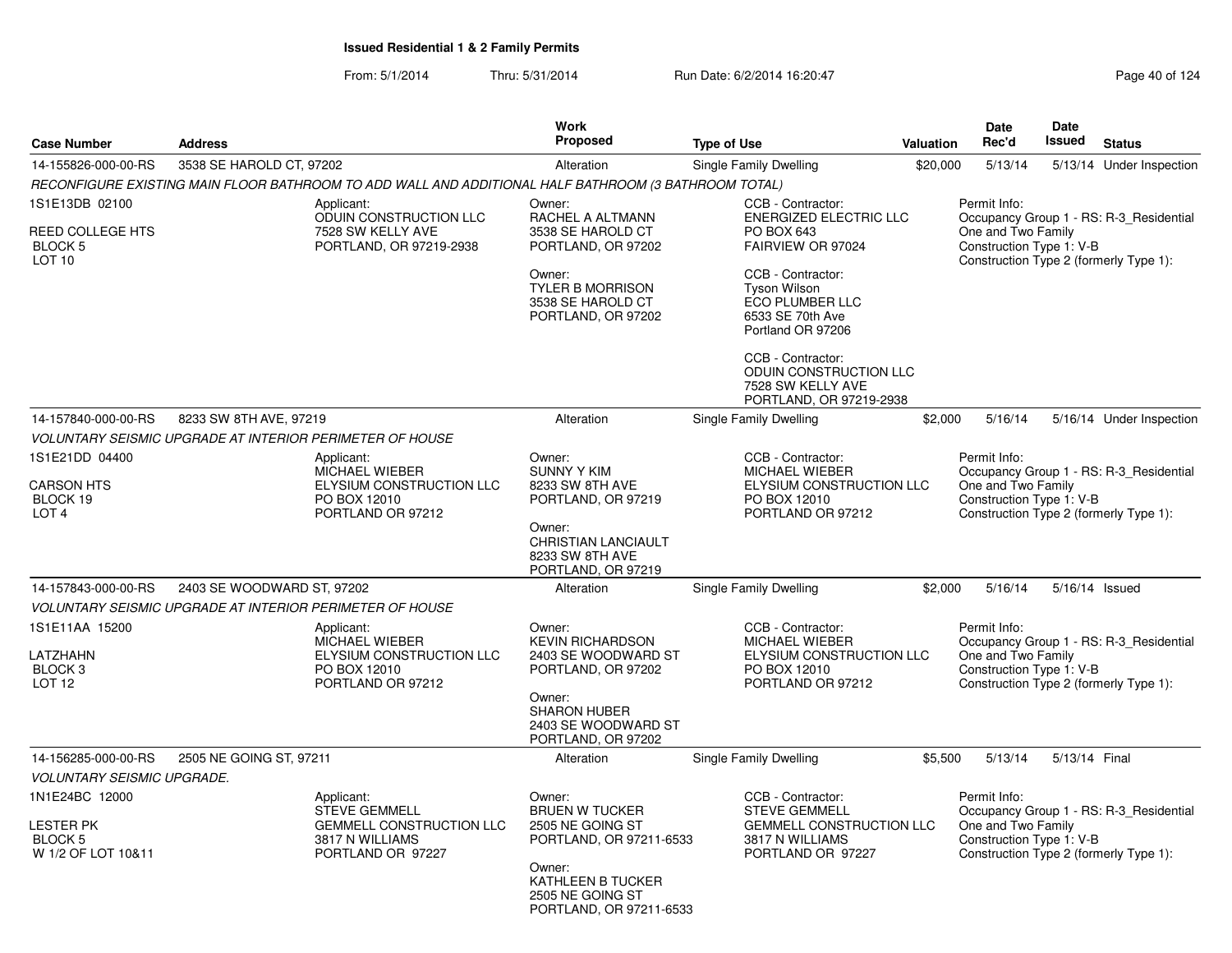|                                                                       |                              |                                                                                                                                                                      | <b>Work</b>                                                                                                                                                     |                                                              |                                                     |           | <b>Date</b>                                                    | <b>Date</b>   |                                                                                   |
|-----------------------------------------------------------------------|------------------------------|----------------------------------------------------------------------------------------------------------------------------------------------------------------------|-----------------------------------------------------------------------------------------------------------------------------------------------------------------|--------------------------------------------------------------|-----------------------------------------------------|-----------|----------------------------------------------------------------|---------------|-----------------------------------------------------------------------------------|
| <b>Case Number</b>                                                    | <b>Address</b>               |                                                                                                                                                                      | <b>Proposed</b>                                                                                                                                                 | <b>Type of Use</b>                                           |                                                     | Valuation | Rec'd                                                          | <b>Issued</b> | <b>Status</b>                                                                     |
| 14-155887-000-00-RS                                                   | 7621 SE WASHINGTON ST, 97215 |                                                                                                                                                                      | Alteration                                                                                                                                                      | Single Family Dwelling                                       |                                                     | \$600     | 5/13/14                                                        |               | 5/13/14 Under Inspection                                                          |
|                                                                       |                              | INSTALL 3 NEW WINDOWS, REMOVE WALL AND ADD NEW WALL AT BEDROOM ON MAIN FLOOR/***ADD C/W,D/W,(2) H/B,SINK/BASIN,TUB/SHOWER,W/C AND (1) FLOOR WATER REPIPE 5/13/14**** |                                                                                                                                                                 |                                                              |                                                     |           |                                                                |               |                                                                                   |
| 1S2E05AB 00600<br>Kinzel PK<br>BLOCK 1<br>LOT <sub>12</sub>           |                              | Applicant:<br><b>JOSHUA J WARD</b><br>7621 SE WASHINGTON ST<br>PORTLAND, OR 97215-2347                                                                               | Owner:<br>JOSHUA J WARD<br>7621 SE WASHINGTON ST<br>PORTLAND, OR 97215-2347                                                                                     |                                                              |                                                     |           | Permit Info:<br>One and Two Family<br>Construction Type 1: V-B |               | Occupancy Group 1 - RS: R-3_Residential<br>Construction Type 2 (formerly Type 1): |
| 14-159440-000-00-RS                                                   | 2547 NW NORTHRUP ST, 97210   |                                                                                                                                                                      | Alteration                                                                                                                                                      | Single Family Dwelling                                       |                                                     | \$55,000  | 5/21/14                                                        |               | 5/24/14 Under Inspection                                                          |
|                                                                       |                              | CONVERT BASEMENT TO HABITABLE SPACE. CREATE NEW BASEMENT BATHROOM.                                                                                                   |                                                                                                                                                                 |                                                              |                                                     |           |                                                                |               |                                                                                   |
| 1N1E32AA 09000<br>GOLDSMITHS ADD<br>BLOCK 17<br>LOT <sub>10</sub>     |                              | Applicant:<br><b>JOHN MACNEELA</b><br>CORRIB CONSTRUCTION, LLC<br>5211 SE 33rd Ave<br>Portland, OR 97202                                                             | Owner:<br>ANDREW P KILSHAW<br>2547 NW NORTHRUP ST<br>PORTLAND, OR 97210-2840<br>Owner:<br>KRISTIN J W KILSHAW<br>2547 NW NORTHRUP ST<br>PORTLAND, OR 97210-2840 | CCB - Contractor:<br>5211 SE 33RD AVE<br>PORTLAND, OR 97202  | JOHN MICHAEL MACNEELA<br><b>CORRIB CONSTRUCTION</b> |           | Permit Info:<br>One and Two Family<br>Construction Type 1: V-B |               | Occupancy Group 1 - RS: R-3 Residential<br>Construction Type 2 (formerly Type 1): |
| 14-154884-000-00-RS                                                   | 327 NE 65TH AVE, 97213       |                                                                                                                                                                      | Alteration                                                                                                                                                      | Single Family Dwelling                                       |                                                     | \$6.750   | 5/9/14                                                         |               | 5/9/14 Final                                                                      |
| SOLAR INSTALLATION OF PV ROOF MOUNT SYSTEM                            |                              |                                                                                                                                                                      |                                                                                                                                                                 |                                                              |                                                     |           |                                                                |               |                                                                                   |
| 1N2E32CB 04100<br>ORCHARD HOMES<br>BLOCK 13<br>LOT <sub>22</sub>      |                              | Applicant:<br><b>MELISSA BENTLEY</b><br>SOLAR CITY CORPORATION<br>6132 NE 112TH AVE<br>PORTLAND, OR 97220                                                            | Owner:<br><b>CHAYO WILSON</b><br>327 NE 65TH AVE<br>PORTLAND, OR 97213                                                                                          | CCB - Contractor:<br>6132 NE 112th AVE<br>PORTLAND, OR 97220 | SOLARCITY CORPORATION                               |           | Permit Info:<br>One and Two Family<br>Construction Type 1: V-B |               | Occupancy Group 1 - RS: R-3_Residential<br>Construction Type 2 (formerly Type 1): |
| 14-154889-000-00-RS                                                   | 10957 NE PRESCOTT ST, 97220  |                                                                                                                                                                      | Alteration                                                                                                                                                      | Single Family Dwelling                                       |                                                     | \$6,750   | 5/9/14                                                         |               | 5/9/14 Final                                                                      |
| SOLAR INSTALLATION OF PV ROOF MOUNT SYSTEM                            |                              |                                                                                                                                                                      |                                                                                                                                                                 |                                                              |                                                     |           |                                                                |               |                                                                                   |
| 1N2E22BD 10600<br>PARKMONT<br>LOT <sub>3</sub><br>INC UND INT TRACT A |                              | Applicant:<br><b>MELISSA BENTLEY</b><br>SOLAR CITY CORPORATION<br>6132 NE 112TH AVE<br>PORTLAND, OR 97220                                                            | Owner:<br>RONALD E SPENCE<br>10957 NE PRESCOTT ST<br>PORTLAND, OR 97220<br>Owner:<br>JUDITH E SPENCE<br>10957 NE PRESCOTT ST<br>PORTLAND, OR 97220              | CCB - Contractor:<br>6132 NE 112th AVE<br>PORTLAND, OR 97220 | SOLARCITY CORPORATION                               |           | Permit Info:<br>One and Two Family<br>Construction Type 1: V-B |               | Occupancy Group 1 - RS: R-3 Residential<br>Construction Type 2 (formerly Type 1): |
| 14-158514-000-00-RS                                                   | 5245 NE DAVIS ST, 97213      |                                                                                                                                                                      | Alteration                                                                                                                                                      | Single Family Dwelling                                       |                                                     | \$20,000  | 5/19/14                                                        |               | 5/19/14 Under Inspection                                                          |
|                                                                       |                              | NEW BATHROOM AND LAUNDRY ROOM IN BASEMENT; FUR OUT WALLS AND MOVE SUPPORT POST. TRADE PERMITS AT A LATER DATE.//**ADDED 4 PLUMBING FIXTURES 5/22/14**//              |                                                                                                                                                                 |                                                              |                                                     |           |                                                                |               |                                                                                   |
| 1N2E31DB 18800<br><b>CENTER ADD</b><br>BLOCK 11<br>LOT <sub>11</sub>  |                              | Applicant:<br><b>SLAVIK</b><br><b>GRADA INC</b><br>9423 SE SPYGLASS DR<br>HAPPY VALLEY, OR 97086                                                                     | Owner:<br><b>JENNIFER E STACY</b><br>5245 NE DAVIS ST<br>PORTLAND, OR 97213<br>Owner:<br><b>MARC P OPPY</b><br>5245 NE DAVIS ST<br>PORTLAND, OR 97213           | CCB - Contractor:<br><b>SLAVIK</b><br><b>GRADA INC</b>       | 9423 SE SPYGLASS DR<br>HAPPY VALLEY, OR 97086       |           | Permit Info:<br>One and Two Family<br>Construction Type 1: V-B |               | Occupancy Group 1 - RS: R-3_Residential<br>Construction Type 2 (formerly Type 1): |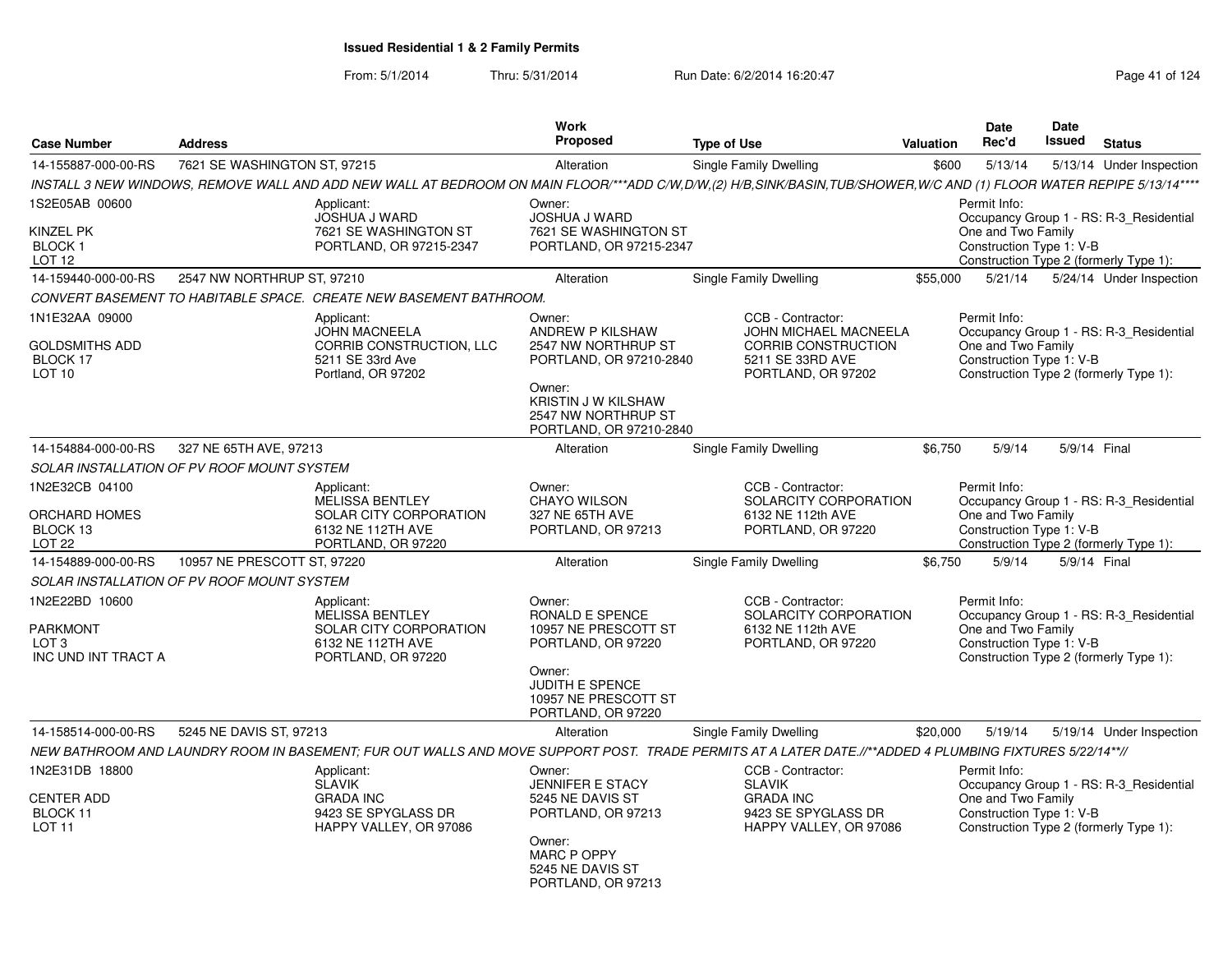From: 5/1/2014Thru: 5/31/2014 Run Date: 6/2/2014 16:20:47 Research 20124 Page 42 of 124

| <b>Case Number</b>                                                                             | <b>Address</b>                                       |                                                                                                                                                                   | <b>Work</b><br>Proposed                                                                                                                                                                                                                                                                       | <b>Type of Use</b> |                                                                                                             | Valuation                            | Date<br>Rec'd                                                  | Date<br><b>Issued</b> | <b>Status</b>                                                                     |  |  |  |
|------------------------------------------------------------------------------------------------|------------------------------------------------------|-------------------------------------------------------------------------------------------------------------------------------------------------------------------|-----------------------------------------------------------------------------------------------------------------------------------------------------------------------------------------------------------------------------------------------------------------------------------------------|--------------------|-------------------------------------------------------------------------------------------------------------|--------------------------------------|----------------------------------------------------------------|-----------------------|-----------------------------------------------------------------------------------|--|--|--|
| 14-158653-000-00-RS                                                                            | 1728 SW PROSPECT DR, 97201                           |                                                                                                                                                                   | Alteration                                                                                                                                                                                                                                                                                    |                    | Single Family Dwelling                                                                                      | \$2,000<br>5/19/14<br>5/19/14 Issued |                                                                |                       |                                                                                   |  |  |  |
| <b>VOLUNTARY SEISMIC STRENGTHENING</b>                                                         |                                                      |                                                                                                                                                                   |                                                                                                                                                                                                                                                                                               |                    |                                                                                                             |                                      |                                                                |                       |                                                                                   |  |  |  |
| 1S1E04BA 13800<br>CARTERS ADD TO P<br><b>BLOCK 60 TL 13800</b>                                 |                                                      | Applicant:<br>MICHAEL WIEBER<br>ELYSIUM CONSTRUCTION LLC<br>PO BOX 12010<br>PORTLAND OR 97212                                                                     | Owner:<br>PATRICIA E PALMER<br>1728 SW PROSPECT DR<br>PORTLAND, OR 97201-2484                                                                                                                                                                                                                 |                    | CCB - Contractor:<br>MICHAEL WIEBER<br>ELYSIUM CONSTRUCTION LLC<br>PO BOX 12010<br>PORTLAND OR 97212        |                                      | Permit Info:<br>One and Two Family<br>Construction Type 1: V-B |                       | Occupancy Group 1 - RS: R-3_Residential<br>Construction Type 2 (formerly Type 1): |  |  |  |
| 14-158679-000-00-RS                                                                            | 1735 NE HOLMAN ST, 97211                             |                                                                                                                                                                   | Alteration                                                                                                                                                                                                                                                                                    |                    | Single Family Dwelling                                                                                      | \$2,500                              | 5/19/14                                                        |                       | 5/19/14 Under Inspection                                                          |  |  |  |
|                                                                                                |                                                      | CONVERTING PORTION OF BASEMENT TO LIVING SPACE; FURING OUT NEW FAMILY ROOM; NEW EGRESS WINDOW WEST SIDE; TRADES TO BE PULLED LATER/***ADD (7) BRANCH CIRCUITS 5/1 |                                                                                                                                                                                                                                                                                               |                    |                                                                                                             |                                      |                                                                |                       |                                                                                   |  |  |  |
| 1N1E14DB 08000<br><b>COLUMBIA HTS</b><br>BLOCK 8<br><b>LOT 12</b>                              |                                                      | Applicant:<br>YASKOV HOMES LLC<br>2604 NE 107TH AVE<br>PORTLAND, OR 97                                                                                            | Owner:<br>LASHELLE PERS REP MCCARTHY YASKOV HOMES LLC<br>211 NE WEIDLER ST<br>PORTLAND, OR 97232-1155<br>Owner:<br><b>CAROLYN YOUNG</b><br>211 NE WEIDLER ST<br>PORTLAND, OR 97232-1155<br>Owner:<br>METRO HOMES NORTHWEST LL<br><b>YOUNG</b><br>211 NE WEIDLER ST<br>PORTLAND, OR 97232-1155 |                    | CCB - Contractor:<br>2604 NE 107TH AVE<br>PORTLAND, OR 97                                                   |                                      | Permit Info:<br>One and Two Family<br>Construction Type 1: V-B |                       | Occupancy Group 1 - RS: R-3_Residential<br>Construction Type 2 (formerly Type 1): |  |  |  |
| 14-158884-000-00-RS                                                                            | 5203 SE 38TH AVE, 97202                              |                                                                                                                                                                   | Alteration                                                                                                                                                                                                                                                                                    |                    | Single Family Dwelling                                                                                      | \$6,750                              | 5/20/14                                                        | 5/20/14 Issued        |                                                                                   |  |  |  |
|                                                                                                | SOLAR - 7.5KW ROOF MOUNTED SOLAR ELECTRIC ARRAY      |                                                                                                                                                                   |                                                                                                                                                                                                                                                                                               |                    |                                                                                                             |                                      |                                                                |                       |                                                                                   |  |  |  |
| 1S1E13AD 07300<br><b>CHELSEA</b><br>BLOCK 8<br>LOT 7 TL 7300                                   |                                                      | Applicant:<br>KATIE MARTIN<br>NEIL KELLY COMPANY<br>804 N ALBERTA ST<br>PORTLAND, OR 97217                                                                        | Owner:<br>ANN B CLARKSON<br>5203 SE 38TH AVE<br>PORTLAND, OR 97202-4205                                                                                                                                                                                                                       |                    | CCB - Contractor:<br>NEIL KELLY CO INC<br>804 N ALBERTA ST<br>PORTLAND, OR 97217-2693                       |                                      | Permit Info:<br>One and Two Family<br>Construction Type 1: V-B |                       | Occupancy Group 1 - RS: R-3_Residential<br>Construction Type 2 (formerly Type 1): |  |  |  |
| 14-159168-000-00-RS                                                                            | 1062 SW DOUGLAS PL, 97205                            |                                                                                                                                                                   | Alteration                                                                                                                                                                                                                                                                                    |                    | Single Family Dwelling                                                                                      | \$2,000                              | 5/20/14                                                        |                       | 5/20/14 Under Inspection                                                          |  |  |  |
|                                                                                                | <b>VOLUNTARY SEISMIC STRENGTHENING INTERIOR ONLY</b> |                                                                                                                                                                   |                                                                                                                                                                                                                                                                                               |                    |                                                                                                             |                                      |                                                                |                       |                                                                                   |  |  |  |
| 1N1E33CC 03800<br><b>ARDMORE</b><br>BLOCK <sub>2</sub><br>LOT <sub>13</sub><br>S 10' OF LOT 14 |                                                      | Applicant:<br><b>MICHAEL WIEBER</b><br>ELYSIUM CONSTRUCTION LLC<br>PO BOX 12010<br>PORTLAND OR 97212                                                              | Owner:<br><b>JULIA B MARK</b><br>1062 SW DOUGLAS PL<br>PORTLAND, OR 97205-1017                                                                                                                                                                                                                |                    | CCB - Contractor:<br><b>MICHAEL WIEBER</b><br>ELYSIUM CONSTRUCTION LLC<br>PO BOX 12010<br>PORTLAND OR 97212 |                                      | Permit Info:<br>One and Two Family<br>Construction Type 1: V-B |                       | Occupancy Group 1 - RS: R-3_Residential<br>Construction Type 2 (formerly Type 1): |  |  |  |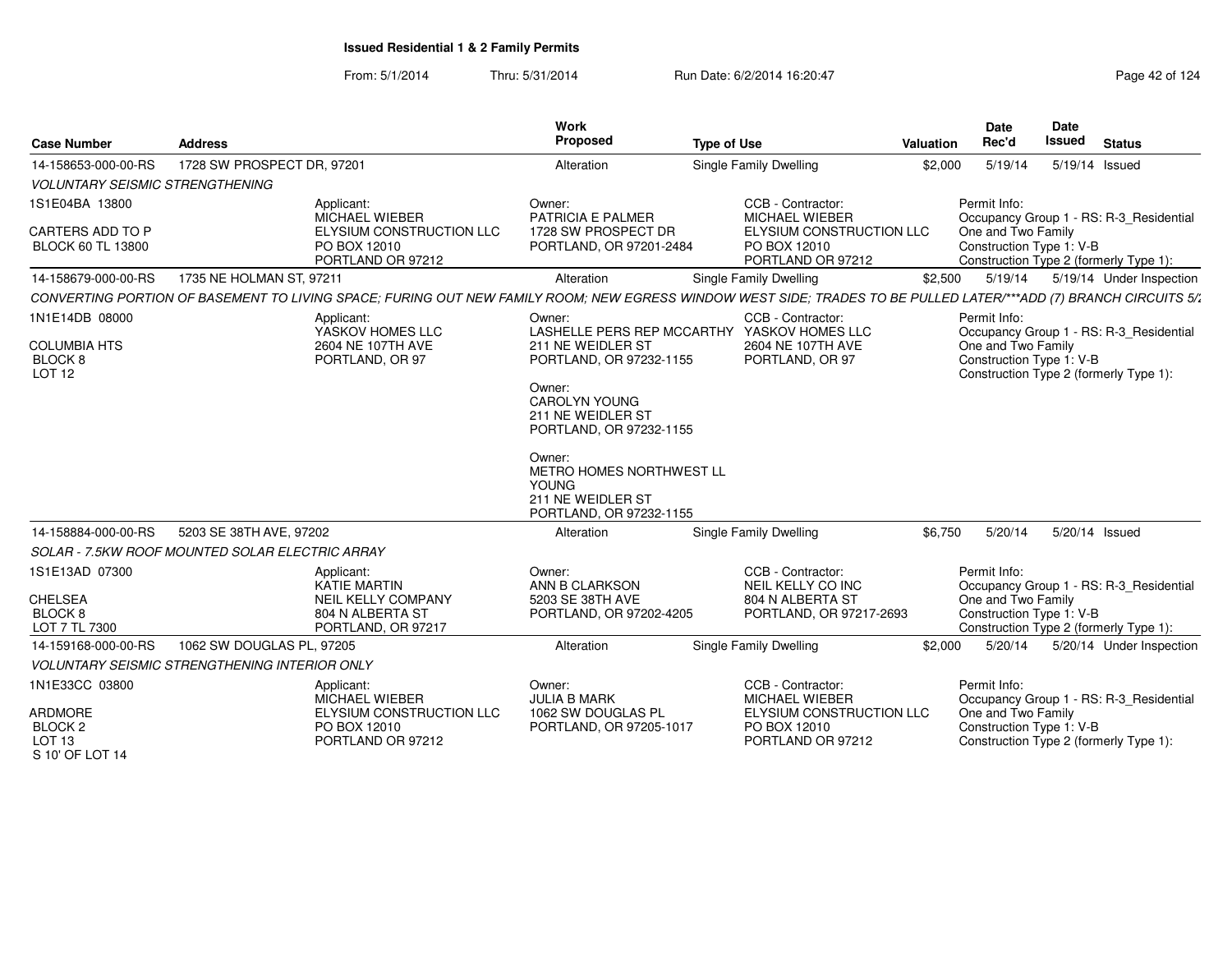|                                                                      |                                                      |                                                                                                               | Work                                                                                                                                                                |                                                                                                                      |           | <b>Date</b>                                                    | Date          |                                                                                   |
|----------------------------------------------------------------------|------------------------------------------------------|---------------------------------------------------------------------------------------------------------------|---------------------------------------------------------------------------------------------------------------------------------------------------------------------|----------------------------------------------------------------------------------------------------------------------|-----------|----------------------------------------------------------------|---------------|-----------------------------------------------------------------------------------|
| <b>Case Number</b>                                                   | <b>Address</b>                                       |                                                                                                               | <b>Proposed</b>                                                                                                                                                     | <b>Type of Use</b>                                                                                                   | Valuation | Rec'd                                                          | Issued        | <b>Status</b>                                                                     |
| 14-159170-000-00-RS                                                  | 3570 NE MATHISON PL, 97212                           |                                                                                                               | Alteration                                                                                                                                                          | Single Family Dwelling                                                                                               | \$2,000   | 5/20/14                                                        | 5/20/14 Final |                                                                                   |
|                                                                      | <b>VOLUNTARY SEISMIC STRENGTHENING INTERIOR ONLY</b> |                                                                                                               |                                                                                                                                                                     |                                                                                                                      |           |                                                                |               |                                                                                   |
| 1N1E25AC 14900<br>HOLLYROOD<br>BLOCK 10<br>LOT <sub>4</sub>          |                                                      | Applicant:<br>MICHAEL WIEBER<br>ELYSIUM CONSTRUCTION LLC<br>PO BOX 12010<br>PORTLAND OR 97212                 | Owner:<br>RALPH C NELSON<br>3570 NE MATHISON PL<br>PORTLAND, OR 97212-2730<br>Owner:<br><b>SUSAN K NELSON</b><br>3570 NE MATHISON PL<br>PORTLAND, OR 97212-2730     | CCB - Contractor:<br>MICHAEL WIEBER<br>ELYSIUM CONSTRUCTION LLC<br>PO BOX 12010<br>PORTLAND OR 97212                 |           | Permit Info:<br>One and Two Family<br>Construction Type 1: V-B |               | Occupancy Group 1 - RS: R-3 Residential<br>Construction Type 2 (formerly Type 1): |
| 14-121035-REV-01-RS                                                  | 1741 NE 38TH AVE, 97212                              |                                                                                                               | Alteration                                                                                                                                                          | Single Family Dwelling                                                                                               |           | \$<br>5/21/14                                                  |               | 5/21/14 Issued                                                                    |
| REVISION-CHANGED RAFTER UPGRADES                                     |                                                      |                                                                                                               |                                                                                                                                                                     |                                                                                                                      |           |                                                                |               |                                                                                   |
| 1N1E25DD 06900<br><b>ROSSMERE</b><br>BLOCK 41<br>LOT <sub>5</sub>    |                                                      | Applicant:<br><b>MELISSA BENTLEY</b><br>SOLAR CITY CORPORATION<br>6132 NE 112TH AVE<br>PORTLAND, OR 97220     | Owner:<br><b>F LESLIE LASHER</b><br>1741 NE 38TH AVE<br>PORTLAND, OR 97212-5217<br>Owner:<br><b>KRISTIN H LASHER</b><br>1741 NE 38TH AVE<br>PORTLAND, OR 97212-5217 | CCB - Contractor:<br>SOLARCITY CORPORATION<br>6132 NE 112th AVE<br>PORTLAND, OR 97220                                |           | Permit Info:<br>Construction Type 1: V-B                       |               | Occupancy Group 1 - RS: R-3_Remodel<br>Construction Type 2 (formerly Type 1):     |
| 14-160494-000-00-RS                                                  | 1833 SW HAWTHORNE TER, 97201                         |                                                                                                               | Alteration                                                                                                                                                          | Single Family Dwelling                                                                                               | \$7,893   | 5/22/14                                                        | 5/29/14 Final |                                                                                   |
|                                                                      |                                                      | <b>VOLUNTARY SEISMIC UPGRADE - CONNECT HOUSE TO FOUNDATION. NO PLANS</b>                                      |                                                                                                                                                                     |                                                                                                                      |           |                                                                |               |                                                                                   |
| 1S1E04CC 01000<br><b>GROVERS ADD</b><br>BLOCK 109&110 TL 1000        |                                                      | Applicant:<br><b>STEVE GEMMELL</b><br><b>GEMMELL CONSTRUCTION LLC</b><br>3817 N WILLIAMS<br>PORTLAND OR 97227 | Owner:<br>MADELINE B NELSON<br>1833 SW HAWTHORNE TER<br>PORTLAND, OR 97201                                                                                          | CCB - Contractor:<br><b>STEVE GEMMELL</b><br><b>GEMMELL CONSTRUCTION LLC</b><br>3817 N WILLIAMS<br>PORTLAND OR 97227 |           | Permit Info:<br>One and Two Family<br>Construction Type 1: V-B |               | Occupancy Group 1 - RS: R-3_Residential<br>Construction Type 2 (formerly Type 1): |
| 14-155023-000-00-RS                                                  | 7634 N KELLOGG ST                                    |                                                                                                               | Alteration                                                                                                                                                          | Single Family Dwelling                                                                                               | \$6,750   | 5/9/14                                                         |               | 5/9/14 Final                                                                      |
|                                                                      | SOLAR/PV - 5.75kW ROOF MOUNTED SOLAR PV ARRAY        |                                                                                                               |                                                                                                                                                                     |                                                                                                                      |           |                                                                |               |                                                                                   |
| 1N1W12AD 00801<br>ST JOHNS HTS & SUB<br>BLOCK 4<br>LOT 8             |                                                      | Applicant:<br><b>MELISSA BENTLEY</b><br>SOLAR CITY CORPORATION<br>6132 NE 112TH AVE<br>PORTLAND, OR 97220     | Owner:<br><b>BRENT NICHOLS</b><br>7634 N KELLOGG ST<br>PORTLAND, OR 97203<br>Owner:<br><b>BRENDAN ROE</b><br>7634 N KELLOGG ST<br>PORTLAND, OR 97203                | CCB - Contractor:<br>SOLARCITY CORPORATION<br>6132 NE 112th AVE<br>PORTLAND, OR 97220                                |           | Permit Info:<br>One and Two Family<br>Construction Type 1: V-B |               | Occupancy Group 1 - RS: R-3 Residential<br>Construction Type 2 (formerly Type 1): |
| 14-155029-000-00-RS                                                  | 3227 SE 63RD AVE, 97206                              |                                                                                                               | Alteration                                                                                                                                                          | Single Family Dwelling                                                                                               | \$6,750   | 5/9/14                                                         | 5/9/14 Final  |                                                                                   |
|                                                                      | SOLAR INSTALLATION: 5.1KW PV ROOF MOUNT SYSTEM       |                                                                                                               |                                                                                                                                                                     |                                                                                                                      |           |                                                                |               |                                                                                   |
| 1S2E08BC 13700<br><b>CHULA VISTA</b><br>BLOCK 1<br>LOT <sub>10</sub> |                                                      | Applicant:<br><b>MELISSA BENTLEY</b><br>SOLAR CITY CORPORATION<br>6132 NE 112TH AVE<br>PORTLAND, OR 97220     | Owner:<br><b>RUBY K SAWHNEY</b><br>3227 SE 63RD AVE<br>PORTLAND, OR 97206                                                                                           | CCB - Contractor:<br>SOLARCITY CORPORATION<br>6132 NE 112th AVE<br>PORTLAND, OR 97220                                |           | Permit Info:<br>One and Two Family<br>Construction Type 1: V-B |               | Occupancy Group 1 - RS: R-3_Residential<br>Construction Type 2 (formerly Type 1): |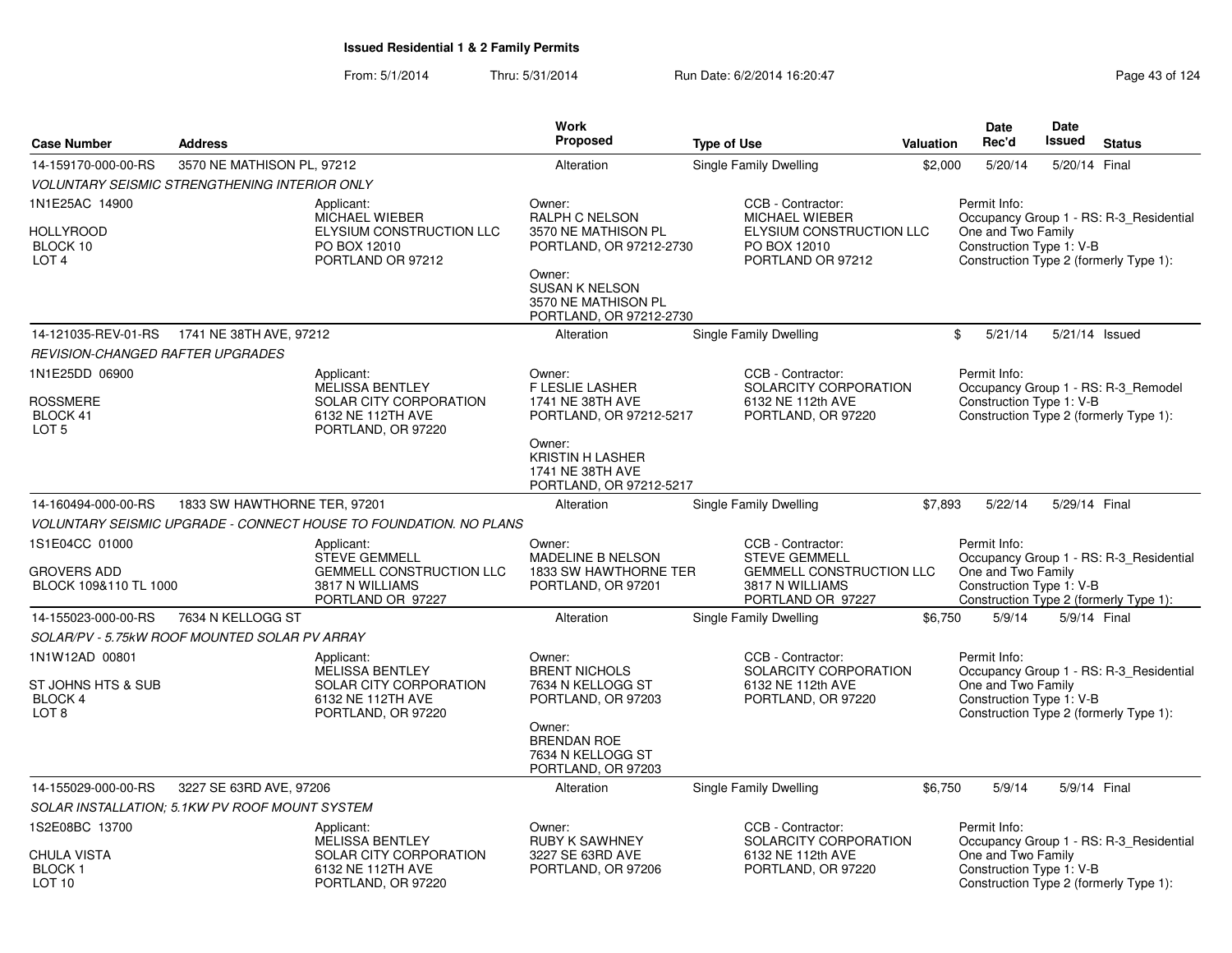From: 5/1/2014Thru: 5/31/2014 Run Date: 6/2/2014 16:20:47 Research 20124 Page 44 of 124

| <b>Case Number</b>                                                       | <b>Address</b>                                                |                                                                                                                                          | Work<br>Proposed                                                                                                                                                  | <b>Type of Use</b>                                                                                                                                                                                                    | Valuation | Date<br>Rec'd                                                                                                                                                         | Date<br><b>Issued</b> | <b>Status</b> |                         |
|--------------------------------------------------------------------------|---------------------------------------------------------------|------------------------------------------------------------------------------------------------------------------------------------------|-------------------------------------------------------------------------------------------------------------------------------------------------------------------|-----------------------------------------------------------------------------------------------------------------------------------------------------------------------------------------------------------------------|-----------|-----------------------------------------------------------------------------------------------------------------------------------------------------------------------|-----------------------|---------------|-------------------------|
| 14-154953-000-00-RS                                                      | 710 N ALBERTA ST, 97217                                       |                                                                                                                                          | Alteration                                                                                                                                                        | Single Family Dwelling                                                                                                                                                                                                | \$3,000   | 5/9/14                                                                                                                                                                |                       |               | 5/9/14 Under Inspection |
|                                                                          |                                                               |                                                                                                                                          |                                                                                                                                                                   | CONVERT DUPLEX TO SINGLE FAMILY RESIDENCE WITH A SECOND KITCHEN COVENANT FOR KITCHEN ON SECOND FLOOR; WILL BE A BED AND BREAKFAST PER 14-121707-LU. B & B HAS 2 B                                                     |           |                                                                                                                                                                       |                       |               |                         |
| 1N1E22BD 20600<br><b>M PATTONS &amp; SUB</b><br>BLOCK E 1/2 N<br>LOT 6   |                                                               | Applicant:<br><b>GRANT WILLIAMS</b><br>710 N ALBERTA<br>PORTLAND, OR 97217                                                               | Owner:<br><b>ETHAN KNIGHT</b><br>710 N ALBERTA ST<br>PORTLAND, OR 97217-2604                                                                                      | CCB - Contractor:<br>COHO ELECTRIC<br>PO BOX 40<br>WILSONVILLE OR 97070                                                                                                                                               |           | Permit Info:<br>Occupancy Group 1 - RS: R-3_Residential<br>One and Two Family<br>Construction Type 1: V-B<br>Construction Type 2 (formerly Type 1):                   |                       |               |                         |
| 14-154982-000-00-RS                                                      | 1730 NE SISKIYOU ST, 97212                                    |                                                                                                                                          | Alteration                                                                                                                                                        | Single Family Dwelling                                                                                                                                                                                                | \$50.000  | 5/15/14                                                                                                                                                               | 5/15/14 Issued        |               |                         |
|                                                                          |                                                               |                                                                                                                                          |                                                                                                                                                                   | REMODEL SINGLE FAMILY HOME; NEW 2ND FLOOR BATHROOM (3 TOTAL); REMOVE WINDOWS AND DOORS AND REPLACE WITH NEW AS ALLOWED BY 14-128550 LU                                                                                |           |                                                                                                                                                                       |                       |               |                         |
| 1N1E26AB 19200<br><b>IRVINGTON</b><br>BLOCK 45<br>LOT <sub>1</sub>       |                                                               | Applicant:<br>ISRAEL RODRIGUEZ<br><b>FULCRUM CONSTRUCTION &amp;</b><br><b>BUILDING SERVICES LLC</b><br>PO BOX 706<br>BEAVERTON, OR 97075 | Owner:<br>ADRIANNE C FELDSTEIN<br>1730 NE SISKIYOU ST<br>PORTLAND, OR 97212-2375<br>Owner:<br>JOHN R RATTO<br>1730 NE SISKIYOU ST<br>PORTLAND, OR 97212-2375      | CCB - Contractor:<br><b>ISRAEL RODRIGUEZ</b><br><b>FULCRUM CONSTRUCTION &amp;</b><br><b>BUILDING SERVICES LLC</b><br>PO BOX 706<br>BEAVERTON, OR 97075                                                                |           | Permit Info:<br>Occupancy Group 1 - RS: R-3 Remodel<br>Construction Type 1: V-B<br>Construction Type 2 (formerly Type 1):<br>Total Square Footage - Display Only: 800 |                       |               |                         |
| 14-155003-000-00-RS                                                      | 6332 N OBERLIN ST, 97203                                      |                                                                                                                                          | Alteration                                                                                                                                                        | Single Family Dwelling                                                                                                                                                                                                | \$10,000  | 5/9/14                                                                                                                                                                |                       |               | 5/9/14 Under Inspection |
|                                                                          |                                                               |                                                                                                                                          |                                                                                                                                                                   | REMOVE CORNER KITCHEN WINDOWS AND IN FILL; NEW WINDOW IN KITCHEN; NEW PASS THROUGH FROM KITCHEN TO DINING ROOM; BASEMENT: ADD EGRESS WINDOW, NEW WALL TO SEH                                                          |           |                                                                                                                                                                       |                       |               |                         |
| 1N1E07DB 04300<br><b>MCKENNA PK</b><br>BLOCK 3<br>LOT <sub>20</sub>      |                                                               | Applicant:<br>MARY TONGUE<br>4207 SE WOODSTOCK BLVD<br>PORTLAND OREGON 97206                                                             | Owner:<br><b>TIMOTHY M SIMRELL</b><br>6332 N OBERLIN ST<br>PORTLAND, OR 97203-4153<br>Owner:<br>ROY L III WATTERS<br>6332 N OBERLIN ST<br>PORTLAND, OR 97203-4153 | CCB - Contractor:<br><b>ROBERT TONGUE</b><br>HOMEMAKERS OF OREGON LLC<br>5439 SE WOODSTOCK BLVD<br>PORTLAND, OR 97206<br>CCB - Contractor:<br><b>GARYS ELECTRIC CO LLC</b><br>1401 SW WALLULA DR<br>GRESHAM, OR 97080 |           | Permit Info:<br>Occupancy Group 1 - RS: R-3 Residential<br>One and Two Family<br>Construction Type 1: V-B<br>Construction Type 2 (formerly Type 1):                   |                       |               |                         |
| 14-159231-000-00-RS                                                      | 2023 NE 21ST AVE, 97212                                       |                                                                                                                                          | Alteration                                                                                                                                                        | Single Family Dwelling                                                                                                                                                                                                | \$7.800   | 5/21/14                                                                                                                                                               | 5/21/14 Final         |               |                         |
|                                                                          | <b>REROOF: REPLACE ALL SHEETHING: NO CHANGE TO ROOF PITCH</b> |                                                                                                                                          |                                                                                                                                                                   |                                                                                                                                                                                                                       |           |                                                                                                                                                                       |                       |               |                         |
| 1N1E26DD 10800<br>JOHN IRVINGS 1ST ADD<br>BLOCK 19<br>N 75' OF LOT 15&16 |                                                               | Applicant:<br>KERRIE DESHAZO<br>SUPERIOR ROOFING<br>5330 SE 108TH AVE<br>PORTLAND, OR 97266                                              | Owner:<br><b>JASON P ETZEL</b><br>2023 NE 21ST AVE<br>PORTLAND, OR 97212-4702<br>Owner:<br><b>NATALIE S WEST</b><br>2023 NE 21ST AVE                              | CCB - Contractor:<br><b>REYES &amp; REYES LLC</b><br>5330 SE 108TH AVE<br>PORTLAND, OR 97266                                                                                                                          |           | Permit Info:<br>Occupancy Group 1 - RS: R-3_Residential<br>One and Two Family<br>Construction Type 1: V-B<br>Construction Type 2 (formerly Type 1):                   |                       |               |                         |

PORTLAND, OR 97212-4702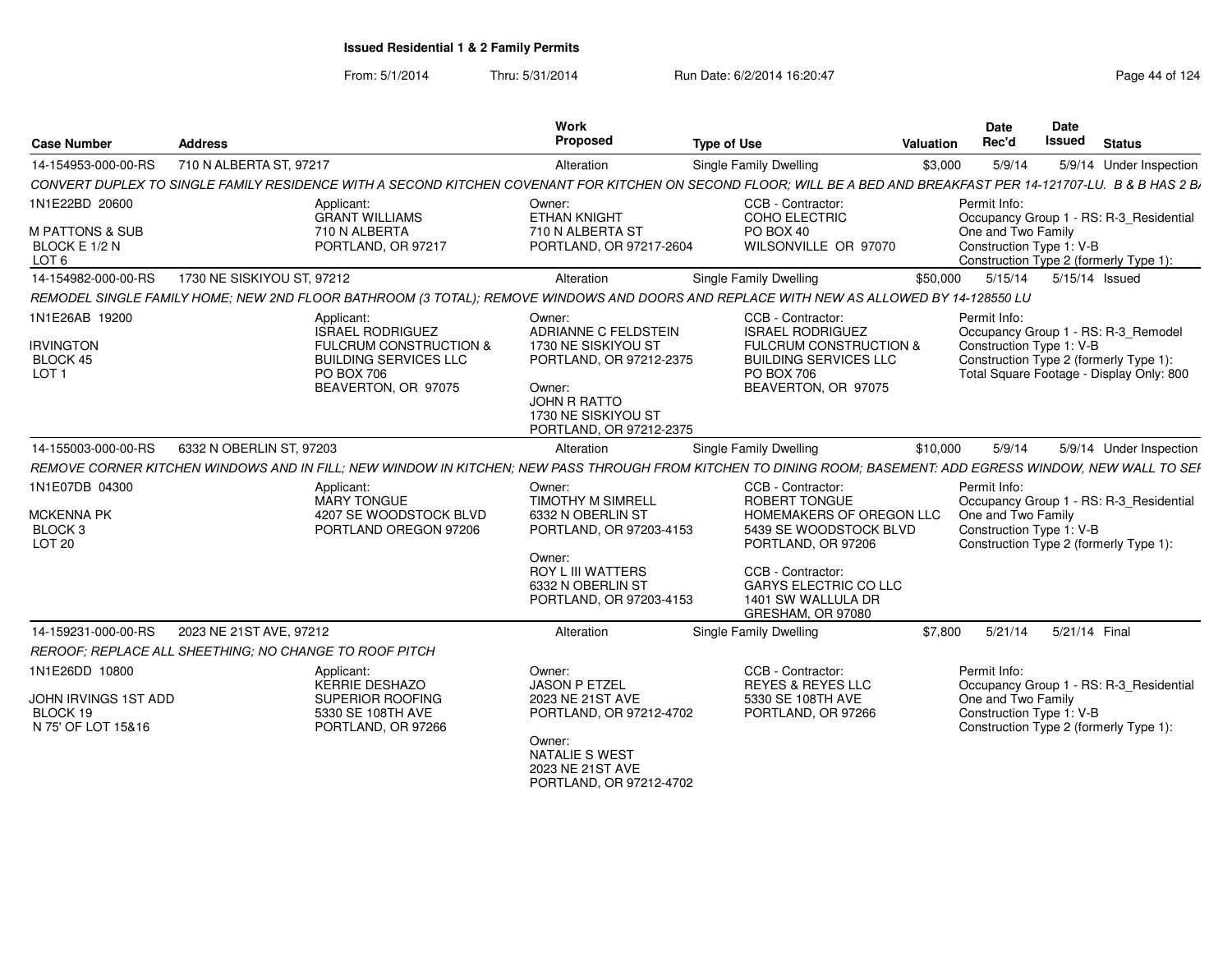| <b>Case Number</b>                                                  | <b>Address</b>           |                                                                                                                                                             | <b>Work</b><br><b>Proposed</b>                                                              | <b>Type of Use</b><br>Valuation                                                                                                       |           |                                                                                                          |  | <b>Status</b>                            |
|---------------------------------------------------------------------|--------------------------|-------------------------------------------------------------------------------------------------------------------------------------------------------------|---------------------------------------------------------------------------------------------|---------------------------------------------------------------------------------------------------------------------------------------|-----------|----------------------------------------------------------------------------------------------------------|--|------------------------------------------|
| 14-160137-000-00-RS                                                 | 3640 NE COUCH ST, 97232  |                                                                                                                                                             | Alteration                                                                                  | Single Family Dwelling                                                                                                                | \$40,000  | 5/23/14                                                                                                  |  | 5/23/14 Issued                           |
|                                                                     |                          | KITCHEN REMODEL, RELOCATE DOOR BETWEEN KITCHEN TO HALLWAY, RECONFIGURE KITCHEN, REPLACE WINDOW, WIDEN STAIRS (TRADE PERMITS TO BE OBTAINED SEPARATELY)      |                                                                                             |                                                                                                                                       |           |                                                                                                          |  |                                          |
| 1N1E36DA 13300<br>LAURELHURST<br>BLOCK 85<br>LOT <sub>4</sub>       |                          | Applicant:<br>LONDON PRIDE REMODELING LLC JEFFREY J SEACRIST<br>3439 NE SANDY BLVD #247<br>PORTLAND, OR 97232                                               | Owner:<br>3640 NE COUCH ST<br>PORTLAND, OR 97232<br>Owner:                                  | CCB - Contractor:<br>LONDON PRIDE REMODELING LLC Occupancy Group 1 - RS: R-3_Remodel<br>3439 NE SANDY BLVD #247<br>PORTLAND, OR 97232 |           | Permit Info:<br>Construction Type 1: V-B<br>Construction Type 2 (formerly Type 1):                       |  |                                          |
|                                                                     |                          |                                                                                                                                                             | MELISSA J SEACRIST<br>3640 NE COUCH ST<br>PORTLAND, OR 97232                                |                                                                                                                                       |           |                                                                                                          |  |                                          |
| 14-160188-000-00-RS                                                 | 9777 NW CAXTON LN        |                                                                                                                                                             | Alteration                                                                                  | Single Family Dwelling                                                                                                                | \$40,000  | 5/22/14                                                                                                  |  | 5/22/14 Under Inspection                 |
|                                                                     |                          | INTERIOR ONLY KITCHEN REMODEL, REMOVE ONE INTERIOR WALL ALL NEW CABINETS, APPLIANCES AND RELATED PLUMBING FIXTURES, ELECTRICAL AND MECHANICAL               |                                                                                             |                                                                                                                                       |           |                                                                                                          |  |                                          |
| 1N135BA10400                                                        |                          | Applicant:                                                                                                                                                  | Owner:                                                                                      | CCB - Contractor:                                                                                                                     |           | Permit Info:                                                                                             |  |                                          |
| CAXTON WOODS NO.4, LOT 94, ACRES .21                                |                          | <b>PARIS BROTHERS</b><br><b>CONSTRUCTION LLC</b><br>5603 N MINNESOTA AVE<br>PORTLAND OR 97217                                                               | PATRICK, MARC & ANGELA<br>PATRICK, MARC & ANGELA<br>9777 NW CAXTON LN<br>PORTLAND, OR 97229 | <b>VIKING ELECTRIC INC</b><br>4326 SE WOODSTOCK BLVD STE<br>518<br>PORTLAND, OR 972066270                                             |           | Construction Type 1: V-B<br>Construction Type 2 (formerly Type 1):                                       |  | Occupancy Group 1 - RS: R-3 Remodel      |
|                                                                     |                          |                                                                                                                                                             |                                                                                             | CCB - Contractor:<br><b>PARIS BROTHERS</b><br><b>CONSTRUCTION LLC</b><br>5603 N MINNESOTA AVE<br>PORTLAND OR 97217                    |           |                                                                                                          |  |                                          |
|                                                                     |                          |                                                                                                                                                             |                                                                                             | CCB - Contractor:<br>MARK EDWARD LOGRECO<br>939 SW WILLOWCREEK DR.<br>BEAVERTON, OR 97006                                             |           |                                                                                                          |  |                                          |
| 14-159296-000-00-RS                                                 | 9520 NW ELVA AVE, 97231  |                                                                                                                                                             | Alteration                                                                                  | Single Family Dwelling                                                                                                                | \$108,746 | 5/20/14                                                                                                  |  | 5/20/14 Issued                           |
|                                                                     |                          | CONVERT DAYLIGHT BASEMENT OPEN LIVING SPACE INTO BEDROOM; FAMILY ROOM, UTILITY AND CLOSETS; UPDATE BATHROOM FIXTURES                                        |                                                                                             |                                                                                                                                       |           |                                                                                                          |  |                                          |
| 1N1W11BB 00700<br><b>GLEN HARBOR</b><br>BLOCK 6<br>LOT <sub>4</sub> |                          | Applicant:<br><b>JOSEPH R FAVRE</b><br>9520 NW ELVA AVE<br>PORTLAND, OR 97231                                                                               | Owner:<br><b>JOSEPH R FAVRE</b><br>9520 NW ELVA AVE<br>PORTLAND, OR 97231                   | CCB - Contractor:<br>FERMAN HOME REMODELING LLC Occupancy Group 1 - RS: R-3 Residential<br>21360 SW 92ND AVE<br>TUALATIN OR 97062     |           | Permit Info:<br>One and Two Family<br>Construction Type 1: V-B<br>Construction Type 2 (formerly Type 1): |  | Total Square Footage - Display Only: 986 |
| 14-157725-000-00-RS                                                 | 1615 SE MALDEN ST, 97202 |                                                                                                                                                             | Alteration                                                                                  | Single Family Dwelling                                                                                                                | \$17,000  | 5/16/14                                                                                                  |  | 5/16/14 Under Inspection                 |
|                                                                     |                          | CONVERT PORTION OF UNFINISHED BASEMENT SPACE TO BATHROOM, CLIP PORTION OF FLOOR JOIST BACK TO PROVIDE HEADROOM AND DOUBLE UP HEADERTRADE PERMITS TO BE OBTA |                                                                                             |                                                                                                                                       |           |                                                                                                          |  |                                          |
| 1S1E23AC 16700                                                      |                          | Applicant:<br>STEWART & RICE LLC                                                                                                                            | Owner:<br><b>JOHN L MOREN</b>                                                               | CCB - Contractor:<br>STEWART & RICE LLC                                                                                               |           | Permit Info:                                                                                             |  | Occupancy Group 1 - RS: R-3 Residential  |
| CITY VIEW PK ADD & NO 2<br>BLOCK 18<br>LOT <sub>7</sub>             |                          | 1351 SE FLAVEL ST<br>PORTLAND OR 97202                                                                                                                      | 1615 SE MALDEN ST<br>PORTLAND, OR 97202-6053                                                | 1351 SE FLAVEL ST<br>PORTLAND OR 97202                                                                                                |           | One and Two Family<br>Construction Type 1: V-B<br>Construction Type 2 (formerly Type 1):                 |  |                                          |
|                                                                     |                          |                                                                                                                                                             | Owner:<br>BARBARA J MOREN<br>1615 SE MALDEN ST<br>PORTLAND, OR 97202-6053                   |                                                                                                                                       |           |                                                                                                          |  |                                          |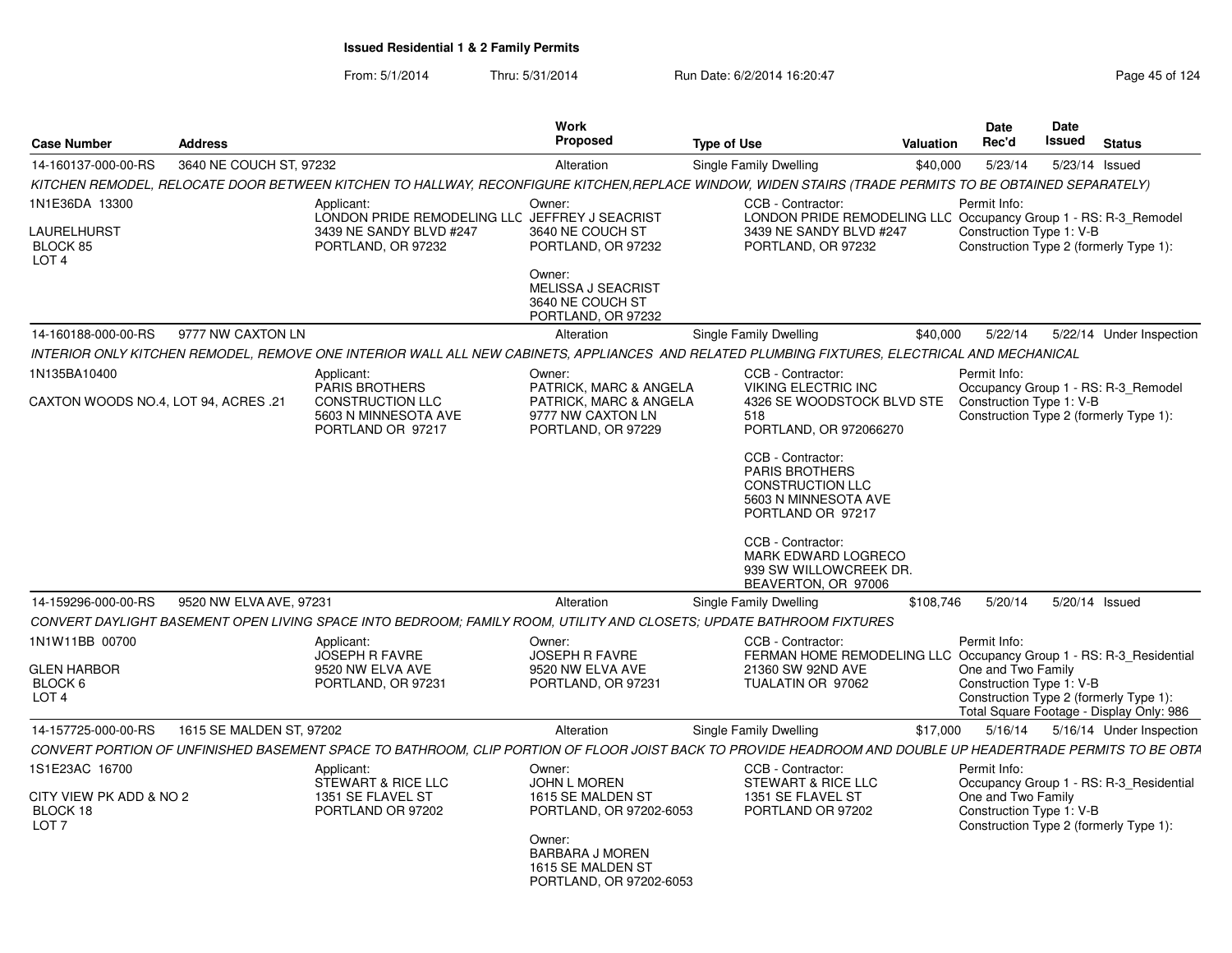From: 5/1/2014Thru: 5/31/2014 Run Date: 6/2/2014 16:20:47 Run Date: 6/2/2014 19:20:47

| <b>Case Number</b>                                                             | <b>Address</b>               |                                                                                                                                                              | Work<br>Proposed                                                                                                                                                        | <b>Type of Use</b>                                                                                                                                                                                                                                                 | Valuation | Date<br>Rec'd                                                                                                                                   | <b>Date</b><br><b>Issued</b> | <b>Status</b>                                                                       |
|--------------------------------------------------------------------------------|------------------------------|--------------------------------------------------------------------------------------------------------------------------------------------------------------|-------------------------------------------------------------------------------------------------------------------------------------------------------------------------|--------------------------------------------------------------------------------------------------------------------------------------------------------------------------------------------------------------------------------------------------------------------|-----------|-------------------------------------------------------------------------------------------------------------------------------------------------|------------------------------|-------------------------------------------------------------------------------------|
| 14-157733-000-00-RS                                                            | 13544 SE SHERMAN DR, 97233   |                                                                                                                                                              | Alteration                                                                                                                                                              | Single Family Dwelling                                                                                                                                                                                                                                             | \$52,939  | 5/16/14                                                                                                                                         | 5/16/14 Issued               |                                                                                     |
|                                                                                |                              | REPAIRS DUE TO FIRE DAMAGE, REAR CANOPY REPLACEMENT. NEW TRUSSES AND REPAIRS TO FRAMING. CONVERTING GARAGE TO GREAT ROOM/STORAGE AREA - ALTERING DIMENSIONS  |                                                                                                                                                                         |                                                                                                                                                                                                                                                                    |           |                                                                                                                                                 |                              |                                                                                     |
| 1S2E02DC 06000<br>KAYWOOD<br><b>BLOCK 5</b><br>LOT <sub>4</sub>                |                              | Applicant:<br>DAVE SANDAHL<br><b>WEST COAST FORENSICS</b><br>3825 SW KELLY AVE<br>PORTLAND OR 97239                                                          | Owner:<br><b>GARY R DECKER</b><br>13544 SE SHERMAN DR<br>PORTLAND, OR 97233-2026<br>Owner:<br>DEBRA L DECKER<br>13544 SE SHERMAN DR<br>PORTLAND, OR 97233-2026          | CCB - Contractor:<br>OREGON HOME IMPROVEMENT<br>CO INC<br>17255 PILKINGTON RD<br>LAKE OSWEGO, OR 97035                                                                                                                                                             |           | Permit Info:<br>One and Two Family<br>Construction Type 1: V-B<br>Construction Type 2 (formerly Type 1):                                        |                              | Occupancy Group 1 - RS: R-3_Residential<br>Total Square Footage - Display Only: 480 |
| 14-157758-000-00-RS                                                            | 5633 N CAMPBELL AVE, 97217   |                                                                                                                                                              | Alteration                                                                                                                                                              | Single Family Dwelling                                                                                                                                                                                                                                             | \$10,000  | 5/16/14                                                                                                                                         |                              | 5/16/14 Under Inspection                                                            |
|                                                                                |                              | REMODEL KITCHEN-RECONFIGURE WALLS IN THE KITCHEN, REARRANGE KITCHEN FIXTURES, REMOVE WALL BETWEEN KITCHEN AND LAUNDRY AREA, CLOSE SMALL SPACE IN LAUNDRY/PAN |                                                                                                                                                                         |                                                                                                                                                                                                                                                                    |           |                                                                                                                                                 |                              |                                                                                     |
| 1N1E16DD 22000<br><b>NUT GROVE</b><br>BLOCK 6<br>E 90' OF LOT 4                |                              | Applicant<br>KATE THORNTON<br><b>KATE THORNTON</b><br>815 NW NAITO PARKWAY, SUITE<br>317<br>PORTLAND OR 97209                                                | Owner:<br><b>DWAYNE A FRENCH</b><br>5633 N CAMPBELL AVE<br>PORTLAND, OR 97217-4422<br>Owner:<br><b>LINDA H FRENCH</b><br>5633 N CAMPBELL AVE<br>PORTLAND, OR 97217-4422 | CCB - Contractor:<br>REDS ELECTRIC CO INC<br>6336 SE 107TH<br>PORTLAND, OR 97266<br>CCB - Contractor:<br><b>KATE THORNTON</b><br><b>KATE THORNTON</b><br>815 NW NAITO PARKWAY, SUITE<br>317<br>PORTLAND OR 97209<br>CCB - Contractor:<br><b>VENNE PLUMBING LLC</b> |           | Permit Info:<br>One and Two Family<br>Construction Type 1: V-B<br>Construction Type 2 (formerly Type 1):                                        |                              | Occupancy Group 1 - RS: R-3_Residential                                             |
| 14-157801-000-00-RS                                                            | 12020 SW RIVERSIDE DR        |                                                                                                                                                              | Alteration                                                                                                                                                              | Single Family Dwelling                                                                                                                                                                                                                                             | \$26,500  | 5/16/14                                                                                                                                         |                              | 5/16/14 Under Inspection                                                            |
| REPAIR OF EXISTING FOUNDATION                                                  |                              |                                                                                                                                                              |                                                                                                                                                                         |                                                                                                                                                                                                                                                                    |           |                                                                                                                                                 |                              |                                                                                     |
| 1S1E35CA 01000<br><b>ABERNETHY HTS</b><br>LOT 9 TL 1000                        |                              | Applicant:<br>NORA COLBURN<br>RAM JACK OF OREGON<br>PO BOX 11701<br>EUGENE, OR 97440                                                                         | Owner:<br>ANDREW G LOCKERT<br>12020 SW RIVERSIDE DR<br>PORTLAND, OR 97219-8442                                                                                          | CCB - Contractor:<br><b>RAMJACK OF OREGON</b><br>PO BOX 11701<br>EUGENE, OR 97440                                                                                                                                                                                  |           | Permit Info:<br>Occupancy Group 1 - RS: U Private<br>Garage\Utility Misc.<br>Construction Type 1: V-B<br>Construction Type 2 (formerly Type 1): |                              |                                                                                     |
| 14-157385-000-00-RS                                                            | 9714 N PORTSMOUTH AVE, 97203 |                                                                                                                                                              | Alteration                                                                                                                                                              | <b>Single Family Dwelling</b>                                                                                                                                                                                                                                      | \$500     | 5/16/14                                                                                                                                         | 5/16/14 Final                |                                                                                     |
|                                                                                |                              | NEW EGRESS WINDOW ON WEST SIDE OF HOUSE; ITEM #3 ON 14-127566-HS                                                                                             |                                                                                                                                                                         |                                                                                                                                                                                                                                                                    |           |                                                                                                                                                 |                              |                                                                                     |
| 1N1E05CC 06600                                                                 |                              | Applicant:<br>AFFORDABLE ROOFING &                                                                                                                           | Owner:<br>DDH INVESTMENT PROPERTIES                                                                                                                                     | CCB - Contractor:<br>AFFORDABLE ROOFING &                                                                                                                                                                                                                          |           | Permit Info:                                                                                                                                    |                              | Occupancy Group 1 - RS: R-3_Residential                                             |
| <b>COLLEGE PL</b><br>BLOCK 20<br>W 30' OF LOT 4-6<br>N 1.60' OF W 30' OF LOT 7 |                              | <b>GUTTER SERVICES LLC</b><br>15548 SW WILLAMETTE ST<br>SHERWOOD, OR 97140                                                                                   | <b>LLC</b><br>13225 SE BRIGGS ST<br>MILWAUKIE, OR 97222                                                                                                                 | <b>GUTTER SERVICES LLC</b><br>15548 SW WILLAMETTE ST<br>SHERWOOD, OR 97140                                                                                                                                                                                         |           | One and Two Family<br>Construction Type 1: V-B<br>Construction Type 2 (formerly Type 1):                                                        |                              |                                                                                     |

N 1.60' OF LOT 10; LOT 11-13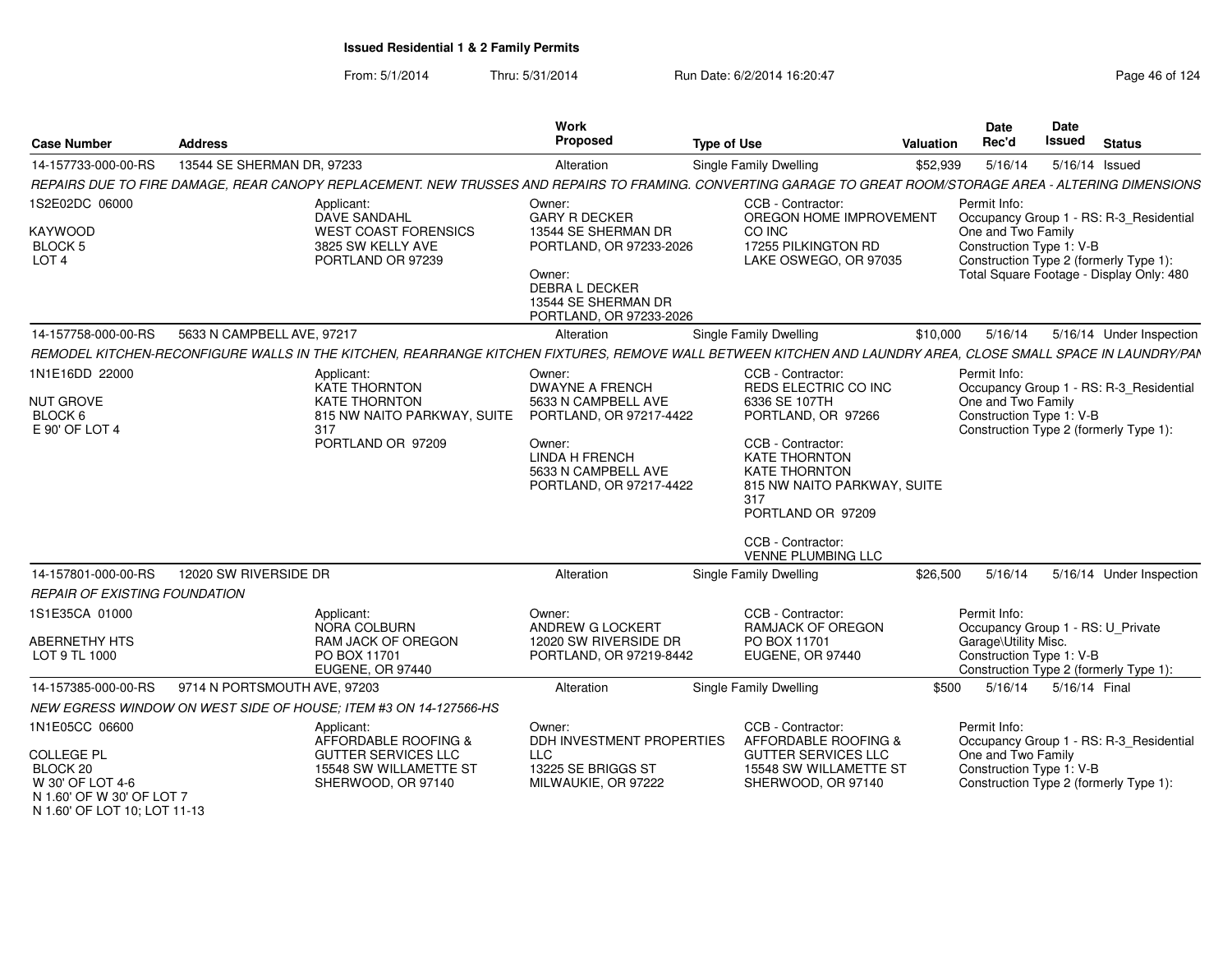From: 5/1/2014Thru: 5/31/2014 Run Date: 6/2/2014 16:20:47 Research 2012 4 Page 47 of 124

| <b>Case Number</b>                                                                | <b>Address</b>                                            |                                                                                                                                                           | Work<br>Proposed                                                                                     | <b>Type of Use</b>                                                                                                   | <b>Valuation</b> | Date<br>Rec'd                                                                 | Date<br><b>Issued</b> | <b>Status</b>                                                                     |
|-----------------------------------------------------------------------------------|-----------------------------------------------------------|-----------------------------------------------------------------------------------------------------------------------------------------------------------|------------------------------------------------------------------------------------------------------|----------------------------------------------------------------------------------------------------------------------|------------------|-------------------------------------------------------------------------------|-----------------------|-----------------------------------------------------------------------------------|
| 14-160620-000-00-RS                                                               | 8030 SE 30TH AVE, 97202                                   |                                                                                                                                                           | Alteration                                                                                           | Single Family Dwelling                                                                                               | \$50,000         | 5/27/14                                                                       | 5/27/14               | Issued                                                                            |
|                                                                                   | <b>INFILL TWO KITCHEN WINDOW AND REMODEL THE KITCHEN</b>  |                                                                                                                                                           |                                                                                                      |                                                                                                                      |                  |                                                                               |                       |                                                                                   |
| 1S1E24CA 06900<br><b>EASTMORELAND</b><br><b>BLOCK 14</b><br>LOT 9&10              |                                                           | Applicant:<br><b>SARAH SPAFFORD</b><br><b>BALOGH ARCHITECTURE</b><br>2700 SE HARRISON ST STE B<br>MILWAUKIE, OR 97222                                     | Owner:<br>STEPHEN K BACHE<br>8030 SE 30TH AVE<br>PORTLAND, OR 97202-8851                             | CCB - Contractor:<br>SQUIRES ELECTRIC INC<br>1001 SE DIVISION ST; SUITE 1<br>PORTLAND, OR 97202<br>CCB - Contractor: |                  | Permit Info:<br>One and Two Family<br>Construction Type 1: V-B                |                       | Occupancy Group 1 - RS: R-3_Residential<br>Construction Type 2 (formerly Type 1): |
|                                                                                   |                                                           |                                                                                                                                                           |                                                                                                      | JAMES B MURRELL<br><b>DIAMOND CONSTRUCTION</b><br>PO BOX 33072<br>PORTLAND, OR 97292                                 |                  |                                                                               |                       |                                                                                   |
| 14-160659-000-00-RS                                                               | 1916 NE 38TH AVE, 97212                                   |                                                                                                                                                           | Alteration                                                                                           | Single Family Dwelling                                                                                               | \$25,000         | 5/23/14                                                                       |                       | 5/23/14 Issued                                                                    |
|                                                                                   |                                                           | CONVERT BASEMENT TO HABITABLE SPACE WITH BEDROOM, BATHROOM AND OPEN AREA                                                                                  |                                                                                                      |                                                                                                                      |                  |                                                                               |                       |                                                                                   |
| 1N1E25DD 02900<br><b>ROSSMERE</b>                                                 |                                                           | Applicant:<br><b>BRIAN SYMES</b><br>4905 NE 38TH                                                                                                          | Owner:<br>AMY S EARHART<br>1916 NE 38TH AVE                                                          | CCB - Contractor:<br>ROGER NAVARRO<br>73 NE HANCOCK                                                                  |                  | Permit Info:<br>Construction Type 1: V-B                                      |                       | Occupancy Group 1 - RS: R-3_Remodel                                               |
| BLOCK 30<br>LOT <sub>10</sub>                                                     |                                                           | PORTLAND, OR 97211                                                                                                                                        | PORTLAND, OR 97212-5220                                                                              | PORTLAND, OR 97212                                                                                                   |                  |                                                                               |                       | Construction Type 2 (formerly Type 1):                                            |
| 14-157035-000-00-RS                                                               | 9426 SW 62ND DR, 97219                                    |                                                                                                                                                           | Alteration                                                                                           | Single Family Dwelling                                                                                               | \$1,772          | 5/15/14                                                                       | 5/15/14 Final         |                                                                                   |
|                                                                                   | ADD NEW STAIRS AND LANDING TO EXISTING 10' HIGH BACK DECK |                                                                                                                                                           |                                                                                                      |                                                                                                                      |                  |                                                                               |                       |                                                                                   |
| 1S1E30BC 00900<br><b>TUALATIN VIEW</b>                                            |                                                           | Applicant:<br><b>DUSTIN BOLEYN</b><br><b>DECKING SOLUTIONS LLC</b>                                                                                        | Owner:<br><b>JILL SAGE</b><br>9426 SW 62ND DR                                                        | CCB - Contractor:<br><b>DUSTIN BOLEYN</b><br><b>DECKING SOLUTIONS LLC</b>                                            |                  | Permit Info:<br>Occupancy Group 1 - RS: U_Decks,<br>Patios, Porches, Carports |                       |                                                                                   |
| LOT 17 TL 900                                                                     |                                                           | 554 SE 39TH AVE<br>HILLSBORO, OR 97123                                                                                                                    | PORTLAND, OR 97219-4917<br>Owner:<br><b>MEGAN SAGE</b><br>9426 SW 62ND DR<br>PORTLAND, OR 97219-4917 | 554 SE 39TH AVE<br>HILLSBORO, OR 97123                                                                               |                  | Construction Type 1: V-B                                                      |                       | Construction Type 2 (formerly Type 1):                                            |
| 14-157067-000-00-RS                                                               | 406 N BEECH ST, 97227                                     |                                                                                                                                                           | Alteration                                                                                           | <b>Single Family Dwelling</b>                                                                                        | \$30,000         | 5/15/14                                                                       |                       | 5/15/14 Under Inspection                                                          |
|                                                                                   |                                                           | REMODEL-RECONFIGURE WALLS ON THE MAIN LEVEL, TWO NEW BEAMS, REMODEL BATHROOM ON THE UPPER FLOOR LEVEL.SEPARATE TRADE PERMITS REQUIRED FOR PLUMBING AND EL |                                                                                                      |                                                                                                                      |                  |                                                                               |                       |                                                                                   |
| 1N1E22DC 17200                                                                    |                                                           | Applicant:<br><b>OSCAR CANDIA</b>                                                                                                                         | Owner:<br>TINA M BADALIAN                                                                            | CCB - Contractor:<br><b>OSCAR CANDIA</b>                                                                             |                  | Permit Info:                                                                  |                       | Occupancy Group 1 - RS: R-3_Remodel                                               |
| <b>CENTRAL ALBINA</b><br>BLOCK 34<br>E 1/2 OF LOT 1<br>N 10' OF E 1/2 OF LOT 2 34 |                                                           | PATAGONIA CONSTRUCTION LLC 516 NE MORRIS ST<br>PO BOX 82134<br>PORTLAND OR 97282                                                                          | PORTLAND, OR 97212                                                                                   | PATAGONIA CONSTRUCTION LLC Construction Type 1: V-B<br>PO BOX 82134<br>PORTLAND OR 97282                             |                  |                                                                               |                       | Construction Type 2 (formerly Type 1):                                            |
| 14-157334-000-00-RS                                                               | 6344 NE 8TH AVE, 97211                                    |                                                                                                                                                           | Alteration                                                                                           | Single Family Dwelling                                                                                               | \$8,000          | 5/28/14                                                                       |                       | 5/28/14 Issued                                                                    |
|                                                                                   |                                                           | CONVERT BEDROOM TO ADD A BATHROOM TO 2ND FLOOR - SEE 07-115450-IQ                                                                                         |                                                                                                      |                                                                                                                      |                  |                                                                               |                       |                                                                                   |
| 1N1E14CB 01700                                                                    |                                                           | Applicant:<br>AMY L ISAACSON                                                                                                                              | Owner:<br>AMY L ISAACSON                                                                             | CCB - Contractor:<br>FINE HAND LLC                                                                                   |                  | Permit Info:                                                                  |                       | Occupancy Group 1 - RS: R-3_Remodel                                               |
| <b>WOODLAWN HTS</b><br>BLOCK <sub>8</sub><br>LOT <sub>10</sub>                    |                                                           | 6344 NE 8TH AVE<br>PORTLAND, OR 97211                                                                                                                     | 6344 NE 8TH AVE<br>PORTLAND, OR 97211                                                                | 9646 N IVANHOE ST<br>PORTLAND, OR 97203                                                                              |                  | Construction Type 1: V-B                                                      |                       | Construction Type 2 (formerly Type 1):                                            |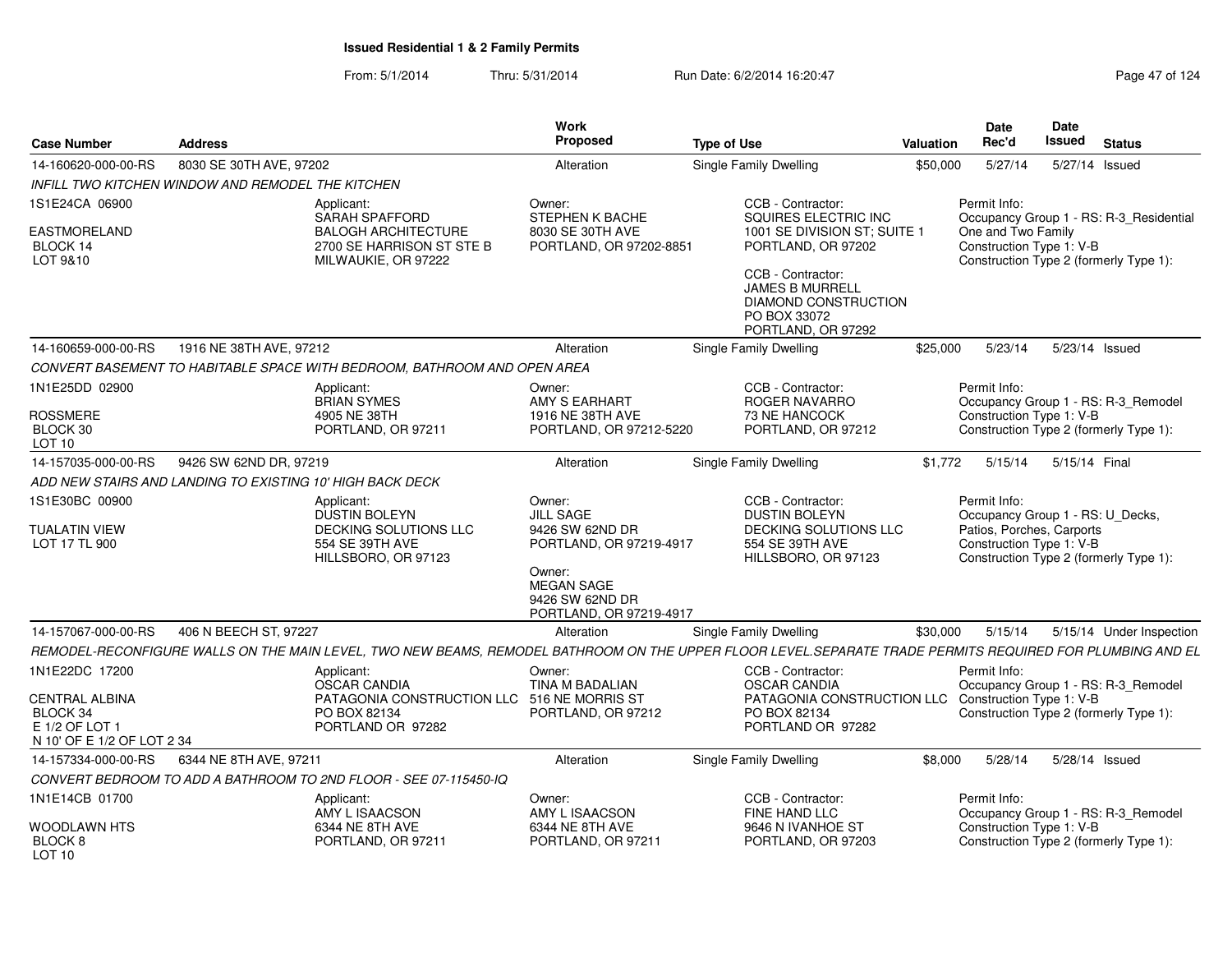| <b>Case Number</b>                                              | <b>Address</b>                                                                                                                             | Work<br>Proposed                                                             | <b>Type of Use</b>                                                                                   | Valuation | <b>Date</b><br>Rec'd                                           | <b>Date</b><br>Issued | <b>Status</b>                                                                      |
|-----------------------------------------------------------------|--------------------------------------------------------------------------------------------------------------------------------------------|------------------------------------------------------------------------------|------------------------------------------------------------------------------------------------------|-----------|----------------------------------------------------------------|-----------------------|------------------------------------------------------------------------------------|
| 14-152923-000-00-RS                                             | 6206 NE 17TH AVE, 97211                                                                                                                    | Alteration                                                                   | Single Family Dwelling                                                                               | \$6,750   | 5/6/14                                                         | 5/6/14 Final          |                                                                                    |
|                                                                 | SOLAR INSTALLATION 5.5kW, PV SYSTEM ON ROOFTOP                                                                                             |                                                                              |                                                                                                      |           |                                                                |                       |                                                                                    |
| 1N1E14DB 13700                                                  | Applicant:<br>PREMIER ENERGY INC                                                                                                           | Owner:<br><b>COREY D OSMAN</b>                                               | CCB - Contractor:<br>PREMIER ENERGY INC                                                              |           | Permit Info:                                                   |                       | Occupancy Group 1 - RS: R-3_Remodel                                                |
| <b>HIGHLAND PK</b><br>BLOCK <sub>9</sub><br>LOT <sub>9</sub>    | 556 SOMMERSET RD<br>WOODLAND, WA 98674                                                                                                     | 6206 NE 17TH AVE<br>PORTLAND, OR 97211-4818                                  | 556 SOMMERSET RD<br>WOODLAND, WA 98674                                                               |           | Construction Type 1: V-B                                       |                       | Construction Type 2 (formerly Type 1):                                             |
|                                                                 |                                                                                                                                            | Owner:<br>JENNIFER L DYMOND<br>6206 NE 17TH AVE<br>PORTLAND, OR 97211-4818   |                                                                                                      |           |                                                                |                       |                                                                                    |
| 14-152536-000-00-RS                                             | 2230 SE TOLMAN ST, 97202                                                                                                                   | Alteration                                                                   | Single Family Dwelling                                                                               | \$4,000   | 5/5/14                                                         | 5/5/14 Final          |                                                                                    |
|                                                                 | <b>VOLUNTARY FOUNDATION UNDERPINNING WITH HELICAL PIERS</b>                                                                                |                                                                              |                                                                                                      |           |                                                                |                       |                                                                                    |
| 1S1E14DD 03500                                                  | Applicant:<br><b>CHRIS KELLY</b>                                                                                                           | Owner:<br>THEODORE A KRACHT                                                  | CCB - Contractor:<br><b>TERRAFIRMA FOUNDATION</b>                                                    |           | Permit Info:                                                   |                       | Occupancy Group 1 - RS: R-3_Residential                                            |
| <b>WESTMORELAND</b><br>BLOCK 39<br><b>LOT 24</b>                | <b>TERRA FIRMA FS</b><br>7910 SW HUNZIKER ST<br>PORTLAND, OR 97223                                                                         | 2230 SE TOLMAN ST<br>PORTLAND, OR 97202-5433                                 | <b>SYSTEMS</b><br>1308 NW PARK ST<br>ROSEBURG, OR 97470                                              |           | One and Two Family<br>Construction Type 1: V-B                 |                       | Construction Type 2 (formerly Type 1):                                             |
| 14-153522-000-00-RS                                             | 3995 NE 40TH AVE, 97212                                                                                                                    | Alteration                                                                   | Single Family Dwelling                                                                               | \$16,000  | 5/21/14                                                        |                       | 5/21/14 Under Inspection                                                           |
|                                                                 | CONVERT BASEMENT TO LIVING SPACE TO INCLUDE BATH, STORAGE AND FAMILY ROOM; MECHANICAL, PLUMBING AND ELECTRICAL PERMITS OBTAINED SEPARATELY |                                                                              |                                                                                                      |           |                                                                |                       |                                                                                    |
| 1N1E24DD 03500<br><b>WILSHIRE</b><br>BLOCK 16<br>N 60' OF LOT 1 | Applicant:<br>DAVE DIMOFF<br><b>DIMOFF DESIGNS</b><br>2032 NE 53RD<br>PORTLAND, OR 97213                                                   | Owner:<br><b>SAMUEL ANTOS</b><br>3995 NE 40TH AVE<br>PORTLAND, OR 97212-1929 | CCB - Contractor:<br><b>WALKER HOME IMPROVEMENT</b><br>INC.<br>3014 NE 16TH AV<br>PORTLAND, OR 97212 |           | Permit Info:<br>One and Two Family<br>Construction Type 1: V-B |                       | Occupancy Group 1 - RS: R-3_Residential<br>Construction Type 2 (formerly Type 1):  |
|                                                                 |                                                                                                                                            | Owner:<br><b>KERRY ANTOS</b><br>3995 NE 40TH AVE<br>PORTLAND, OR 97212-1929  |                                                                                                      |           |                                                                |                       |                                                                                    |
| 14-152065-000-00-RS                                             | 102 SE 60TH AVE, 97215                                                                                                                     | Alteration                                                                   | Single Family Dwelling                                                                               | \$10,477  | 5/2/14                                                         |                       | $5/2/14$ Issued                                                                    |
|                                                                 | WATER DAMAGE REPAIR AND PARTIAL CONVERSION OF BASEMENT TO BEDROOM AND BATHROOM WITH REMAINDER AS NON-HABITABLE STORAGE / UTILITY           |                                                                              |                                                                                                      |           |                                                                |                       |                                                                                    |
| 1N2E31DD 06600                                                  | Applicant:<br>CHRIS NESTLERODE                                                                                                             | Owner:<br>MARIE E LOFTING-WALHOOD                                            | CCB - Contractor:<br>RAPID INTERVENTION TEAM INC                                                     |           | Permit Info:                                                   |                       | Occupancy Group 1 - RS: R-3_Remodel                                                |
| <b>ORCHARD HOMES</b><br>BLOCK 4<br>LOT 8 EXC N 21'              | 2850 SW CEDAR HILLS BLVD, #106 102 SE 60TH AVE<br>BEAVERTON, OR 97005                                                                      | PORTLAND, OR 97215                                                           | PO BOX 51<br>GLADSTONE, OR 97027                                                                     |           | Construction Type 1: V-B                                       |                       | Construction Type 2 (formerly Type 1):<br>Total Square Footage - Display Only: 285 |
| LOT <sub>9</sub>                                                |                                                                                                                                            | Owner:<br>MICHAEL D WALHOOD<br>102 SE 60TH AVE<br>PORTLAND, OR 97215         |                                                                                                      |           |                                                                |                       |                                                                                    |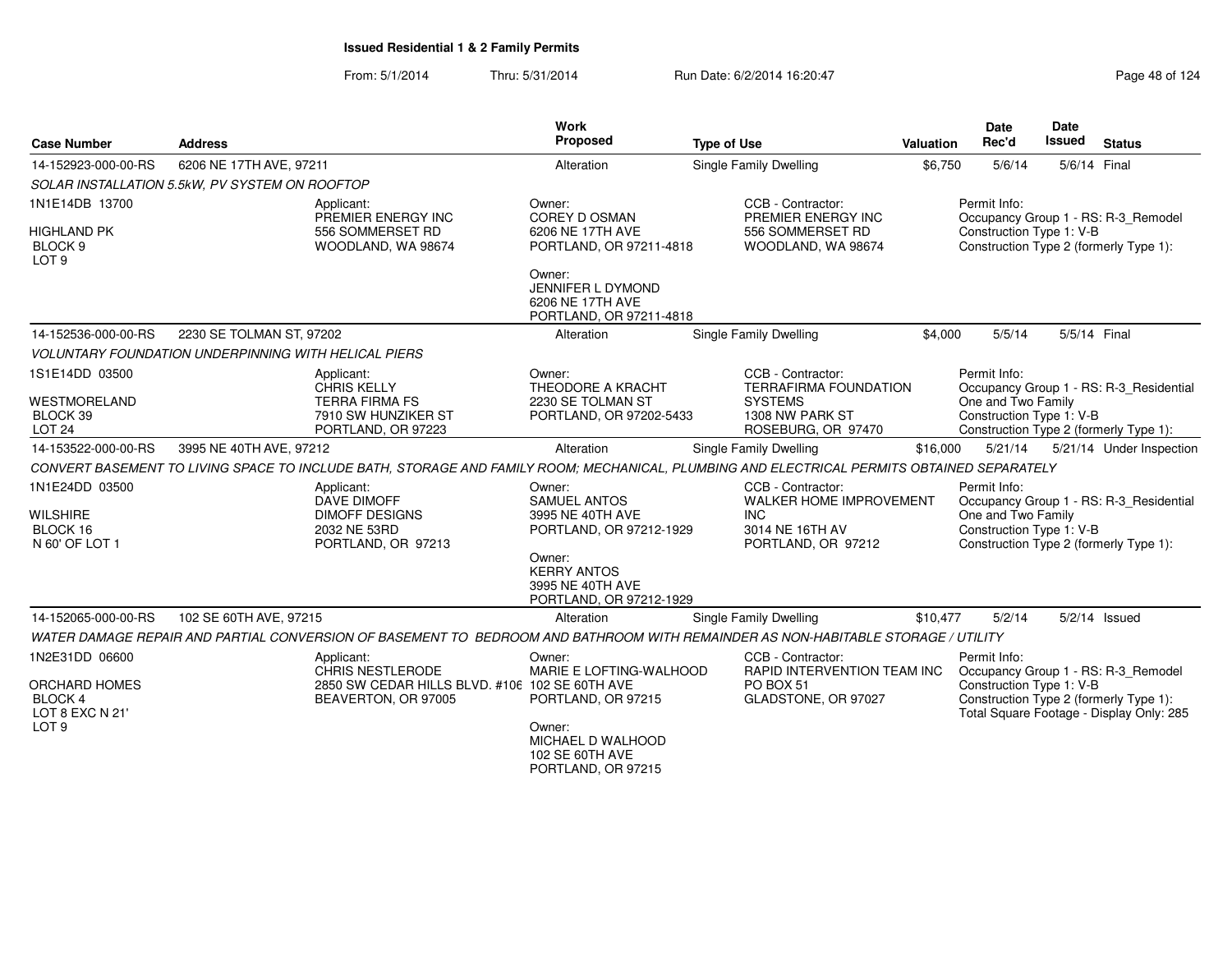From: 5/1/2014Thru: 5/31/2014 Run Date: 6/2/2014 16:20:47 Research 20124 Page 49 of 124

|                                                                                          |                                                                                                               | Work                                                                                                                                                                     |                                                                                                                                                                                                                                                |                  | <b>Date</b>                                                    | Date          |                                                                                                                            |
|------------------------------------------------------------------------------------------|---------------------------------------------------------------------------------------------------------------|--------------------------------------------------------------------------------------------------------------------------------------------------------------------------|------------------------------------------------------------------------------------------------------------------------------------------------------------------------------------------------------------------------------------------------|------------------|----------------------------------------------------------------|---------------|----------------------------------------------------------------------------------------------------------------------------|
| <b>Case Number</b>                                                                       | <b>Address</b>                                                                                                | Proposed                                                                                                                                                                 | <b>Type of Use</b>                                                                                                                                                                                                                             | <b>Valuation</b> | Rec'd                                                          | <b>Issued</b> | <b>Status</b>                                                                                                              |
| 14-152115-000-00-RS                                                                      | 102 SE 60TH AVE, 97215                                                                                        | Alteration                                                                                                                                                               | <b>Single Family Dwelling</b>                                                                                                                                                                                                                  | \$61.169         | 5/2/14                                                         | 5/2/14        | Issued                                                                                                                     |
|                                                                                          | FIRE DAMAGE REPAIR ON MAIN AND 2ND FLOOR AND LEGALIZE EXISTING BATH ON 2ND FLOOR                              |                                                                                                                                                                          |                                                                                                                                                                                                                                                |                  |                                                                |               |                                                                                                                            |
| 1N2E31DD 06600<br>ORCHARD HOMES<br><b>BLOCK 4</b><br>LOT 8 EXC N 21'<br>LOT <sub>9</sub> | Applicant:<br><b>ROBERT HAYDEN</b><br>2850 SW CEDAR HILLS AVE<br>PORTLAND OR                                  | Owner:<br>MARIE E LOFTING-WALHOOD<br>102 SE 60TH AVE<br>PORTLAND, OR 97215<br>Owner:<br>MICHAEL D WALHOOD<br>102 SE 60TH AVE<br>PORTLAND, OR 97215                       | CCB - Contractor:<br>RAPID INTERVENTION TEAM INC<br>PO BOX 51<br>GLADSTONE, OR 97027                                                                                                                                                           |                  | Permit Info:<br>Construction Type 1: V-B                       |               | Occupancy Group 1 - RS: R-3_Remodel<br>Construction Type 2 (formerly Type 1):<br>Total Square Footage - Display Only: 1664 |
| 14-154522-000-00-RS                                                                      | 8445 SW 9TH AVE, 97219                                                                                        | Alteration                                                                                                                                                               | <b>Single Family Dwelling</b>                                                                                                                                                                                                                  | \$106,000        | 5/8/14                                                         |               | 5/12/14 Under Inspection                                                                                                   |
|                                                                                          | REMODEL EXISTING MAIN FLOOR BATHROOM AND MISC MECHANICAL AND ELECTRICAL UPGRADES                              |                                                                                                                                                                          |                                                                                                                                                                                                                                                |                  |                                                                |               |                                                                                                                            |
| 1S1E21DC 04600<br><b>CARSON HTS</b><br>BLOCK 17<br>LOT 5&6 EXC N 2'                      | Applicant:<br>STEPHEN S AIGUIER<br><b>GREEN HAMMER INC</b><br>1323 SE 6TH AVE<br>PORTLAND OR 97214            | Owner:<br>RAMON DENNIS PAYTON<br>8445 SW 9TH AVE<br>PORTLAND, OR 97219                                                                                                   | CCB - Contractor:<br><b>VIKING ELECTRIC INC</b><br>4326 SE WOODSTOCK BLVD STE One and Two Family<br>518<br>PORTLAND, OR 972066270<br>CCB - Contractor:<br>STEPHEN S AIGUIER<br><b>GREEN HAMMER INC</b><br>1323 SE 6TH AVE<br>PORTLAND OR 97214 |                  | Permit Info:<br>Construction Type 1: V-B                       |               | Occupancy Group 1 - RS: R-3_Residential<br>Construction Type 2 (formerly Type 1):                                          |
| 14-154542-000-00-RS                                                                      | 4212 SW CONDOR AVE, 97201                                                                                     | Alteration                                                                                                                                                               | Single Family Dwelling                                                                                                                                                                                                                         | \$8,000          | 5/8/14                                                         |               | 5/23/14 Under Inspection                                                                                                   |
|                                                                                          | <b>VOLUNTARY SEISMIC UPGRADE OF LOAD BEARING COLUMNS</b>                                                      |                                                                                                                                                                          |                                                                                                                                                                                                                                                |                  |                                                                |               |                                                                                                                            |
| 1S1E10CC 03000<br>PORTLAND HMSTD<br>SUB OF LOT 3<br><b>BLOCK 7</b><br>N 40.5' OF LOT D   | Applicant:<br><b>STEVE GEMMELL</b><br><b>GEMMELL CONSTRUCTION LLC</b><br>3817 N WILLIAMS<br>PORTLAND OR 97227 | Owner:<br><b>JAMES A CONOUR</b><br>4212 SW CONDOR AVE<br>PORTLAND, OR 97239-4109<br>Owner:<br><b>VENETA D STOYANOVA</b><br>4212 SW CONDOR AVE<br>PORTLAND, OR 97239-4109 | CCB - Contractor:<br><b>STEVE GEMMELL</b><br><b>GEMMELL CONSTRUCTION LLC</b><br>3817 N WILLIAMS<br>PORTLAND OR 97227                                                                                                                           |                  | Permit Info:<br>One and Two Family<br>Construction Type 1: V-B |               | Occupancy Group 1 - RS: R-3_Residential<br>Construction Type 2 (formerly Type 1):                                          |
| 14-154551-000-00-RS                                                                      | 932 SE 12TH AVE, 97214                                                                                        | Alteration                                                                                                                                                               | Single Family Dwelling                                                                                                                                                                                                                         | \$6,975          | 5/8/14                                                         | 5/12/14 Final |                                                                                                                            |
|                                                                                          | VOLUNTARY SEISMIC UPGRADE - CONNECT HOUSE TO FOUNDATION                                                       |                                                                                                                                                                          |                                                                                                                                                                                                                                                |                  |                                                                |               |                                                                                                                            |
| 1S1E02BA 03300<br><b>EAST PORTLAND</b><br>BLOCK 257<br>LOT <sub>4</sub>                  | Applicant:<br><b>STEVE GEMMELL</b><br><b>GEMMELL CONSTRUCTION LLC</b><br>3817 N WILLIAMS<br>PORTLAND OR 97227 | Owner:<br><b>JOHN HINDS</b><br>6507 SW BARNES RD<br>PORTLAND, OR 97225<br>Owner:<br>DOROTHY M LOWMAN<br>6507 SW BARNES RD<br>PORTLAND, OR 97225                          | CCB - Contractor:<br><b>STEVE GEMMELL</b><br><b>GEMMELL CONSTRUCTION LLC</b><br>3817 N WILLIAMS<br>PORTLAND OR 97227                                                                                                                           |                  | Permit Info:<br>One and Two Family<br>Construction Type 1: V-B |               | Occupancy Group 1 - RS: R-3_Residential<br>Construction Type 2 (formerly Type 1):                                          |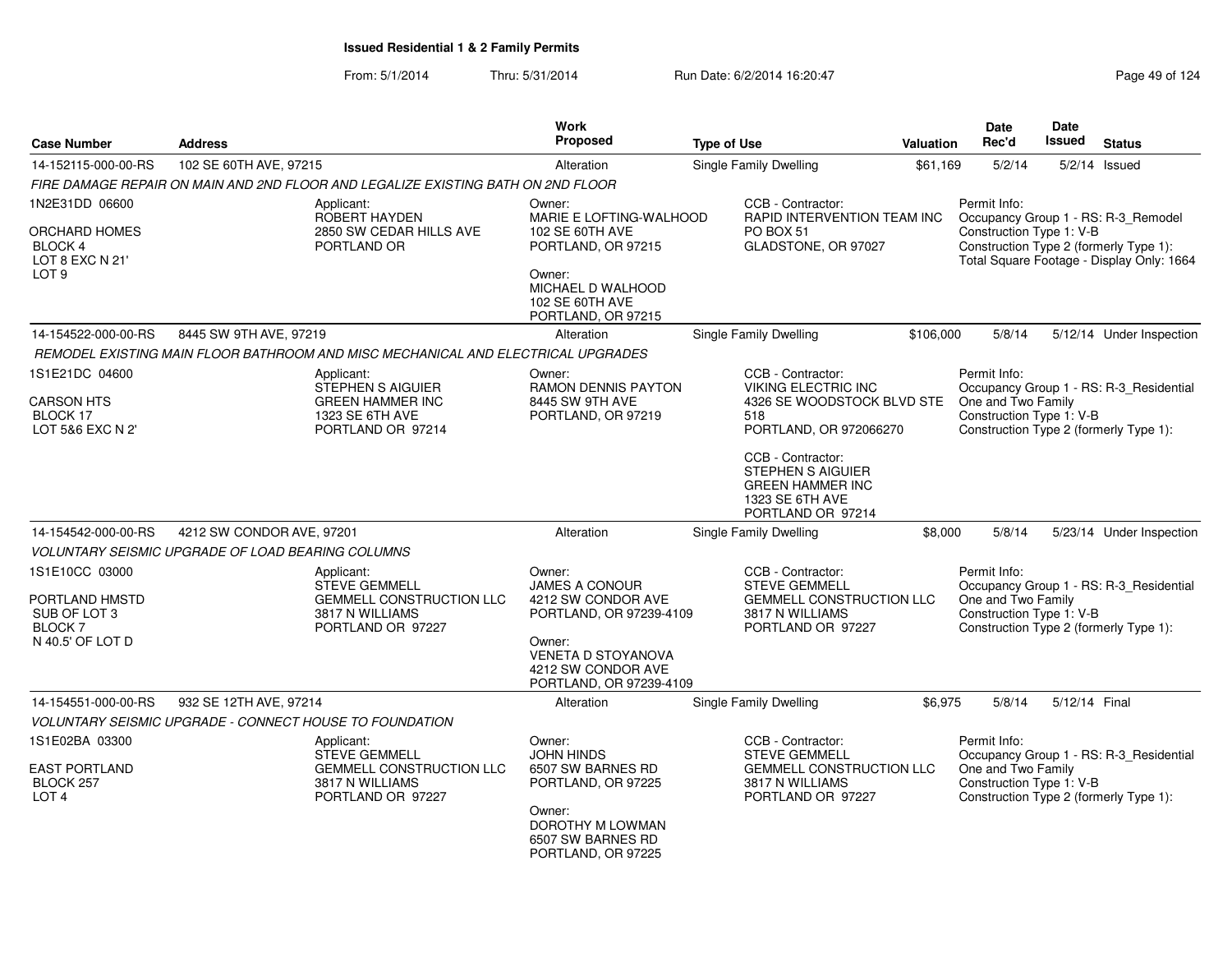From: 5/1/2014

Thru: 5/31/2014 Run Date: 6/2/2014 16:20:47 Research 2012 4:30:47

| <b>Case Number</b>                                                                                                                  | <b>Address</b>                               |                                                                                                          | Work<br>Proposed                                                                                                                                                  | <b>Type of Use</b>                                                                                                                                             | <b>Valuation</b> | Date<br>Rec'd                                                  | Date<br>Issued | <b>Status</b>                                                                     |
|-------------------------------------------------------------------------------------------------------------------------------------|----------------------------------------------|----------------------------------------------------------------------------------------------------------|-------------------------------------------------------------------------------------------------------------------------------------------------------------------|----------------------------------------------------------------------------------------------------------------------------------------------------------------|------------------|----------------------------------------------------------------|----------------|-----------------------------------------------------------------------------------|
| 14-154723-000-00-RS                                                                                                                 | 2503 NE 41ST AVE, 97212                      |                                                                                                          | Alteration                                                                                                                                                        | <b>Single Family Dwelling</b>                                                                                                                                  | \$6,750          | 5/20/14                                                        | 5/20/14 Issued |                                                                                   |
|                                                                                                                                     | SOLAR INSTALLATION OF ROOF PV SYSTEM 2.16 KW |                                                                                                          |                                                                                                                                                                   |                                                                                                                                                                |                  |                                                                |                |                                                                                   |
| 1N1E25DA 00900                                                                                                                      |                                              | Applicant:<br>ROSE WOOFENDEN                                                                             | Owner:<br><b>HEATHER BOUDREAU</b>                                                                                                                                 | CCB - Contractor:<br>NEIL KELLY CO INC                                                                                                                         |                  | Permit Info:                                                   |                | Occupancy Group 1 - RS: R-3_Residential                                           |
| <b>ROSSMERE</b><br>BLOCK 5<br>LOT 10                                                                                                |                                              | <b>NEIL KELLY</b><br>804 N ALBERTA<br>PORTLAND, OR 97217                                                 | 2503 NE 41ST AVE<br>PORTLAND, OR 97212-2941                                                                                                                       | 804 N ALBERTA ST<br>PORTLAND, OR 97217-2693                                                                                                                    |                  | One and Two Family<br>Construction Type 1: V-B                 |                | Construction Type 2 (formerly Type 1):                                            |
| 14-157153-000-00-RS                                                                                                                 | 1711 NW HOYT ST, 97209                       |                                                                                                          | Alteration                                                                                                                                                        | Single Family Dwelling                                                                                                                                         | \$1,800          | 5/15/14                                                        | 5/15/14 Final  |                                                                                   |
| ATTACH SILL PLATE TO FOUNDATION                                                                                                     |                                              |                                                                                                          |                                                                                                                                                                   |                                                                                                                                                                |                  |                                                                |                |                                                                                   |
| 1N1E33AC 04000<br><b>COUCHS ADD</b><br>BLOCK 162<br>W 33 1/3' OF E 66 2/3' OF LOT 1<br>S 16 2/3' OF W 33 1/3' OF E 66 2/3' OF LOT 4 |                                              | Applicant:<br>HELP HOME ENERGY LIFE<br>PERFORMANCE GROUP INC<br>10006 SW CANYON RD<br>PORTLAND, OR 97225 | Owner:<br>ALAN G COSTLEY<br>1711 NW HOYT ST<br>PORTLAND, OR 97209<br>Owner:<br><b>JULIA J POMEROY</b><br>1711 NW HOYT ST<br>PORTLAND, OR 97209                    | CCB - Contractor:<br>HELP HOME ENERGY LIFE<br>PERFORMANCE GROUP INC<br>10006 SW CANYON RD<br>PORTLAND, OR 97225                                                |                  | Permit Info:<br>One and Two Family<br>Construction Type 1: V-B |                | Occupancy Group 1 - RS: R-3_Residential<br>Construction Type 2 (formerly Type 1): |
| 14-157155-000-00-RS                                                                                                                 | 3224 NE 25TH AVE, 97212                      |                                                                                                          | Alteration                                                                                                                                                        | <b>Single Family Dwelling</b>                                                                                                                                  | \$1,800          | 5/15/14                                                        | 5/15/14 Issued |                                                                                   |
| <b>ATTACH SILL TO FOUNDATION</b>                                                                                                    |                                              |                                                                                                          |                                                                                                                                                                   |                                                                                                                                                                |                  |                                                                |                |                                                                                   |
| 1N1E25BB 09400<br><b>EDGEMONT</b><br>BLOCK 5<br>LOT <sub>18</sub>                                                                   |                                              | Applicant:<br>HELP HOME ENERGY LIFE<br>PERFORMANCE GROUP INC<br>10006 SW CANYON RD<br>PORTLAND, OR 97225 | Owner:<br><b>MICHAEL E DEMBROW</b><br>3224 NE 25TH AVE<br>PORTLAND, OR 97212-2503<br>Owner:<br>CATHERINE H DEMBROW<br>3224 NE 25TH AVE<br>PORTLAND, OR 97212-2503 | CCB - Contractor:<br>HELP HOME ENERGY LIFE<br>PERFORMANCE GROUP INC<br>10006 SW CANYON RD<br>PORTLAND, OR 97225                                                |                  | Permit Info:<br>One and Two Family<br>Construction Type 1: V-B |                | Occupancy Group 1 - RS: R-3 Residential<br>Construction Type 2 (formerly Type 1): |
| 14-160079-000-00-RS                                                                                                                 | 1304 SW UPLAND DR, 97221                     |                                                                                                          | Alteration                                                                                                                                                        | Single Family Dwelling                                                                                                                                         | \$47,500         | 5/22/14                                                        | 5/22/14 Issued |                                                                                   |
| REMODEL EXISTING BATHROOMS.                                                                                                         |                                              |                                                                                                          |                                                                                                                                                                   |                                                                                                                                                                |                  |                                                                |                |                                                                                   |
| 1S1E06AD 06300                                                                                                                      |                                              | Applicant:<br>Portland Houseworks, LLC                                                                   | Owner:<br><b>SHANE STORY</b>                                                                                                                                      | CCB - Contractor:<br>PORTLAND HOUSEWORKS LLC                                                                                                                   |                  | Permit Info:                                                   |                | Occupancy Group 1 - RS: R-3_Residential                                           |
| <b>WEST HIGHLANDS &amp; EXTD</b><br><b>BLOCK C</b><br>LOT <sub>16</sub>                                                             |                                              | 5105 SW 45th Ave., Suite 201<br>Portland, OR 97221                                                       | 1304 SW UPLAND DR<br>PORTLAND, OR 97221                                                                                                                           | 5105 SW 45TH AVE #201<br>PORTLAND, OR 97221                                                                                                                    |                  | One and Two Family<br>Construction Type 1: V-B                 |                | Construction Type 2 (formerly Type 1):                                            |
| 14-160081-000-00-RS                                                                                                                 | 434 NE GOING ST, 97211                       |                                                                                                          | Alteration                                                                                                                                                        | Single Family Dwelling                                                                                                                                         | \$100,000        | 5/22/14                                                        | 5/23/14 Issued |                                                                                   |
|                                                                                                                                     |                                              |                                                                                                          |                                                                                                                                                                   | FIRST FLOOR REMODEL INCLUDING NEW KITCHEN, DINING, LIVING AND GUEST ROOMS. SECOND FLOOR REMODEL INCLUDING MOVING LAUNDRY, ADD CLOSETS. RELOCATE FRONT DOOR (S. |                  |                                                                |                |                                                                                   |
| 1N1E23BC 15702                                                                                                                      |                                              | Applicant:<br><b>CHRISTOPHER COOPER</b>                                                                  | Owner:<br><b>NORA R BAUMAN</b>                                                                                                                                    | CCB - Contractor:<br>HAMMER AND HAND INC                                                                                                                       |                  | Permit Info:                                                   |                | Occupancy Group 1 - RS: R-3 Residential                                           |
| PARTITION PLAT 1998-11<br>LOT <sub>2</sub>                                                                                          |                                              | <b>HAMMER AND HAND</b><br>1020 SE HARRISON ST<br>PORTLAND, OR 97214                                      | 434 NE GOING ST<br>PORTLAND, OR 97211-3325                                                                                                                        | 1020 SE HARRISON<br>PORTLAND, OR 97214                                                                                                                         |                  | One and Two Family<br>Construction Type 1: V-B                 |                | Construction Type 2 (formerly Type 1):                                            |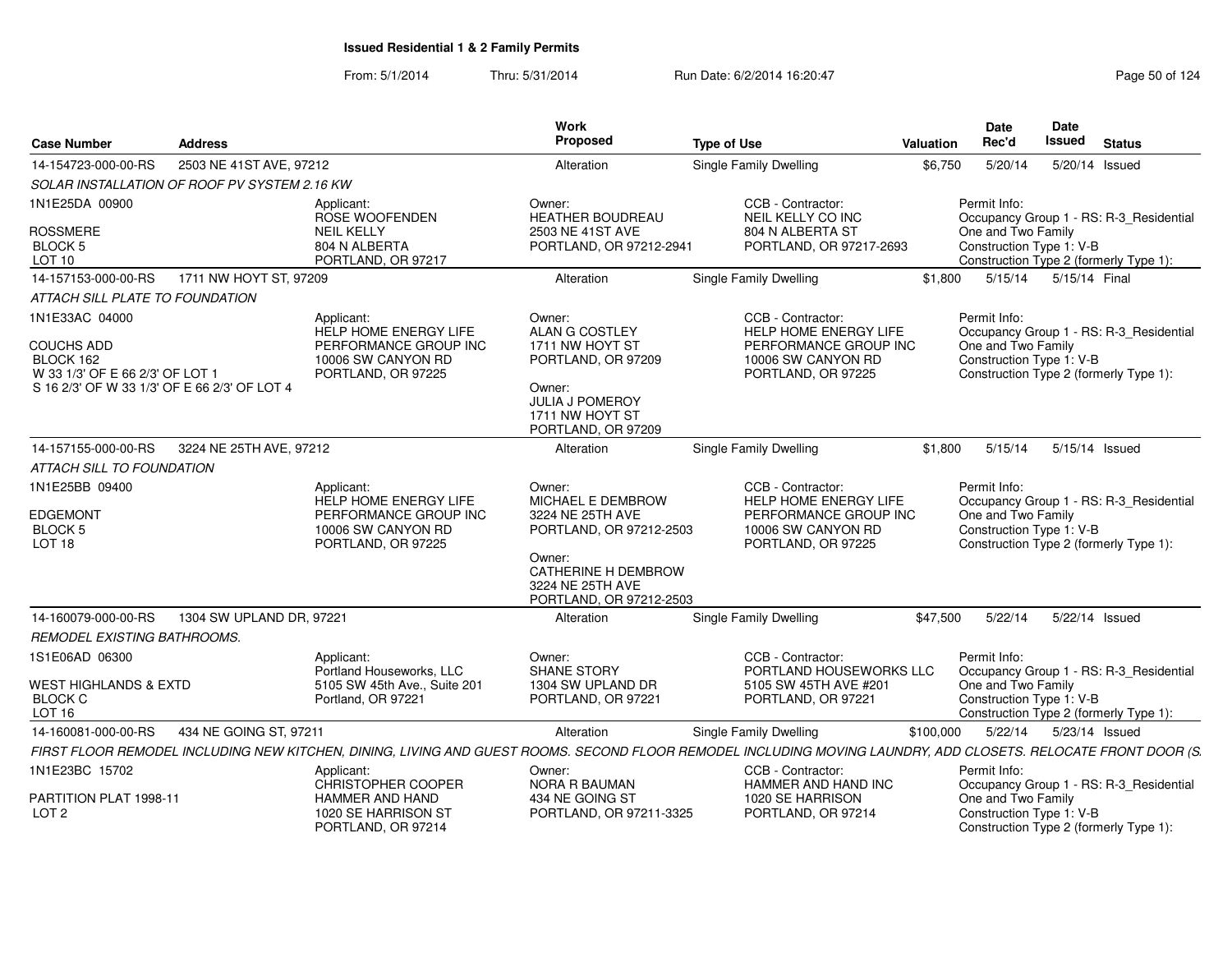From: 5/1/2014Thru: 5/31/2014 Run Date: 6/2/2014 16:20:47 Research 2012 124

|                                                           |                                 |                                                                                                                                                                   | <b>Work</b>                                                |                                                               | Date                | Date                                                                |
|-----------------------------------------------------------|---------------------------------|-------------------------------------------------------------------------------------------------------------------------------------------------------------------|------------------------------------------------------------|---------------------------------------------------------------|---------------------|---------------------------------------------------------------------|
| <b>Case Number</b>                                        | <b>Address</b>                  |                                                                                                                                                                   | Proposed                                                   | <b>Type of Use</b>                                            | Rec'd<br>Valuation  | <b>Issued</b><br><b>Status</b>                                      |
| 14-159625-000-00-RS                                       | 5026 NE 10TH AVE, 97211         |                                                                                                                                                                   | Alteration                                                 | Single Family Dwelling                                        | 5/21/14<br>\$21,321 | 5/21/14 Under Inspection                                            |
|                                                           |                                 | BSMT CONVERSION, ADD WALLS FOR BATHROOM IN BASEMENT, NEW INSULATED WALL PANELS ON PERIMETER WALLS, NEW WALLS FOR UTILITY ROOM, PLUMBING ON 13-138388 (3 BATHRO    |                                                            |                                                               |                     |                                                                     |
| 1N1E23BA 20900                                            |                                 | Applicant:                                                                                                                                                        | Owner:                                                     | CCB - Contractor:                                             | Permit Info:        |                                                                     |
|                                                           |                                 | <b>SHAWN KNOCK</b>                                                                                                                                                | DANIELA S HUGELSHOFER                                      | <b>SHAWN KNOCK</b>                                            |                     | Occupancy Group 1 - RS: R-3_Remodel                                 |
| <b>ROSEDALE &amp; ANX</b><br>BLOCK <sup>:</sup>           |                                 | ALL PHASE REMODELING INC<br>23707 SW MOUNTAIN CREEK RD                                                                                                            | 5026 NE 10TH AVE<br>PORTLAND, OR 97211-4560                | ALL PHASE REMODELING INC<br>23707 SW MOUNTAIN CREEK RD        |                     | Construction Type 1: V-B<br>Construction Type 2 (formerly Type 1)   |
| LOT <sub>4</sub>                                          |                                 | SHERWOOD OR 97140                                                                                                                                                 |                                                            | SHERWOOD OR 97140                                             |                     | Total Square Footage - Display Only: 580                            |
| 14-159530-000-00-RS                                       | 2405 SW SEYMOUR DR, 97201       |                                                                                                                                                                   | Alteration                                                 | <b>Single Family Dwelling</b>                                 | \$20,000<br>5/21/14 | 5/21/14 Under Inspection                                            |
|                                                           |                                 | LEGALIZE WORK DONE WITHOUT PERMIT IN RESPONSE TO VIOLATION CASE 14-126848VI; REPLACE LARGE EXISTING UPPER LEVEL DECK IN SETBACK WITH SMALLER DECK, OPEN UP WALL E |                                                            |                                                               |                     |                                                                     |
| 1S1E16BB 03900                                            |                                 | Applicant:<br>PROLIFIC CONSTRUCTION                                                                                                                               | Owner:<br>SOCAL PROPERTIES LLC                             | CCB - Contractor:<br><b>LOTUS PLUMBING COMPANY</b>            | Permit Info:        | Occupancy Group 1 - RS: R-3_Residential                             |
| SLAVINS ADD & PLAT 2<br><b>BLOCK E</b><br>LOT 2&3 TL 3900 |                                 | <b>SERVICES LLC</b><br>12031 SE OAK ST<br>PORTLAND, OR 97216                                                                                                      | 139 LAYTON AVE<br>OJAI, CA 93023-1734                      | 8100 SW ELMWOOD ST<br>PORTLAND, OR 97223<br>CCB - Contractor: | One and Two Family  | Construction Type 1: V-B<br>Construction Type 2 (formerly Type 1):  |
|                                                           |                                 |                                                                                                                                                                   |                                                            | ROSE CITY ELECTRIC CO<br>PO BOX 10004<br>PORTLAND, OR 97220   |                     |                                                                     |
|                                                           |                                 |                                                                                                                                                                   |                                                            | CCB - Contractor:                                             |                     |                                                                     |
|                                                           |                                 |                                                                                                                                                                   |                                                            | PROLIFIC CONSTRUCTION                                         |                     |                                                                     |
|                                                           |                                 |                                                                                                                                                                   |                                                            | <b>SERVICES LLC</b><br>12031 SE OAK ST<br>PORTLAND, OR 97216  |                     |                                                                     |
| 14-155476-000-00-RS                                       | 3908 SW SCHOLLS FERRY RD, 97221 |                                                                                                                                                                   | Alteration                                                 | <b>Single Family Dwelling</b>                                 | \$18,800            | 5/12/14   5/12/14   Under Inspection                                |
|                                                           |                                 | CONVERT BASEMENT TO LIVING SPACE WITH NEW BEDROOM, NEW BATHROOM, NEW UTILITY ROOM; NEW EGRESS                                                                     |                                                            |                                                               |                     |                                                                     |
| 1S1E07CB 03000                                            |                                 | Applicant:                                                                                                                                                        | Owner:                                                     | CCB - Contractor:                                             | Permit Info:        |                                                                     |
| SECTION 07 1S 1E                                          |                                 | OLSON & WILSON CONSTRUCTIOI JOSEPH R ELIA<br>PO BOX G                                                                                                             | 3908 SW SCHOLLS FERRY RD                                   | PO BOX G                                                      |                     | OLSON & WILSON CONSTRUCTIOI Occupancy Group 1 - RS: R-3_Residential |
| TL 3000 2.03 ACRES                                        |                                 | ST. HELENS, OR 97051                                                                                                                                              | PORTLAND, OR 97221-1269                                    | ST. HELENS, OR 97051                                          | One and Two Family  | Construction Type 1: V-B<br>Construction Type 2 (formerly Type 1):  |
|                                                           |                                 |                                                                                                                                                                   | Owner:<br><b>ALISON K ELIA</b><br>3908 SW SCHOLLS FERRY RD |                                                               |                     |                                                                     |

 3908 SW SCHOLLS FERRY RDPORTLAND, OR 97221-1269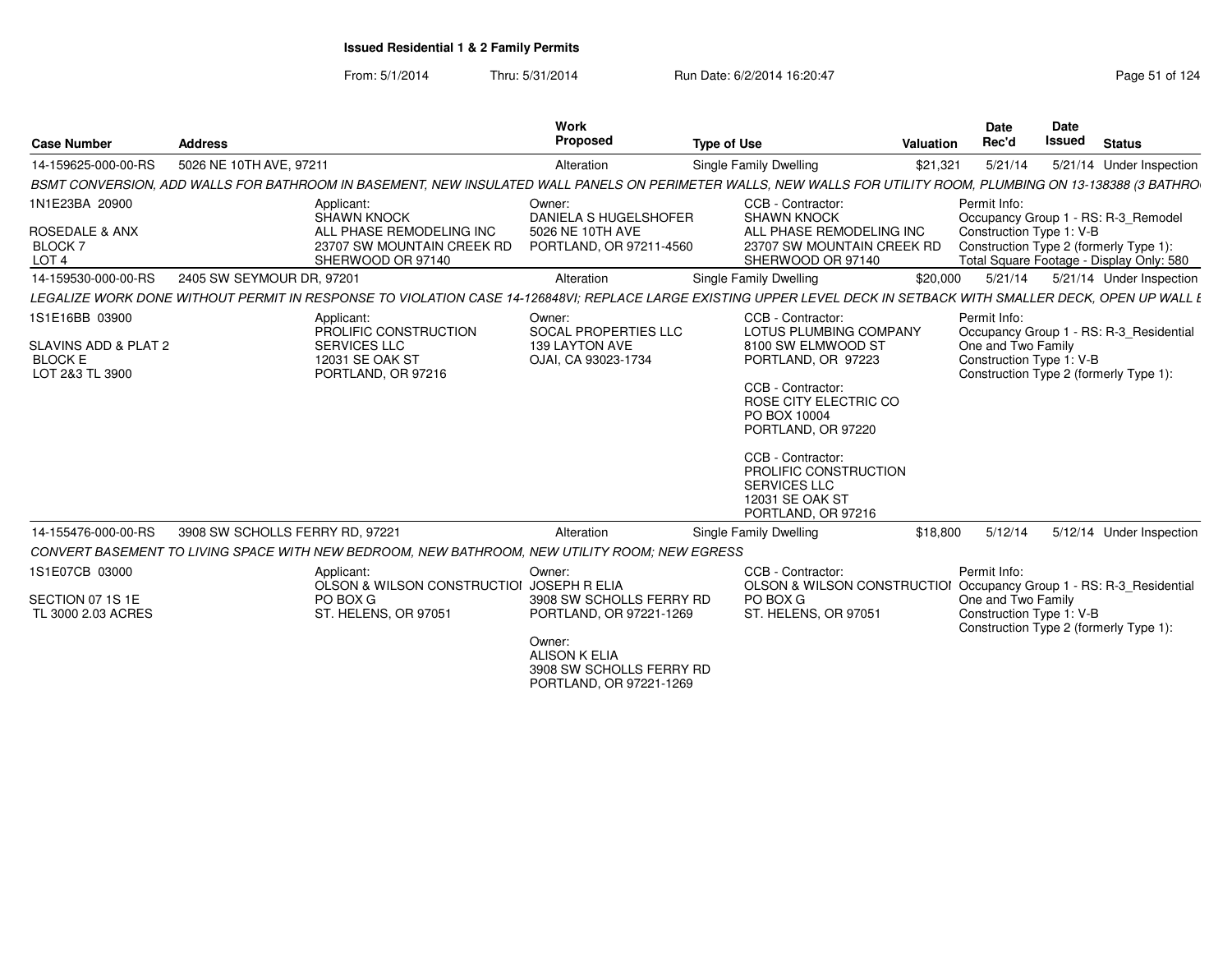| <b>Case Number</b>                                     | <b>Address</b>           |                                                                                                                                                            | <b>Work</b><br><b>Proposed</b>                                                     | <b>Type of Use</b> |                                                                                                                | <b>Valuation</b> | <b>Date</b><br>Rec'd                                                                     | <b>Date</b><br>Issued | <b>Status</b>                                                                      |
|--------------------------------------------------------|--------------------------|------------------------------------------------------------------------------------------------------------------------------------------------------------|------------------------------------------------------------------------------------|--------------------|----------------------------------------------------------------------------------------------------------------|------------------|------------------------------------------------------------------------------------------|-----------------------|------------------------------------------------------------------------------------|
| 14-157954-000-00-RS                                    | 2826 SE 63RD AVE, 97206  |                                                                                                                                                            | Alteration                                                                         |                    | Single Family Dwelling                                                                                         | \$5.330          | 5/19/14                                                                                  |                       | 5/19/14 Issued                                                                     |
|                                                        |                          | REMODEL TO INCLUDE REMOVAL OF WALL BETWEEN KITCHEN AND LIVING ROOM; NEW WALL AND REMOVAL OF WALL TO CREATE LAUNDRY AREA; CONVERTING DOOR TO WINDOW ON NORT |                                                                                    |                    |                                                                                                                |                  |                                                                                          |                       |                                                                                    |
| 1S2E08BB 16800                                         |                          | Applicant:<br>HENCEL WOODWORKING LLC                                                                                                                       | Owner:<br>CHRISTOPHER S KOCHISS                                                    |                    | CCB - Contractor:<br>ALL PRO ELECTRIC INC                                                                      |                  | Permit Info:                                                                             |                       | Occupancy Group 1 - RS: R-3_Remodel                                                |
| <b>BONADAIR</b><br>BLOCK 9<br>LOT 3                    |                          | 913 NE 76TH AVE<br>PORTLAND, OR 97213                                                                                                                      | 2826 SE 63RD AVE<br>PORTLAND, OR 97206                                             |                    | 6327 SW CAPITOL HWY SUITE C<br>#280<br>PORTLAND OR 97239                                                       |                  | Construction Type 1: V-B                                                                 |                       | Construction Type 2 (formerly Type 1):<br>Total Square Footage - Display Only: 145 |
|                                                        |                          |                                                                                                                                                            |                                                                                    |                    | CCB - Contractor:<br>TOM ALLENDER PLUMBING LLC<br>PO BOX 23753<br>PORTLAND, OR 97281-3753                      |                  |                                                                                          |                       |                                                                                    |
|                                                        |                          |                                                                                                                                                            |                                                                                    |                    | CCB - Contractor:<br>HENCEL WOODWORKING LLC<br>913 NE 76TH AVE<br>PORTLAND, OR 97213                           |                  |                                                                                          |                       |                                                                                    |
| 14-155158-000-00-RS                                    | 6914 N ALBINA AVE, 97217 |                                                                                                                                                            | Alteration                                                                         |                    | Single Family Dwelling                                                                                         | \$15,000         | 5/10/14                                                                                  |                       | 5/20/14 Under Inspection                                                           |
|                                                        |                          | ADDING BATHROOM IN BASEMENT. REPLACING DRAIN FROM LAUNDRY AREA IN BASEMENT FLOOR TO SEWER STACK. 2 TOILETS TOTAL.                                          |                                                                                    |                    |                                                                                                                |                  |                                                                                          |                       |                                                                                    |
| 1N1E15BD 00600                                         |                          |                                                                                                                                                            | Owner:<br><b>HOLLIS G ARCHITZEL</b>                                                |                    | CCB - Contractor:<br>WM D HERBOTH REMODELLING                                                                  |                  | Permit Info:                                                                             |                       | Occupancy Group 1 - RS: R-3 Residential                                            |
| <b>CUMBERLAND</b><br><b>BLOCK1</b><br>LOT <sub>9</sub> |                          |                                                                                                                                                            | 6914 N ALBINA AVE<br>PORTLAND, OR 97217-1604                                       |                    | <b>INC</b><br>6006 NE RODNEY AVE<br>PORTLAND, OR 972112556                                                     |                  | One and Two Family<br>Construction Type 1: V-B                                           |                       | Construction Type 2 (formerly Type 1):                                             |
| 14-154883-000-00-RS                                    | 862 NE MADRONA ST        |                                                                                                                                                            | Alteration                                                                         |                    | Single Family Dwelling                                                                                         | \$6,750          | 5/9/14                                                                                   |                       | $5/9/14$ Issued                                                                    |
| SOLAR 2.75KW PV ROOF MOUNT                             |                          |                                                                                                                                                            |                                                                                    |                    |                                                                                                                |                  |                                                                                          |                       |                                                                                    |
| 1N1E14BD 13902                                         |                          | Applicant:<br><b>MELISSA BENTLEY</b>                                                                                                                       | Owner:<br>ELIZABETH SHIFFLER                                                       |                    | CCB - Contractor:<br>SOLARCITY CORPORATION                                                                     |                  | Permit Info:                                                                             |                       | Occupancy Group 1 - RS: R-3_Residential                                            |
| PARTITION PLAT 1998-77<br>LOT 2                        |                          | SOLAR CITY CORPORATION<br>6132 NE 112TH AVE<br>PORTLAND, OR 97220                                                                                          | 862 NE MADRONA ST<br>PORTLAND, OR 97211-4066                                       |                    | 6132 NE 112th AVE<br>PORTLAND, OR 97220                                                                        |                  | One and Two Family<br>Construction Type 1: V-B<br>Construction Type 2 (formerly Type 1): |                       |                                                                                    |
|                                                        |                          |                                                                                                                                                            | Owner:<br><b>MARIBETH SCHEIDIG</b><br>862 NE MADRONA ST<br>PORTLAND, OR 97211-4066 |                    |                                                                                                                |                  |                                                                                          |                       |                                                                                    |
| 14-158895-000-00-RS                                    | 2234 NE 38TH AVE, 97212  |                                                                                                                                                            | Alteration                                                                         |                    | Single Family Dwelling                                                                                         | \$6,750          | 5/20/14                                                                                  |                       | 5/20/14 Issued                                                                     |
| SOLAR-INSTALL SOLAR PV ON RESIDENCE ROOF 6.KW          |                          |                                                                                                                                                            |                                                                                    |                    |                                                                                                                |                  |                                                                                          |                       |                                                                                    |
| 1N1E25DA 19700                                         |                          | Applicant:<br><b>JOSH KOPCZYNSKI</b>                                                                                                                       | Owner:<br><b>GEORGE M CRAWFORD</b>                                                 |                    | CCB - Contractor:<br><b>JOSH KOPCZYNSKI</b>                                                                    |                  | Permit Info:                                                                             |                       | Occupancy Group 1 - RS: R-3_Residential                                            |
| <b>ROSSMERE</b><br>BLOCK 25<br>LOT <sub>16</sub>       |                          | DYNAMIC POWER INNOVATION<br>112 WEST ILLINOIS ST<br>NEWBERG, OR                                                                                            | 2234 NE 38TH AVE<br>PORTLAND, OR 97212                                             |                    | DYNAMIC POWER INNOVATION<br>112 WEST ILLINOIS ST<br>NEWBERG, OR                                                |                  | One and Two Family<br>Construction Type 1: V-B<br>Construction Type 2 (formerly Type 1): |                       |                                                                                    |
|                                                        |                          |                                                                                                                                                            | Owner:<br>CAROLYN G CRAWFORD<br>2234 NE 38TH AVE<br>PORTLAND, OR 97212             |                    | CCB - Contractor:<br>LANPHERE CONSTRUCTION &<br>DEVELOPMENT LLC<br>4160 SW 109TH AVENUE<br>BEAVERTON, OR 97005 |                  |                                                                                          |                       |                                                                                    |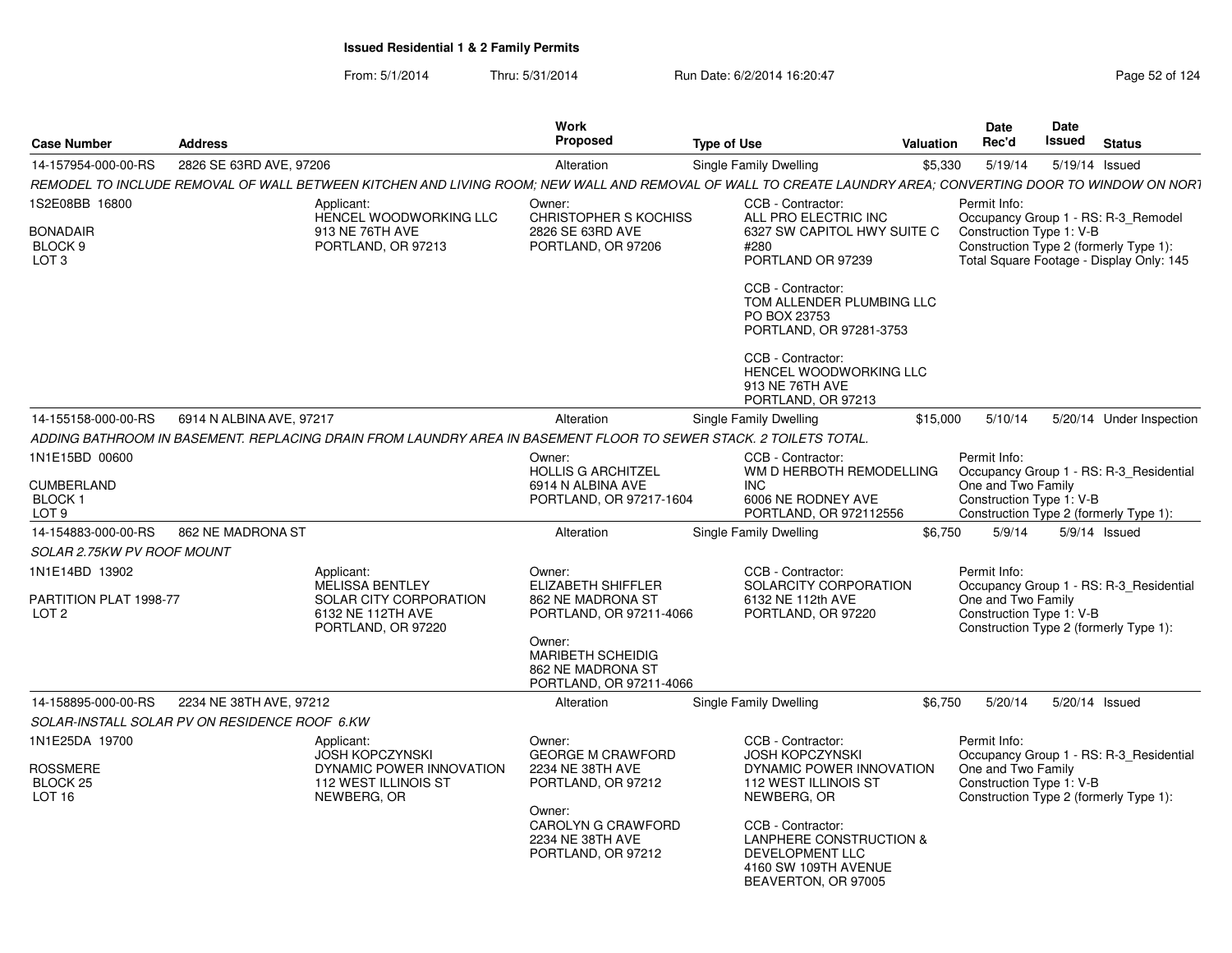|                                                                |                            |                                                                                                      | <b>Work</b>                                                                     |                                                                                                                                |           | <b>Date</b>                                    | <b>Date</b>    |                                                                                    |
|----------------------------------------------------------------|----------------------------|------------------------------------------------------------------------------------------------------|---------------------------------------------------------------------------------|--------------------------------------------------------------------------------------------------------------------------------|-----------|------------------------------------------------|----------------|------------------------------------------------------------------------------------|
| <b>Case Number</b>                                             | <b>Address</b>             |                                                                                                      | <b>Proposed</b>                                                                 | <b>Type of Use</b>                                                                                                             | Valuation | Rec'd                                          | Issued         | <b>Status</b>                                                                      |
| 14-158899-000-00-RS                                            | 8562 N DELAWARE AVE, 97217 |                                                                                                      | Alteration                                                                      | Single Family Dwelling                                                                                                         | \$6.750   | 5/20/14                                        | 5/20/14 Issued |                                                                                    |
| SOLAR-INSTALL ROOFTOP SOLAR PV SYSTEM. 3.3 KW                  |                            |                                                                                                      |                                                                                 |                                                                                                                                |           |                                                |                |                                                                                    |
| 1N1E09AC 02200<br><b>NATIONAL ADD</b>                          |                            | Applicant:<br><b>JOSH KOPCZYNSKI</b><br>DYNAMIC POWER INNOVATION                                     | Owner:<br><b>CYNTHIA A WILLIAMS</b><br>8562 N DELAWARE AVE                      | CCB - Contractor:<br><b>JOSH KOPCZYNSKI</b><br>DYNAMIC POWER INNOVATION                                                        |           | Permit Info:<br>One and Two Family             |                | Occupancy Group 1 - RS: R-3 Residential                                            |
| BLOCK 4<br>LOT <sub>9</sub><br>POTENTIAL ADDITIONAL TAX        |                            | 112 WEST ILLINOIS ST<br>NEWBERG, OR                                                                  | PORTLAND, OR 97217                                                              | 112 WEST ILLINOIS ST<br>NEWBERG, OR                                                                                            |           | Construction Type 1: V-B                       |                | Construction Type 2 (formerly Type 1):                                             |
|                                                                |                            |                                                                                                      |                                                                                 | CCB - Contractor:<br>LANPHERE CONSTRUCTION &<br><b>DEVELOPMENT LLC</b><br>4160 SW 109TH AVENUE<br>BEAVERTON, OR 97005          |           |                                                |                |                                                                                    |
| 14-154929-000-00-RS                                            | 4633 SW HILLSIDE DR, 97221 |                                                                                                      | Alteration                                                                      | Single Family Dwelling                                                                                                         | \$17,000  | 5/12/14                                        |                | 5/12/14 Under Inspection                                                           |
|                                                                |                            | REMODEL OF EXISTING REC ROOM ON LEVEL 2, INCLUDING REPLACING 2 BEAMS AND ADD 1 NEW WINDOW ON SE SIDE |                                                                                 |                                                                                                                                |           |                                                |                |                                                                                    |
| 1S1E07AD 03003                                                 |                            | Applicant:<br><b>RYAN WALSH</b>                                                                      | Owner:<br>ANTHONY L TRUNZO                                                      | CCB - Contractor:<br><b>RYAN WALSH</b>                                                                                         |           | Permit Info:                                   |                | Occupancy Group 1 - RS: R-3_Residential                                            |
| PARTITION PLAT 1997-25<br>LOT 3                                |                            | DRW CONSTRUCTION LLC<br>4104 SE 14TH AVE<br>PORTLAND, OR 97202                                       | 4633 SW HILLSIDE DR<br>PORTLAND, OR 97221                                       | DRW CONSTRUCTION LLC<br>4104 SE 14TH AVE<br>PORTLAND, OR 97202                                                                 |           | One and Two Family<br>Construction Type 1: V-B |                | Construction Type 2 (formerly Type 1):                                             |
|                                                                |                            |                                                                                                      | Owner:<br>PATRICIA H TRUNZO<br>4633 SW HILLSIDE DR<br>PORTLAND, OR 97221        |                                                                                                                                |           |                                                |                |                                                                                    |
| 14-156250-000-00-RS                                            | 7320 SW 26TH AVE, 97219    |                                                                                                      | Alteration                                                                      | Single Family Dwelling                                                                                                         | \$8,455   | 5/23/14                                        |                | 5/23/14 Issued                                                                     |
|                                                                |                            |                                                                                                      |                                                                                 | CONVERT PORTION OF UNFINISHED BASEMENT TO LIVING SPACE TO INCLUDE NEW BEDROOM, BATHROOM, LAUNDRY. PLUMBING UNDER 14-155056-PT. |           |                                                |                |                                                                                    |
| 1S1E20AD 01200                                                 |                            | Applicant:<br><b>IRIS R POLICAR</b>                                                                  | Owner:<br><b>IRIS R POLICAR</b>                                                 |                                                                                                                                |           | Permit Info:                                   |                | Occupancy Group 1 - RS: R-3_Remodel                                                |
| TOWNSENDS ADD<br><b>BLOCK1</b><br>LOT 17                       |                            | 7320 SW 26TH AVE<br>PORTLAND, OR 97219                                                               | 7320 SW 26TH AVE<br>PORTLAND, OR 97219                                          |                                                                                                                                |           | Construction Type 1: V-B                       |                | Construction Type 2 (formerly Type 1):<br>Total Square Footage - Display Only: 230 |
| 14-156004-000-00-RS                                            | 3950 NE 136TH AVE, 97230   |                                                                                                      | Alteration                                                                      | <b>Single Family Dwelling</b>                                                                                                  | \$55,000  | 5/13/14                                        | 5/13/14 Issued |                                                                                    |
| REPLACE TRUSSES DAMAGED BY FIRE Trades to be pulled separately |                            |                                                                                                      |                                                                                 |                                                                                                                                |           |                                                |                |                                                                                    |
| 1N2E23DB 07900                                                 |                            | Applicant:<br>JEFFREY PULLIAM                                                                        | Owner:<br>KATHLEEN A MURPHY                                                     |                                                                                                                                |           | Permit Info:                                   |                | Occupancy Group 1 - RS: R-3_Residential                                            |
| <b>STRATHMORE</b><br>BLOCK 17<br>LOT <sub>1</sub>              |                            | 1610 NE 144TH AVE<br>PORTLAND, OR 97230                                                              | 3950 NE 136TH AVE<br>PORTLAND, OR 97230-2717                                    |                                                                                                                                |           | One and Two Family<br>Construction Type 1: V-B |                | Construction Type 2 (formerly Type 1):                                             |
|                                                                |                            |                                                                                                      | Owner:<br><b>MARK JOHNSON</b><br>3950 NE 136TH AVE<br>PORTLAND, OR 97230-2717   |                                                                                                                                |           |                                                |                |                                                                                    |
|                                                                |                            |                                                                                                      | Owner:<br><b>SHANNON MURPHY</b><br>3950 NE 136TH AVE<br>PORTLAND, OR 97230-2717 |                                                                                                                                |           |                                                |                |                                                                                    |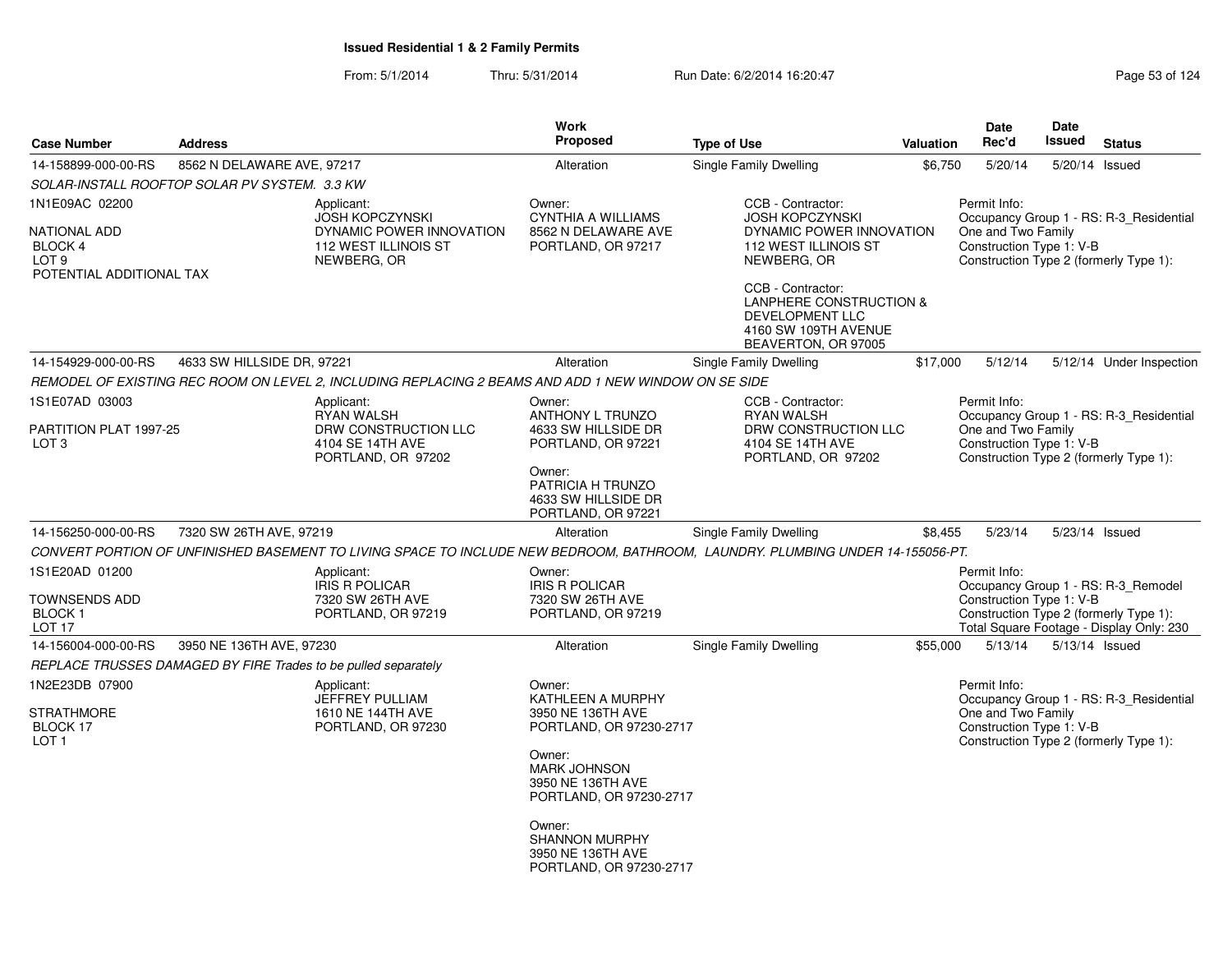#### From: 5/1/2014Thru: 5/31/2014 Run Date: 6/2/2014 16:20:47 Research 2014 Rage 54 of 124

| <b>Case Number</b>                                                          | <b>Address</b>                 |                                                                                                                                                                | Work<br>Proposed                                                       | <b>Type of Use</b>                                                                    | Valuation | <b>Date</b><br>Rec'd                                                                                     | Date<br>Issued           | <b>Status</b>                                                                       |
|-----------------------------------------------------------------------------|--------------------------------|----------------------------------------------------------------------------------------------------------------------------------------------------------------|------------------------------------------------------------------------|---------------------------------------------------------------------------------------|-----------|----------------------------------------------------------------------------------------------------------|--------------------------|-------------------------------------------------------------------------------------|
| 14-107584-REV-02-RS                                                         | 2334 NE 27TH AVE, 97212        |                                                                                                                                                                | Alteration                                                             | Single Family Dwelling                                                                | \$20,000  | 5/13/14                                                                                                  | 5/13/14 Issued           |                                                                                     |
|                                                                             |                                | REMODEL HOUSE - FINISH BASEMENT, 2 NEW BEDROOMS, DEN, LAUNDRY ROOM AND BATHROOM, FURR OUT WALLS; 1ST FLOOR REMODEL KITCHEN AND EXISTING BATHROOM; 2ND FLOOR I  |                                                                        |                                                                                       |           |                                                                                                          |                          |                                                                                     |
| 1N1E25CB 09900                                                              |                                | Applicant:                                                                                                                                                     | Owner:                                                                 | CCB - Contractor:                                                                     |           | Permit Info:                                                                                             |                          |                                                                                     |
| SECTION 25 1N 1E<br>TL 9900 0.14 ACRES                                      |                                | <b>THOMAS JOHNSON</b><br><b>THOMAS JOHNSON ARCHITECT</b><br>821 NW FLANDERS ST SUITE 210 PORTLAND, OR 97212-0601<br>PORTLAND OR 97209                          | <b>ROBERT P AMBES</b><br>PO BOX 12601                                  | ZB<br><b>ZB CONSTRUCTION</b><br>12728 SE STEELE ST<br>PORTLAND, OR 97236              |           | One and Two Family<br>Construction Type 1: V-B<br>Construction Type 2 (formerly Type 1):                 |                          | Occupancy Group 1 - RS: R-3 Residential                                             |
|                                                                             |                                |                                                                                                                                                                |                                                                        | CCB - Contractor:<br><b>ENERGIZED ELECTRIC LLC</b><br>PO BOX 643<br>FAIRVIEW OR 97024 |           |                                                                                                          |                          |                                                                                     |
| 14-157069-000-00-RS                                                         | 5205 NE 17TH AVE, 97211        |                                                                                                                                                                | Alteration                                                             | Single Family Dwelling                                                                | \$17.645  | 5/16/14                                                                                                  | 5/16/14 Issued           |                                                                                     |
|                                                                             |                                | CONVERT ATTIC TO HABITABLE SPACE, NEW FOOTINGS IN BASEMENT FOR SUPPORT, NEW STAIRS TO ATTIC SPACE, REDO FLOORS, NEW EGRESS WINDOW AND INSULATION+++ANY TRADE F |                                                                        |                                                                                       |           |                                                                                                          |                          |                                                                                     |
| 1N1E23AB 13500                                                              |                                | Applicant:<br>EAN ELDRED                                                                                                                                       | Owner:<br>HELEN R WAREMBOURG                                           |                                                                                       |           | Permit Info:                                                                                             |                          | Occupancy Group 1 - RS: R-3 Remodel                                                 |
| <b>VERNON</b><br>BLOCK 19<br>LOT <sub>9</sub>                               |                                | RHIZA ART AND DESIGN<br>2127 N ALBINA ST #203<br>PORTLAND OR 97227                                                                                             | 115 W CHERRY ST<br>LOUISVILLE, CO 80027                                |                                                                                       |           | Construction Type 1: V-B<br>Construction Type 2 (formerly Type 1):                                       |                          | Total Square Footage - Display Only: 480                                            |
| 14-157131-000-00-RS                                                         | 643 SE 47TH AVE, 97215         |                                                                                                                                                                | Alteration                                                             | <b>Single Family Dwelling</b>                                                         | \$500     |                                                                                                          | 5/15/14  5/15/14  Issued |                                                                                     |
|                                                                             |                                | REMOVE DECK AS CONDITION OF APPROVAL FOR 14-109666LU *** New Deck < 30" height***                                                                              |                                                                        |                                                                                       |           |                                                                                                          |                          |                                                                                     |
| 1S2E06BA 08800                                                              |                                | Applicant:<br>ETHAN BECK HOMES INC                                                                                                                             | Owner:<br>SWEET HOME PORTLAND LLC                                      | CCB - Contractor:<br>ETHAN BECK HOMES INC                                             |           | Permit Info:<br>Occupancy Group 1 - RS: U Decks,                                                         |                          |                                                                                     |
| <b>PARADISE SPR TR</b><br><b>BLOCK7</b><br>LOT 10 TL 8800                   |                                | 728 SE 71ST<br>PORTLAND, OR 97215                                                                                                                              | 728 SE 71ST AVE<br>PORTLAND, OR 97215-2136                             | 728 SE 71ST<br>PORTLAND, OR 97215                                                     |           | Patios, Porches, Carports<br>Construction Type 1: V-B<br>Construction Type 2 (formerly Type 1):          |                          |                                                                                     |
| 14-157316-000-00-RS                                                         | 3244 SE 129TH AVE, 97236       |                                                                                                                                                                | Alteration                                                             | Single Family Dwelling                                                                | \$3.000   | 5/15/14                                                                                                  |                          | 5/15/14 Under Inspection                                                            |
| UNDERPIN CHIMNEY WITH HELICAL PIERS AT SOUTH ELEVATION                      |                                |                                                                                                                                                                |                                                                        |                                                                                       |           |                                                                                                          |                          |                                                                                     |
| 1S2E11BD 04900                                                              |                                | Applicant:<br><b>TERRAFIRMA FOUNDATION</b>                                                                                                                     | Owner:<br><b>LOWELL M STRAND</b>                                       | CCB - Contractor:<br><b>TERRAFIRMA FOUNDATION</b>                                     |           | Permit Info:                                                                                             |                          | Occupancy Group 1 - RS: R-3_Residential                                             |
| <b>LINN PK</b><br>S 105' OF LOT 43 EXC S 56.50' OF W 170' &<br>EXC PT IN ST |                                | <b>SYSTEMS</b><br>1308 NW PARK ST<br>ROSEBURG, OR 97470                                                                                                        | 3244 SE 129TH AVE<br>PORTLAND, OR 97236                                | <b>SYSTEMS</b><br>1308 NW PARK ST<br>ROSEBURG, OR 97470                               |           | One and Two Family<br>Construction Type 1: V-B<br>Construction Type 2 (formerly Type 1):                 |                          |                                                                                     |
| 14-154825-000-00-RS                                                         | 1838 SE OAK ST - Unit B, 97214 |                                                                                                                                                                | Alteration                                                             | Single Family Dwelling                                                                | \$15,000  | 5/9/14                                                                                                   |                          | 5/9/14 Under Inspection                                                             |
|                                                                             |                                | CONVERT BASEMENT TO HABITABLE SPACE WITH NEW BEDROOM AND BATHROOM WITH WORKSHOP AREA                                                                           |                                                                        |                                                                                       |           |                                                                                                          |                          |                                                                                     |
| 1N1E35DC 17600                                                              |                                | Applicant:<br>MICHAEL CADIGAN<br>Element Design/Build<br>1327 SE Main St.<br>Portland, OR 97214                                                                | Owner:<br><b>SACHA F WHITE</b><br>1838 SE OAK ST<br>PORTLAND, OR 97214 |                                                                                       |           | Permit Info:<br>One and Two Family<br>Construction Type 1: V-B<br>Construction Type 2 (formerly Type 1): |                          | Occupancy Group 1 - RS: R-3_Residential<br>Total Square Footage - Display Only: 350 |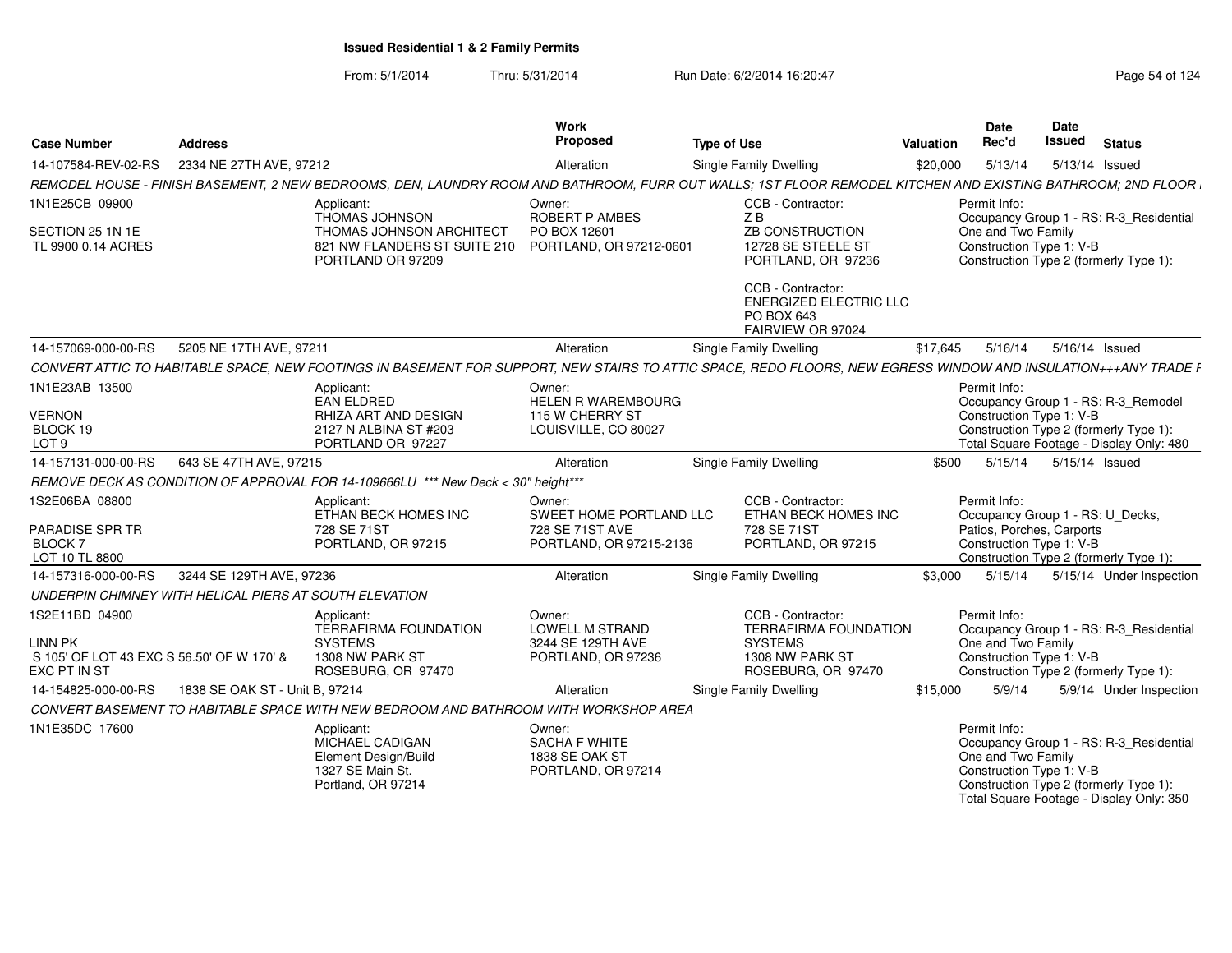|                                                          |                                                            |                                                                                                                                                               | Work                                                                                    |                        |                                                                                             |                  | Date                                           | Date   |                                                                                                                           |  |
|----------------------------------------------------------|------------------------------------------------------------|---------------------------------------------------------------------------------------------------------------------------------------------------------------|-----------------------------------------------------------------------------------------|------------------------|---------------------------------------------------------------------------------------------|------------------|------------------------------------------------|--------|---------------------------------------------------------------------------------------------------------------------------|--|
| <b>Case Number</b>                                       | <b>Address</b>                                             |                                                                                                                                                               | Proposed                                                                                | <b>Type of Use</b>     |                                                                                             | <b>Valuation</b> | Rec'd                                          | Issued | <b>Status</b>                                                                                                             |  |
| 14-157610-000-00-RS                                      | 3580 SW COUNCIL CREST DR, 97201                            |                                                                                                                                                               | Alteration                                                                              | Single Family Dwelling |                                                                                             | \$135,000        | 5/16/14                                        |        | 5/24/14 Issued                                                                                                            |  |
|                                                          | <b>FULL KITCHEN REMODEL, RELOCATE EXISTING POWDER ROOM</b> |                                                                                                                                                               |                                                                                         |                        |                                                                                             |                  |                                                |        |                                                                                                                           |  |
| 1S1E08DA 01300                                           |                                                            | Applicant:<br>STEPHEN S AIGUIER                                                                                                                               | Owner:<br><b>MARK BANKS</b>                                                             |                        | CCB - Contractor:<br>STEPHEN S AIGUIER                                                      |                  | Permit Info:                                   |        | Occupancy Group 1 - RS: R-3 Residential                                                                                   |  |
| <b>COUNCIL CREST PK</b><br>BLOCK <sub>2</sub>            |                                                            | <b>GREEN HAMMER INC</b><br>1323 SE 6TH AVE                                                                                                                    | 3580 SW COUNCIL CREST DR<br>PORTLAND, OR 97239-1485                                     |                        | <b>GREEN HAMMER INC</b><br>1323 SE 6TH AVE                                                  |                  | One and Two Family<br>Construction Type 1: V-B |        |                                                                                                                           |  |
| LOT 3&4 TL 1300                                          |                                                            | PORTLAND OR 97214                                                                                                                                             | Owner:<br><b>LAUREN A COOPER</b><br>3580 SW COUNCIL CREST DR<br>PORTLAND, OR 97239-1485 |                        | PORTLAND OR 97214                                                                           |                  |                                                |        | Construction Type 2 (formerly Type 1):                                                                                    |  |
| 14-157992-000-00-RS                                      | 2874 NE ALAMEDA ST, 97212                                  |                                                                                                                                                               | Alteration                                                                              | Single Family Dwelling |                                                                                             | \$4,872          | 5/16/14                                        |        | 5/16/14 Issued                                                                                                            |  |
|                                                          |                                                            | <b>VOLUNTARY RESIDENTIAL SCISMIC RETROFIT PER WET STAMPED ENGINEERING</b>                                                                                     |                                                                                         |                        |                                                                                             |                  |                                                |        |                                                                                                                           |  |
| 1N1E24CC 07600                                           |                                                            | Applicant:<br>DAVID LEECH INC                                                                                                                                 | Owner:<br>ROBERT W MERVAR                                                               |                        | CCB - Contractor:<br><b>DAVID LEECH INC</b>                                                 |                  | Permit Info:                                   |        | Occupancy Group 1 - RS: R-3 Residential                                                                                   |  |
| ALAMEDA PARK<br>BLOCK 11<br>LOT <sub>17</sub>            |                                                            | PO BOX 400<br>BRIGHTWOOD, OR 970110400                                                                                                                        | PO BOX 4017<br>BEAVERTON, OR 97076-4017                                                 |                        | PO BOX 400<br>BRIGHTWOOD, OR 970110400                                                      |                  | One and Two Family<br>Construction Type 1: V-B |        | Construction Type 2 (formerly Type 1):                                                                                    |  |
|                                                          |                                                            |                                                                                                                                                               | Owner:<br>ALEXANDRA L MARLER<br>PO BOX 4017<br>BEAVERTON, OR 97076-4017                 |                        |                                                                                             |                  |                                                |        |                                                                                                                           |  |
| 14-158043-000-00-RS                                      | 2108 SE 29TH AVE, 97214                                    |                                                                                                                                                               | Alteration                                                                              | Single Family Dwelling |                                                                                             | \$15,572         | 5/16/14                                        |        | 5/16/14 Under Inspection                                                                                                  |  |
|                                                          |                                                            | CONVERT BASEMENT TO LIVING SPACE WITH NEW FAMILY ROOM AND BATHROOM                                                                                            |                                                                                         |                        |                                                                                             |                  |                                                |        |                                                                                                                           |  |
| 1S1E01CD 06900<br><b>BEAL HTS</b>                        |                                                            | Applicant:<br><b>TERRY HELLEM</b><br>PROJECTIVE BUILDING DESIGNS                                                                                              | Owner:<br><b>TRELL ANDERSON</b><br>2108 SE 29TH AVE                                     |                        | CCB - Contractor:<br><b>ANDY SINGER</b><br>SEYMOUR GENERAL                                  |                  | Permit Info:<br>Construction Type 1: V-B       |        | Occupancy Group 1 - RS: R-3_Remodel                                                                                       |  |
| BLOCK <sub>2</sub><br>N 17.5' OF LOT 8<br>S 26' OF LOT 9 |                                                            | PO BOX 6542<br>BEAVERTON OR 97007                                                                                                                             | PORTLAND, OR 97214<br>Owner:<br><b>TRACY GARELL</b>                                     |                        | <b>CONSTRUCTION</b><br>3825 SW SCHOLLS FERRY RD<br>PORTLAND OR 97221                        |                  |                                                |        | Construction Type 2 (formerly Type 1):<br>Total Square Footage - Display Only: 410                                        |  |
|                                                          |                                                            |                                                                                                                                                               | 2108 SE 29TH AVE<br>PORTLAND, OR 97214                                                  |                        | CCB - Contractor:<br>PACIFIC MECHANICAL LLC<br>PO BOX 30657<br>PORTLAND, OR 97294           |                  |                                                |        |                                                                                                                           |  |
| 14-156505-000-00-RS                                      | 4011 SW BRUGGER ST, 97219                                  |                                                                                                                                                               | Alteration                                                                              | Single Family Dwelling |                                                                                             | \$25,000         | 5/14/14                                        |        | 5/14/14 Issued                                                                                                            |  |
|                                                          |                                                            | ALTERATION-DRY ROT REPAIR, NEW WINDOWS AND DOORS AND NEW SIDING. COMPLETE GUT OF INTERIOR FOR REMODEL, RECONFIGURE WALLS TO ALTER EXISTING SPACE, MINOR CHAN( |                                                                                         |                        |                                                                                             |                  |                                                |        |                                                                                                                           |  |
| 1S1E29BC 00800                                           |                                                            | Applicant:<br><b>ANTHONY WHITE</b><br>3830 SW BRIDLE MILE LANE<br>PORTLAND, OR 97221                                                                          | Owner:<br>ROBERT B KNAPP<br>7871 INCA TRL<br>YUCCA VALLEY, CA 92284-3421                |                        | CCB - Contractor:<br><b>ANTHONY WHITE</b><br>3830 SW BRIDLE MILE LANE<br>PORTLAND, OR 97221 |                  | Permit Info:<br>Construction Type 1: V-B       |        | Occupancy Group 1 - RS: R-3_Remodel<br>Construction Type 2 (formerly Type 1):<br>Total Square Footage - Display Only: 854 |  |
| 14-156516-000-00-RS                                      | 2928 SE BERKELEY PL, 97202                                 |                                                                                                                                                               | Alteration                                                                              | Single Family Dwelling |                                                                                             | \$6,502          | 5/14/14                                        |        | 5/14/14 Under Inspection                                                                                                  |  |
|                                                          |                                                            | WINDOW REPLACEMENTS(3)IN THE UPSTAIRS BATH, GARAGE AND SOUTH WALL OF MAIN FLOOR IN OFFICEOTHER WINDOW REPLACEMENTS LIKE FOR LIKE                              |                                                                                         |                        |                                                                                             |                  |                                                |        |                                                                                                                           |  |
| 1S1E24CD 01000                                           |                                                            | Applicant:<br>SUNRISE WINDOW SERVICES LLC GENE H ALBRECHT                                                                                                     | Owner:                                                                                  |                        | CCB - Contractor:<br>SUNRISE WINDOW SERVICES LLC Occupancy Group 1 - RS: R-3_Remodel        |                  | Permit Info:                                   |        |                                                                                                                           |  |
| RACQUET CLUB ESTATES                                     |                                                            | 18740 SE CHELDELIN RD<br><b>BORING, OR 97089</b>                                                                                                              | 2928 SE BERKELEY PL<br>PORTLAND, OR 97202-8931                                          |                        | 18740 SE CHELDELIN RD                                                                       |                  | Construction Type 1: V-B                       |        |                                                                                                                           |  |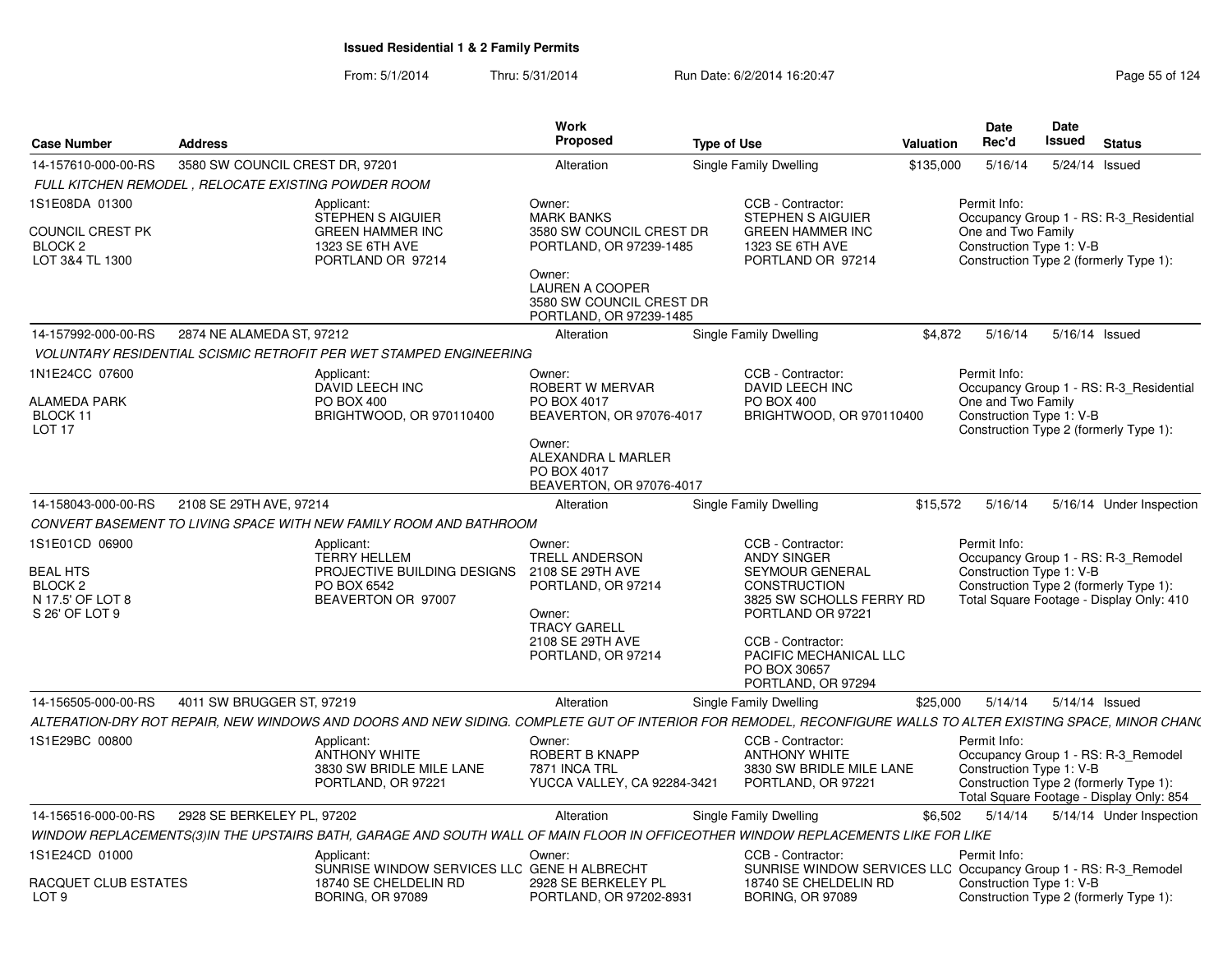| <b>Case Number</b>                                           | <b>Address</b>                                                                                                                                                     | <b>Work</b><br>Proposed                                                            | <b>Type of Use</b>                                                      | Valuation | <b>Date</b><br>Rec'd                           | <b>Date</b><br><b>Issued</b> | <b>Status</b>                                                                      |
|--------------------------------------------------------------|--------------------------------------------------------------------------------------------------------------------------------------------------------------------|------------------------------------------------------------------------------------|-------------------------------------------------------------------------|-----------|------------------------------------------------|------------------------------|------------------------------------------------------------------------------------|
| 14-158162-000-00-RS                                          | 2445 NW IRVING ST, 97210                                                                                                                                           | Alteration                                                                         | Single Family Dwelling                                                  | \$6,500   | 5/17/14                                        |                              | 5/17/14 Under Inspection                                                           |
| <b>VOLUNTARY SEISMIC UPGRADE.</b>                            |                                                                                                                                                                    |                                                                                    |                                                                         |           |                                                |                              |                                                                                    |
| 1N1E33BC 17300                                               | Applicant:<br><b>STEVE GEMMELL</b>                                                                                                                                 | Owner:<br>AMY S GREENE                                                             | CCB - Contractor:<br><b>STEVE GEMMELL</b>                               |           | Permit Info:                                   |                              | Occupancy Group 1 - RS: R-3_Residential                                            |
| KINGS 2ND ADD<br>BLOCK 6<br>W 11' OF LOT 8<br>E 40' OF LOT 9 | <b>GEMMELL CONSTRUCTION LLC</b><br>3817 N WILLIAMS<br>PORTLAND OR 97227                                                                                            | 2445 NW IRVING ST<br>PORTLAND, OR 97210                                            | <b>GEMMELL CONSTRUCTION LLC</b><br>3817 N WILLIAMS<br>PORTLAND OR 97227 |           | One and Two Family<br>Construction Type 1: V-B |                              | Construction Type 2 (formerly Type 1):                                             |
| 14-155567-000-00-RS                                          | 330 SE 47TH AVE, 97215                                                                                                                                             | Alteration                                                                         | Single Family Dwelling                                                  | \$1,500   | 5/12/14                                        | 5/12/14 Final                |                                                                                    |
|                                                              | <b>VOLUNTARY STRUCTURE ANCHORING TO EXISTING CONCRETE FOUNDATION</b>                                                                                               |                                                                                    |                                                                         |           |                                                |                              |                                                                                    |
| 1N2E31CD 14000                                               | Applicant:<br>MIKE ROSE CONTRACTING LLC                                                                                                                            | Owner:<br>DAVID M ALLAWAY                                                          | CCB - Contractor:<br>MIKE ROSE CONTRACTING LLC                          |           | Permit Info:                                   |                              | Occupancy Group 1 - RS: R-3_Residential                                            |
| PROVIDENCE HTS<br><b>BLOCK1</b><br>LOT <sub>7</sub>          | 3543 SE FRANKLIN ST<br>PORTLAND, OR 97202                                                                                                                          | 330 SE 47TH AVE<br>PORTLAND, OR 97215                                              | 3543 SE FRANKLIN ST<br>PORTLAND, OR 97202                               |           | One and Two Family<br>Construction Type 1: V-B |                              | Construction Type 2 (formerly Type 1):                                             |
|                                                              |                                                                                                                                                                    | Owner:<br>YESHI ALLAWAY<br>330 SE 47TH AVE<br>PORTLAND, OR 97215                   |                                                                         |           |                                                |                              |                                                                                    |
| 14-158870-000-00-RS                                          | 1720 SE FRANKLIN ST, 97202                                                                                                                                         | Alteration                                                                         | <b>Single Family Dwelling</b>                                           | \$15,000  | 5/20/14                                        |                              | 5/20/14 Under Inspection                                                           |
|                                                              | REMODEL KITCHEN AND MAIN FLOOR BATHROOM. REMODEL EXISTING POWDER ROOM AND ADD TUB TO CREATE FULL BATHROOM.                                                         |                                                                                    |                                                                         |           |                                                |                              |                                                                                    |
| 1S1E11AC 06500                                               | Applicant:                                                                                                                                                         | Owner:                                                                             | CCB - Contractor:                                                       |           | Permit Info:                                   |                              |                                                                                    |
| SMITHS SUB & ADD EP                                          | <b>BRAD LACKEY</b><br><b>LACKEY CONSTRUCTION</b>                                                                                                                   | JOCELYN A LACKEY<br>PO BOX 2404                                                    | JOCELYN CONSTRUCTION INC<br>PO BOX 2404                                 |           | One and Two Family                             |                              | Occupancy Group 1 - RS: R-3_Residential                                            |
| BLOCK <sub>2</sub>                                           | PO BOX 2404                                                                                                                                                        | PORTLAND, OR 97208                                                                 | PORTLAND OR 98208                                                       |           | Construction Type 1: V-B                       |                              |                                                                                    |
| W 13.14' OF LOT 24                                           | PORTLAND OR, 97208                                                                                                                                                 |                                                                                    |                                                                         |           |                                                |                              | Construction Type 2 (formerly Type 1):                                             |
| <b>LOT 25</b>                                                |                                                                                                                                                                    | Owner:<br><b>BRADLEY T LACKEY</b><br>PO BOX 2404<br>PORTLAND, OR 97208             |                                                                         |           |                                                |                              |                                                                                    |
| 14-158300-000-00-RS                                          | 01720 SW RADCLIFFE RD, 97219                                                                                                                                       | Alteration                                                                         | <b>Single Family Dwelling</b>                                           | \$45,000  | 5/19/14                                        |                              | 5/19/14 Issued                                                                     |
|                                                              | CONVERT EXISTING PORTION OF UNFINISHED ATTIC SPACE TO BEDROOM AND BATHROOM, 2 NEW SKYLIGHTS, NEW SUPPORT JOISTS IN BASEMENT (4 BATHROOMS TOTAL)+++trade permits to |                                                                                    |                                                                         |           |                                                |                              |                                                                                    |
| 1S1E27DA 01700                                               | Applicant:<br><b>ARAM IRWIN</b>                                                                                                                                    | Owner:<br>ANGELA A HUNG                                                            | CCB - Contractor:<br><b>GREG LARSON</b>                                 |           | Permit Info:                                   |                              | Occupancy Group 1 - RS: R-3_Remodel                                                |
| SECTION 27 1S 1E<br>TL 1700 0.47 ACRES                       | 8 NE ROSA PARKS WAY<br>PORTLAND OR 97211                                                                                                                           | 01720 SW RADCLIFFE RD<br>PORTLAND, OR 97219-7963                                   | GREG LARSON CONSTRUCTION<br><b>INC</b><br>21930 SW SCHOLLS-SHERWOOD     |           | Construction Type 1: V-B                       |                              | Construction Type 2 (formerly Type 1):<br>Total Square Footage - Display Only: 136 |
|                                                              |                                                                                                                                                                    | Owner:<br><b>JEFF DOMINITZ</b><br>01720 SW RADCLIFFE RD<br>PORTLAND, OR 97219-7963 | <b>RD</b><br>SHERWOOD, OR 97140                                         |           |                                                |                              |                                                                                    |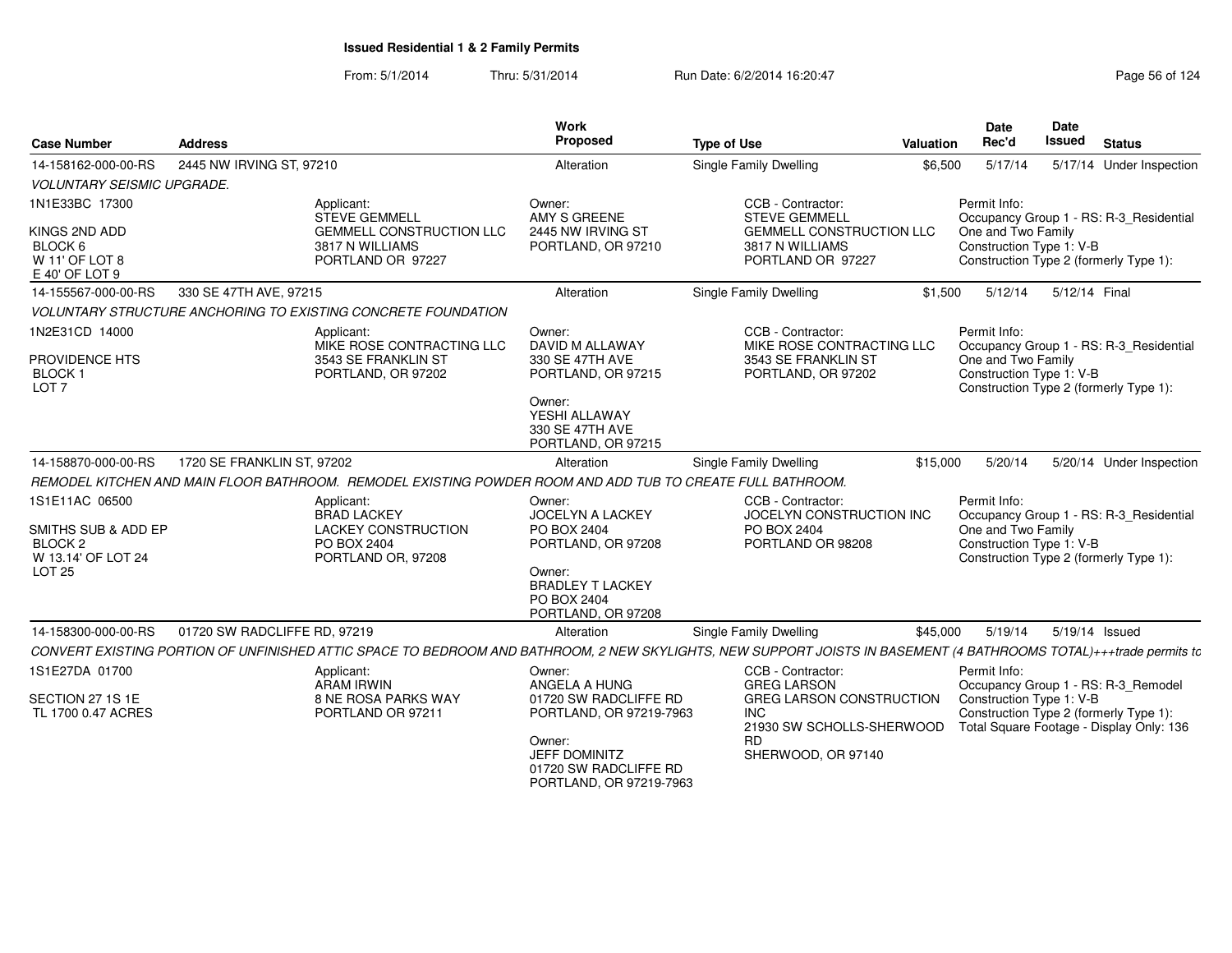From: 5/1/2014Thru: 5/31/2014 Run Date: 6/2/2014 16:20:47 Research 2014 Rage 57 of 124

| <b>Case Number</b>                                                       | <b>Address</b>                     |                                                                                                                                                               | Work<br>Proposed                                                                                                                                                                                            | <b>Type of Use</b>                                                                       | Valuation | <b>Date</b><br>Rec'd                                                                              | <b>Date</b><br><b>Issued</b> | <b>Status</b>                                                                                                             |
|--------------------------------------------------------------------------|------------------------------------|---------------------------------------------------------------------------------------------------------------------------------------------------------------|-------------------------------------------------------------------------------------------------------------------------------------------------------------------------------------------------------------|------------------------------------------------------------------------------------------|-----------|---------------------------------------------------------------------------------------------------|------------------------------|---------------------------------------------------------------------------------------------------------------------------|
| 14-158343-000-00-RS                                                      | 2701 SW SUMMIT DR, 97201           |                                                                                                                                                               | Alteration                                                                                                                                                                                                  | <b>Single Family Dwelling</b>                                                            | \$9,925   | 5/19/14                                                                                           |                              | 5/19/14 Issued                                                                                                            |
|                                                                          |                                    | KITCHEN REMODEL, RAISE BEAM IN KITCHEN/NOOK, UNDERPIN TWO FOOTINGS IN BASEMENT, BATHROOM REMODEL ON MAIN FLOOR, DEMO EXISTING MASONRY CHIMNEY                 |                                                                                                                                                                                                             |                                                                                          |           |                                                                                                   |                              |                                                                                                                           |
| 1S1E08AA 05700<br><b>GREENWAY</b><br><b>BLOCK K</b><br>LOT <sub>17</sub> |                                    | Applicant:<br>MAUGHAN DESIGN INC<br>1910 NW LOVEJOY ST<br>PORTLAND OR 97209                                                                                   | Owner:<br><b>ELICIA M HARRELL</b><br>2701 SW SUMMIT DR<br>PORTLAND, OR 97201-1666                                                                                                                           | CCB - Contractor:<br>D & F PLUMBING CO<br>4636 N ALBINA AVE<br>PORTLAND OR 97217-3099    |           | Permit Info:<br>Construction Type 1: V-B                                                          |                              | Occupancy Group 1 - RS: R-3_Remodel<br>Construction Type 2 (formerly Type 1):<br>Total Square Footage - Display Only: 270 |
| S OF ALLEY LOT 18                                                        |                                    |                                                                                                                                                               | Owner:<br><b>JOSEPH A HULL</b><br>2701 SW SUMMIT DR<br>PORTLAND, OR 97201-1666                                                                                                                              | CCB - Contractor:<br><b>ERTELL ELECTRIC</b><br>PO BOX 279<br>FOREST GROVE OR 97116       |           |                                                                                                   |                              |                                                                                                                           |
|                                                                          |                                    |                                                                                                                                                               |                                                                                                                                                                                                             | CCB - Contractor:<br>MAUGHAN DESIGN INC<br>1910 NW LOVEJOY ST<br>PORTLAND OR 97209       |           |                                                                                                   |                              |                                                                                                                           |
| 14-158359-000-00-RS                                                      | 6400 SW LURADEL ST - Unit B, 97219 |                                                                                                                                                               | Alteration                                                                                                                                                                                                  | Single Family Dwelling                                                                   | \$50,000  | 5/23/14                                                                                           |                              | 5/23/14 Issued                                                                                                            |
|                                                                          |                                    | CONVERT EXISTING FINISHED BASEMENT TO ACCESSORY DWELLING UNIT, MOVE WASHER AND DRYER TO EXISTING CLOSET ON MAIN FLOOR AND CONVERT SPACE TO KITCHEN (TRADE PE  |                                                                                                                                                                                                             |                                                                                          |           |                                                                                                   |                              |                                                                                                                           |
| 1S1E30CC 05300                                                           |                                    | Applicant:<br>CASCADE BUILDERS WEST INC<br>6944 SE STARK ST<br>PORTLAND, OR 97215                                                                             | Owner:<br>PHILLIP A SETRAN<br>6400 SW LURADEL ST<br>PORTLAND, OR 97219<br>Owner:<br>JOSEPH A JENKINS<br>6400 SW LURADEL ST<br>PORTLAND, OR 97219<br>Owner:<br><b>KATHLEEN JENKINS</b><br>6400 SW LURADEL ST | CCB - Contractor:<br>CASCADE BUILDERS WEST INC<br>6944 SE STARK ST<br>PORTLAND, OR 97215 |           | Permit Info:<br>One and Two Family<br>Construction Type 1: V-B<br>Number of New Dwelling Units: 1 |                              | Occupancy Group 1 - RS: R-3_Residential<br>Construction Type 2 (formerly Type 1):                                         |
| 14-158437-000-00-RS                                                      | 3916 N CONCORD AVE, 97227          |                                                                                                                                                               | PORTLAND, OR 97219<br>Alteration                                                                                                                                                                            | Single Family Dwelling                                                                   | \$50,000  | 5/19/14                                                                                           |                              |                                                                                                                           |
|                                                                          |                                    | LEGALIZE CONVERSION OF BASEMENT TO LIVING SPACE, FURR OUT WALLS, RELOCATE STUDY AND POWDER BATH ON MAIN FLOOR, ELECTRICAL, MECHANICAL AND PLUMBING PERMITS TO |                                                                                                                                                                                                             |                                                                                          |           |                                                                                                   |                              | 5/19/14 Under Inspection                                                                                                  |
| 1N1E21DD 03200                                                           |                                    | Applicant:                                                                                                                                                    | Owner:                                                                                                                                                                                                      | CCB - Contractor:                                                                        |           | Permit Info:                                                                                      |                              |                                                                                                                           |
|                                                                          |                                    | <b>GREAT WESTERN RENOVATION</b>                                                                                                                               | <b>MICHAEL DELANEY</b>                                                                                                                                                                                      | <b>GREAT WESTERN RENOVATION</b>                                                          |           |                                                                                                   |                              | Occupancy Group 1 - RS: R-3_Residential                                                                                   |
| <b>OVERLOOK</b><br>BLOCK 18<br>LOT <sub>10</sub>                         |                                    | <b>PO BOX 489</b><br>OREGON CITY OR 97045                                                                                                                     | 8975 SW WOODSIDE DR<br>PORTLAND, OR 97225-1747                                                                                                                                                              | <b>PO BOX 489</b><br>OREGON CITY OR 97045                                                |           | One and Two Family<br>Construction Type 1: V-B                                                    |                              | Construction Type 2 (formerly Type 1):                                                                                    |
|                                                                          |                                    |                                                                                                                                                               | Owner:<br>ERIN DELANEY<br>8975 SW WOODSIDE DR<br>PORTLAND, OR 97225-1747                                                                                                                                    |                                                                                          |           |                                                                                                   |                              |                                                                                                                           |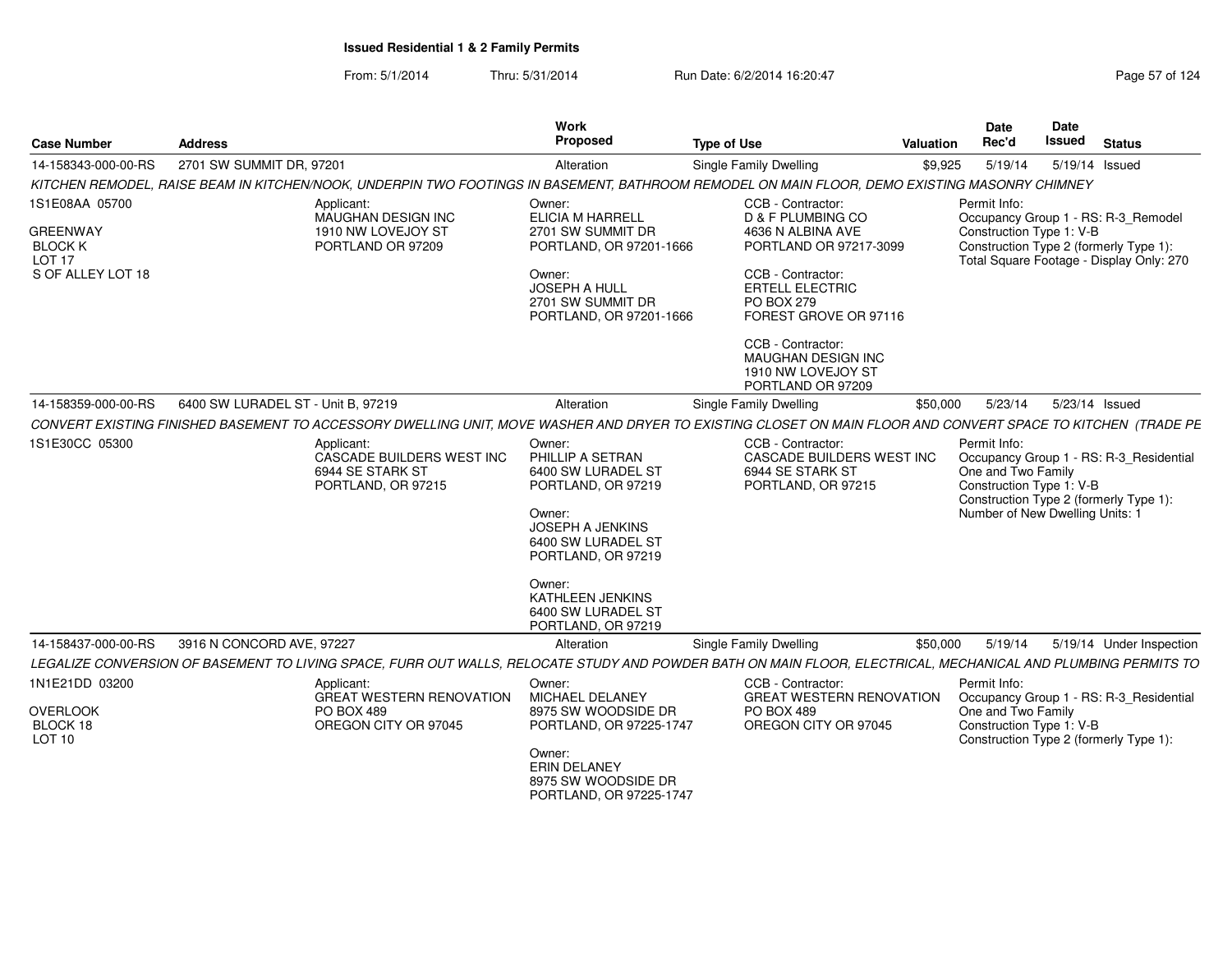From: 5/1/2014Thru: 5/31/2014 Run Date: 6/2/2014 16:20:47 Research 2010 124

|                                                                                    |                                                                                                                                                          | Work                                                                                                                                                        |                                                                                                                                                                                                                            |                  | Date                                                           | Date          |                                                                                                                           |  |
|------------------------------------------------------------------------------------|----------------------------------------------------------------------------------------------------------------------------------------------------------|-------------------------------------------------------------------------------------------------------------------------------------------------------------|----------------------------------------------------------------------------------------------------------------------------------------------------------------------------------------------------------------------------|------------------|----------------------------------------------------------------|---------------|---------------------------------------------------------------------------------------------------------------------------|--|
| <b>Case Number</b>                                                                 | <b>Address</b>                                                                                                                                           | <b>Proposed</b>                                                                                                                                             | <b>Type of Use</b>                                                                                                                                                                                                         | <b>Valuation</b> | Rec'd                                                          | <b>Issued</b> | <b>Status</b>                                                                                                             |  |
| 14-116997-REV-01-RS                                                                | 4114 NE 19TH AVE, 97211                                                                                                                                  | Alteration                                                                                                                                                  | <b>Single Family Dwelling</b>                                                                                                                                                                                              | \$500            | 5/19/14                                                        | 5/19/14       | Issued                                                                                                                    |  |
|                                                                                    | VALUE ADDED REVISION TO ADD ATTIC ACCESS STAIRS IN PLACE OF BEDROOM CLOSET AND LINEN CLOSET                                                              |                                                                                                                                                             |                                                                                                                                                                                                                            |                  |                                                                |               |                                                                                                                           |  |
| 1N1E23DA 19900<br><b>HILLSIDE</b><br><b>BLOCK1</b><br>LOT 1-4<br>S 11.43' OF LOT 5 | Applicant:<br><b>HILLARY MACKENZIE</b>                                                                                                                   | Owner:<br><b>LAURA L WENTE</b><br>4114 NE 19TH AVE<br>PORTLAND, OR 97211-5163<br>Owner:<br>JEFFREY S RICHTER<br>4114 NE 19TH AVE<br>PORTLAND, OR 97211-5163 | CCB - Contractor:<br>ROBERTSON PLUMBING INC<br>PO BOX 1329<br><b>BORING, OR 97009</b><br>CCB - Contractor:<br>FERMAN HOME REMODELING LLC<br>21360 SW 92ND AVE<br>TUALATIN OR 97062<br><b>Primary Contractor:</b><br>TO BID |                  | Permit Info:<br>Construction Type 1: V-B                       |               | Occupancy Group 1 - RS: R-3_Remodel<br>Construction Type 2 (formerly Type 1):<br>Total Square Footage - Display Only: 264 |  |
| 14-160339-000-00-RS                                                                | 2841 SW HUME CT, 97219                                                                                                                                   | Alteration                                                                                                                                                  | <b>Single Family Dwelling</b>                                                                                                                                                                                              | \$11,763         | 5/30/14                                                        |               | 5/30/14 Under Inspection                                                                                                  |  |
|                                                                                    | REMOVE WALL AND ADD WINDOWS FOR KITCHEN REMODEL, RECONFIGURE EXISTING BATHROOM AND REPLACE WINDOW IN OFFICE WITH PATIO DOORS. TRADE PERMITS ARE SEPARATE |                                                                                                                                                             |                                                                                                                                                                                                                            |                  |                                                                |               |                                                                                                                           |  |
| 1S1E20DD 02400<br>MADISON VILLA<br>LOT 4 TL 2400                                   | Applicant:<br><b>KORINNE JAMES</b><br>2841 SW HUME CT<br>PORTLAND, OR 97219-3928                                                                         | Owner:<br><b>AARON JAMES</b><br>2841 SW HUME CT<br>PORTLAND, OR 97219-3928                                                                                  |                                                                                                                                                                                                                            |                  | Permit Info:<br>Construction Type 1: V-B                       |               | Occupancy Group 1 - RS: R-3_Remodel<br>Construction Type 2 (formerly Type 1):<br>Total Square Footage - Display Only: 320 |  |
|                                                                                    |                                                                                                                                                          | Owner:<br><b>KORINNE JAMES</b><br>2841 SW HUME CT<br>PORTLAND, OR 97219-3928                                                                                |                                                                                                                                                                                                                            |                  |                                                                |               |                                                                                                                           |  |
| 14-158955-000-00-RS                                                                | 3938 N OVERLOOK BLVD, 97227                                                                                                                              | Alteration                                                                                                                                                  | Single Family Dwelling                                                                                                                                                                                                     | \$20,000         | 5/20/14                                                        |               | 5/20/14 Issued                                                                                                            |  |
|                                                                                    | BASEMENT REMODEL ADD ONE NEW BATHROOM, INSULATION MINOR ELECTRICAL                                                                                       |                                                                                                                                                             |                                                                                                                                                                                                                            |                  |                                                                |               |                                                                                                                           |  |
| 1N1E21DD 04000<br>OVERLOOK<br>BLOCK 19<br>LOT <sub>7</sub>                         | Applicant:<br><b>ELLEN CUSICK</b><br>4037 N ALBINA<br>PORTLAND OREGON 97227                                                                              | Owner:<br>DARIN J GOBLE<br>3938 N OVERLOOK BLVD<br>PORTLAND, OR 97227<br>Owner:<br><b>WENDY K PEYTON</b><br>3938 N OVERLOOK BLVD                            | CCB - Contractor:<br>ST JOHNS DESIGN BUILD LLC<br>8823 N HARTMAN ST<br>PORTLAND, OR 97203                                                                                                                                  |                  | Permit Info:<br>Construction Type 1: V-B                       |               | Occupancy Group 1 - RS: R-3_Remodel<br>Construction Type 2 (formerly Type 1):<br>Total Square Footage - Display Only: 600 |  |
|                                                                                    |                                                                                                                                                          | PORTLAND, OR 97227                                                                                                                                          |                                                                                                                                                                                                                            |                  |                                                                |               |                                                                                                                           |  |
| 14-155089-000-00-RS                                                                | 1815 SE REEDWAY ST, 97202                                                                                                                                | Alteration                                                                                                                                                  | <b>Single Family Dwelling</b>                                                                                                                                                                                              | \$2,400          | 5/9/14                                                         | 5/9/14 Final  |                                                                                                                           |  |
|                                                                                    | ADD EGRESS WINDOW TO EXISTING BASEMENT ON WEST ELEVATION                                                                                                 |                                                                                                                                                             |                                                                                                                                                                                                                            |                  |                                                                |               |                                                                                                                           |  |
| 1S1E14DB 02400<br>MIDWAY<br>BLOCK <sub>2</sub><br>E 46' OF LOT 4                   | Applicant:<br>RICHARD DIXION<br>DIXON REMODELING &<br><b>RESTORATION</b><br>8050 SE 13TH SUITE 104<br>PORTLAND OR 97202                                  | Owner:<br><b>ANDREW B DAVIS</b><br>1815 SE REEDWAY ST<br>PORTLAND, OR 97202-5128<br>Owner:<br>EMILY J HEIM<br>1815 SE REEDWAY ST<br>PORTLAND, OR 97202-5128 | CCB - Contractor:<br><b>RICHARD DIXION</b><br>DIXON REMODELING &<br><b>RESTORATION</b><br>8050 SE 13TH SUITE 104<br>PORTLAND OR 97202                                                                                      |                  | Permit Info:<br>One and Two Family<br>Construction Type 1: V-B |               | Occupancy Group 1 - RS: R-3_Residential<br>Construction Type 2 (formerly Type 1):                                         |  |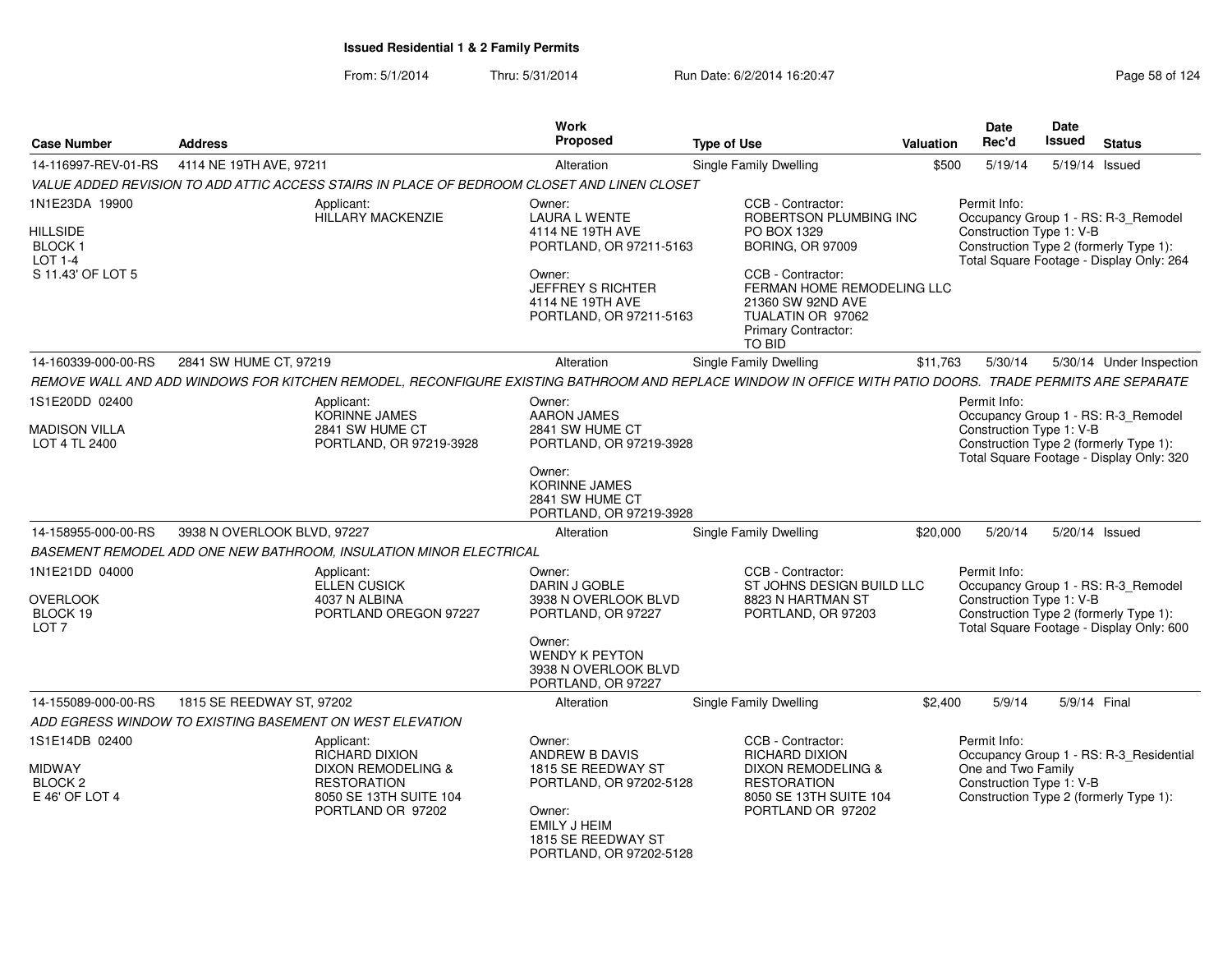|                                                                                         |                         |                                                                                                                                                         | <b>Work</b>                                                                                                                                                        |                                                                                                                                                                                                       |           | <b>Date</b>                                                    | <b>Date</b> |                                                                                                                           |
|-----------------------------------------------------------------------------------------|-------------------------|---------------------------------------------------------------------------------------------------------------------------------------------------------|--------------------------------------------------------------------------------------------------------------------------------------------------------------------|-------------------------------------------------------------------------------------------------------------------------------------------------------------------------------------------------------|-----------|----------------------------------------------------------------|-------------|---------------------------------------------------------------------------------------------------------------------------|
| <b>Case Number</b>                                                                      | <b>Address</b>          |                                                                                                                                                         | Proposed                                                                                                                                                           | <b>Type of Use</b>                                                                                                                                                                                    | Valuation | Rec'd                                                          | Issued      | <b>Status</b>                                                                                                             |
| 14-159442-000-00-RS                                                                     | 1741 SE 48TH AVE, 97215 |                                                                                                                                                         | Alteration                                                                                                                                                         | Single Family Dwelling                                                                                                                                                                                | \$80,000  | 5/21/14                                                        |             | 5/23/14 Under Inspection                                                                                                  |
|                                                                                         |                         | REMODEL EXISTING HABITABLE BASEMENT WITH EXISITNG MASONRY FIREPLACE, REMODEL EXISTING BASEMENT BATHROOM AND ADD BEDROOM TO BASEMENT                     |                                                                                                                                                                    |                                                                                                                                                                                                       |           |                                                                |             |                                                                                                                           |
| 1S2E06CA 16500<br>NEWPORT<br>BLOCK <sub>2</sub><br>N 25' OF LOT 2<br>S 12 1/2' OF LOT 3 |                         | Applicant:<br><b>ERIC EATON</b><br><b>EATON GENERAL</b><br><b>CONSTRUCTION LLC</b><br>99 W HISTORIC COLUMBIA RIVER<br><b>HWY</b><br>TROUTDALE, OR 97060 | Owner:<br><b>JASON K MAURER</b><br>1741 SE 48TH AVE<br>PORTLAND, OR 97215-3215<br>Owner:<br><b>KRISTAN C MAURER</b><br>1741 SE 48TH AVE<br>PORTLAND, OR 97215-3215 | CCB - Contractor:<br><b>ERIC EATON</b><br><b>EATON GENERAL</b><br><b>CONSTRUCTION LLC</b><br>99 W HISTORIC COLUMBIA RIVER Construction Type 2 (formerly Type 1):<br><b>HWY</b><br>TROUTDALE, OR 97060 |           | Permit Info:<br>One and Two Family<br>Construction Type 1: V-B |             | Occupancy Group 1 - RS: R-3 Residential                                                                                   |
| 14-154541-000-00-RS                                                                     | 5413 NE 24TH AVE, 97211 |                                                                                                                                                         | Alteration                                                                                                                                                         | Single Family Dwelling                                                                                                                                                                                | \$5,000   | 5/9/14                                                         |             | 5/9/14 Under Inspection                                                                                                   |
|                                                                                         |                         | CONVERTING BEDROOM TO BATHROOM ON SECOND FLOOR . plumbing on seperate permit.                                                                           |                                                                                                                                                                    |                                                                                                                                                                                                       |           |                                                                |             |                                                                                                                           |
| 1N1E23AA 00300<br>VERNON<br>BLOCK 11<br>N 28' OF LOT 18<br>S 22' OF LOT 19              |                         | Applicant:<br>MARGARET M MCQUADE<br>5413 NE 24TH AVE<br>PORTLAND, OR 97211-6203                                                                         | Owner:<br>MARGARET M MCQUADE<br>5413 NE 24TH AVE<br>PORTLAND, OR 97211-6203<br>Owner:<br><b>CHARLES B MCQUADE</b><br>5413 NE 24TH AVE<br>PORTLAND, OR 97211-6203   |                                                                                                                                                                                                       |           | Permit Info:<br>One and Two Family<br>Construction Type 1: V-B |             | Occupancy Group 1 - RS: R-3 Residential<br>Construction Type 2 (formerly Type 1):                                         |
| 14-154731-000-00-RS                                                                     | 4413 SE 28TH PL, 97202  |                                                                                                                                                         | Alteration                                                                                                                                                         | Single Family Dwelling                                                                                                                                                                                | \$29,114  | 5/9/14                                                         |             | 5/9/14 Under Inspection                                                                                                   |
|                                                                                         |                         | CONVERT BASEMENT TO HABITABLE SPACE WITH NEW FAMILY ROOM AND NEW BATHROOM **ELECTRICAL AND PLUMBING PERMIT TO BE OBTAINED SEPARATELY**                  |                                                                                                                                                                    |                                                                                                                                                                                                       |           |                                                                |             |                                                                                                                           |
| 1S1E12CC 13300<br>CANONGATE<br><b>BLOCK7</b><br>LOT 8                                   |                         | Applicant:<br>MICHAEL BOWERSOX<br>2637 SW HUME CT<br>PORTLAND, OR 97219                                                                                 | Owner:<br><b>MARY BAILY</b><br>4413 SE 28TH PL<br>PORTLAND, OR 97202-3619                                                                                          | CCB - Contractor:<br>BOWERSOX BUILDING INC<br>5285 MEADOW RD SUITE 320<br>LAKE OSWEGO, OR 97035                                                                                                       |           | Permit Info:<br>Construction Type 1: V-B                       |             | Occupancy Group 1 - RS: R-3_Remodel<br>Construction Type 2 (formerly Type 1):<br>Total Square Footage - Display Only: 792 |
| 14-154426-000-00-RS                                                                     | 5115 SW 18TH PL, 97201  |                                                                                                                                                         | Alteration                                                                                                                                                         | Single Family Dwelling                                                                                                                                                                                | \$5,000   | 5/8/14                                                         |             | 5/8/14 Under Inspection                                                                                                   |
|                                                                                         |                         | OPEN UP WALL IN BASEMENT AND ADD STEEL BEAM ABOVE ON POSTS WITH FOOTINGS, ADD NON BEARING WALL                                                          |                                                                                                                                                                    |                                                                                                                                                                                                       |           |                                                                |             |                                                                                                                           |
| 1S1E16BD 07000<br>SLAVINS ADD & PLAT 2<br><b>BLOCK I TL 7000</b>                        |                         | Applicant:<br>STEVEN C GREEN<br>5115 SW 18TH PL<br>PORTLAND, OR 97239-2112                                                                              | Owner:<br><b>STEVEN C GREEN</b><br>5115 SW 18TH PL<br>PORTLAND, OR 97239-2112<br>Owner:<br><b>HEATHER A PALONDER</b><br>5115 SW 18TH PL<br>PORTLAND, OR 97239-2112 | CCB - Contractor:<br>FINE FINISH REMODELING INC<br>15710 SW REDSTONE DR<br>BEAVERTON, OR 97007                                                                                                        |           | Permit Info:<br>One and Two Family<br>Construction Type 1: V-B |             | Occupancy Group 1 - RS: R-3_Residential<br>Construction Type 2 (formerly Type 1):                                         |
| 14-154563-000-00-RS                                                                     | 5415 NE 32ND PL, 97211  |                                                                                                                                                         | Alteration                                                                                                                                                         | Single Family Dwelling                                                                                                                                                                                | \$1,500   | 5/13/14                                                        |             | 5/13/14 Under Inspection                                                                                                  |
|                                                                                         |                         | REMOVE INTERIOR WALLS TO OPEN UP SPACE ON MAIN FLOOR. ADD NEW BEAMS AND POSTS IN 1ST FLOOR @ NEW BEAMS IN BASEMENT. INFILL EXTERIOR DOOR                |                                                                                                                                                                    |                                                                                                                                                                                                       |           |                                                                |             |                                                                                                                           |
| 1N1E24BA 01600<br>FOXCHASE ADD<br>BLOCK <sub>2</sub>                                    |                         | Applicant:<br><b>STEVE AMICK</b><br><b>SPECTRUM HOMES</b><br>6875 SE BRIGADOON ST                                                                       | Owner:<br>DAVID R JR ARMSTRONG<br>5415 NE 32ND PL<br>PORTLAND, OR 97211-6837                                                                                       | CCB - Contractor:<br>SPECTRUM HOMES INC<br>6875 SE BRIGADOON ST<br>MILWAUKIE, OR 972673267                                                                                                            |           | Permit Info:<br>Construction Type 1: V-B                       |             | Occupancy Group 1 - RS: R-3 Remodel<br>Construction Type 2 (formerly Type 1):                                             |
| LOT <sub>3</sub>                                                                        |                         | MILWAUKIE OR 97267                                                                                                                                      |                                                                                                                                                                    |                                                                                                                                                                                                       |           |                                                                |             |                                                                                                                           |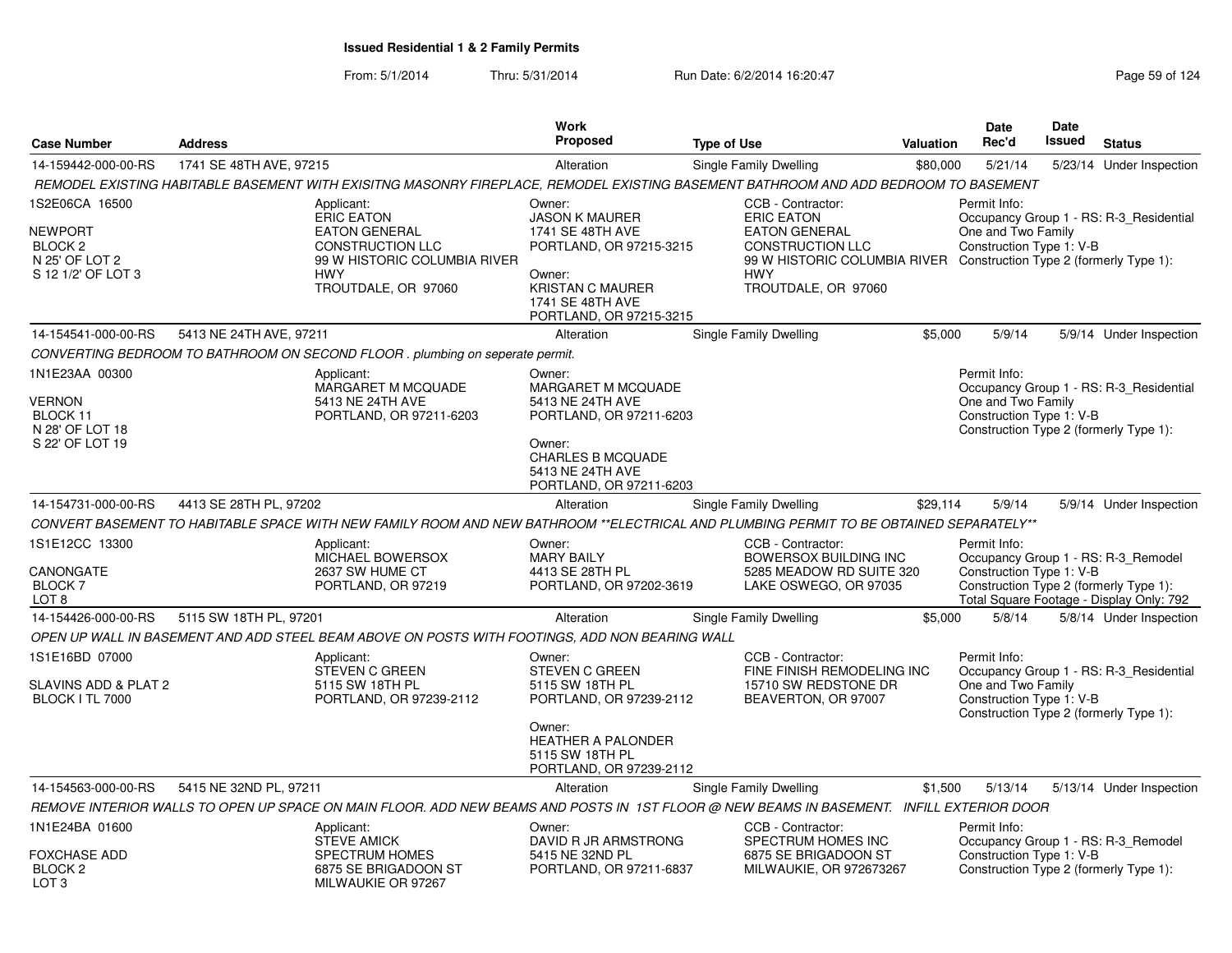From: 5/1/2014Thru: 5/31/2014 Run Date: 6/2/2014 16:20:47 Research 2012 4:30:47

| <b>Case Number</b>                                             | <b>Address</b>                                                     |                                                                                                               | Work<br><b>Proposed</b>                                                                                                                                       | <b>Type of Use</b>                                                                                                                          | <b>Valuation</b> | Date<br>Rec'd                                                  | <b>Date</b><br>Issued | <b>Status</b>                                                                     |
|----------------------------------------------------------------|--------------------------------------------------------------------|---------------------------------------------------------------------------------------------------------------|---------------------------------------------------------------------------------------------------------------------------------------------------------------|---------------------------------------------------------------------------------------------------------------------------------------------|------------------|----------------------------------------------------------------|-----------------------|-----------------------------------------------------------------------------------|
| 14-152417-000-00-RS                                            | 1223 NE 72ND AVE, 97213                                            |                                                                                                               | Alteration                                                                                                                                                    | <b>Single Family Dwelling</b>                                                                                                               | \$14,000         | 5/5/14                                                         |                       | 5/14/14 Under Inspection                                                          |
| 1N2E32AB 04900                                                 |                                                                    | Applicant:                                                                                                    | Owner:                                                                                                                                                        | CCB - Contractor:                                                                                                                           |                  | Permit Info:                                                   |                       |                                                                                   |
| <b>KATHARINE</b><br>BLOCK 12<br>LOT <sub>6</sub>               |                                                                    | Jordan Barkhuff<br>ADVANCED CONSTRUCTION &<br><b>REPAIR LLC</b><br>14758 SW 79TH AVE<br>TIGARD, OR 97224-7876 | <b>JOEL R BANTA</b><br>1223 NE 72ND AVE<br>PORTLAND, OR 97213<br>Owner:<br>NICOLE M BANTA<br>1223 NE 72ND AVE                                                 | RHINO PLUMBING INC<br>18761 SE EL CAMINO TER<br>DAMASCUS OR 97089<br>CCB - Contractor:<br>ADVANCED CONSTRUCTION &<br><b>REPAIR LLC</b>      |                  | One and Two Family<br>Construction Type 1: V-B                 |                       | Occupancy Group 1 - RS: R-3_Residential<br>Construction Type 2 (formerly Type 1): |
|                                                                |                                                                    |                                                                                                               | PORTLAND, OR 97213                                                                                                                                            | 14758 SW 79TH AVE<br>TIGARD, OR 97224-7876<br>CCB - Contractor:<br><b>HOUGH ELECTRIC LLC</b><br>10355 SW BRYTON CT<br>WILSONVILLE, OR 97070 |                  |                                                                |                       |                                                                                   |
| 14-148589-000-00-RS                                            | 2733 SE 59TH AVE, 97206                                            |                                                                                                               | Alteration                                                                                                                                                    | Single Family Dwelling                                                                                                                      | \$25,000         | 4/26/14                                                        |                       | 5/19/14 Under Inspection                                                          |
| <b>BASEMENT CONVERSION</b><br>1S2E07AA 11000                   |                                                                    | Applicant:                                                                                                    | Owner:                                                                                                                                                        | CCB - Contractor:                                                                                                                           |                  | Permit Info:                                                   |                       |                                                                                   |
| FRANKLIN PK VIEW<br><b>BLOCK1</b><br>LOT <sub>11</sub>         | KAYA GENERAL CONTRACTOR<br>5802 N GREELEY AVE<br>PORTLAND OR 97217 |                                                                                                               | <b>BRIAN G SMITH</b><br>2733 SE 59TH AVE<br>PORTLAND, OR 97206-1449                                                                                           | KAYA GENERAL CONTRACTOR<br>5802 N GREELEY AVE<br>PORTLAND OR 97217                                                                          |                  | One and Two Family<br>Construction Type 1: V-B                 |                       | Occupancy Group 1 - RS: R-3_Residential<br>Construction Type 2 (formerly Type 1): |
|                                                                |                                                                    |                                                                                                               | Owner:<br><b>JULIE C R SMITH</b><br>2733 SE 59TH AVE<br>PORTLAND, OR 97206-1449                                                                               |                                                                                                                                             |                  |                                                                |                       |                                                                                   |
| 14-150963-000-00-RS                                            | 1035 SW DOUGLAS PL, 97205                                          |                                                                                                               | Alteration                                                                                                                                                    | <b>Single Family Dwelling</b>                                                                                                               | \$1,500          | 5/1/14                                                         | 5/1/14 Final          |                                                                                   |
| REPAIR DRYROT AT FRONT DECK AREA                               |                                                                    |                                                                                                               |                                                                                                                                                               |                                                                                                                                             |                  |                                                                |                       |                                                                                   |
| 1N1E33CC 03200<br>ARDMORE<br><b>BLOCK 2</b><br>LOT 3&4 TL 3200 |                                                                    | Applicant:<br><b>BUILT IN OREGON LLC</b><br>530 6TH ST<br>LAKE OSWEGO, OR 97034                               | Owner:<br>MICHAEL L MC CUDDY<br>1035 SW DOUGLAS PL<br>PORTLAND, OR 97205-1018<br>Owner:<br>JUDITH P MC CUDDY<br>1035 SW DOUGLAS PL<br>PORTLAND, OR 97205-1018 | CCB - Contractor:<br>BUILT IN OREGON LLC<br>530 6TH ST<br>LAKE OSWEGO, OR 97034                                                             |                  | Permit Info:<br>One and Two Family<br>Construction Type 1: V-B |                       | Occupancy Group 1 - RS: R-3_Residential<br>Construction Type 2 (formerly Type 1): |
| 14-153965-000-00-RS                                            | 5837 NW SKYLINE BLVD, 97229                                        |                                                                                                               | Alteration                                                                                                                                                    | <b>Single Family Dwelling</b>                                                                                                               | \$99,000         | 5/8/14                                                         |                       | 5/12/14 Issued                                                                    |
|                                                                | REMODEL KITCHEN, MINOR STRUCTURAL CHANGES                          |                                                                                                               |                                                                                                                                                               |                                                                                                                                             |                  |                                                                |                       |                                                                                   |
| 1N1W15D 02000                                                  |                                                                    | Applicant:<br>HAMMER AND HAND INC                                                                             | Owner:<br>PHILIP T SILVER                                                                                                                                     | CCB - Contractor:<br>HAMMER AND HAND INC                                                                                                    |                  | Permit Info:                                                   |                       | Occupancy Group 1 - RS: R-3 Residential                                           |
| SECTION 15 1N 1W<br>TL 2000 20.38 ACRES                        |                                                                    | 1020 SE HARRISON<br>PORTLAND, OR 97214                                                                        | 5837 NW SKYLINE BLVD<br>PORTLAND, OR 97229-1332                                                                                                               | 1020 SE HARRISON<br>PORTLAND, OR 97214                                                                                                      |                  | One and Two Family<br>Construction Type 1: V-B                 |                       | Construction Type 2 (formerly Type 1):                                            |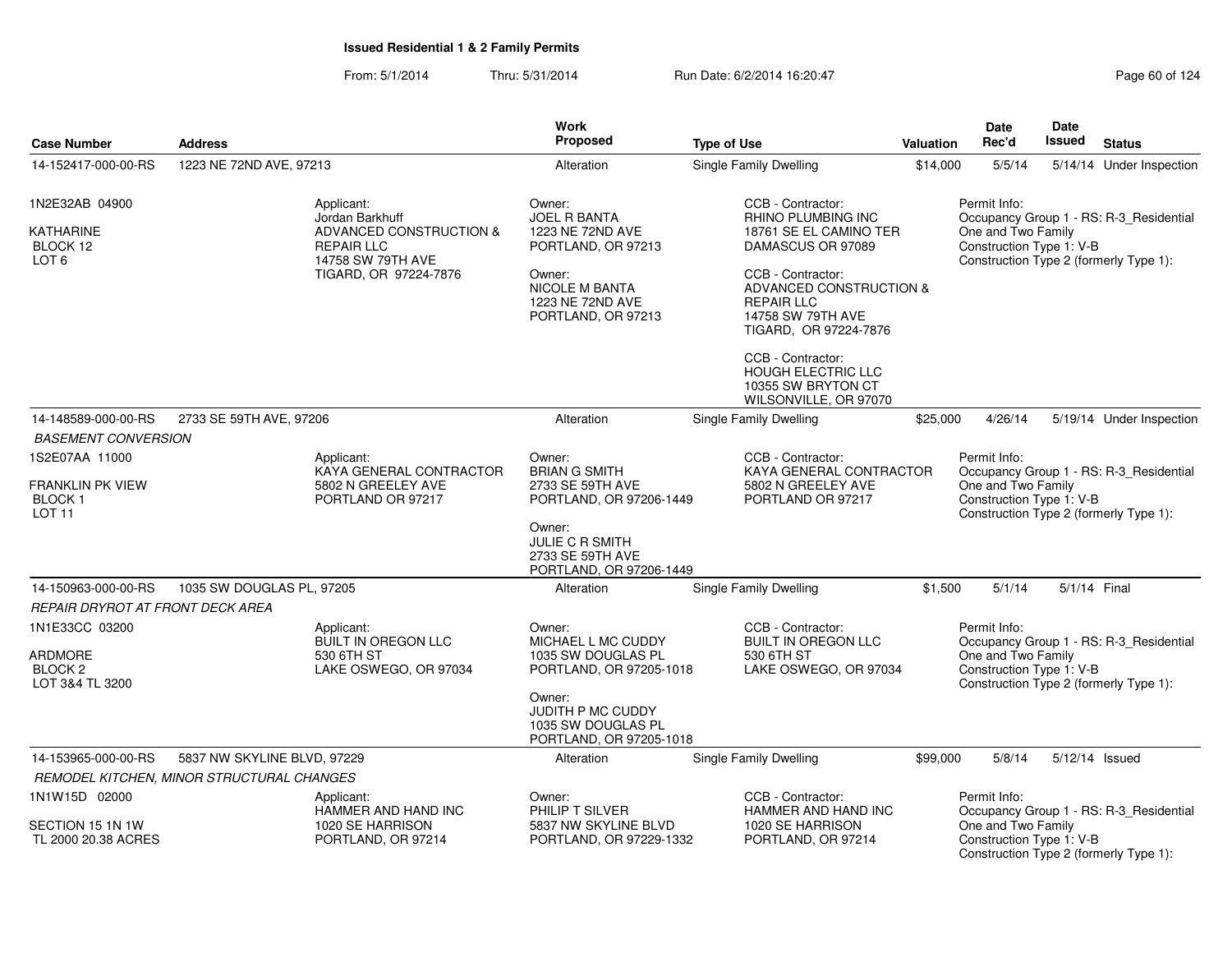| <b>Case Number</b>                                                                                            | <b>Address</b>                                                                                                                                                 |                                                                                               | Work<br><b>Proposed</b>                                                                                                                                                   | <b>Type of Use</b>                                              |                                                                               | <b>Valuation</b> | Date<br>Rec'd                                                  | Date<br>Issued | <b>Status</b>                                                                                                                 |
|---------------------------------------------------------------------------------------------------------------|----------------------------------------------------------------------------------------------------------------------------------------------------------------|-----------------------------------------------------------------------------------------------|---------------------------------------------------------------------------------------------------------------------------------------------------------------------------|-----------------------------------------------------------------|-------------------------------------------------------------------------------|------------------|----------------------------------------------------------------|----------------|-------------------------------------------------------------------------------------------------------------------------------|
| 14-151418-000-00-RS                                                                                           | 4727 SW VESTA ST, 97219                                                                                                                                        |                                                                                               | Alteration                                                                                                                                                                | Single Family Dwelling                                          |                                                                               | \$52,934         | 5/1/14                                                         |                | $5/1/14$ Issued                                                                                                               |
|                                                                                                               | RELOCATE STAIRS FROM MAIN LEVEL INTO BASEMENT. CONVERT BASEMENT TO HABITABLE LIVING SPACE WITH (2) BEDROMS, FAMILY ROOM, BATHROOM AND LAUNDRY ROOM. (2-BATHROU |                                                                                               |                                                                                                                                                                           |                                                                 |                                                                               |                  |                                                                |                |                                                                                                                               |
| 1S1E31AD 15500<br>WEST PORTLAND PK<br>BLOCK 84<br>LOT 27-32                                                   | Applicant:                                                                                                                                                     | <b>SEAN HARDING</b><br>HARDING CONSTRUCTION<br>5828 NE KILLINGSWORTH ST<br>PORTLAND, OR 97218 | Owner:<br><b>MARK MACKENZIE</b><br>4727 SW VESTA ST<br>PORTLAND, OR 97219-7342                                                                                            | CCB - Contractor:<br><b>SEAN HARDING</b>                        | <b>HARDING CONSTRUCTION</b><br>5828 NE KILLINGSWORTH ST<br>PORTLAND, OR 97218 |                  | Permit Info:<br>Construction Type 1: V-B                       |                | Occupancy Group 1 - RS: R-3_Remodel<br>Construction Type 2 (formerly Type 1):<br>Total Square Footage - Display Only: 1440    |
| 14-153663-000-00-RS                                                                                           | 6505 SE CLINTON ST, 97206                                                                                                                                      |                                                                                               | Alteration                                                                                                                                                                | Single Family Dwelling                                          |                                                                               | \$1,500          | 5/7/14                                                         | 5/7/14 Final   |                                                                                                                               |
|                                                                                                               | VOLUNTARY SEISMIC STRENGTHENING, ANCHOR SILL PLATE TO FOUNDATION. INERIOR ONLY                                                                                 |                                                                                               |                                                                                                                                                                           |                                                                 |                                                                               |                  |                                                                |                |                                                                                                                               |
| 1S2E08BB 09000<br>WITTEN<br>BLOCK <sub>3</sub><br>INC PT VAC ALLEY LOT 5<br>INC PT VAC ALLEY-W 1/2 OF LOT 6   | Applicant:                                                                                                                                                     | MIKE ROSE CONTRACTING LLC<br>3543 SE FRANKLIN ST<br>PORTLAND, OR 97202                        | Owner:<br><b>JONATHAN V HAYNES</b><br>6505 SE CLINTON ST<br>PORTLAND, OR 97206<br>Owner:<br><b>MOLLY J HAYNES</b><br>6505 SE CLINTON ST<br>PORTLAND, OR 97206             | CCB - Contractor:                                               | MIKE ROSE CONTRACTING LLC<br>3543 SE FRANKLIN ST<br>PORTLAND, OR 97202        |                  | Permit Info:<br>One and Two Family<br>Construction Type 1: V-B |                | Occupancy Group 1 - RS: R-3 Residential<br>Construction Type 2 (formerly Type 1):                                             |
| 14-151808-000-00-RS                                                                                           | 4707 SE MITCHELL ST, 97206                                                                                                                                     |                                                                                               | Alteration                                                                                                                                                                | Single Family Dwelling                                          |                                                                               | \$7,000          | 5/2/14                                                         |                | 5/2/14 Under Inspection                                                                                                       |
|                                                                                                               | CONVERT BEDROOM AND TO BATHROOM AND INFILL WINDOW                                                                                                              |                                                                                               |                                                                                                                                                                           |                                                                 |                                                                               |                  |                                                                |                |                                                                                                                               |
| 1S2E18BD 12300<br><b>HARVARD HTS</b><br>BLOCK <sub>3</sub><br>LOT 10-12 TL 12300                              | Applicant:                                                                                                                                                     | MATTHEW J D'AMBOISE<br>4707 SE MITCHELL ST<br>PORTLAND, OR 97206-4170                         | Owner:<br>MATTHEW J D'AMBOISE<br>4707 SE MITCHELL ST<br>PORTLAND, OR 97206-4170<br>Owner:                                                                                 |                                                                 |                                                                               |                  | Permit Info:<br>Construction Type 1: V-B                       |                | Occupancy Group 1 - RS: R-3_Remodel<br>Construction Type 2 (formerly Type 1):                                                 |
|                                                                                                               |                                                                                                                                                                |                                                                                               | ERIKA J VEDAA<br>4707 SE MITCHELL ST<br>PORTLAND, OR 97206-4170                                                                                                           |                                                                 |                                                                               |                  |                                                                |                |                                                                                                                               |
| 14-151815-000-00-RS                                                                                           | 4539 SE 60TH AVE, 97206                                                                                                                                        |                                                                                               | Alteration                                                                                                                                                                | Single Family Dwelling                                          |                                                                               | \$77,203         | 5/22/14                                                        | 5/22/14 Issued |                                                                                                                               |
|                                                                                                               | CONVERT BASEMENT TO HABITABLE SPACE WITH BEDROOM, FAMILY ROOM, LAUNDRY ROOM AND NEW BATHROOM                                                                   |                                                                                               |                                                                                                                                                                           |                                                                 |                                                                               |                  |                                                                |                |                                                                                                                               |
| 1S2E18AA 10500<br>SECTION 18 1S 2E<br>TL 10500 0.19 ACRES                                                     | Applicant:                                                                                                                                                     | ROBERT WILLIFORD<br><b>RSW BUILDING LLC</b><br>23795 S BARLOW RD<br>CANBY, OR 97013           | Owner:<br>ROBERT WILLIFORD<br><b>RSW BUILDING LLC</b><br>23795 S BARLOW RD<br>CANBY, OR 97013                                                                             | CCB - Contractor:<br><b>RSW BUILDING LLC</b><br>CANBY, OR 97013 | <b>ROBERT WILLIFORD</b><br>23795 S BARLOW RD                                  |                  | Permit Info:<br>One and Two Family<br>Construction Type 1: V-B |                | Occupancy Group 1 - RS: R-3 Residential<br>Construction Type 2 (formerly Type 1):<br>Total Square Footage - Display Only: 700 |
| 14-152978-000-00-RS                                                                                           | 2915 N ROSA PARKS WAY, 97217                                                                                                                                   |                                                                                               | Alteration                                                                                                                                                                | Single Family Dwelling                                          |                                                                               | \$35,293         | 5/16/14                                                        | 5/16/14 Issued |                                                                                                                               |
|                                                                                                               | CONVERT BASMENT TO HABITABLE SPACE WITH NEW BEDROOM, NEW BATHROOM AND LIVING ROOM                                                                              |                                                                                               |                                                                                                                                                                           |                                                                 |                                                                               |                  |                                                                |                |                                                                                                                               |
| 1N1E16BD 07300<br><b>BURRAGE TR</b><br>BLOCK <sub>20</sub><br>W 1/2 OF LOT 11<br>W 1/2 OF LOT 12 EXC PT IN ST | Applicant:                                                                                                                                                     | <b>MICHAEL BIEWER</b><br>2915 N ROSA PARKS WAY<br>PORTLAND, OR 97217-5055                     | Owner:<br><b>MICHAEL BIEWER</b><br>2915 N ROSA PARKS WAY<br>PORTLAND, OR 97217-5055<br>Owner:<br><b>SARA BERGERON</b><br>2915 N ROSA PARKS WAY<br>PORTLAND, OR 97217-5055 |                                                                 |                                                                               |                  | Permit Info:<br>One and Two Family<br>Construction Type 1: V-B |                | Occupancy Group 1 - RS: R-3_Residential<br>Construction Type 2 (formerly Type 1):<br>Total Square Footage - Display Only: 320 |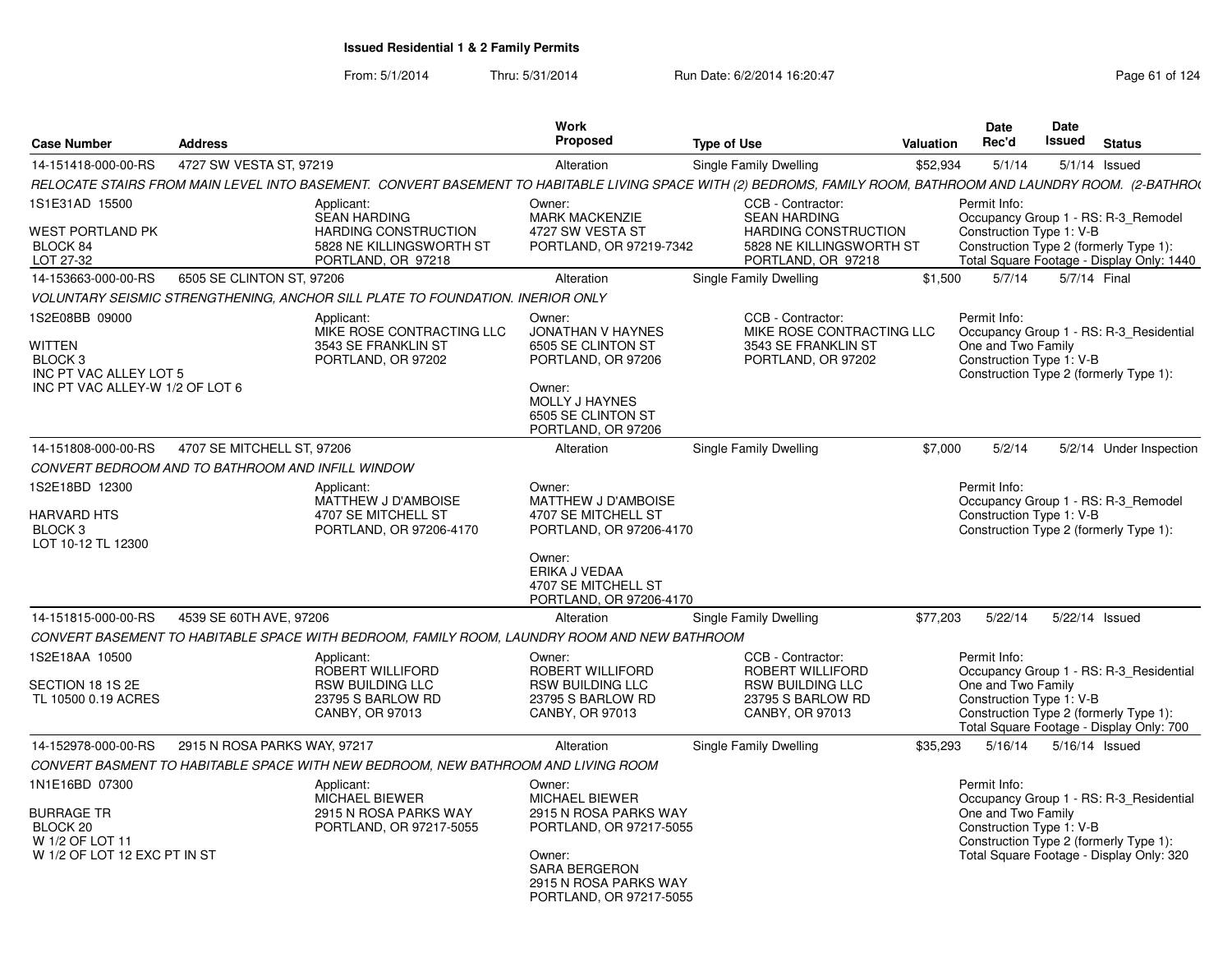From: 5/1/2014Thru: 5/31/2014 Run Date: 6/2/2014 16:20:47 Research 2014 Rage 62 of 124

| <b>Case Number</b>                                                      | <b>Address</b>               |                                                                                                                                                                  | <b>Work</b><br><b>Proposed</b>                                                                                                                       | <b>Type of Use</b>            |                                                                                                                                                                                                                                                                                                  | Valuation | <b>Date</b><br>Rec'd                                           | <b>Date</b><br>Issued | <b>Status</b>                                                                                                             |
|-------------------------------------------------------------------------|------------------------------|------------------------------------------------------------------------------------------------------------------------------------------------------------------|------------------------------------------------------------------------------------------------------------------------------------------------------|-------------------------------|--------------------------------------------------------------------------------------------------------------------------------------------------------------------------------------------------------------------------------------------------------------------------------------------------|-----------|----------------------------------------------------------------|-----------------------|---------------------------------------------------------------------------------------------------------------------------|
| 14-150635-000-00-RS                                                     | 2649 SW TALBOT RD, 97201     |                                                                                                                                                                  | Alteration                                                                                                                                           | Single Family Dwelling        |                                                                                                                                                                                                                                                                                                  | \$60,000  | 5/28/14                                                        | 5/28/14 Issued        |                                                                                                                           |
|                                                                         |                              | RECONFIGURE 2nd FLOOR TO ADD NEW BATHROOM  AND RECONFIGURE EXISTING BATHROOM - NO EXTERIOR WORK                                                                  |                                                                                                                                                      |                               |                                                                                                                                                                                                                                                                                                  |           |                                                                |                       |                                                                                                                           |
| 1S1E08AA 04200<br>GREENWAY<br><b>BLOCK G</b><br>N 1/2 OF LOT 2          |                              | Applicant:<br><b>CHRIS BITTNER</b><br>RIVERLAND HOMES INC<br>3001 SW STEPHENSON ST<br>PORTLAND OR 97219                                                          | Owner:<br>MARTHA J SPALDING<br>2649 SW TALBOT RD<br>PORTLAND, OR 97201-1668                                                                          |                               | CCB - Contractor:<br><b>RIVERLAND HOMES INC</b><br>PO BOX 2432<br>PORTLAND, OR 972198233<br>CCB - Contractor:<br>ANSPACH PLUMBING<br><b>OREGON CITY</b><br>18380 S FERGUSON RD<br>OREGON CITY OR 97045<br>CCB - Contractor:<br><b>TWIN ELECTRIC INC</b><br>14304 NE 10TH ST<br>VACOUVER WA 98684 |           | Permit Info:<br>One and Two Family<br>Construction Type 1: V-B |                       | Occupancy Group 1 - RS: R-3_Residential<br>Construction Type 2 (formerly Type 1):                                         |
| 14-150452-000-00-RS                                                     | 6839 NE SACRAMENTO ST, 97213 |                                                                                                                                                                  | Alteration                                                                                                                                           | <b>Single Family Dwelling</b> |                                                                                                                                                                                                                                                                                                  | \$22,400  | 5/2/14                                                         |                       | 5/2/14 Under Inspection                                                                                                   |
|                                                                         |                              | CONVERT 220 S.F OF BASEMENT TO HABITABLE SPACE TO INCLUDE, NEW BATHROOM, BEDROOM AND LAUNDRY ROOMTRADE PERMITS TO BE OBTAINED SEPARATELY/***ADD PT - (6) FIXTURI |                                                                                                                                                      |                               |                                                                                                                                                                                                                                                                                                  |           |                                                                |                       |                                                                                                                           |
| 1N2E29BD 13200<br>CREST VIEW VILLAS<br><b>BLOCK F</b><br>LOT 8 TL 13200 |                              | Applicant:<br>PAULA J FOAT<br>6839 NE SACRAMENTO ST<br>PORTLAND, OR 97213                                                                                        | Owner:<br><b>MARK E FOAT</b><br>6839 NE SACRAMENTO ST<br>PORTLAND, OR 97213<br>Owner:<br>PAULA J FOAT<br>6839 NE SACRAMENTO ST<br>PORTLAND, OR 97213 |                               | CCB - Contractor:<br>CURT ARNOLD DOLSMAN<br>440 HILDA ST<br>OREGON CITY, OR 97045                                                                                                                                                                                                                |           | Permit Info:<br>Construction Type 1: V-B                       |                       | Occupancy Group 1 - RS: R-3_Remodel<br>Construction Type 2 (formerly Type 1):<br>Total Square Footage - Display Only: 220 |
| 14-109523-REV-01-RS                                                     | 2845 NE 49TH AVE, 97213      |                                                                                                                                                                  | Alteration                                                                                                                                           | <b>Single Family Dwelling</b> |                                                                                                                                                                                                                                                                                                  | \$        | 5/7/14                                                         |                       | 5/7/14 Issued                                                                                                             |
|                                                                         |                              | REVISION TO STAIR LANDING SUPPORT AND DELETE REQUIREMENT FOR SPECIAL INSPECTION.                                                                                 |                                                                                                                                                      |                               |                                                                                                                                                                                                                                                                                                  |           |                                                                |                       |                                                                                                                           |
| 1N2E30BD 09500<br>ROSE CITY PK<br>BLOCK 134<br>LOT <sub>1</sub>         |                              | Applicant:<br><b>MARTY BUCKENMEYER</b><br><b>BUCKENMEYER ARCHITECTURE</b><br>2517 NE 47TH AVE<br>PORTLAND, OR 97213                                              | Owner:<br>JEREMY T BUNCE<br>2845 NE 49TH AVE<br>PORTLAND, OR 97213-1955<br>Owner:<br>ARWEN E BUNCE<br>2845 NE 49TH AVE                               |                               | CCB - Contractor:<br>JAMES DAVID LOVESTRAND<br>3015 NE 20TH AVE<br>PORTLAND, OR 97212<br>CCB - Contractor:<br>CHARGED ELECTRIC LLC<br>12175 SW SUMMER CREST DR                                                                                                                                   |           | Permit Info:<br>One and Two Family<br>Construction Type 1: V-B |                       | Occupancy Group 1 - RS: R-3_Residential<br>Construction Type 2 (formerly Type 1):                                         |
| 14-153206-000-00-RS                                                     | 2114 NE HIGHLAND ST, 97211   |                                                                                                                                                                  | PORTLAND, OR 97213-1955<br>Alteration                                                                                                                |                               | <b>TIGARD OR 97223</b>                                                                                                                                                                                                                                                                           | \$3,500   | 5/6/14                                                         |                       | $5/6/14$ Issued                                                                                                           |
|                                                                         |                              | CONSTRUCT A FIREWALL AT WEST SIDE OF HOUSE, ADD NEW PARKING PAD WITH CURB CUT, REMOVE ROOF EAVE ON BUMPOUT AREA IN MIDDLE OF PROPERTY                            |                                                                                                                                                      | Single Family Dwelling        |                                                                                                                                                                                                                                                                                                  |           |                                                                |                       |                                                                                                                           |
| 1N1E14DA 05000<br><b>COLUMBIA HTS</b><br><b>BLOCK 7</b>                 |                              | Applicant:<br><b>WILLAMETTE VALLEY</b><br>REDEVELOPMENT<br>6040 SE BREWSTER PL                                                                                   | Owner:<br>ADAM M JELINSKI<br>2114 NE HIGHLAND ST<br>PORTLAND, OR 97211                                                                               |                               | CCB - Contractor:<br><b>WILLAMETTE VALLEY</b><br>REDEVELOPMENT<br>6040 SE BREWSTER PL                                                                                                                                                                                                            |           | Permit Info:<br>One and Two Family<br>Construction Type 1: V-B |                       | Occupancy Group 1 - RS: R-3_Residential                                                                                   |
| INC STRIP 10' WI E OF & ADJ LOT 1<br>LOT <sub>2</sub>                   |                              | MILWAULIE, OR 97267                                                                                                                                              |                                                                                                                                                      |                               | MILWAULIE, OR 97267                                                                                                                                                                                                                                                                              |           |                                                                |                       | Construction Type 2 (formerly Type 1):                                                                                    |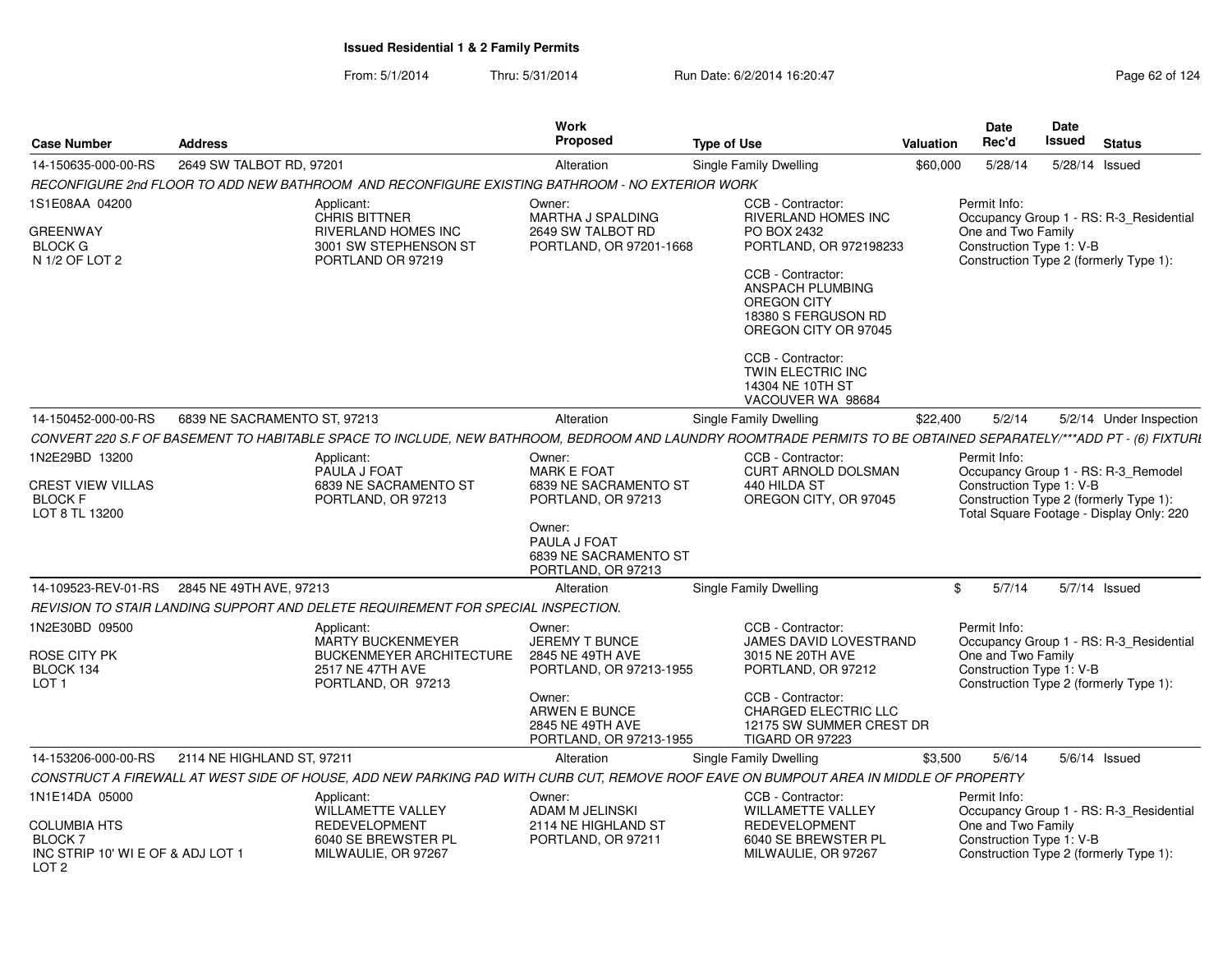| <b>Case Number</b>                                            | <b>Address</b>                                                                                                                                              | <b>Work</b><br>Proposed                                                       | <b>Type of Use</b>                                                                                                               | Valuation | <b>Date</b><br>Rec'd                           | Date<br><b>Issued</b> | <b>Status</b>                            |
|---------------------------------------------------------------|-------------------------------------------------------------------------------------------------------------------------------------------------------------|-------------------------------------------------------------------------------|----------------------------------------------------------------------------------------------------------------------------------|-----------|------------------------------------------------|-----------------------|------------------------------------------|
| 14-151155-000-00-RS                                           | 6712 N MARYLAND AVE, 97217                                                                                                                                  | Alteration                                                                    | Single Family Dwelling                                                                                                           | \$3,200   | 5/1/14                                         | 5/1/14 Final          |                                          |
| SILL PLATE ATTACHMENT TO FOUNDATION                           |                                                                                                                                                             |                                                                               |                                                                                                                                  |           |                                                |                       |                                          |
| 1N1E15BC 10300<br><b>GOOD MORNING ADD</b>                     | Applicant:<br><b>KATIE MARTIN</b><br><b>NEIL KELLY COMPANY</b>                                                                                              | Owner:<br>AMBER E CLAYTON<br>6712 N MARYLAND AVE                              | CCB - Contractor:<br>NEIL KELLY CO INC<br>804 N ALBERTA ST                                                                       |           | Permit Info:<br>Construction Type 1: V-B       |                       | Occupancy Group 1 - RS: R-3 Remodel      |
| <b>BLOCK 5</b><br>LOT <sub>6</sub>                            | 804 N ALBERTA ST<br>PORTLAND, OR 97217                                                                                                                      | PORTLAND, OR 97217                                                            | PORTLAND, OR 97217-2693                                                                                                          |           |                                                |                       | Construction Type 2 (formerly Type 1):   |
| S 1/2 OF LOT 7<br>W 37' OF S 3' OF N 1/2 OF LOT 7             |                                                                                                                                                             | Owner:<br><b>JAMES B CLAYTON</b><br>6712 N MARYLAND AVE<br>PORTLAND, OR 97217 |                                                                                                                                  |           |                                                |                       |                                          |
| 14-151156-000-00-RS                                           | 6220 NE 27TH AVE, 97211                                                                                                                                     | Alteration                                                                    | Single Family Dwelling                                                                                                           | \$4,000   | 5/1/14                                         | 5/1/14 Final          |                                          |
| SILL PLATE ATTACHMENT TO FOUNDATION                           |                                                                                                                                                             |                                                                               |                                                                                                                                  |           |                                                |                       |                                          |
| 1N1E13CB 10200                                                | Applicant:<br><b>KATIE MARTIN</b>                                                                                                                           | Owner:<br><b>SANDRA STAKLIS</b>                                               | CCB - Contractor:<br>NEIL KELLY CO INC                                                                                           |           | Permit Info:                                   |                       | Occupancy Group 1 - RS: R-3_Remodel      |
| <b>IRVINGTON PK</b><br>BLOCK 28<br>LOT 37&39&41               | <b>NEIL KELLY COMPANY</b><br>804 N ALBERTA ST<br>PORTLAND, OR 97217                                                                                         | 6220 NE 27TH AVE<br>PORTLAND, OR 97211                                        | 804 N ALBERTA ST<br>PORTLAND, OR 97217-2693                                                                                      |           | Construction Type 1: V-B                       |                       | Construction Type 2 (formerly Type 1):   |
|                                                               |                                                                                                                                                             | Owner:<br><b>TIMOTHY BABALIS</b><br>6220 NE 27TH AVE<br>PORTLAND, OR 97211    |                                                                                                                                  |           |                                                |                       |                                          |
| 14-151178-000-00-RS                                           | 4531 NE HOLMAN ST, 97218                                                                                                                                    | Alteration                                                                    | Single Family Dwelling                                                                                                           | \$99,261  | 5/6/14                                         |                       | 5/6/14 Under Inspection                  |
|                                                               | MAIN FLOOR KITCHEN AND BATHROOM REMODEL. NO STRUCTURAL WORK: BASEMENT CONVERSION TO MOTHER IN LAW UNIT NOT TO BE USED AS ACCESSORY DWELLING UNIT: REMODEL L |                                                                               |                                                                                                                                  |           |                                                |                       |                                          |
| 1N2E18CB 01400                                                | Applicant:<br><b>VICTOR VENCILL</b>                                                                                                                         | Owner:<br><b>ZINA JENKINS</b>                                                 | CCB - Contractor:<br><b>VICTOR VENCILL</b>                                                                                       |           | Permit Info:                                   |                       | Occupancy Group 1 - RS: R-3_Residential  |
| <b>TERESI TR</b><br>E 82' OF LOT 1<br>E 82' OF S 23' OF LOT 2 | 6302 N MICHIGAN AV<br>PORTLAND, OR 97217                                                                                                                    | 4400 WILL ROGERS PKWY #300<br>OKLAHOMA CITY, OK 73108                         | 6302 N MICHIGAN AV<br>PORTLAND, OR 97217                                                                                         |           | One and Two Family<br>Construction Type 1: V-B |                       | Construction Type 2 (formerly Type 1):   |
| E 64' OF N 67' OF LOT 2                                       |                                                                                                                                                             |                                                                               | CCB - Contractor:<br>DANIEL RAY QUIER/DBA ALWAYS<br><b>READY PLUMBING AND REPAIR CO</b><br>240 NE OGDEN RD<br>TROUTDALE OR 97060 |           |                                                |                       | Total Square Footage - Display Only: 900 |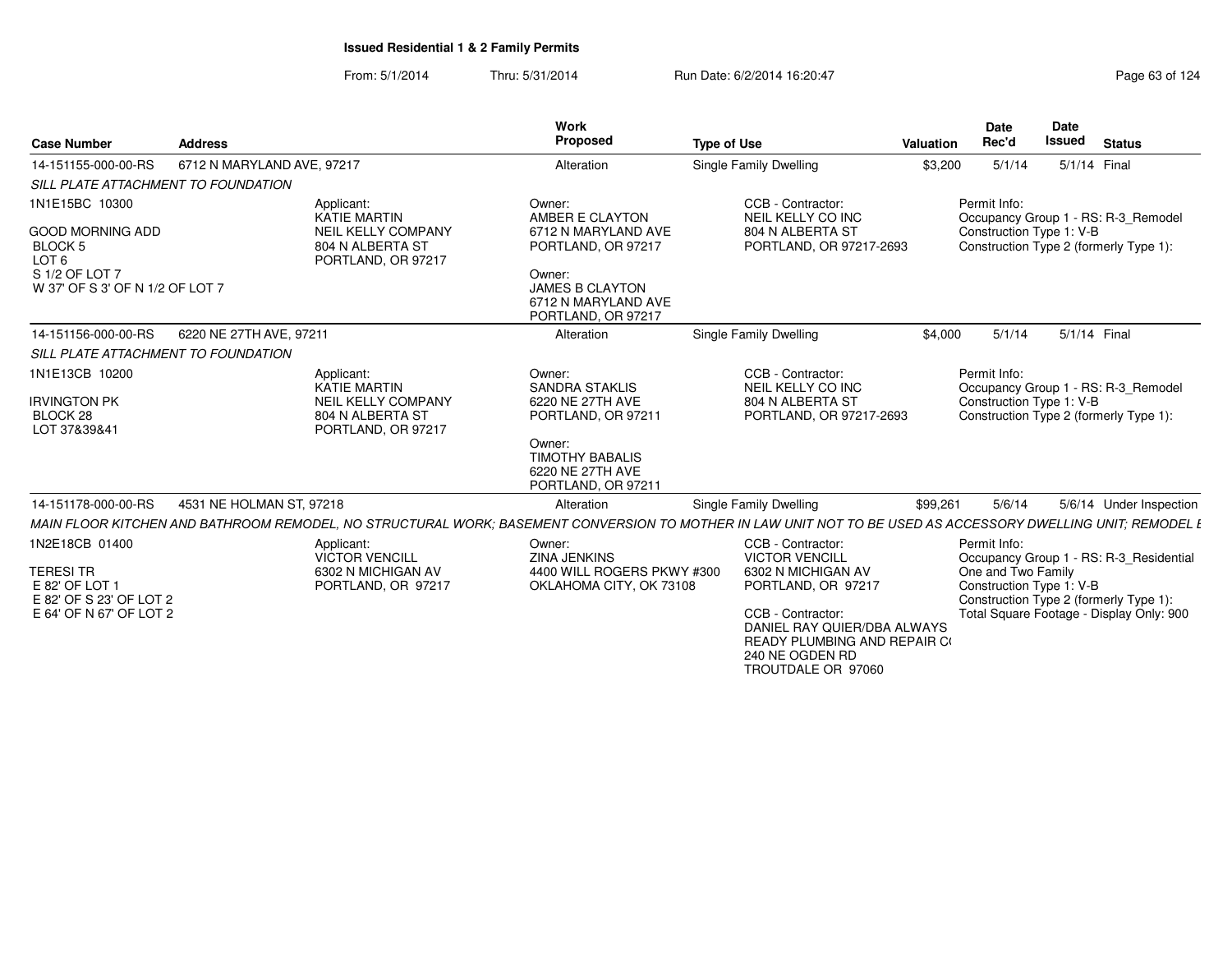| <b>Case Number</b>                                                    | <b>Address</b>                                                                                                                                              | <b>Work</b><br>Proposed                                                                                 | <b>Type of Use</b>                                                                                                                           | Valuation | <b>Date</b><br>Rec'd                     | Date<br><b>Issued</b> | <b>Status</b>                                                                                                             |
|-----------------------------------------------------------------------|-------------------------------------------------------------------------------------------------------------------------------------------------------------|---------------------------------------------------------------------------------------------------------|----------------------------------------------------------------------------------------------------------------------------------------------|-----------|------------------------------------------|-----------------------|---------------------------------------------------------------------------------------------------------------------------|
| 14-151212-000-00-RS                                                   | 3215 NE DAVIS ST, 97232                                                                                                                                     | Alteration                                                                                              | <b>Single Family Dwelling</b>                                                                                                                | \$28,379  | 5/1/14                                   |                       | 5/1/14 Under Inspection                                                                                                   |
|                                                                       | CONVERT EXISTING UNFINISHED BASEMENT TO LIVING SPACE. DEMO WALLS AND ADD NEW WALLS TO CREATE NEW BEDROOM WITH EGRESS WINDOW AND WELL. FAMILY ROOM. STORAGE. |                                                                                                         |                                                                                                                                              |           |                                          |                       |                                                                                                                           |
| 1N1E36CA 13500<br><b>LAURELHURST</b><br>BLOCK 76<br>LOT <sub>26</sub> | Applicant:<br><b>MIKE ANDREYUK</b><br><b>RECRAFT</b><br>5506 NE 32ND PL<br>PORTLAND, OR 97211                                                               | Owner:<br><b>HOLGER W LINK</b><br>3215 NE DAVIS ST<br>PORTLAND, OR 97232                                | CCB - Contractor:<br>L & K ELECTRIC INC<br>10122 SE SHADY LN<br>DAMASCUS OR 97089-6304                                                       |           | Permit Info:<br>Construction Type 1: V-B |                       | Occupancy Group 1 - RS: R-3 Remodel<br>Construction Type 2 (formerly Type 1):<br>Total Square Footage - Display Only: 772 |
|                                                                       |                                                                                                                                                             | Owner:<br><b>LAURA A EHRLICH</b><br>3215 NE DAVIS ST<br>PORTLAND, OR 97232                              | CCB - Contractor:<br><b>MIKE ANDREYUK</b><br><b>RECRAFT</b><br>5506 NE 32ND PL<br>PORTLAND, OR 97211                                         |           |                                          |                       |                                                                                                                           |
|                                                                       |                                                                                                                                                             |                                                                                                         | CCB - Contractor:<br>elk country plumbing<br>6931 se 71<br>portland OR 97206                                                                 |           |                                          |                       |                                                                                                                           |
| 14-151221-000-00-RS                                                   | 1205 SW MYRTLE DR. 97201                                                                                                                                    | Alteration                                                                                              | Single Family Dwelling                                                                                                                       | \$25,732  | 5/1/14                                   |                       | $5/1/14$ Issued                                                                                                           |
|                                                                       | RECONFIGURE ONE BATHROOM AND RELOCATE ANOTHER BATHROOM IN BASEMENT. NEW WALLS FOR NEW POWDER BATHROOM. DEMO AND ADD NEW WALL AT GUEST BEDROOM               |                                                                                                         |                                                                                                                                              |           |                                          |                       |                                                                                                                           |
| 1S1E04DC 01700<br><b>CARDINELL HTS</b><br>LOT 31-34 TL 1700           | Applicant:<br><b>MARK WUTHRICH</b><br>MARK WUTHRICH BUILDER INC<br>4731 SW 18 TH DR<br>PORTLAND, OR 97239                                                   | Owner:<br><b>JOHN S ANDREWS</b><br>1205 SW MYRTLE DR<br>PORTLAND, OR 97201<br>Owner:<br>LINDA M ANDREWS | CCB - Contractor:<br><b>MARK WUTHRICH</b><br><b>MARK WUTHRICH BUILDER INC</b><br>4731 SW 18 TH DR<br>PORTLAND, OR 97239<br>CCB - Contractor: |           | Permit Info:<br>Construction Type 1: V-B |                       | Occupancy Group 1 - RS: R-3 Remodel<br>Construction Type 2 (formerly Type 1):<br>Total Square Footage - Display Only: 700 |
|                                                                       |                                                                                                                                                             | 1205 SW MYRTLE DR<br>PORTLAND, OR 97201                                                                 | JARMER ELECTRIC INC<br>5105 SW 45TH AVE, S 200<br>PORTLAND, OR 97221-3628                                                                    |           |                                          |                       |                                                                                                                           |
| 14-149471-000-00-RS                                                   | 3706 NE 42ND AVE, 97213                                                                                                                                     | Alteration                                                                                              | Single Family Dwelling                                                                                                                       | \$17,000  | 5/1/14                                   |                       | 5/1/14 Under Inspection                                                                                                   |
|                                                                       | INTERIOR ONLY-ADD HALF BATH TO EXISTING LANDING ON SECOND FLOOR. TWO BATHROOMS TOTALSEPARATE TRADE PERMITS REQUIRED                                         |                                                                                                         |                                                                                                                                              |           |                                          |                       |                                                                                                                           |
| 1N2E19CC 22500                                                        | Applicant:<br>AKOS CONSTRUCTION LLC                                                                                                                         | Owner:<br><b>WENDY CUTTS</b>                                                                            | CCB - Contractor:<br>AKOS CONSTRUCTION LLC                                                                                                   |           | Permit Info:                             |                       | Occupancy Group 1 - RS: R-3 Remodel                                                                                       |
| <b>ROSLYN</b><br>BLOCK <sub>1</sub><br>LOT 3&4                        | 3444 NE 17TH AVE<br>PORTLAND, OR 97212                                                                                                                      | 3706 NE 42ND AVE<br>PORTLAND, OR 97213-1006                                                             | 3444 NE 17TH AVE<br>PORTLAND, OR 97212                                                                                                       |           | Construction Type 1: V-B                 |                       | Construction Type 2 (formerly Type 1):                                                                                    |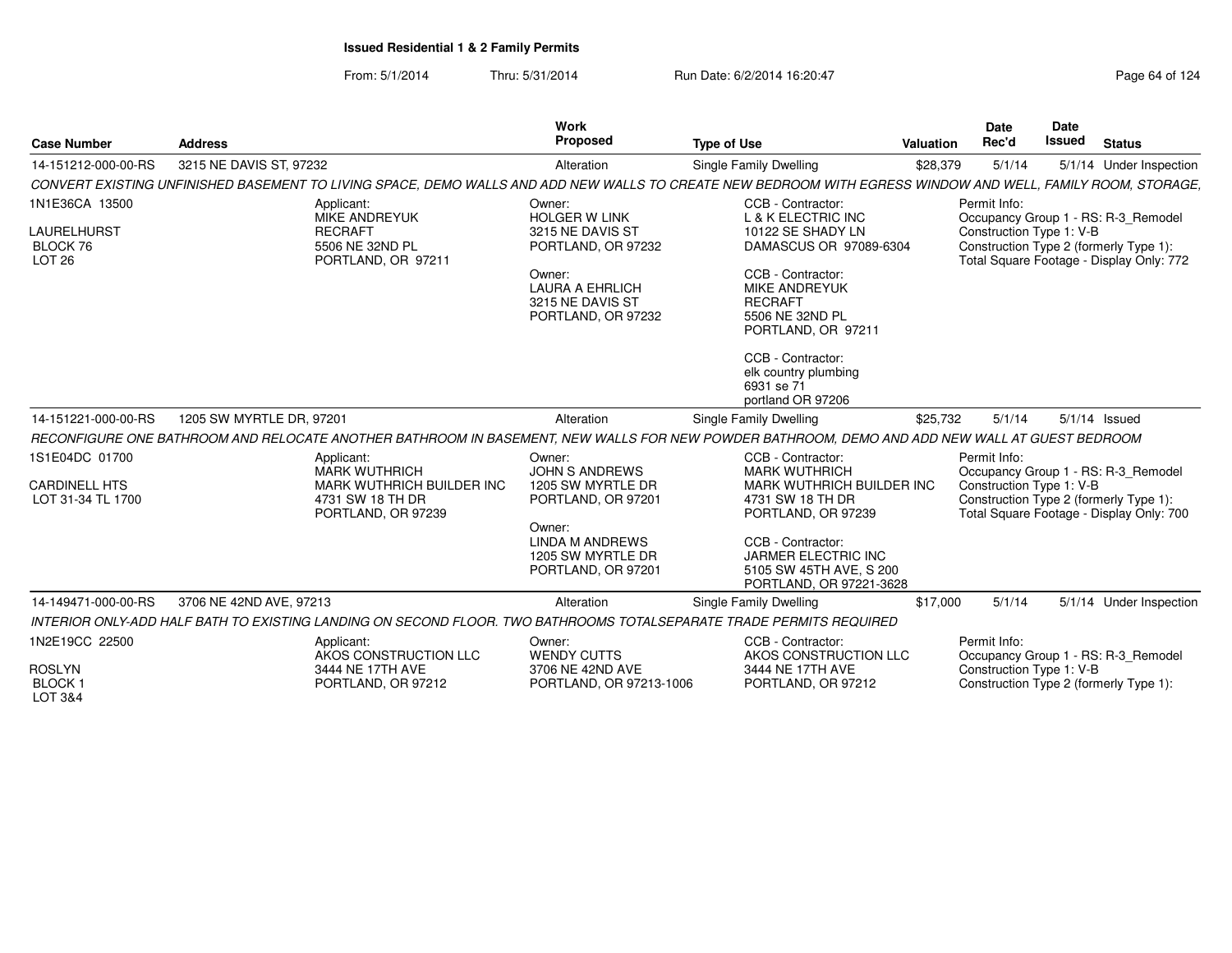| <b>Case Number</b>                                                        | <b>Address</b>                                                                                        | Work<br>Proposed                                                                                                                                           | <b>Type of Use</b>                                                                                                                                                                                            | <b>Valuation</b> | Date<br>Rec'd                                                  | Date<br>Issued | <b>Status</b>                                                                     |
|---------------------------------------------------------------------------|-------------------------------------------------------------------------------------------------------|------------------------------------------------------------------------------------------------------------------------------------------------------------|---------------------------------------------------------------------------------------------------------------------------------------------------------------------------------------------------------------|------------------|----------------------------------------------------------------|----------------|-----------------------------------------------------------------------------------|
| 14-153225-000-00-RS                                                       | 3809 NE COUCH ST, 97232                                                                               | Alteration                                                                                                                                                 | <b>Single Family Dwelling</b>                                                                                                                                                                                 | \$20,000         | 5/6/14                                                         |                | $5/6/14$ Issued                                                                   |
|                                                                           | IN BASEMENT-FRAME WALLS/INSULATE TO CREATE FINISHED STORAGE AND UTILITY-LAUNDRY ROOM                  |                                                                                                                                                            |                                                                                                                                                                                                               |                  |                                                                |                |                                                                                   |
| 1N1E36DA 14400<br><b>LAURELHURST</b><br>BLOCK 80<br>LOT <sub>18</sub>     | Applicant:<br><b>NEP CONSTRUCTION</b><br>DNS CONSULTING LLC<br>2007 NE 76th ave<br>PORTLAND, OR 97213 | Owner:<br><b>PAUL BOWYER</b><br>3809 NE COUCH ST<br>PORTLAND, OR 97232-3425<br>Owner:<br><b>LUCY BOWYER</b><br>3809 NE COUCH ST<br>PORTLAND, OR 97232-3425 | CCB - Contractor:<br>ELECTRO WIRE INC.<br>18857 SE SUNNYSIDE RD<br>DAMASCUS, OR 97089<br>CCB - Contractor:<br><b>ROSS DAVIS</b><br><b>DAVIS PLUMBING</b><br>SANDY OR<br>P.O. BOX 516<br><b>SANDY OR 97055</b> |                  | Permit Info:<br>One and Two Family<br>Construction Type 1: V-B |                | Occupancy Group 1 - RS: R-3_Residential<br>Construction Type 2 (formerly Type 1): |
|                                                                           |                                                                                                       |                                                                                                                                                            | CCB - Contractor:<br><b>NEP CONSTRUCTION</b><br>DNS CONSULTING LLC<br>2007 NE 76th ave<br>PORTLAND, OR 97213                                                                                                  |                  |                                                                |                |                                                                                   |
| 14-153231-000-00-RS                                                       | 6102 NE CLACKAMAS ST, 97213                                                                           | Alteration                                                                                                                                                 | <b>Single Family Dwelling</b>                                                                                                                                                                                 | \$7,500          | 5/6/14                                                         |                | 5/6/14 Under Inspection                                                           |
|                                                                           | CONVERT BASEMENT TO LIVING SPACE TO INCLUDE NEW BEDROOM, AND DEN                                      |                                                                                                                                                            |                                                                                                                                                                                                               |                  |                                                                |                |                                                                                   |
| 1N2E31AA 05800<br><b>SUMMIT ADD</b><br><b>BLOCK 5</b><br>LOT <sub>1</sub> | Applicant:<br>NEP CONSTRUCTION<br>DNS CONSULTING LLC<br>2007 NE 76th ave<br>PORTLAND, OR 97213        | Owner:<br>ALLEN D MABERRY<br>538 13TH ST NE<br>WASHINGTON, DC 20002-6330                                                                                   | CCB - Contractor:<br>NEP CONSTRUCTION<br>DNS CONSULTING LLC<br>2007 NE 76th ave<br>PORTLAND, OR 97213                                                                                                         |                  | Permit Info:<br>One and Two Family<br>Construction Type 1: V-B |                | Occupancy Group 1 - RS: R-3_Residential<br>Construction Type 2 (formerly Type 1): |
|                                                                           |                                                                                                       | Owner:<br><b>DEBRA D WYNN</b><br>538 13TH ST NE<br>WASHINGTON, DC 20002-6330                                                                               |                                                                                                                                                                                                               |                  |                                                                |                |                                                                                   |
| 14-153307-000-00-RS                                                       | 2408 SW CANBY CT, 97219                                                                               | Alteration                                                                                                                                                 | <b>Single Family Dwelling</b>                                                                                                                                                                                 | \$1,100          | 5/6/14                                                         | 5/6/14 Final   |                                                                                   |
| ADD NEW WINDOW IN LIVING ROOM                                             |                                                                                                       |                                                                                                                                                            |                                                                                                                                                                                                               |                  |                                                                |                |                                                                                   |
| 1S1E21BC 06700                                                            | Applicant:<br>ROBERT DARNELL                                                                          | Owner:<br><b>WESLEY S SMITH</b>                                                                                                                            | CCB - Contractor:<br><b>BILL HARTLEY</b>                                                                                                                                                                      |                  | Permit Info:                                                   |                | Occupancy Group 1 - RS: R-3_Residential                                           |
| SECTION 21 1S 1E<br>TL 6700 0.18 ACRES                                    | NORTHWEST DESIGN<br>5530 SE BOISE ST<br>PORTLAND, OR 97206                                            | 2408 SW CANBY CT<br>PORTLAND, OR 97219<br>Owner:<br><b>LISA R VAN NATTA</b><br>2408 SW CANBY CT<br>PORTLAND, OR 97219                                      | 19401 SE CHAMBERS RD<br>SANDY, OR 97055                                                                                                                                                                       |                  | One and Two Family<br>Construction Type 1: V-B                 |                | Construction Type 2 (formerly Type 1):                                            |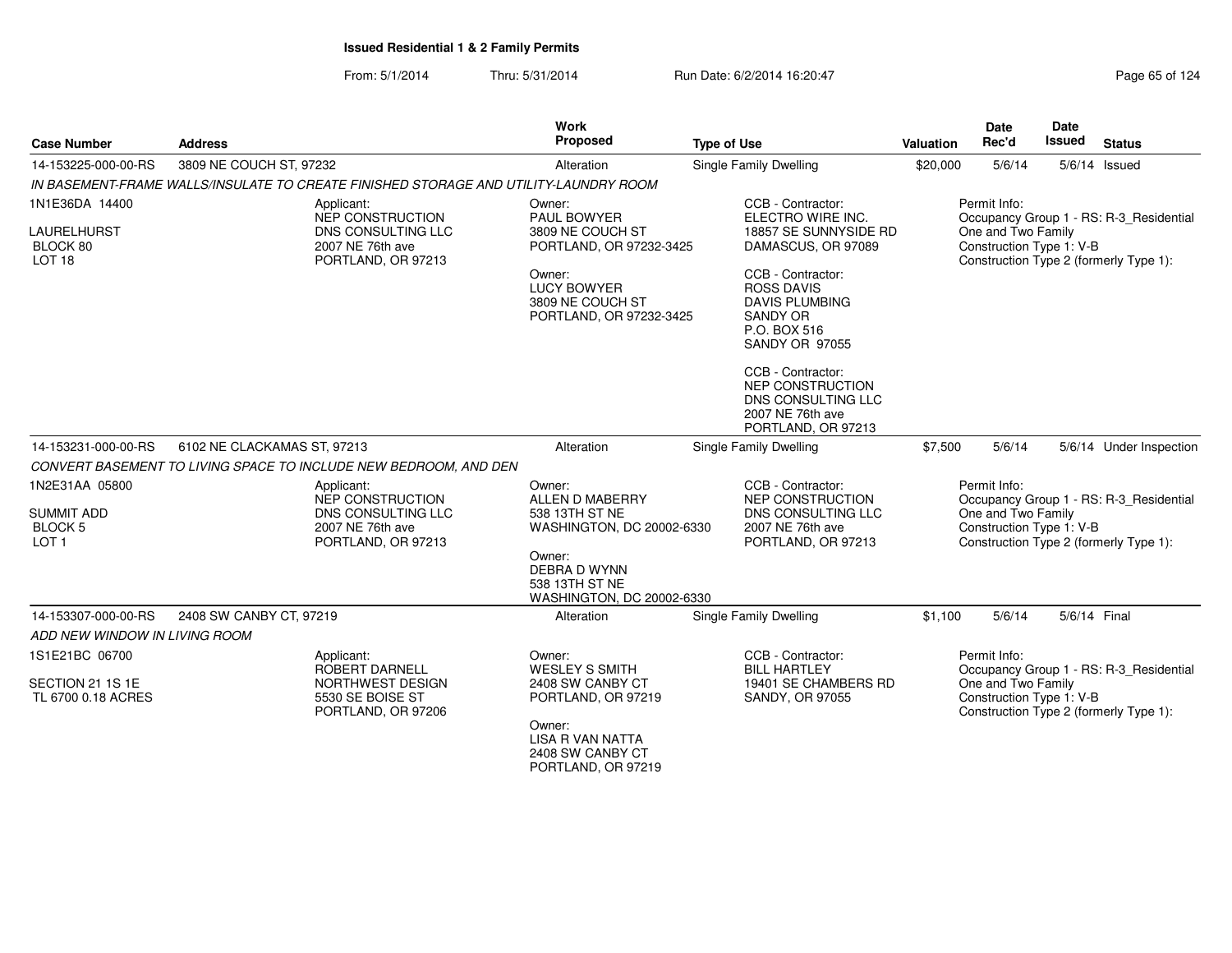| <b>Case Number</b>                                                                      | <b>Address</b>                                               |                                                                                                                                                                 | Work<br>Proposed                                                                                                                                                 | <b>Type of Use</b> |                                                                                                                                                   | Valuation | <b>Date</b><br>Rec'd                                                        | <b>Date</b><br><b>Issued</b> | <b>Status</b>                                                                                                             |
|-----------------------------------------------------------------------------------------|--------------------------------------------------------------|-----------------------------------------------------------------------------------------------------------------------------------------------------------------|------------------------------------------------------------------------------------------------------------------------------------------------------------------|--------------------|---------------------------------------------------------------------------------------------------------------------------------------------------|-----------|-----------------------------------------------------------------------------|------------------------------|---------------------------------------------------------------------------------------------------------------------------|
| 14-153870-000-00-RS                                                                     | 233 SE 28TH AVE - Unit B, 97214                              |                                                                                                                                                                 | Alteration                                                                                                                                                       |                    | Single Family Dwelling                                                                                                                            | \$75,000  | 5/15/14                                                                     |                              | 5/15/14 Issued                                                                                                            |
|                                                                                         |                                                              | CONVERT EXISTING UNFINISHED BASEMENT WITH BATHROOM TO ACCESSORY DWELLING UNIT; INCLUDES LIVING AND DINING AREA, RELOCATE BATHROOM, KITCHEN AND BEDROOM WITH N   |                                                                                                                                                                  |                    |                                                                                                                                                   |           |                                                                             |                              |                                                                                                                           |
| 1N1E36CC 14500                                                                          |                                                              | Applicant:<br>HELP ON THE WAY LLC<br>7627 SE MADISON ST<br>PORTLAND, OR 97215                                                                                   | Owner:<br>HOWARD G HUFF<br>3525 NE 118TH AVE<br>PORTLAND, OR 97220<br>Owner:<br>LINDA L HUFF<br>3525 NE 118TH AVE<br>PORTLAND, OR 97220                          |                    | CCB - Contractor:<br>HELP ON THE WAY LLC<br>7627 SE MADISON ST<br>PORTLAND, OR 97215                                                              |           | Permit Info:<br>Construction Type 1: V-B<br>Number of New Dwelling Units: 1 |                              | Occupancy Group 1 - RS: R-3 Remodel<br>Construction Type 2 (formerly Type 1):<br>Total Square Footage - Display Only: 715 |
| 14-151388-000-00-RS                                                                     | 409 NE 136TH AVE, 97230                                      |                                                                                                                                                                 | Alteration                                                                                                                                                       |                    | Single Family Dwelling                                                                                                                            | \$4,250   | 5/1/14                                                                      |                              | $5/1/14$ Issued                                                                                                           |
|                                                                                         | REMOVE AND REPLACE MASONRY FIREPLACE AND CHIMNEY             |                                                                                                                                                                 |                                                                                                                                                                  |                    |                                                                                                                                                   |           |                                                                             |                              |                                                                                                                           |
| 1N2E35DB 03900<br>ASCOT AC<br>LOT 54 TL 3900                                            |                                                              | Applicant:<br><b>JERRY MCBROOM</b><br>MCBROOM MASONRY INC<br>12525 SE 199TH DR<br>BORING, OR 970097627                                                          | Owner:<br>MARY ANN DU BOFF<br>12440 SW IRON MOUNTAIN BLVD<br>PORTLAND, OR 97219                                                                                  |                    | CCB - Contractor:<br><b>JERRY MCBROOM</b><br>MCBROOM MASONRY INC<br>12525 SE 199TH DR<br>BORING, OR 970097627                                     |           | Permit Info:<br>Construction Type 1: V-B                                    |                              | Occupancy Group 1 - RS: R-3 Remodel<br>Construction Type 2 (formerly Type 1):                                             |
| 14-151594-000-00-RS                                                                     | 7119 N MCKENNA AVE, 97203                                    |                                                                                                                                                                 | Alteration                                                                                                                                                       |                    | Single Family Dwelling                                                                                                                            | \$20,000  | 5/2/14                                                                      |                              | 5/2/14 Under Inspection                                                                                                   |
|                                                                                         |                                                              | LEGALIZE CONVERSION OF ATTIC TO LIVING SPACE WITH NEW BEDROOM AND BATHROOM: MOVING LOCATION OF DOOR ON REAR OF HOUSE: ELECTRIC TO BE ADDED LATER/*****ADDING 13 |                                                                                                                                                                  |                    |                                                                                                                                                   |           |                                                                             |                              |                                                                                                                           |
| 1N1E07DB 08700<br><b>MCKENNA PK</b><br>BLOCK 10<br>LOT <sub>3</sub><br>NLY 1/2 OF LOT 4 |                                                              | Applicant:<br><b>J P CHRISTY</b><br>7119 N MCKENNA AVE<br>PORTLAND, OR 97203-5127                                                                               | Owner:<br><b>J P CHRISTY</b><br>7119 N MCKENNA AVE<br>PORTLAND, OR 97203-5127                                                                                    |                    |                                                                                                                                                   |           | Permit Info:<br>Construction Type 1: V-B                                    |                              | Occupancy Group 1 - RS: R-3_Remodel<br>Construction Type 2 (formerly Type 1):<br>Total Square Footage - Display Only: 360 |
| 14-152613-000-00-RS                                                                     | 5822 NE 17TH AVE, 97211                                      |                                                                                                                                                                 | Alteration                                                                                                                                                       |                    | Single Family Dwelling                                                                                                                            | \$3.000   | 5/15/14                                                                     |                              | 5/15/14 Under Inspection                                                                                                  |
|                                                                                         |                                                              | LEGALIZE CONVERSION OF BASEMENT TO LIVING SPACE, TO INCLUDE BEDROOM WITH EGRESS WINDOW, BATHROOM, LAUNDRY ROOM AND OPEN SPACE (TRADE PERMITS TO BE OBTAINED     |                                                                                                                                                                  |                    |                                                                                                                                                   |           |                                                                             |                              |                                                                                                                           |
| 1N1E14DC 03600<br>OAKHURST<br>BLOCK 7<br>S 1/2 OF LOT 6                                 |                                                              | Applicant:<br>VINTAGE PROPERTIES NW LLC<br>1314 NW IRVING ST #211<br>PORTLAND, OR 97209-2722                                                                    | Owner:<br>VINTAGE PROPERTIES NW LLC<br>1314 NW IRVING ST #211<br>PORTLAND, OR 97209-2722                                                                         |                    | CCB - Contractor:<br>WIRE NUTZ ELECTRICAL<br><b>SERVICES LLC</b><br>13023 NE HWY 99 STE 7 PMB #<br>264<br>VANCOUVER WA 98686<br>CCB - Contractor: |           | Permit Info:<br>Construction Type 1: V-B                                    |                              | Occupancy Group 1 - RS: R-3_Remodel<br>Construction Type 2 (formerly Type 1):                                             |
|                                                                                         |                                                              |                                                                                                                                                                 |                                                                                                                                                                  |                    | STEPHEN WALSH PLUMBING INC                                                                                                                        |           |                                                                             |                              |                                                                                                                           |
| 14-154239-000-00-RS                                                                     | 5402 NE MASON ST - Unit A, 97213                             |                                                                                                                                                                 | Alteration                                                                                                                                                       |                    | Single Family Dwelling                                                                                                                            | \$6.750   | 5/8/14                                                                      |                              | 5/8/14 Final                                                                                                              |
|                                                                                         | SOLAR-INSTALLATION OF 5kW PV ARRAY on rear of existing house |                                                                                                                                                                 |                                                                                                                                                                  |                    |                                                                                                                                                   |           |                                                                             |                              |                                                                                                                           |
| 1N2E19DB 13400<br>SECTION 19 1N 2E<br>TL 13400 0.46 ACRES                               |                                                              | Applicant:<br><b>GREG KAMPS</b><br><b>SYNCHRO SOLAR</b><br>1339 SE 8TH AVE SUITE B<br>PORTLAND, OR 97214                                                        | Owner:<br><b>DUANE A SCHAAD</b><br>5402 NE MASON ST<br>PORTLAND, OR 97218-2134<br>Owner:<br><b>KAREN L SCHAAD</b><br>5402 NE MASON ST<br>PORTLAND, OR 97218-2134 |                    | CCB - Contractor:<br>SYNCHRO SOLAR, LLC.<br>1111 E BURNSIDE ST, #308<br>PORTLAND, OR 97214                                                        |           | Permit Info:<br>Construction Type 1: V-B                                    |                              | Occupancy Group 1 - RS: R-3 Remodel<br>Construction Type 2 (formerly Type 1):                                             |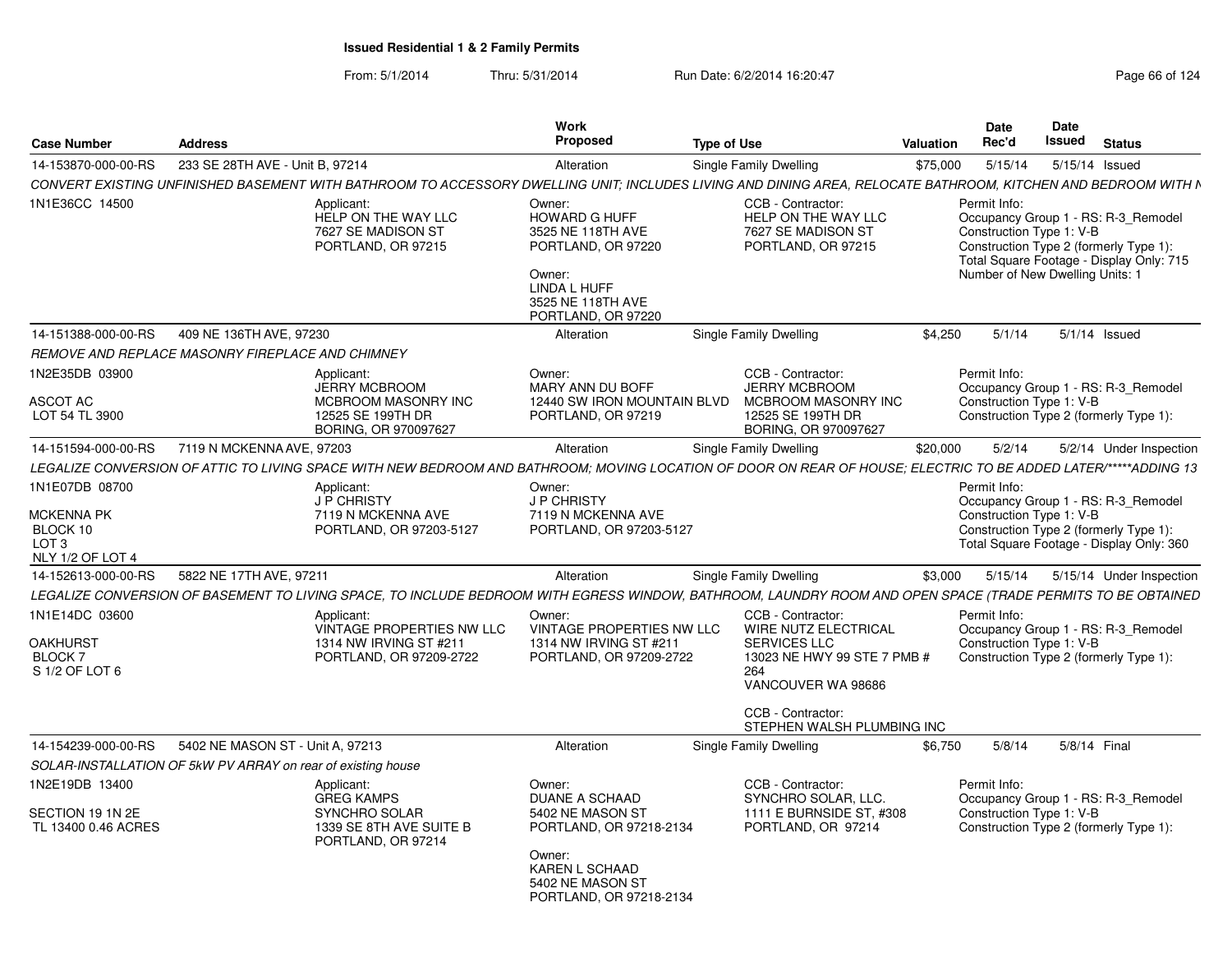| <b>Case Number</b>                                                                         | <b>Address</b>                                                                                                                                   | <b>Work</b><br>Proposed                                                                                                                                              | <b>Type of Use</b>                                                                          | Valuation | <b>Date</b><br>Rec'd                                           | <b>Date</b><br><b>Issued</b> | <b>Status</b>                                                                                                             |
|--------------------------------------------------------------------------------------------|--------------------------------------------------------------------------------------------------------------------------------------------------|----------------------------------------------------------------------------------------------------------------------------------------------------------------------|---------------------------------------------------------------------------------------------|-----------|----------------------------------------------------------------|------------------------------|---------------------------------------------------------------------------------------------------------------------------|
| 13-191896-REV-01-RS                                                                        | 7089 N WELLESLEY AVE, 97203                                                                                                                      | Alteration                                                                                                                                                           | <b>Single Family Dwelling</b>                                                               | \$        | 5/2/14                                                         |                              | $5/2/14$ Issued                                                                                                           |
|                                                                                            | REVISION TO CREATE RAIN GARDEN IN LIEU OF CONNECTION TO EXISTING STORM DRAIN                                                                     |                                                                                                                                                                      |                                                                                             |           |                                                                |                              |                                                                                                                           |
| 1N1E17BA 03700<br><b>COLLEGE CREST</b><br><b>BLOCK 5</b><br>LOT 9 EXC SLY 20'              | Applicant:<br><b>Susan Shanks</b><br>. 97203                                                                                                     | Owner:<br><b>COLLEEN L TIGGES</b><br>7089 N WELLESLEY AVE<br>PORTLAND, OR 97203                                                                                      | CCB - Contractor:<br>DAVID NATHAN WEST<br>395 SW 150TH AVE<br>BEAVERTON, OR 97006           |           | Permit Info:<br>One and Two Family<br>Construction Type 1: V-B |                              | Occupancy Group 1 - RS: R-3_Residential<br>Construction Type 2 (formerly Type 1):                                         |
| 14-152014-000-00-RS                                                                        | 3131 NE SHAVER ST, 97212                                                                                                                         | Alteration                                                                                                                                                           | <b>Single Family Dwelling</b>                                                               | \$3,400   | 5/2/14                                                         | 5/2/14 Final                 |                                                                                                                           |
|                                                                                            | INSTALL ANCHORS TO BOLT HOUSE TO FOUNDATION AND ADD POST CAPS TO ALL POSTS.                                                                      |                                                                                                                                                                      |                                                                                             |           |                                                                |                              |                                                                                                                           |
| 1N1E24CA 19000<br><b>ALAMEDA PARK</b><br>BLOCK <sub>25</sub><br>LOT <sub>1</sub>           | Applicant:<br>ERIKA ALTENHOFEN<br><b>NEIL KELLY</b><br>804 N ALBERTA ST<br>PORTLAND, OR 97217                                                    | Owner:<br>PETER H MARTINDALE<br>3131 NE SHAVER ST<br>PORTLAND, OR 97212-1746<br>Owner:<br>ALICE W MARTINDALE<br>3131 NE SHAVER ST<br>PORTLAND, OR 97212-1746         | CCB - Contractor:<br>NEIL KELLY CO INC<br>804 N ALBERTA ST<br>PORTLAND, OR 97217-2693       |           | Permit Info:<br>One and Two Family<br>Construction Type 1: V-B |                              | Occupancy Group 1 - RS: R-3_Residential<br>Construction Type 2 (formerly Type 1):                                         |
| 14-152919-000-00-RS                                                                        | 5227 NE 17TH AVE, 97211                                                                                                                          | Alteration                                                                                                                                                           | Single Family Dwelling                                                                      | \$6,750   | 5/6/14                                                         | 5/6/14 Final                 |                                                                                                                           |
|                                                                                            | SOLAR INSTALLATION, 5kW PV SYSTEM ON ROOF TOP                                                                                                    |                                                                                                                                                                      |                                                                                             |           |                                                                |                              |                                                                                                                           |
| 1N1E23AB 13300<br><b>VERNON</b><br>BLOCK 19<br><b>LOT 11</b>                               | Applicant:<br>PREMIER ENERGY INC<br>556 SOMMERSET RD<br>WOODLAND, WA 98674                                                                       | Owner:<br>JANET STRONG<br>5227 NE 17TH AVE<br>PORTLAND, OR 97211                                                                                                     | CCB - Contractor:<br>PREMIER ENERGY INC<br>556 SOMMERSET RD<br>WOODLAND, WA 98674           |           | Permit Info:<br>Construction Type 1: V-B                       |                              | Occupancy Group 1 - RS: R-3_Remodel<br>Construction Type 2 (formerly Type 1):                                             |
|                                                                                            |                                                                                                                                                  | Owner:<br><b>ADAM STRONG</b><br>5227 NE 17TH AVE<br>PORTLAND, OR 97211                                                                                               |                                                                                             |           |                                                                |                              |                                                                                                                           |
| 13-203187-000-00-RS                                                                        | 10611 SE HOLGATE BLVD, 97266                                                                                                                     | Alteration                                                                                                                                                           | Single Family Dwelling                                                                      | \$34,262  | 5/7/14                                                         |                              | 5/8/14 Under Inspection                                                                                                   |
|                                                                                            | LEGALIZATION. +++REMOVE ROOF FRAMING, RAISE WALL HEIGHT 14-1/2" and REFRAME ROOF WITH TRUSS SYSTEM. +++trade permots to be purchased separate+++ |                                                                                                                                                                      |                                                                                             |           |                                                                |                              |                                                                                                                           |
| 1S2E10CC 06900<br><b>WOERNDLEVILLE</b><br><b>BLOCK1</b><br>E 60.45' OF LOT 12 EXC PT IN ST | Applicant:<br>ANTONOV CONSTRUCTION LLC<br>8231 SE PINERIDGE CT<br>PORTLAND, OR 97236                                                             | Owner:<br>VOICE OF HOPE CHRISTIAN<br>10505 SE HOLGATE BLVD<br>PORTLAND, OR 97266-2348<br>Owner:<br><b>CHURCH</b><br>10505 SE HOLGATE BLVD<br>PORTLAND, OR 97266-2348 | CCB - Contractor:<br>ANTONOV CONSTRUCTION LLC<br>8231 SE PINERIDGE CT<br>PORTLAND, OR 97236 |           | Permit Info:<br>Construction Type 1: V-B                       |                              | Occupancy Group 1 - RS: R-3_Remodel<br>Construction Type 2 (formerly Type 1):<br>Total Square Footage - Display Only: 960 |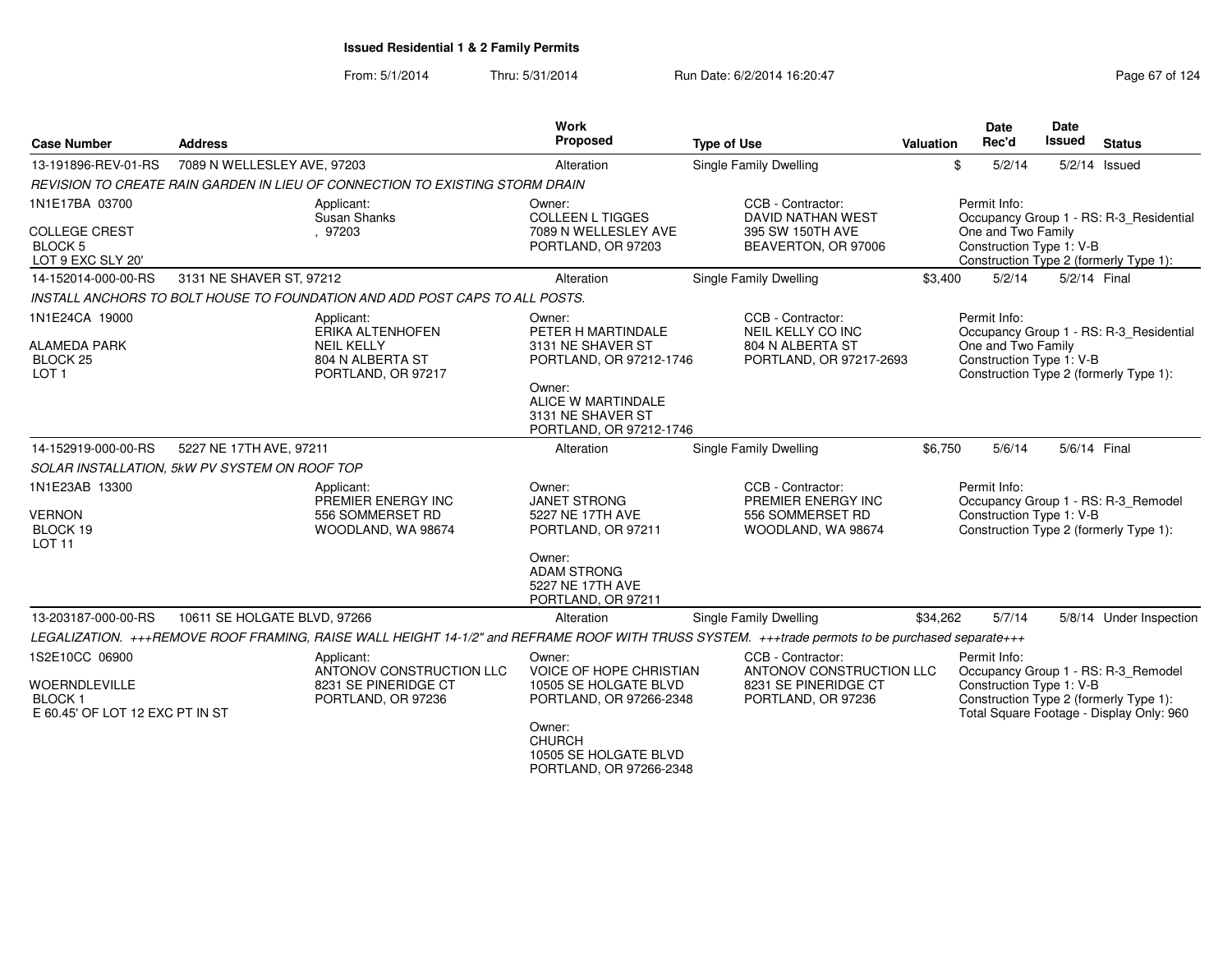| <b>Case Number</b>                                                           | <b>Address</b>                     |                                                                                                                                                              | Work<br>Proposed                                                                                                                                                  | <b>Type of Use</b>     |                                                                                                                                                                    | Valuation | Date<br>Rec'd                                                               | Date<br><b>Issued</b> | <b>Status</b>                                                                                                             |
|------------------------------------------------------------------------------|------------------------------------|--------------------------------------------------------------------------------------------------------------------------------------------------------------|-------------------------------------------------------------------------------------------------------------------------------------------------------------------|------------------------|--------------------------------------------------------------------------------------------------------------------------------------------------------------------|-----------|-----------------------------------------------------------------------------|-----------------------|---------------------------------------------------------------------------------------------------------------------------|
| 13-209097-000-00-RS                                                          | 5805 NE GOING ST, 97218            |                                                                                                                                                              | Alteration                                                                                                                                                        | Single Family Dwelling |                                                                                                                                                                    | \$23,306  | 5/1/14                                                                      |                       | $5/1/14$ Issued                                                                                                           |
|                                                                              |                                    | BASEMENT CONVERSION FOR BEDROOM, BATHROOM/LAUNDRY ROOM, FAMILY ROOM AND CRAFT AREA                                                                           |                                                                                                                                                                   |                        |                                                                                                                                                                    |           |                                                                             |                       |                                                                                                                           |
| 1N2E19AD 07900<br><b>BERRY AC</b><br>BLOCK <sub>2</sub><br>LOT 15&16 TL 7900 |                                    | Applicant:<br>DONALD B ESTES<br>5805 NE GOING ST<br>PORTLAND, OR 97218-2636                                                                                  | Owner:<br><b>SUSAN E ESTES</b><br>5805 NE GOING ST<br>PORTLAND, OR 97218-2636<br>Owner:<br><b>DONALD B ESTES</b><br>5805 NE GOING ST<br>PORTLAND, OR 97218-2636   |                        |                                                                                                                                                                    |           | Permit Info:<br>Construction Type 1: V-B                                    |                       | Occupancy Group 1 - RS: R-3_Remodel<br>Construction Type 2 (formerly Type 1):<br>Total Square Footage - Display Only: 653 |
| 13-235281-000-00-RS                                                          | 1433 SE REEDWAY ST - Unit B. 97202 |                                                                                                                                                              | Alteration                                                                                                                                                        | Single Family Dwelling |                                                                                                                                                                    | \$26,054  | 12/6/13                                                                     |                       | 5/29/14 Issued                                                                                                            |
|                                                                              |                                    | CONVERT PORTION OF EXISTING BASEMENT TO ACCESSORY DWELLING UNIT TO INCLUDE LIVING AREA, KITCHEN, BATHROOM AND BEDROOM (3 BATHROOMS TOTAL). BALANCE OF BASEME |                                                                                                                                                                   |                        |                                                                                                                                                                    |           |                                                                             |                       |                                                                                                                           |
| 1S1E14DB 18800                                                               |                                    | Applicant:<br><b>BOB SCHATZ</b><br><b>ALLUSA ARCHITECTURE</b><br>2118 SE DIVISION<br>PORTLAND, OR 97202                                                      | Owner:<br>MICHAEL MERTENS<br>1433 SE REEDWAY ST<br>PORTLAND, OR 97202<br>Owner:<br>KIMBERLY SEYMOUR<br>1433 SE REEDWAY ST<br>PORTLAND, OR 97202                   |                        |                                                                                                                                                                    |           | Permit Info:<br>Construction Type 1: V-B<br>Number of New Dwelling Units: 1 |                       | Occupancy Group 1 - RS: R-3_Remodel<br>Construction Type 2 (formerly Type 1):<br>Total Square Footage - Display Only: 730 |
| 13-238948-000-00-RS                                                          | 8505 N DWIGHT AVE, 97203           |                                                                                                                                                              | Alteration                                                                                                                                                        | Single Family Dwelling |                                                                                                                                                                    | \$3,000   | 5/2/14                                                                      |                       | $5/2/14$ Issued                                                                                                           |
|                                                                              |                                    | ON 2ND FLOOR ADD A BATHROOM AND CONSTRUCT WALL TO SEPARATE BEDROOM                                                                                           |                                                                                                                                                                   |                        |                                                                                                                                                                    |           |                                                                             |                       |                                                                                                                           |
| 1N1E08BD 11700<br>UNIVERSITY PK<br>BLOCK 116<br>LOT 10&11 TL 11700           |                                    | Applicant:<br>NAPOLIAN STEWARD<br>8505 N DWIGHT AVE<br>PORTLAND, OR 97203                                                                                    | Owner:<br>AMY COLLINGE<br>8505 N DWIGHT AVE<br>PORTLAND, OR 97203                                                                                                 |                        |                                                                                                                                                                    |           | Permit Info:<br>Construction Type 1: V-B                                    |                       | Occupancy Group 1 - RS: R-3_Remodel<br>Construction Type 2 (formerly Type 1):                                             |
| 14-105075-000-00-RS                                                          | 11214 SE HAROLD ST, 97266          |                                                                                                                                                              | Alteration                                                                                                                                                        | Single Family Dwelling |                                                                                                                                                                    | \$125,000 | 1/15/14                                                                     |                       | 5/10/14 Issued                                                                                                            |
|                                                                              |                                    | REMOVE FIRE DAMAGED PORTION OF ROOF AND INSTALL NEW ROOF IN PLACE, REMODEL EXISTING UPPER FLOOR, ADD BATHROOM, REMODEL KITCHEN. (TOTAL THREE TOILETS)        |                                                                                                                                                                   |                        |                                                                                                                                                                    |           |                                                                             |                       |                                                                                                                           |
| 1S2E15DB 03700<br>GARBADE<br>BLOCK 1<br>LOT 5&6 TL 3700                      |                                    | Applicant<br>SUNDANCE CONSTRUCTION INC<br>PO BOX 66883<br>PORTLAND, OR 97290-6883                                                                            | Owner:<br>KATHERINE L FOLCK<br>11214 SE HAROLD ST<br>PORTLAND, OR 97266-5622<br>Owner:<br><b>KATHERINE FOLCK</b><br>11214 SE HAROLD ST<br>PORTLAND, OR 97266-5622 | PO BOX 66883           | CCB - Contractor:<br>AERO QUALITY ELECTRIC<br>16828 MTN VIEW LN<br>WOODBURN, OR 97071<br>CCB - Contractor:<br>SUNDANCE CONSTRUCTION INC<br>PORTLAND, OR 97290-6883 |           | Permit Info:<br>One and Two Family<br>Construction Type 1: V-B              |                       | Occupancy Group 1 - RS: R-3_Residential<br>Construction Type 2 (formerly Type 1):                                         |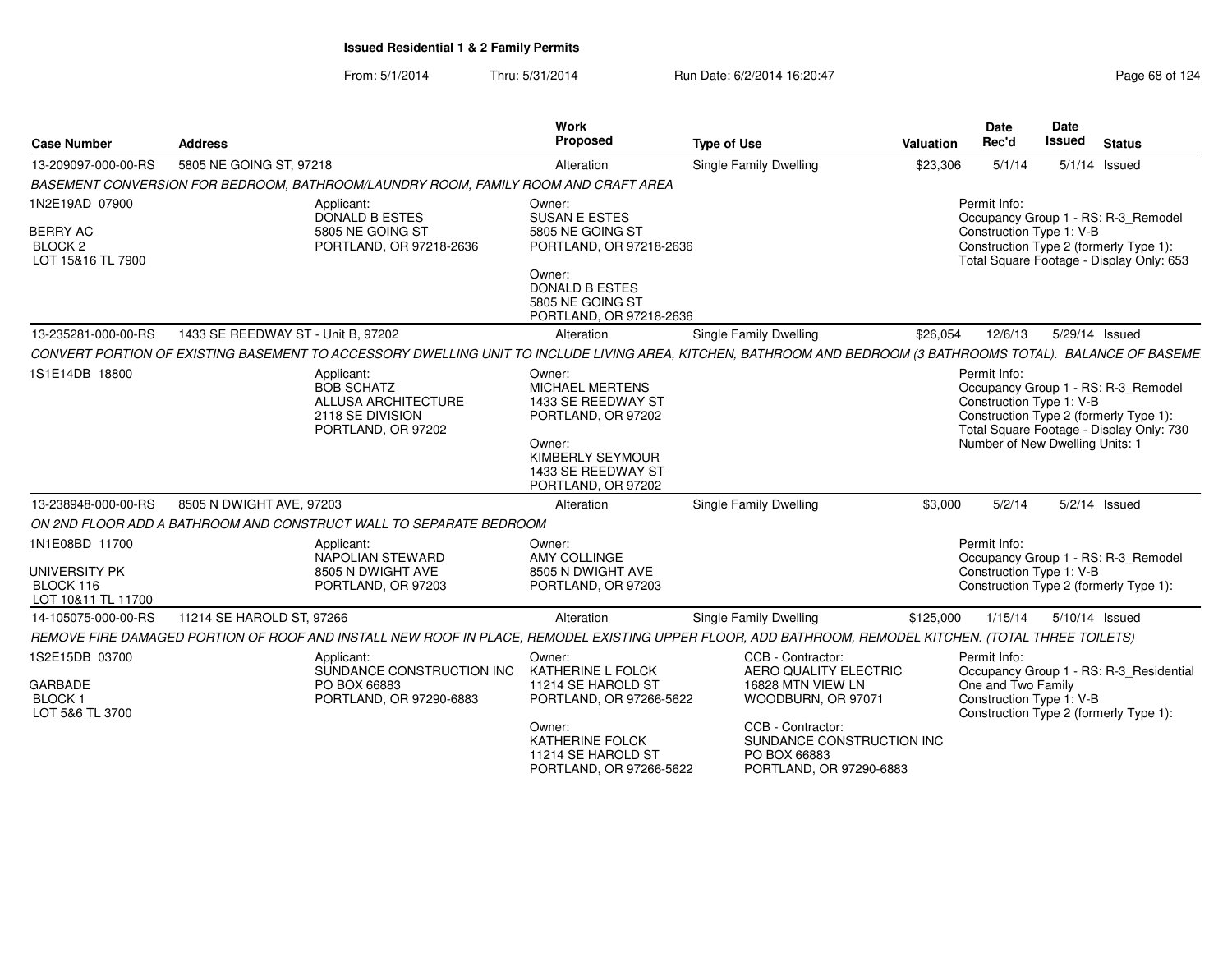| <b>Case Number</b>                                                          | <b>Address</b>           |                                                                                                                   | <b>Work</b><br>Proposed                                                             | <b>Type of Use</b>                                                                                                 | Valuation | <b>Date</b><br>Rec'd                                           | Date<br>Issued | <b>Status</b>                                                                     |
|-----------------------------------------------------------------------------|--------------------------|-------------------------------------------------------------------------------------------------------------------|-------------------------------------------------------------------------------------|--------------------------------------------------------------------------------------------------------------------|-----------|----------------------------------------------------------------|----------------|-----------------------------------------------------------------------------------|
| 14-110238-000-00-RS                                                         | 1912 SE 40TH AVE, 97214  |                                                                                                                   | Alteration                                                                          | Single Family Dwelling                                                                                             | \$50,000  | 1/27/14                                                        |                | 5/20/14 Under Inspection                                                          |
|                                                                             |                          | KITCHEN REMODEL DECREASE NORTH SIDE WINDOW, CHANGE OUT REMAINING KITCHEN WINDOWS AND DOORS IN EXISTING LOCATIONS  |                                                                                     |                                                                                                                    |           |                                                                |                |                                                                                   |
| 1S1E01DA 03000                                                              |                          | Applicant:<br>HAMMER AND HAND INC                                                                                 | Owner:<br><b>MEREDITH A HANOLSY</b>                                                 | CCB - Contractor:<br>HAMMER AND HAND INC                                                                           |           | Permit Info:                                                   |                | Occupancy Group 1 - RS: R-3_Residential                                           |
| MALLORY ADD<br><b>BLOCK1</b><br>LOT <sub>4</sub>                            |                          | 1020 SE HARRISON<br>PORTLAND, OR 97214                                                                            | 1912 SE 40TH AVE<br>PORTLAND, OR 97214-5228                                         | 1020 SE HARRISON<br>PORTLAND, OR 97214                                                                             |           | One and Two Family<br>Construction Type 1: V-B                 |                | Construction Type 2 (formerly Type 1):                                            |
|                                                                             |                          |                                                                                                                   | Owner:<br><b>CHRISTINE A HANOLSY</b><br>1912 SE 40TH AVE<br>PORTLAND, OR 97214-5228 |                                                                                                                    |           |                                                                |                |                                                                                   |
| 14-110565-000-00-RS                                                         | 3425 NE BEAKEY ST, 97212 |                                                                                                                   | Alteration                                                                          | Single Family Dwelling                                                                                             | \$45,000  | 1/28/14                                                        |                | 5/6/14 Under Inspection                                                           |
|                                                                             |                          | REMODEL EXISTING FULL BATH. CREATE A NEW MASTER BATHROOM. ADD STACK WASH UNIT IN HALLWAY IN EXISTING LINEN CLOSET |                                                                                     |                                                                                                                    |           |                                                                |                |                                                                                   |
| 1N1E25AB 03600                                                              |                          | Applicant:<br>RICHARD ANDERS BLOOM                                                                                | Owner:<br><b>AARON A KOHN</b>                                                       | CCB - Contractor:<br><b>KEVIN PAUL SHARPE</b>                                                                      |           | Permit Info:                                                   |                | Occupancy Group 1 - RS: R-3_Residential                                           |
| <b>MAPLEHURST</b><br>BLOCK <sub>3</sub><br>LOT 7-9                          |                          | 4715 NE MALLORY AV<br>PORTLAND, OR 97211                                                                          | 3425 NE BEAKEY ST<br>PORTLAND, OR 97212-2661                                        | SHARPE PLUMBING<br>PO BOX 23984<br>TIGARD OR 97281                                                                 |           | One and Two Family<br>Construction Type 1: V-B                 |                | Construction Type 2 (formerly Type 1):                                            |
| E 10' OF LOT 16-18<br>HISTORIC PROPERTY; POTENTIAL<br><b>ADDITIONAL TAX</b> |                          |                                                                                                                   | Owner:<br>ERIKA C KOHN<br>3425 NE BEAKEY ST<br>PORTLAND, OR 97212-2661              | CCB - Contractor:<br>RICHARD ANDERS BLOOM<br>4715 NE MALLORY AV<br>PORTLAND, OR 97211                              |           |                                                                |                |                                                                                   |
| 14-121173-000-00-RS                                                         | 615 NE 62ND AVE, 97213   |                                                                                                                   | Alteration                                                                          | Single Family Dwelling                                                                                             | \$6,750   | 5/16/14                                                        | 5/16/14 Final  |                                                                                   |
|                                                                             |                          | SOLAR - 5.5 KW SOLAR PV ARRAY ROOF MOUNT STANDING SEAM SYSTEM                                                     |                                                                                     |                                                                                                                    |           |                                                                |                |                                                                                   |
| 1N2E31AD 04400                                                              |                          | Applicant:<br>JONATHAN COHEN<br><b>IMAGINE ENERGY, LLC</b><br>2409 N KERBY AVE<br>PORTLAND, OR 97227              | Owner:<br><b>TATIANA MOLLER</b><br>616 NE 61ST PL<br>PORTLAND, OR 97213             | CCB - Contractor:<br><b>JONATHAN COHEN</b><br><b>IMAGINE ENERGY, LLC</b><br>2409 N KERBY AVE<br>PORTLAND, OR 97227 |           | Permit Info:<br>One and Two Family<br>Construction Type 1: V-B |                | Occupancy Group 1 - RS: R-3_Residential<br>Construction Type 2 (formerly Type 1): |
|                                                                             |                          | Applicant:<br>ROBERT HAWTHORNE<br>PDX LIVING LLC<br>616 NE 61ST PL<br>PORTLAND OR 97213                           |                                                                                     | CCB - Contractor:<br>DUTTON ELECTRIC LLC<br><b>PO BOX 842</b><br>OREGON CITY, OR 97045                             |           |                                                                |                |                                                                                   |
| 14-127340-000-00-RS                                                         | 2815 NE 15TH AVE, 97212  |                                                                                                                   | Alteration                                                                          | Single Family Dwelling                                                                                             | \$60,000  | 3/15/14                                                        |                | 5/7/14 Under Inspection                                                           |
| KITCHEN REMODEL SEE LU 14-108414                                            |                          |                                                                                                                   |                                                                                     |                                                                                                                    |           |                                                                |                |                                                                                   |
| 1N1E26AC 07200                                                              |                          | Applicant:<br><b>DAVID LIPKIND</b>                                                                                | Owner:<br>ALLYSON Y KLEIN                                                           | CCB - Contractor:<br><b>DAVID LIPKIND</b>                                                                          |           | Permit Info:                                                   |                | Occupancy Group 1 - RS: R-3_Residential                                           |
| <b>IRVINGTON</b><br>BLOCK 67<br>LOT <sub>4</sub>                            |                          | SHELBYVILLE PROPERTIES LLC<br>1215 NE WEBSTER<br>PORTLAND OR 97211                                                | 2815 NE 15TH AVE<br>PORTLAND, OR 97212-3305                                         | SHELBYVILLE PROPERTIES LLC<br>1215 NE WEBSTER<br>PORTLAND OR 97211                                                 |           | One and Two Family<br>Construction Type 1: V-B                 |                | Construction Type 2 (formerly Type 1):                                            |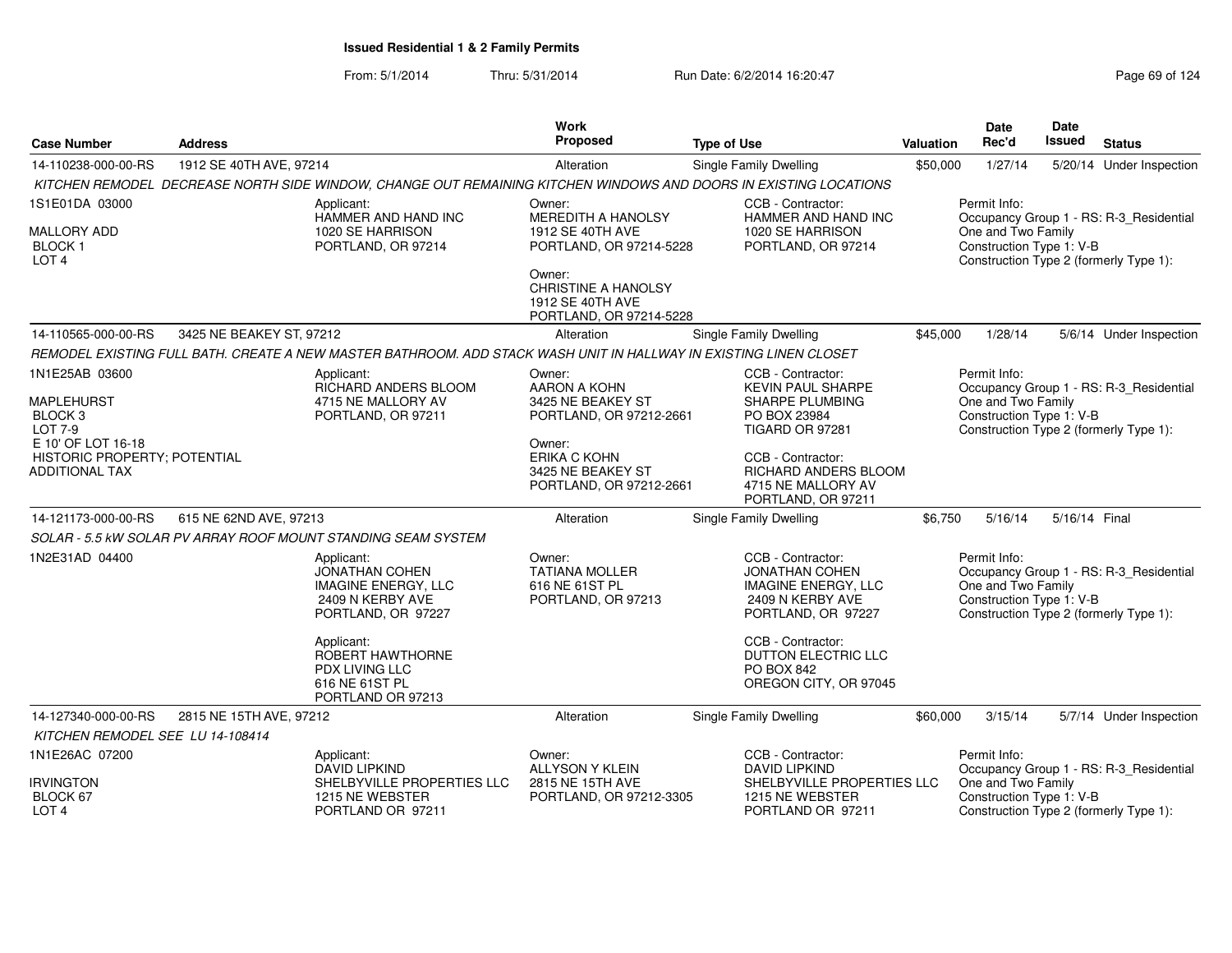| <b>Case Number</b>                                                        | <b>Address</b>             |                                                                                                                                                                                                                                                                                                       | <b>Work</b><br><b>Proposed</b>                                                                                                                                            | <b>Type of Use</b>                                                                                                                                                                                                                                                                                                                                                          | Valuation | <b>Date</b><br>Rec'd                                           | <b>Date</b><br><b>Issued</b> | <b>Status</b>                                                                     |
|---------------------------------------------------------------------------|----------------------------|-------------------------------------------------------------------------------------------------------------------------------------------------------------------------------------------------------------------------------------------------------------------------------------------------------|---------------------------------------------------------------------------------------------------------------------------------------------------------------------------|-----------------------------------------------------------------------------------------------------------------------------------------------------------------------------------------------------------------------------------------------------------------------------------------------------------------------------------------------------------------------------|-----------|----------------------------------------------------------------|------------------------------|-----------------------------------------------------------------------------------|
| 14-125569-000-00-RS                                                       | 4815 NE GRAND AVE, 97211   |                                                                                                                                                                                                                                                                                                       | Alteration                                                                                                                                                                | Single Family Dwelling                                                                                                                                                                                                                                                                                                                                                      | \$4,000   | 5/16/14                                                        |                              | 5/16/14 Issued                                                                    |
|                                                                           |                            | RELOCATE WALL TO CREATE MASTER SUITE; ADD BATHROOM; MECHANICAL, ELECTRICAL AND PLUMBING PERMITS TO BE OBTAINED SEPARATELY                                                                                                                                                                             |                                                                                                                                                                           |                                                                                                                                                                                                                                                                                                                                                                             |           |                                                                |                              |                                                                                   |
| 1N1E23BC 06700<br><b>DAVIS HIGHLAND</b><br>BLOCK <sub>3</sub><br>LOT 9&10 |                            | Applicant:<br><b>BARRY EASTWOOD</b><br>9369 N WALL<br>PORTLAND OR 97203                                                                                                                                                                                                                               | Owner:<br><b>LMP ACQUISITION II LLC</b><br>183 US ROUTE 1 2ND FLOOR<br>FALMOUTH, ME 04105-1311                                                                            | CCB - Contractor:<br><b>GENESIS DEVELOPMENT LLC</b><br>333 S STATE ST SUITE V146<br>LAKE OSWEGO, OR 97034                                                                                                                                                                                                                                                                   |           | Permit Info:<br>One and Two Family<br>Construction Type 1: V-B |                              | Occupancy Group 1 - RS: R-3_Residential<br>Construction Type 2 (formerly Type 1): |
| 14-128533-000-00-RS                                                       | 2516 NE 27TH AVE, 97212    |                                                                                                                                                                                                                                                                                                       | Alteration                                                                                                                                                                | Single Family Dwelling                                                                                                                                                                                                                                                                                                                                                      | \$45,000  | 5/13/14                                                        |                              | 5/13/14 Issued                                                                    |
|                                                                           |                            | SECOND FLOOR REMODEL - CONVERT EXISTING OFFICE SPACE INTO MASTER BEDROOM; CONVERT EXISTING BEDROOM INTO MASTER BATH; REMODEL EXISTING BATH                                                                                                                                                            |                                                                                                                                                                           |                                                                                                                                                                                                                                                                                                                                                                             |           |                                                                |                              |                                                                                   |
| 1N1E25CB 02100<br>SECTION 25 1N 1E<br>TL 2100 0.24 ACRES                  |                            | Applicant:<br>TIEN HUYNH<br>MCCULLOCH CONSTRUCTION<br>1729 NE SISKIYOU ST<br>PORTLAND OR 97212                                                                                                                                                                                                        | Owner:<br><b>WILLIAM R EDMONDS</b><br>2516 NE 27TH AVE<br>PORTLAND, OR 97212-4853<br>Owner:<br><b>HOLLY VAUGHN-EDMONDS</b><br>2516 NE 27TH AVE<br>PORTLAND, OR 97212-4853 | CCB - Contractor:<br>MCCULLOCH CONSTRUCTION<br>CORP<br>1729 NE SISKIYOU ST<br>PORTLAND, OR 97212                                                                                                                                                                                                                                                                            |           | Permit Info:<br>One and Two Family<br>Construction Type 1: V-B |                              | Occupancy Group 1 - RS: R-3_Residential<br>Construction Type 2 (formerly Type 1): |
| 14-131032-000-00-RS                                                       | 1525 SE TACOMA ST, 97202   |                                                                                                                                                                                                                                                                                                       | Alteration                                                                                                                                                                | Single Family Dwelling                                                                                                                                                                                                                                                                                                                                                      | \$25,000  | 3/26/14                                                        |                              | 5/3/14 Under Inspection                                                           |
| 1S1E23DC 12800<br>SELLWOOD<br>BLOCK 70<br>LOT <sub>9</sub>                |                            | CONVERT EXISTING ATTIC TO HABITABLE SPACE. CREATE NEW BEDROOM WITH EGRESS WINDOW AND BATHROOM. REMOVE AND REPLACE EXISTING STAIRWAY TO ATTIC TO MEET CODE.<br>Applicant:<br><b>WALLY COUTURE</b><br><b>ECC REMODELING &amp;</b><br><b>CONSTRUCTION</b><br>10824 SE OAK ST #405<br>MILWAUKIE, OR 97222 | Owner:<br>RICHARD L POWELL<br>1525 SE TACOMA ST<br>PORTLAND, OR 97202                                                                                                     | CCB - Contractor:<br>POWER PLUMBING CO<br>PO BOX 19418<br><b>TIGARD, OR 97280</b><br>Web Page<br>Address:www.powerplumbingco.com<br>CCB - Contractor:<br>BOONES FERRY ELECTRIC INC<br>PO BOX 628<br>WILSONVILLE, OR 97070<br>CCB - Contractor:<br><b>WALLY COUTURE</b><br><b>ECC REMODELING &amp;</b><br><b>CONSTRUCTION</b><br>10824 SE OAK ST #405<br>MILWAUKIE, OR 97222 |           | Permit Info:<br>One and Two Family<br>Construction Type 1: V-B |                              | Occupancy Group 1 - RS: R-3 Residential<br>Construction Type 2 (formerly Type 1): |
| 14-133371-000-00-RS                                                       | 2222 SW BROADWAY DR, 97201 |                                                                                                                                                                                                                                                                                                       | Alteration                                                                                                                                                                | Single Family Dwelling                                                                                                                                                                                                                                                                                                                                                      | \$28,746  | 5/8/14                                                         |                              | 5/8/14 Under Inspection                                                           |
| 1S1E04CC 13600<br>SECTION 04 1S 1E<br>TL 13600 0.20 ACRES                 |                            | REPLACE EXISTING INTERIOR STAIRS TO BASEMENT WITH NEW STRUCTURAL STEEL STRINGER AND TREADSLEGALIZE BASEMENT CONVERSION TO LIVING SPACE<br>Applicant:<br>PAUL S SEHDEV<br>2222 SW BROADWAY DR<br>PORTLAND, OR 97201-1605                                                                               | Owner:<br>ANN E S SEHDEV<br>2222 SW BROADWAY DR<br>PORTLAND, OR 97201-1605                                                                                                |                                                                                                                                                                                                                                                                                                                                                                             |           | Permit Info:<br>Construction Type 1: V-B                       |                              | Occupancy Group 1 - RS: R-3 Remodel<br>Construction Type 2 (formerly Type 1):     |
|                                                                           |                            |                                                                                                                                                                                                                                                                                                       | Owner:<br>PAUL S SEHDEV<br>2222 SW BROADWAY DR<br>PORTLAND, OR 97201-1605                                                                                                 |                                                                                                                                                                                                                                                                                                                                                                             |           |                                                                |                              | Total Square Footage - Display Only: 782                                          |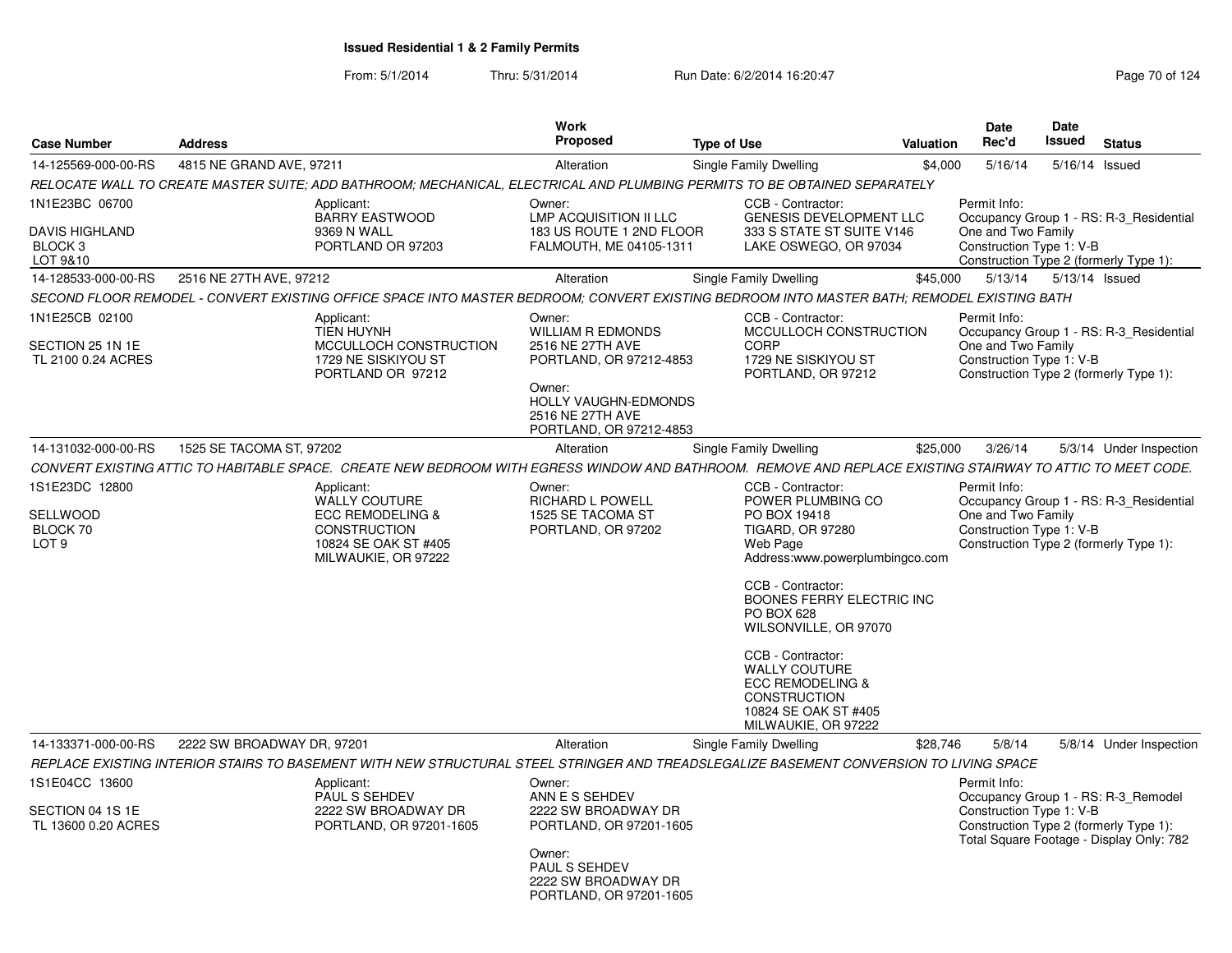| <b>Case Number</b>                                     | <b>Address</b>                                                                                                                                                | <b>Work</b><br>Proposed                                                        | <b>Type of Use</b>                                                                                                              | <b>Valuation</b> | Date<br>Rec'd                                  | Date<br><b>Issued</b> | <b>Status</b>                           |
|--------------------------------------------------------|---------------------------------------------------------------------------------------------------------------------------------------------------------------|--------------------------------------------------------------------------------|---------------------------------------------------------------------------------------------------------------------------------|------------------|------------------------------------------------|-----------------------|-----------------------------------------|
| 14-131293-000-00-RS                                    | 2954 NE 26TH AVE, 97212                                                                                                                                       | Alteration                                                                     | Single Family Dwelling                                                                                                          | \$35,000         | 3/26/14                                        | 5/22/14 Final         |                                         |
|                                                        | KITCHEN REMODEL - UPGRADE PLUMBING, MECHANICAL AND ELECTRICAL. SEE 14-129604 Iu FOR WINDOW REPLACEMENT HISTORIC REVIEW                                        |                                                                                |                                                                                                                                 |                  |                                                |                       |                                         |
| 1N1E25BC 04000                                         | Applicant:<br><b>BRYAN SCHMITZ</b>                                                                                                                            | Owner:<br>JOHN C BUTENSCHOEN                                                   | CCB - Contractor:<br>RHINO PLUMBING INC                                                                                         |                  | Permit Info:                                   |                       | Occupancy Group 1 - RS: R-3_Residential |
| <b>GLENEYRIE</b><br>BLOCK 8<br>LOT <sub>13</sub>       | BSC GENERAL CONTRACTORS IN 7845 SE 105TH AVE<br>3836 NE SKIDMORE ST<br>PORTLAND, OR 972118252                                                                 | PORTLAND, OR 97266-6338                                                        | 18761 SE EL CAMINO TER<br>DAMASCUS OR 97089                                                                                     |                  | One and Two Family<br>Construction Type 1: V-B |                       | Construction Type 2 (formerly Type 1):  |
|                                                        |                                                                                                                                                               | Owner:<br>MARCIA E BUTENSCHOEN<br>7845 SE 105TH AVE<br>PORTLAND, OR 97266-6338 | CCB - Contractor:<br><b>SAM HARDING INC</b><br>23833 NE GLISAN<br>WOOD VILLAGE, OR 97060-2942                                   |                  |                                                |                       |                                         |
|                                                        |                                                                                                                                                               |                                                                                | CCB - Contractor:<br><b>BRIAN SCHMITZ</b><br><b>BSC GENERAL CONTRACTORS IN</b><br>3836 NE SKIDMORE ST<br>PORTLAND, OR 972118252 |                  |                                                |                       |                                         |
| 14-139359-000-00-RS                                    | 2104 SE 51ST AVE, 97215                                                                                                                                       | Alteration                                                                     | Single Family Dwelling                                                                                                          | \$30,000         | 4/11/14                                        |                       | 5/5/14 Under Inspection                 |
|                                                        | KITCHEN REMODEL TO INCLUDE ELECTRICAL, MECHANICAL AND CABINETS. NO CHANGE IN LAYOUT. NEW BATHROOM IN ATTIC.                                                   |                                                                                |                                                                                                                                 |                  |                                                |                       |                                         |
| 1S2E06DC 02200                                         | Applicant:<br><b>EDUARD VALIK</b>                                                                                                                             | Owner:<br><b>ALEXIA ZERBINIS</b>                                               | CCB - Contractor:<br><b>FLOW TECH HEATING</b>                                                                                   |                  | Permit Info:                                   |                       | Occupancy Group 1 - RS: R-3 Residential |
| 51ST STREET ADD<br>BLOCK <sub>2</sub><br>LOT 1 TL 2200 | <b>IBUILDPDX COMPANY LLC</b><br>PO BOX 25376<br>PORTLAND, OR 97298                                                                                            | 2104 SE 51ST AVE<br>PORTLAND, OR 97215-3902                                    | 11960 SE 222ND<br>DAMASCUS, OR 97089                                                                                            |                  | One and Two Family<br>Construction Type 1: V-B |                       | Construction Type 2 (formerly Type 1):  |
|                                                        |                                                                                                                                                               | Owner:<br><b>KEYAN MIZANI</b><br>2104 SE 51ST AVE<br>PORTLAND, OR 97215-3902   | CCB - Contractor:<br><b>VERNON LOEKS</b><br>NORTH BY NORTHWEST<br>326 S 15TH<br>ST HELENS, OR 97051                             |                  |                                                |                       |                                         |
|                                                        |                                                                                                                                                               |                                                                                | CCB - Contractor:<br><b>IBUILDPDX COMPANY LLC</b><br>1936 SE 23RD AVE<br>PORTLAND, OR 97214                                     |                  |                                                |                       |                                         |
| 14-136237-000-00-RS                                    | 4114 N LONGVIEW AVE, 97217                                                                                                                                    | Alteration                                                                     | Single Family Dwelling                                                                                                          | \$90,000         | 4/5/14                                         |                       | 5/3/14 Under Inspection                 |
|                                                        | ADD 2 BEDROOMS IN BASEMENT. ADD 1 BATHROOM IN BASEMENT. REMODEL BATH AND KITCHEN ON MAIN FLOOR. ADD DORMER AT U8PPER FLOOR PLUS SMALL DORMER IN FRONT. 2 BATH |                                                                                |                                                                                                                                 |                  |                                                |                       |                                         |
| 1N1E21DA 05500                                         | Applicant:<br>PDX RENOVATIONS, LLC                                                                                                                            | Owner:<br>STEVEN R WALLBERG                                                    | CCB - Contractor:<br><b>PDX RENOVATIONS LLC</b>                                                                                 |                  | Permit Info:                                   |                       | Occupancy Group 1 - RS: R-3_Residential |
| <b>OVERLOOK</b><br>BLOCK <sub>2</sub><br><b>LOT 10</b> | P.O. Box 66406<br>Portland, OR 97290                                                                                                                          | 4949 MEADOWS RD #400<br>LAKE OSWEGO, OR 97035                                  | PO BOX 66836<br>PORTLAND, OR 97290                                                                                              |                  | One and Two Family<br>Construction Type 1: V-B |                       | Construction Type 2 (formerly Type 1):  |
|                                                        |                                                                                                                                                               | Owner:<br>NANCY D WALLBERG<br>4949 MEADOWS RD #400<br>LAKE OSWEGO, OR 97035    |                                                                                                                                 |                  |                                                |                       |                                         |
|                                                        |                                                                                                                                                               |                                                                                |                                                                                                                                 |                  |                                                |                       |                                         |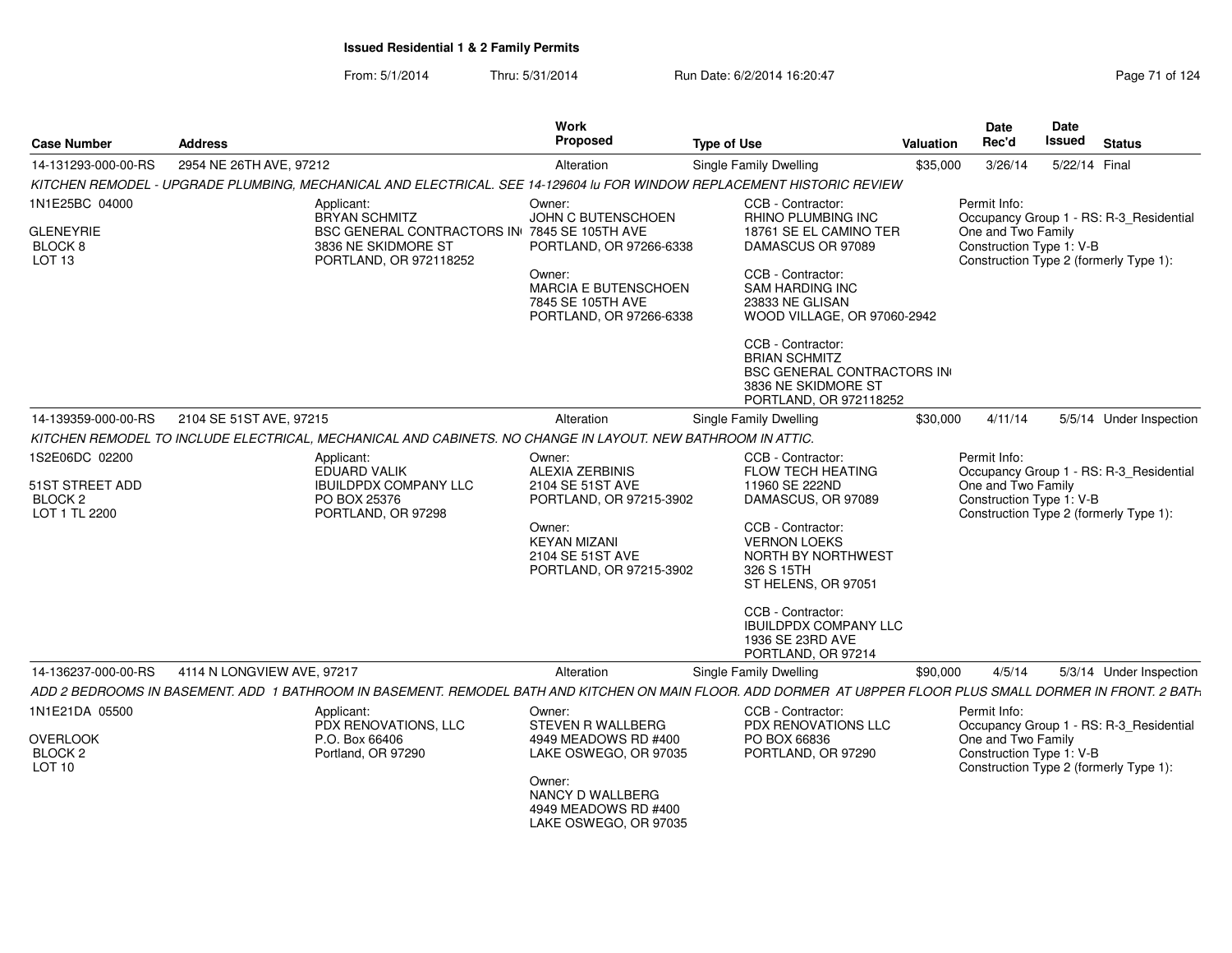From: 5/1/2014Thru: 5/31/2014 Run Date: 6/2/2014 16:20:47 Research 2012 4:30:47

Number of New Dwelling Units: 1

| <b>Case Number</b>                                                    | <b>Address</b>                                                                                                                                                   | Work<br>Proposed                                                                                                                                               | <b>Type of Use</b>                                                                            | Valuation | Date<br>Rec'd                                                  | Date<br>Issued | <b>Status</b>                                                                                                                 |
|-----------------------------------------------------------------------|------------------------------------------------------------------------------------------------------------------------------------------------------------------|----------------------------------------------------------------------------------------------------------------------------------------------------------------|-----------------------------------------------------------------------------------------------|-----------|----------------------------------------------------------------|----------------|-------------------------------------------------------------------------------------------------------------------------------|
| 14-135015-000-00-RS                                                   | 4109 NE 114TH AVE, 97220                                                                                                                                         | Alteration                                                                                                                                                     | Single Family Dwelling                                                                        | \$14,520  | 5/5/14                                                         |                | $5/5/14$ Issued                                                                                                               |
|                                                                       | PARTIAL CONVERSION OF BASEMENT TO LIVING SPACE:                                                                                                                  |                                                                                                                                                                | NEW BATHROOM TO REPLACE EXISTING BATHROOM. NEW BEDROOM AND WALKIN CLOSET                      |           |                                                                |                |                                                                                                                               |
| 1N2E22DB 08300<br><b>VIEW RIDGE</b><br><b>BLOCK7</b><br><b>LOT 16</b> | Applicant:<br>KEVIN M RUSSELL<br>4109 NE 114TH AVE<br>PORTLAND, OR 97220-1516                                                                                    | Owner:<br><b>KEVIN M RUSSELL</b><br>4109 NE 114TH AVE<br>PORTLAND, OR 97220-1516                                                                               |                                                                                               |           | Permit Info:<br>Construction Type 1: V-B                       |                | Occupancy Group 1 - RS: R-3_Remodel<br>Construction Type 2 (formerly Type 1):<br>Total Square Footage - Display Only: 395     |
| 14-139018-000-00-RS                                                   | 2725 NE 20TH AVE, 97212                                                                                                                                          | Alteration                                                                                                                                                     | Single Family Dwelling                                                                        | \$25,000  | 4/10/14                                                        |                | 5/23/14 Under Inspection                                                                                                      |
|                                                                       | INSTALL EGRESS WINDOWS FOR FUTURE BASEMENT CONVERSION. BASEMENT IS CURRENTLY UNFINISHED                                                                          |                                                                                                                                                                |                                                                                               |           |                                                                |                |                                                                                                                               |
| 1N1E26AD 07600<br><b>IRVINGTON</b><br>BLOCK 32<br>LOT <sub>8</sub>    | Applicant:<br><b>ADRIAN</b><br><b>HAMMER AND HAND</b><br>1020 SE HARRISON ST<br>PORTLAND, OR                                                                     | Owner:<br>KATHERINE R CRANE<br>2725 NE 20TH AVE<br>PORTLAND, OR 97212-3402                                                                                     | CCB - Contractor:<br>HAMMER AND HAND INC<br>1020 SE HARRISON<br>PORTLAND, OR 97214            |           | Permit Info:<br>One and Two Family<br>Construction Type 1: V-B |                | Occupancy Group 1 - RS: R-3_Residential<br>Construction Type 2 (formerly Type 1):                                             |
|                                                                       |                                                                                                                                                                  | Owner:<br><b>SCOTT T CRANE</b><br>2725 NE 20TH AVE<br>PORTLAND, OR 97212-3402                                                                                  |                                                                                               |           |                                                                |                |                                                                                                                               |
| 14-145213-000-00-RS                                                   | 118 NE TILLAMOOK ST, 97212                                                                                                                                       | Alteration                                                                                                                                                     | Single Family Dwelling                                                                        | \$15,000  | 4/21/14                                                        |                | 5/22/14 Issued                                                                                                                |
|                                                                       | RELOCATE SIDE EXTERIOR DOOR AND INFILL EXISTING OPENING. REBUILDING STAIRS AND LANDING AT NEW LOCATION: LEGALIZE WALLS IN STORAGE BASEMENT TO BE USED AS STORAGE |                                                                                                                                                                |                                                                                               |           |                                                                |                |                                                                                                                               |
| 1N1E27DA 08300<br>ALBINA<br>BLOCK 20<br>E 34' OF LOT 1                | Applicant:<br><b>GREGORY MICHAEL PALIN INC</b><br>2616 NE 34TH AV<br>PORTLAND OR 97212                                                                           | Owner:<br><b>TIMOTHY B GORDON</b><br>300 NW 8TH AVE #309<br>PORTLAND, OR 97209<br>Owner:<br><b>ERICA H MORRIS</b><br>300 NW 8TH AVE #309<br>PORTLAND, OR 97209 | CCB - Contractor:<br><b>GREGORY MICHAEL PALIN INC</b><br>2616 NE 34TH AV<br>PORTLAND OR 97212 |           | Permit Info:<br>One and Two Family<br>Construction Type 1: V-B |                | Occupancy Group 1 - RS: R-3 Residential<br>Construction Type 2 (formerly Type 1):                                             |
| 14-148163-000-00-RS                                                   | 2405 NE 88TH AVE - Unit B, 97220                                                                                                                                 | Alteration                                                                                                                                                     | Single Family Dwelling                                                                        | \$58,454  | 5/1/14                                                         |                | 5/1/14 Under Inspection                                                                                                       |
|                                                                       | CONVERT EXISTING FAMILY ROOM AND GARAGE TO ACCESSORY DWELLING UNIT, INCLUDES NEW BATHROOM, BEDROOM, KITCHENETTE, INFILL OVERHEAD GARAGE DOOR AND REPLACE WI      |                                                                                                                                                                |                                                                                               |           |                                                                |                |                                                                                                                               |
| 1N2E28CA 16600                                                        | Applicant:<br>RAPHAEL GOODBLATT<br>AHHA ARCHITECTURE<br>615 SE ALDER SUITE 203<br>PORTLAND OR 97214                                                              | Owner:<br><b>PAUL G SHERIER</b><br>24951 E HEMLOCK DR<br>RHODODENDRON, OR 97049-888                                                                            |                                                                                               |           | Permit Info:<br>One and Two Family<br>Construction Type 1: V-B |                | Occupancy Group 1 - RS: R-3_Residential<br>Construction Type 2 (formerly Type 1):<br>Total Square Footage - Display Only: 530 |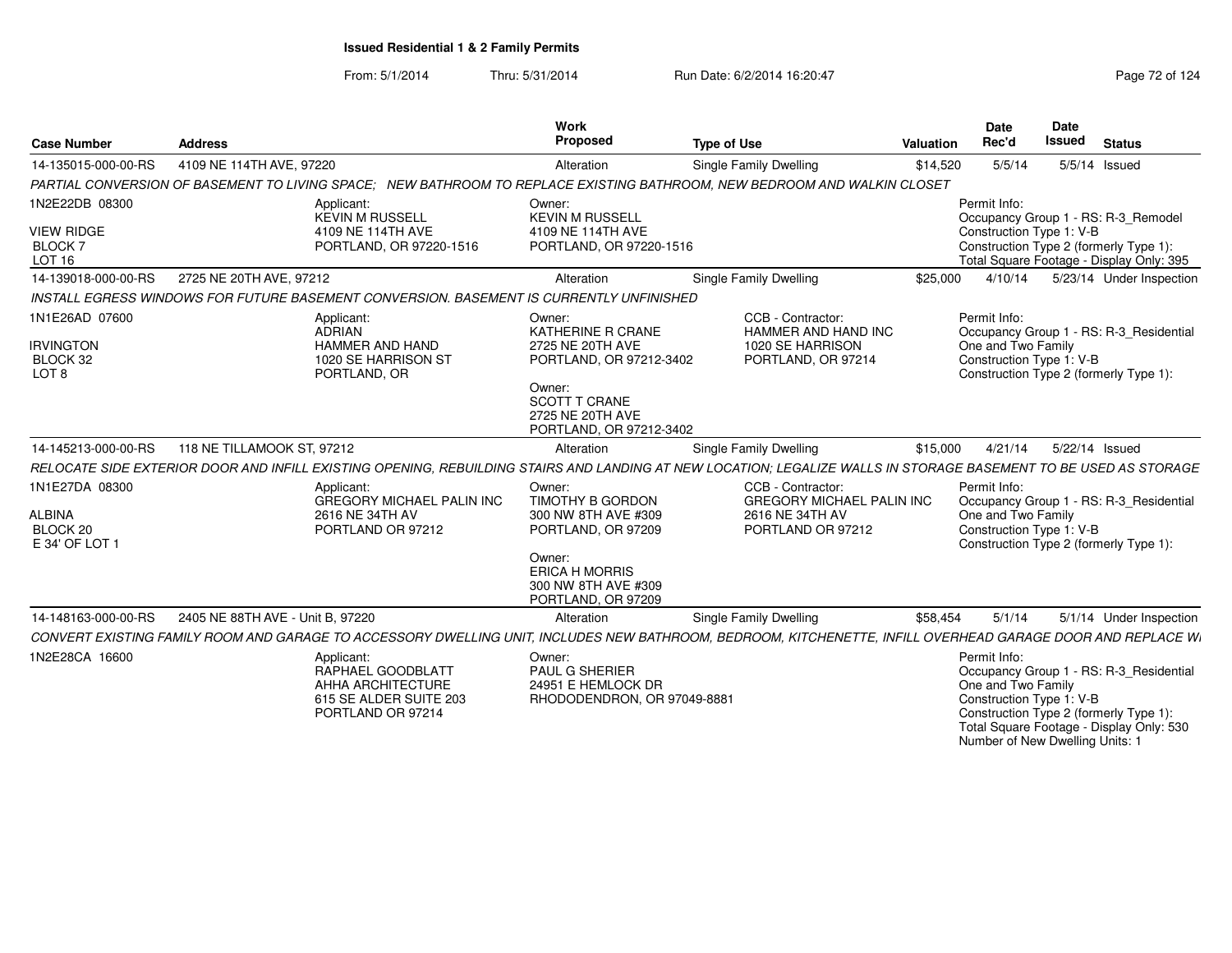| <b>Case Number</b>                                                                                   | <b>Address</b>             |                                                                                                                                                             | <b>Work</b><br>Proposed                                                                                                                       | <b>Type of Use</b>                                                                                 | Valuation | <b>Date</b><br>Rec'd                                           | <b>Date</b><br>Issued | <b>Status</b>                                                                     |
|------------------------------------------------------------------------------------------------------|----------------------------|-------------------------------------------------------------------------------------------------------------------------------------------------------------|-----------------------------------------------------------------------------------------------------------------------------------------------|----------------------------------------------------------------------------------------------------|-----------|----------------------------------------------------------------|-----------------------|-----------------------------------------------------------------------------------|
| 14-146414-000-00-RS                                                                                  | 3375 SE BROOKLYN ST, 97202 |                                                                                                                                                             | Alteration                                                                                                                                    | Single Family Dwelling                                                                             | \$50,000  | 4/22/14                                                        |                       | 5/22/14 Under Inspection                                                          |
| REBUILD FOUNDATION FOOTING AND STEMWALL                                                              |                            |                                                                                                                                                             |                                                                                                                                               |                                                                                                    |           |                                                                |                       |                                                                                   |
| 1S1E12AB 24400                                                                                       |                            | Applicant:<br><b>STEVE GEMMELL</b>                                                                                                                          | Owner:<br><b>JERRY SHURMAN</b>                                                                                                                | CCB - Contractor:<br><b>STEVE GEMMELL</b>                                                          |           | Permit Info:                                                   |                       | Occupancy Group 1 - RS: R-3_Residential                                           |
| WAVERLY<br>W 60' OF E 140' OF S 1/2 OF BLOCK 47                                                      |                            | <b>GEMMELL CONSTRUCTION LLC</b><br>3817 N WILLIAMS<br>PORTLAND OR 97227                                                                                     | 3375 SE BROOKLYN ST<br>PORTLAND, OR 97202-1926                                                                                                | <b>GEMMELL CONSTRUCTION LLC</b><br>3817 N WILLIAMS<br>PORTLAND OR 97227                            |           | One and Two Family<br>Construction Type 1: V-B                 |                       | Construction Type 2 (formerly Type 1):                                            |
|                                                                                                      |                            |                                                                                                                                                             |                                                                                                                                               | CCB - Contractor:<br><b>D &amp; F PLUMBING CO</b><br>4636 N ALBINA AVE<br>PORTLAND OR 97217-3099   |           |                                                                |                       |                                                                                   |
| 14-146717-000-00-RS                                                                                  | 4623 NE 14TH PL, 97211     |                                                                                                                                                             | Alteration                                                                                                                                    | Single Family Dwelling                                                                             | \$30,000  | 5/8/14                                                         |                       | 5/8/14 Under Inspection                                                           |
|                                                                                                      |                            | MAIN FLOOR REMODEL; RELOCATING EXISTING BATHROOM TO ALLOW FOR KITCHEN EXPANSION; NEW SLIDING GLASS DOOR AND TWO NEW WINDOWS AT REAR; NEW REAR DECK; REMOVIN |                                                                                                                                               |                                                                                                    |           |                                                                |                       |                                                                                   |
| 1N1E23AC 10500                                                                                       |                            | Applicant:<br><b>MATT CINCH</b>                                                                                                                             | Owner:<br>MATTHEW E PRICE                                                                                                                     | CCB - Contractor:<br><b>MATT CINCH</b>                                                             |           | Permit Info:                                                   |                       | Occupancy Group 1 - RS: R-3_Residential                                           |
| <b>VERNON</b><br>BLOCK 45<br>LOT <sub>7</sub>                                                        |                            | CINCH ARCHITECTURE LLC<br>1742 NE 60TH AVE<br>PORTLAND OR 97213                                                                                             | 4623 NE 14TH PL<br>PORTLAND, OR 97211                                                                                                         | CINCH ARCHITECTURE LLC<br>1742 NE 60TH AVE<br>PORTLAND OR 97213                                    |           | One and Two Family<br>Construction Type 1: V-B                 |                       | Construction Type 2 (formerly Type 1):                                            |
|                                                                                                      |                            |                                                                                                                                                             | Owner:<br><b>SARAH A PRICE</b><br>4623 NE 14TH PL<br>PORTLAND, OR 97211                                                                       |                                                                                                    |           |                                                                |                       |                                                                                   |
| 14-148879-000-00-RS                                                                                  | 5635 SW WINDSOR CT, 97221  |                                                                                                                                                             | Alteration                                                                                                                                    | Single Family Dwelling                                                                             | \$12,000  | 5/7/14                                                         |                       | 5/7/14 Final                                                                      |
|                                                                                                      |                            | ADD MAGNUM PUSH PIERS TO UNDERMINED WALL IN CRAWLSPACE AND TO EXTERIOR WALL                                                                                 |                                                                                                                                               |                                                                                                    |           |                                                                |                       |                                                                                   |
| 1S1E07CA 02400<br><b>WILCOX ESTATES</b><br><b>BLOCK1</b><br>W 26.54' OF LOT 11<br>E 58.85' OF LOT 12 |                            | Applicant:<br><b>DEAN ZAROSINSKI</b><br>ZAROSINSKI ENGINEERING &<br><b>DESIGN INC</b><br>1400 NW 155TH CIRCLE<br>VANCOUVER, WA 98665                        | Owner:<br>THEODORE H BLANK<br>5635 SW WINDSOR CT<br>PORTLAND, OR 97221-2152<br>Owner:<br><b>SANDRA K BLANK</b>                                | CCB - Contractor:<br>CONCRETE LIFTING SOLUTIONS.<br>LLC.<br>P.O. BOX 2026<br>LAKE OSWEGO, OR 97035 |           | Permit Info:<br>One and Two Family<br>Construction Type 1: V-B |                       | Occupancy Group 1 - RS: R-3 Residential<br>Construction Type 2 (formerly Type 1): |
|                                                                                                      |                            |                                                                                                                                                             | 5635 SW WINDSOR CT<br>PORTLAND, OR 97221-2152                                                                                                 |                                                                                                    |           |                                                                |                       |                                                                                   |
| 14-147660-000-00-RS                                                                                  | 1018 N STAFFORD ST, 97217  |                                                                                                                                                             | Alteration                                                                                                                                    | Single Family Dwelling                                                                             | \$6,750   | 5/9/14                                                         |                       | 5/9/14 Under Inspection                                                           |
| SOLAR INSTALLATION, 4.75kW SYSTEM ON ROOFTOP                                                         |                            |                                                                                                                                                             |                                                                                                                                               |                                                                                                    |           |                                                                |                       |                                                                                   |
| 1N1E15BB 00900<br><b>FAIRPORT</b><br>BLOCK 26<br>LOT <sub>36</sub><br>LOT 37 EXC PT IN HWY           |                            | Applicant:<br>MELISSA BENTLEY<br>SOLAR CITY CORPORATION<br>6132 NE 112TH AVE<br>PORTLAND, OR 97220                                                          | Owner:<br>DAVID WOODBURY<br>1018 N STAFFORD ST<br>PORTLAND, OR 97217<br>Owner:<br>AMANDA WOODBURY<br>1018 N STAFFORD ST<br>PORTLAND, OR 97217 | CCB - Contractor:<br>SOLARCITY CORPORATION<br>6132 NE 112th AVE<br>PORTLAND, OR 97220              |           | Permit Info:<br>One and Two Family<br>Construction Type 1: V-B |                       | Occupancy Group 1 - RS: R-3_Residential<br>Construction Type 2 (formerly Type 1): |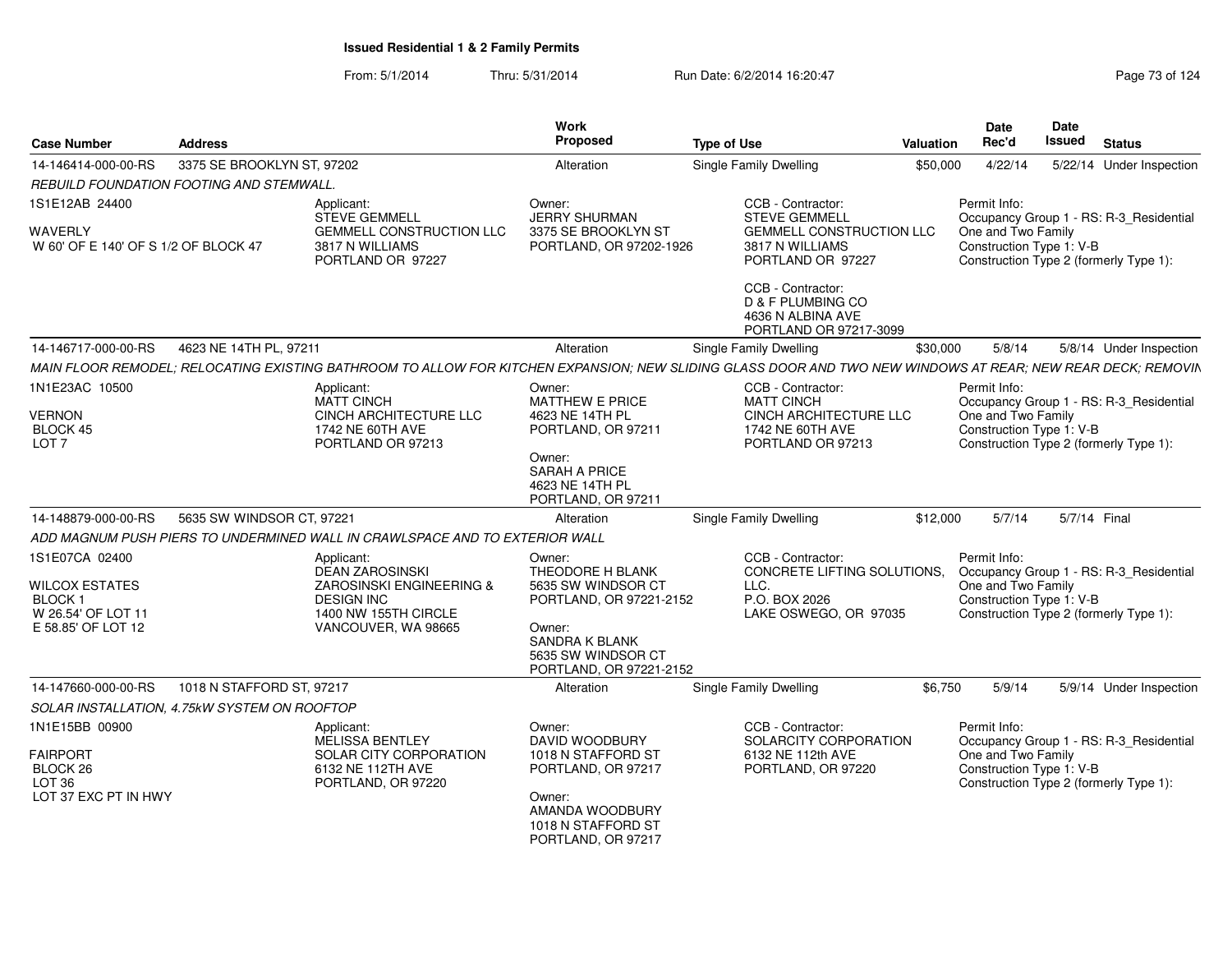| 3047 NE 14TH AVE, 97212<br>14-148284-000-00-RS<br>Single Family Dwelling<br>\$3,000<br>5/2/14<br>Alteration<br>UNDERPINNING OF EXISTING CHIMNEY<br>CCB - Contractor:<br>Permit Info:<br>Applicant:<br>Owner:<br><b>JEFF TORSON</b><br>MARK W DOPHEIDE<br><b>JEFF TORSON</b><br>Occupancy Group 1 - RS: R-3_Residential<br><b>IRVINGTON</b><br><b>LZB INC</b><br>One and Two Family<br>3047 NE 14TH AVE<br><b>LZB INC</b><br>619 SE 12TH AVE<br>619 SE 12TH AVE<br>Construction Type 1: V-B<br>BLOCK 73<br>PORTLAND, OR 97212<br>Construction Type 2 (formerly Type 1):<br>LOT <sub>1</sub><br>PORTLAND, OR 97214<br>PORTLAND, OR 97214<br>Owner:<br><b>LISA A BUCKLEY</b><br>3047 NE 14TH AVE<br>PORTLAND, OR 97212<br>7504 SE 30TH AVE, 97202<br>Single Family Dwelling<br>5/6/14<br>14-152976-000-00-RS<br>Alteration<br>\$9,200<br>1S1E24BD 05400<br>CCB - Contractor:<br>Permit Info:<br>Applicant:<br>Owner:<br>Occupancy Group 1 - RS: R-3 Remodel<br>ARAM IRWIN<br><b>ERIK ISAACMAN</b><br><b>JEREMIAH PHILLIPS</b><br>EASTMORELAND<br>15116 SE RUPERT DR<br>Construction Type 1: V-B<br>ARAM IRWIN DESIGN<br>7504 SE 30TH AVE<br>Construction Type 2 (formerly Type 1):<br>BLOCK 16<br>8 NE ROSA PARKS WAY<br>PORTLAND, OR 97202-8841<br>MILWAUKIE, OR 97267<br><b>LOT 12</b><br>PORTLAND OR 97211<br>Owner:<br><b>WENJING YANG</b><br>7504 SE 30TH AVE<br>PORTLAND, OR 97202-8841<br>3834 SE 41ST AVE, 97202<br>Single Family Dwelling<br>\$3,800<br>5/6/14<br>14-153046-000-00-RS<br>Alteration<br>REPLACE PORTION OF FOUNDATION AT NW CORNER OF HOUSE<br>1S2E07CB 10800<br>CCB - Contractor:<br>Permit Info:<br>Applicant:<br>Owner:<br>WEST COAST MASONRY INC<br><b>ANDREA PORFIRIO</b><br>WEST COAST MASONRY INC<br>Occupancy Group 1 - RS: R-3_Remodel<br>134 S 14TH ST<br>Construction Type 1: V-B<br>3834 SE 41ST AVE<br>134 S 14TH ST<br>ST HELENS, OR 97051<br>ST HELENS, OR 97051<br>TL 10800 0.09 ACRES<br>PORTLAND, OR 97202<br>Construction Type 2 (formerly Type 1):<br>3115 NE PRESCOTT ST, 97211<br>14-153052-000-00-RS<br>Single Family Dwelling<br>\$6,800<br>5/6/14<br>Alteration<br>REPLACE FOUNDATION AT CORNERS OF HOUSE<br>CCB - Contractor:<br>Permit Info:<br>Applicant:<br>Owner:<br>WEST COAST MASONRY INC<br><b>ANNE MORGENS</b><br>WEST COAST MASONRY INC | 5/2/14 Under Inspection<br>5/6/14 Under Inspection |
|-------------------------------------------------------------------------------------------------------------------------------------------------------------------------------------------------------------------------------------------------------------------------------------------------------------------------------------------------------------------------------------------------------------------------------------------------------------------------------------------------------------------------------------------------------------------------------------------------------------------------------------------------------------------------------------------------------------------------------------------------------------------------------------------------------------------------------------------------------------------------------------------------------------------------------------------------------------------------------------------------------------------------------------------------------------------------------------------------------------------------------------------------------------------------------------------------------------------------------------------------------------------------------------------------------------------------------------------------------------------------------------------------------------------------------------------------------------------------------------------------------------------------------------------------------------------------------------------------------------------------------------------------------------------------------------------------------------------------------------------------------------------------------------------------------------------------------------------------------------------------------------------------------------------------------------------------------------------------------------------------------------------------------------------------------------------------------------------------------------------------------------------------------------------------------------------------------------------------------------------------------------------------------------------------|----------------------------------------------------|
|                                                                                                                                                                                                                                                                                                                                                                                                                                                                                                                                                                                                                                                                                                                                                                                                                                                                                                                                                                                                                                                                                                                                                                                                                                                                                                                                                                                                                                                                                                                                                                                                                                                                                                                                                                                                                                                                                                                                                                                                                                                                                                                                                                                                                                                                                                 |                                                    |
| 1N1E26BA 15700<br>ADD NEW BATHROOM IN EXISTING FINISHED BASEMENT, NEW EGRESS WINDOW AT FAMILY ROOM, ANOTHER NEW EGRESS WINDOW AT UNFINISHED PROJECT CORNER (3 TOTAL BATHROOM<br>SECTION 07 1S 2E<br>1N1E24BD 24100                                                                                                                                                                                                                                                                                                                                                                                                                                                                                                                                                                                                                                                                                                                                                                                                                                                                                                                                                                                                                                                                                                                                                                                                                                                                                                                                                                                                                                                                                                                                                                                                                                                                                                                                                                                                                                                                                                                                                                                                                                                                              |                                                    |
|                                                                                                                                                                                                                                                                                                                                                                                                                                                                                                                                                                                                                                                                                                                                                                                                                                                                                                                                                                                                                                                                                                                                                                                                                                                                                                                                                                                                                                                                                                                                                                                                                                                                                                                                                                                                                                                                                                                                                                                                                                                                                                                                                                                                                                                                                                 |                                                    |
|                                                                                                                                                                                                                                                                                                                                                                                                                                                                                                                                                                                                                                                                                                                                                                                                                                                                                                                                                                                                                                                                                                                                                                                                                                                                                                                                                                                                                                                                                                                                                                                                                                                                                                                                                                                                                                                                                                                                                                                                                                                                                                                                                                                                                                                                                                 |                                                    |
|                                                                                                                                                                                                                                                                                                                                                                                                                                                                                                                                                                                                                                                                                                                                                                                                                                                                                                                                                                                                                                                                                                                                                                                                                                                                                                                                                                                                                                                                                                                                                                                                                                                                                                                                                                                                                                                                                                                                                                                                                                                                                                                                                                                                                                                                                                 |                                                    |
|                                                                                                                                                                                                                                                                                                                                                                                                                                                                                                                                                                                                                                                                                                                                                                                                                                                                                                                                                                                                                                                                                                                                                                                                                                                                                                                                                                                                                                                                                                                                                                                                                                                                                                                                                                                                                                                                                                                                                                                                                                                                                                                                                                                                                                                                                                 |                                                    |
|                                                                                                                                                                                                                                                                                                                                                                                                                                                                                                                                                                                                                                                                                                                                                                                                                                                                                                                                                                                                                                                                                                                                                                                                                                                                                                                                                                                                                                                                                                                                                                                                                                                                                                                                                                                                                                                                                                                                                                                                                                                                                                                                                                                                                                                                                                 |                                                    |
|                                                                                                                                                                                                                                                                                                                                                                                                                                                                                                                                                                                                                                                                                                                                                                                                                                                                                                                                                                                                                                                                                                                                                                                                                                                                                                                                                                                                                                                                                                                                                                                                                                                                                                                                                                                                                                                                                                                                                                                                                                                                                                                                                                                                                                                                                                 |                                                    |
|                                                                                                                                                                                                                                                                                                                                                                                                                                                                                                                                                                                                                                                                                                                                                                                                                                                                                                                                                                                                                                                                                                                                                                                                                                                                                                                                                                                                                                                                                                                                                                                                                                                                                                                                                                                                                                                                                                                                                                                                                                                                                                                                                                                                                                                                                                 | 5/6/14 Final                                       |
|                                                                                                                                                                                                                                                                                                                                                                                                                                                                                                                                                                                                                                                                                                                                                                                                                                                                                                                                                                                                                                                                                                                                                                                                                                                                                                                                                                                                                                                                                                                                                                                                                                                                                                                                                                                                                                                                                                                                                                                                                                                                                                                                                                                                                                                                                                 |                                                    |
|                                                                                                                                                                                                                                                                                                                                                                                                                                                                                                                                                                                                                                                                                                                                                                                                                                                                                                                                                                                                                                                                                                                                                                                                                                                                                                                                                                                                                                                                                                                                                                                                                                                                                                                                                                                                                                                                                                                                                                                                                                                                                                                                                                                                                                                                                                 |                                                    |
|                                                                                                                                                                                                                                                                                                                                                                                                                                                                                                                                                                                                                                                                                                                                                                                                                                                                                                                                                                                                                                                                                                                                                                                                                                                                                                                                                                                                                                                                                                                                                                                                                                                                                                                                                                                                                                                                                                                                                                                                                                                                                                                                                                                                                                                                                                 | $5/6/14$ Issued                                    |
|                                                                                                                                                                                                                                                                                                                                                                                                                                                                                                                                                                                                                                                                                                                                                                                                                                                                                                                                                                                                                                                                                                                                                                                                                                                                                                                                                                                                                                                                                                                                                                                                                                                                                                                                                                                                                                                                                                                                                                                                                                                                                                                                                                                                                                                                                                 |                                                    |
|                                                                                                                                                                                                                                                                                                                                                                                                                                                                                                                                                                                                                                                                                                                                                                                                                                                                                                                                                                                                                                                                                                                                                                                                                                                                                                                                                                                                                                                                                                                                                                                                                                                                                                                                                                                                                                                                                                                                                                                                                                                                                                                                                                                                                                                                                                 | Occupancy Group 1 - RS: R-3_Remodel                |
| <b>ELBERTA</b><br>Construction Type 1: V-B<br>134 S 14TH ST<br>2875 GLASCOCK ST STE 105<br>134 S 14TH ST<br>BLOCK <sub>22</sub><br>ST HELENS, OR 97051<br>ST HELENS, OR 97051<br>Construction Type 2 (formerly Type 1):<br>OAKLAND, CA 94601-2118<br>E 1/2 OF LOT 6&7                                                                                                                                                                                                                                                                                                                                                                                                                                                                                                                                                                                                                                                                                                                                                                                                                                                                                                                                                                                                                                                                                                                                                                                                                                                                                                                                                                                                                                                                                                                                                                                                                                                                                                                                                                                                                                                                                                                                                                                                                           |                                                    |
| 12325 SE LINCOLN ST, 97233<br>14-153613-000-00-RS<br>Single Family Dwelling<br>\$60,000<br>5/7/14<br>Alteration                                                                                                                                                                                                                                                                                                                                                                                                                                                                                                                                                                                                                                                                                                                                                                                                                                                                                                                                                                                                                                                                                                                                                                                                                                                                                                                                                                                                                                                                                                                                                                                                                                                                                                                                                                                                                                                                                                                                                                                                                                                                                                                                                                                 | 5/7/14 Issued                                      |
| REBUILD FIRE DAMAGED GARAGE. NO CHANGE TO FOOTPRINT: REPLACE DAMAGED ROOF RAFTERS AND CEILING JOISTS OVER HOUSE. NEW WORK TO MATCH EXISTING: ELECTRICAL PERM                                                                                                                                                                                                                                                                                                                                                                                                                                                                                                                                                                                                                                                                                                                                                                                                                                                                                                                                                                                                                                                                                                                                                                                                                                                                                                                                                                                                                                                                                                                                                                                                                                                                                                                                                                                                                                                                                                                                                                                                                                                                                                                                    |                                                    |
| IS2E02CC 03200<br>CCB - Contractor:<br>Applicant:<br>Permit Info:<br>Owner:<br><b>CHRISTOPHER M TODD</b><br>RAPID INTERVENTION TEAM INC<br>Occupancy Group 1 - RS: R-3_Remodel<br>Robert Hayden<br>Construction Type 1: V-B<br><b>BUCKLEY PK &amp; PLAT 2</b><br>Delta Studios, Architecture and<br>12325 SE LINCOLN ST<br>PO BOX 51<br>Planning, LLC<br>Construction Type 2 (formerly Type 1):<br>BLOCK 1<br>PORTLAND, OR 97233-1364<br>GLADSTONE, OR 97027<br>LOT <sub>3</sub><br>3344 NE 25th Avenue<br>Portland, OR 97212<br>Owner:<br>SHAUNA J TODD<br>12325 SE LINCOLN ST                                                                                                                                                                                                                                                                                                                                                                                                                                                                                                                                                                                                                                                                                                                                                                                                                                                                                                                                                                                                                                                                                                                                                                                                                                                                                                                                                                                                                                                                                                                                                                                                                                                                                                                 |                                                    |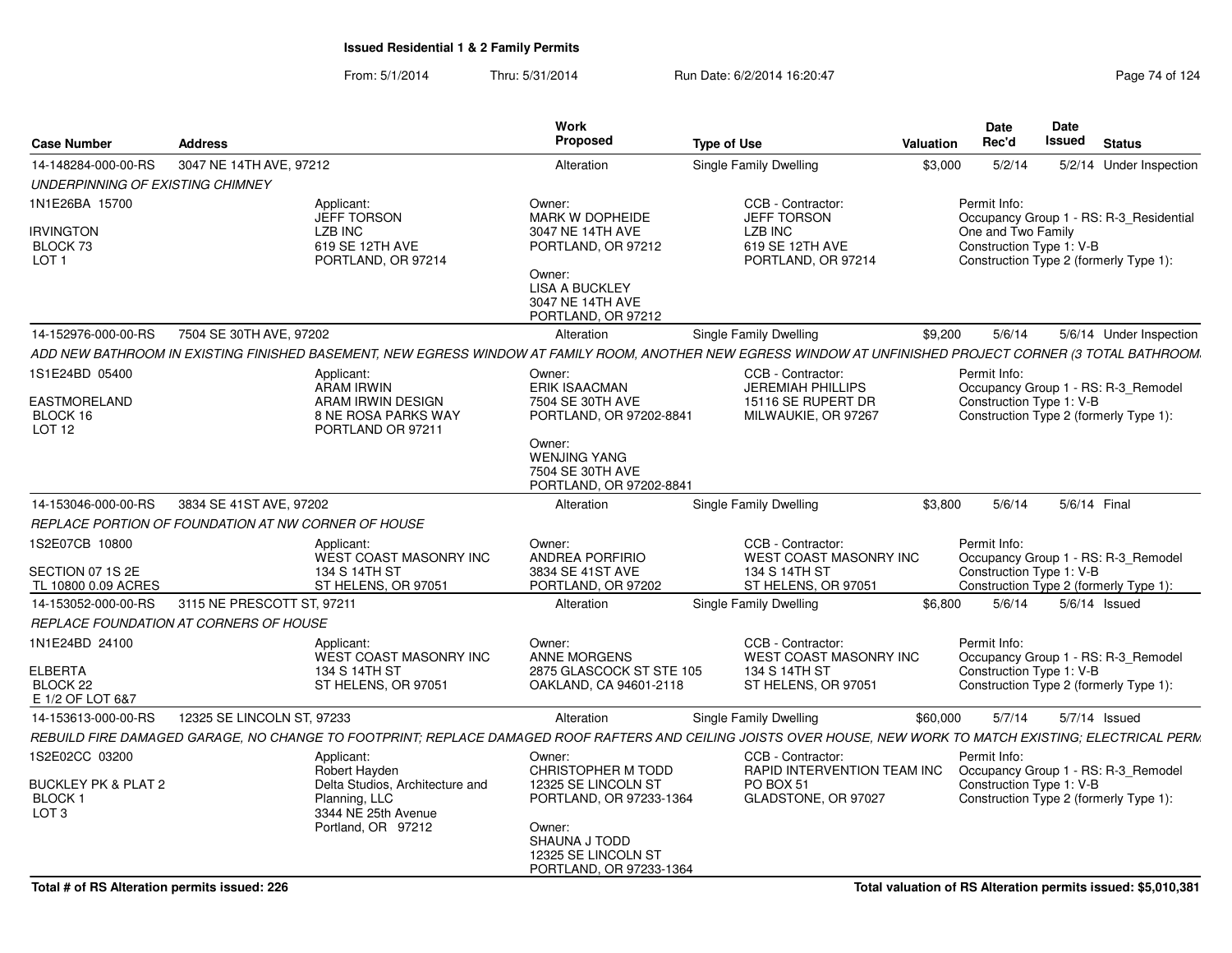From: 5/1/2014Thru: 5/31/2014 Run Date: 6/2/2014 16:20:47 Research 2014 Rage 75 of 124

| <b>Case Number</b>                                       | <b>Address</b>                              |                                                                                                                                  | Work<br>Proposed                                                                     | <b>Type of Use</b>                                                                            | <b>Valuation</b>                                                                                | <b>Date</b><br>Rec'd                                                                                  | <b>Date</b><br><b>Issued</b> | <b>Status</b>                          |
|----------------------------------------------------------|---------------------------------------------|----------------------------------------------------------------------------------------------------------------------------------|--------------------------------------------------------------------------------------|-----------------------------------------------------------------------------------------------|-------------------------------------------------------------------------------------------------|-------------------------------------------------------------------------------------------------------|------------------------------|----------------------------------------|
| 14-123775-000-00-RS                                      | 5849 NE 32ND AVE, 97211                     |                                                                                                                                  | Demolition                                                                           | Garage/Carport                                                                                | \$1,000                                                                                         | 5/9/14                                                                                                | 5/9/14 Final                 |                                        |
|                                                          | DEMOLISH EXISTING GARAGE, REMOVE ALL DEBRIS |                                                                                                                                  |                                                                                      |                                                                                               |                                                                                                 |                                                                                                       |                              |                                        |
| 1N1E13CD 05300<br><b>IRVINGTON PK</b><br><b>BLOCK 45</b> |                                             | Applicant:<br><b>DON ROUZIE</b><br>ROUZIE DESIGN<br>4520 NE 15TH AVENUE                                                          | Owner:<br>PATRICIA G FENDERSON<br>6744 CLEAR SPRING DR<br>FORT WORTH, TX 76132       | CCB - Contractor:<br>ANDREW GOLD<br><b>GOLD STAR DESIGN AND</b><br>CONSTRUCTION LLC           |                                                                                                 | Permit Info:<br>Occupancy Group 1 - RS: U_Private<br>Garage\Utility Misc.<br>Construction Type 1: V-B |                              |                                        |
| LOT 28&30&32                                             |                                             | PORTLAND, OR 97211                                                                                                               | Owner:<br>ROBERT SVEC<br>6744 CLEAR SPRING DR<br>FORT WORTH, TX 76132                | 2528 SE SALMON ST<br>PORTLAND, OR 97214                                                       |                                                                                                 |                                                                                                       |                              | Construction Type 2 (formerly Type 1): |
| 14-156618-000-00-RS                                      | 1212 SE HARNEY ST, 97202                    |                                                                                                                                  | Demolition                                                                           | Garage/Carport                                                                                | \$500                                                                                           | 5/14/14                                                                                               |                              | 5/14/14 Issued                         |
|                                                          |                                             | DEMOLISH DETACHED GARAGE, REMOVE ALL DEBRIS, DOES NOT INCLUDE TREE REMOVAL                                                       |                                                                                      |                                                                                               |                                                                                                 |                                                                                                       |                              |                                        |
| 1S1E23CD 08900                                           |                                             | Applicant:<br><b>MIKE COYLE</b>                                                                                                  | Owner:<br><b>CASEY MEADOWS LLC</b>                                                   | CCB - Contractor:<br>KNIGHT STREET PROPERTIES LL( Occupancy Group 1 - RS: U_Private           |                                                                                                 | Permit Info:                                                                                          |                              |                                        |
| <b>SELLWOOD</b><br>BLOCK 46<br>LOT <sub>18</sub>         |                                             | <b>FASTER PERMITS</b><br>14334 NW EAGLERIDGE LANE<br>PORTLAND, OR 97229                                                          | 386 NW 3RD AVE<br>CANBY, OR 97013                                                    | 9833 SE EAST VIEW DR<br>HAPPY VALLEY, OR 97086                                                |                                                                                                 | Garage\Utility Misc.<br>Construction Type 1: V-B                                                      |                              | Construction Type 2 (formerly Type 1): |
| 14-154988-000-00-RS                                      | 4301 SE NEHALEM ST, 97206                   |                                                                                                                                  | Demolition                                                                           | Garage/Carport                                                                                | \$500                                                                                           | 5/12/14                                                                                               |                              | 5/12/14 Issued                         |
|                                                          | <b>DEMOLITION OF DETACHED GARAGE 240SF</b>  |                                                                                                                                  |                                                                                      |                                                                                               |                                                                                                 |                                                                                                       |                              |                                        |
| 1S2E19CB 14600<br>STANFORD HTS<br><b>BLOCK 5</b>         |                                             | Applicant:<br>MIKE COYLE<br><b>FASTER PERMITS</b><br>14334 NW EAGLERIDGE LANE                                                    | Owner:<br>K & C CUSTOM HOMES LLC<br>300 W 15TH ST #300-4<br>VANCOUVER, WA 98660-2927 | CCB - Contractor:<br>K & C CUSTOM HOMES LLC<br>3720 SW BOND AVE #308<br>PORTLAND, OR 97239    |                                                                                                 | Permit Info:<br>Occupancy Group 1 - RS: U_Private<br>Garage\Utility Misc.<br>Construction Type 1: V-B |                              |                                        |
| LOT 27&28                                                |                                             | PORTLAND, OR 97229                                                                                                               |                                                                                      |                                                                                               |                                                                                                 |                                                                                                       |                              | Construction Type 2 (formerly Type 1): |
| 14-151456-000-00-RS                                      | 8116 SE TAYLOR ST                           |                                                                                                                                  | Demolition                                                                           | Garage/Carport                                                                                | \$1,500                                                                                         | 5/1/14                                                                                                |                              | 5/1/14 Final                           |
|                                                          |                                             | DEMOLISH DETACHED GARAGE AS A CONDITION OF APPROVAL FOR FINAL PLAT; remove all foundations and debris, no fill greater than 24". |                                                                                      |                                                                                               |                                                                                                 |                                                                                                       |                              |                                        |
| 1S2E05AD 00301                                           |                                             | Applicant:<br><b>KYM NGUYEN</b><br>CONCEPT DESIGN & ASSOCIATES PO BOX 90277<br>PO BOX 8464<br>PORTLAND OR 97207                  | Owner:<br>DK HOMES LLC<br>PORTLAND, OR 97290-0277                                    | CCB - Contractor:<br><b>DAMIR KARIN</b><br>DK HOMES LLC<br>PO BOX 90277<br>PORTLAND, OR 97290 |                                                                                                 | Permit Info:<br>Occupancy Group 1 - RS: U_Private<br>Garage\Utility Misc.<br>Construction Type 1: V-B |                              | Construction Type 2 (formerly Type 1): |
| 14-156483-000-00-RS                                      | 4820 SE BROOKLYN ST, 97206                  |                                                                                                                                  | Demolition                                                                           | Garage/Carport                                                                                | \$500                                                                                           | 5/14/14                                                                                               |                              | 5/14/14 Issued                         |
| DEMO 390 SQ FT CARPORT                                   |                                             |                                                                                                                                  |                                                                                      |                                                                                               |                                                                                                 |                                                                                                       |                              |                                        |
| 1S2E07BD 18900                                           |                                             | Applicant:<br><b>DAN WILLIAMS</b>                                                                                                | Owner:<br><b>MORRISON BUILT LLC</b>                                                  | CCB - Contractor:<br><b>MORRISON BUILT LLC</b>                                                |                                                                                                 | Permit Info:<br>Occupancy Group 1 - RS: U_Decks,                                                      |                              |                                        |
| <b>CRESTON</b><br>BLOCK 17<br>LOT <sub>5</sub>           |                                             | <b>FASTER PERMITS</b><br>14334 NW EAGLERIDGE LANE<br>PORTLAND, OR 97229                                                          | 4614 SW KELLY AVE #17<br>PORTLAND, OR 97239-4277                                     | 4614 SW Kelly Avenue, Ste 17<br>Portland, OR 97239                                            | Patios, Porches, Carports<br>Construction Type 1: V-B<br>Construction Type 2 (formerly Type 1): |                                                                                                       |                              |                                        |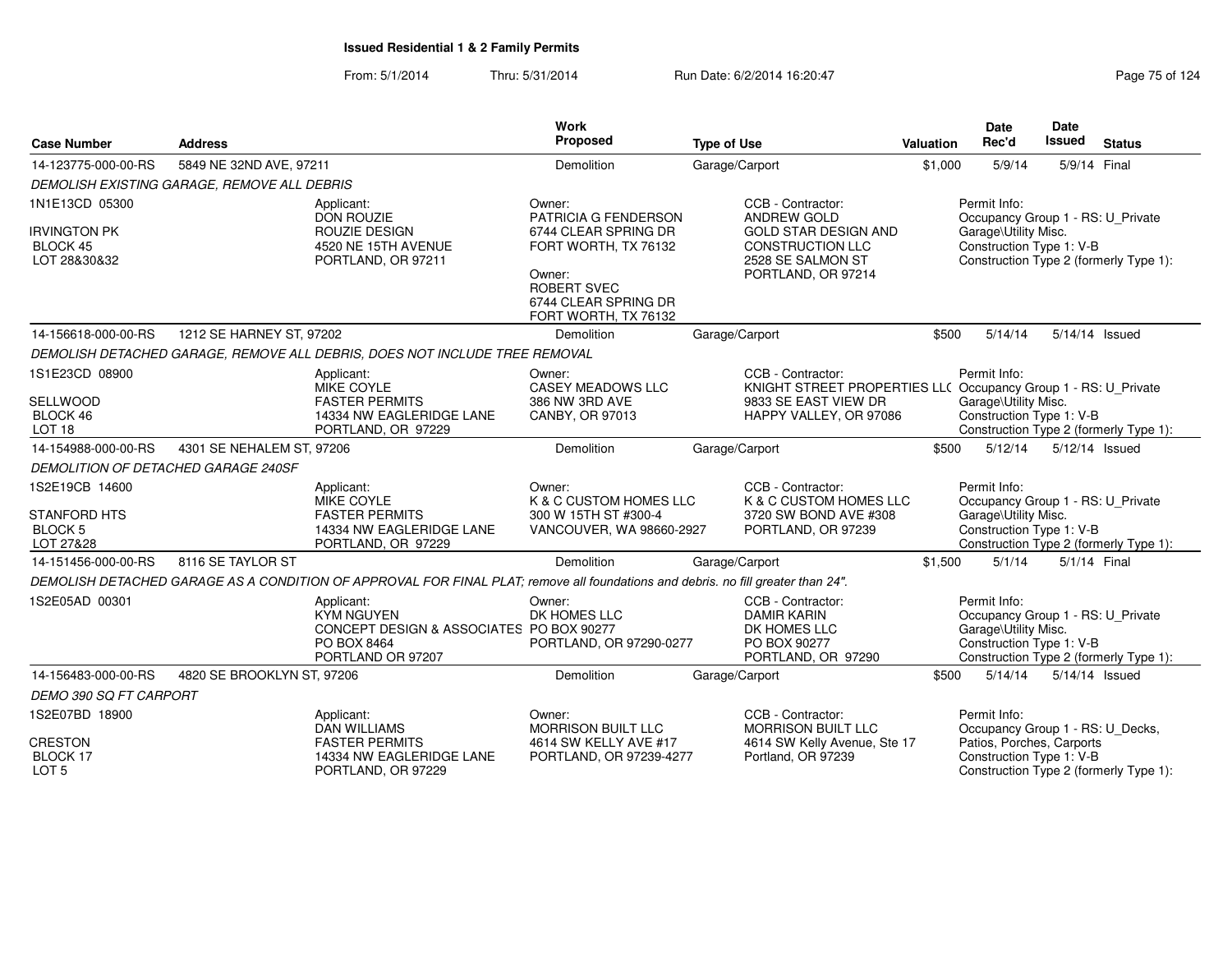| <b>Case Number</b>                                                            | <b>Address</b>                                                              |                                                                                                                                                                          | <b>Work</b><br>Proposed                                                                                | <b>Type of Use</b>                               |                                                         | Valuation | Date<br>Rec'd                                    | <b>Date</b><br><b>Issued</b> | <b>Status</b>                          |
|-------------------------------------------------------------------------------|-----------------------------------------------------------------------------|--------------------------------------------------------------------------------------------------------------------------------------------------------------------------|--------------------------------------------------------------------------------------------------------|--------------------------------------------------|---------------------------------------------------------|-----------|--------------------------------------------------|------------------------------|----------------------------------------|
| 14-146051-000-00-RS                                                           | 7923 N GLOUCESTER AVE, 97203                                                |                                                                                                                                                                          | Demolition                                                                                             | Garage/Carport                                   |                                                         | \$500     | 5/21/14                                          |                              | 5/21/14 Issued                         |
|                                                                               |                                                                             | DEMOLISH ENTIRE DETACHED SHARED GARAGE, SLAB TO REMAIN AS REQ FOR PARKING SPACE ON SITE. DECOMMISSION CESSPOOL Septic Decommissioning Required. Call for Inspection 842. |                                                                                                        |                                                  |                                                         |           |                                                  |                              |                                        |
| 1N1E08CB 07800                                                                |                                                                             | Applicant:<br>Rod Hilkiah                                                                                                                                                | Owner:<br><b>HABITAT FOR HUMANITY</b>                                                                  | CCB - Contractor:<br><b>HABITAT FOR HUMANITY</b> | Permit Info:<br>Occupancy Group 1 - RS: U_Private       |           |                                                  |                              |                                        |
| PORTSMOUTH VILLA EXTD<br><b>BLOCK F</b><br>SWLY 38 1/3' OF SELY 45' OF LOT 14 |                                                                             | Habitat 4 Humanity                                                                                                                                                       | 1478 NE KILLINGSWORTH ST PO<br><b>BOX 11527</b><br>PORTLAND, OR 97211                                  |                                                  | PO BOX 11527<br>PORTLAND OR 97211                       |           | Garage\Utility Misc.<br>Construction Type 1: V-B |                              | Construction Type 2 (formerly Type 1): |
|                                                                               |                                                                             |                                                                                                                                                                          | Owner:<br>PORTLAND METRO EAST<br>1478 NE KILLINGSWORTH ST PO<br><b>BOX 11527</b><br>PORTLAND, OR 97211 |                                                  |                                                         |           |                                                  |                              |                                        |
| 14-152598-000-00-RS                                                           | 3701 SW COUNCIL CREST DR, 97201                                             |                                                                                                                                                                          | Demolition                                                                                             | Garage/Carport                                   |                                                         | \$500     | 5/6/14                                           |                              | $5/6/14$ Issued                        |
| <b>DEMOLISH 400 SF SHED</b>                                                   |                                                                             |                                                                                                                                                                          |                                                                                                        |                                                  |                                                         |           |                                                  |                              |                                        |
| 1S1E08DA 12000                                                                |                                                                             | Applicant:                                                                                                                                                               | Owner:                                                                                                 |                                                  | CCB - Contractor:                                       |           | Permit Info:                                     |                              |                                        |
| COUNCIL CREST PK                                                              |                                                                             | MIKE COYLE<br><b>FASTER PERMITS</b>                                                                                                                                      | <b>JEFFREY A REINGOLD</b><br>3707 SW CHEHALEM AVE                                                      |                                                  | <b>INCOME PROPERTY</b><br><b>MANAGEMENT CO</b>          |           | Construction Type 1: V-B                         |                              | Construction Type 2 (formerly Type 1): |
| BLOCK 7                                                                       |                                                                             | 14334 NW EAGLERIDGE LANE                                                                                                                                                 | PORTLAND, OR 97239-1520                                                                                |                                                  | 721 SW OAK ST #100                                      |           |                                                  |                              |                                        |
| LOT 1-4 TL 12000                                                              |                                                                             | PORTLAND, OR 97229                                                                                                                                                       |                                                                                                        |                                                  | PORTLAND, OR 97205                                      |           |                                                  |                              |                                        |
|                                                                               |                                                                             |                                                                                                                                                                          | Owner:<br>FRANCINE G REINGOLD<br>3707 SW CHEHALEM AVE<br>PORTLAND, OR 97239-1520                       |                                                  |                                                         |           |                                                  |                              |                                        |
| 14-130725-000-00-RS                                                           | 3129 SE 71ST AVE, 97206                                                     |                                                                                                                                                                          | Demolition                                                                                             | Garage/Carport                                   |                                                         | \$500     | 5/8/14                                           | 5/8/14 Final                 |                                        |
| DEMOLISH GARAGE 12 X 24 AT REAR OF PROPERTY                                   |                                                                             |                                                                                                                                                                          |                                                                                                        |                                                  |                                                         |           |                                                  |                              |                                        |
| 1S2E08BD 09000                                                                |                                                                             | Applicant:<br>MIKE COYLE                                                                                                                                                 | Owner:<br>DANIEL K BETENBENDER                                                                         |                                                  | CCB - Contractor:<br><b>BRIAN MCMILLEN LLC</b>          |           | Permit Info:<br>Construction Type 1: V-B         |                              |                                        |
| SECTION 08 1S 2E<br>TL 9000 0.30 ACRES                                        |                                                                             | <b>FASTER PERMITS</b><br>14334 NW EAGLERIDGE LANE<br>PORTLAND, OR 97229                                                                                                  | 3129 SE 71ST AVE<br>PORTLAND, OR 97206                                                                 |                                                  | <b>15151 SE FRYE</b><br>HAPPY VALLEY, OR 97086          |           |                                                  |                              | Construction Type 2 (formerly Type 1): |
| 14-160867-000-00-RS                                                           | 4744 NE 33RD AVE, 97211                                                     |                                                                                                                                                                          | Demolition                                                                                             | Garage/Carport                                   |                                                         | \$5,000   | 5/23/14                                          |                              | 5/23/14 Issued                         |
| DEMOLISH DETACHED GARAGE / REMOVE ALL DEBRIS                                  |                                                                             |                                                                                                                                                                          |                                                                                                        |                                                  |                                                         |           |                                                  |                              |                                        |
| 1N1E24AC 05200<br>WILLAMETTE ADD                                              | Applicant:<br><b>KYM NGUYEN</b><br>CONCEPT DESIGN & ASSOCIATES DK HOMES LLC |                                                                                                                                                                          | Owner:<br><b>DAMIR KARIN</b>                                                                           |                                                  | CCB - Contractor:<br><b>DAMIR KARIN</b><br>DK HOMES LLC |           | Permit Info:<br>Garage\Utility Misc.             |                              | Occupancy Group 1 - RS: U_Private      |
| BLOCK 15<br>S 1/2 OF LOT 8<br>LOT 9&10                                        |                                                                             | PO BOX 8464<br>PORTLAND OR 97207                                                                                                                                         | PO BOX 90277<br>PORTLAND, OR 97290                                                                     |                                                  | PO BOX 90277<br>PORTLAND, OR 97290                      |           | Construction Type 1: V-B                         |                              | Construction Type 2 (formerly Type 1): |
|                                                                               |                                                                             |                                                                                                                                                                          | Owner:<br>DANNY J JONES<br>1724 SE 40TH AVE<br>PORTLAND, OR 97214                                      |                                                  |                                                         |           |                                                  |                              |                                        |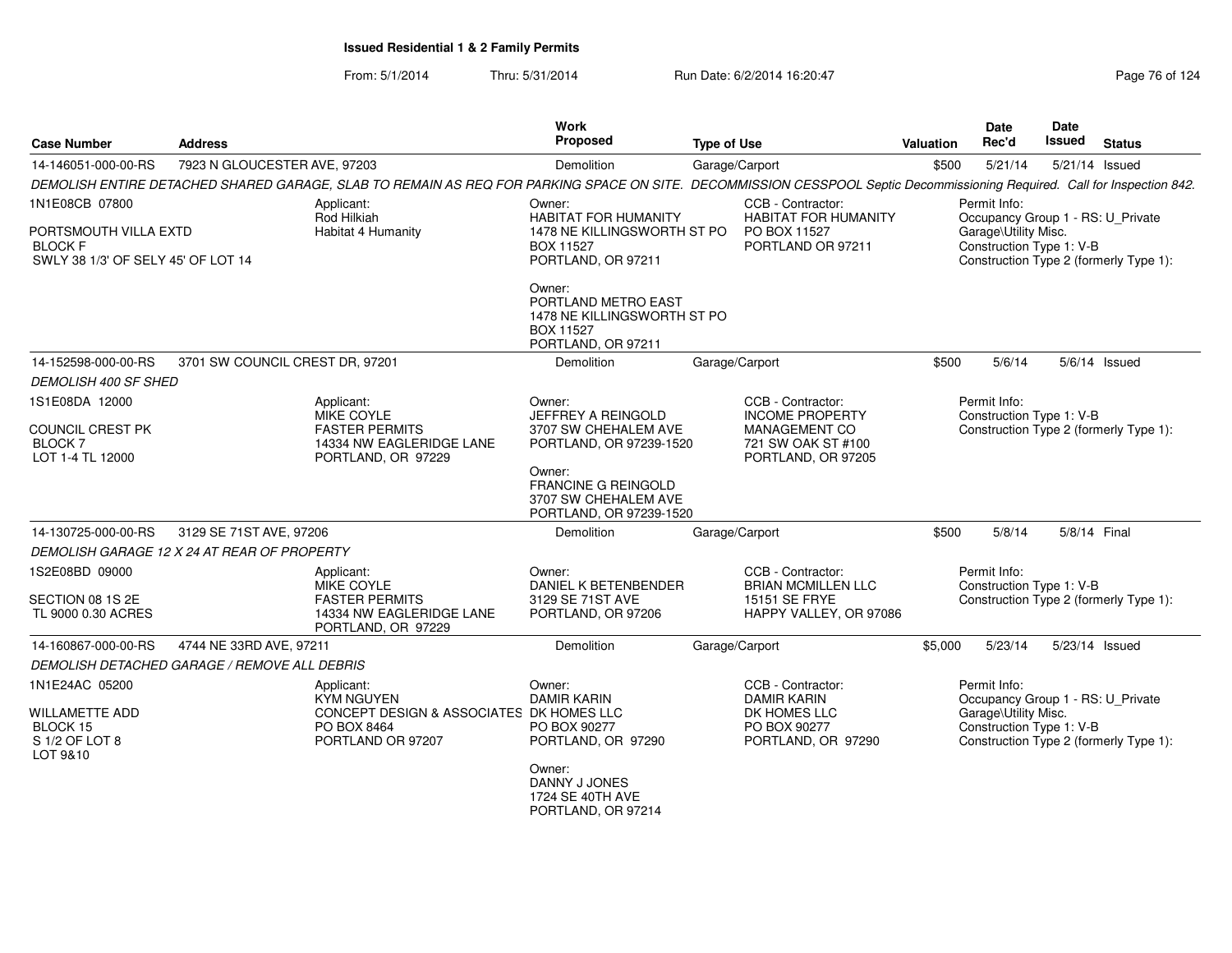From: 5/1/2014Thru: 5/31/2014 Run Date: 6/2/2014 16:20:47 Research 2014 Rage 77 of 124

| <b>Case Number</b><br><b>Address</b>                                           |                                                                                                                                    |                                                                                                                            | <b>Work</b><br>Proposed                                                                                                                                                   | <b>Type of Use</b>                                                                                              | Valuation                                         | <b>Date</b><br>Rec'd                                                                                  | Date<br><b>Issued</b> | <b>Status</b>                          |  |  |
|--------------------------------------------------------------------------------|------------------------------------------------------------------------------------------------------------------------------------|----------------------------------------------------------------------------------------------------------------------------|---------------------------------------------------------------------------------------------------------------------------------------------------------------------------|-----------------------------------------------------------------------------------------------------------------|---------------------------------------------------|-------------------------------------------------------------------------------------------------------|-----------------------|----------------------------------------|--|--|
| 14-128517-000-00-RS                                                            | 1427 SW HUME CT, 97219                                                                                                             |                                                                                                                            | Demolition                                                                                                                                                                | Garage/Carport                                                                                                  | \$1,000                                           | 3/19/14                                                                                               | 5/13/14 Final         |                                        |  |  |
|                                                                                | DEMOLISH DETACHED GARAGE, REMOVE ALL DEBRIS                                                                                        |                                                                                                                            |                                                                                                                                                                           |                                                                                                                 |                                                   |                                                                                                       |                       |                                        |  |  |
| 1S1E21CD 00600                                                                 |                                                                                                                                    | Applicant:<br><b>KEVIN PARTAIN</b>                                                                                         | Owner:<br>YVONNE MAITLAND                                                                                                                                                 | CCB - Contractor:<br>ANDREY KOSHUBA                                                                             | Permit Info:<br>Occupancy Group 1 - RS: U Private |                                                                                                       |                       |                                        |  |  |
| <b>CAPITOL HILL</b><br>BLOCK 31<br>LOT 18<br>LOT 19 EXC E 20'                  |                                                                                                                                    | <b>URBAN VISIONS</b><br>5609 SW CALIFORNIA ST<br>223 NE 56TH AVE<br>PORTLAND, OR 97219<br>PORTLAND, OR 97213               |                                                                                                                                                                           | <b>EXCEPTIONAL HOMES BY</b><br>ANDREY INC<br>14237 BRIDGE CT.<br>LAKE OSWEGO, OR 97034                          |                                                   | Garage\Utility Misc.<br>Construction Type 1: V-B                                                      |                       | Construction Type 2 (formerly Type 1): |  |  |
| 14-157799-000-00-RS                                                            | 6123 N GAY AVE, 97217                                                                                                              |                                                                                                                            | Demolition                                                                                                                                                                | Garage/Carport                                                                                                  | \$1,500                                           | 5/16/14                                                                                               | 5/16/14 Issued        |                                        |  |  |
|                                                                                |                                                                                                                                    | DEMOLISH DETACHED GARAGE, REMOVE ALL DEBRIS, DOES NOT INCLUDE TREE REMOVAL                                                 |                                                                                                                                                                           |                                                                                                                 |                                                   |                                                                                                       |                       |                                        |  |  |
| 1N1E16DB 16100<br><b>ALBION ADD</b><br>BLOCK <sub>3</sub><br>LOT <sub>17</sub> |                                                                                                                                    | Applicant:<br>Michael Morton<br>Morton Building Design, LLC<br>5020 SE 44TH AVE<br>PORTLAND, OR 97206                      | Owner:<br><b>MARDI GRAS HOLDINGS LLC</b><br>384 W DARTMOUTH ST<br>GLADSTONE, OR 97027-2347<br>Owner:<br>MOON VALLEY LLC<br>384 W DARTMOUTH ST<br>GLADSTONE, OR 97027-2347 | CCB - Contractor:<br><b>DAVID RODMAN</b><br><b>MDR CONSTRUCTION</b><br>PO BOX 1246<br>LAKE OSWEGO, OR 97035     |                                                   | Permit Info:<br>Occupancy Group 1 - RS: U Private<br>Garage\Utility Misc.<br>Construction Type 1: V-B |                       | Construction Type 2 (formerly Type 1): |  |  |
| 14-152043-000-00-RS                                                            | 4425 NE 90TH AVE, 97220                                                                                                            |                                                                                                                            | Demolition                                                                                                                                                                | Garage/Carport                                                                                                  | \$500                                             | 5/2/14                                                                                                |                       | $5/2/14$ Issued                        |  |  |
|                                                                                | DEMOLISH EXISTING DETACHED GARAGE, REMOVE ALL DEBRIS                                                                               |                                                                                                                            |                                                                                                                                                                           |                                                                                                                 |                                                   |                                                                                                       |                       |                                        |  |  |
| 1N2E21CA 04000<br>ROSEWAY & PLAT 2<br>BLOCK <sub>3</sub><br>LOT <sub>31</sub>  |                                                                                                                                    | Applicant:<br><b>JOHN CHU</b><br><b>JTC DESIGN</b><br>11540 SE SOUTHERN LITES DR<br>HAPPY VALLEY, OR 97086                 | Owner:<br><b>KRISTIN TONDRA</b><br>4425 NE 90TH AVE<br>PORTLAND, OR 97220-5023<br>Owner:                                                                                  | CCB - Contractor:<br><b>NICK WIEBE</b><br>SAGE GENERAL CONTRACTING<br>8190 SW DURHAM<br><b>TIGARD, OR 97224</b> |                                                   | Permit Info:<br>Occupancy Group 1 - RS: U_Private<br>Garage\Utility Misc.<br>Construction Type 1: V-B |                       | Construction Type 2 (formerly Type 1): |  |  |
|                                                                                |                                                                                                                                    |                                                                                                                            | <b>MICHAEL TRUE</b><br>4425 NE 90TH AVE<br>PORTLAND, OR 97220-5023                                                                                                        |                                                                                                                 |                                                   |                                                                                                       |                       |                                        |  |  |
| 14-157125-000-00-RS                                                            | 643 SE 47TH AVE, 97215                                                                                                             |                                                                                                                            | <b>Demolition</b>                                                                                                                                                         | Garage/Carport                                                                                                  | \$2,000                                           | 5/15/14                                                                                               | 5/15/14 Issued        |                                        |  |  |
|                                                                                |                                                                                                                                    | DEMOLISH GARAGE, REMOVE ALL DEBRIS***DECOMMISSIONING REQUIRED*** Septic Decommissioning Required. Call for Inspection 842. |                                                                                                                                                                           |                                                                                                                 |                                                   |                                                                                                       |                       |                                        |  |  |
| 1S2E06BA 08800<br>PARADISE SPR TR                                              |                                                                                                                                    | Applicant:<br>ETHAN BECK HOMES INC<br>728 SE 71ST                                                                          | Owner:<br>SWEET HOME PORTLAND LLC<br>728 SE 71ST AVE                                                                                                                      | CCB - Contractor:<br>ETHAN BECK HOMES INC<br>728 SE 71ST                                                        |                                                   | Permit Info:<br>Occupancy Group 1 - RS: U_Private<br>Garage\Utility Misc.                             |                       |                                        |  |  |
| <b>BLOCK7</b><br>LOT 10 TL 8800                                                |                                                                                                                                    | PORTLAND, OR 97215                                                                                                         | PORTLAND, OR 97215-2136                                                                                                                                                   | PORTLAND, OR 97215                                                                                              |                                                   | Construction Type 1: V-B                                                                              |                       | Construction Type 2 (formerly Type 1): |  |  |
| 14-160428-000-00-RS                                                            | 325 NE 57TH AVE, 97213                                                                                                             |                                                                                                                            | Demolition                                                                                                                                                                | Garage/Carport                                                                                                  | \$750                                             | 5/23/14                                                                                               | 5/23/14 Issued        |                                        |  |  |
|                                                                                |                                                                                                                                    | DEMOLISH DETACHED GARAGE, remove all foundations and debris. no fill greater than 24".                                     |                                                                                                                                                                           |                                                                                                                 |                                                   |                                                                                                       |                       |                                        |  |  |
| 1N2E31DB 09000<br><b>CAPITAN ADD</b><br>BLOCK 16<br>LOT 12&13                  | Applicant:<br><b>MAJID HABIBI</b><br>PORTLAND DEVELOPMENT<br><b>GROUP, LLC</b><br>11124 NE HALSEY ST PMB 643<br>PORTLAND, OR 97220 |                                                                                                                            | Owner:<br>MICHAEL G BUTLER<br>325 NE 57TH AVE<br>PORTLAND, OR 97213-3713<br>Owner:<br><b>KRISTIN M BUTLER</b><br>325 NE 57TH AVE<br>PORTLAND, OR 97213-3713               | Primary Contractor:<br><b>TO BID</b>                                                                            |                                                   | Permit Info:<br>Occupancy Group 1 - RS: U Private<br>Garage\Utility Misc.<br>Construction Type 1: V-B |                       | Construction Type 2 (formerly Type 1): |  |  |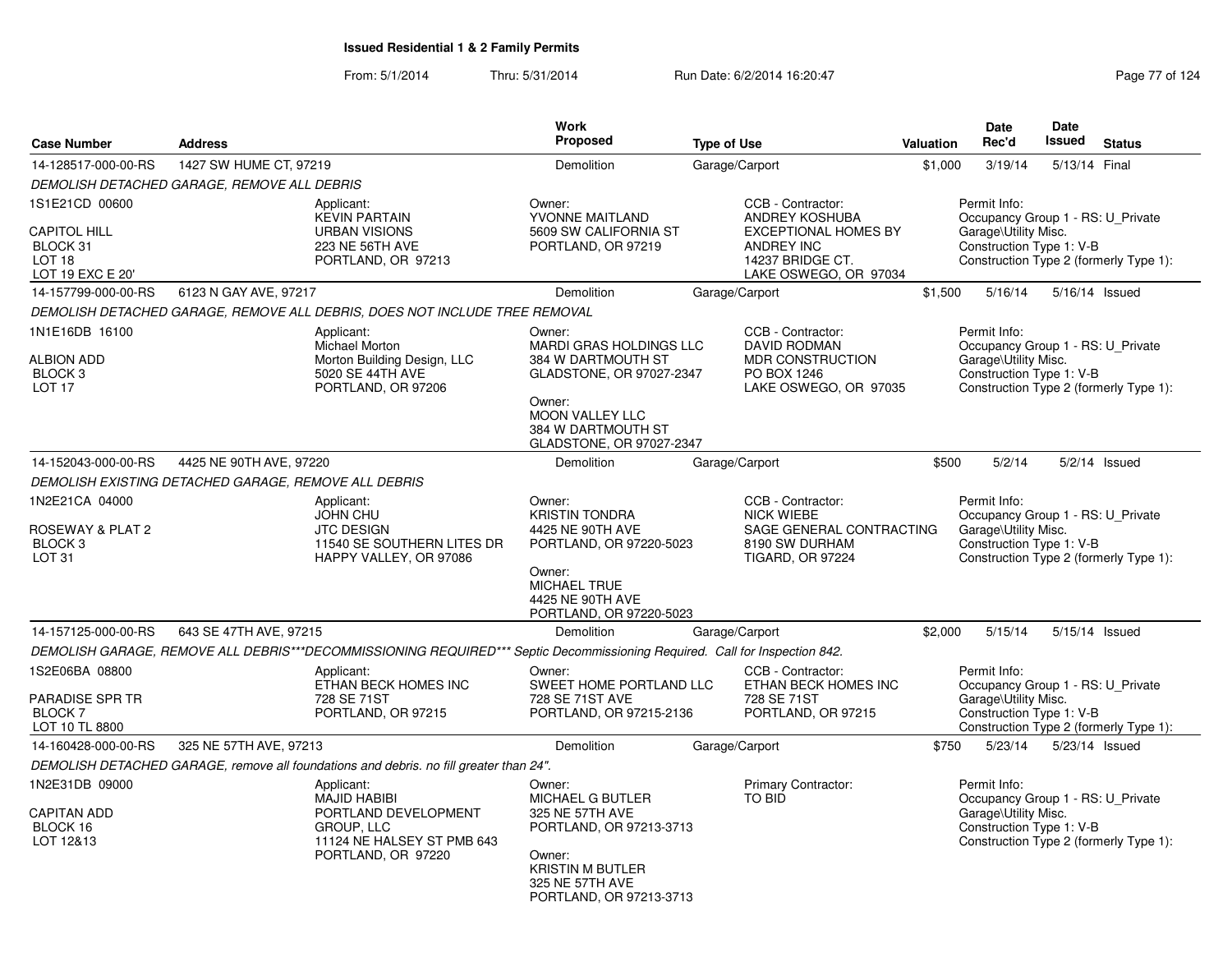| <b>Case Number</b>                                                                                  | <b>Address</b>             |                                                                                                                  | Work<br>Proposed                                                                                                                                             | <b>Type of Use</b>                                                                                                                                                                 | Valuation | Date<br>Rec'd                                                    | Date<br>Issued | <b>Status</b>                                                                     |  |
|-----------------------------------------------------------------------------------------------------|----------------------------|------------------------------------------------------------------------------------------------------------------|--------------------------------------------------------------------------------------------------------------------------------------------------------------|------------------------------------------------------------------------------------------------------------------------------------------------------------------------------------|-----------|------------------------------------------------------------------|----------------|-----------------------------------------------------------------------------------|--|
| 14-146133-000-00-RS                                                                                 | 5264 N WILLIS BLVD, 97203  |                                                                                                                  | Demolition                                                                                                                                                   | Garage/Carport                                                                                                                                                                     | \$500     | 5/21/14                                                          |                | 5/21/14 Issued                                                                    |  |
|                                                                                                     |                            | DEMOLISH ENTIRE DETACHED SHARED GARAGE. SLAB TO REMAIN AS REQ FOR PARKING SPACE ON SITE.                         |                                                                                                                                                              |                                                                                                                                                                                    |           |                                                                  |                |                                                                                   |  |
| 1N1E08CB 07500                                                                                      |                            | Applicant:                                                                                                       | Owner:                                                                                                                                                       | CCB - Contractor:                                                                                                                                                                  |           | Permit Info:                                                     |                |                                                                                   |  |
| PORTSMOUTH VILLA EXTD<br><b>BLOCK F</b><br>NELY 11 2/3' OF SELY 45' OF LOT 14<br>SELY 45' OF LOT 15 |                            | Rod Hilkiah<br>Habitat 4 Humanity                                                                                | STEPHANIE MCCULLEY<br>5264 N WILLIS BLVD<br>PORTLAND, OR 97203                                                                                               | <b>HABITAT FOR HUMANITY</b><br>PO BOX 11527<br>PORTLAND OR 97211                                                                                                                   |           | Garage\Utility Misc.<br>Construction Type 1: V-B                 |                | Occupancy Group 1 - RS: U Private<br>Construction Type 2 (formerly Type 1):       |  |
| 14-160278-000-00-RS                                                                                 | 4414 SW SEMLER WAY         |                                                                                                                  | Demolition                                                                                                                                                   | Garage/Carport                                                                                                                                                                     | \$800     | 5/23/14                                                          |                | 5/23/14 Issued                                                                    |  |
| DEMO EXISTING DETACHED GARAGE                                                                       |                            |                                                                                                                  |                                                                                                                                                              |                                                                                                                                                                                    |           |                                                                  |                |                                                                                   |  |
| 1S1E07CC 01502<br><b>SEMLER PARK</b><br>LOT <sub>2</sub><br>INC UND INT TRACT A                     |                            | Applicant:<br><b>TIMUR TURSUNBAEV</b><br>TIMURLAND CONSTRUCTION LLC<br>17646 SE TIBBETTS ST<br>PORTLAND OR 97236 | Owner:<br>ROBERT ELSASSER<br>4414 SW SEMLER WAY<br>PORTLAND, OR 97221<br>Owner:<br>RONALD PIERRE-LOUIS<br>4414 SW SEMLER WAY<br>PORTLAND, OR 97221           | CCB - Contractor:<br><b>TIMUR TURSUNBAEV</b><br>TIMURLAND CONSTRUCTION LLC<br>17646 SE TIBBETTS ST<br>PORTLAND OR 97236                                                            |           | Permit Info:<br>Garage\Utility Misc.<br>Construction Type 1: V-B |                | Occupancy Group 1 - RS: U Private<br>Construction Type 2 (formerly Type 1):       |  |
| 14-154991-000-00-RS                                                                                 | 1325 SE CLATSOP ST         |                                                                                                                  | Demolition                                                                                                                                                   | Single Family Dwelling                                                                                                                                                             | \$1,000   | 5/29/14                                                          |                | 5/29/14 Issued                                                                    |  |
|                                                                                                     |                            |                                                                                                                  |                                                                                                                                                              | DEMOLITION OF SINGLE FAMILY RESIDENCE WITH BASEMENT SEE PERMIT 14-147697RS NEW CONSTRUCTION *** "Includes Future Compaction Agreement. Site to have 8' perimeter fence while excav |           |                                                                  |                |                                                                                   |  |
| 1S1E26BA 01200<br><b>SELLWOOD</b><br>BLOCK 60<br>LOT <sub>9</sub>                                   |                            | Applicant:<br>MIKE COYLE<br><b>FASTER PERMITS</b><br>14334 NW EAGLERIDGE LANE<br>PORTLAND, OR 97229              | Owner:<br><b>SAM AYLOR</b><br>1325 SE CLATSOP ST<br>PORTLAND, OR 97202-7142<br>Owner:<br><b>MEGAN AYLOR</b><br>1325 SE CLATSOP ST<br>PORTLAND, OR 97202-7142 | CCB - Contractor:<br>ADAM<br>A F HOESLEY INC<br>3731 SE LIEBE<br>PORTLAND, OR 97202                                                                                                |           | Permit Info:<br>One and Two Family<br>Construction Type 1: V-B   |                | Occupancy Group 1 - RS: R-3_Residential<br>Construction Type 2 (formerly Type 1): |  |
| 14-159696-000-00-RS                                                                                 | 1314 NE DEKUM ST, 97211    |                                                                                                                  | Demolition                                                                                                                                                   | Single Family Dwelling                                                                                                                                                             | \$4,000   | 5/22/14                                                          |                | 5/22/14 Issued                                                                    |  |
|                                                                                                     |                            |                                                                                                                  |                                                                                                                                                              | DEMO SINGLE FAMILY RESIDENCE. SPECIAL INSPECTION FOR BASEMENT FILL. CESSPOOL DECOMISSION REQUIRED. Compacted fill per Title 24 standards, Soils special inspection required. Remo  |           |                                                                  |                |                                                                                   |  |
| 1N1E14BD 00500<br><b>COLUMBIA HTS</b><br>BLOCK 24<br>LOT <sub>7</sub><br>LOT 8 EXC PT IN ST         |                            | Applicant:<br><b>DERRICK ARAGON</b><br>NORTHWEST VENTURES GROUP<br>2401 NE ML KING BLVD<br>PORTLAND, OR 97212    | Owner:<br><b>WILLIAM C REED</b><br>P O BOX 12564<br>PORTLAND, OR 97212-0564<br>Owner:<br><b>LYDIA LUNDBERG</b><br>P O BOX 12564<br>PORTLAND, OR 97212-0564   | CCB - Contractor:<br><b>DERRICK ARAGON</b><br>NORTHWEST VENTURES GROUP<br>2401 NE ML KING BLVD<br>PORTLAND, OR 97212                                                               |           | Permit Info:<br>One and Two Family<br>Construction Type 1: V-B   |                | Occupancy Group 1 - RS: R-3_Residential<br>Construction Type 2 (formerly Type 1): |  |
| 14-156479-000-00-RS                                                                                 | 4820 SE BROOKLYN ST, 97206 |                                                                                                                  | Demolition                                                                                                                                                   | Single Family Dwelling                                                                                                                                                             | \$1,000   | 5/14/14                                                          |                | 5/14/14 Issued                                                                    |  |
|                                                                                                     |                            | DEMO 832 SQ FT SINGLE FAMILY RESIDENCE WITH BASEMENT Septic Decommissioning Required. Call for Inspection 842.   |                                                                                                                                                              |                                                                                                                                                                                    |           |                                                                  |                |                                                                                   |  |
| 1S2E07BD 18900                                                                                      |                            | Applicant:<br><b>DAN WILLIAMS</b>                                                                                | Owner:<br><b>MORRISON BUILT LLC</b>                                                                                                                          | CCB - Contractor:<br><b>MORRISON BUILT LLC</b>                                                                                                                                     |           | Permit Info:                                                     |                | Occupancy Group 1 - RS: R-3 Residential                                           |  |
| CRESTON<br>BLOCK 17<br>LOT 5                                                                        |                            | <b>FASTER PERMITS</b><br>14334 NW EAGLERIDGE LANE<br>PORTLAND, OR 97229                                          | 4614 SW KELLY AVE #17<br>PORTLAND, OR 97239-4277                                                                                                             | 4614 SW Kelly Avenue, Ste 17<br>Portland, OR 97239                                                                                                                                 |           | One and Two Family<br>Construction Type 1: V-B                   |                | Construction Type 2 (formerly Type 1):                                            |  |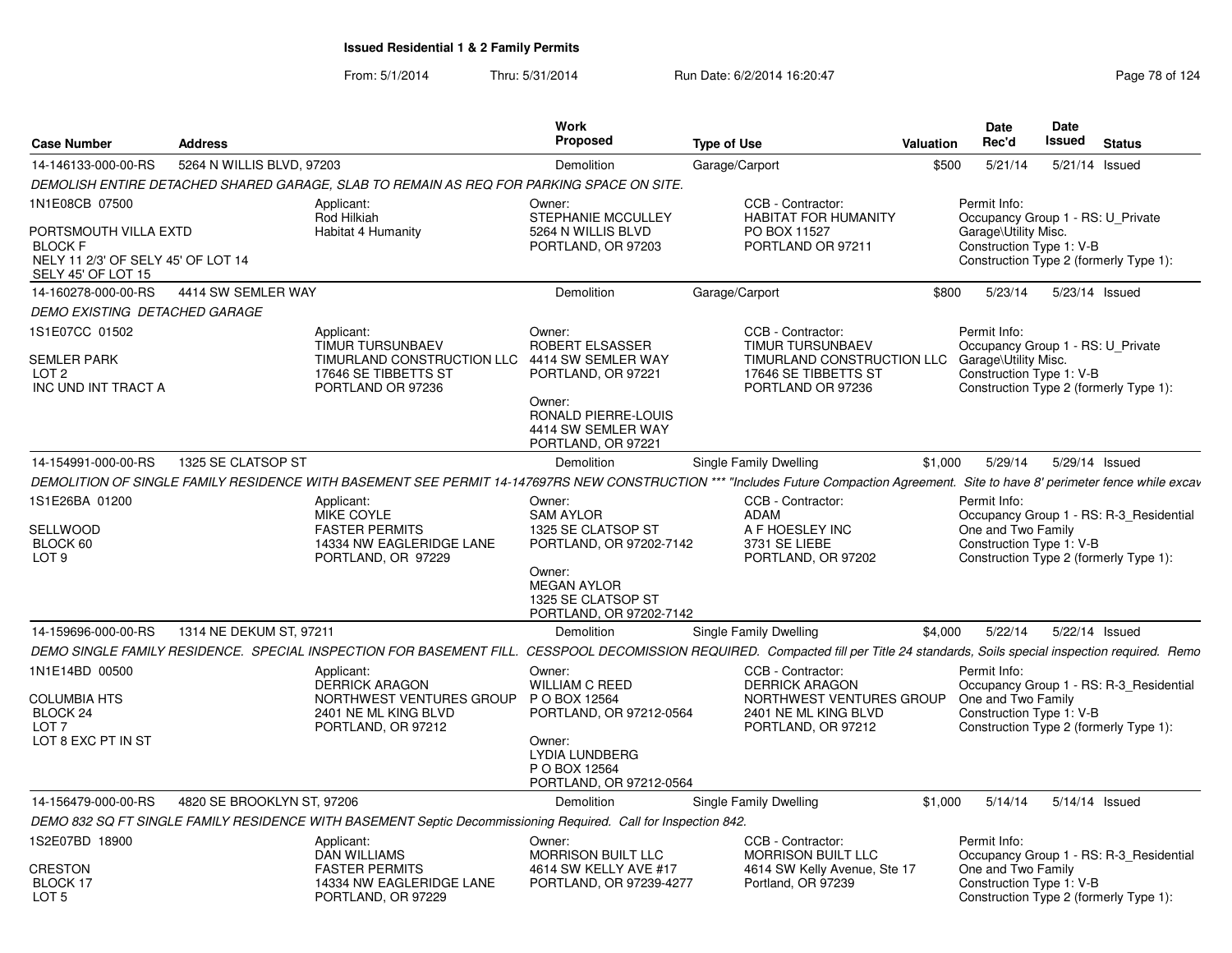| <b>Case Number</b>                                                                                                                                                                  | <b>Address</b>                |                                                                                                                                                                   | <b>Work</b><br>Proposed                                                                                                                                        | <b>Type of Use</b>                                                    | Valuation                                                                                                             | <b>Date</b><br>Rec'd                                                                                                                                | Date<br><b>Issued</b>                                                                                                                               | <b>Status</b>                                                                                                                       |                                                                                   |  |  |  |
|-------------------------------------------------------------------------------------------------------------------------------------------------------------------------------------|-------------------------------|-------------------------------------------------------------------------------------------------------------------------------------------------------------------|----------------------------------------------------------------------------------------------------------------------------------------------------------------|-----------------------------------------------------------------------|-----------------------------------------------------------------------------------------------------------------------|-----------------------------------------------------------------------------------------------------------------------------------------------------|-----------------------------------------------------------------------------------------------------------------------------------------------------|-------------------------------------------------------------------------------------------------------------------------------------|-----------------------------------------------------------------------------------|--|--|--|
| 14-163245-000-00-RS                                                                                                                                                                 | 2625 SW TROY ST, 97219        |                                                                                                                                                                   | <b>Demolition</b>                                                                                                                                              |                                                                       | <b>Single Family Dwelling</b>                                                                                         | \$1,000                                                                                                                                             | 5/30/14                                                                                                                                             |                                                                                                                                     | 5/30/14 Issued                                                                    |  |  |  |
|                                                                                                                                                                                     |                               | DEMO SINGLE FAMILY RESIDENCE W/BASEMENTNew house going in permit 14-157754 RS No demo delay. Septic Decommissioning Required. Call for Inspection 842.            |                                                                                                                                                                |                                                                       |                                                                                                                       |                                                                                                                                                     |                                                                                                                                                     |                                                                                                                                     |                                                                                   |  |  |  |
| 1S1E20DA 00500<br><b>RYAN PL</b><br>BLOCK <sub>2</sub><br>LOT 5 EXC E 80' & EXC W 82.32'                                                                                            |                               | Applicant:<br>MIKE COYLE<br><b>FASTER PERMITS</b><br>14334 NW EAGLERIDGE LANE<br>PORTLAND, OR 97229                                                               | Owner:<br>EVERETT CUSTOM HOMES INC<br>735 SW 158TH AVE #180<br>BEAVERTON, OR 97006-4952                                                                        |                                                                       | CCB - Contractor:<br><b>VIC REMMERS</b><br>EVERETT CUSTOM HOMES INC<br>735 SW 158TH AVE STE 180<br>BEAVERTON OR 97008 |                                                                                                                                                     | Permit Info:                                                                                                                                        | Occupancy Group 1 - RS: R-3_Residential<br>One and Two Family<br>Construction Type 1: V-B<br>Construction Type 2 (formerly Type 1): |                                                                                   |  |  |  |
| 14-161513-000-00-RS                                                                                                                                                                 | 7032 NE 15TH AVE, 97211       |                                                                                                                                                                   | Demolition                                                                                                                                                     |                                                                       | <b>Single Family Dwelling</b>                                                                                         | \$1,000                                                                                                                                             | 5/27/14                                                                                                                                             |                                                                                                                                     | 5/27/14 Issued                                                                    |  |  |  |
|                                                                                                                                                                                     |                               | DEMO SINGLE FAMILY RESIDENCE WITH BASEMENT Septic Decommissioning Required. Call for Inspection 842.                                                              |                                                                                                                                                                |                                                                       |                                                                                                                       |                                                                                                                                                     |                                                                                                                                                     |                                                                                                                                     |                                                                                   |  |  |  |
| 1N1E14AB 06600<br><b>LOWELL ADD</b><br><b>BLOCK1</b><br>S 45' OF LOT 8                                                                                                              |                               | Applicant:<br>MIKE COYLE<br><b>FASTER PERMITS</b><br>14334 NW EAGLERIDGE LANE<br>PORTLAND, OR 97229                                                               | Owner:<br>DEZ DEVELOPMENT LLC<br>10117 SE SUNNYSIDE RD #F1123<br>CLACKAMAS, OR 97015                                                                           |                                                                       | CCB - Contractor:<br>UKA CONSTRUCTION LLC<br>11016 SE HAPPY VALLEY DR<br>PORTLAND, OR 97086                           |                                                                                                                                                     | Permit Info:<br>One and Two Family<br>Construction Type 1: V-B                                                                                      |                                                                                                                                     | Occupancy Group 1 - RS: R-3 Residential<br>Construction Type 2 (formerly Type 1): |  |  |  |
| 14-160850-000-00-RS                                                                                                                                                                 | 2116 NE ROSA PARKS WAY, 97211 |                                                                                                                                                                   | Demolition                                                                                                                                                     | <b>Single Family Dwelling</b><br>5/23/14<br>\$1,500<br>5/23/14 Issued |                                                                                                                       |                                                                                                                                                     |                                                                                                                                                     |                                                                                                                                     |                                                                                   |  |  |  |
|                                                                                                                                                                                     |                               | DEMO SINGLE FAMILY RESIDENCE - NO BASEMENT REMOVE ALL DEBRIS, CAP UTILITIES, DOES NOT INCLUDE TREE REMOVAL- SEE 14-160705-RS FOR NEW CONSTRUCTION OF SINGLE FAMIL |                                                                                                                                                                |                                                                       |                                                                                                                       |                                                                                                                                                     |                                                                                                                                                     |                                                                                                                                     |                                                                                   |  |  |  |
| 1N1E14DA 03000<br>Applicant:<br><b>KEVIN PARTAIN</b><br><b>COLUMBIA HTS</b><br><b>URBAN VISIONS</b><br>BLOCK 6<br>223 NE 56TH AVE<br>LOT <sub>1</sub><br>PORTLAND OR 97213          |                               |                                                                                                                                                                   | Owner:<br><b>DOSHIE L CLARK</b><br>3414 NE 130TH AVE<br>PORTLAND, OR 97230-1535<br>Owner:<br>CAROLYN F JOHNSON<br>3414 NE 130TH AVE<br>PORTLAND, OR 97230-1535 |                                                                       | CCB - Contractor:<br><b>WESTWOOD HOMES LLC</b><br>12118 NW BLACKHAWK DRIVE<br>PORTLAND, OR 97229                      |                                                                                                                                                     | Permit Info:<br>Occupancy Group 1 - RS: R-3_Residential<br>One and Two Family<br>Construction Type 1: V-B<br>Construction Type 2 (formerly Type 1): |                                                                                                                                     |                                                                                   |  |  |  |
| 14-160864-000-00-RS                                                                                                                                                                 | 4744 NE 33RD AVE, 97211       |                                                                                                                                                                   | <b>Demolition</b>                                                                                                                                              |                                                                       | <b>Single Family Dwelling</b>                                                                                         | \$5,000                                                                                                                                             | 5/23/14                                                                                                                                             |                                                                                                                                     | 5/23/14 Issued                                                                    |  |  |  |
|                                                                                                                                                                                     |                               | DEMOLISH ONE SINGLE FAMILY RESIDENCE / CAP SEWER / REMOVE ALL DEBRIS - NO BASEMENT                                                                                |                                                                                                                                                                |                                                                       |                                                                                                                       |                                                                                                                                                     |                                                                                                                                                     |                                                                                                                                     |                                                                                   |  |  |  |
| 1N1E24AC 05200<br>WILLAMETTE ADD<br>BLOCK 15<br>S 1/2 OF LOT 8<br>LOT 9&10                                                                                                          |                               | Applicant:<br><b>KYM NGUYEN</b><br>CONCEPT DESIGN & ASSOCIATES DK HOMES LLC<br>PO BOX 8464<br>PORTLAND OR 97207                                                   | Owner:<br><b>DAMIR KARIN</b><br>PO BOX 90277<br>PORTLAND, OR 97290<br>Owner:<br>DANNY J JONES                                                                  |                                                                       | CCB - Contractor:<br><b>DAMIR KARIN</b><br>DK HOMES LLC<br>PO BOX 90277<br>PORTLAND, OR 97290                         |                                                                                                                                                     | Permit Info:<br>One and Two Family<br>Construction Type 1: V-B                                                                                      |                                                                                                                                     | Occupancy Group 1 - RS: R-3_Residential<br>Construction Type 2 (formerly Type 1): |  |  |  |
|                                                                                                                                                                                     |                               |                                                                                                                                                                   | 1724 SE 40TH AVE<br>PORTLAND, OR 97214                                                                                                                         |                                                                       |                                                                                                                       |                                                                                                                                                     |                                                                                                                                                     |                                                                                                                                     |                                                                                   |  |  |  |
| 14-155502-000-00-RS                                                                                                                                                                 | 2139 SE TIBBETTS ST, 97202    |                                                                                                                                                                   | <b>Demolition</b>                                                                                                                                              |                                                                       | <b>Single Family Dwelling</b>                                                                                         | \$1,000                                                                                                                                             | 5/12/14                                                                                                                                             |                                                                                                                                     | 5/12/14 Issued                                                                    |  |  |  |
| DEMO SINGLE FAMILY RESIDENCE, NO BASEMENT, CAP SEWER                                                                                                                                |                               |                                                                                                                                                                   |                                                                                                                                                                |                                                                       |                                                                                                                       |                                                                                                                                                     |                                                                                                                                                     |                                                                                                                                     |                                                                                   |  |  |  |
| 1S1E11AD 03200<br>Applicant:<br>MIKE COYLE<br>MOULTON & SCOBEYS SUB<br><b>FASTER PERMITS</b><br>14334 NW EAGLERIDGE LANE<br><b>BLOCK1</b><br>LOT <sub>6</sub><br>PORTLAND, OR 97229 |                               |                                                                                                                                                                   | Owner:<br>EVERETT CUSTOM HOMES INC<br>735 SW 158TH AVE #180<br>BEAVERTON, OR 97006-4952                                                                        |                                                                       | CCB - Contractor:<br><b>VIC REMMERS</b><br>EVERETT CUSTOM HOMES INC<br>735 SW 158TH AVE STE 180<br>BEAVERTON OR 97008 | Permit Info:<br>Occupancy Group 1 - RS: R-3 Residential<br>One and Two Family<br>Construction Type 1: V-B<br>Construction Type 2 (formerly Type 1): |                                                                                                                                                     |                                                                                                                                     |                                                                                   |  |  |  |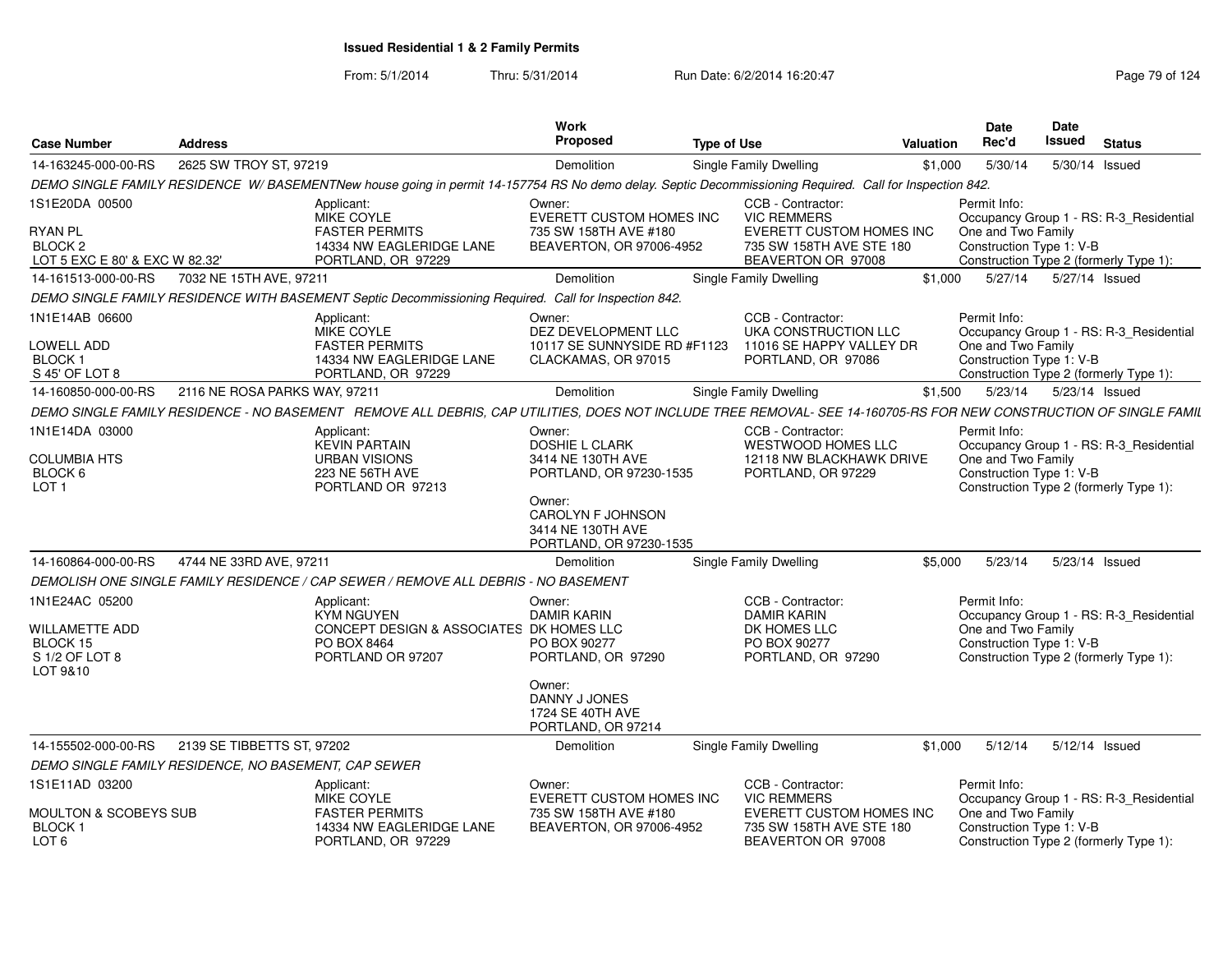From: 5/1/2014Thru: 5/31/2014 Run Date: 6/2/2014 16:20:47 Research 2010 124

| <b>Case Number</b>                                | <b>Address</b>                                                                                                                                                         | Work<br>Proposed                                                                           | <b>Type of Use</b>                                                                                                  | <b>Valuation</b> | <b>Date</b><br>Rec'd                                           | <b>Date</b><br>Issued | <b>Status</b>                                                                     |
|---------------------------------------------------|------------------------------------------------------------------------------------------------------------------------------------------------------------------------|--------------------------------------------------------------------------------------------|---------------------------------------------------------------------------------------------------------------------|------------------|----------------------------------------------------------------|-----------------------|-----------------------------------------------------------------------------------|
| 14-158728-000-00-RS                               | 9213 N OSWEGO AVE, 97203                                                                                                                                               | Demolition                                                                                 | Single Family Dwelling                                                                                              | \$4,000          | 5/19/14                                                        | 5/19/14 Final         |                                                                                   |
|                                                   | DEMOLISH SINGLE FAMILY RESIDENCE, 1 STORY, CAP SEWER, REMOVE ALL DEBRIS                                                                                                |                                                                                            |                                                                                                                     |                  |                                                                |                       |                                                                                   |
| 1N1W01DD 04000                                    | Applicant:<br>Nizar Slim                                                                                                                                               | Owner:<br><b>MATE SKORO</b>                                                                | CCB - Contractor:<br><b>MATE SKORO</b>                                                                              |                  | Permit Info:                                                   |                       | Occupancy Group 1 - RS: R-3 Residential                                           |
| POINT VIEW<br><b>BLOCK7</b><br>LOT 21&22          | P.O. BOX 6602<br>PORTLAND OR 97228                                                                                                                                     | 11390 SE 222ND DR<br>DAMASCUS, OR 97089                                                    | SKORO CONSTRUCTION LLC<br>11390 SE 222ND DR<br>DAMASCUS, OR 97089                                                   |                  | One and Two Family<br>Construction Type 1: V-B                 |                       | Construction Type 2 (formerly Type 1):                                            |
| 14-157796-000-00-RS                               | 6123 N GAY AVE, 97217                                                                                                                                                  | Demolition                                                                                 | Single Family Dwelling                                                                                              | \$4,500          | 5/16/14                                                        | 5/16/14 Issued        |                                                                                   |
|                                                   | DEMOLISH SFR, 1 STORY, CAP SEWER, REMOVE ALL DEBRIS, DOES NOT INCLUDE TREE REMOVAL, NO BASEMENT, NSFR ON PERMIT 14-157734-RS / NO DEMO DELAY Septic Decommissioning Rt |                                                                                            |                                                                                                                     |                  |                                                                |                       |                                                                                   |
| 1N1E16DB 16100                                    | Applicant:<br>Michael Morton                                                                                                                                           | Owner:<br><b>DAVID RODMAN</b>                                                              | CCB - Contractor:<br><b>DAVID RODMAN</b>                                                                            |                  | Permit Info:                                                   |                       | Occupancy Group 1 - RS: R-3_Residential                                           |
| <b>ALBION ADD</b>                                 | Morton Building Design, LLC                                                                                                                                            | <b>MDR CONSTRUCTION</b>                                                                    | <b>MDR CONSTRUCTION</b>                                                                                             |                  | One and Two Family                                             |                       |                                                                                   |
| BLOCK 3<br>LOT <sub>17</sub>                      | 5020 SE 44TH AVE<br>PORTLAND, OR 97206                                                                                                                                 | PO BOX 1246<br>LAKE OSWEGO, OR 97035                                                       | PO BOX 1246<br>LAKE OSWEGO, OR 97035                                                                                |                  | Construction Type 1: V-B                                       |                       | Construction Type 2 (formerly Type 1):                                            |
|                                                   |                                                                                                                                                                        | Owner:<br><b>MARDI GRAS HOLDINGS LLC</b><br>384 W DARTMOUTH ST<br>GLADSTONE, OR 97027-2347 |                                                                                                                     |                  |                                                                |                       |                                                                                   |
| 14-158496-000-00-RS                               | 8955 N CLARENDON AVE, 97203                                                                                                                                            | Demolition                                                                                 | <b>Single Family Dwelling</b>                                                                                       | \$2,500          | 5/19/14                                                        |                       | 5/19/14 Under Inspection                                                          |
|                                                   | DEMOLISH SFR, 1-STORY, CAP SEWER, REMOVE ALL DEBRIS                                                                                                                    |                                                                                            |                                                                                                                     |                  |                                                                |                       |                                                                                   |
| 1N1E07AD 02000                                    | Applicant:<br>EDUARD SHTOGRIN<br>13534 SE WILLINGHAM CT<br>CLACKAMAS OR 97015                                                                                          | Owner:<br>ROYAL CUSTOM HOMES INC<br>PO BOX 3091<br>CLACKAMAS, OR 97015-3091                | CCB - Contractor:<br>EDUARD SHTOGRIN<br>ROYAL CUSTOM HOMES INC.<br>13543 SE WILLINGHAM COURT<br>CLACKAMAS, OR 97015 |                  | Permit Info:<br>One and Two Family<br>Construction Type 1: V-B |                       | Occupancy Group 1 - RS: R-3_Residential<br>Construction Type 2 (formerly Type 1): |
| 14-156612-000-00-RS                               | 1212 SE HARNEY ST, 97202                                                                                                                                               | Demolition                                                                                 | Single Family Dwelling                                                                                              | \$1,000          | 5/14/14                                                        | 5/14/14 Issued        |                                                                                   |
|                                                   | DEMOLISH SFR, 1 STORY. CAP SEWER, REMOVE ALL DEBRIS, NO BASEMENT, DOES NOT INCLUDE TREE REMOVAL, REPLACEMENT NSFR ON PERMIT 14-156590-RS                               |                                                                                            |                                                                                                                     |                  |                                                                |                       |                                                                                   |
| 1S1E23CD 08900                                    | Applicant:<br><b>MIKE COYLE</b>                                                                                                                                        | Owner:<br><b>CASEY MEADOWS LLC</b>                                                         | CCB - Contractor:<br>KNIGHT STREET PROPERTIES LLC Occupancy Group 1 - RS: R-3_Residential                           |                  | Permit Info:                                                   |                       |                                                                                   |
| SELLWOOD<br>BLOCK 46<br>LOT <sub>18</sub>         | <b>FASTER PERMITS</b><br>14334 NW EAGLERIDGE LANE<br>PORTLAND, OR 97229                                                                                                | 386 NW 3RD AVE<br>CANBY, OR 97013                                                          | 9833 SE EAST VIEW DR<br>HAPPY VALLEY, OR 97086                                                                      |                  | One and Two Family<br>Construction Type 1: V-B                 |                       | Construction Type 2 (formerly Type 1):                                            |
| 14-151419-000-00-RS                               | 1521 NE 41ST AVE, 97232                                                                                                                                                | Demolition                                                                                 | <b>Single Family Dwelling</b>                                                                                       | \$10,000         | 5/1/14                                                         |                       | $5/1/14$ Issued                                                                   |
|                                                   | DEMOLITION OF SINGLE FAMILY RESIDENCE IN COMMERCIAL ZONE WITH BASEMENT                                                                                                 |                                                                                            |                                                                                                                     |                  |                                                                |                       |                                                                                   |
| 1N1E25DD 11300                                    | Applicant:<br>FOOTPRINT PDX 41ST LLC                                                                                                                                   | Owner:<br>FOOTPRINT PDX 41ST LLC                                                           | CCB - Contractor:<br>VARCHAN ENVIRONMENTAL LLC                                                                      |                  | Permit Info:                                                   |                       | Occupancy Group 1 - RS: R-3_Residential                                           |
| <b>RALSTONS ADD</b><br><b>BLOCK4</b><br>LOT 15&16 | 13930 92ND ST SE #A<br>SNOHOMISH, WA 98290                                                                                                                             | 13930 92ND ST SE #A<br>SNOHOMISH, WA 98290                                                 | PO BOX 2830<br>HILLSBORO, OR 97123                                                                                  |                  | One and Two Family<br>Construction Type 1: V-B                 |                       | Construction Type 2 (formerly Type 1):                                            |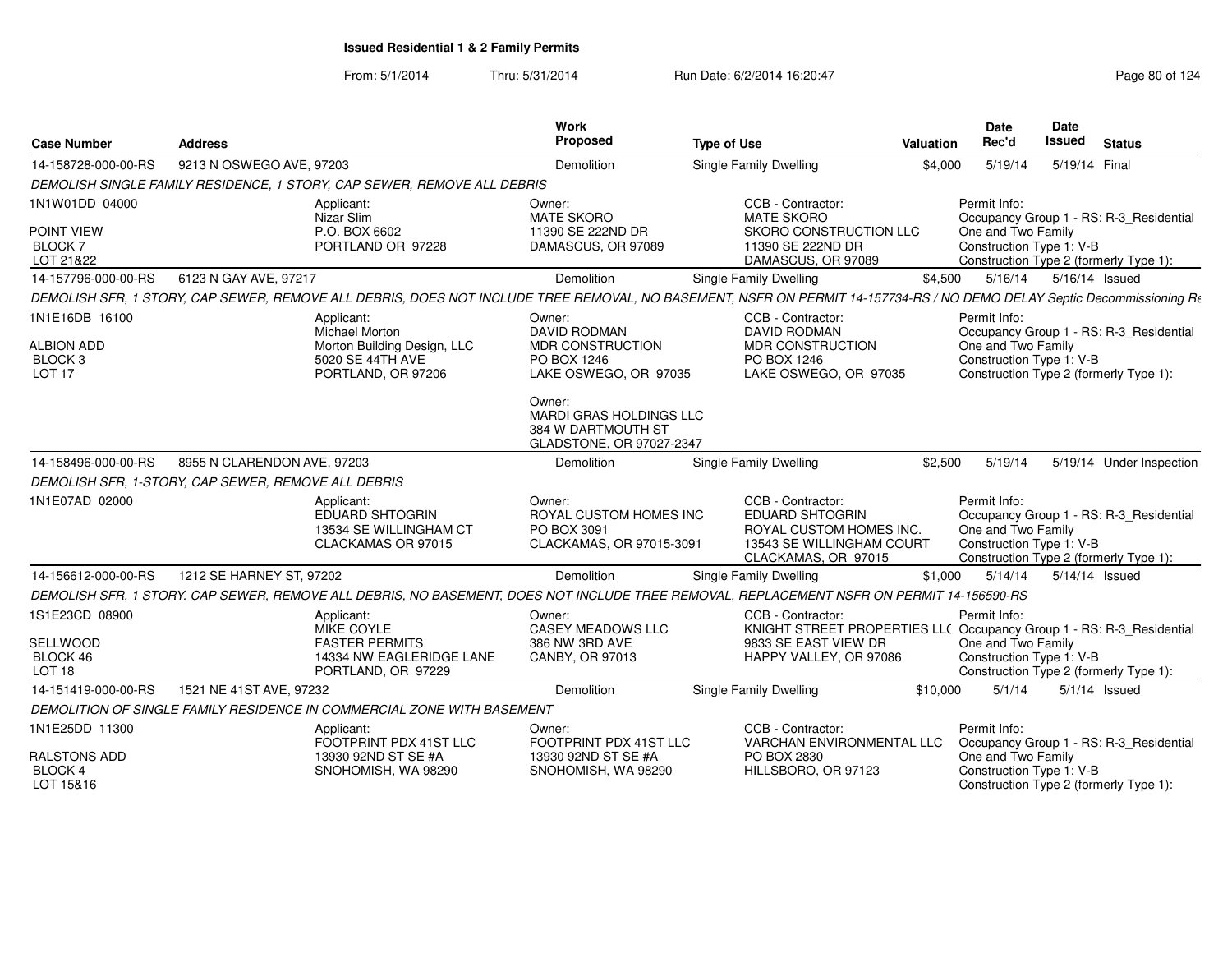| 4821 NE GRAND AVE, 97211<br><b>Single Family Dwelling</b><br>5/6/14<br>Demolition<br>\$1,000<br>$5/6/14$ Issued<br>DEMOLISH SFR, NO BASEMENT. CAP SEWER, REMOVE ALL DEBRISsee 14-152572-RS for nsfr Septic Decommissioning Required. Call for Inspection 842.<br>CCB - Contractor:<br>Permit Info:<br>Applicant:<br>Owner:<br>MIKE COYLE<br><b>WEST COAST DEVELOPMENT</b><br><b>WEST COAST DEVELOPMENT</b><br>Occupancy Group 1 - RS: R-3_Residential<br><b>FASTER PERMITS</b><br>1697 19TH ST<br><b>GROUP INC</b><br>One and Two Family<br>14334 NW EAGLERIDGE LANE<br>WEST LINN, OR 97068-4453<br>1697 19TH ST<br>Construction Type 1: V-B<br>PORTLAND, OR 97229<br>WEST LINN, OR 97068<br>Construction Type 2 (formerly Type 1):<br>Owner:<br><b>GROUP INC</b><br>1697 19TH ST<br>WEST LINN, OR 97068-4453<br>4304 SE 16TH AVE, 97202<br>5/8/14<br>Demolition<br><b>Single Family Dwelling</b><br>\$1,000<br>5/8/14 Issued<br>CCB - Contractor:<br>Permit Info:<br>Applicant:<br>Owner:<br>MIKE COYLE<br><b>WILDE PROPERTIES INC</b><br><b>WILDE PROPERTIES INC</b><br>Occupancy Group 1 - RS: R-3_Residential<br>One and Two Family<br><b>FASTER PERMITS</b><br>3735 SE CLAY ST #204<br>3735 SE CLAY STE 204<br>BLOCK 8<br>14334 NW EAGLERIDGE LANE<br>PORTLAND, OR 97214<br>Construction Type 1: V-B<br>PORTLAND, OR 97214<br>LOT 11&12<br>PORTLAND, OR 97229<br>Construction Type 2 (formerly Type 1):<br>14-151004-000-00-RS<br>8333 SW 7TH AVE, 97219<br>Demolition<br>Single Family Dwelling<br>\$2,000<br>5/1/14<br>$5/1/14$ Issued<br>1S1E21DD 03000<br>CCB - Contractor:<br>Permit Info:<br>Applicant:<br>Owner:<br><b>STUART EMMONS</b><br><b>ERICKSON &amp; SON</b><br>Occupancy Group 1 - RS: R-3_Residential<br><b>JAMES A KRUEGER</b><br>One and Two Family<br><b>EMMONS DESIGN</b><br>8333 SW 7TH AVE<br><b>CONSTRUCTION INC</b><br>BLOCK <sub>22</sub><br>Construction Type 1: V-B<br>2211 SW PARK PLACE,#403<br>PORTLAND, OR 97219<br>11578 NW PARSON ROAD<br>FOREST GROVE, OR 97116<br>LOT 8<br>PORTLAND, OR 97205<br>Construction Type 2 (formerly Type 1):<br>14-147743-000-00-RS<br>4525 NE 34TH AVE, 97211<br>\$1,500<br>5/7/14<br>5/7/14 Issued<br>Demolition<br>Single Family Dwelling<br>1N1E24AC 20400<br>CCB - Contractor:<br>Permit Info:<br>Applicant:<br>Owner:<br>EUGENE SOBOL<br><b>JOEL ANDERSEN</b><br>Occupancy Group 1 - RS: R-3_Residential<br>SKYLINE CONSTRUCTION INC<br><b>WILLAMETTE ADD</b><br>SKYLINE CONSTRUCTION INC.<br>1481 NE EVENING STAR DR<br>One and Two Family<br>2134 NE 19TH AVE<br>BLOCK 6<br>6637 SE 56TH AVE<br>HILLSBORO OR 97124<br>Construction Type 1: V-B<br>PORTLAND, OR 97212-4613<br>LOT 25&26<br>Construction Type 2 (formerly Type 1):<br>PORTLAND, OR 97206<br>Owner:<br><b>MISTI ANDERSEN</b><br>2134 NE 19TH AVE<br>PORTLAND, OR 97212-4613<br>1525 NW 24TH AVE, 97210<br><b>Single Family Dwelling</b><br>Demolition<br>\$10,000<br>4/23/14<br>5/2/14 Issued<br>DEMOLITION OF EXISTING SINGLE FAMILY RESIDENCE. SITE TO HAVE 8' PERIMETER FENCE WHILE EXCAVATION IS OPEN. - EXEMPT FROM DEMOLITION DELAY<br>CCB - Contractor:<br>Permit Info:<br>Applicant:<br>Owner:<br><b>RICK MICHAELSON</b><br>PORTLAND LEEDS LIVING LLC<br>PHILLIP R RISSEL<br>Occupancy Group 1 - RS: R-3_Residential<br>One and Two Family<br>CANCEL INTO R171398 / GOLDSMITHS ADD,<br><b>INNER CITY PROPERTIES</b><br>PO BOX 69501<br>FLYING H CONSTRUCTION CO<br>BLOCK 9, LOT 3<br>906 NW 23RD AVE<br>PORTLAND, OR 97239<br>21100 SW OREGON ST STE 101<br>Construction Type 1: V-B<br>PORTLAND, OR 97210<br>SHERWOOD, OR 97140<br>Construction Type 2 (formerly Type 1): | <b>Case Number</b>                          | <b>Address</b> | Work<br>Proposed | <b>Type of Use</b> | Valuation | <b>Date</b><br>Rec'd | Date<br>Issued | <b>Status</b> |
|------------------------------------------------------------------------------------------------------------------------------------------------------------------------------------------------------------------------------------------------------------------------------------------------------------------------------------------------------------------------------------------------------------------------------------------------------------------------------------------------------------------------------------------------------------------------------------------------------------------------------------------------------------------------------------------------------------------------------------------------------------------------------------------------------------------------------------------------------------------------------------------------------------------------------------------------------------------------------------------------------------------------------------------------------------------------------------------------------------------------------------------------------------------------------------------------------------------------------------------------------------------------------------------------------------------------------------------------------------------------------------------------------------------------------------------------------------------------------------------------------------------------------------------------------------------------------------------------------------------------------------------------------------------------------------------------------------------------------------------------------------------------------------------------------------------------------------------------------------------------------------------------------------------------------------------------------------------------------------------------------------------------------------------------------------------------------------------------------------------------------------------------------------------------------------------------------------------------------------------------------------------------------------------------------------------------------------------------------------------------------------------------------------------------------------------------------------------------------------------------------------------------------------------------------------------------------------------------------------------------------------------------------------------------------------------------------------------------------------------------------------------------------------------------------------------------------------------------------------------------------------------------------------------------------------------------------------------------------------------------------------------------------------------------------------------------------------------------------------------------------------------------------------------------------------------------------------------------------------------------------------------------------------------------------------------------------------------------------------------------------------------------------------------------------------------------------------------------------------------------------------------------------------------------------------------------------------------------------------------------------|---------------------------------------------|----------------|------------------|--------------------|-----------|----------------------|----------------|---------------|
| Demolish SFR with basement. Basement excavation (and/or foundations) to be re-used for new house to be built on lot. See Dangerous Building folder for monitoring information / REMOVE ALL DEBRIS, CAP UT<br>DEMO SINGLE FAMILY RESIDENCE WITH BASEMENT. SPECIAL INSPECTION FOR BASEMENT FILL. REMOVE ALL FOUNDATIONS AND DEBRIS. CAP PLUMBING. Septic Decommissioning Required. C:<br>DEMO SINGLE FAMILY RESIDENCE - BASEMENT TO REMAIN FOR NEW HOUSE / REMOVE ALL DEBRIS, CAP UTILITIES, DOES NOT INCLUDE TREE REMOVAL Septic Decommissioning Required. Cali                                                                                                                                                                                                                                                                                                                                                                                                                                                                                                                                                                                                                                                                                                                                                                                                                                                                                                                                                                                                                                                                                                                                                                                                                                                                                                                                                                                                                                                                                                                                                                                                                                                                                                                                                                                                                                                                                                                                                                                                                                                                                                                                                                                                                                                                                                                                                                                                                                                                                                                                                                                                                                                                                                                                                                                                                                                                                                                                                                                                                                                               | 14-152587-000-00-RS                         |                |                  |                    |           |                      |                |               |
|                                                                                                                                                                                                                                                                                                                                                                                                                                                                                                                                                                                                                                                                                                                                                                                                                                                                                                                                                                                                                                                                                                                                                                                                                                                                                                                                                                                                                                                                                                                                                                                                                                                                                                                                                                                                                                                                                                                                                                                                                                                                                                                                                                                                                                                                                                                                                                                                                                                                                                                                                                                                                                                                                                                                                                                                                                                                                                                                                                                                                                                                                                                                                                                                                                                                                                                                                                                                                                                                                                                                                                                                                              |                                             |                |                  |                    |           |                      |                |               |
|                                                                                                                                                                                                                                                                                                                                                                                                                                                                                                                                                                                                                                                                                                                                                                                                                                                                                                                                                                                                                                                                                                                                                                                                                                                                                                                                                                                                                                                                                                                                                                                                                                                                                                                                                                                                                                                                                                                                                                                                                                                                                                                                                                                                                                                                                                                                                                                                                                                                                                                                                                                                                                                                                                                                                                                                                                                                                                                                                                                                                                                                                                                                                                                                                                                                                                                                                                                                                                                                                                                                                                                                                              | 1N1E23BC 06600                              |                |                  |                    |           |                      |                |               |
|                                                                                                                                                                                                                                                                                                                                                                                                                                                                                                                                                                                                                                                                                                                                                                                                                                                                                                                                                                                                                                                                                                                                                                                                                                                                                                                                                                                                                                                                                                                                                                                                                                                                                                                                                                                                                                                                                                                                                                                                                                                                                                                                                                                                                                                                                                                                                                                                                                                                                                                                                                                                                                                                                                                                                                                                                                                                                                                                                                                                                                                                                                                                                                                                                                                                                                                                                                                                                                                                                                                                                                                                                              | <b>DAVIS HIGHLAND</b><br>BLOCK 3<br>LOT 7&8 |                |                  |                    |           |                      |                |               |
|                                                                                                                                                                                                                                                                                                                                                                                                                                                                                                                                                                                                                                                                                                                                                                                                                                                                                                                                                                                                                                                                                                                                                                                                                                                                                                                                                                                                                                                                                                                                                                                                                                                                                                                                                                                                                                                                                                                                                                                                                                                                                                                                                                                                                                                                                                                                                                                                                                                                                                                                                                                                                                                                                                                                                                                                                                                                                                                                                                                                                                                                                                                                                                                                                                                                                                                                                                                                                                                                                                                                                                                                                              |                                             |                |                  |                    |           |                      |                |               |
|                                                                                                                                                                                                                                                                                                                                                                                                                                                                                                                                                                                                                                                                                                                                                                                                                                                                                                                                                                                                                                                                                                                                                                                                                                                                                                                                                                                                                                                                                                                                                                                                                                                                                                                                                                                                                                                                                                                                                                                                                                                                                                                                                                                                                                                                                                                                                                                                                                                                                                                                                                                                                                                                                                                                                                                                                                                                                                                                                                                                                                                                                                                                                                                                                                                                                                                                                                                                                                                                                                                                                                                                                              | 14-153580-000-00-RS                         |                |                  |                    |           |                      |                |               |
|                                                                                                                                                                                                                                                                                                                                                                                                                                                                                                                                                                                                                                                                                                                                                                                                                                                                                                                                                                                                                                                                                                                                                                                                                                                                                                                                                                                                                                                                                                                                                                                                                                                                                                                                                                                                                                                                                                                                                                                                                                                                                                                                                                                                                                                                                                                                                                                                                                                                                                                                                                                                                                                                                                                                                                                                                                                                                                                                                                                                                                                                                                                                                                                                                                                                                                                                                                                                                                                                                                                                                                                                                              |                                             |                |                  |                    |           |                      |                |               |
|                                                                                                                                                                                                                                                                                                                                                                                                                                                                                                                                                                                                                                                                                                                                                                                                                                                                                                                                                                                                                                                                                                                                                                                                                                                                                                                                                                                                                                                                                                                                                                                                                                                                                                                                                                                                                                                                                                                                                                                                                                                                                                                                                                                                                                                                                                                                                                                                                                                                                                                                                                                                                                                                                                                                                                                                                                                                                                                                                                                                                                                                                                                                                                                                                                                                                                                                                                                                                                                                                                                                                                                                                              | 1S1E11DC 08000                              |                |                  |                    |           |                      |                |               |
|                                                                                                                                                                                                                                                                                                                                                                                                                                                                                                                                                                                                                                                                                                                                                                                                                                                                                                                                                                                                                                                                                                                                                                                                                                                                                                                                                                                                                                                                                                                                                                                                                                                                                                                                                                                                                                                                                                                                                                                                                                                                                                                                                                                                                                                                                                                                                                                                                                                                                                                                                                                                                                                                                                                                                                                                                                                                                                                                                                                                                                                                                                                                                                                                                                                                                                                                                                                                                                                                                                                                                                                                                              | <b>BOISES ADD</b>                           |                |                  |                    |           |                      |                |               |
|                                                                                                                                                                                                                                                                                                                                                                                                                                                                                                                                                                                                                                                                                                                                                                                                                                                                                                                                                                                                                                                                                                                                                                                                                                                                                                                                                                                                                                                                                                                                                                                                                                                                                                                                                                                                                                                                                                                                                                                                                                                                                                                                                                                                                                                                                                                                                                                                                                                                                                                                                                                                                                                                                                                                                                                                                                                                                                                                                                                                                                                                                                                                                                                                                                                                                                                                                                                                                                                                                                                                                                                                                              |                                             |                |                  |                    |           |                      |                |               |
|                                                                                                                                                                                                                                                                                                                                                                                                                                                                                                                                                                                                                                                                                                                                                                                                                                                                                                                                                                                                                                                                                                                                                                                                                                                                                                                                                                                                                                                                                                                                                                                                                                                                                                                                                                                                                                                                                                                                                                                                                                                                                                                                                                                                                                                                                                                                                                                                                                                                                                                                                                                                                                                                                                                                                                                                                                                                                                                                                                                                                                                                                                                                                                                                                                                                                                                                                                                                                                                                                                                                                                                                                              |                                             |                |                  |                    |           |                      |                |               |
|                                                                                                                                                                                                                                                                                                                                                                                                                                                                                                                                                                                                                                                                                                                                                                                                                                                                                                                                                                                                                                                                                                                                                                                                                                                                                                                                                                                                                                                                                                                                                                                                                                                                                                                                                                                                                                                                                                                                                                                                                                                                                                                                                                                                                                                                                                                                                                                                                                                                                                                                                                                                                                                                                                                                                                                                                                                                                                                                                                                                                                                                                                                                                                                                                                                                                                                                                                                                                                                                                                                                                                                                                              |                                             |                |                  |                    |           |                      |                |               |
|                                                                                                                                                                                                                                                                                                                                                                                                                                                                                                                                                                                                                                                                                                                                                                                                                                                                                                                                                                                                                                                                                                                                                                                                                                                                                                                                                                                                                                                                                                                                                                                                                                                                                                                                                                                                                                                                                                                                                                                                                                                                                                                                                                                                                                                                                                                                                                                                                                                                                                                                                                                                                                                                                                                                                                                                                                                                                                                                                                                                                                                                                                                                                                                                                                                                                                                                                                                                                                                                                                                                                                                                                              |                                             |                |                  |                    |           |                      |                |               |
|                                                                                                                                                                                                                                                                                                                                                                                                                                                                                                                                                                                                                                                                                                                                                                                                                                                                                                                                                                                                                                                                                                                                                                                                                                                                                                                                                                                                                                                                                                                                                                                                                                                                                                                                                                                                                                                                                                                                                                                                                                                                                                                                                                                                                                                                                                                                                                                                                                                                                                                                                                                                                                                                                                                                                                                                                                                                                                                                                                                                                                                                                                                                                                                                                                                                                                                                                                                                                                                                                                                                                                                                                              |                                             |                |                  |                    |           |                      |                |               |
|                                                                                                                                                                                                                                                                                                                                                                                                                                                                                                                                                                                                                                                                                                                                                                                                                                                                                                                                                                                                                                                                                                                                                                                                                                                                                                                                                                                                                                                                                                                                                                                                                                                                                                                                                                                                                                                                                                                                                                                                                                                                                                                                                                                                                                                                                                                                                                                                                                                                                                                                                                                                                                                                                                                                                                                                                                                                                                                                                                                                                                                                                                                                                                                                                                                                                                                                                                                                                                                                                                                                                                                                                              | <b>CARSON HTS</b>                           |                |                  |                    |           |                      |                |               |
|                                                                                                                                                                                                                                                                                                                                                                                                                                                                                                                                                                                                                                                                                                                                                                                                                                                                                                                                                                                                                                                                                                                                                                                                                                                                                                                                                                                                                                                                                                                                                                                                                                                                                                                                                                                                                                                                                                                                                                                                                                                                                                                                                                                                                                                                                                                                                                                                                                                                                                                                                                                                                                                                                                                                                                                                                                                                                                                                                                                                                                                                                                                                                                                                                                                                                                                                                                                                                                                                                                                                                                                                                              |                                             |                |                  |                    |           |                      |                |               |
|                                                                                                                                                                                                                                                                                                                                                                                                                                                                                                                                                                                                                                                                                                                                                                                                                                                                                                                                                                                                                                                                                                                                                                                                                                                                                                                                                                                                                                                                                                                                                                                                                                                                                                                                                                                                                                                                                                                                                                                                                                                                                                                                                                                                                                                                                                                                                                                                                                                                                                                                                                                                                                                                                                                                                                                                                                                                                                                                                                                                                                                                                                                                                                                                                                                                                                                                                                                                                                                                                                                                                                                                                              |                                             |                |                  |                    |           |                      |                |               |
|                                                                                                                                                                                                                                                                                                                                                                                                                                                                                                                                                                                                                                                                                                                                                                                                                                                                                                                                                                                                                                                                                                                                                                                                                                                                                                                                                                                                                                                                                                                                                                                                                                                                                                                                                                                                                                                                                                                                                                                                                                                                                                                                                                                                                                                                                                                                                                                                                                                                                                                                                                                                                                                                                                                                                                                                                                                                                                                                                                                                                                                                                                                                                                                                                                                                                                                                                                                                                                                                                                                                                                                                                              |                                             |                |                  |                    |           |                      |                |               |
|                                                                                                                                                                                                                                                                                                                                                                                                                                                                                                                                                                                                                                                                                                                                                                                                                                                                                                                                                                                                                                                                                                                                                                                                                                                                                                                                                                                                                                                                                                                                                                                                                                                                                                                                                                                                                                                                                                                                                                                                                                                                                                                                                                                                                                                                                                                                                                                                                                                                                                                                                                                                                                                                                                                                                                                                                                                                                                                                                                                                                                                                                                                                                                                                                                                                                                                                                                                                                                                                                                                                                                                                                              |                                             |                |                  |                    |           |                      |                |               |
|                                                                                                                                                                                                                                                                                                                                                                                                                                                                                                                                                                                                                                                                                                                                                                                                                                                                                                                                                                                                                                                                                                                                                                                                                                                                                                                                                                                                                                                                                                                                                                                                                                                                                                                                                                                                                                                                                                                                                                                                                                                                                                                                                                                                                                                                                                                                                                                                                                                                                                                                                                                                                                                                                                                                                                                                                                                                                                                                                                                                                                                                                                                                                                                                                                                                                                                                                                                                                                                                                                                                                                                                                              |                                             |                |                  |                    |           |                      |                |               |
|                                                                                                                                                                                                                                                                                                                                                                                                                                                                                                                                                                                                                                                                                                                                                                                                                                                                                                                                                                                                                                                                                                                                                                                                                                                                                                                                                                                                                                                                                                                                                                                                                                                                                                                                                                                                                                                                                                                                                                                                                                                                                                                                                                                                                                                                                                                                                                                                                                                                                                                                                                                                                                                                                                                                                                                                                                                                                                                                                                                                                                                                                                                                                                                                                                                                                                                                                                                                                                                                                                                                                                                                                              |                                             |                |                  |                    |           |                      |                |               |
|                                                                                                                                                                                                                                                                                                                                                                                                                                                                                                                                                                                                                                                                                                                                                                                                                                                                                                                                                                                                                                                                                                                                                                                                                                                                                                                                                                                                                                                                                                                                                                                                                                                                                                                                                                                                                                                                                                                                                                                                                                                                                                                                                                                                                                                                                                                                                                                                                                                                                                                                                                                                                                                                                                                                                                                                                                                                                                                                                                                                                                                                                                                                                                                                                                                                                                                                                                                                                                                                                                                                                                                                                              |                                             |                |                  |                    |           |                      |                |               |
|                                                                                                                                                                                                                                                                                                                                                                                                                                                                                                                                                                                                                                                                                                                                                                                                                                                                                                                                                                                                                                                                                                                                                                                                                                                                                                                                                                                                                                                                                                                                                                                                                                                                                                                                                                                                                                                                                                                                                                                                                                                                                                                                                                                                                                                                                                                                                                                                                                                                                                                                                                                                                                                                                                                                                                                                                                                                                                                                                                                                                                                                                                                                                                                                                                                                                                                                                                                                                                                                                                                                                                                                                              |                                             |                |                  |                    |           |                      |                |               |
|                                                                                                                                                                                                                                                                                                                                                                                                                                                                                                                                                                                                                                                                                                                                                                                                                                                                                                                                                                                                                                                                                                                                                                                                                                                                                                                                                                                                                                                                                                                                                                                                                                                                                                                                                                                                                                                                                                                                                                                                                                                                                                                                                                                                                                                                                                                                                                                                                                                                                                                                                                                                                                                                                                                                                                                                                                                                                                                                                                                                                                                                                                                                                                                                                                                                                                                                                                                                                                                                                                                                                                                                                              |                                             |                |                  |                    |           |                      |                |               |
|                                                                                                                                                                                                                                                                                                                                                                                                                                                                                                                                                                                                                                                                                                                                                                                                                                                                                                                                                                                                                                                                                                                                                                                                                                                                                                                                                                                                                                                                                                                                                                                                                                                                                                                                                                                                                                                                                                                                                                                                                                                                                                                                                                                                                                                                                                                                                                                                                                                                                                                                                                                                                                                                                                                                                                                                                                                                                                                                                                                                                                                                                                                                                                                                                                                                                                                                                                                                                                                                                                                                                                                                                              |                                             |                |                  |                    |           |                      |                |               |
|                                                                                                                                                                                                                                                                                                                                                                                                                                                                                                                                                                                                                                                                                                                                                                                                                                                                                                                                                                                                                                                                                                                                                                                                                                                                                                                                                                                                                                                                                                                                                                                                                                                                                                                                                                                                                                                                                                                                                                                                                                                                                                                                                                                                                                                                                                                                                                                                                                                                                                                                                                                                                                                                                                                                                                                                                                                                                                                                                                                                                                                                                                                                                                                                                                                                                                                                                                                                                                                                                                                                                                                                                              | 14-146662-000-00-RS                         |                |                  |                    |           |                      |                |               |
|                                                                                                                                                                                                                                                                                                                                                                                                                                                                                                                                                                                                                                                                                                                                                                                                                                                                                                                                                                                                                                                                                                                                                                                                                                                                                                                                                                                                                                                                                                                                                                                                                                                                                                                                                                                                                                                                                                                                                                                                                                                                                                                                                                                                                                                                                                                                                                                                                                                                                                                                                                                                                                                                                                                                                                                                                                                                                                                                                                                                                                                                                                                                                                                                                                                                                                                                                                                                                                                                                                                                                                                                                              |                                             |                |                  |                    |           |                      |                |               |
|                                                                                                                                                                                                                                                                                                                                                                                                                                                                                                                                                                                                                                                                                                                                                                                                                                                                                                                                                                                                                                                                                                                                                                                                                                                                                                                                                                                                                                                                                                                                                                                                                                                                                                                                                                                                                                                                                                                                                                                                                                                                                                                                                                                                                                                                                                                                                                                                                                                                                                                                                                                                                                                                                                                                                                                                                                                                                                                                                                                                                                                                                                                                                                                                                                                                                                                                                                                                                                                                                                                                                                                                                              | 1N1E28CC 15700                              |                |                  |                    |           |                      |                |               |
|                                                                                                                                                                                                                                                                                                                                                                                                                                                                                                                                                                                                                                                                                                                                                                                                                                                                                                                                                                                                                                                                                                                                                                                                                                                                                                                                                                                                                                                                                                                                                                                                                                                                                                                                                                                                                                                                                                                                                                                                                                                                                                                                                                                                                                                                                                                                                                                                                                                                                                                                                                                                                                                                                                                                                                                                                                                                                                                                                                                                                                                                                                                                                                                                                                                                                                                                                                                                                                                                                                                                                                                                                              |                                             |                |                  |                    |           |                      |                |               |
|                                                                                                                                                                                                                                                                                                                                                                                                                                                                                                                                                                                                                                                                                                                                                                                                                                                                                                                                                                                                                                                                                                                                                                                                                                                                                                                                                                                                                                                                                                                                                                                                                                                                                                                                                                                                                                                                                                                                                                                                                                                                                                                                                                                                                                                                                                                                                                                                                                                                                                                                                                                                                                                                                                                                                                                                                                                                                                                                                                                                                                                                                                                                                                                                                                                                                                                                                                                                                                                                                                                                                                                                                              |                                             |                |                  |                    |           |                      |                |               |
|                                                                                                                                                                                                                                                                                                                                                                                                                                                                                                                                                                                                                                                                                                                                                                                                                                                                                                                                                                                                                                                                                                                                                                                                                                                                                                                                                                                                                                                                                                                                                                                                                                                                                                                                                                                                                                                                                                                                                                                                                                                                                                                                                                                                                                                                                                                                                                                                                                                                                                                                                                                                                                                                                                                                                                                                                                                                                                                                                                                                                                                                                                                                                                                                                                                                                                                                                                                                                                                                                                                                                                                                                              | BLOCK 9                                     |                |                  |                    |           |                      |                |               |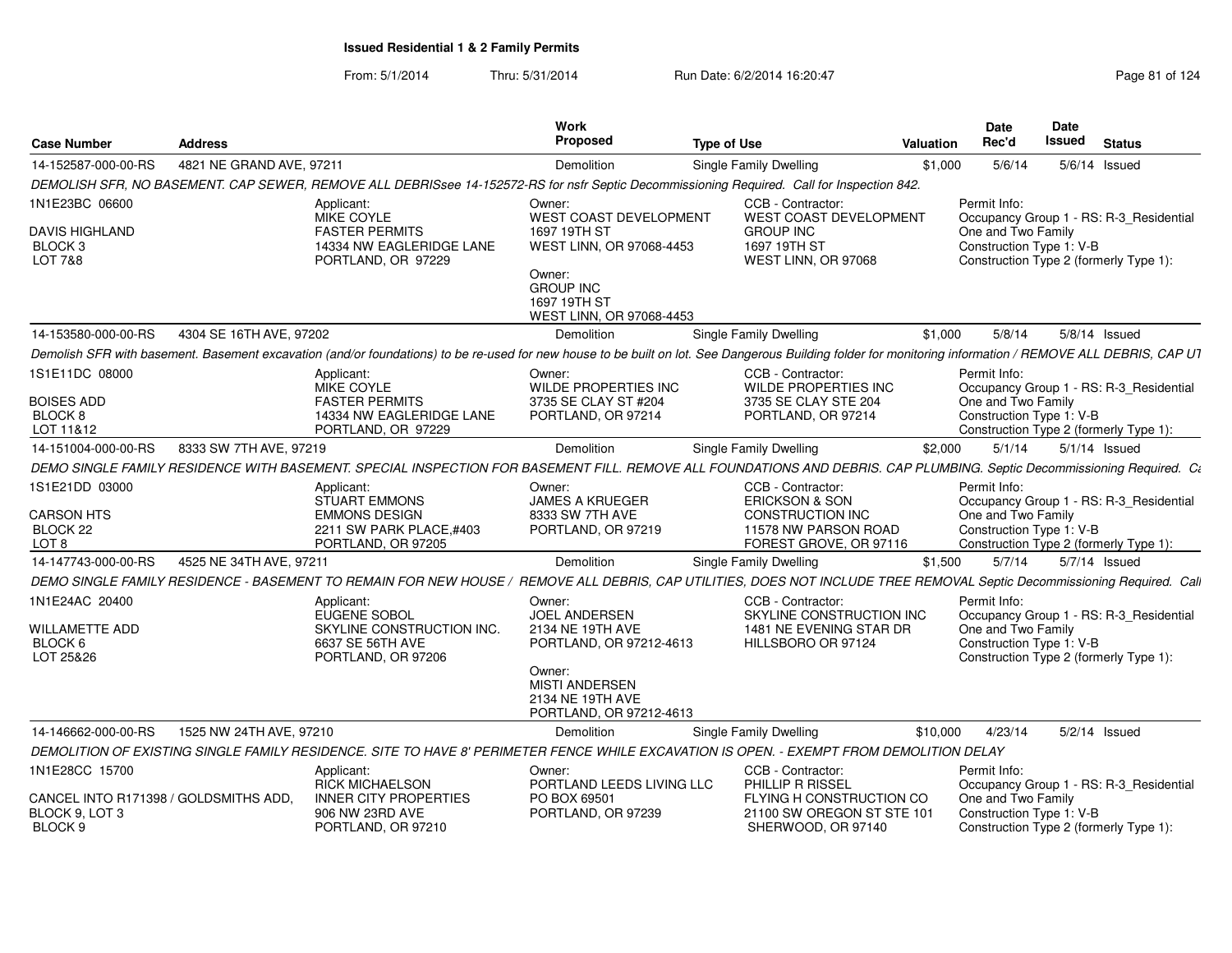From: 5/1/2014Thru: 5/31/2014 Run Date: 6/2/2014 16:20:47 Research 2010 124

| <b>Case Number</b>                                            | <b>Address</b>                                                                                                                                                                                       | <b>Work</b><br>Proposed                                                               | <b>Type of Use</b>                                                                            | <b>Valuation</b> | <b>Date</b><br>Rec'd                                                                     | <b>Date</b><br>Issued | <b>Status</b>   |                          |
|---------------------------------------------------------------|------------------------------------------------------------------------------------------------------------------------------------------------------------------------------------------------------|---------------------------------------------------------------------------------------|-----------------------------------------------------------------------------------------------|------------------|------------------------------------------------------------------------------------------|-----------------------|-----------------|--------------------------|
| 14-146661-000-00-RS                                           | 1507 NW 24TH AVE, 97210                                                                                                                                                                              | Demolition                                                                            | Single Family Dwelling                                                                        | \$16,500         | 4/23/14                                                                                  |                       | $5/2/14$ Issued |                          |
|                                                               | DEMO EXISTING SINGLE FAMILY RESIDENCE WITH BASEMENT, IN PREPARATION FOR NEW DEVELOPMENT. EXEMPT FROM 35 DAY DEMOLITION DELAY                                                                         |                                                                                       |                                                                                               |                  |                                                                                          |                       |                 |                          |
| 1N1E28CC 15800<br><b>GOLDSMITHS ADD</b>                       | Applicant:<br><b>GABE DOMINEK</b><br>DOMINEK ARCHITECTURE                                                                                                                                            | Owner:<br>PORTLAND LEEDS LIVING LLC<br>PO BOX 69501                                   |                                                                                               |                  | Permit Info:<br>Occupancy Group 1 - RS: R-3_Residential<br>One and Two Family            |                       |                 |                          |
| BLOCK <sub>9</sub><br>LOT 1-3                                 | 330 SE MLK BLVD #350<br>PORTLAND, OR 97214                                                                                                                                                           | PORTLAND, OR 97239                                                                    |                                                                                               |                  | Construction Type 1: V-B<br>Construction Type 2 (formerly Type 1):                       |                       |                 |                          |
| 14-128513-000-00-RS                                           | 1427 SW HUME CT, 97219                                                                                                                                                                               | Demolition                                                                            | Single Family Dwelling                                                                        | \$3,000          | 3/19/14  5/13/14  Final                                                                  |                       |                 |                          |
|                                                               | DEMOLISH SINGLE FAMILY RESIDENCE WITH BASEMENT TO REMAIN FOR NEW HOUSE TO BE BUILT ON LOT. SITE TO HAVE 8 FOOT FENCE WHILE EXCAVATION IS OPEN, CAP SEWER, REMOVE                                     |                                                                                       |                                                                                               |                  |                                                                                          |                       |                 |                          |
| 1S1E21CD 00600                                                | Applicant:<br><b>KEVIN PARTAIN</b>                                                                                                                                                                   | Owner:<br>YVONNE MAITLAND                                                             | CCB - Contractor:<br>ANDREY KOSHUBA                                                           |                  | Permit Info:<br>Occupancy Group 1 - RS: R-3 Residential                                  |                       |                 |                          |
| CAPITOL HILL<br>BLOCK 31<br><b>LOT 18</b><br>LOT 19 EXC E 20' | <b>URBAN VISIONS</b><br>223 NE 56TH AVE<br>PORTLAND, OR 97213                                                                                                                                        | 5609 SW CALIFORNIA ST<br>PORTLAND, OR 97219                                           | <b>EXCEPTIONAL HOMES BY</b><br><b>ANDREY INC</b><br>14237 BRIDGE CT.<br>LAKE OSWEGO, OR 97034 |                  | One and Two Family<br>Construction Type 1: V-B<br>Construction Type 2 (formerly Type 1): |                       |                 |                          |
| 14-132499-000-00-RS                                           | 13708 SE CLAYBOURNE ST, 97236                                                                                                                                                                        | Demolition                                                                            | Single Family Dwelling                                                                        | \$3.000          | 3/28/14                                                                                  |                       | $5/8/14$ Issued |                          |
|                                                               | DEMOLISH SINGLE FAMILY RESIDENCE WITH BASEMENT, CAP SEWER, REMOVE ALL DEBRIS ; Compacted fill per Title 24 standards, Soils special inspection required.****35 DAY DELAY***ISSUE PERMI               |                                                                                       |                                                                                               |                  |                                                                                          |                       |                 |                          |
| 1S2E23AB 08200                                                | Applicant:<br><b>VYACHESLAV SHKUROV</b>                                                                                                                                                              | Owner:<br><b>VYACHESLAV SHKUROV</b>                                                   |                                                                                               |                  | Permit Info:<br>Occupancy Group 1 - RS: R-3 Residential                                  |                       |                 |                          |
| <b>AMARGENT PK NO 2</b><br>LOT 30&31 TL 8200                  | 13708 SE CLAYBOURNE ST<br>PORTLAND, OR 97236-4515                                                                                                                                                    | 13708 SE CLAYBOURNE ST<br>PORTLAND, OR 97236-4515                                     |                                                                                               |                  | One and Two Family<br>Construction Type 1: V-B<br>Construction Type 2 (formerly Type 1): |                       |                 |                          |
|                                                               |                                                                                                                                                                                                      | Owner:<br><b>ALEKSEY SHKUROV</b><br>13708 SE CLAYBOURNE ST<br>PORTLAND, OR 97236-4515 |                                                                                               |                  |                                                                                          |                       |                 |                          |
| 14-115454-000-00-RS                                           | 3824 NE 8TH AVE, 97212                                                                                                                                                                               | Demolition                                                                            | Single Family Dwelling                                                                        | \$5,000          | 2/11/14                                                                                  |                       |                 | 5/22/14 Under Inspection |
|                                                               | DEMOLISH SINGLE FAMILY RESIDENCE WITH BASEMENTDemo Delay as per Title 24. Do not issue this permit prior to 3/18/14. Compacted fill per Title 24 standards, Soils special inspection required. Remov |                                                                                       |                                                                                               |                  |                                                                                          |                       |                 |                          |
| 1N1E23CC 16700                                                | Applicant:<br><b>JOHN REILLY</b>                                                                                                                                                                     | Owner:<br><b>JOHN K REILLY</b>                                                        | CCB - Contractor:<br><b>JOHN REILLY</b>                                                       |                  | Permit Info:<br>Occupancy Group 1 - RS: R-3_Residential                                  |                       |                 |                          |
| <b>LINCOLN PK</b><br><b>BLOCK 5</b><br>LOT <sub>1</sub>       | REILLY SIGNATURE HOMES LLC<br>3231 NE US GRANT PL<br>PORTLAND OR 97212                                                                                                                               | 3231 NE US GRANT PL<br>PORTLAND, OR 97212-5144                                        | REILLY SIGNATURE HOMES LLC<br>3231 NE US GRANT PL<br>PORTLAND OR 97212                        |                  | One and Two Family<br>Construction Type 1: V-B<br>Construction Type 2 (formerly Type 1): |                       |                 |                          |
|                                                               |                                                                                                                                                                                                      | Owner:<br>JENNIFER DOHERTY-REILLY<br>3231 NE US GRANT PL<br>PORTLAND, OR 97212-5144   |                                                                                               |                  |                                                                                          |                       |                 |                          |
| 14-113605-000-00-RS                                           | 6904 N GREENWICH AVE, 97217                                                                                                                                                                          | Demolition                                                                            | Single Family Dwelling                                                                        | \$1.000          | 2/4/14                                                                                   | 5/21/14 Issued        |                 |                          |
|                                                               | DEMOLISH ONE SINGLE FAMILY RESIDENCE WITH BASEMENT - CAP SEWER - REMOVE ALL DEBRIS ***WITH DEMO 14-113605-RS*** Demo Delay as per Title 24. Do not issue this permit prior to 3/11/1                 |                                                                                       |                                                                                               |                  |                                                                                          |                       |                 |                          |
| 1N1E16AD 01400                                                | Applicant:<br><b>MIKE COYLE</b>                                                                                                                                                                      | Owner:<br><b>NORTH GREENWICH</b>                                                      | CCB - Contractor:<br><b>GROVE HUNT</b>                                                        |                  | Permit Info:<br>Occupancy Group 1 - RS: R-3_Residential                                  |                       |                 |                          |
| ELDEAN                                                        | <b>FASTER PERMITS</b>                                                                                                                                                                                | <b>APARTMENTS LLC</b>                                                                 | <b>GROVE DEVELOPMENT INC</b>                                                                  |                  | One and Two Family                                                                       |                       |                 |                          |
| <b>BLOCK1</b><br>N 48' OF LOT 15<br>S 2' OF LOT 16            | 14334 NW EAGLERIDGE LANE<br>PORTLAND, OR 97229                                                                                                                                                       | <b>PO BOX 1567</b><br>LAKE OSWEGO, OR 97035                                           | 9020 SW WASHINGTON SQUARE<br><b>RD</b><br><b>SUITE 505</b><br>PORTLAND, OR 97223              |                  | Construction Type 1: V-B<br>Construction Type 2 (formerly Type 1):                       |                       |                 |                          |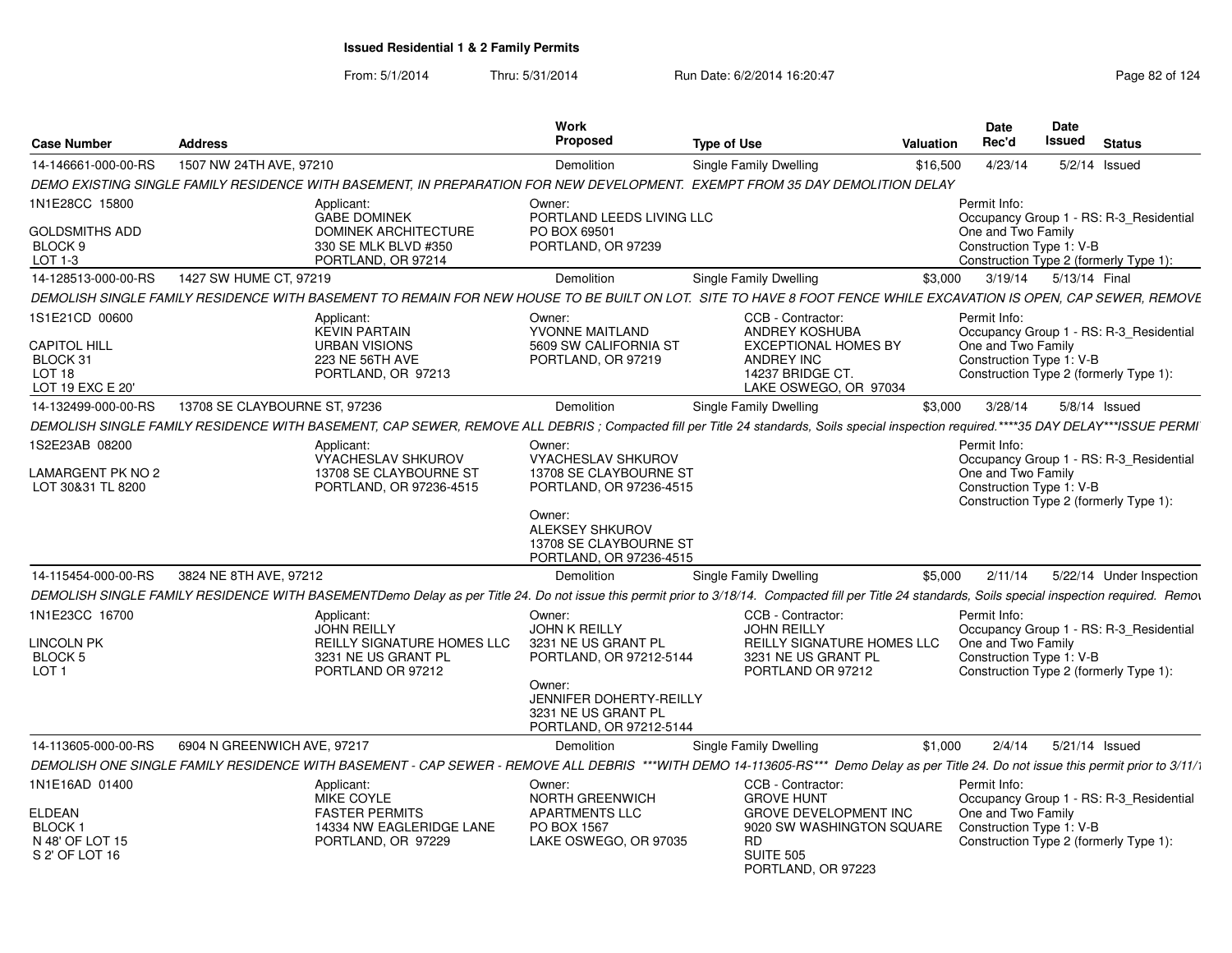| <b>Case Number</b>                                                  | <b>Address</b>              |                                                                                                                  | Work<br>Proposed                                                     | <b>Type of Use</b>                                                                                                                                                                   | <b>Valuation</b> | <b>Date</b><br>Rec'd                           | <b>Date</b><br>Issued | <b>Status</b>                                                                     |
|---------------------------------------------------------------------|-----------------------------|------------------------------------------------------------------------------------------------------------------|----------------------------------------------------------------------|--------------------------------------------------------------------------------------------------------------------------------------------------------------------------------------|------------------|------------------------------------------------|-----------------------|-----------------------------------------------------------------------------------|
| 14-113616-000-00-RS                                                 | 6904 N GREENWICH AVE, 97217 |                                                                                                                  | Demolition                                                           | Single Family Dwelling                                                                                                                                                               | \$1.000          | 2/4/14                                         |                       | 5/21/14 Issued                                                                    |
|                                                                     |                             |                                                                                                                  |                                                                      | DEMOLISH ONE SINGLE FAMILY RESIDENCE WITH BASEMENT - CAP SEWER - REMOVE ALL DEBRIS ***WITH DEMO 14-113605-RS***Demo Delay as per Title 24. Do not issue this permit prior to 3/11/14 |                  |                                                |                       |                                                                                   |
| 1N1E16AD 01400                                                      |                             | Applicant:<br>MIKE COYLE                                                                                         | Owner:<br><b>NORTH GREENWICH</b>                                     | CCB - Contractor:<br><b>GROVE HUNT</b>                                                                                                                                               |                  | Permit Info:                                   |                       | Occupancy Group 1 - RS: R-3 Residential                                           |
| <b>ELDEAN</b><br><b>BLOCK1</b><br>N 48' OF LOT 15<br>S 2' OF LOT 16 |                             | <b>FASTER PERMITS</b><br>14334 NW EAGLERIDGE LANE<br>PORTLAND, OR 97229                                          | <b>APARTMENTS LLC</b><br>PO BOX 1567<br>LAKE OSWEGO, OR 97035        | <b>GROVE DEVELOPMENT INC</b><br>9020 SW WASHINGTON SQUARE<br><b>RD</b><br><b>SUITE 505</b><br>PORTLAND, OR 97223                                                                     |                  | One and Two Family<br>Construction Type 1: V-B |                       | Construction Type 2 (formerly Type 1):                                            |
| Total # of RS Demolition permits issued: 40                         |                             |                                                                                                                  |                                                                      |                                                                                                                                                                                      |                  |                                                |                       | Total valuation of RS Demolition permits issued: \$100,050                        |
| 13-209725-000-00-RS 3115 NE 26TH AVE, 97212                         |                             |                                                                                                                  |                                                                      | Interior Alteration Only Single Family Dwelling                                                                                                                                      | \$20,000         | 9/25/13                                        |                       | 5/19/14 Under Inspection                                                          |
|                                                                     |                             | KITCHEN REMODEL, ELECTRICAL AND PLUMBING UPGRADES. INTERIOR ONLY - NO CHANGES TO EXTERIOR, WINDOWS ETC NO PLANS  |                                                                      |                                                                                                                                                                                      |                  |                                                |                       |                                                                                   |
| 1N1E25BB 10300                                                      |                             | Applicant:                                                                                                       | Owner:                                                               | CCB - Contractor:                                                                                                                                                                    |                  | Permit Info:                                   |                       |                                                                                   |
|                                                                     |                             | ANDREW GOLD                                                                                                      | LESLIE G BOTTOMLY                                                    | ANDREW GOLD                                                                                                                                                                          |                  |                                                |                       | Occupancy Group 1 - RS: R-3_Residential                                           |
| <b>EDGEMONT</b><br><b>BLOCK 5</b>                                   |                             | <b>GOLD STAR DESIGN AND</b><br><b>CONSTRUCTION LLC</b>                                                           | 3115 NE 26TH AVE<br>PORTLAND, OR 97212                               | <b>GOLD STAR DESIGN AND</b><br><b>CONSTRUCTION LLC</b>                                                                                                                               |                  | One and Two Family<br>Construction Type 1: V-B |                       |                                                                                   |
| LOT <sub>9</sub>                                                    |                             | 2528 SE SALMON ST<br>PORTLAND, OR 97214                                                                          |                                                                      | 2528 SE SALMON ST<br>PORTLAND, OR 97214                                                                                                                                              |                  |                                                |                       | Construction Type 2 (formerly Type 1):                                            |
| 14-154738-000-00-RS                                                 | 6340 SW DOLPH DR. 97219     |                                                                                                                  |                                                                      | Interior Alteration Only Single Family Dwelling                                                                                                                                      | \$15,000         | 5/9/14                                         |                       | 5/17/14 Under Inspection                                                          |
|                                                                     |                             |                                                                                                                  |                                                                      | INTERIOR ONLY MASTER BATHROOM REMODEL. NEW SHOWER & TUB IN NEW LOCATIONS. NEW VANITIES AND TOILET IN SAME LOCATIONS. NEW FINISHES & CASEWORK                                         |                  |                                                |                       |                                                                                   |
| 1S1E30BB 04300                                                      |                             | Applicant:                                                                                                       | Owner:                                                               | CCB - Contractor:                                                                                                                                                                    |                  | Permit Info:                                   |                       |                                                                                   |
| ASH CREEK WOODS<br><b>BLOCK 5</b><br>LOT <sub>15</sub>              |                             | <b>ASMUND TWETO</b><br>2038 SE CESAR CHAVEZ BLVD<br>PORTLAND, OR 97214                                           | <b>JOEL J SALZBERG</b><br>6340 SW DOLPH DR<br>PORTLAND, OR 97219     | <b>BADGER ELECTRIC INC</b><br>4415 NE SANDY BLVD, #205<br>PORTLAND OR 97213                                                                                                          |                  | One and Two Family<br>Construction Type 1: V-B |                       | Occupancy Group 1 - RS: R-3_Residential<br>Construction Type 2 (formerly Type 1): |
|                                                                     |                             |                                                                                                                  | Owner:<br>KAREN L SALZBERG<br>6340 SW DOLPH DR<br>PORTLAND, OR 97219 | CCB - Contractor:<br>NWC NICK WEITZER COMPANY<br>LLC<br>2038 SE CESAR CHAVEZ BLVD<br>PORTLAND, OR 97214                                                                              |                  |                                                |                       |                                                                                   |
|                                                                     |                             |                                                                                                                  |                                                                      | CCB - Contractor:<br>LOTUS PLUMBING COMPANY<br>8100 SW ELMWOOD ST<br>PORTLAND, OR 97223                                                                                              |                  |                                                |                       |                                                                                   |
| 14-148497-000-00-RS                                                 | 255 N LOTUS BEACH DR, 97217 |                                                                                                                  |                                                                      | Interior Alteration Only Single Family Dwelling                                                                                                                                      | \$6.500          | 4/25/14                                        |                       | 5/1/14 Final                                                                      |
|                                                                     |                             | REMOVE PORTION OF EXISTING INTERIOR BEARING WALL. NEW FOOTINGS IN CRAWL SPACE, POSTS, AND BEAM TO SUPPORT LOADS. |                                                                      |                                                                                                                                                                                      |                  |                                                |                       |                                                                                   |
| 2N1E34DC 01200                                                      |                             | Applicant:<br><b>SPARKS BAUGHMAN</b>                                                                             | Owner:<br>PAUL B HAGEN                                               | CCB - Contractor:<br><b>SPARKS BAUGHMAN</b>                                                                                                                                          |                  | Permit Info:                                   |                       | Occupancy Group 1 - RS: R-3_Residential                                           |
| HAYDEN BAY MARINA                                                   |                             | <b>SPARKS BAUGHMAN</b>                                                                                           | 255 N LOTUS BEACH DR                                                 | <b>SPARKS BAUGHMAN</b>                                                                                                                                                               |                  | One and Two Family                             |                       |                                                                                   |
| <b>BLOCK1</b><br>LOT <sub>9</sub>                                   |                             | <b>CONSTRUCTION LLC</b><br>818 SW 3RD AVE #56                                                                    | PORTLAND, OR 97217-8023                                              | <b>CONSTRUCTION LLC</b><br>818 SW 3RD AVE #56                                                                                                                                        |                  | Construction Type 1: V-B                       |                       | Construction Type 2 (formerly Type 1):                                            |
|                                                                     |                             | PORTLAND, OR 97204                                                                                               | Owner:<br><b>IVONNA K HAGEN</b>                                      | PORTLAND, OR 97204                                                                                                                                                                   |                  |                                                |                       |                                                                                   |
|                                                                     |                             |                                                                                                                  | 255 N LOTUS BEACH DR<br>PORTLAND, OR 97217-8023                      | CCB - Contractor:<br><b>ENERGIZED ELECTRIC LLC</b><br>PO BOX 643<br>FAIRVIEW OR 97024                                                                                                |                  |                                                |                       |                                                                                   |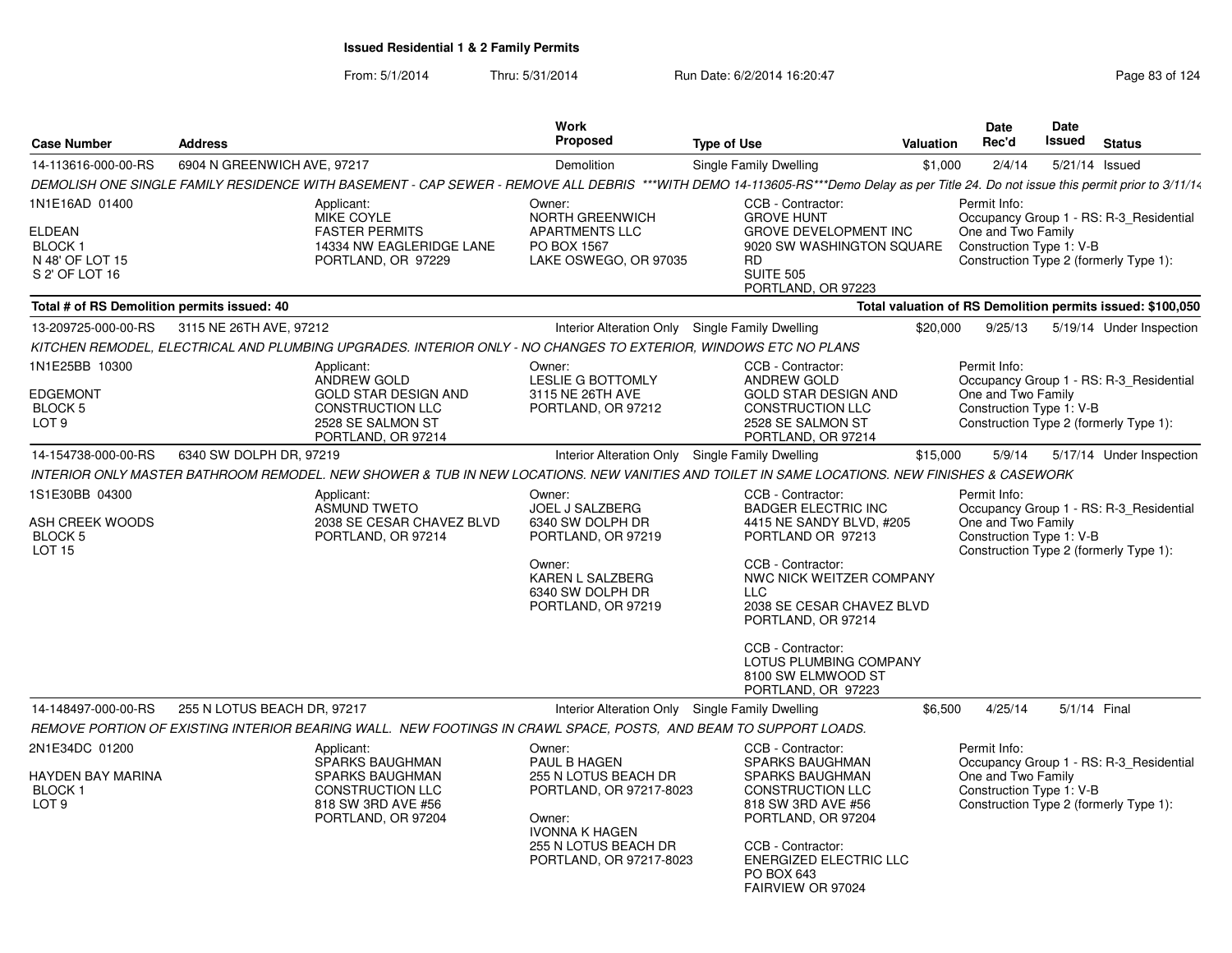|                                   |                                               | <b>Work</b>                                                                                     |                                                 |                    |                                                                                     | Date             | <b>Date</b>                                    |                |                                         |
|-----------------------------------|-----------------------------------------------|-------------------------------------------------------------------------------------------------|-------------------------------------------------|--------------------|-------------------------------------------------------------------------------------|------------------|------------------------------------------------|----------------|-----------------------------------------|
| <b>Case Number</b>                | <b>Address</b>                                |                                                                                                 | Proposed                                        | <b>Type of Use</b> |                                                                                     | <b>Valuation</b> | Rec'd                                          | <b>Issued</b>  | <b>Status</b>                           |
| 14-152373-000-00-RS               | 2486 NW KEARNEY ST, 97210                     |                                                                                                 | Interior Alteration Only Single Family Dwelling |                    |                                                                                     | \$6,500          | 5/3/14                                         | 5/17/14 Issued |                                         |
|                                   |                                               | REMOVE WALL BETWEEN KITCHEN AND DINING ROOM, INSTALL BEAM AT SAME LOCATION ONLY - NO TRADE WORK |                                                 |                    |                                                                                     |                  |                                                |                |                                         |
| 1N1E33BC 15700                    |                                               | Applicant:                                                                                      | Owner:                                          |                    | CCB - Contractor:                                                                   | Permit Info:     |                                                |                |                                         |
| KINGS 2ND ADD                     |                                               | <b>DAVID LIPKIND</b><br>SHELBYVILLE PROPERTIES LLC                                              | NICOLE G LIGHTNER<br>2486 NW KEARNEY ST         |                    | <b>DAVID LIPKIND</b><br>SHELBYVILLE PROPERTIES LLC                                  |                  | One and Two Family                             |                | Occupancy Group 1 - RS: R-3_Residential |
| <b>BLOCK 4</b>                    |                                               | 1215 NE WEBSTER                                                                                 | PORTLAND, OR 97210-3183                         |                    | 1215 NE WEBSTER                                                                     |                  | Construction Type 1: V-B                       |                |                                         |
| LOT 15&16 TL 15700                |                                               | PORTLAND OR 97211                                                                               |                                                 |                    | PORTLAND OR 97211                                                                   |                  |                                                |                | Construction Type 2 (formerly Type 1):  |
| 14-154650-000-00-RS               | 6925 N AMHERST ST, 97203                      |                                                                                                 | Interior Alteration Only Single Family Dwelling |                    |                                                                                     | \$39,000         | 5/8/14                                         |                | $5/8/14$ Issued                         |
| REMODEL KITCHEN AND LAUNDRY ROOM. |                                               |                                                                                                 |                                                 |                    |                                                                                     |                  |                                                |                |                                         |
| 1N1E07CB 03100                    |                                               | Applicant:                                                                                      | Owner:                                          |                    | CCB - Contractor:                                                                   |                  | Permit Info:                                   |                |                                         |
| SOUTH ST JOHNS                    |                                               | <b>JAMES KREIPE</b><br>SQUARE DEAL REMODELING CO                                                | ELIZABETH J LATTIN<br>6925 N AMHERST ST         |                    | <b>JAMES KREIPE</b><br>SQUARE DEAL REMODELING CO                                    |                  | One and Two Family                             |                | Occupancy Group 1 - RS: R-3_Residential |
| BLOCK 18                          |                                               | <b>INC</b>                                                                                      | PORTLAND, OR 97203-5031                         |                    | INC.                                                                                |                  | Construction Type 1: V-B                       |                |                                         |
| LOT <sub>10</sub>                 |                                               | 8603 SE STARK AVE<br>PORTLAND, OR 97216                                                         |                                                 |                    | 8603 SE STARK AVE<br>PORTLAND, OR 97216                                             |                  |                                                |                | Construction Type 2 (formerly Type 1):  |
|                                   |                                               |                                                                                                 |                                                 |                    | CCB - Contractor:                                                                   |                  |                                                |                |                                         |
|                                   |                                               |                                                                                                 |                                                 |                    | <b>BRUNER PLUMBING INC</b><br>PO BOX 23985                                          |                  |                                                |                |                                         |
|                                   |                                               |                                                                                                 |                                                 |                    | TIGARD, OR 972813985                                                                |                  |                                                |                |                                         |
|                                   |                                               |                                                                                                 |                                                 |                    | CCB - Contractor:                                                                   |                  |                                                |                |                                         |
|                                   |                                               |                                                                                                 |                                                 |                    | <b>MULTIPHASE ELECTRICAL</b><br>20701 S MONPANO OVERLOOK DF<br>OREGON CITY OR 97045 |                  |                                                |                |                                         |
| 14-154719-000-00-RS               | 8324 SW 7TH AVE, 97219                        |                                                                                                 | Interior Alteration Only                        |                    | Single Family Dwelling                                                              | \$2,700          | 5/9/14                                         | 5/9/14 Final   |                                         |
|                                   | ATTACH WALLS TO FOUNDATION AND ADD POST CAPS. |                                                                                                 |                                                 |                    |                                                                                     |                  |                                                |                |                                         |
| 1S1E21DD 02900                    |                                               | Applicant:                                                                                      | Owner:                                          |                    | CCB - Contractor:                                                                   |                  | Permit Info:                                   |                |                                         |
|                                   |                                               | ERIKA ALTENHOFEN                                                                                | <b>CLAYTON S RICHMAN</b>                        |                    | <b>NEIL KELLY CO INC</b>                                                            |                  |                                                |                | Occupancy Group 1 - RS: R-3_Residential |
| CARSON HTS<br>BLOCK 25            |                                               | <b>NEIL KELLY</b><br>804 N ALBERTA ST                                                           | 8324 SW 7TH AVE<br>PORTLAND, OR 97219           |                    | 804 N ALBERTA ST<br>PORTLAND, OR 97217-2693                                         |                  | One and Two Family<br>Construction Type 1: V-B |                |                                         |
| LOT 9&10                          |                                               | PORTLAND, OR 97217                                                                              |                                                 |                    |                                                                                     |                  |                                                |                | Construction Type 2 (formerly Type 1):  |
|                                   |                                               |                                                                                                 | Owner:<br><b>NANCY RICHMAN</b>                  |                    |                                                                                     |                  |                                                |                |                                         |
|                                   |                                               |                                                                                                 | 8324 SW 7TH AVE                                 |                    |                                                                                     |                  |                                                |                |                                         |
|                                   |                                               |                                                                                                 | PORTLAND, OR 97219                              |                    |                                                                                     |                  |                                                |                |                                         |
| 14-158091-000-00-RS               | 2373 NW LOVEJOY ST, 97210                     |                                                                                                 | Interior Alteration Only Single Family Dwelling |                    |                                                                                     | \$15,000         | 5/16/14                                        |                | 5/17/14 Under Inspection                |
|                                   |                                               | BATH REMODEL WITHIN EXISTING FOOTPRINT. PLUMBING AND ELECTRICAL CHANGES.NO STRUCTURAL CHANGES.  |                                                 |                    |                                                                                     |                  |                                                |                |                                         |
| 1N1E33BC 13400                    |                                               |                                                                                                 | Owner:                                          |                    | CCB - Contractor:                                                                   |                  | Permit Info:                                   |                |                                         |
| <b>GOLDSMITHS ADD</b>             |                                               |                                                                                                 | <b>ERNESTO BRUCE</b><br>2373 NW LOVEJOY ST      |                    | <b>JIM BRUCE</b><br>JB CONSTRUCTION SERVICES IN( One and Two Family                 |                  |                                                |                | Occupancy Group 1 - RS: R-3_Residential |
| <b>BLOCK1</b>                     |                                               |                                                                                                 | PORTLAND, OR 97210                              |                    | PO BOX 10071                                                                        |                  | Construction Type 1: V-B                       |                |                                         |
| <b>LOT 15</b>                     |                                               |                                                                                                 |                                                 |                    | PORTLAND OR 97296                                                                   |                  |                                                |                | Construction Type 2 (formerly Type 1):  |
|                                   |                                               |                                                                                                 | Owner:<br><b>ANNIE M BRUCE</b>                  |                    |                                                                                     |                  |                                                |                |                                         |
|                                   |                                               |                                                                                                 | 2373 NW LOVEJOY ST                              |                    |                                                                                     |                  |                                                |                |                                         |
|                                   |                                               |                                                                                                 | PORTLAND, OR 97210                              |                    |                                                                                     |                  |                                                |                |                                         |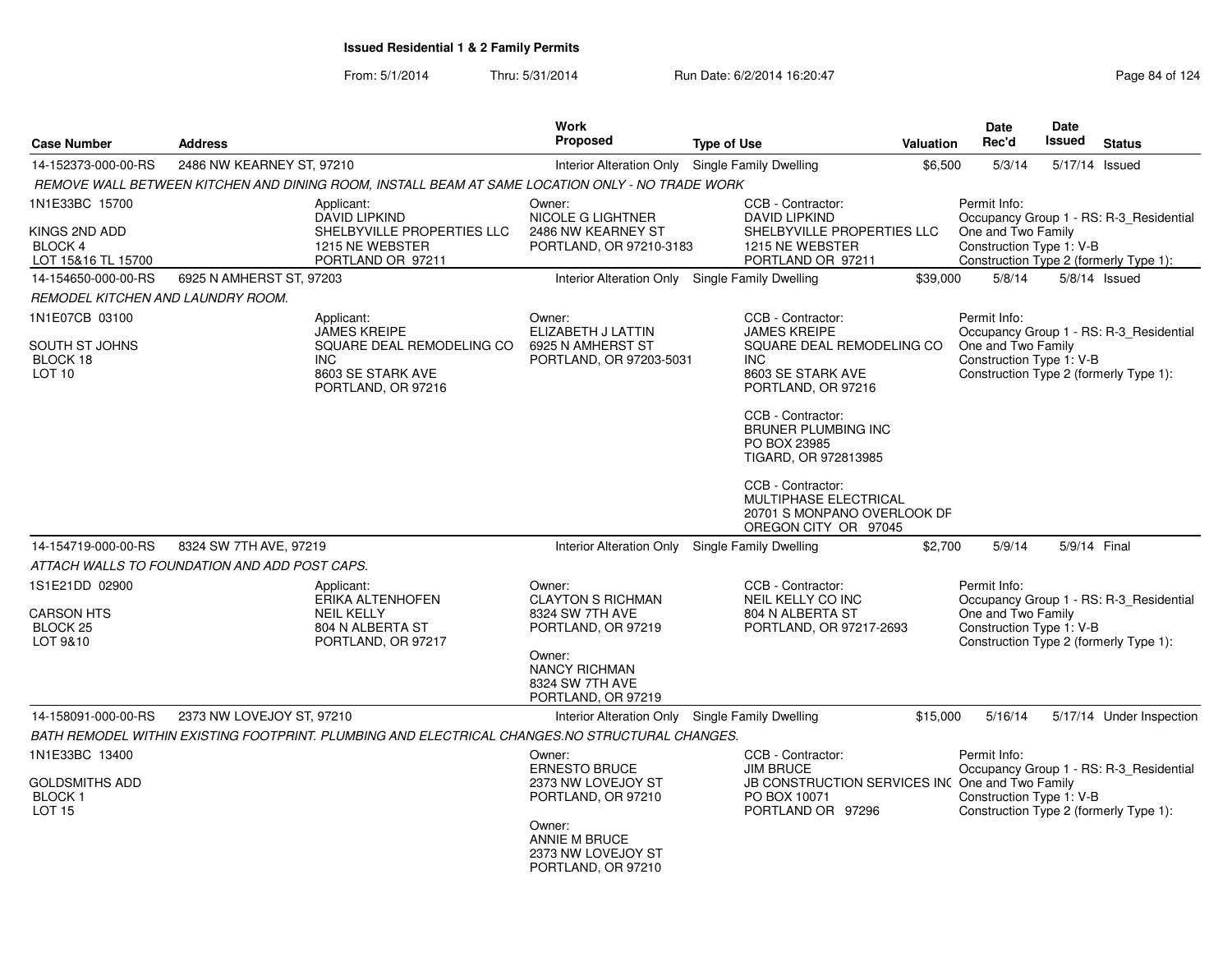From: 5/1/2014Thru: 5/31/2014 Run Date: 6/2/2014 16:20:47 Research 2014 Rage 85 of 124

| <b>Case Number</b>                                                  | <b>Address</b>                                                                                |                          | Work<br>Proposed                                                                       | <b>Type of Use</b>                                                                                          | Valuation | <b>Date</b><br>Rec'd                                                                                     | Date<br>Issued | <b>Status</b>                           |
|---------------------------------------------------------------------|-----------------------------------------------------------------------------------------------|--------------------------|----------------------------------------------------------------------------------------|-------------------------------------------------------------------------------------------------------------|-----------|----------------------------------------------------------------------------------------------------------|----------------|-----------------------------------------|
| 14-154841-000-00-RS                                                 | 1114 SE CORA ST, 97202                                                                        |                          | <b>Interior Alteration Only</b>                                                        | <b>Single Family Dwelling</b>                                                                               | \$3,700   | 5/9/14                                                                                                   |                | 5/9/14 Issued                           |
| <b>VOLUNTARY SEISMIC RETROFIT</b>                                   |                                                                                               |                          |                                                                                        |                                                                                                             |           |                                                                                                          |                |                                         |
| 1S1E11CD 10500                                                      | Applicant:<br>ERIKA ALTENHOFEN                                                                |                          | Owner:<br><b>STACEY S SCHUBERT</b>                                                     | CCB - Contractor:<br>NEIL KELLY CO INC                                                                      |           | Permit Info:                                                                                             |                | Occupancy Group 1 - RS: R-3_Residential |
| <b>SLEES ADD</b><br>BLOCK <sub>2</sub><br>LOT <sub>3</sub>          | 804 N. ALBERTA ST<br>PORTLAND OR 97217                                                        |                          | 1114 SE CORA ST<br>PORTLAND, OR 97202-5023                                             | 804 N ALBERTA ST<br>PORTLAND, OR 97217-2693                                                                 |           | One and Two Family<br>Construction Type 1: V-B<br>Construction Type 2 (formerly Type 1):                 |                |                                         |
| 14-154842-000-00-RS                                                 | 2137 NE 40TH AVE, 97212                                                                       |                          | Interior Alteration Only Single Family Dwelling                                        |                                                                                                             | \$3,200   | 5/9/14                                                                                                   |                | 5/9/14 Issued                           |
| <b>VOLUNTARY SEISMIC RETROFIT</b>                                   |                                                                                               |                          |                                                                                        |                                                                                                             |           |                                                                                                          |                |                                         |
| 1N1E25DA 17600<br><b>ROSSMERE</b><br>BLOCK 24<br>LOT <sub>5</sub>   | Applicant:<br>ERIKA ALTENHOFEN<br><b>NEIL KELLY</b><br>804 N ALBERTA ST<br>PORTLAND, OR 97217 |                          | Owner:<br>DAVID B RICHMOND<br>2137 NE 40TH AVE<br>PORTLAND, OR 97212                   | CCB - Contractor:<br>NEIL KELLY CO INC<br>804 N ALBERTA ST<br>PORTLAND, OR 97217-2693                       |           | Permit Info:<br>One and Two Family<br>Construction Type 1: V-B<br>Construction Type 2 (formerly Type 1): |                | Occupancy Group 1 - RS: R-3_Residential |
|                                                                     |                                                                                               |                          | Owner:<br><b>SUSAN L MERFELD</b><br>2137 NE 40TH AVE<br>PORTLAND, OR 97212             |                                                                                                             |           |                                                                                                          |                |                                         |
| 14-154934-000-00-RS                                                 | 6956 N COLUMBIA WAY, 97203                                                                    |                          | Interior Alteration Only Single Family Dwelling                                        |                                                                                                             | \$2,000   | 5/9/14                                                                                                   | 5/9/14 Final   |                                         |
| <b>VOLUNTARY FOUNDATION ANCHORING</b>                               |                                                                                               |                          |                                                                                        |                                                                                                             |           |                                                                                                          |                |                                         |
| 1N1E06CD 06200<br><b>EAST ST JOHNS</b><br><b>BLOCK K</b><br>LOT 1-3 | Applicant:<br><b>MICHAEL WIEBER</b><br>PO BOX 12010<br>PORTLAND OR 97212                      | ELYSIUM CONSTRUCTION LLC | Owner:<br><b>PATRICK R ESPINOSA</b><br>6956 N COLUMBIA BLVD<br>PORTLAND, OR 97203-2569 | CCB - Contractor:<br><b>MICHAEL WIEBER</b><br>ELYSIUM CONSTRUCTION LLC<br>PO BOX 12010<br>PORTLAND OR 97212 |           | Permit Info:<br>One and Two Family<br>Construction Type 1: V-B<br>Construction Type 2 (formerly Type 1): |                | Occupancy Group 1 - RS: R-3 Residential |
|                                                                     |                                                                                               |                          | Owner:<br><b>SARAH B ESPINOSA</b><br>6956 N COLUMBIA BLVD<br>PORTLAND, OR 97203-2569   |                                                                                                             |           |                                                                                                          |                |                                         |
| 14-156421-000-00-RS                                                 | 2203 SE 77TH AVE, 97215                                                                       |                          | Interior Alteration Only Single Family Dwelling                                        |                                                                                                             | \$3,000   | 5/14/14                                                                                                  | 5/14/14 Issued |                                         |
|                                                                     | SHIFT INTERIOR LIVING ROOM WALL 12" **TRADE PERMITS TO BE OBTAINED SEPARATELY**               |                          |                                                                                        |                                                                                                             |           |                                                                                                          |                |                                         |
| 1S2E05DC 01300                                                      | Applicant:<br><b>EMILY M SHEPHARD</b>                                                         |                          | Owner:<br>JOHN J SHEPHARD                                                              | CCB - Contractor:<br>PAUL HEGARTY                                                                           |           | Permit Info:                                                                                             |                | Occupancy Group 1 - RS: R-3_Residential |
| SECTION 05 1S 2E<br>TL 1300 0.30 ACRES                              | 2203 SE 77TH AVE<br>PORTLAND, OR 97215                                                        |                          | 2203 SE 77TH AVE<br>PORTLAND, OR 97215                                                 | 4720 SE 33RD AVE<br>PORTLAND, OR 97202                                                                      |           | One and Two Family<br>Construction Type 1: V-B<br>Construction Type 2 (formerly Type 1):                 |                |                                         |
|                                                                     |                                                                                               |                          | Owner:<br><b>EMILY M SHEPHARD</b><br>2203 SE 77TH AVE<br>PORTLAND, OR 97215            |                                                                                                             |           |                                                                                                          |                |                                         |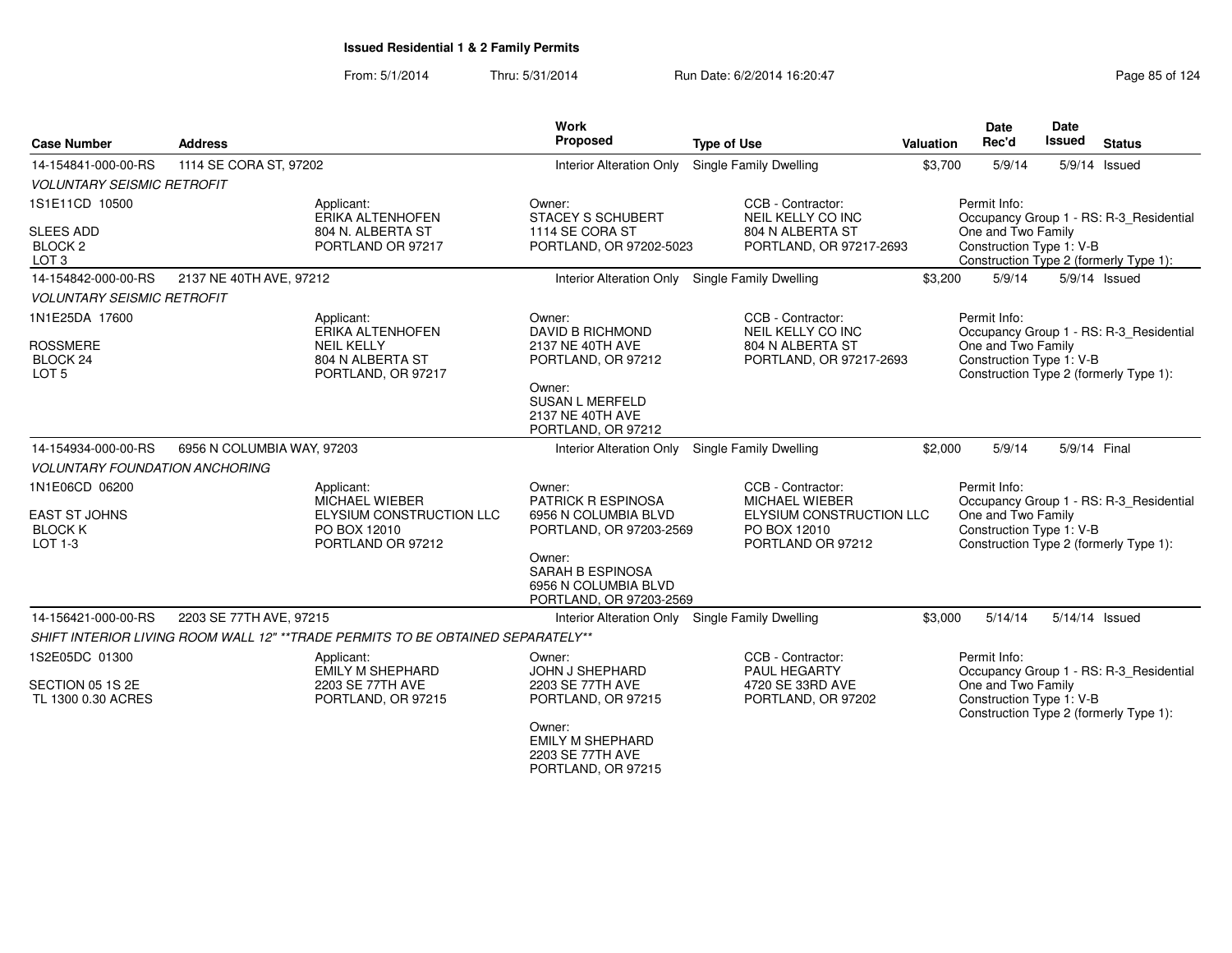From: 5/1/2014Thru: 5/31/2014 Run Date: 6/2/2014 16:20:47 Research 2014 Rage 86 of 124

| <b>Case Number</b>                                        | <b>Address</b>                      |                                                                                                                 | Work<br>Proposed                                                                | <b>Type of Use</b>                                                                                                                                            | <b>Valuation</b> | <b>Date</b><br>Rec'd                                                                              | <b>Date</b><br>Issued | <b>Status</b>                                                                                                                 |
|-----------------------------------------------------------|-------------------------------------|-----------------------------------------------------------------------------------------------------------------|---------------------------------------------------------------------------------|---------------------------------------------------------------------------------------------------------------------------------------------------------------|------------------|---------------------------------------------------------------------------------------------------|-----------------------|-------------------------------------------------------------------------------------------------------------------------------|
| 14-155973-000-00-RS                                       | 3219 NW SPENCER ST, 97229           |                                                                                                                 | <b>Interior Alteration Only</b>                                                 | <b>Single Family Dwelling</b>                                                                                                                                 | \$8,000          | 5/13/14                                                                                           |                       | 5/13/14 Under Inspection                                                                                                      |
|                                                           |                                     |                                                                                                                 |                                                                                 | REMOVE INTERIOR WALLS FOR KITCHEN REMODEL - BETWEEN KITCHEN/DINING ROOM, AND WING WALLS BETWEEN DINIING AND LIVING ROOM - ADD NEW WALL AT PANTRY AND CHANGE D |                  |                                                                                                   |                       |                                                                                                                               |
| 1N1W26BA 08500                                            |                                     | Applicant:<br><b>FOTIS LANARAS</b>                                                                              | Owner:<br><b>JAMES F HAYDEN</b>                                                 | CCB - Contractor:<br><b>FOTIS LANARAS</b>                                                                                                                     |                  | Permit Info:                                                                                      |                       | Occupancy Group 1 - RS: R-3_Residential                                                                                       |
| FOREST HEIGHTS ESTATES NO 3<br><b>LOT 172</b>             |                                     | 15393 DIAMOND HEAD ROAD<br>PORTLAND, OR 97034                                                                   | 3219 NW SPENCER ST<br>PORTLAND, OR 97229                                        | HERCULES CONSTRUCTION<br>10203 NW ENGLEMAN ST<br>PORTLAND OR 97229                                                                                            |                  | One and Two Family<br>Construction Type 1: V-B                                                    |                       | Construction Type 2 (formerly Type 1):                                                                                        |
|                                                           |                                     |                                                                                                                 | Owner:<br><b>SUZANNE C HAYDEN</b><br>3219 NW SPENCER ST<br>PORTLAND, OR 97229   |                                                                                                                                                               |                  |                                                                                                   |                       |                                                                                                                               |
| 14-154791-000-00-RS                                       | 2124 NE 9TH AVE, 97212              |                                                                                                                 | <b>Interior Alteration Only</b>                                                 | Single Family Dwelling                                                                                                                                        | \$1,500          | 5/16/14                                                                                           |                       | 5/16/14 Issued                                                                                                                |
|                                                           |                                     | CONVERT CLOSET ADJACENT TO STAIRS ON MAIN FLOOR INTO POWDER ROOM.                                               |                                                                                 |                                                                                                                                                               |                  |                                                                                                   |                       |                                                                                                                               |
| 1N1E26CA 18200<br><b>WEST IRVINGTON</b>                   |                                     | Applicant:<br>PRINCESS L FUNCHESS<br>2124 NE 9TH AVE                                                            | Owner:<br>PRINCESS L FUNCHESS<br><b>2124 NE 9TH AVE</b>                         |                                                                                                                                                               |                  | Permit Info:<br>One and Two Family                                                                |                       | Occupancy Group 1 - RS: R-3 Residential                                                                                       |
| BLOCK 105<br>LOT 13                                       |                                     | PORTLAND, OR 97212                                                                                              | PORTLAND, OR 97212                                                              |                                                                                                                                                               |                  | Construction Type 1: V-B                                                                          |                       | Construction Type 2 (formerly Type 1):                                                                                        |
| Total # of RS Interior Alteration Only permits issued: 13 |                                     |                                                                                                                 |                                                                                 | Total valuation of RS Interior Alteration Only permits issued: \$126,100                                                                                      |                  |                                                                                                   |                       |                                                                                                                               |
| 14-114461-000-00-RS                                       | 1516 SE GLENWOOD ST - Unit B. 97202 |                                                                                                                 | New Construction                                                                | <b>Accessory Dwelling Unit</b>                                                                                                                                | \$82,237         | 2/6/14                                                                                            |                       | 5/16/14 Under Inspection                                                                                                      |
| NEW ACCESSORY DWELLING UNIT/2-STORY/FLAT LOT/COMPLEX      |                                     |                                                                                                                 |                                                                                 |                                                                                                                                                               |                  |                                                                                                   |                       |                                                                                                                               |
| 1S1E23AB 19500                                            |                                     | Applicant:<br><b>MATT ROZZELL</b><br>14025 SE OVERLOOK LN<br>PORTLAND, OR 97267                                 | Owner:<br><b>MATTHEW ROZZELL</b><br>14025 SE OVERLOOK LN<br>MILWAUKIE, OR 97267 | CCB - Contractor:<br><b>BOYLES ELECTRIC INC</b><br>PO BOX 1227<br><b>BORING, OR 97009</b>                                                                     |                  | Permit Info:<br>One and Two Family<br>Construction Type 1: V-B<br>Number of New Dwelling Units: 1 |                       | Occupancy Group 1 - RS: R-3_Residential<br>Construction Type 2 (formerly Type 1):<br>Total Square Footage - Display Only: 768 |
| 14-117632-000-00-RS                                       | 6303 SE CLINTON ST - Unit A, 97206  |                                                                                                                 | <b>New Construction</b>                                                         | <b>Accessory Dwelling Unit</b>                                                                                                                                | \$148,627        | 2/18/14                                                                                           |                       | 5/9/14 Under Inspection                                                                                                       |
|                                                           |                                     | NEW DETACHED TWO STORY ADU/FLAT LOT/COMPLEX***CESSPOOL DECOMMISSIONING REQ'D FOR GARAGE DEMO - 14-4123232 RS*** |                                                                                 |                                                                                                                                                               |                  |                                                                                                   |                       |                                                                                                                               |
| 1S2E08BB 07500<br>WITTEN<br><b>BLOCK 4</b>                |                                     | Applicant:<br><b>MATTHEW T SEARS</b><br>6303 SE CLINTON ST<br>PORTLAND, OR 97206                                | Owner:<br><b>MATTHEW T SEARS</b><br>6303 SE CLINTON ST<br>PORTLAND, OR 97206    | CCB - Contractor:<br><b>RANDY ROGERS PLBG</b><br>44265 SE KLEINSMITH RD<br>P O BOX 358                                                                        |                  | Permit Info:<br>One and Two Family<br>Construction Type 1: V-B                                    |                       | Occupancy Group 1 - RS: R-3_Residential                                                                                       |
| LOT <sub>1</sub>                                          |                                     |                                                                                                                 | Owner:<br>JODY L KATOPOTHIS<br>6303 SE CLINTON ST<br>PORTLAND, OR 97206         | SANDY OR 970558638<br>CCB - Contractor:<br><b>MATTHEW SEARS</b><br>6303 SE CLINTON<br>PORTLAND, OR 97206                                                      |                  | Number of New Dwelling Units: 1                                                                   |                       | Construction Type 2 (formerly Type 1): V-B<br>Total Square Footage - Display Only: 1388                                       |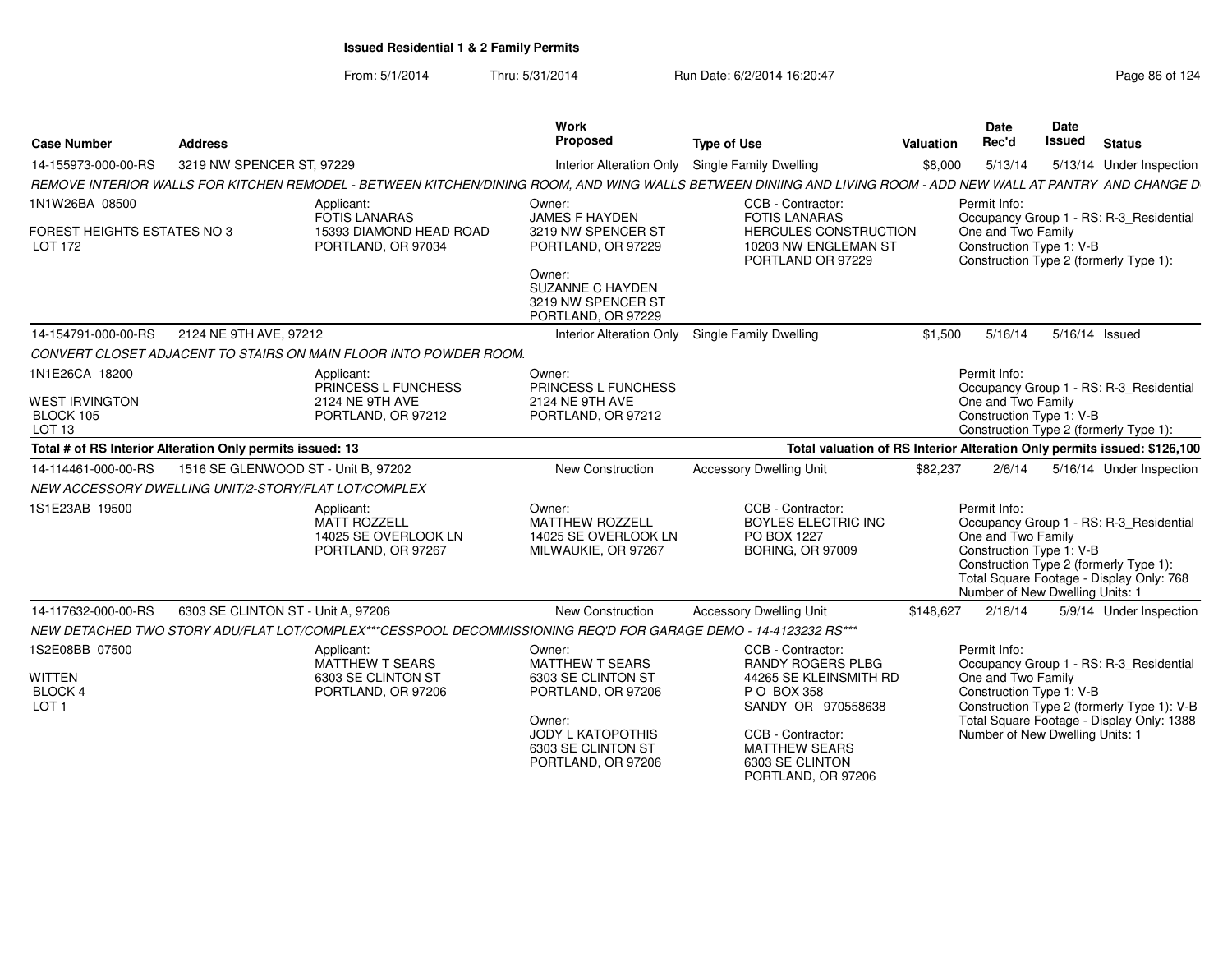| <b>Case Number</b>  | <b>Address</b>                                                                                                                    | Work<br><b>Proposed</b>                                                                                                                                   | <b>Type of Use</b>                                                                                                                       | Valuation                                                                                                                                                                                                                          | Date<br>Rec'd                                                                                     | Date<br>Issued | <b>Status</b>                                                                                                                      |  |
|---------------------|-----------------------------------------------------------------------------------------------------------------------------------|-----------------------------------------------------------------------------------------------------------------------------------------------------------|------------------------------------------------------------------------------------------------------------------------------------------|------------------------------------------------------------------------------------------------------------------------------------------------------------------------------------------------------------------------------------|---------------------------------------------------------------------------------------------------|----------------|------------------------------------------------------------------------------------------------------------------------------------|--|
| 14-121099-000-00-RS | 328 N ALBERTA ST - Unit B, 97217                                                                                                  | <b>New Construction</b>                                                                                                                                   | <b>Accessory Dwelling Unit</b>                                                                                                           | \$84,486                                                                                                                                                                                                                           | 2/26/14                                                                                           | 5/6/14 Issued  |                                                                                                                                    |  |
|                     | NEW DETACHED ACCESSORY DWELLING UNIT / 2 STORY / FLAT LOT / COMPLEX                                                               |                                                                                                                                                           |                                                                                                                                          |                                                                                                                                                                                                                                    |                                                                                                   |                |                                                                                                                                    |  |
| 1N1E22AC 16100      |                                                                                                                                   | Owner:<br><b>DEREK BURNS</b><br>328 N ALBERTA ST<br>PORTLAND, OR 97217<br>Owner:<br><b>CHRISTINA DOERR</b><br>328 N ALBERTA ST<br>PORTLAND, OR 97217      |                                                                                                                                          | Permit Info:<br>Occupancy Group 1 - RS: R-3_Residential<br>One and Two Family<br>Construction Type 1: V-B<br>Construction Type 2 (formerly Type 1):<br>Total Square Footage - Display Only: 789<br>Number of New Dwelling Units: 1 |                                                                                                   |                |                                                                                                                                    |  |
| 13-180309-REV-01-RS | 11575 SW 16TH DR - Unit B, 97219                                                                                                  | New Construction                                                                                                                                          | <b>Accessory Dwelling Unit</b>                                                                                                           | \$                                                                                                                                                                                                                                 | 5/23/14                                                                                           | 5/23/14 Issued |                                                                                                                                    |  |
|                     | REVISION TO MOVE ADU CLOSER TO PROPERTY LINE.                                                                                     |                                                                                                                                                           |                                                                                                                                          |                                                                                                                                                                                                                                    |                                                                                                   |                |                                                                                                                                    |  |
| 1S1E33BD 00700      | Applicant:<br><b>COREY OMEY</b><br>ERNEST R MUNCH ARCHITECTS<br>URBAN PLANNING LLC<br>111 SW OAK ST STE 300<br>PORTLAND, OR 97204 | Owner:<br><b>JUSTIN N ABBOTT</b><br>11575 SW 16TH DR<br>PORTLAND, OR 97219<br>Owner:<br><b>HEATHER S ABBOTT</b><br>11575 SW 16TH DR<br>PORTLAND, OR 97219 |                                                                                                                                          |                                                                                                                                                                                                                                    | Permit Info:<br>One and Two Family<br>Construction Type 1: V-B                                    |                | Occupancy Group 1 - RS: R-3 Residential<br>Construction Type 2 (formerly Type 1): V-B<br>Total Square Footage - Display Only: 1105 |  |
| 14-134160-000-00-RS | 3937 NE 37TH AVE - Unit B, 97212                                                                                                  | New Construction                                                                                                                                          | <b>Accessory Dwelling Unit</b>                                                                                                           | \$35,734                                                                                                                                                                                                                           | 4/3/14                                                                                            | 5/20/14 Issued |                                                                                                                                    |  |
|                     | NEW ONE STORY ADU IN REAR OF PROPERTY/FLAT LOT/COMPLEX                                                                            |                                                                                                                                                           |                                                                                                                                          |                                                                                                                                                                                                                                    |                                                                                                   |                |                                                                                                                                    |  |
| 1N1E24DC 00800      | Applicant:<br>MIKE COYLE<br><b>FASTER PERMITS</b><br>14334 NW EAGLERIDGE LANE<br>PORTLAND, OR 97229                               | Owner:<br>JONATHAN D COLLINS<br>3937 NE 37TH AVE<br>PORTLAND, OR 97212-1843<br>Owner:<br>TRISTEN K COLLINS<br>3937 NE 37TH AVE<br>PORTLAND, OR 97212-1843 | CCB - Contractor:<br><b>ERIC FOWLER</b><br>NORTHWEST HERITAGE<br><b>RENOVATIONS LLC</b><br>17404 BERGIS FARM DR<br>LAKE OSWEGO, OR 97034 |                                                                                                                                                                                                                                    | Permit Info:<br>One and Two Family<br>Construction Type 1: V-B<br>Number of New Dwelling Units: 1 |                | Occupancy Group 1 - RS: R-3_Residential<br>Construction Type 2 (formerly Type 1):<br>Total Square Footage - Display Only: 324      |  |
| 14-137992-000-00-RS | 6864 NE OREGON ST, 97213                                                                                                          | New Construction                                                                                                                                          | <b>Accessory Dwelling Unit</b>                                                                                                           | \$117,680                                                                                                                                                                                                                          | 4/9/14                                                                                            |                | 5/23/14 Under Inspection                                                                                                           |  |
|                     | NEW TWO STORY DETACHED ADU/GARAGE ON MAIN LEVEL/FLAT LOT/COMPLEX                                                                  |                                                                                                                                                           |                                                                                                                                          |                                                                                                                                                                                                                                    |                                                                                                   |                |                                                                                                                                    |  |
| 1N2E32BD 17200      | Applicant:<br>MILDRED WHITE<br><b>BAMA DESIGN</b><br>1631 NE BROADWAY #754<br>PORTLAND, OR 97232                                  | Owner:<br>MILDRED D WHITE<br>731 NE 69TH AVE<br>PORTLAND, OR 97213-5533<br>Owner:<br><b>RICHARD B WHITE</b><br>731 NE 69TH AVE<br>PORTLAND, OR 97213-5533 |                                                                                                                                          |                                                                                                                                                                                                                                    | Permit Info:<br>One and Two Family<br>Construction Type 1: V-B<br>Number of New Dwelling Units: 1 |                | Occupancy Group 1 - RS: R-3_Residential<br>Construction Type 2 (formerly Type 1): V-B<br>Total Square Footage - Display Only: 1506 |  |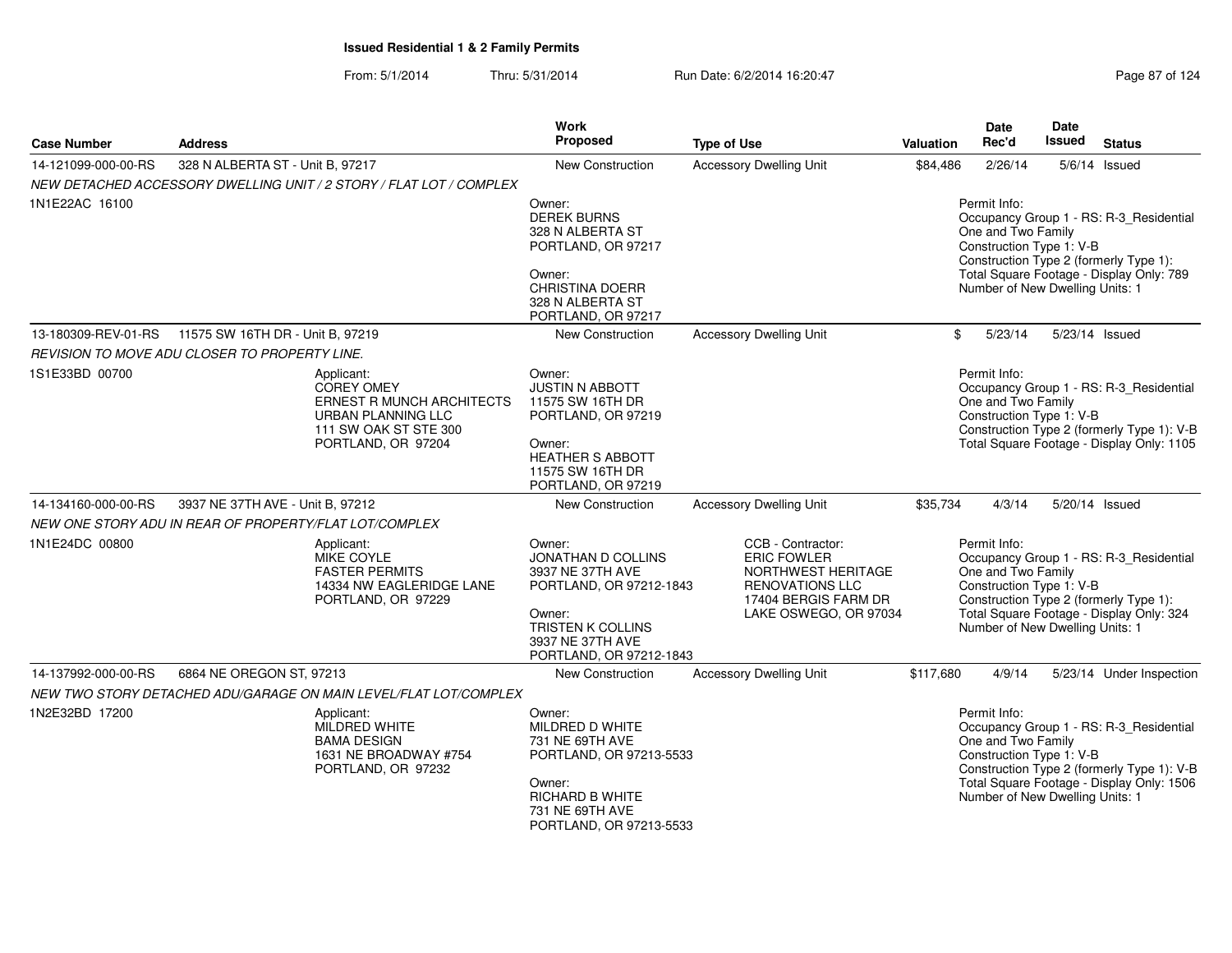From: 5/1/2014Thru: 5/31/2014 Run Date: 6/2/2014 16:20:47 Research 2014 Rage 88 of 124

| <b>Case Number</b>                                                                            | <b>Address</b>                         |                                                                                   | <b>Work</b><br><b>Proposed</b>                                                                                                                                           | <b>Type of Use</b>                                                                                                                                                                                                                                     | <b>Valuation</b> | Date<br>Rec'd                                                                                         | Date<br><b>Issued</b> | <b>Status</b>                                                                                                                 |
|-----------------------------------------------------------------------------------------------|----------------------------------------|-----------------------------------------------------------------------------------|--------------------------------------------------------------------------------------------------------------------------------------------------------------------------|--------------------------------------------------------------------------------------------------------------------------------------------------------------------------------------------------------------------------------------------------------|------------------|-------------------------------------------------------------------------------------------------------|-----------------------|-------------------------------------------------------------------------------------------------------------------------------|
| 14-123119-000-00-RS                                                                           | 822 NE HOLMAN ST - Unit B              |                                                                                   | New Construction                                                                                                                                                         | <b>Accessory Dwelling Unit</b>                                                                                                                                                                                                                         | \$85,236         | 3/4/14                                                                                                |                       | 5/7/14 Under Inspection                                                                                                       |
|                                                                                               |                                        | NEW ACCESSORY DWELLING UNIT/2-STORY/NO GARAGE/FLAT LOT/COMPLEX                    |                                                                                                                                                                          |                                                                                                                                                                                                                                                        |                  |                                                                                                       |                       |                                                                                                                               |
| 1N1E14CB 18301                                                                                |                                        | Applicant:<br><b>DAVE SPITZER</b><br>2325 NE 19TH AVENUE<br>PORTLAND, OR 97212    | Owner:<br>ZHENXIA MAO<br>822 NE HOLMAN ST<br>PORTLAND, OR 97211<br>Owner:<br><b>QIAN LENG</b><br>822 NE HOLMAN ST<br>PORTLAND, OR 97211                                  | CCB - Contractor:<br>COLUMBIA PLUMBING SERVICE<br><b>INC</b><br>6626 SE HARNEY ST<br>PORTLAND OR 97206<br>CCB - Contractor:<br><b>ANDREW GOLD</b><br><b>GOLD STAR DESIGN AND</b><br><b>CONSTRUCTION LLC</b><br>2528 SE SALMON ST<br>PORTLAND, OR 97214 |                  | Permit Info:<br>One and Two Family<br>Construction Type 1: V-B<br>Number of New Dwelling Units: 1     |                       | Occupancy Group 1 - RS: R-3 Residential<br>Construction Type 2 (formerly Type 1):<br>Total Square Footage - Display Only: 796 |
| 14-142665-000-00-RS                                                                           | 4206 NE 10TH AVE, 97211                |                                                                                   | <b>New Construction</b>                                                                                                                                                  | <b>Accessory Structure</b>                                                                                                                                                                                                                             | \$9,830          | 4/17/14                                                                                               |                       | $5/6/14$ Issued                                                                                                               |
|                                                                                               |                                        | NEW ONE STORY DETACHED SHOP BUILDING. *** WITH NSFR 14-129108-RS ***              |                                                                                                                                                                          |                                                                                                                                                                                                                                                        |                  |                                                                                                       |                       |                                                                                                                               |
| 1N1E23CA 09000<br>LINCOLN PK ANX<br>BLOCK <sub>8</sub><br>LOT 3 EXC N 40'<br>LOT <sub>4</sub> |                                        | Applicant:<br>LYONS H IV WILLIAMS<br>4216 NE 10TH AVE<br>PORTLAND, OR 97211-3458  | Owner:<br><b>LYONS H IV WILLIAMS</b><br>4216 NE 10TH AVE<br>PORTLAND, OR 97211-3458<br>Owner:<br>LISA A MCCLELLAN<br>4216 NE 10TH AVE<br>PORTLAND, OR 97211-3458         | CCB - Contractor:<br>ALL WAYS ELECTRIC LLC<br>PO BOX 68456<br>MILWAUKIE, OR 97267                                                                                                                                                                      |                  | Permit Info:<br>Occupancy Group 1 - RS: U Private<br>Garage\Utility Misc.<br>Construction Type 1: V-B |                       | Construction Type 2 (formerly Type 1):<br>Total Square Footage - Display Only: 242                                            |
| 14-149357-000-00-RS                                                                           | 12251 SW RIVERSIDE DR                  |                                                                                   | New Construction                                                                                                                                                         | <b>Accessory Structure</b>                                                                                                                                                                                                                             | \$24,001         | 4/29/14                                                                                               |                       | 5/17/14 Under Inspection                                                                                                      |
|                                                                                               | NEW DETACHED NON HABITABLE POOL HOUSE. |                                                                                   |                                                                                                                                                                          |                                                                                                                                                                                                                                                        |                  |                                                                                                       |                       |                                                                                                                               |
| 1S1E35CA 01101<br>PARTITION PLAT 2005-159<br>LOT 1&2                                          |                                        | Applicant:<br>OTIS CONSTRUCTION INC<br>430 NE KNOTT ST<br>PORTLAND, OR 97212-3107 | Owner:<br>ALIREZA F BOLOURI<br>12251 SW RIVERSIDE DR<br>PORTLAND, OR 97219-8474<br>Owner:<br><b>MARYAM E BOLOURI</b><br>12251 SW RIVERSIDE DR<br>PORTLAND, OR 97219-8474 | CCB - Contractor:<br>OTIS CONSTRUCTION INC<br>430 NE KNOTT ST<br>PORTLAND, OR 97212-3107                                                                                                                                                               |                  | Permit Info:<br>Occupancy Group 1 - RS: U_Private<br>Garage\Utility Misc.<br>Construction Type 1: V-B |                       | Construction Type 2 (formerly Type 1):<br>Total Square Footage - Display Only: 565                                            |
| 14-149360-000-00-RS                                                                           | 12251 SW RIVERSIDE DR                  |                                                                                   | New Construction                                                                                                                                                         | <b>Accessory Structure</b>                                                                                                                                                                                                                             | \$33,984         | 4/29/14                                                                                               |                       | 5/3/14 Under Inspection                                                                                                       |
|                                                                                               | NEW IN GROUND 20' X 40' SWIMMING POOL. |                                                                                   |                                                                                                                                                                          |                                                                                                                                                                                                                                                        |                  |                                                                                                       |                       |                                                                                                                               |
| 1S1E35CA 01101                                                                                |                                        | Applicant:                                                                        | Owner:                                                                                                                                                                   | CCB - Contractor:                                                                                                                                                                                                                                      |                  | Permit Info:                                                                                          |                       |                                                                                                                               |
| PARTITION PLAT 2005-159<br>LOT 1&2                                                            |                                        | OTIS CONSTRUCTION INC<br>430 NE KNOTT ST<br>PORTLAND, OR 97212-3107               | ALIREZA F BOLOURI<br>12251 SW RIVERSIDE DR<br>PORTLAND, OR 97219-8474<br>Owner:<br><b>MARYAM E BOLOURI</b><br>12251 SW RIVERSIDE DR<br>PORTLAND, OR 97219-8474           | OTIS CONSTRUCTION INC<br>430 NE KNOTT ST<br>PORTLAND, OR 97212-3107                                                                                                                                                                                    |                  | Occupancy Group 1 - RS: U Private<br>Garage\Utility Misc.<br>Construction Type 1: V-B                 |                       | Construction Type 2 (formerly Type 1):<br>Total Square Footage - Display Only: 800                                            |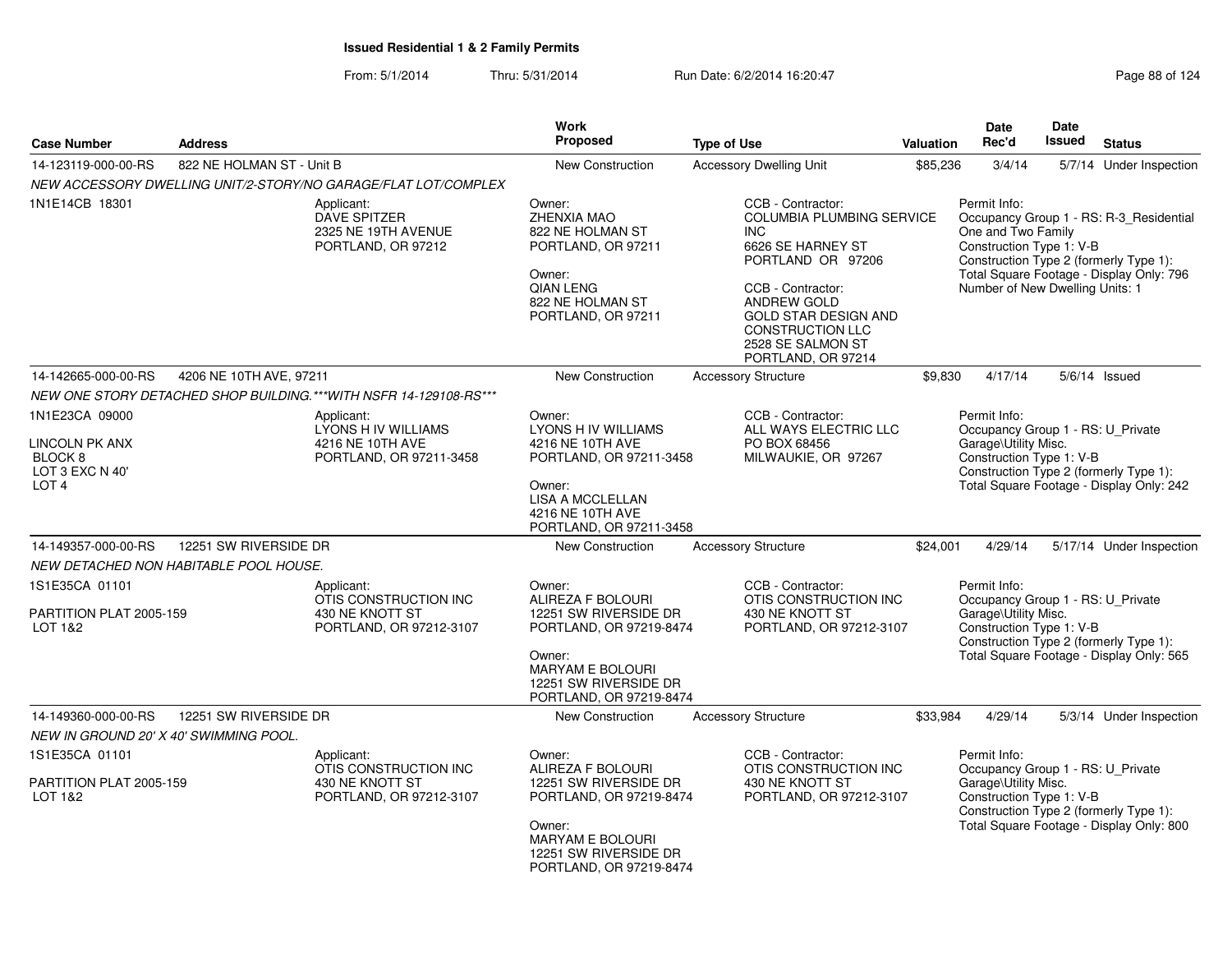From: 5/1/2014Thru: 5/31/2014 Run Date: 6/2/2014 16:20:47 Research 2010 124

| <b>Case Number</b>                                                          | <b>Address</b>                                                                                                     | <b>Work</b><br><b>Proposed</b>                                                                                                                           | <b>Type of Use</b>                                                                                                        | Valuation | <b>Date</b><br>Rec'd                                                                                                                                                                            | <b>Date</b><br><b>Issued</b> | <b>Status</b>                                                                      |
|-----------------------------------------------------------------------------|--------------------------------------------------------------------------------------------------------------------|----------------------------------------------------------------------------------------------------------------------------------------------------------|---------------------------------------------------------------------------------------------------------------------------|-----------|-------------------------------------------------------------------------------------------------------------------------------------------------------------------------------------------------|------------------------------|------------------------------------------------------------------------------------|
| 14-137237-REV-01-RS                                                         | 1808 SW LAUREL ST, 97201                                                                                           | New Construction                                                                                                                                         | <b>Accessory Structure</b>                                                                                                | \$        | 5/5/14                                                                                                                                                                                          |                              | $5/5/14$ Issued                                                                    |
|                                                                             | REVISION TO CHANGE SETBACK FROM 5' TO 4' WEST ELEVATION                                                            |                                                                                                                                                          |                                                                                                                           |           |                                                                                                                                                                                                 |                              |                                                                                    |
| 1S1E04CA 10300<br>CARTERS ADD TO P<br>BLOCK 85<br>LOT 1&2                   | Applicant:<br>NEPTUNE SWIMMING POOL CO<br>13785 SE AMBLER RD<br>CLACKAMAS, OR 97015-9732                           | Owner:<br>WILLIAM J WORTHINGTON<br>1808 SW LAUREL ST<br>PORTLAND, OR 97201<br>Owner:<br>DENEICE W WORTHINGTON<br>1808 SW LAUREL ST<br>PORTLAND, OR 97201 | CCB - Contractor:<br>NEPTUNE SWIMMING POOL CO<br>13785 SE AMBLER RD<br>CLACKAMAS, OR 97015-9732                           |           | Permit Info:<br>Occupancy Group 1 - RS: U Decks,<br>Patios, Porches, Carports<br>Construction Type 1: V-B<br>Construction Type 2 (formerly Type 1):<br>Total Square Footage - Display Only: 316 |                              |                                                                                    |
| 14-153469-000-00-RS                                                         | 4903 NE 28TH AVE, 97211                                                                                            | <b>New Construction</b>                                                                                                                                  | <b>Accessory Structure</b>                                                                                                | \$25,000  | 5/7/14                                                                                                                                                                                          |                              | 5/7/14 Issued                                                                      |
|                                                                             | NEW INGROUND SWIMMING POOL WITH SAFETY COVER                                                                       |                                                                                                                                                          |                                                                                                                           |           |                                                                                                                                                                                                 |                              |                                                                                    |
| 1N1E24BC 02300<br><b>ELBERTA</b><br>BLOCK <sub>2</sub><br>LOT <sub>18</sub> | Applicant:<br>BLUE MOUNTAIN POOLS INC<br>13121 S WARNOCK RD<br>OREGON CITY, OR 97045                               | Owner:<br>JESSICA A SILVERMAN<br>4903 NE 28TH AVE<br>PORTLAND, OR 97211-6336                                                                             | CCB - Contractor:<br>BLUE MOUNTAIN POOLS INC<br>13121 S WARNOCK RD<br>OREGON CITY, OR 97045                               |           | Permit Info:<br>Occupancy Group 1 - RS: U_Private<br>Garage\Utility Misc.<br>Construction Type 1: V-B                                                                                           |                              | Construction Type 2 (formerly Type 1):<br>Total Square Footage - Display Only: 1   |
| 14-150684-REV-01-RS                                                         | 2620 SW SCHOLLS FERRY RD, 97221                                                                                    | <b>New Construction</b>                                                                                                                                  | <b>Accessory Structure</b>                                                                                                | \$        | 5/9/14                                                                                                                                                                                          |                              | $5/9/14$ Issued                                                                    |
|                                                                             | <b>REVISION - MODIFICATIONS TO FOOTING DETAIL</b>                                                                  |                                                                                                                                                          |                                                                                                                           |           |                                                                                                                                                                                                 |                              |                                                                                    |
| 1S1E07BA 00600<br>SECTION 07 1S 1E<br>TL 600 3.15 ACRES                     | Applicant:<br><b>RICKS CUSTOM FENCING &amp;</b><br><b>DECKING INC</b><br>4543 SE TV HIGHWAY<br>HILLSBORO, OR 97123 | Owner:<br>MURREY R ALBERS<br>6712 N CUTTER CIR<br>PORTLAND, OR 97217<br>Owner:<br>SANDRA G ANDERSEN<br>6712 N CUTTER CIR<br>PORTLAND, OR 97217           | CCB - Contractor:<br><b>RICKS CUSTOM FENCING &amp;</b><br><b>DECKING INC</b><br>4543 SE TV HIGHWAY<br>HILLSBORO, OR 97123 |           | Permit Info:<br>Occupancy Group 1 - RS: U_Decks,<br>Patios, Porches, Carports<br>Construction Type 1: V-B<br>Construction Type 2 (formerly Type 1):<br>Total Square Footage - Display Only: 280 |                              |                                                                                    |
| 14-162541-000-00-RS                                                         | 13137 NE FAILING CT, 97230                                                                                         | New Construction                                                                                                                                         | <b>Accessory Structure</b>                                                                                                | \$5,310   | 5/29/14                                                                                                                                                                                         |                              | 5/29/14 Issued                                                                     |
| <b>NEW IN-GROUND POOL</b>                                                   |                                                                                                                    |                                                                                                                                                          |                                                                                                                           |           |                                                                                                                                                                                                 |                              |                                                                                    |
| 1N2E23CD 00200<br><b>EXBURY</b><br>BLOCK 4<br>LOT <sub>2</sub>              | Applicant:<br>NEPTUNE SWIMMING POOL CO<br>13785 SE AMBLER RD<br>CLACKAMAS, OR 97015-9732                           | Owner:<br><b>EVE GREEN</b><br>13137 NE FAILING CT<br>PORTLAND, OR 97230-2706                                                                             | CCB - Contractor:<br>NEPTUNE SWIMMING POOL CO<br>13785 SE AMBLER RD<br>CLACKAMAS, OR 97015-9732                           |           | Permit Info:<br>Occupancy Group 1 - RS: U_Private<br>Garage\Utility Misc.<br>Construction Type 1: V-B                                                                                           |                              | Construction Type 2 (formerly Type 1):<br>Total Square Footage - Display Only: 125 |
| 14-152198-000-00-RS                                                         | 7605 SW 51ST PL, 97219                                                                                             | <b>New Construction</b>                                                                                                                                  | Decks, Fences, Retaining Walls                                                                                            | \$7.000   | 5/14/14                                                                                                                                                                                         |                              | 5/14/14 Issued                                                                     |
|                                                                             | NEW 5 FOOT RETAINING WALL AT FRONT OF PROPERTY, STAIRS NOT PART OF THIS PERMIT                                     |                                                                                                                                                          |                                                                                                                           |           |                                                                                                                                                                                                 |                              |                                                                                    |
| 1S1E19DB 01502<br><b>MAPLE CREEK</b><br>LOT <sub>2</sub>                    | Applicant:<br>ADRIANA L FOCKE<br>7605 SW 51ST PL<br>PORTLAND, OR 97219                                             | Owner:<br>PAUL J FOCKE<br>7605 SW 51ST PL<br>PORTLAND, OR 97219                                                                                          | CCB - Contractor:<br>KG CONCRETE CONSTRUCTION<br>PO BOX 1198<br>NEWBERG, OR                                               |           | Permit Info:<br>Occupancy Group 1 - RS: U_Private<br>Garage\Utility Misc.<br>Construction Type 1: V-B                                                                                           |                              | Construction Type 2 (formerly Type 1):                                             |
|                                                                             |                                                                                                                    | Owner:<br><b>ADRIANA L FOCKE</b><br>7605 SW 51ST PL<br>PORTLAND, OR 97219                                                                                |                                                                                                                           |           |                                                                                                                                                                                                 |                              |                                                                                    |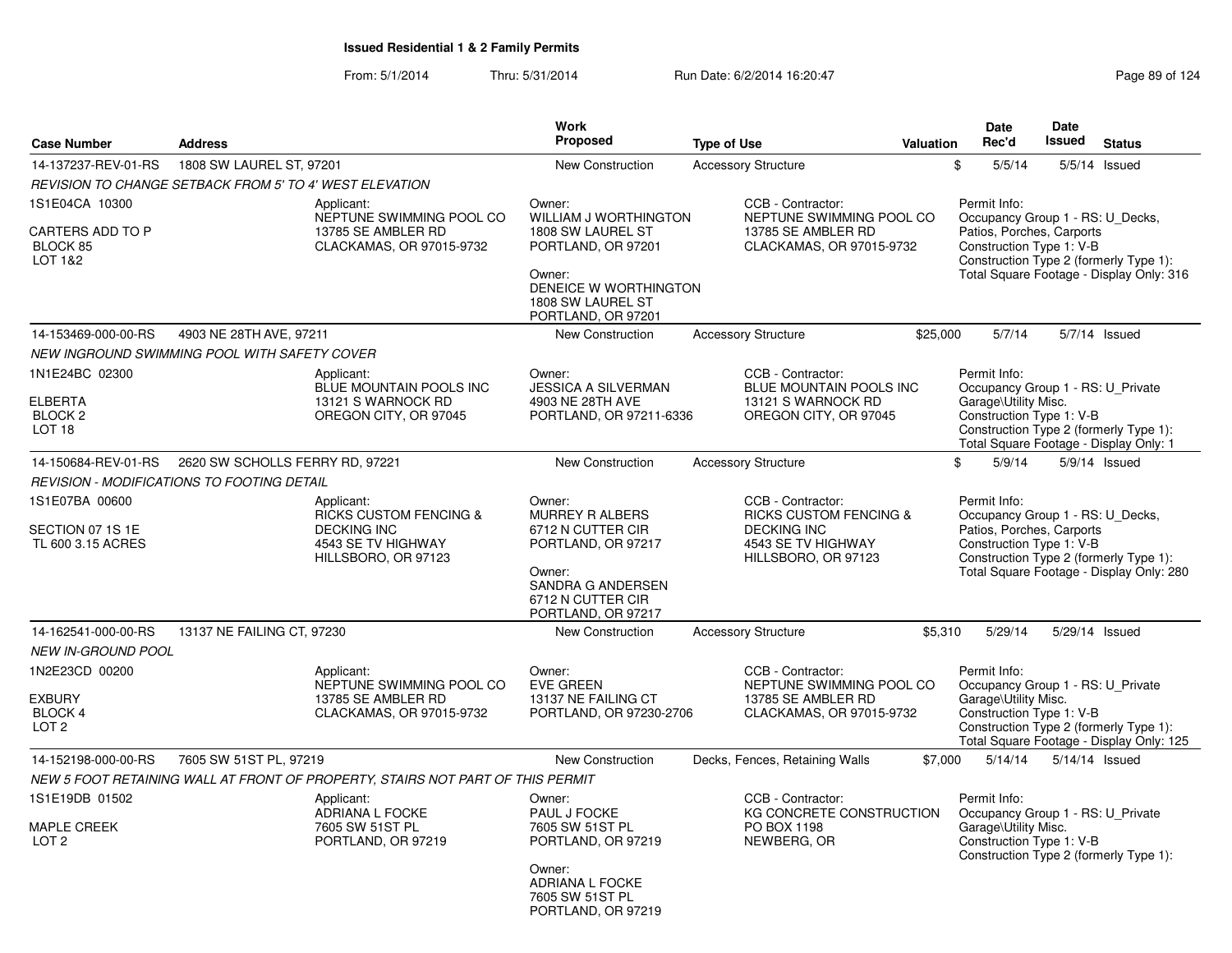|                                                                                               |                                                                          |                                                                                                                           | Work                                                                                                                                                                 |                                                                                                                      |                                                                                                                                                                                                 | <b>Date</b>                                                                                           | <b>Date</b>   |                                                                                    |  |
|-----------------------------------------------------------------------------------------------|--------------------------------------------------------------------------|---------------------------------------------------------------------------------------------------------------------------|----------------------------------------------------------------------------------------------------------------------------------------------------------------------|----------------------------------------------------------------------------------------------------------------------|-------------------------------------------------------------------------------------------------------------------------------------------------------------------------------------------------|-------------------------------------------------------------------------------------------------------|---------------|------------------------------------------------------------------------------------|--|
| <b>Case Number</b>                                                                            | <b>Address</b>                                                           |                                                                                                                           | Proposed                                                                                                                                                             | <b>Type of Use</b>                                                                                                   | Valuation                                                                                                                                                                                       | Rec'd                                                                                                 | <b>Issued</b> | <b>Status</b>                                                                      |  |
| 14-163182-000-00-RS                                                                           | 4215 SW CHESAPEAK AVE, 97201                                             |                                                                                                                           | New Construction                                                                                                                                                     | Decks, Fences, Retaining Walls                                                                                       | \$5,799                                                                                                                                                                                         | 5/30/14                                                                                               |               | 5/30/14 Issued                                                                     |  |
|                                                                                               |                                                                          | NEW MULTI-LEVEL DECK AT REAR OF HOUSE AND GRAVEL PATIO AREA                                                               |                                                                                                                                                                      |                                                                                                                      |                                                                                                                                                                                                 |                                                                                                       |               |                                                                                    |  |
| 1S1E08DD 08600<br><b>COUNCIL CREST PK</b><br>BLOCK 31<br>SLY 30' OF LOT 5<br>LOT <sub>6</sub> | Applicant:<br><b>ANTHONY COCA</b><br>18177 MEINIG AVE<br>SANDY, OR 97055 |                                                                                                                           | Owner:<br><b>KEITH A LEVESQUE</b><br>4215 SW CHESAPEAK AVE<br>PORTLAND, OR 97239<br>Owner:<br>ELIZABETH P LEVESQUE<br>4215 SW CHESAPEAK AVE<br>PORTLAND, OR 97239    | CCB - Contractor:<br><b>ANTHONY COCA</b><br>18177 MEINIG AVE<br>SANDY, OR 97055                                      | Permit Info:<br>Occupancy Group 1 - RS: U_Decks,<br>Patios, Porches, Carports<br>Construction Type 1: V-B<br>Construction Type 2 (formerly Type 1):<br>Total Square Footage - Display Only: 273 |                                                                                                       |               |                                                                                    |  |
| 14-159214-000-00-RS                                                                           | 4452 SE GLADSTONE ST, 97206                                              |                                                                                                                           | New Construction                                                                                                                                                     | Decks, Fences, Retaining Walls                                                                                       | \$3,000                                                                                                                                                                                         | 5/20/14                                                                                               |               | 5/20/14 Under Inspection                                                           |  |
|                                                                                               |                                                                          | REPLACE 7FT FENCE ALONG SOUTH PROPERTY LINE; ADD 7 FT FENCE ALONG EAST PROPERTY LINE                                      |                                                                                                                                                                      |                                                                                                                      |                                                                                                                                                                                                 |                                                                                                       |               |                                                                                    |  |
| 1S2E07CC 01300<br><b>IVANHOE</b><br>BLOCK <sub>7</sub><br>LOT <sub>6</sub>                    |                                                                          | Applicant:<br>MICHAEL J TOZIER<br>4452 SE GLADSTONE ST<br>PORTLAND, OR 97206                                              | Owner:<br>MICHAEL J TOZIER<br>4452 SE GLADSTONE ST<br>PORTLAND, OR 97206                                                                                             |                                                                                                                      |                                                                                                                                                                                                 | Permit Info:<br>Occupancy Group 1 - RS: U Private<br>Garage\Utility Misc.<br>Construction Type 1: V-B |               | Construction Type 2 (formerly Type 1):                                             |  |
| 13-232738-000-00-RS                                                                           | 3425 NW THURMAN ST, 97210                                                |                                                                                                                           | <b>New Construction</b>                                                                                                                                              | Decks, Fences, Retaining Walls                                                                                       |                                                                                                                                                                                                 | \$4,500 11/27/13                                                                                      |               | 5/9/14 Issued                                                                      |  |
|                                                                                               | NEW 3 FT RETAINING WALL AT REAR OF PROPERTY, SLOPED LOT                  |                                                                                                                           |                                                                                                                                                                      |                                                                                                                      |                                                                                                                                                                                                 |                                                                                                       |               |                                                                                    |  |
| 1N1E29CD 07600<br>WILLAMETTE HTS ADD<br>BLOCK 31<br>LOT <sub>13</sub>                         |                                                                          | Applicant:<br><b>BRIAN BAINNSON</b><br>QUATREFOIL<br>404 SE 80TH AVENUE<br>PORTLAND OR 97213                              | Owner:<br>PATRICK R O'BRIEN<br>3425 NW THURMAN ST<br>PORTLAND, OR 97210<br>Owner:<br><b>BONNEY A PELLEY</b><br>3425 NW THURMAN ST                                    | CCB - Contractor:<br>FINE CRAFT MASONRY INC<br>7246 SE HARMONY DR<br>MILWAUKIE, OR 97222                             |                                                                                                                                                                                                 | Permit Info:<br>Occupancy Group 1 - RS: U_Private<br>Garage\Utility Misc.<br>Construction Type 1: V-B |               | Construction Type 2 (formerly Type 1):                                             |  |
|                                                                                               |                                                                          |                                                                                                                           | PORTLAND, OR 97210                                                                                                                                                   |                                                                                                                      |                                                                                                                                                                                                 |                                                                                                       |               |                                                                                    |  |
| 14-137313-000-00-RS                                                                           | 3034 NE 35TH PL, 97212                                                   |                                                                                                                           | <b>New Construction</b>                                                                                                                                              | Garage/Carport                                                                                                       | \$33,984                                                                                                                                                                                        | 5/1/14                                                                                                |               | $5/1/14$ Issued                                                                    |  |
|                                                                                               | NEW GARAGE WITH STORAGE ABOVE AND CURB CUT:                              |                                                                                                                           |                                                                                                                                                                      |                                                                                                                      |                                                                                                                                                                                                 |                                                                                                       |               |                                                                                    |  |
| 1N1E25AB 15900<br><b>MARYLAND HTS</b><br>BLOCK <sub>8</sub><br>LOT <sub>5</sub>               |                                                                          | Applicant:<br>MICHAEL B LINQUIST<br>3034 NE 35TH PL<br>PORTLAND, OR 97212-2726                                            | Owner:<br><b>MICHAEL B LINQUIST</b><br>3034 NE 35TH PL<br>PORTLAND, OR 97212-2726<br>Owner:<br><b>ROBIN E LINQUIST</b><br>3034 NE 35TH PL<br>PORTLAND, OR 97212-2726 |                                                                                                                      |                                                                                                                                                                                                 | Permit Info:<br>Occupancy Group 1 - RS: U_Private<br>Garage\Utility Misc.<br>Construction Type 1: V-B |               | Construction Type 2 (formerly Type 1):<br>Total Square Footage - Display Only: 800 |  |
| 14-147134-000-00-RS                                                                           | 8927 N WILLAMETTE BLVD, 97203                                            |                                                                                                                           | New Construction                                                                                                                                                     | Garage/Carport                                                                                                       | \$10,195                                                                                                                                                                                        | 4/23/14                                                                                               |               | 5/27/14 Under Inspection                                                           |  |
|                                                                                               |                                                                          | NEW ONE CAR ONE STORY DETACHED GARAGE***WITH NSFR 14-147125-RS***                                                         |                                                                                                                                                                      |                                                                                                                      |                                                                                                                                                                                                 |                                                                                                       |               |                                                                                    |  |
| 1N1W12BA 12300<br>JAMES JOHNS ADD<br>BLOCK 32<br>SELY 1/2 OF LOT 2                            |                                                                          | Applicant:<br>SCOTT ELLIOTT<br>EDGE DEVELOPMENT, INC<br>5440 SW WESTGATE DRIVE,<br><b>SUITE 105</b><br>PORTLAND, OR 97221 | Owner:<br>ELLIOTT PROPERTIES INC<br>5440 SW WESTGATE DR #105<br>PORTLAND, OR 97221-2442                                                                              | CCB - Contractor:<br><b>Scott Elliott</b><br>ELLIOTT PROPERTIES INC<br>5440 SW WESTGATE DR #105<br>PORTLAND OR 97221 |                                                                                                                                                                                                 | Permit Info:<br>Occupancy Group 1 - RS: U_Private<br>Garage\Utility Misc.<br>Construction Type 1: V-B |               | Construction Type 2 (formerly Type 1):<br>Total Square Footage - Display Only: 240 |  |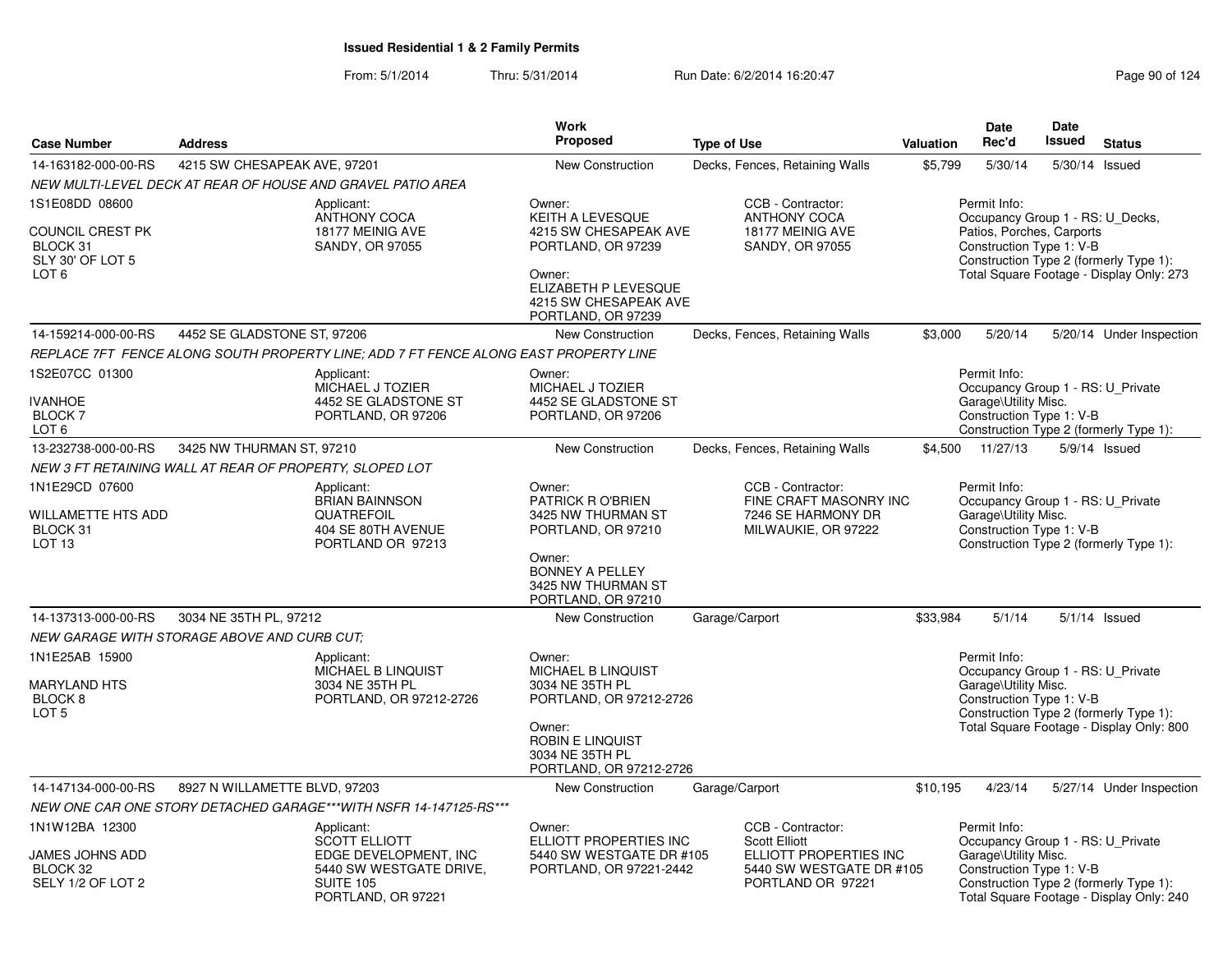| <b>Case Number</b>                                                                                 | <b>Address</b>          |                                                                                                                                                                       | <b>Work</b><br><b>Proposed</b>                                                                                                                       | <b>Type of Use</b>                                                                                                | <b>Valuation</b>             | <b>Date</b><br>Rec'd                                                                                                                                                                        | Date<br>Issued | <b>Status</b>           |                         |
|----------------------------------------------------------------------------------------------------|-------------------------|-----------------------------------------------------------------------------------------------------------------------------------------------------------------------|------------------------------------------------------------------------------------------------------------------------------------------------------|-------------------------------------------------------------------------------------------------------------------|------------------------------|---------------------------------------------------------------------------------------------------------------------------------------------------------------------------------------------|----------------|-------------------------|-------------------------|
| 14-152042-000-00-RS                                                                                | 4425 NE 90TH AVE, 97220 |                                                                                                                                                                       | <b>New Construction</b>                                                                                                                              | Garage/Carport                                                                                                    | \$22,000                     | 5/2/14                                                                                                                                                                                      |                | $5/2/14$ Issued         |                         |
| <b>NEW 417 SF DETACHED GARAGE</b>                                                                  |                         |                                                                                                                                                                       |                                                                                                                                                      |                                                                                                                   |                              |                                                                                                                                                                                             |                |                         |                         |
| 1N2E21CA 04000                                                                                     |                         | Applicant:                                                                                                                                                            | Owner:                                                                                                                                               | CCB - Contractor:                                                                                                 |                              | Permit Info:                                                                                                                                                                                |                |                         |                         |
| ROSEWAY & PLAT 2<br>BLOCK 3<br>LOT <sub>31</sub>                                                   |                         | <b>JOHN CHU</b><br><b>JTC DESIGN</b><br>11540 SE SOUTHERN LITES DR<br>HAPPY VALLEY, OR 97086                                                                          | <b>KRISTIN TONDRA</b><br>4425 NE 90TH AVE<br>PORTLAND, OR 97220-5023<br>Owner:<br><b>MICHAEL TRUE</b><br>4425 NE 90TH AVE<br>PORTLAND, OR 97220-5023 | <b>NICK WIEBE</b><br>8190 SW DURHAM<br><b>TIGARD, OR 97224</b>                                                    | SAGE GENERAL CONTRACTING     | Occupancy Group 1 - RS: U Private<br>Garage\Utility Misc.<br>Construction Type 1: V-B<br>Construction Type 2 (formerly Type 1):<br>Total Square Footage - Display Only: 417                 |                |                         |                         |
| 14-148698-000-00-RS                                                                                | 3725 NE 36TH AVE, 97212 |                                                                                                                                                                       | <b>New Construction</b>                                                                                                                              | Garage/Carport                                                                                                    | \$10,195                     | 4/28/14                                                                                                                                                                                     | 5/25/14 Issued |                         |                         |
| NEW SINGLE STORY DETACHED GARAGE.                                                                  |                         |                                                                                                                                                                       |                                                                                                                                                      |                                                                                                                   |                              |                                                                                                                                                                                             |                |                         |                         |
| 1N1E24DC 04200<br>WILSHIRE<br>BLOCK 5<br>S 50' OF LOT 6                                            |                         | Applicant:<br><b>MIKE HUBBELL</b><br>PORTLAND DEVELOPMENT<br><b>GROUP LLC</b><br>4224 NE HALSEY ST SUITE 300<br>PORTLAND OR 97213                                     | Owner:<br>PORTLAND DEVELOPMENT<br><b>GROUP</b><br>11124 NE HALSEY ST PMB 643<br>PORTLAND, OR 97220-2021                                              | CCB - Contractor:<br>SUNLIGHT ELECTRIC INC<br>2800 NE 65TH AVE SUITE B<br>VANCOUVER WA 98661<br>CCB - Contractor: |                              | Permit Info:<br>Occupancy Group 1 - RS: U Private<br>Garage\Utility Misc.<br>Construction Type 1: V-B<br>Construction Type 2 (formerly Type 1):<br>Total Square Footage - Display Only: 240 |                |                         |                         |
|                                                                                                    |                         |                                                                                                                                                                       | Owner:<br><b>INVESTMENTS LLC</b><br>11124 NE HALSEY ST PMB 643<br>PORTLAND, OR 97220-2021                                                            | <b>GENE</b><br>PORTLAND DEVELOPMENT<br><b>GROUP LLC</b><br>PORTLAND, OR 97220                                     | 11124 NE HALSEY ST. PMB 643  |                                                                                                                                                                                             |                |                         |                         |
| 14-149452-000-00-RS                                                                                | 870 SE 138TH AVE, 97233 |                                                                                                                                                                       | <b>New Construction</b>                                                                                                                              | Garage/Carport                                                                                                    | \$20,560                     | 5/9/14                                                                                                                                                                                      |                | 5/9/14 Under Inspection |                         |
|                                                                                                    |                         | NEW SINGLE STORY SHOP WITH ONE OVERHEAD DOOR, SEPARATE TRADE PERMITS/***ADD (1) 200 AMP SERVICE AND (10) BRANCH CIRCUITS 5/9/14***/***ADD FURNACE, VENT FOR APPLIANCI |                                                                                                                                                      |                                                                                                                   |                              |                                                                                                                                                                                             |                |                         |                         |
| 1S2E02AA 11100<br>HOOD ACRES & PLAT 2 & 3<br>BLOCK 3<br>N 1/2 OF LOT 9 EXC PT IN ST & EXC E 126.50 |                         | Applicant:<br>A SCOTT TRNKA<br>870 SE 138TH AVE<br>PORTLAND, OR 97233-1944                                                                                            | Owner:<br>A SCOTT TRNKA<br>870 SE 138TH AVE<br>PORTLAND, OR 97233-1944                                                                               |                                                                                                                   |                              | Permit Info:<br>Occupancy Group 1 - RS: U Private<br>Garage\Utility Misc.<br>Construction Type 1: V-B<br>Construction Type 2 (formerly Type 1):<br>Total Square Footage - Display Only: 484 |                |                         |                         |
| 14-151573-000-00-RS                                                                                | 335 NE 83RD AVE, 97220  |                                                                                                                                                                       | <b>New Construction</b>                                                                                                                              | Garage/Carport                                                                                                    | \$18,861                     | 5/2/14                                                                                                                                                                                      |                |                         | 5/2/14 Under Inspection |
|                                                                                                    |                         | NEW DETACHED GARAGE Septic Decommissioning Required. Call for Inspection 842.                                                                                         |                                                                                                                                                      |                                                                                                                   |                              |                                                                                                                                                                                             |                |                         |                         |
| 1N2E33CB 06500                                                                                     |                         | Applicant:<br>RON WOODRUFF                                                                                                                                            | Owner:<br><b>SUSAN E ALLEMAN</b>                                                                                                                     | CCB - Contractor:                                                                                                 | COPASETIC CONSTRUCTION INC   | Permit Info:<br>Occupancy Group 1 - RS: U Private                                                                                                                                           |                |                         |                         |
| <b>TERRACE PK</b><br>BLOCK 16<br>LOT 17                                                            |                         | RON WOODRUFF, ARCHITECT<br>1225 SE MALL ST<br>PORTLAND OR 97202                                                                                                       | 335 NE 83RD AVE<br>PORTLAND, OR 97220                                                                                                                | 3958 SE WAKE ST<br>MILWAUKIE, OR 97222                                                                            |                              | Garage\Utility Misc.<br>Construction Type 1: V-B<br>Construction Type 2 (formerly Type 1):<br>Total Square Footage - Display Only: 444                                                      |                |                         |                         |
| 14-119328-000-00-RS                                                                                | 2715 NE 35TH AVE, 97212 |                                                                                                                                                                       | <b>New Construction</b>                                                                                                                              | Garage/Carport                                                                                                    | \$11.699                     | 2/21/14                                                                                                                                                                                     | 5/5/14 Issued  |                         |                         |
| NEW DETACHED 12 X 24 CARPORT                                                                       |                         |                                                                                                                                                                       |                                                                                                                                                      |                                                                                                                   |                              |                                                                                                                                                                                             |                |                         |                         |
| 1N1E25AC 09800                                                                                     |                         | Applicant:<br>Gerald W. Edwards                                                                                                                                       | Owner:<br>LA JOLLA MJ MANAGEMENT II                                                                                                                  | CCB - Contractor:<br>SHEILA REILLY DESIGN                                                                         |                              | Permit Info:<br>Occupancy Group 1 - RS: U Private                                                                                                                                           |                |                         |                         |
| <b>HOLLYROOD</b><br>BLOCK 7<br>LOT <sub>9</sub>                                                    |                         | SHEILA REILLY DESIGN<br>P.O. Box 14601<br>PORTLAND, OR 97293                                                                                                          | 7979 IVANHOE AVE #520<br>LA JOLLA, CA 92037                                                                                                          | PORTLAND, O 97214                                                                                                 | 1204 SE WATER AVE. SUITE #23 | Garage\Utility Misc.<br>Construction Type 1: V-B<br>Construction Type 2 (formerly Type 1):<br>Total Square Footage - Display Only: 288                                                      |                |                         |                         |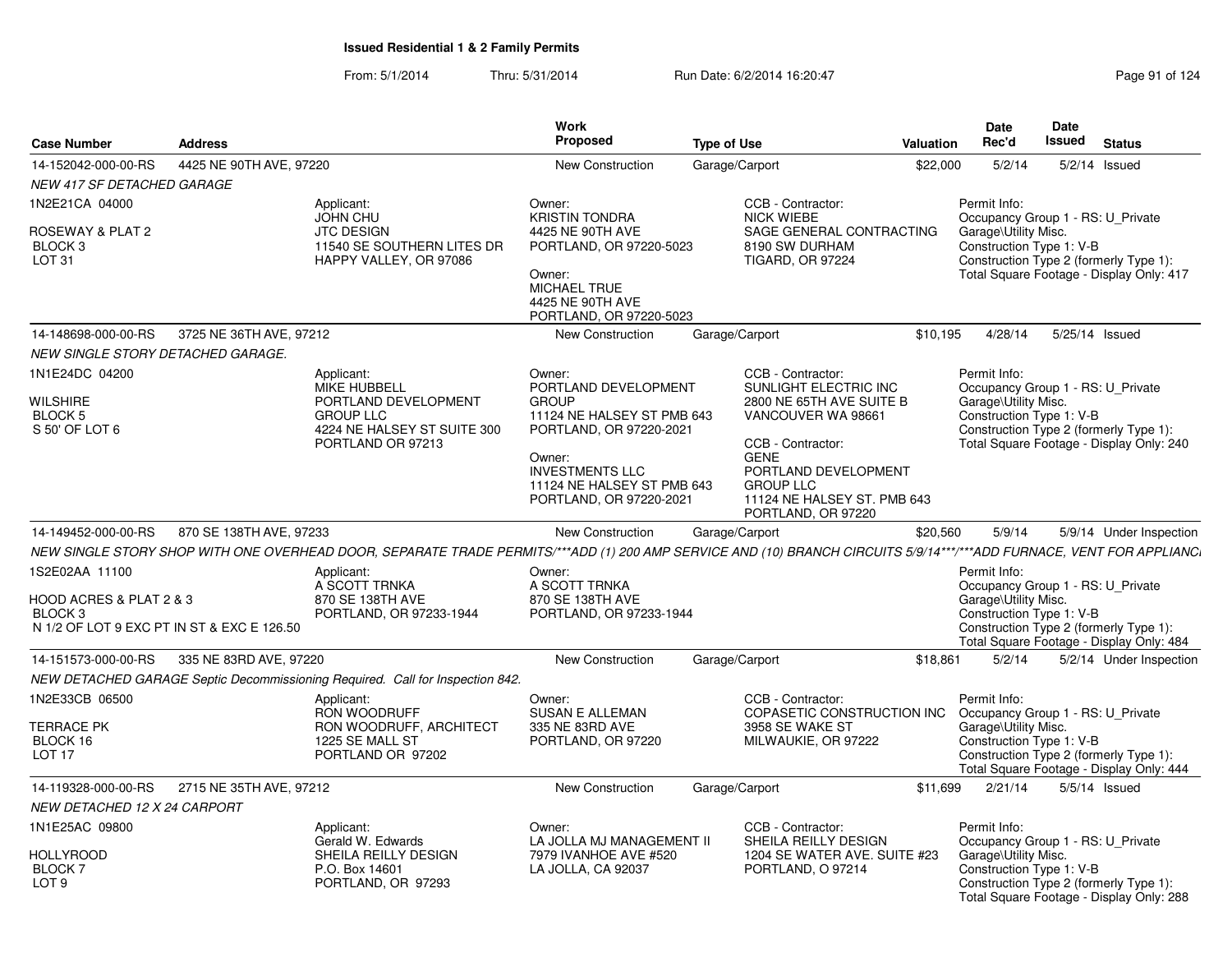From: 5/1/2014Thru: 5/31/2014 Run Date: 6/2/2014 16:20:47 Research 2010 124

| <b>Case Number</b>                                     | <b>Address</b>                                                                                                                                             | Work<br><b>Proposed</b>                                                                                                | <b>Type of Use</b>                                          | Valuation     | <b>Date</b><br>Rec'd                                                      | Date<br><b>Issued</b> | <b>Status</b>                                                                                                                |
|--------------------------------------------------------|------------------------------------------------------------------------------------------------------------------------------------------------------------|------------------------------------------------------------------------------------------------------------------------|-------------------------------------------------------------|---------------|---------------------------------------------------------------------------|-----------------------|------------------------------------------------------------------------------------------------------------------------------|
| 14-123716-REV-01-RS                                    | 4515 N VANCOUVER AVE, 97217                                                                                                                                | <b>New Construction</b>                                                                                                |                                                             | \$21,000      | 5/9/14                                                                    |                       | 5/9/14 Issued                                                                                                                |
|                                                        | ADDED VALUE REVISION - CONVERT 600 SF 2ND FLOOR TO HABITABLE SPACE WITH NEW BEDROOM. BATHROOM AND LIVING AREA                                              |                                                                                                                        | Garage/Carport                                              |               |                                                                           |                       |                                                                                                                              |
| 1N1E22AC 07100                                         | Applicant:                                                                                                                                                 | Owner:                                                                                                                 | CCB - Contractor:                                           |               | Permit Info:                                                              |                       |                                                                                                                              |
| <b>CENTRAL ALBINA ADD</b><br>BLOCK 18<br>LOT 5 TL 7100 | ALVIN C JR CAMPBELL<br>5329 E 24TH AVE<br>ANCHORAGE, AK 99508                                                                                              | ALVIN C JR CAMPBELL<br>5329 E 24TH AVE<br>ANCHORAGE, AK 99508                                                          | TUFF SHED INC<br>6500 NE HALSEY ST<br>PORTLAND, OR 97213    |               | Garage\Utility Misc.<br>Construction Type 1: V-B                          |                       | Occupancy Group 1 - RS: U_Private<br>Construction Type 2 (formerly Type 1): V-B<br>Total Square Footage - Display Only: 1248 |
| 14-155946-000-00-RS                                    | 2334 NE 27TH AVE, 97212                                                                                                                                    | <b>New Construction</b>                                                                                                | Garage/Carport                                              | \$11.045      | 5/13/14                                                                   |                       | 5/13/14 Issued                                                                                                               |
| <b>NEW DETACHED GARAGE</b>                             |                                                                                                                                                            |                                                                                                                        |                                                             |               |                                                                           |                       |                                                                                                                              |
| 1N1E25CB 09900                                         | Applicant:<br><b>THOMAS JOHNSON</b>                                                                                                                        | Owner:<br>ROBERT P AMBES                                                                                               | CCB - Contractor:<br>ZB                                     |               | Permit Info:                                                              |                       | Occupancy Group 1 - RS: U_Private                                                                                            |
| SECTION 25 1N 1E<br>TL 9900 0.14 ACRES                 | 821 NW FLANDERS #210<br>PORTLAND OR 97209                                                                                                                  | PO BOX 12601<br>PORTLAND, OR 97212-0601                                                                                | ZB CONSTRUCTION<br>12728 SE STEELE ST<br>PORTLAND, OR 97236 |               | Garage\Utility Misc.<br>Construction Type 1: V-B                          |                       | Construction Type 2 (formerly Type 1):<br>Total Square Footage - Display Only: 260                                           |
| 14-156574-000-00-RS                                    | 626 SW COMUS CT                                                                                                                                            | <b>New Construction</b>                                                                                                | Garage/Carport                                              | \$17,332      | 5/20/14                                                                   |                       | 5/20/14 Issued                                                                                                               |
|                                                        | NEW DETACHED GARAGE AT THE END OF EXISTING DRIVEWAY 407SF                                                                                                  |                                                                                                                        |                                                             |               |                                                                           |                       |                                                                                                                              |
| 1S1E28DD 05106                                         | Applicant:<br><b>JORDAN A CARTER</b>                                                                                                                       | Owner:<br><b>JORDAN A CARTER</b>                                                                                       |                                                             |               | Permit Info:<br>Occupancy Group 1 - RS: U Private                         |                       |                                                                                                                              |
| <b>TRYON CREST</b><br>LOT <sub>6</sub>                 | 626 SW COMUS CT<br>PORTLAND, OR 97219-7790                                                                                                                 | 626 SW COMUS CT<br>PORTLAND, OR 97219-7790<br>Owner:<br>REBECCA M CARTER<br>626 SW COMUS CT<br>PORTLAND, OR 97219-7790 |                                                             |               | Garage\Utility Misc.<br>Construction Type 1: V-B                          |                       | Construction Type 2 (formerly Type 1):<br>Total Square Footage - Display Only: 408                                           |
| 09-127849-REV-02-RS                                    | 4410 SE BYBEE BLVD, 97206                                                                                                                                  | <b>New Construction</b>                                                                                                | Garage/Carport                                              | \$2,000       | 5/13/14                                                                   |                       | 5/13/14 Issued                                                                                                               |
|                                                        | REVISION- TO REMOVE COVERED TRASH SHED. DETACH STORAGE SHED ATTACHED TO REAR OF GARAGE THAT DOSENT REQUIRE A PERMIT AND CHANGE DEMISIONS OF CEMENT PARKING |                                                                                                                        |                                                             |               |                                                                           |                       |                                                                                                                              |
| 1S2E19BB 15800<br><b>DOVER</b>                         | Applicant:<br>ETHAN C COOK<br>4410 SE BYBEE BLVD                                                                                                           | Owner:<br>ETHAN C COOK<br>4410 SE BYBEE BLVD                                                                           |                                                             |               | Permit Info:<br>Occupancy Group 1 - RS: U_Private<br>Garage\Utility Misc. |                       |                                                                                                                              |
| BLOCK 12<br>LOT 10-12                                  | PORTLAND, OR 97206-7757                                                                                                                                    | PORTLAND, OR 97206-7757                                                                                                |                                                             |               | Construction Type 1: V-B                                                  |                       | Construction Type 2 (formerly Type 1):<br>Total Square Footage - Display Only: 800                                           |
|                                                        | 14-116878-REV-02-RS 7701 SE MADISON ST. 97215                                                                                                              | <b>New Construction</b>                                                                                                | Garage/Carport                                              | $\mathbf{\$}$ | 5/13/14                                                                   |                       | 5/13/14 Issued                                                                                                               |
|                                                        | REVISION TO MOVE GARAGE TO 1 FT FROM PROPERTY LINE                                                                                                         |                                                                                                                        |                                                             |               |                                                                           |                       |                                                                                                                              |
| 1S2E05AC 02200                                         | Applicant:<br><b>BOB STEELE</b>                                                                                                                            | Owner:<br>JEFFREY ARMSTRONG                                                                                            | CCB - Contractor:<br>WILDE PROPERTIES INC                   |               | Permit Info:                                                              |                       | Occupancy Group 1 - RS: U Private                                                                                            |
| KINZEL PK<br>BLOCK 8<br>LOT 14&15                      | <b>DESIGN INTELLIGENCE</b><br>3013 SE WASHOUGAL RIVER RD<br>WASHOUGAL, WA 98671                                                                            | 7701 SE MADISON ST<br>PORTLAND, OR 97215<br>Owner:<br>DAWN M MOWER<br>7701 SE MADISON ST<br>PORTLAND, OR 97215         | 3735 SE CLAY STE 204<br>PORTLAND, OR 97214                  |               | Garage\Utility Misc.<br>Construction Type 1: V-B                          |                       | Construction Type 2 (formerly Type 1):<br>Total Square Footage - Display Only: 240                                           |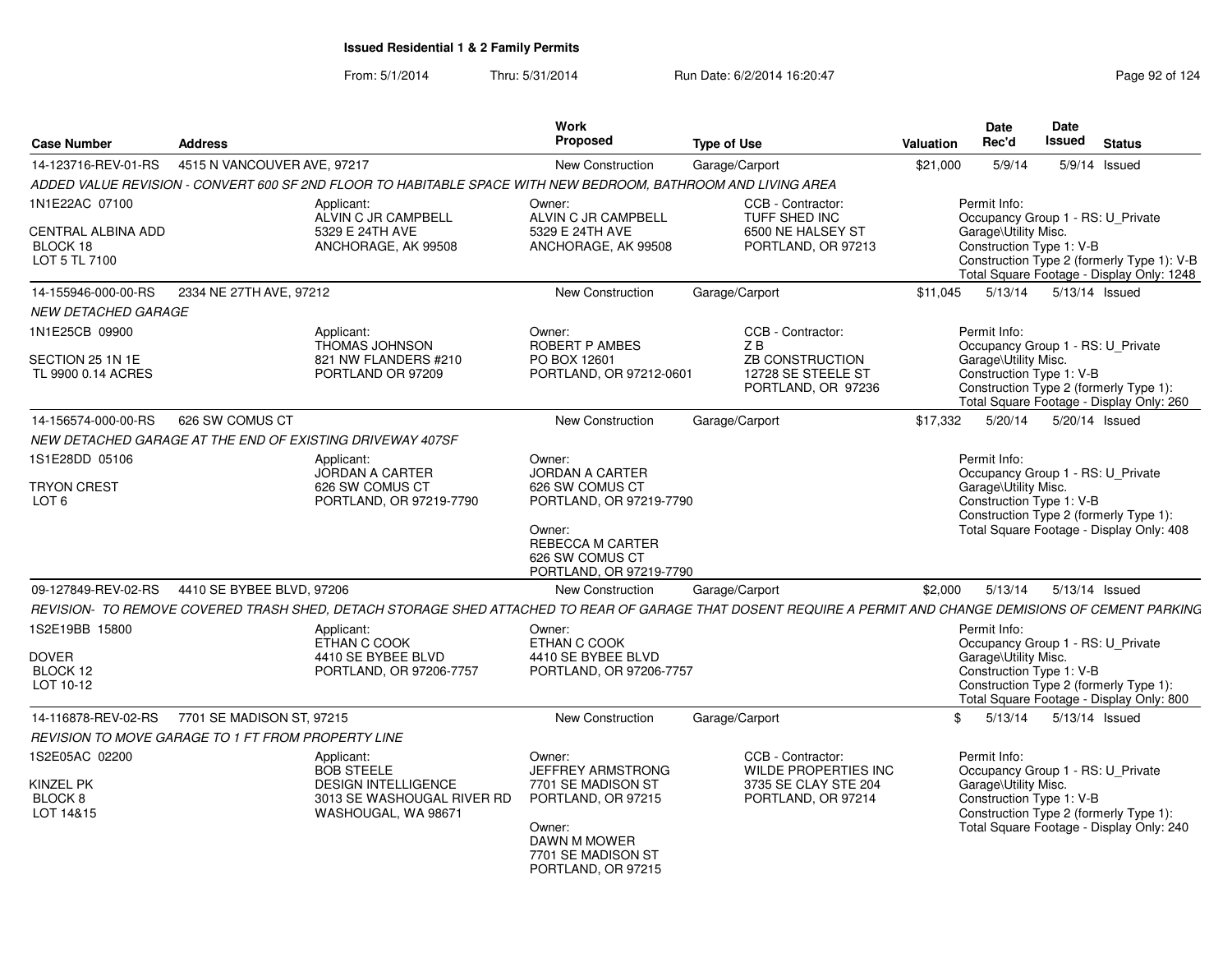| <b>Case Number</b>                                                         | <b>Address</b>             |                                                                                                                                                  | <b>Work</b><br>Proposed                                                                                                                             | <b>Type of Use</b> |                                                                                                                                                                                                                                              | <b>Valuation</b> | Date<br>Rec'd                                                                                         | Date<br>Issued | <b>Status</b>                                                                      |
|----------------------------------------------------------------------------|----------------------------|--------------------------------------------------------------------------------------------------------------------------------------------------|-----------------------------------------------------------------------------------------------------------------------------------------------------|--------------------|----------------------------------------------------------------------------------------------------------------------------------------------------------------------------------------------------------------------------------------------|------------------|-------------------------------------------------------------------------------------------------------|----------------|------------------------------------------------------------------------------------|
|                                                                            |                            |                                                                                                                                                  |                                                                                                                                                     |                    |                                                                                                                                                                                                                                              |                  |                                                                                                       |                |                                                                                    |
| 14-100740-REV-01-RS                                                        | 6414 N BOSTON AVE, 97217   |                                                                                                                                                  | New Construction                                                                                                                                    | Garage/Carport     |                                                                                                                                                                                                                                              |                  | \$<br>5/13/14                                                                                         |                | 5/13/14 Issued                                                                     |
|                                                                            |                            | REVISION TO CHANGE ANCHOR BOLT SETTING FROM 6" OC TO 6' OC . ENCLOSE SOFFIT ON SOUTH SIDE OF GARAGE.                                             |                                                                                                                                                     |                    |                                                                                                                                                                                                                                              |                  |                                                                                                       |                |                                                                                    |
| 1N1E16DB 06900<br><b>ALBION ADD</b><br>BLOCK 5<br>LOT <sub>8</sub>         |                            | Applicant:<br>RICHARD J BECKMAN<br>6414 N BOSTON AVE<br>PORTLAND, OR 97217-4913                                                                  | Owner:<br>RICHARD J BECKMAN<br>6414 N BOSTON AVE<br>PORTLAND, OR 97217-4913                                                                         |                    |                                                                                                                                                                                                                                              |                  | Permit Info:<br>Occupancy Group 1 - RS: U Private<br>Garage\Utility Misc.<br>Construction Type 1: V-B |                | Construction Type 2 (formerly Type 1):<br>Total Square Footage - Display Only: 234 |
| 13-219775-000-00-RS                                                        | 4224 SE GLENWOOD ST        |                                                                                                                                                  | New Construction                                                                                                                                    | Garage/Carport     |                                                                                                                                                                                                                                              | \$10,724         | 10/22/13                                                                                              |                | 5/28/14 Issued                                                                     |
|                                                                            |                            | NEW UNIT 1 of 2 DETACHED SHARED GARAGE / 1-STORY / 1-CAR / FLAT LOT / COMPLEX+++SEE 13-219769-RS FOR HOUSE and 13-219782-RS FOR GARAGE UNIT 2+++ |                                                                                                                                                     |                    |                                                                                                                                                                                                                                              |                  |                                                                                                       |                |                                                                                    |
| 1S2E19BB 12801<br><b>DOVER</b><br>BLOCK <sub>2</sub><br>LOT 12&13 TL 12801 |                            | Applicant:<br><b>MIKE COYLE</b><br><b>FASTER PERMITS</b><br>14334 NW EAGLERIDGE LANE<br>PORTLAND, OR 97229                                       | Owner:<br>EVERETT CUSTOM HOMES INC<br>735 SW 158TH AVE #180<br>BEAVERTON, OR 97006-4952                                                             |                    | CCB - Contractor:<br><b>VIC REMMERS</b><br>EVERETT CUSTOM HOMES INC<br>735 SW 158TH AVE STE 180<br>BEAVERTON OR 97008                                                                                                                        |                  | Permit Info:<br>Occupancy Group 1 - RS: U_Private<br>Garage\Utility Misc.<br>Construction Type 1: V-B |                | Construction Type 2 (formerly Type 1):<br>Total Square Footage - Display Only: 264 |
| 13-219782-000-00-RS                                                        | 4228 SE GLENWOOD ST, 97206 |                                                                                                                                                  | New Construction                                                                                                                                    | Garage/Carport     |                                                                                                                                                                                                                                              |                  | \$10,724 10/22/13                                                                                     |                | 5/28/14 Issued                                                                     |
|                                                                            |                            | NEW UNIT 2 of 2 DETACHED SHARED GARAGE / 1-STORY / 1-CAR / FLAT LOT / COMPLEX+++SEE 13-219793-RS FOR HOUSE and 13-219775-RS FOR GARAGE UNIT 1+++ |                                                                                                                                                     |                    |                                                                                                                                                                                                                                              |                  |                                                                                                       |                |                                                                                    |
| 1S2E19BB 12800                                                             |                            | Applicant:<br><b>MIKE COYLE</b><br><b>FASTER PERMITS</b><br>14334 NW EAGLERIDGE LANE<br>PORTLAND, OR 97229                                       | Owner:<br><b>JAMES R TIMM</b><br>4226 SE GLENWOOD ST<br>PORTLAND, OR 97206<br>Owner:<br>CHERYLE L TIMM<br>4226 SE GLENWOOD ST<br>PORTLAND, OR 97206 |                    | CCB - Contractor:<br><b>VIC REMMERS</b><br>EVERETT CUSTOM HOMES INC<br>735 SW 158TH AVE STE 180<br>BEAVERTON OR 97008                                                                                                                        |                  | Permit Info:<br>Occupancy Group 1 - RS: U_Private<br>Garage\Utility Misc.<br>Construction Type 1: V-B |                | Construction Type 2 (formerly Type 1):<br>Total Square Footage - Display Only: 264 |
| 14-110443-000-00-RS                                                        | 9235 SW 54TH AVE, 97219    |                                                                                                                                                  | New Construction                                                                                                                                    | Garage/Carport     |                                                                                                                                                                                                                                              | \$10,724         | 1/28/14                                                                                               |                | 5/5/14 Under Inspection                                                            |
| DETACHED ONE STORY ONE CAR GARAGE                                          |                            | ****WITH 14-110416-RS****                                                                                                                        |                                                                                                                                                     |                    |                                                                                                                                                                                                                                              |                  |                                                                                                       |                |                                                                                    |
| 1S1E30AB 12400                                                             |                            | Applicant:<br><b>KEVIN PARTAIN</b><br><b>URBAN VISIONS</b><br>223 NE 56TH AVE<br>PORTLAND, OR 97213                                              | Owner:<br>EDEN ENTERPRISES LLC<br>5505 SW DELKER RD<br>TUALATIN, OR 97062-9710                                                                      |                    | CCB - Contractor:<br>DBA WRIGHT 1 ELECTRIC and<br>THREE PHASE ELECTRIC<br>5618 SE 135TH<br>PORTLAND OR 97236<br>CCB - Contractor:<br><b>VIC REMMERS</b><br><b>EVERETT CUSTOM HOMES INC</b><br>735 SW 158TH AVE STE 180<br>BEAVERTON OR 97008 |                  | Permit Info:<br>Occupancy Group 1 - RS: U Private<br>Garage\Utility Misc.<br>Construction Type 1: V-B |                | Construction Type 2 (formerly Type 1):<br>Total Square Footage - Display Only: 264 |
| 14-114576-000-00-RS                                                        | 5137 NE JARRETT ST, 97218  |                                                                                                                                                  | New Construction                                                                                                                                    | Garage/Carport     |                                                                                                                                                                                                                                              | \$16,248         | 2/6/14                                                                                                |                | 5/13/14 Under Inspection                                                           |
|                                                                            |                            | NEW ONE STORY TWO CAR DETACHED GARAGE***WITH NSFR 14-114560-RS***                                                                                |                                                                                                                                                     |                    |                                                                                                                                                                                                                                              |                  |                                                                                                       |                |                                                                                    |
| 1N2E18CD 02400                                                             |                            | Applicant:                                                                                                                                       | Owner:                                                                                                                                              |                    | CCB - Contractor:                                                                                                                                                                                                                            |                  | Permit Info:                                                                                          |                |                                                                                    |
|                                                                            |                            | <b>MIKE COYLE</b><br><b>FASTER PERMITS</b><br>14334 NW EAGLERIDGE LANE<br>PORTLAND, OR 97229                                                     | PJB INVESTMENTS LLC<br>4329 NE SIMPSON CT<br>PORTLAND, OR 97218-1451                                                                                |                    | <b>BRIAN MCMILLEN LLC</b><br>15151 SE FRYE<br>HAPPY VALLEY, OR 97086                                                                                                                                                                         |                  | Occupancy Group 1 - RS: U Private<br>Garage\Utility Misc.<br>Construction Type 1: V-B                 |                | Construction Type 2 (formerly Type 1):<br>Total Square Footage - Display Only: 400 |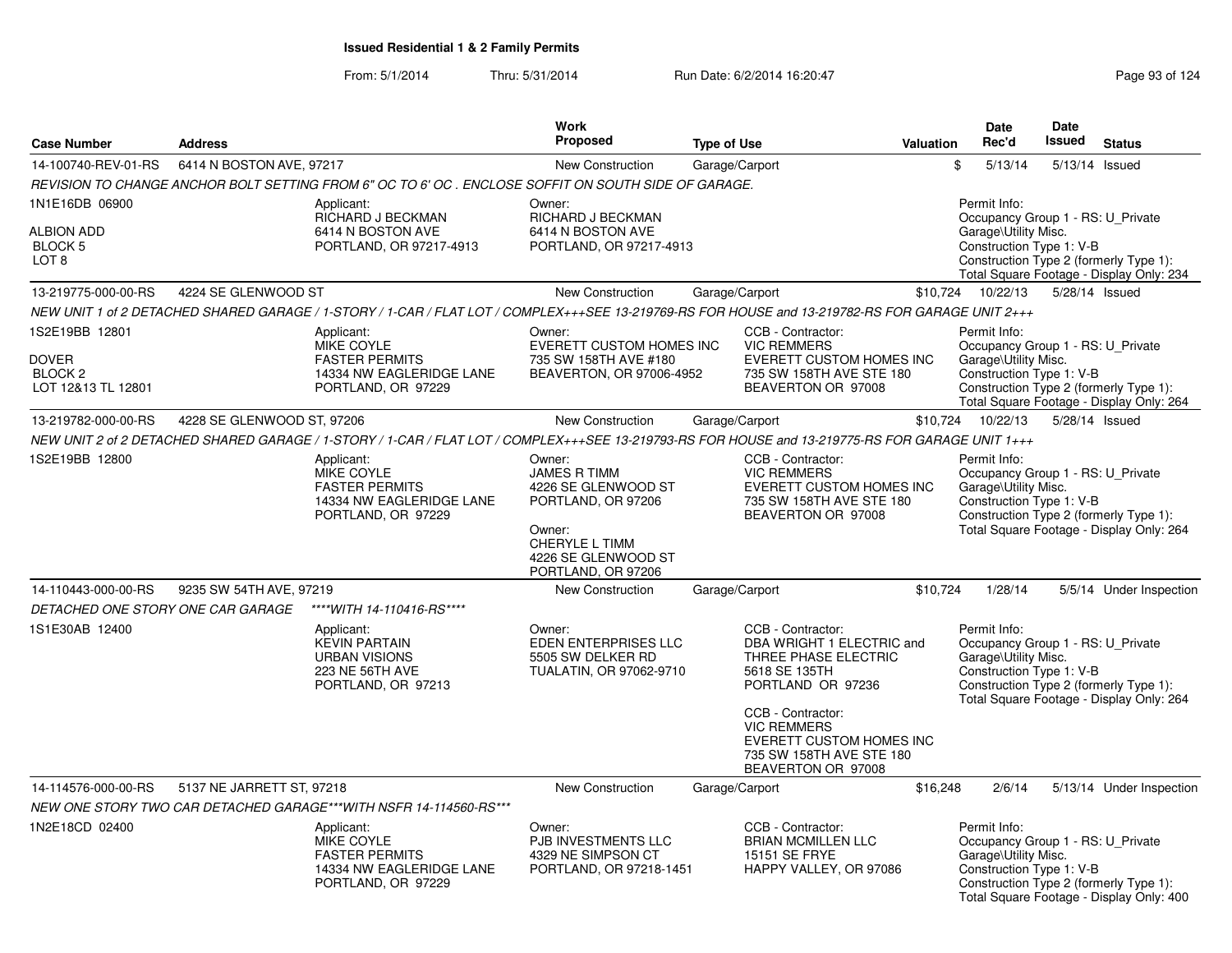From: 5/1/2014Thru: 5/31/2014 Run Date: 6/2/2014 16:20:47 Research 2010 124

| <b>Address</b><br><b>Case Number</b>                                                                                                                                   |                                                                                |                                                                                                                                                              | <b>Work</b><br>Proposed                                                                                                                                           | <b>Type of Use</b>                                                                        | <b>Valuation</b>                                                                                                                       | Date<br>Rec'd                                                                                         | Date<br><b>Issued</b>                                                                                                   | <b>Status</b>                                                                      |
|------------------------------------------------------------------------------------------------------------------------------------------------------------------------|--------------------------------------------------------------------------------|--------------------------------------------------------------------------------------------------------------------------------------------------------------|-------------------------------------------------------------------------------------------------------------------------------------------------------------------|-------------------------------------------------------------------------------------------|----------------------------------------------------------------------------------------------------------------------------------------|-------------------------------------------------------------------------------------------------------|-------------------------------------------------------------------------------------------------------------------------|------------------------------------------------------------------------------------|
| 14-114654-000-00-RS                                                                                                                                                    | 5147 NE JARRETT ST, 97218                                                      |                                                                                                                                                              | <b>New Construction</b>                                                                                                                                           | Garage/Carport                                                                            | \$10,561                                                                                                                               | 2/6/14                                                                                                |                                                                                                                         | 5/1/14 Under Inspection                                                            |
|                                                                                                                                                                        |                                                                                | NEW ONE STORY DETACHED ONE CAR GARAGE****WITH NSFR 14-114640-RS****                                                                                          |                                                                                                                                                                   |                                                                                           |                                                                                                                                        |                                                                                                       |                                                                                                                         |                                                                                    |
| 1N2E18CD 02300                                                                                                                                                         | Applicant:                                                                     | Applicant:<br><b>MIKE COYLE</b><br><b>FASTER PERMITS</b><br>14334 NW EAGLERIDGE LANE<br>PORTLAND, OR 97229<br>ED CHRISTENSEN<br><b>WELKIN ENGINEERING PC</b> | Owner:<br><b>BILL REINWAND</b><br>4329 NE SIMPSON CT<br>PORTLAND, OR 97218-1451<br>Owner:<br><b>TRISH BRAZIL</b><br>4329 NE SIMPSON CT<br>PORTLAND, OR 97218-1451 | CCB - Contractor:<br><b>BRIAN MCMILLEN LLC</b><br>15151 SE FRYE<br>HAPPY VALLEY, OR 97086 |                                                                                                                                        | Permit Info:<br>Occupancy Group 1 - RS: U Private<br>Garage\Utility Misc.<br>Construction Type 1: V-B |                                                                                                                         | Construction Type 2 (formerly Type 1):<br>Total Square Footage - Display Only: 260 |
|                                                                                                                                                                        |                                                                                | 25260 SW PARKWAY AVE SUITE G<br>WILSONVILLE OR 97070                                                                                                         |                                                                                                                                                                   |                                                                                           |                                                                                                                                        |                                                                                                       |                                                                                                                         |                                                                                    |
| 14-116878-REV-01-RS                                                                                                                                                    | 7701 SE MADISON ST, 97215                                                      |                                                                                                                                                              | New Construction                                                                                                                                                  | Garage/Carport                                                                            | \$200                                                                                                                                  | 5/5/14                                                                                                |                                                                                                                         | $5/5/14$ Issued                                                                    |
|                                                                                                                                                                        | REVISION TO PROVIDE CLEANER SITE PLAN AND REMOVE RETAINING WALL                |                                                                                                                                                              |                                                                                                                                                                   |                                                                                           |                                                                                                                                        |                                                                                                       |                                                                                                                         |                                                                                    |
| 1S2E05AC 02200                                                                                                                                                         | Applicant:                                                                     | <b>DAN WILLIAMS</b>                                                                                                                                          | Owner:<br>JEFFREY ARMSTRONG                                                                                                                                       | CCB - Contractor:<br><b>WILDE PROPERTIES INC</b>                                          |                                                                                                                                        | Permit Info:<br>Occupancy Group 1 - RS: U Private                                                     |                                                                                                                         |                                                                                    |
| <b>KINZEL PK</b><br>BLOCK 8<br>LOT 14&15                                                                                                                               |                                                                                | <b>FASTER PERMITS</b><br>14334 NW EAGLERIDGE LANE<br>PORTLAND, OR 97229                                                                                      | 7701 SE MADISON ST<br>PORTLAND, OR 97215<br>Owner:<br>DAWN M MOWER<br>7701 SE MADISON ST                                                                          | 3735 SE CLAY STE 204<br>PORTLAND, OR 97214                                                | Garage\Utility Misc.<br>Construction Type 1: V-B<br>Construction Type 2 (formerly Type 1):<br>Total Square Footage - Display Only: 240 |                                                                                                       |                                                                                                                         |                                                                                    |
|                                                                                                                                                                        |                                                                                |                                                                                                                                                              | PORTLAND, OR 97215                                                                                                                                                |                                                                                           |                                                                                                                                        |                                                                                                       |                                                                                                                         |                                                                                    |
| 14-124474-000-00-RS                                                                                                                                                    | 5825 NE 29TH AVE                                                               |                                                                                                                                                              | New Construction                                                                                                                                                  | Garage/Carport                                                                            | \$17,913                                                                                                                               | 3/7/14                                                                                                |                                                                                                                         | 5/12/14 Issued                                                                     |
| 1N1E13CC 00901<br><b>IRVINGTON PK</b><br>BLOCK 32<br>LOT 38&40                                                                                                         | NEW DETACHED GARAGE/FLAT LOT/COMPLEX***WITH NSFR 14-124463-RS***<br>Applicant: | Mike Coyle<br><b>Faster Permits</b><br>14334 NW EAGLERIDGE LANE<br>PORTLAND, OR 97229                                                                        | Owner:<br><b>NSI INVESTMENTS LLC</b><br>210 NW 17TH AVE #200<br>PORTLAND, OR 97209-2151                                                                           | CCB - Contractor:<br><b>WOLF AND SONS</b><br>3525 NE BROADWAY<br>PORTLAND OR 97232        |                                                                                                                                        | Permit Info:<br>Occupancy Group 1 - RS: U_Private<br>Garage\Utility Misc.<br>Construction Type 1: V-B |                                                                                                                         | Construction Type 2 (formerly Type 1):<br>Total Square Footage - Display Only: 441 |
| 14-160774-000-00-RS                                                                                                                                                    | 4925 NE 19TH AVE, 97211                                                        |                                                                                                                                                              | New Construction                                                                                                                                                  | Garage/Carport                                                                            | \$11,215                                                                                                                               | 5/23/14                                                                                               |                                                                                                                         | 5/23/14 Under Inspection                                                           |
|                                                                                                                                                                        | NEW DETACHED GARAGE WITH NEW DRIVEWAY                                          |                                                                                                                                                              |                                                                                                                                                                   |                                                                                           |                                                                                                                                        |                                                                                                       |                                                                                                                         |                                                                                    |
| 1N1E23AC 00400<br>Applicant:<br><b>GEOFF WRIGHT</b><br><b>VERNON</b><br>UTF CONSULTING<br>BLOCK 39<br>17740 SW FLORENCE ST<br>LOT <sub>16</sub><br>BEAVERTON, OR 97007 |                                                                                | Owner:<br><b>LIBERTY HOMES NW LLC</b><br>DAMASCUS, OR 97089-5810                                                                                             | CCB - Contractor:<br><b>ALICIA LIBERTY</b><br>16542 SE ORCHARD VIEW LN<br><b>LIBERTY NW HOMES</b><br>16542 SE ORCHARD VIEW LN<br>DAMASCUS, OR 97089               |                                                                                           |                                                                                                                                        | Garage\Utility Misc.<br>Construction Type 1: V-B                                                      | Occupancy Group 1 - RS: U_Private<br>Construction Type 2 (formerly Type 1):<br>Total Square Footage - Display Only: 264 |                                                                                    |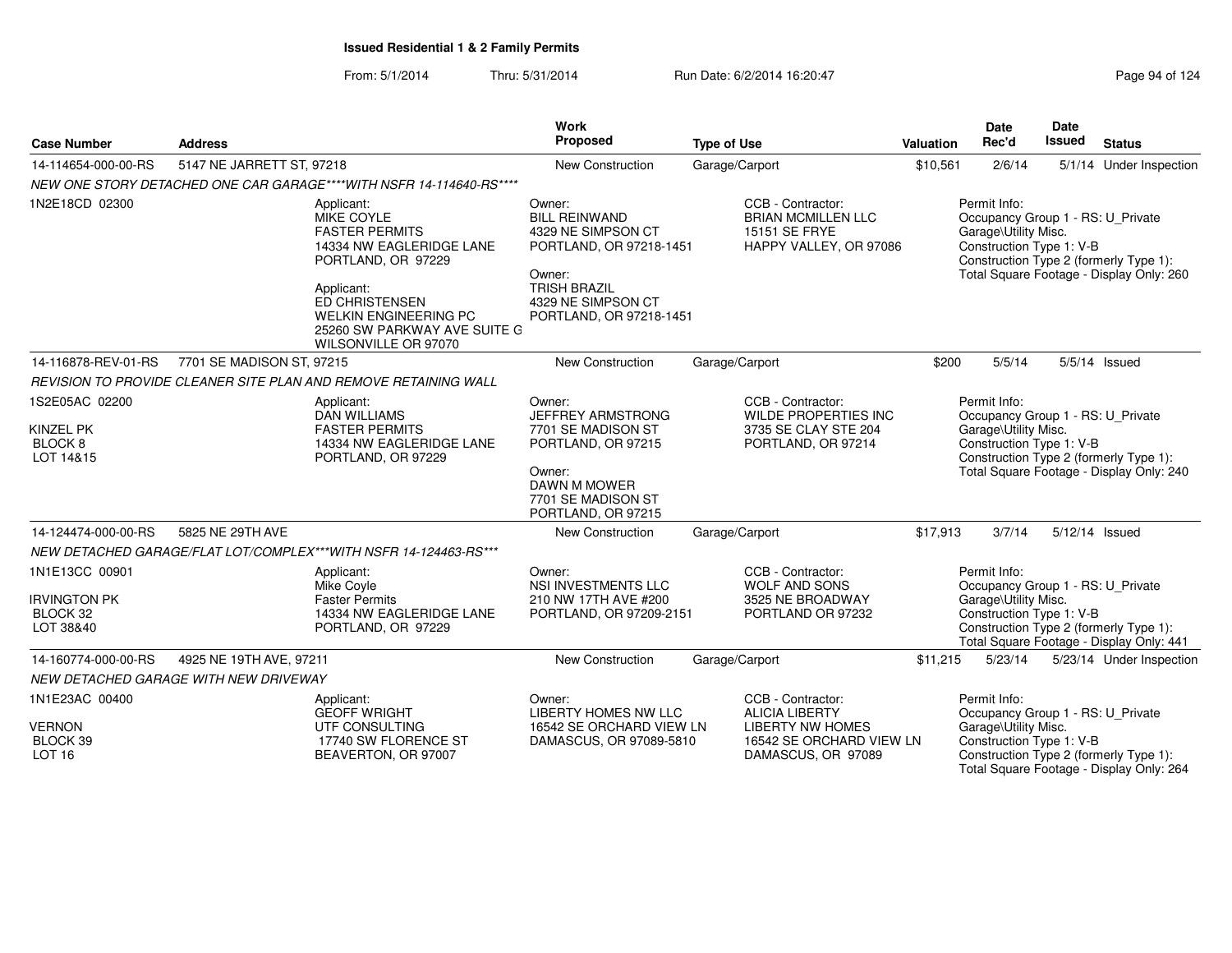| <b>Case Number</b>                                                       | <b>Address</b>              |                                                                                                                                                                     | <b>Work</b><br><b>Proposed</b>                                                                                                                                                | <b>Type of Use</b> |                                                                                                                                                                         | <b>Valuation</b> | Date<br>Rec'd                                                                                         | <b>Date</b><br>Issued | <b>Status</b>                                                                                                                      |
|--------------------------------------------------------------------------|-----------------------------|---------------------------------------------------------------------------------------------------------------------------------------------------------------------|-------------------------------------------------------------------------------------------------------------------------------------------------------------------------------|--------------------|-------------------------------------------------------------------------------------------------------------------------------------------------------------------------|------------------|-------------------------------------------------------------------------------------------------------|-----------------------|------------------------------------------------------------------------------------------------------------------------------------|
| 14-155890-000-00-RS                                                      | 1216 NE TILLAMOOK ST, 97212 |                                                                                                                                                                     | <b>New Construction</b>                                                                                                                                                       | Garage/Carport     |                                                                                                                                                                         | \$21,000         | 5/13/14                                                                                               |                       | 5/13/14 Under Inspection                                                                                                           |
|                                                                          |                             | NEW DETACHED GARAGE, 288SF, AT REAR OF PROPERTY, trade permits sold separately                                                                                      |                                                                                                                                                                               |                    |                                                                                                                                                                         |                  |                                                                                                       |                       |                                                                                                                                    |
| 1N1E26CD 02500<br><b>WEST IRVINGTON</b><br>BLOCK 125<br>LOT <sub>3</sub> |                             | Applicant:<br>SWANSON CONSTRUCTION INC<br>PO BOX 1874<br><b>SANDY, OR 97055</b>                                                                                     | Owner:<br><b>ESTHER L WESTBROOK</b><br>1216 NE TILLAMOOK ST<br>PORTLAND, OR 97212-4339<br>Owner:<br><b>RUSSEL E CALLEN</b><br>1216 NE TILLAMOOK ST<br>PORTLAND, OR 97212-4339 |                    | CCB - Contractor:<br>SWANSON CONSTRUCTION INC<br>PO BOX 1874<br><b>SANDY, OR 97055</b>                                                                                  |                  | Permit Info:<br>Occupancy Group 1 - RS: U Private<br>Garage\Utility Misc.<br>Construction Type 1: V-B |                       | Construction Type 2 (formerly Type 1):<br>Total Square Footage - Display Only: 288                                                 |
| 14-151573-REV-01-RS                                                      | 335 NE 83RD AVE, 97220      |                                                                                                                                                                     | New Construction                                                                                                                                                              | Garage/Carport     |                                                                                                                                                                         |                  | 5/15/14<br>\$                                                                                         | 5/15/14 Issued        |                                                                                                                                    |
|                                                                          |                             | REVISION-REVISE FOOTING STEM WALL WIDTH, TO 6", DELETE VERTICLE REBARS IN FOOTING DELETE WELDED WIRE MESH AT 4" CONC. SLAB ***APPLICANT PROVIDED LEGAL PROPERTY LII |                                                                                                                                                                               |                    |                                                                                                                                                                         |                  |                                                                                                       |                       |                                                                                                                                    |
| 1N2E33CB 06500<br><b>TERRACE PK</b><br>BLOCK 16<br>LOT <sub>17</sub>     |                             | Applicant:<br>RON WOODRUFF<br>RON WOODRUFF, ARCHITECT<br>1225 SE MALL ST<br>PORTLAND OR 97202                                                                       | Owner:<br><b>SUSAN E ALLEMAN</b><br>335 NE 83RD AVE<br>PORTLAND, OR 97220-6017                                                                                                |                    | CCB - Contractor:<br>COPASETIC CONSTRUCTION INC<br>3958 SE WAKE ST<br>MILWAUKIE, OR 97222                                                                               |                  | Permit Info:<br>Occupancy Group 1 - RS: U_Private<br>Garage\Utility Misc.<br>Construction Type 1: V-B |                       | Construction Type 2 (formerly Type 1):<br>Total Square Footage - Display Only: 444                                                 |
| 14-114554-REV-01-RS                                                      | 9101 N OSWEGO AVE, 97203    |                                                                                                                                                                     | New Construction                                                                                                                                                              |                    | Single Family Dwelling                                                                                                                                                  |                  | 5/9/14<br>\$                                                                                          |                       | 5/9/14 Issued                                                                                                                      |
|                                                                          |                             | REVISION TO PROVIDE CORRECT MEASUREMENTS OF THE BUILDING AND DRIVEWAY ON THE SITE PLAN; HOUSE WIDTH CORRECTED ON SITE PLAN ONLY TO MATCH THE REST OF BUILDING       |                                                                                                                                                                               |                    |                                                                                                                                                                         |                  |                                                                                                       |                       |                                                                                                                                    |
| 1N1W01DD 17300                                                           |                             | Applicant:<br><b>JEFF OVINGTON</b><br>METRO HOMES NW, LLC<br>211 NE WEIDLER ST<br>PORTLAND, OR 97232                                                                | Owner:<br>METRO HOMES NORTHWEST LLC AFFORDABLE NEW HOMES LLC<br>211 NE WEIDLER ST<br>PORTLAND, OR 97232-1155                                                                  |                    | CCB - Contractor:<br>211 NE WEIDER<br>PORTLAND, OR 97232                                                                                                                |                  | Permit Info:<br>One and Two Family<br>Construction Type 1: V-B                                        |                       | Occupancy Group 1 - RS: R-3 Residential<br>Construction Type 2 (formerly Type 1):<br>Total Square Footage - Display Only: 2020     |
| 14-114648-REV-01-RS                                                      | 9043 N OSWEGO AVE, 97203    |                                                                                                                                                                     | <b>New Construction</b>                                                                                                                                                       |                    | Single Family Dwelling                                                                                                                                                  |                  | 5/9/14<br>\$                                                                                          |                       | 5/9/14 Issued                                                                                                                      |
|                                                                          |                             | REVISION TO PROVIDE CORRECT MEASUREMENTS OF THE BUILDING AND DRIVEWAY ON THE SITE PLAN; HOUSE WIDTH CORRECTED ON SITE PLAN ONLY TO MATCH THE REST OF BUILDING       |                                                                                                                                                                               |                    |                                                                                                                                                                         |                  |                                                                                                       |                       |                                                                                                                                    |
| 1N1W01DD 17300                                                           |                             | Applicant:<br><b>JEFF OVINGTON</b><br>METRO HOMES NW, LLC<br>211 NE WEIDLER ST<br>PORTLAND, OR 97232                                                                | Owner:<br>METRO HOMES NORTHWEST LLC DBA WRIGHT 1 ELECTRIC and<br>211 NE WEIDLER ST<br>PORTLAND, OR 97232-1155                                                                 |                    | CCB - Contractor:<br>THREE PHASE ELECTRIC<br>5618 SE 135TH<br>PORTLAND OR 97236<br>CCB - Contractor:<br>AFFORDABLE NEW HOMES LLC<br>211 NE WEIDER<br>PORTLAND, OR 97232 |                  | Permit Info:<br>One and Two Family<br>Construction Type 1: V-B                                        |                       | Occupancy Group 1 - RS: R-3_Residential<br>Construction Type 2 (formerly Type 1):<br>Total Square Footage - Display Only: 2020     |
| 12-147186-REV-02-RS                                                      | 3356 NW VAUGHN ST, 97210    |                                                                                                                                                                     | New Construction                                                                                                                                                              |                    | Single Family Dwelling                                                                                                                                                  | \$1,000          | 5/22/14                                                                                               | 5/22/14 Issued        |                                                                                                                                    |
| ADDED VALUE REVISION TO ADD DECK ABOVE GARAGE                            |                             |                                                                                                                                                                     |                                                                                                                                                                               |                    |                                                                                                                                                                         |                  |                                                                                                       |                       |                                                                                                                                    |
| 1N1E29CD 06400                                                           |                             | Applicant:                                                                                                                                                          | Owner:                                                                                                                                                                        |                    | CCB - Contractor:                                                                                                                                                       |                  | Permit Info:                                                                                          |                       |                                                                                                                                    |
| WILLAMETTE HTS ADD<br>BLOCK 31<br><b>LOT 11</b>                          |                             | <b>ROY MILLER</b><br>ARH CUSTOM HOMES<br>3356 NW VAUGHN                                                                                                             | <b>BRIAN NELSON</b><br>13500 NE ROSE PKWY<br>PORTLAND, OR 97230-2937                                                                                                          |                    | ARH CUSTOM HOMES LLC<br>15433 SW DIVISION ST<br>BEAVERTON, OR 97007                                                                                                     |                  | One and Two Family<br>Construction Type 1: V-B                                                        |                       | Occupancy Group 1 - RS: R-3 Residential<br>Construction Type 2 (formerly Type 1): V-B<br>Total Square Footage - Display Only: 3765 |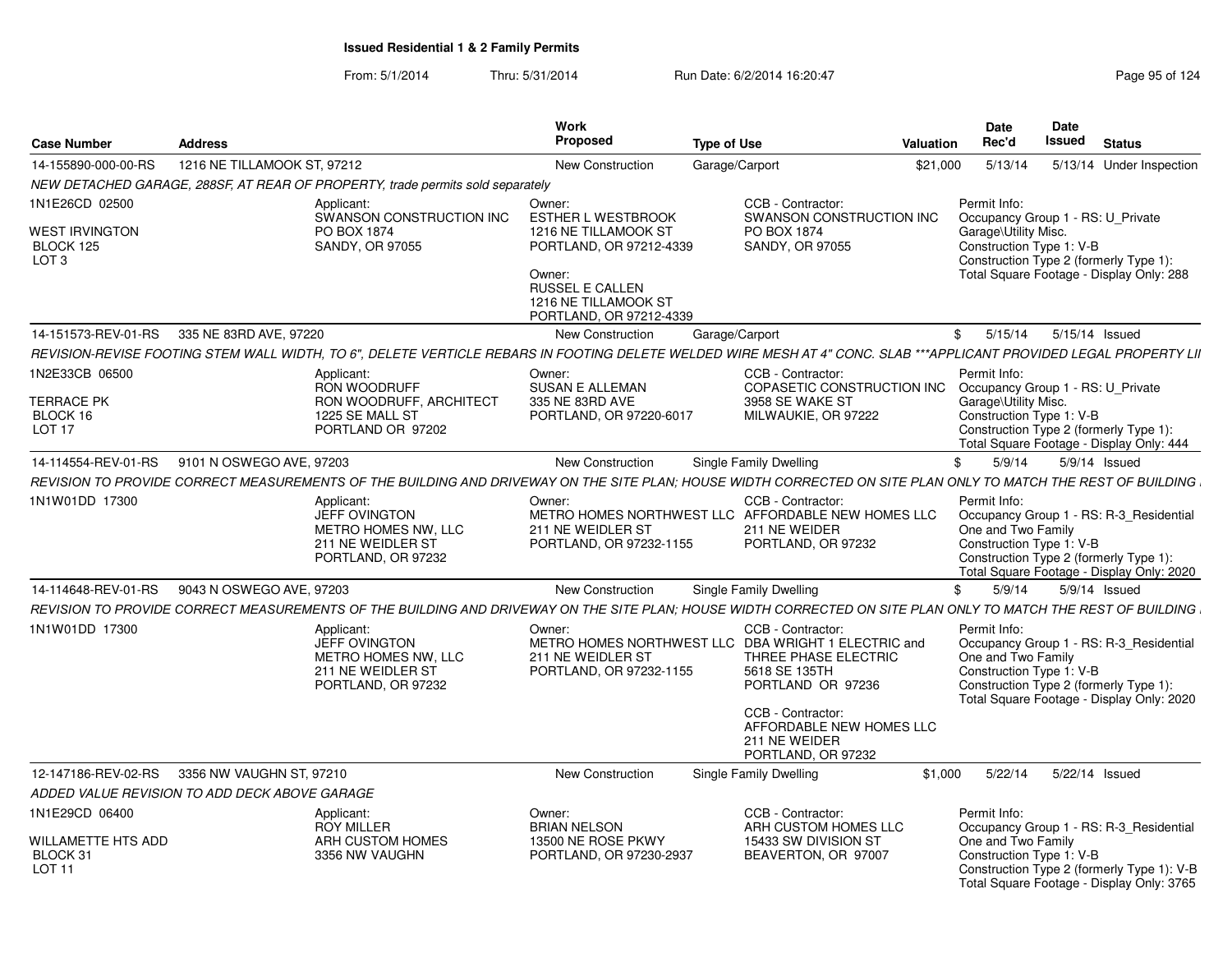From: 5/1/2014Thru: 5/31/2014 Run Date: 6/2/2014 16:20:47 Research 2014 Rage 96 of 124

| <b>Case Number</b><br><b>Address</b>                          |                          |                                                                                                                | <b>Work</b><br>Proposed                                                                                                                                                                                                                                       | <b>Type of Use</b>                                                                                                                                                                                                                                                      | Valuation | <b>Date</b><br>Rec'd                             | Date<br>Issued                                                                          | <b>Status</b>                                                                                                                      |
|---------------------------------------------------------------|--------------------------|----------------------------------------------------------------------------------------------------------------|---------------------------------------------------------------------------------------------------------------------------------------------------------------------------------------------------------------------------------------------------------------|-------------------------------------------------------------------------------------------------------------------------------------------------------------------------------------------------------------------------------------------------------------------------|-----------|--------------------------------------------------|-----------------------------------------------------------------------------------------|------------------------------------------------------------------------------------------------------------------------------------|
| 13-196465-REV-02-RS                                           | 350 NW ROYAL BLVD, 97210 |                                                                                                                | New Construction                                                                                                                                                                                                                                              | Single Family Dwelling                                                                                                                                                                                                                                                  |           | \$<br>5/19/14                                    |                                                                                         | 5/19/14 Issued                                                                                                                     |
| REVISION-CHANGE ONE ROOF GIRDER TRUSS TO GLU-LAM BEAM         |                          |                                                                                                                |                                                                                                                                                                                                                                                               |                                                                                                                                                                                                                                                                         |           |                                                  |                                                                                         |                                                                                                                                    |
| 1N1E31CB 02500<br><b>ROYAL</b><br>BLOCK 4<br>LOT <sub>3</sub> |                          | Applicant:<br><b>ERIC RYSTADT</b><br>PMB# 208 5331 SW MACADAM<br>AVE SUITE 258<br>PORTLAND, OR 97239           | Owner:<br>CCB - Contractor:<br>MAIN STREET DEVELOPMENT INC ERIC RYSTADT<br>MAIN STREET DEVELOPMENT INC One and Two Family<br>MAIN STREET DEVELOPMENT INC PMB 208 5331 SW MACADAM AVE<br>PO BOX 91096<br>#258<br>PORTLAND, OR 97239-3871<br>PORTLAND, OR 97291 |                                                                                                                                                                                                                                                                         |           | Permit Info:<br>Construction Type 1: V-B         |                                                                                         | Occupancy Group 1 - RS: R-3_Residential<br>Construction Type 2 (formerly Type 1): V-B<br>Total Square Footage - Display Only: 4464 |
| 13-202997-REV-01-RS                                           | 431 SE 37TH AVE          |                                                                                                                | New Construction                                                                                                                                                                                                                                              | Single Family Dwelling                                                                                                                                                                                                                                                  | \$5,000   | 5/30/14                                          |                                                                                         | 5/30/14 Issued                                                                                                                     |
|                                                               |                          | ADDED VALUE REVISION TO ADD BATHROOM IN BASEMENT: RECONFIGURE FAU AND CLOSET                                   |                                                                                                                                                                                                                                                               |                                                                                                                                                                                                                                                                         |           |                                                  |                                                                                         |                                                                                                                                    |
| 1N1E36DC 05502                                                |                          | Applicant:<br><b>KEVIN PARTAIN</b>                                                                             | Owner:<br>RENAISSANCE CUSTOM HOMES                                                                                                                                                                                                                            | CCB - Contractor:<br><b>GARYS VACUFLO INC</b>                                                                                                                                                                                                                           |           | Permit Info:                                     |                                                                                         | Occupancy Group 1 - RS: R-3 Residential                                                                                            |
| PARTITION PLAT 2011-27<br>LOT <sub>2</sub>                    |                          | <b>URBAN VISIONS</b><br>223 NE 56TH AVE<br>PORTLAND OR 97213                                                   | <b>LLC</b><br>16771 BOONES FERRY RD<br>LAKE OSWEGO, OR 97035-4213                                                                                                                                                                                             | 9015 SE FLAVEL ST<br>PORTLAND, OR 97266-5583<br>CCB - Contractor:<br>CRAFTWORK PLUMBING INC<br>7737 SW CIRRUS DR<br>BEAVERTON, OR 97008<br>CCB - Contractor:<br>Jeff Shrope<br>RENAISSANCE CUSTOM HOMES<br><b>LLC</b><br>16771 Boones Ferry Rd<br>Lake Oswego, OR 97035 |           | One and Two Family<br>Construction Type 1: V-B   | Construction Type 2 (formerly Type 1): V-B<br>Total Square Footage - Display Only: 4197 |                                                                                                                                    |
| 14-131558-REV-01-RS                                           | 3646 NE 44TH AVE, 97213  |                                                                                                                | New Construction                                                                                                                                                                                                                                              | Single Family Dwelling                                                                                                                                                                                                                                                  | \$3,059   | 5/30/14                                          | 5/30/14 Final                                                                           |                                                                                                                                    |
|                                                               |                          | REVISION TO FOUNDATION PLAN; EXPAND BASEMENT FOUNDATION TO MEET EXISTING BUILDING LINE ABOVE, AT REAR OF HOUSE |                                                                                                                                                                                                                                                               |                                                                                                                                                                                                                                                                         |           |                                                  |                                                                                         |                                                                                                                                    |
| 1N2E19CC 17900                                                |                          | Applicant:<br>METRO HOMES NORTHWEST LLC WEST COAST DEVELOPMENT                                                 | Owner:                                                                                                                                                                                                                                                        | CCB - Contractor:<br>METRO HOMES NORTHWEST LLC Occupancy Group 1 - RS: U_Private                                                                                                                                                                                        |           | Permit Info:                                     |                                                                                         |                                                                                                                                    |
| <b>ROSLYN</b><br><b>BLOCK3</b><br>LOT 3&4                     |                          | 211 NE WEIDLER ST<br>PORTLAND, OR 97232-1155                                                                   | 1697 19TH ST<br>WEST LINN, OR 97068                                                                                                                                                                                                                           | 211 NE WEIDLER ST<br>PORTLAND, OR 97232                                                                                                                                                                                                                                 |           | Garage\Utility Misc.<br>Construction Type 1: V-B |                                                                                         | Construction Type 2 (formerly Type 1):                                                                                             |
|                                                               |                          |                                                                                                                | Owner:<br><b>GROUP INC</b><br>1697 19TH ST<br>WEST LINN, OR 97068                                                                                                                                                                                             |                                                                                                                                                                                                                                                                         |           | Total Square Footage - Display Only: 72          |                                                                                         |                                                                                                                                    |
|                                                               |                          |                                                                                                                | Owner:<br>METRO HOMES NORTHWEST LLC<br>1697 19TH ST<br>WEST LINN, OR 97068                                                                                                                                                                                    |                                                                                                                                                                                                                                                                         |           |                                                  |                                                                                         |                                                                                                                                    |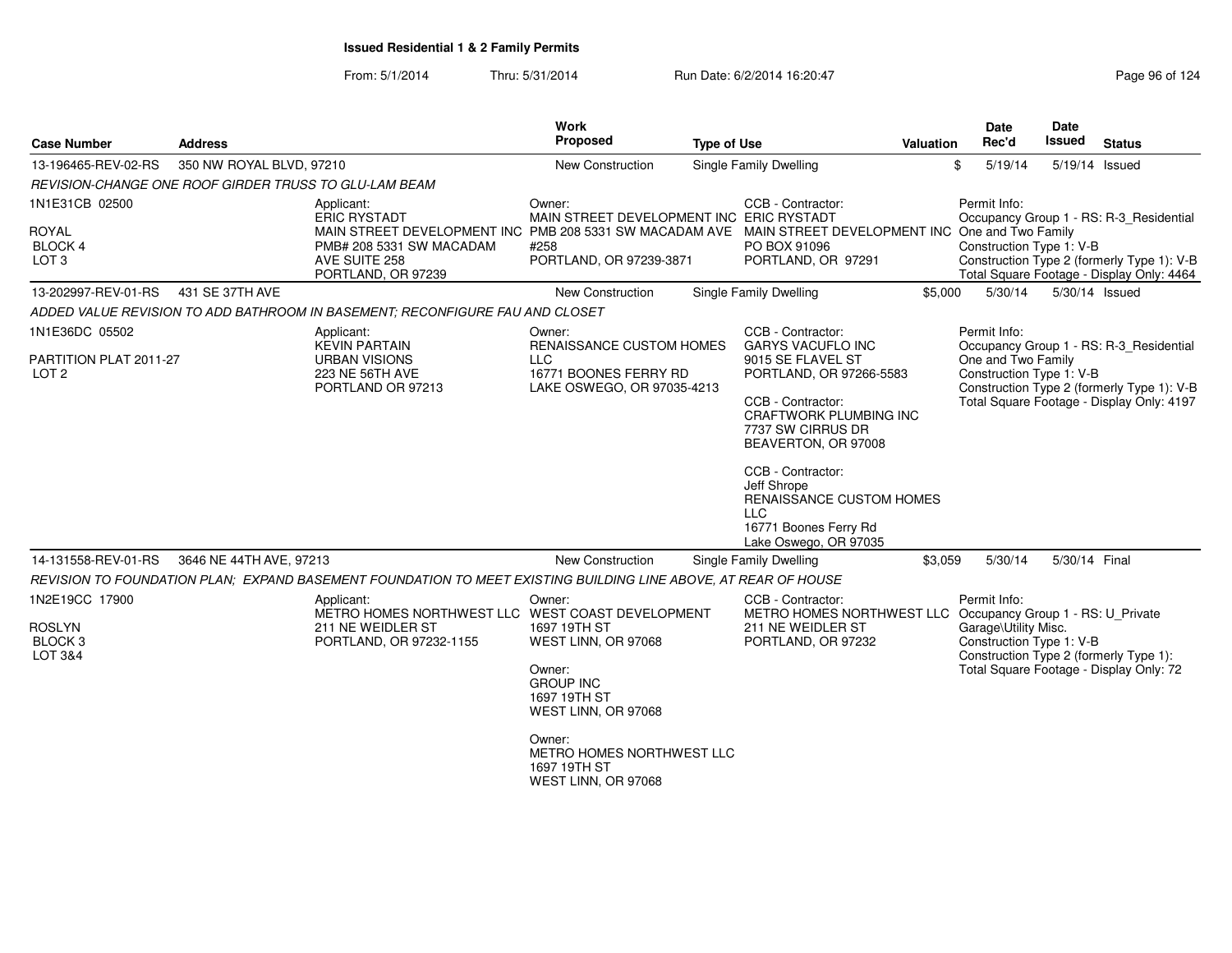From: 5/1/2014Thru: 5/31/2014 Run Date: 6/2/2014 16:20:47

| Page 97 of 124 |  |  |  |
|----------------|--|--|--|
|----------------|--|--|--|

| <b>Case Number</b>                                                | <b>Address</b>                                                                                                | <b>Work</b><br>Proposed                                                                                                                                        | <b>Type of Use</b>                                                                                                                                                                                                                                                                                                               | <b>Valuation</b> | <b>Date</b><br>Rec'd                                           | Date<br><b>Issued</b><br><b>Status</b>                                                                                                                                |
|-------------------------------------------------------------------|---------------------------------------------------------------------------------------------------------------|----------------------------------------------------------------------------------------------------------------------------------------------------------------|----------------------------------------------------------------------------------------------------------------------------------------------------------------------------------------------------------------------------------------------------------------------------------------------------------------------------------|------------------|----------------------------------------------------------------|-----------------------------------------------------------------------------------------------------------------------------------------------------------------------|
| 12-109063-REV-03-RS                                               | 2982 NW SANTANITA TER                                                                                         | New Construction                                                                                                                                               | Single Family Dwelling                                                                                                                                                                                                                                                                                                           |                  | 5/29/14<br>\$                                                  | 5/29/14 Issued                                                                                                                                                        |
|                                                                   | <b>REVISION TO EXTEND STORM WATER PLANTER. REVISE STEEL DETAILS</b>                                           |                                                                                                                                                                |                                                                                                                                                                                                                                                                                                                                  |                  |                                                                |                                                                                                                                                                       |
| 1N1E32DB 14401<br>KINGS HTS & RPLT<br>BLOCK 2<br>LOT <sub>3</sub> | Applicant:<br><b>DON SHERMAN</b><br>SHERMAN ENGINEERING INC<br>3151 NE SANDY BLVD<br>PORTLAND, OR 97323       | Owner:<br>PO BOX 91096<br>PORTLAND, OR 97291-0001                                                                                                              | CCB - Contractor:<br>MAIN STREET DEVELOPMENT INC GARCIA PLUMBING INC<br>738 7TH STREET<br>INDEPENDENCE, OR 97351<br>CCB - Contractor:<br>PORTLAND ELECTRIC LLC<br>1915 E 5TH ST STE D<br>VANCOUVER WA 98661<br><b>Primary Contractor:</b><br>TO BID                                                                              |                  | Permit Info:<br>One and Two Family<br>Construction Type 1: V-B | Occupancy Group 1 - RS: R-3 Residential<br>Construction Type 2 (formerly Type 1): V-B<br>Total Square Footage - Display Only: 4097                                    |
| 13-219658-REV-01-RS                                               | 4050 SW PENDLETON ST, 97221                                                                                   | <b>New Construction</b>                                                                                                                                        | Single Family Dwelling                                                                                                                                                                                                                                                                                                           |                  | 5/27/14<br>\$                                                  | 5/27/14 Issued                                                                                                                                                        |
|                                                                   | <b>REVISION TO REMOVE TREE AT FRONT OF LOT FROM SITE PLAN</b>                                                 |                                                                                                                                                                |                                                                                                                                                                                                                                                                                                                                  |                  |                                                                |                                                                                                                                                                       |
| 1S1E17CB 09300                                                    | Applicant:<br><b>TOM SPITZNAGEL</b><br>PO BOX 25058<br>PORTLAND OR 97298                                      | Owner:<br><b>KENT R GEISEL</b><br>4062 SW PENDLETON ST<br>PORTLAND, OR 97221<br>Owner:<br><b>LAURA FK GEISEL</b><br>4062 SW PENDLETON ST<br>PORTLAND, OR 97221 | CCB - Contractor:<br>TOM SPITZNAGEL<br>PTR HOMES, LLC<br>PO BOX 25058<br>PORTLAND OR 97298<br>CCB - Contractor:<br><b>TITAN PLUMBING &amp; MECHANICAL</b><br><b>LLC</b><br>6400 SE 101st Ave, Suite 204<br>PORTLAND, OR 97266<br>CCB - Contractor:<br><b>GRIZZLY ELECTRIC</b><br>8002 NE HWY 99 SUITE 248<br>VANCOUVER, WA 98665 |                  | Permit Info:<br>One and Two Family<br>Construction Type 1: V-B | Occupancy Group 1 - RS: R-3_Residential<br>Construction Type 2 (formerly Type 1): V-B<br>Total Square Footage - Display Only: 2938                                    |
| 14-125913-000-00-RS                                               | 8626 NW MENDENHALL ST, 97229                                                                                  | New Construction                                                                                                                                               | Single Family Dwelling                                                                                                                                                                                                                                                                                                           | \$575,270        | 3/11/14                                                        | 5/14/14 Under Inspection                                                                                                                                              |
|                                                                   | NEW SINGLE FAMILY RESIDENCE/TWO STORY WITH BASEMENT/ATTACHED TWO CAR GARAGE/LOT SLOPED 20% OR GREATER/COMPLEX |                                                                                                                                                                |                                                                                                                                                                                                                                                                                                                                  |                  |                                                                |                                                                                                                                                                       |
| 1N1W26DD 04900                                                    | Applicant:<br><b>MARK KOVALEV</b><br>4111 SW 52ND AVE<br>PORTLAND, OR 97221-2005                              | Owner:<br><b>MARK V. KOVALEV</b><br><b>GLOBAL HOUSING INC</b><br>HWY PMB 193<br>BEAVERTON OR 97225                                                             | CCB - Contractor:<br><b>MARK V. KOVALEV</b><br><b>GLOBAL HOUSING INC</b><br>6663 SW BEAVERTON HILLSDALE 6663 SW BEAVERTON HILLSDALE<br>HWY PMB 193<br>BEAVERTON OR 97225                                                                                                                                                         |                  | Permit Info:<br>One and Two Family<br>Construction Type 1: V-B | Occupancy Group 1 - RS: R-3 Residential<br>Construction Type 2 (formerly Type 1): V-B<br>Total Square Footage - Display Only: 5921<br>Number of New Dwelling Units: 1 |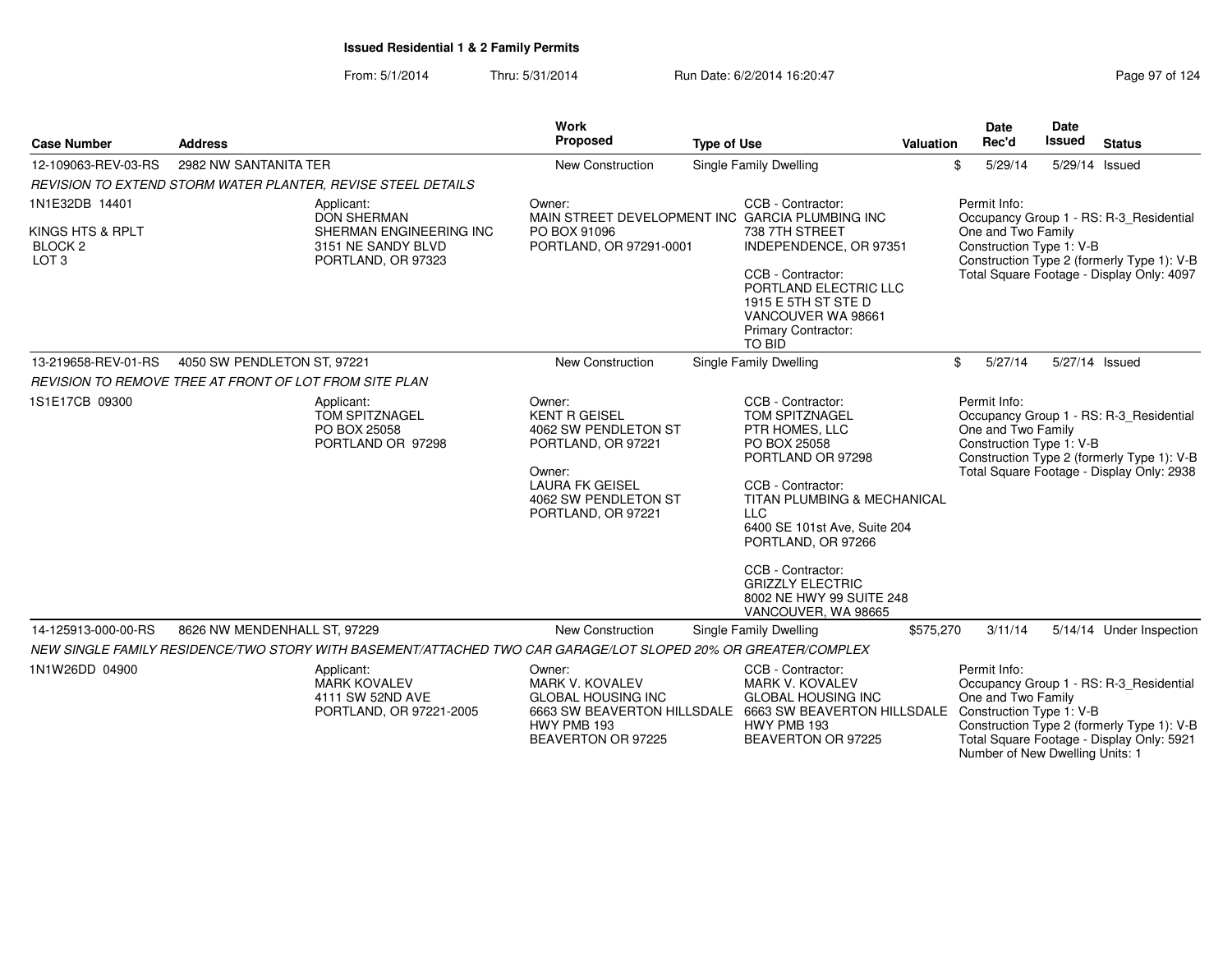|                     |                                                                                                      | <b>Work</b>                                                                                                                                       |                                                                                                                                                                                                                                |                  | <b>Date</b>                                                                                       | <b>Date</b>    |                                                                                                                                    |
|---------------------|------------------------------------------------------------------------------------------------------|---------------------------------------------------------------------------------------------------------------------------------------------------|--------------------------------------------------------------------------------------------------------------------------------------------------------------------------------------------------------------------------------|------------------|---------------------------------------------------------------------------------------------------|----------------|------------------------------------------------------------------------------------------------------------------------------------|
| <b>Case Number</b>  | <b>Address</b>                                                                                       | <b>Proposed</b>                                                                                                                                   | <b>Type of Use</b>                                                                                                                                                                                                             | <b>Valuation</b> | Rec'd                                                                                             | <b>Issued</b>  | <b>Status</b>                                                                                                                      |
| 14-123173-000-00-RS | 8013 SE 140TH AVE, 97236                                                                             | New Construction                                                                                                                                  | Single Family Dwelling                                                                                                                                                                                                         | \$309,097        | 3/4/14                                                                                            | 5/29/14 Issued |                                                                                                                                    |
|                     | NEW SINGLE FAMILY RESIDENCE/1-STORY WITH DAYLIGHT BASEMENT/2-CAR GARAGE/SLOPED LOT/COMPLEX           |                                                                                                                                                   |                                                                                                                                                                                                                                |                  |                                                                                                   |                |                                                                                                                                    |
| 1S2E23DA 04000      | Applicant:<br><b>OLEG PILIPENKO</b><br>230 NW SEBLAR DR<br>PORTLAND, OR 97210                        | Owner:<br>DAVID C ROSS<br>53 SE 74TH AVE<br>PORTLAND, OR 97215-1442<br>Owner:<br><b>VICKI J ROSS</b><br>53 SE 74TH AVE<br>PORTLAND, OR 97215-1442 | CCB - Contractor:<br>CRESCENT CUSTOM HOMES LLC<br>69166 WALKER RD<br>RAINIER, OR 97048                                                                                                                                         |                  | Permit Info:<br>One and Two Family<br>Construction Type 1: V-B<br>Number of New Dwelling Units: 1 |                | Occupancy Group 1 - RS: R-3_Residential<br>Construction Type 2 (formerly Type 1): V-B<br>Total Square Footage - Display Only: 3133 |
| 14-123508-000-00-RS | 908 SE 28TH AVE, 97214                                                                               | <b>New Construction</b>                                                                                                                           | Single Family Dwelling                                                                                                                                                                                                         | \$290,669        | 3/5/14                                                                                            |                | 5/22/14 Under Inspection                                                                                                           |
|                     | NEW SINGLE FAMILY RESIDENCE/2 STORY/ WITH BASEMENT AND TUCKED UNDER 1 CAR GARAGE/ FLAT LOT/ COMPLEX  |                                                                                                                                                   |                                                                                                                                                                                                                                |                  |                                                                                                   |                |                                                                                                                                    |
| 1S1E01BB 13200      | Applicant:<br><b>KEVIN PARTAIN</b><br><b>URBAN VISIONS</b><br>223 NE 56TH AVE<br>PORTLAND OR 97213   | Owner:<br>EDEN ENTERPRISES LLC<br>5505 SW DELKER RD<br>TUALATIN, OR 97062-9710                                                                    | CCB - Contractor:<br>CRAFTWORK PLUMBING INC<br>7737 SW CIRRUS DR<br>BEAVERTON, OR 97008<br>CCB - Contractor:<br>Jeff Shrope<br>RENAISSANCE CUSTOM HOMES<br><b>LLC</b><br>16771 Boones Ferry Rd<br>Lake Oswego, OR 97035        |                  | Permit Info:<br>One and Two Family<br>Construction Type 1: V-B<br>Number of New Dwelling Units: 1 |                | Occupancy Group 1 - RS: R-3_Residential<br>Construction Type 2 (formerly Type 1): V-B<br>Total Square Footage - Display Only: 3054 |
| 14-123556-000-00-RS | 902 SE 28TH AVE, 97214                                                                               | <b>New Construction</b>                                                                                                                           | Single Family Dwelling                                                                                                                                                                                                         | \$290,669        | 3/5/14                                                                                            |                | 5/14/14 Under Inspection                                                                                                           |
|                     | NEW SINGLE FAMILY RESIDENCE/ 2 STORY/ WITH BASEMENT AND TUCKED UNDER 1 CAR GARAGE/ FLAT LOT/ COMPLEX |                                                                                                                                                   |                                                                                                                                                                                                                                |                  |                                                                                                   |                |                                                                                                                                    |
| 1S1E01BB 13200      | Applicant:<br><b>KEVIN PARTAIN</b><br><b>URBAN VISIONS</b><br>223 NE 56TH AVE<br>PORTLAND OR 97213   | Owner:<br>EDEN ENTERPRISES LLC<br>5505 SW DELKER RD<br>TUALATIN, OR 97062-9710                                                                    | CCB - Contractor:<br><b>CRAFTWORK PLUMBING INC</b><br>7737 SW CIRRUS DR<br>BEAVERTON, OR 97008<br>CCB - Contractor:<br>Jeff Shrope<br>RENAISSANCE CUSTOM HOMES<br><b>LLC</b><br>16771 Boones Ferry Rd<br>Lake Oswego, OR 97035 |                  | Permit Info:<br>One and Two Family<br>Construction Type 1: V-B<br>Number of New Dwelling Units: 1 |                | Occupancy Group 1 - RS: R-3_Residential<br>Construction Type 2 (formerly Type 1): V-B<br>Total Square Footage - Display Only: 3054 |
| 14-124200-000-00-RS | 9645 SW 50TH AVE, 97219                                                                              | New Construction                                                                                                                                  | Single Family Dwelling                                                                                                                                                                                                         | \$252,223        | 3/6/14                                                                                            | 5/27/14 Issued |                                                                                                                                    |
|                     | NEW SINGLE FAMILY RESIDENCE/2-STORY WITH FINISHED BASEMENT/ATTACHED GARAGE/SLOPED LOT/COMPLEX        |                                                                                                                                                   |                                                                                                                                                                                                                                |                  |                                                                                                   |                |                                                                                                                                    |
| 1S1E30AC 13800      | Applicant:<br><b>KEVIN PARTAIN</b><br><b>URBAN VISIONS</b><br>223 NE 56TH AVE<br>PORTLAND, OR 97213  | Owner:<br>RENAISSANCE CUSTOM HOMES<br><b>LLC</b><br>16771 BOONES FERRY RD<br>LAKE OSWEGO, OR 97035-4383                                           | CCB - Contractor:<br>Jeff Shrope<br>RENAISSANCE CUSTOM HOMES<br><b>LLC</b><br>16771 Boones Ferry Rd<br>Lake Oswego, OR 97035                                                                                                   |                  | Permit Info:<br>One and Two Family<br>Construction Type 1: V-B<br>Number of New Dwelling Units: 1 |                | Occupancy Group 1 - RS: R-3_Residential<br>Construction Type 2 (formerly Type 1): V-B<br>Total Square Footage - Display Only: 2582 |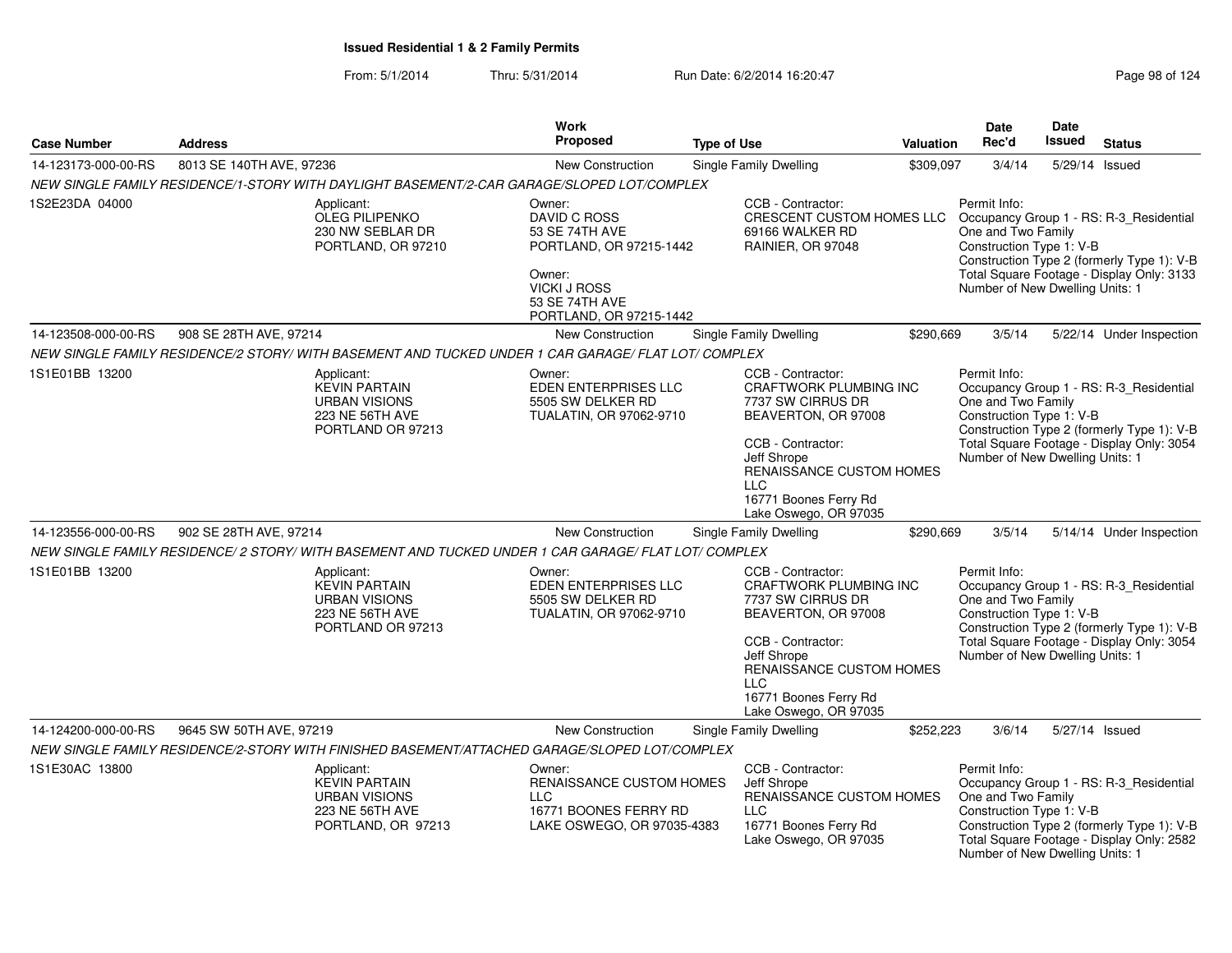### From: 5/1/2014Thru: 5/31/2014 Run Date: 6/2/2014 16:20:47

| Page 99 of 124 |  |  |  |
|----------------|--|--|--|
|----------------|--|--|--|

| <b>Case Number</b>  | <b>Address</b>                                                                                                                       | <b>Work</b><br><b>Proposed</b>                                                                                                                                                                                                              | <b>Type of Use</b>                                                                                                                                                                                                                                                                                | <b>Valuation</b> | Date<br>Rec'd                                                                                     | <b>Date</b><br><b>Issued</b> | <b>Status</b>                                                                                                                      |
|---------------------|--------------------------------------------------------------------------------------------------------------------------------------|---------------------------------------------------------------------------------------------------------------------------------------------------------------------------------------------------------------------------------------------|---------------------------------------------------------------------------------------------------------------------------------------------------------------------------------------------------------------------------------------------------------------------------------------------------|------------------|---------------------------------------------------------------------------------------------------|------------------------------|------------------------------------------------------------------------------------------------------------------------------------|
| 14-123569-000-00-RS | 4820 SE 41ST AVE, 97202                                                                                                              | New Construction                                                                                                                                                                                                                            | <b>Single Family Dwelling</b>                                                                                                                                                                                                                                                                     | \$299,478        | 3/5/14                                                                                            |                              | 5/22/14 Under Inspection                                                                                                           |
|                     | NEW SINGLE FAMILY RESIDENCE/2-STORY WITH BASEMENT/ATTACHED GARAGE/FLAT LOT/COMPLEX+++LIMITED STRUCTURAL ENGINEERING+++               |                                                                                                                                                                                                                                             |                                                                                                                                                                                                                                                                                                   |                  |                                                                                                   |                              |                                                                                                                                    |
| 1S2E18BB 13501      | Applicant:<br><b>Tony Sanseri</b><br>Neighborhood Homes<br>P.O. Box 82081<br>Portland, OR 97282                                      | Owner:<br>NEIGHBORHOOD HOMES INC<br>PO BOX 820181<br>PORTLAND, OR 97282-1181                                                                                                                                                                | CCB - Contractor:<br>NEIGHBORHOOD HOMES INC<br>PO BOX 820181<br>PORTLAND, OR 97282                                                                                                                                                                                                                |                  | Permit Info:<br>One and Two Family<br>Construction Type 1: V-B<br>Number of New Dwelling Units: 1 |                              | Occupancy Group 1 - RS: R-3_Residential<br>Construction Type 2 (formerly Type 1): V-B<br>Total Square Footage - Display Only: 3050 |
| 14-126991-000-00-RS | 6435 SW PARKHILL WAY, 97239                                                                                                          | New Construction                                                                                                                                                                                                                            | Single Family Dwelling                                                                                                                                                                                                                                                                            | \$248,874        | 3/14/14                                                                                           |                              | 5/14/14 Under Inspection                                                                                                           |
|                     | NEW SINGLE FAMILY RESIDENCE/2-STORY/TUCK UNDER GARAGE/SLOPED LOT/COMPLEX ++see fire code appeal 10719, approved WITHOUT sprinklers++ |                                                                                                                                                                                                                                             |                                                                                                                                                                                                                                                                                                   |                  |                                                                                                   |                              |                                                                                                                                    |
| 1S1E15CC 07801      | Applicant:<br>EVAN D DAIGNEAULT<br>1633 SW CUSTER ST<br>PORTLAND, OR 97219                                                           | Owner:<br>DANIEL R DAIGNEAULT<br>1633 SW CUSTER ST<br>PORTLAND, OR 97219<br>Owner:<br><b>CAROL B DAIGNEAULT</b><br>1633 SW CUSTER ST<br>PORTLAND, OR 97219<br>Owner:<br><b>EVAN D DAIGNEAULT</b><br>1633 SW CUSTER ST<br>PORTLAND, OR 97219 | CCB - Contractor:<br>DANIEL FORNEY CONST INC<br><b>PO BOX 118</b><br>SHERWOOD, OR 97140                                                                                                                                                                                                           |                  | Permit Info:<br>One and Two Family<br>Construction Type 1: V-B<br>Number of New Dwelling Units: 1 |                              | Occupancy Group 1 - RS: R-3 Residential<br>Construction Type 2 (formerly Type 1): V-B<br>Total Square Footage - Display Only: 2691 |
| 14-127061-000-00-RS | 13208 SE MALL ST, 97236                                                                                                              | New Construction                                                                                                                                                                                                                            | <b>Single Family Dwelling</b>                                                                                                                                                                                                                                                                     | \$236,870        | 3/14/14                                                                                           |                              | 5/7/14 Under Inspection                                                                                                            |
|                     | NEW SINGLE FAMILY RESIDENCE/2-STORY/ATTACHED GARAGE/FLAT LOT/COMPLEX                                                                 |                                                                                                                                                                                                                                             |                                                                                                                                                                                                                                                                                                   |                  |                                                                                                   |                              |                                                                                                                                    |
| 1S2E11CD 05016      | Applicant:<br>ANTE SKORO<br>PO BOX 2885<br>CLACKAMAS, OR 97015-2885                                                                  | Owner:<br><b>CLEARWATER HOMES LLC</b><br>PO BOX 2885<br>CLACKAMAS, OR 97015                                                                                                                                                                 | CCB - Contractor:<br>WHITE LIGHTNING ELECTRIC<br>7524 SE 52ND<br>PORTLAND, OR. 97206<br>CCB - Contractor:<br><b>CLEARWATER HOMES LLC</b><br>PO BOX 2885<br>CLACKAMAS OR 97015<br>CCB - Contractor:<br><b>CORNEL CUREA</b><br><b>FIVE STAR PLUMBING</b><br>6138 SE 136TH AVE<br>PORTLAND, OR 97236 |                  | Permit Info:<br>One and Two Family<br>Construction Type 1: V-B<br>Number of New Dwelling Units: 1 |                              | Occupancy Group 1 - RS: R-3_Residential<br>Construction Type 2 (formerly Type 1): V-B<br>Total Square Footage - Display Only: 2456 |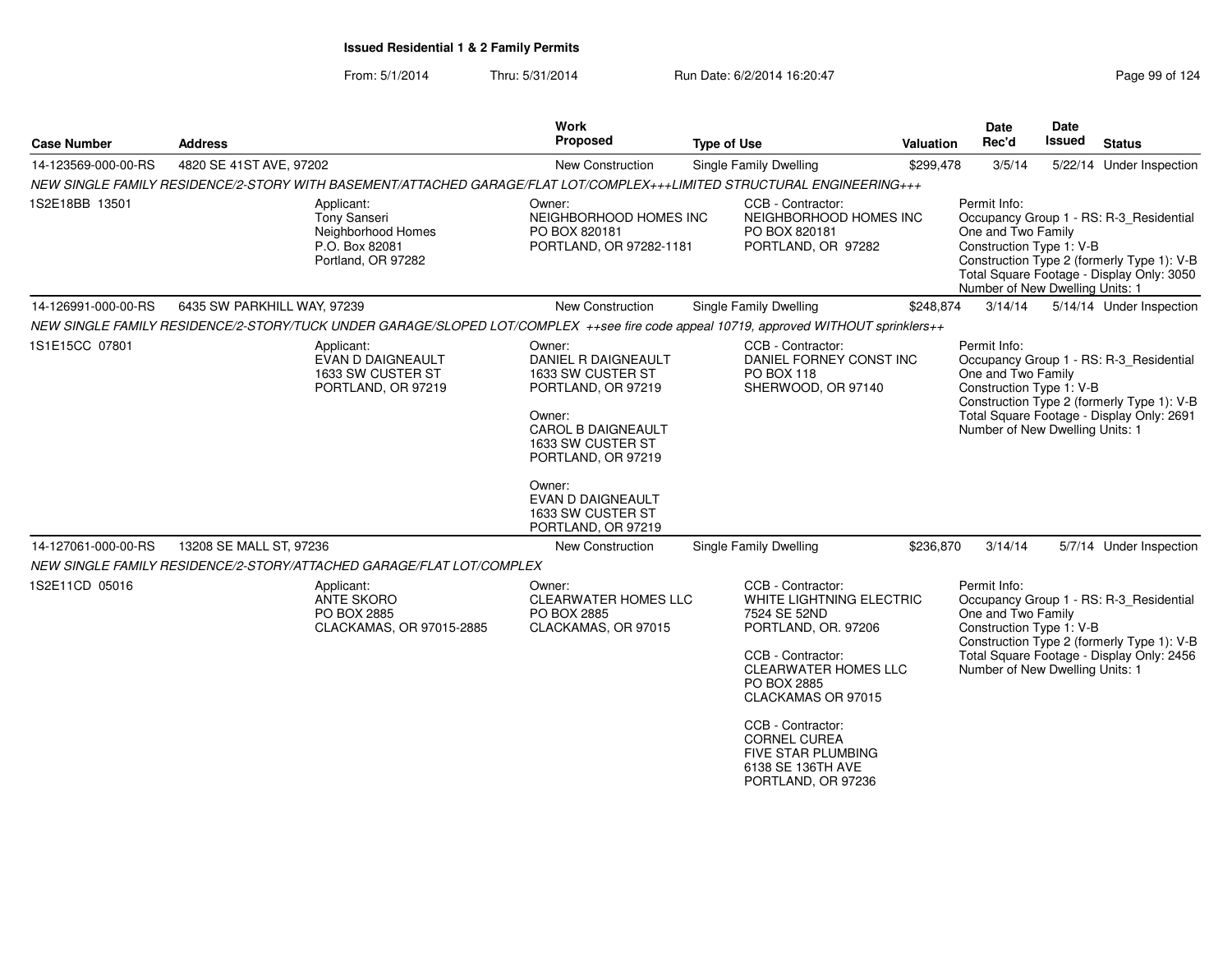|                                              |                            |                                                                                                        | <b>Work</b>                                                                                                    |                                                                                                               |                  | <b>Date</b>                                                                                                                 | Date          |                                                                                                                                    |
|----------------------------------------------|----------------------------|--------------------------------------------------------------------------------------------------------|----------------------------------------------------------------------------------------------------------------|---------------------------------------------------------------------------------------------------------------|------------------|-----------------------------------------------------------------------------------------------------------------------------|---------------|------------------------------------------------------------------------------------------------------------------------------------|
| <b>Case Number</b>                           | <b>Address</b>             |                                                                                                        | <b>Proposed</b>                                                                                                | <b>Type of Use</b>                                                                                            | <b>Valuation</b> | Rec'd                                                                                                                       | <b>Issued</b> | <b>Status</b>                                                                                                                      |
| 14-126203-000-00-RS                          | 2821 SE SCHILLER ST, 97202 |                                                                                                        | New Construction                                                                                               | Single Family Dwelling                                                                                        | \$231,789        | 3/12/14                                                                                                                     |               | 5/22/14 Under Inspection                                                                                                           |
|                                              |                            | NEW SINGLE FAMILY RESIDENCE/2-STORY WITH BASEMENT/TUCK UNDER GARAGE/FLAT LOT/COMPLEX                   |                                                                                                                |                                                                                                               |                  |                                                                                                                             |               |                                                                                                                                    |
| 1S1E13BB 03009                               |                            | Applicant:<br><b>KEVIN PARTAIN</b><br><b>URBAN VISIONS</b><br>223 NE 56TH AVE<br>PORTLAND, OR 97213    | Owner:<br><b>BULLDOG CAPITAL PARTNERS LL( Jeff Shrope</b><br>4550 KRUSE WAY #125<br>LAKE OSWEGO, OR 97035-3533 | CCB - Contractor:<br>RENAISSANCE CUSTOM HOMES<br><b>LLC</b><br>16771 Boones Ferry Rd<br>Lake Oswego, OR 97035 |                  | Permit Info:<br>One and Two Family<br>Construction Type 1: V-B<br>Number of New Dwelling Units: 1                           |               | Occupancy Group 1 - RS: R-3 Residential<br>Construction Type 2 (formerly Type 1): V-B<br>Total Square Footage - Display Only: 2344 |
| 14-126232-000-00-RS                          | 5245 SW CUSTER ST, 97219   |                                                                                                        | New Construction                                                                                               | Single Family Dwelling                                                                                        | \$263,193        | 3/12/14                                                                                                                     |               | 5/29/14 Issued                                                                                                                     |
|                                              |                            | NEW SINGLE FAMILY RESIDENCE/2-STORY/ATTACHED GARAGE/SLOPED LOT/COMPLEX                                 |                                                                                                                |                                                                                                               |                  |                                                                                                                             |               |                                                                                                                                    |
| 1S1E19AC 03700<br><b>KIRCANNO</b>            |                            | Applicant:<br><b>KEVIN PARTAIN</b><br><b>URBAN VISIONS</b>                                             | Owner:<br><b>GORDON A STEWART</b><br>14649 SW 130TH AVE                                                        | CCB - Contractor:<br>Jeff Shrope<br>RENAISSANCE CUSTOM HOMES                                                  |                  | Permit Info:<br>One and Two Family                                                                                          |               | Occupancy Group 1 - RS: R-3_Residential                                                                                            |
| BLOCK <sub>3</sub><br>LOT <sub>19</sub>      |                            | 223 NE 56TH AVE<br>PORTLAND, OR 97213                                                                  | <b>TIGARD, OR 97224</b><br>Owner:<br><b>MARGUERITE STEWART</b><br>14649 SW 130TH AVE<br>TIGARD, OR 97224       | <b>LLC</b><br>16771 Boones Ferry Rd<br>Lake Oswego, OR 97035                                                  |                  | Construction Type 1: V-B<br>Number of New Dwelling Units: 1                                                                 |               | Construction Type 2 (formerly Type 1): V-B<br>Total Square Footage - Display Only: 2659                                            |
| 14-124412-000-00-RS                          | 13128 SE MALL ST, 97236    |                                                                                                        | New Construction                                                                                               | Single Family Dwelling                                                                                        | \$247,393        | 3/7/14                                                                                                                      |               | 5/22/14 Under Inspection                                                                                                           |
|                                              |                            | NEW SINGLE FAMILY RESIDENCE/2-STORY/ATTACHED GARAGE/FLAT LOT/SIMPLE                                    |                                                                                                                |                                                                                                               |                  |                                                                                                                             |               |                                                                                                                                    |
| 1S2E11CD 05013                               |                            | Applicant:<br><b>ANTE SKORO</b><br>PO BOX 2885<br>CLACKAMAS, OR 97015-2885                             | Owner:<br><b>CLEARWATER HOMES LLC</b><br>PO BOX 2885<br>CLACKAMAS, OR 97015                                    | CCB - Contractor:<br><b>CLEARWATER HOMES LLC</b><br>PO BOX 2885<br>CLACKAMAS OR 97015                         |                  | Permit Info:<br>One and Two Family<br>Construction Type 1: V-B<br>Number of New Dwelling Units: 1                           |               | Occupancy Group 1 - RS: R-3_Residential<br>Construction Type 2 (formerly Type 1): V-B<br>Total Square Footage - Display Only: 2540 |
| 14-124425-000-00-RS                          | 13130 SE MALL ST, 97236    |                                                                                                        | New Construction                                                                                               | Single Family Dwelling                                                                                        | \$248,464        | 3/7/14                                                                                                                      |               | 5/22/14 Under Inspection                                                                                                           |
|                                              |                            | NEW SINGLE FAMILY RESIDENCE/2-STORY/ATTACHED GARAGE/FLAT LOT/SIMPLE                                    |                                                                                                                |                                                                                                               |                  |                                                                                                                             |               |                                                                                                                                    |
| 1S2E11CD 05014                               |                            | Applicant:<br><b>ANTE SKORO</b><br>PO BOX 2885<br>CLACKAMAS, OR 97015-2885                             | Owner:<br><b>CLEARWATER HOMES LLC</b><br>PO BOX 2885<br>CLACKAMAS, OR 97015                                    | CCB - Contractor:<br><b>CLEARWATER HOMES LLC</b><br>PO BOX 2885<br>CLACKAMAS OR 97015                         |                  | Permit Info:<br>One and Two Family<br>Construction Type 1: V-B<br>Number of New Dwelling Units: 1                           |               | Occupancy Group 1 - RS: R-3_Residential<br>Construction Type 2 (formerly Type 1): V-B<br>Total Square Footage - Display Only: 2550 |
| 14-124463-000-00-RS                          | 5825 NE 29TH AVE           |                                                                                                        | <b>New Construction</b>                                                                                        | Single Family Dwelling                                                                                        | \$306,142        | 3/7/14                                                                                                                      |               | 5/12/14 Issued                                                                                                                     |
|                                              |                            | NEW SINGLE FAMILY RESIDENCE/2-STORY/DETACHED GARAGE/FLAT LOT/COMPLEX***DETACHED GARAGE 14-124474-RS*** |                                                                                                                |                                                                                                               |                  |                                                                                                                             |               |                                                                                                                                    |
| 1N1E13CC 00901                               |                            | Applicant:<br>Mike Coyle                                                                               | Owner:<br>NSI INVESTMENTS LLC                                                                                  | CCB - Contractor:<br>WOLF AND SONS                                                                            |                  | Permit Info:                                                                                                                |               | Occupancy Group 1 - RS: R-3_Residential                                                                                            |
| <b>IRVINGTON PK</b><br>BLOCK 32<br>LOT 38&40 |                            | <b>Faster Permits</b><br>14334 NW EAGLERIDGE LANE<br>PORTLAND, OR 97229                                | 210 NW 17TH AVE #200<br>PORTLAND, OR 97209-2151                                                                | 3525 NE BROADWAY<br>PORTLAND OR 97232                                                                         |                  | One and Two Family<br>Construction Type 1: V-B<br>Construction Type 2 (formerly Type 1):<br>Number of New Dwelling Units: 1 |               | Total Square Footage - Display Only: 2859                                                                                          |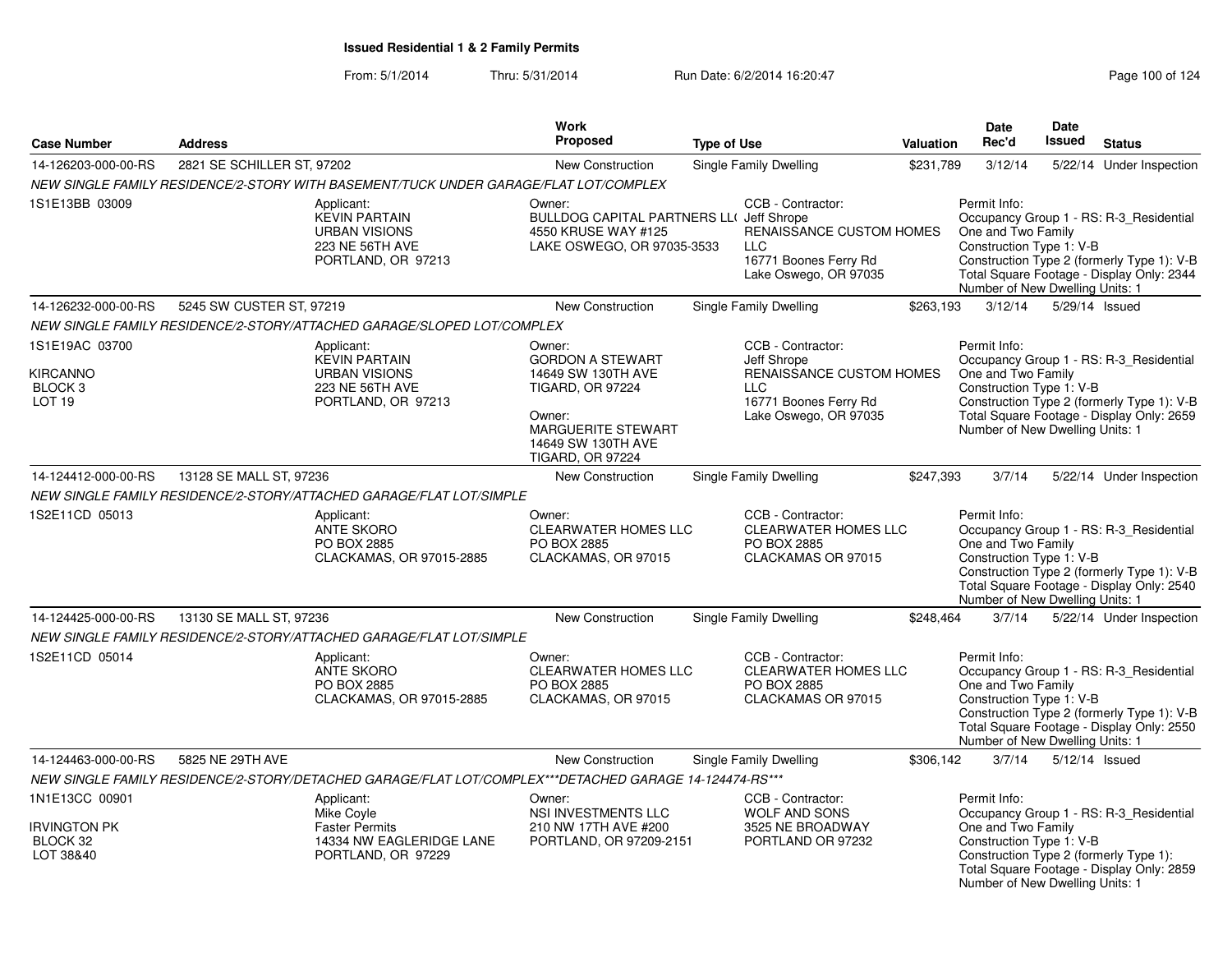|                                                          |                                                                                                                                            | Work                                                                 |                                                                                                                                                                                                                                |                  | Date                                                                                                                                        | <b>Date</b>    |                                                                                                                                |
|----------------------------------------------------------|--------------------------------------------------------------------------------------------------------------------------------------------|----------------------------------------------------------------------|--------------------------------------------------------------------------------------------------------------------------------------------------------------------------------------------------------------------------------|------------------|---------------------------------------------------------------------------------------------------------------------------------------------|----------------|--------------------------------------------------------------------------------------------------------------------------------|
| <b>Case Number</b>                                       | <b>Address</b>                                                                                                                             | Proposed                                                             | <b>Type of Use</b>                                                                                                                                                                                                             | <b>Valuation</b> | Rec'd                                                                                                                                       | Issued         | <b>Status</b>                                                                                                                  |
| 11-159486-REV-01-RS                                      | 14719 SE POWELL BLVD, 97236                                                                                                                | New Construction                                                     | Single Family Dwelling                                                                                                                                                                                                         | \$2,000          | 3/7/14                                                                                                                                      | 5/30/14 Issued |                                                                                                                                |
|                                                          | VALUE ADDED REVISION TO CHANGE ROOF STRUCTURE, NEW 2ND ROOF AREA WITH WINDOWS                                                              |                                                                      |                                                                                                                                                                                                                                |                  |                                                                                                                                             |                |                                                                                                                                |
| 1S2E12BD 08800<br>SECTION 12 1S 2E<br>TL 8800 0.97 ACRES | Applicant:<br><b>KYM NGUYEN</b><br>CONCEPT DESIGN & ASSOCIATES 14719 SE POWELL BLVD<br>PO BOX 8464<br>PORTLAND OR 97207                    | Owner:<br><b>TUAN NGUYEN</b><br>PORTLAND, OR 97236                   | CCB - Contractor:<br><b>CORNEL CUREA</b><br>FIVE STAR PLUMBING<br>6138 SE 136TH AVE<br>PORTLAND, OR 97236                                                                                                                      |                  | Permit Info:<br>One and Two Family<br>Construction Type 1: V-B                                                                              |                | Occupancy Group 1 - RS: R-3_Residential<br>Construction Type 2 (formerly Type 1):<br>Total Square Footage - Display Only: 6003 |
| 14-129796-000-00-RS                                      | 623 NE 79TH AVE, 97213                                                                                                                     | <b>New Construction</b>                                              | Single Family Dwelling                                                                                                                                                                                                         | \$247,569        | 3/21/14                                                                                                                                     |                | 5/28/14 Under Inspection                                                                                                       |
|                                                          | NEW SINGLE FAMILY RESIDENCE/TWO STORY/DETACHED GARAGE/FLAT LOT/COMPLEX***WITH GARAGE 14-147973-ZP***                                       |                                                                      |                                                                                                                                                                                                                                |                  |                                                                                                                                             |                |                                                                                                                                |
| 1N2E32AD 13100                                           | Applicant:<br><b>JEFF OVINGTON</b><br>METRO HOMES NW, LLC<br>211 NE WEIDLER ST<br>PORTLAND, OR 97232                                       | Owner:<br>METRO DEVELOPMENT LLC                                      | CCB - Contractor:<br>AFFORDABLE NEW HOMES LLC<br>211 NE WEIDER<br>PORTLAND, OR 97232                                                                                                                                           |                  | Permit Info:<br>One and Two Family<br>Construction Type 1: V-B<br>Construction Type 2 (formerly Type 1):<br>Number of New Dwelling Units: 1 |                | Occupancy Group 1 - RS: R-3 Residential<br>Total Square Footage - Display Only: 2312                                           |
| 14-129820-000-00-RS                                      | 613 NE 79TH AVE, 97213                                                                                                                     | <b>New Construction</b>                                              | Single Family Dwelling                                                                                                                                                                                                         | \$247,569        | 3/21/14                                                                                                                                     |                | 5/28/14 Under Inspection                                                                                                       |
|                                                          | NEW SINGLE FAMILY RESIDENCE/TWO STORY/DETACHED GARAGE/FLAT LOT/COMPLEX***WITH GARAGE 14-147965-ZP**                                        |                                                                      |                                                                                                                                                                                                                                |                  |                                                                                                                                             |                |                                                                                                                                |
| 1N2E32AD 13100                                           | Applicant:<br><b>JEFF OVINGTON</b><br>METRO HOMES NW, LLC<br>211 NE WEIDLER ST<br>PORTLAND, OR 97232                                       | Owner:<br>ROBERT K CAHOON<br>PO BOX 33556<br>PORTLAND, OR 97292-3556 | CCB - Contractor:<br>AFFORDABLE NEW HOMES LLC<br>211 NE WEIDER<br>PORTLAND, OR 97232                                                                                                                                           |                  | Permit Info:<br>One and Two Family<br>Construction Type 1: V-B<br>Construction Type 2 (formerly Type 1):<br>Number of New Dwelling Units: 1 |                | Occupancy Group 1 - RS: R-3_Residential<br>Total Square Footage - Display Only: 2312                                           |
| 14-133989-000-00-RS                                      | 7305 N NEWELL AVE, 97203                                                                                                                   | <b>New Construction</b>                                              | Single Family Dwelling                                                                                                                                                                                                         | \$251,241        | 4/2/14                                                                                                                                      | 5/29/14 Issued |                                                                                                                                |
|                                                          | NEW SINGLE FAMILY RESIDENCE/TWO STORY/DETACHED 200SF GARAGE/FLAT LOT***WITH DEMO 14-134120-RS AND ZONING PERMIT FOR GARAGE 14-134070-ZP*** |                                                                      |                                                                                                                                                                                                                                |                  |                                                                                                                                             |                |                                                                                                                                |
| 1N1E07CA 02000                                           | Applicant:<br><b>JEFF OVINGTON</b><br>METRO HOMES NW. LLC<br>211 NE WEIDLER ST<br>PORTLAND, OR 97232                                       | Owner:<br>211 NE WEIDLER ST<br>PORTLAND, OR 97232-1155               | CCB - Contractor:<br>METRO HOMES NORTHWEST LLC DBA WRIGHT 1 ELECTRIC and<br>THREE PHASE ELECTRIC<br>5618 SE 135TH<br>PORTLAND OR 97236<br>CCB - Contractor:<br>AFFORDABLE NEW HOMES LLC<br>211 NE WEIDER<br>PORTLAND, OR 97232 |                  | Permit Info:<br>One and Two Family<br>Construction Type 1: V-B<br>Construction Type 2 (formerly Type 1):<br>Number of New Dwelling Units: 1 |                | Occupancy Group 1 - RS: R-3_Residential<br>Total Square Footage - Display Only: 2278                                           |
| 14-134100-000-00-RS                                      | 7315 N NEWELL AVE, 97203                                                                                                                   | New Construction                                                     | Single Family Dwelling                                                                                                                                                                                                         | \$251,241        | 4/2/14                                                                                                                                      | 5/29/14 Issued |                                                                                                                                |
|                                                          | NEW SINGLE FAMILY RESIDENCE/TWO STORY/DETACHED 200SF GARAGE/FLAT LOT***WITH DEMO 14-134120-RS AND ZONING PERMIT FOR GARAGE 14-134113-ZP*** |                                                                      |                                                                                                                                                                                                                                |                  |                                                                                                                                             |                |                                                                                                                                |
| 1N1E07CA 02000                                           | Applicant:<br><b>JEFF OVINGTON</b><br>METRO HOMES NW, LLC<br>211 NE WEIDLER ST<br>PORTLAND, OR 97232                                       | Owner:<br>211 NE WEIDLER ST<br>PORTLAND, OR 97232-1155               | CCB - Contractor:<br>METRO HOMES NORTHWEST LLC AFFORDABLE NEW HOMES LLC<br>211 NE WEIDER<br>PORTLAND, OR 97232                                                                                                                 |                  | Permit Info:<br>One and Two Family<br>Construction Type 1: V-B<br>Construction Type 2 (formerly Type 1):<br>Number of New Dwelling Units: 1 |                | Occupancy Group 1 - RS: R-3 Residential<br>Total Square Footage - Display Only: 2278                                           |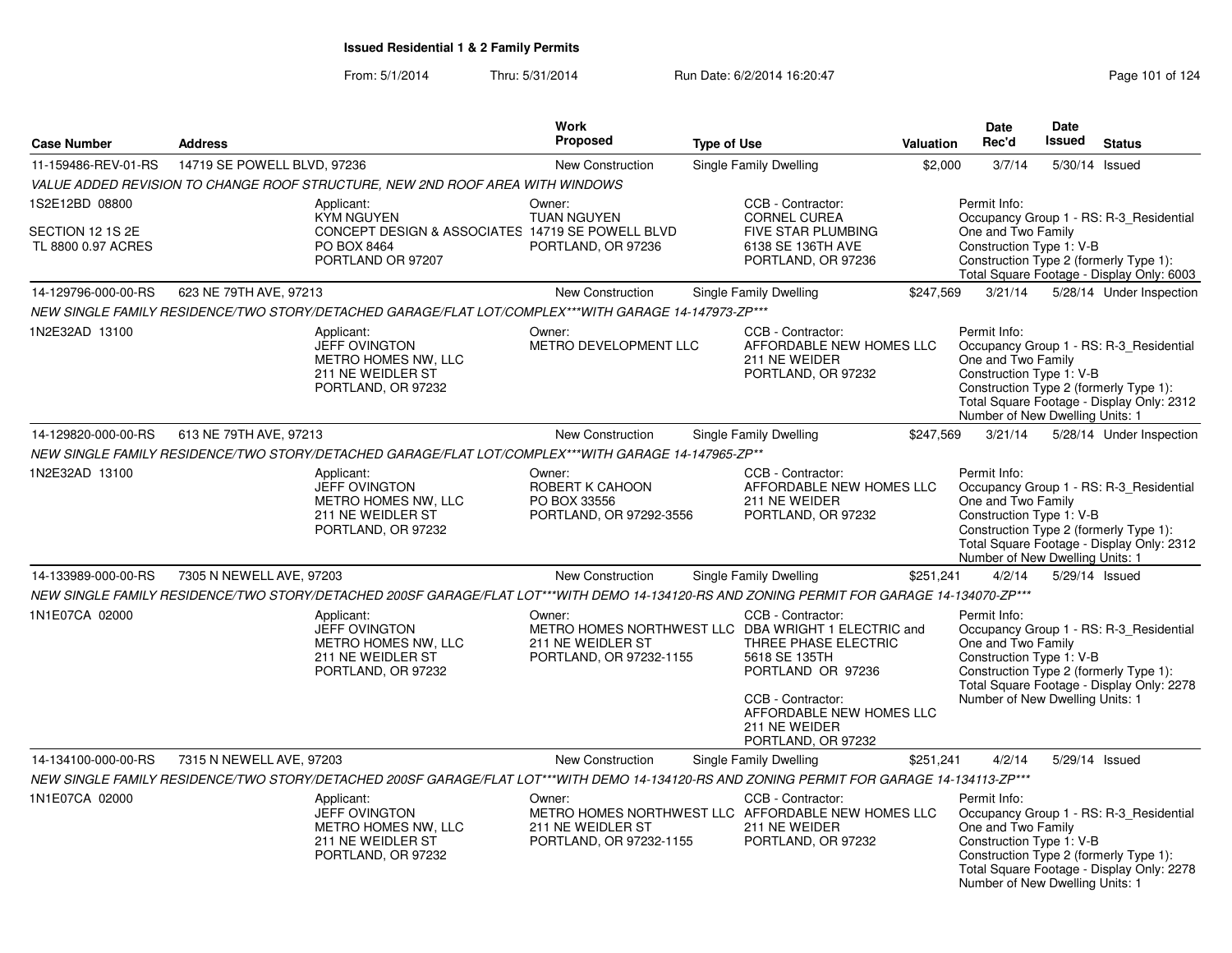| <b>Case Number</b>                                               | <b>Address</b>          |                                                                                                                                                          | <b>Work</b><br><b>Proposed</b>                                                                                                                         | <b>Type of Use</b> |                                                                                                                                                                                                                                                                                                                                                                                              | Valuation | Date<br>Rec'd                                                                                     | <b>Date</b><br>Issued | <b>Status</b>                                                                                                                      |
|------------------------------------------------------------------|-------------------------|----------------------------------------------------------------------------------------------------------------------------------------------------------|--------------------------------------------------------------------------------------------------------------------------------------------------------|--------------------|----------------------------------------------------------------------------------------------------------------------------------------------------------------------------------------------------------------------------------------------------------------------------------------------------------------------------------------------------------------------------------------------|-----------|---------------------------------------------------------------------------------------------------|-----------------------|------------------------------------------------------------------------------------------------------------------------------------|
| 14-129108-000-00-RS                                              | 4206 NE 10TH AVE, 97211 |                                                                                                                                                          | New Construction                                                                                                                                       |                    | Single Family Dwelling                                                                                                                                                                                                                                                                                                                                                                       | \$215,338 | 3/20/14                                                                                           |                       | 5/6/14 Under Inspection                                                                                                            |
|                                                                  |                         | NEW SINGLE FAMILY RESIDENCE/TWO STORY/FLAT LOT/COMPLEX. TRUSSES WILL BE A DEFERRED SUBMITTAL.                                                            |                                                                                                                                                        |                    | *** WITH ACCESSORY SHOP PERMIT 14-142665-RS***                                                                                                                                                                                                                                                                                                                                               |           |                                                                                                   |                       |                                                                                                                                    |
| 1N1E23CA 09000                                                   |                         | Applicant:                                                                                                                                               | Owner:                                                                                                                                                 |                    | CCB - Contractor:                                                                                                                                                                                                                                                                                                                                                                            |           | Permit Info:                                                                                      |                       |                                                                                                                                    |
| LINCOLN PK ANX<br>BLOCK 8<br>LOT 3 EXC N 40'<br>LOT <sub>4</sub> |                         | LYONS H IV WILLIAMS<br>4216 NE 10TH AVE<br>PORTLAND, OR 97211-3458                                                                                       | LYONS H IV WILLIAMS<br>4216 NE 10TH AVE<br>PORTLAND, OR 97211-3458<br>Owner:<br><b>LISA A MCCLELLAN</b><br>4216 NE 10TH AVE<br>PORTLAND, OR 97211-3458 |                    | ALL WAYS ELECTRIC LLC<br>PO BOX 68456<br>MILWAUKIE, OR 97267                                                                                                                                                                                                                                                                                                                                 |           | One and Two Family<br>Construction Type 1: V-B<br>Number of New Dwelling Units: 1                 |                       | Occupancy Group 1 - RS: R-3_Residential<br>Construction Type 2 (formerly Type 1):<br>Total Square Footage - Display Only: 2011     |
| 14-131804-000-00-RS                                              | 5425 NE 38TH AVE, 97211 |                                                                                                                                                          | New Construction                                                                                                                                       |                    | Single Family Dwelling                                                                                                                                                                                                                                                                                                                                                                       | \$214,600 | 3/27/14                                                                                           |                       | 5/19/14 Under Inspection                                                                                                           |
|                                                                  |                         | NEW SINGLE FAMILY RESIDENCE/2-STORY/ATTACHED GARAGE/FLAT LOT/COMPLEX                                                                                     |                                                                                                                                                        |                    |                                                                                                                                                                                                                                                                                                                                                                                              |           |                                                                                                   |                       |                                                                                                                                    |
| 1N1E24AA 07300                                                   |                         | Applicant:<br>MIKE COYLE<br><b>FASTER PERMITS</b><br>14334 NW EAGLERIDGE LANE<br>PORTLAND, OR 97229                                                      |                                                                                                                                                        |                    | CCB - Contractor:<br>DBA WRIGHT 1 ELECTRIC and<br>THREE PHASE ELECTRIC<br>5618 SE 135TH<br>PORTLAND OR 97236<br>CCB - Contractor:<br>DEVELOPMENT NORTHWEST<br>INC/dba Wolcott Plumbing<br>1075 W HISTORIC COLUMBIA<br><b>RIVER HWY</b><br>TROUTDALE OR 97060<br>CCB - Contractor:<br><b>VIC REMMERS</b><br><b>EVERETT CUSTOM HOMES INC</b><br>735 SW 158TH AVE STE 180<br>BEAVERTON OR 97008 |           | Permit Info:<br>One and Two Family<br>Construction Type 1: V-B<br>Number of New Dwelling Units: 1 |                       | Occupancy Group 1 - RS: R-3_Residential<br>Construction Type 2 (formerly Type 1): V-B<br>Total Square Footage - Display Only: 2163 |
| 14-131558-000-00-RS                                              | 3646 NE 44TH AVE, 97213 |                                                                                                                                                          | <b>New Construction</b>                                                                                                                                |                    | Single Family Dwelling                                                                                                                                                                                                                                                                                                                                                                       | \$377,992 | 3/26/14                                                                                           |                       | 5/22/14 Issued                                                                                                                     |
|                                                                  |                         | NEW SINGLE FAMILY RESIDENCE/THREE STORY WITH UNFINISHED BASEMENT/FLAT LOT/COMPLEX - REUSING A PORTION OF EXISTING FOUNDATION***WITH DEMO 14-131561-RS*** |                                                                                                                                                        |                    |                                                                                                                                                                                                                                                                                                                                                                                              |           |                                                                                                   |                       |                                                                                                                                    |
| 1N2E19CC 17900<br>ROSLYN<br>BLOCK <sub>3</sub><br>LOT 3&4        |                         | Applicant:<br>METRO HOMES NORTHWEST LLC WEST COAST DEVELOPMENT<br>211 NE WEIDLER ST<br>PORTLAND, OR 97232-1155                                           | Owner:<br>1697 19TH ST<br>WEST LINN, OR 97068<br>Owner:<br><b>GROUP INC</b><br>1697 19TH ST<br>WEST LINN, OR 97068                                     |                    | CCB - Contractor:<br>METRO HOMES NORTHWEST LLC Occupancy Group 1 - RS: R-3_Residential<br>211 NE WEIDLER ST<br>PORTLAND, OR 97232                                                                                                                                                                                                                                                            |           | Permit Info:<br>One and Two Family<br>Construction Type 1: V-B<br>Number of New Dwelling Units: 1 |                       | Construction Type 2 (formerly Type 1):<br>Total Square Footage - Display Only: 3530                                                |
|                                                                  |                         |                                                                                                                                                          | Owner:<br>METRO HOMES NORTHWEST LLC<br>1697 19TH ST<br>WEST LINN, OR 97068                                                                             |                    |                                                                                                                                                                                                                                                                                                                                                                                              |           |                                                                                                   |                       |                                                                                                                                    |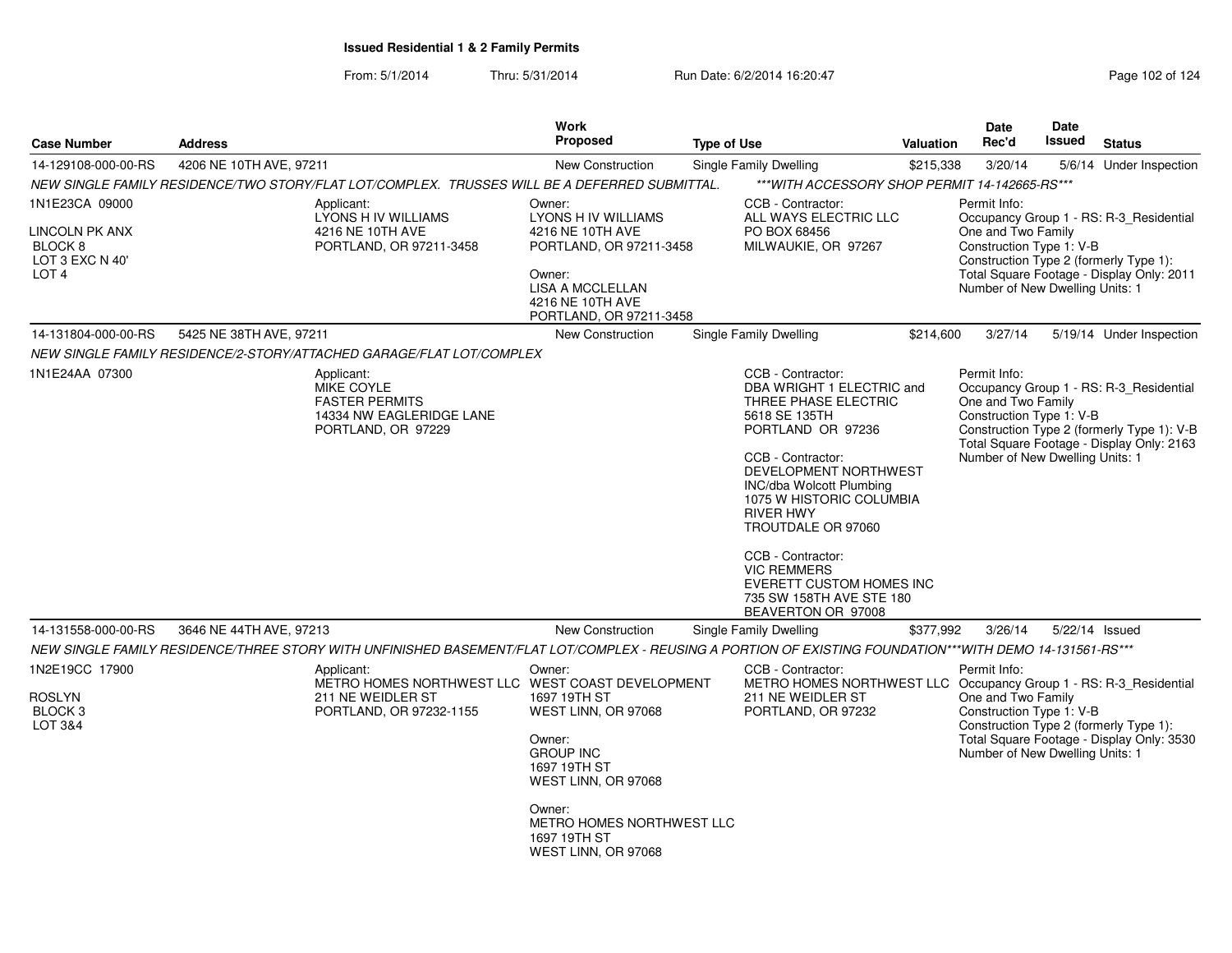From: 5/1/2014Thru: 5/31/2014 Run Date: 6/2/2014 16:20:47 Rege 103 of 124

| <b>Case Number</b>                                                               | <b>Address</b>                                 |                                                                                                                                                              | Work<br>Proposed                                                                                                                                                        | <b>Type of Use</b>                                                                                                                                                                                                                                                           | <b>Valuation</b> | <b>Date</b><br>Rec'd                                           | <b>Date</b><br><b>Issued</b>                                       | <b>Status</b>                                                                                                                      |
|----------------------------------------------------------------------------------|------------------------------------------------|--------------------------------------------------------------------------------------------------------------------------------------------------------------|-------------------------------------------------------------------------------------------------------------------------------------------------------------------------|------------------------------------------------------------------------------------------------------------------------------------------------------------------------------------------------------------------------------------------------------------------------------|------------------|----------------------------------------------------------------|--------------------------------------------------------------------|------------------------------------------------------------------------------------------------------------------------------------|
| 14-129142-000-00-RS                                                              | 828 SW TRILLIUM LN                             |                                                                                                                                                              | New Construction                                                                                                                                                        | <b>Single Family Dwelling</b>                                                                                                                                                                                                                                                | \$276,416        | 3/20/14                                                        |                                                                    | 5/6/14 Under Inspection                                                                                                            |
|                                                                                  |                                                | NEW SINGLE FAMILY RESIDENCE/2-STORY/ATTACHED GARAGE/FLAT LOT/COMPLEX                                                                                         |                                                                                                                                                                         |                                                                                                                                                                                                                                                                              |                  |                                                                |                                                                    |                                                                                                                                    |
| 1S1E33AB 03605                                                                   |                                                | Applicant:<br><b>RICHARD HARTUNG</b><br>LHL HOMES INC<br>11580 SW 67TH AVE<br>TIGARD OR 97223                                                                | Owner:<br><b>JOHN B WILLIAMS</b><br>11241 SW BOONES FERRY RD<br>PORTLAND, OR 97219                                                                                      | CCB - Contractor:<br><b>DICK HARTUNG</b><br>LHL HOMES INC<br>11580 SW 67TH AVE<br><b>TIGARD, OR 97223</b>                                                                                                                                                                    |                  | Permit Info:<br>One and Two Family<br>Construction Type 1: V-B | Number of New Dwelling Units: 1                                    | Occupancy Group 1 - RS: R-3 Residential<br>Construction Type 2 (formerly Type 1): V-B<br>Total Square Footage - Display Only: 2942 |
| 14-137406-000-00-RS                                                              | 6117 NE 6TH AVE, 97211                         |                                                                                                                                                              | New Construction                                                                                                                                                        | Single Family Dwelling                                                                                                                                                                                                                                                       | \$324,424        | 4/8/14                                                         | 5/27/14 Issued                                                     |                                                                                                                                    |
|                                                                                  |                                                | NEW SINGLE FAMILY RESIDENCE/2-STORY WITH FINISHED BASEMENT/TUCK UNDER GARAGE/FLAT LOT/COMPLEX                                                                |                                                                                                                                                                         |                                                                                                                                                                                                                                                                              |                  |                                                                |                                                                    |                                                                                                                                    |
| 1N1E14CB 11900                                                                   |                                                | Applicant:<br>MIKE COYLE<br><b>FASTER PERMITS</b><br>14334 NW EAGLERIDGE LANE<br>PORTLAND, OR 97229                                                          | Owner:<br>EVERETT CUSTOM HOMES INC<br>735 SW 158TH AVE #180<br>BEAVERTON, OR 97006-4952                                                                                 | CCB - Contractor:<br>DEVELOPMENT NORTHWEST<br><b>INC/dba Wolcott Plumbing</b><br>1075 W HISTORIC COLUMBIA<br><b>RIVER HWY</b><br>TROUTDALE OR 97060<br>CCB - Contractor:<br><b>VIC REMMERS</b><br>EVERETT CUSTOM HOMES INC<br>735 SW 158TH AVE STE 180<br>BEAVERTON OR 97008 |                  | Permit Info:<br>One and Two Family<br>Construction Type 1: V-B | Number of New Dwelling Units: 1                                    | Occupancy Group 1 - RS: R-3_Residential<br>Construction Type 2 (formerly Type 1): V-B<br>Total Square Footage - Display Only: 3300 |
|                                                                                  | 13-180869-REV-01-RS 5511 SW ILLINOIS ST, 97221 |                                                                                                                                                              | <b>New Construction</b>                                                                                                                                                 | <b>Single Family Dwelling</b>                                                                                                                                                                                                                                                |                  | 5/6/14                                                         | 5/6/14 Issued                                                      |                                                                                                                                    |
|                                                                                  |                                                | REVISE PLANS TO REFLECT REMOVAL OF THE EXTERIOR 2ND LEVEL DECK AND REMOVE DOOR OFF OF 2ND LEVEL HALLWAY AND REPLACE WITH WINDOW: CREATE A LARGER COVERED PAT |                                                                                                                                                                         |                                                                                                                                                                                                                                                                              |                  |                                                                |                                                                    |                                                                                                                                    |
| 1S1E18CD 09600<br><b>VERMONT HILLS</b><br>BLOCK <sub>1</sub><br>LOT <sub>5</sub> |                                                | Applicant:<br><b>DAVID BISSETT</b><br>10940 SW BARNES RD, #101<br>PORTLAND, OR 97225                                                                         | Owner:<br><b>JAMES ROBERTSON</b><br>5511 SW ILLINOIS ST<br>PORTLAND, OR 97221-1643<br>Owner:<br>KIMBERLEE A ROBERTSON<br>5511 SW ILLINOIS ST<br>PORTLAND, OR 97221-1643 | CCB - Contractor:<br>ENDERS ELECTRIC INC<br>PO Box 1661<br>BEAVERTON, OR 97075<br>CCB - Contractor:<br><b>GARYS VACUFLO INC</b><br>9015 SE FLAVEL ST<br>PORTLAND, OR 97266-5583                                                                                              |                  | Permit Info:<br>One and Two Family<br>Construction Type 1: V-B |                                                                    | Occupancy Group 1 - RS: R-3 Residential<br>Construction Type 2 (formerly Type 1): V-B<br>Total Square Footage - Display Only: 3801 |
| 14-119627-DFS-01-RS                                                              | 12640 SE CORA ST                               |                                                                                                                                                              | <b>New Construction</b>                                                                                                                                                 | Single Family Dwelling                                                                                                                                                                                                                                                       | \$1,200          | 5/7/14                                                         | 5/19/14 Issued                                                     |                                                                                                                                    |
|                                                                                  |                                                | DFS - FIRE SPRINKLERS - please add square footage of sprinkled area to fixtures on main permit                                                               |                                                                                                                                                                         |                                                                                                                                                                                                                                                                              |                  |                                                                |                                                                    |                                                                                                                                    |
| 1S2E11CC 06406<br><b>GREEN INFILL</b><br>LOT <sub>6</sub>                        |                                                | Applicant:<br>J MARK PERKINS<br>11471 SE CLOVER LN<br>HAPPY VALLEY, OR 97086-6800                                                                            | Owner:<br><b>J MARK PERKINS</b><br>11471 SE CLOVER LN<br>HAPPY VALLEY, OR 97086-6800                                                                                    |                                                                                                                                                                                                                                                                              |                  | Permit Info:<br>One and Two Family                             | Construction Type 1: V-B<br>Construction Type 2 (formerly Type 1): | Occupancy Group 1 - RS: R-3_Residential<br>Total Square Footage - Display Only: 1152                                               |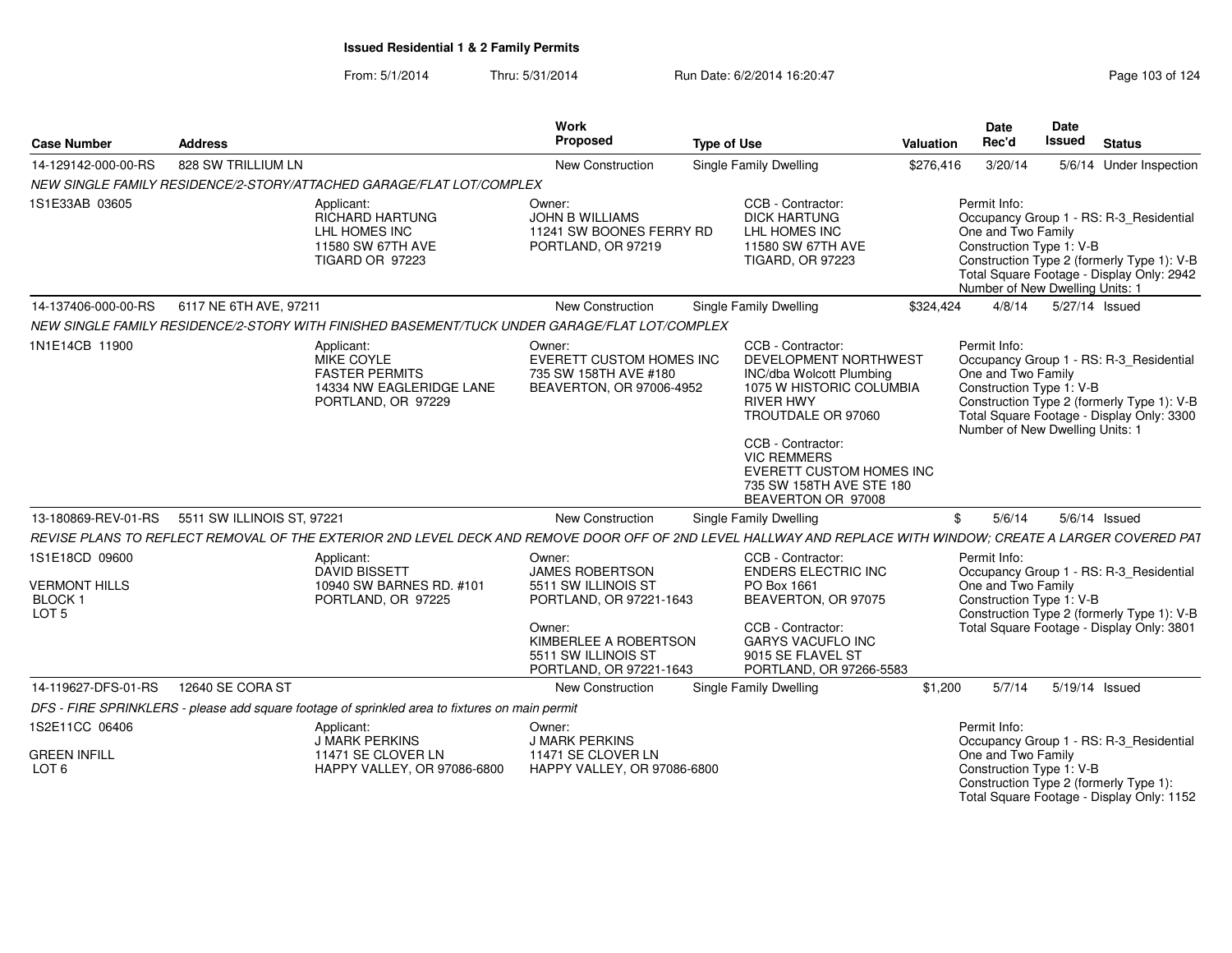| <b>Case Number</b>                                 | <b>Address</b>                |                                                                                                                                                                                                                                                      | Work<br>Proposed                                                                                                                | <b>Type of Use</b> |                                                                                                                                                                                                                                | <b>Valuation</b> | Date<br>Rec'd                                                                                     | <b>Date</b><br><b>Issued</b> | <b>Status</b>                                                                                                                      |
|----------------------------------------------------|-------------------------------|------------------------------------------------------------------------------------------------------------------------------------------------------------------------------------------------------------------------------------------------------|---------------------------------------------------------------------------------------------------------------------------------|--------------------|--------------------------------------------------------------------------------------------------------------------------------------------------------------------------------------------------------------------------------|------------------|---------------------------------------------------------------------------------------------------|------------------------------|------------------------------------------------------------------------------------------------------------------------------------|
| 14-143063-000-00-RS                                | 1045 NE ONEONTA ST, 97211     |                                                                                                                                                                                                                                                      | New Construction                                                                                                                |                    | <b>Single Family Dwelling</b>                                                                                                                                                                                                  | \$265,061        | 4/17/14                                                                                           |                              | 5/30/14 Issued                                                                                                                     |
|                                                    |                               | NEW SINGLE FAMILY RESIDENCE/TWO STORY/ATTACHED GARAGE/FLAT LOT/COMPLEX                                                                                                                                                                               |                                                                                                                                 |                    |                                                                                                                                                                                                                                |                  |                                                                                                   |                              |                                                                                                                                    |
| 1N1E14BD 12805                                     |                               | Applicant:<br><b>KEVIN PARTAIN</b><br><b>URBAN VISIONS</b><br>223 NE 56TH AVE<br>PORTLAND, OR 97213                                                                                                                                                  | Owner:<br>RONALD L VAN BEEK<br>1035 NE ONEONTA ST<br>PORTLAND, OR 97211-4073                                                    |                    | CCB - Contractor:<br><b>CRAFTWORK PLUMBING INC</b><br>7737 SW CIRRUS DR<br>BEAVERTON, OR 97008<br>CCB - Contractor:<br>Jeff Shrope<br>RENAISSANCE CUSTOM HOMES<br><b>LLC</b><br>16771 Boones Ferry Rd<br>Lake Oswego, OR 97035 |                  | Permit Info:<br>One and Two Family<br>Construction Type 1: V-B<br>Number of New Dwelling Units: 1 |                              | Occupancy Group 1 - RS: R-3_Residential<br>Construction Type 2 (formerly Type 1): V-B<br>Total Square Footage - Display Only: 2573 |
| 13-228376-DFS-01-RS                                | 3620 SW 64TH PL               |                                                                                                                                                                                                                                                      | New Construction                                                                                                                |                    | Single Family Dwelling                                                                                                                                                                                                         | \$5,000          | 4/24/14                                                                                           |                              | 5/7/14 Issued                                                                                                                      |
| <b>DFS - FIRE SPRINKLERS</b>                       |                               |                                                                                                                                                                                                                                                      |                                                                                                                                 |                    |                                                                                                                                                                                                                                |                  |                                                                                                   |                              |                                                                                                                                    |
| 1S1E07CB 01406                                     |                               | Applicant:                                                                                                                                                                                                                                           | Owner:                                                                                                                          |                    | CCB - Contractor:                                                                                                                                                                                                              |                  | Permit Info:                                                                                      |                              |                                                                                                                                    |
| <b>LAURIAN GROVE</b><br>LOT <sub>6</sub>           |                               | <b>SUSAN CRIVARO</b><br>AFP SYSTEMS INC<br>19435 SW 129TH AVE<br>TUALATIN, OR 97062                                                                                                                                                                  | <b>MARK I TRELEASE</b><br>2351 NW WOODROSE RD<br>PORTLAND, OR 97229<br>Owner:<br><b>MERYL J TRELEASE</b><br>2351 NW WOODROSE RD |                    | <b>CRAFTWORK PLUMBING INC</b><br>7737 SW CIRRUS DR<br>BEAVERTON, OR 97008                                                                                                                                                      |                  | One and Two Family<br>Construction Type 1: V-B                                                    |                              | Occupancy Group 1 - RS: R-3_Residential<br>Construction Type 2 (formerly Type 1): V-B<br>Total Square Footage - Display Only: 5631 |
|                                                    |                               |                                                                                                                                                                                                                                                      | PORTLAND, OR 97229                                                                                                              |                    |                                                                                                                                                                                                                                |                  |                                                                                                   |                              |                                                                                                                                    |
| 14-147125-000-00-RS                                | 8927 N WILLAMETTE BLVD, 97203 |                                                                                                                                                                                                                                                      | New Construction                                                                                                                |                    | Single Family Dwelling                                                                                                                                                                                                         | \$249,917        | 4/23/14                                                                                           |                              | 5/27/14 Under Inspection                                                                                                           |
| 1N1W12BA 12300                                     |                               | NEW SINGLE FAMILY RESIDENCE/TWO STORY/DETACHED GARAGE/SLIGHTLY SLOPING LOT/COMPLEX***WITH GARAGE 14-147134-RS***<br>Applicant:<br><b>SCOTT ELLIOTT</b><br>EDGE DEVELOPMENT, INC<br>5440 SW WESTGATE DRIVE,<br><b>SUITE 105</b><br>PORTLAND, OR 97221 |                                                                                                                                 |                    | CCB - Contractor:<br><b>Scott Elliott</b><br>ELLIOTT PROPERTIES INC<br>5440 SW WESTGATE DR #105<br>PORTLAND OR 97221                                                                                                           |                  | Permit Info:<br>One and Two Family<br>Construction Type 1: V-B<br>Number of New Dwelling Units: 1 |                              | Occupancy Group 1 - RS: R-3_Residential<br>Construction Type 2 (formerly Type 1):<br>Total Square Footage - Display Only: 2266     |
| 13-196465-DFS-01-RS<br><b>DFS FOR TRUSSES</b>      | 350 NW ROYAL BLVD, 97210      |                                                                                                                                                                                                                                                      | New Construction                                                                                                                |                    | Single Family Dwelling                                                                                                                                                                                                         | \$10,000         | 4/22/14                                                                                           |                              | 5/28/14 Issued                                                                                                                     |
| 1N1E31CB 02500                                     |                               | Applicant:<br><b>ERIC RYSTADT</b>                                                                                                                                                                                                                    | Owner:<br>MAIN STREET DEVELOPMENT INC ERIC RYSTADT                                                                              |                    | CCB - Contractor:                                                                                                                                                                                                              |                  | Permit Info:                                                                                      |                              | Occupancy Group 1 - RS: R-3_Residential                                                                                            |
| <b>ROYAL</b><br><b>BLOCK 4</b><br>LOT <sub>3</sub> |                               | MAIN STREET DEVELOPMENT INC PMB 208 5331 SW MACADAM AVE MAIN STREET DEVELOPMENT INC One and Two Family<br>PMB# 208 5331 SW MACADAM<br>AVE SUITE 258<br>PORTLAND, OR 97239                                                                            | #258<br>PORTLAND, OR 97239-3871                                                                                                 |                    | PO BOX 91096<br>PORTLAND, OR 97291                                                                                                                                                                                             |                  | Construction Type 1: V-B                                                                          |                              | Construction Type 2 (formerly Type 1): V-B<br>Total Square Footage - Display Only: 4464                                            |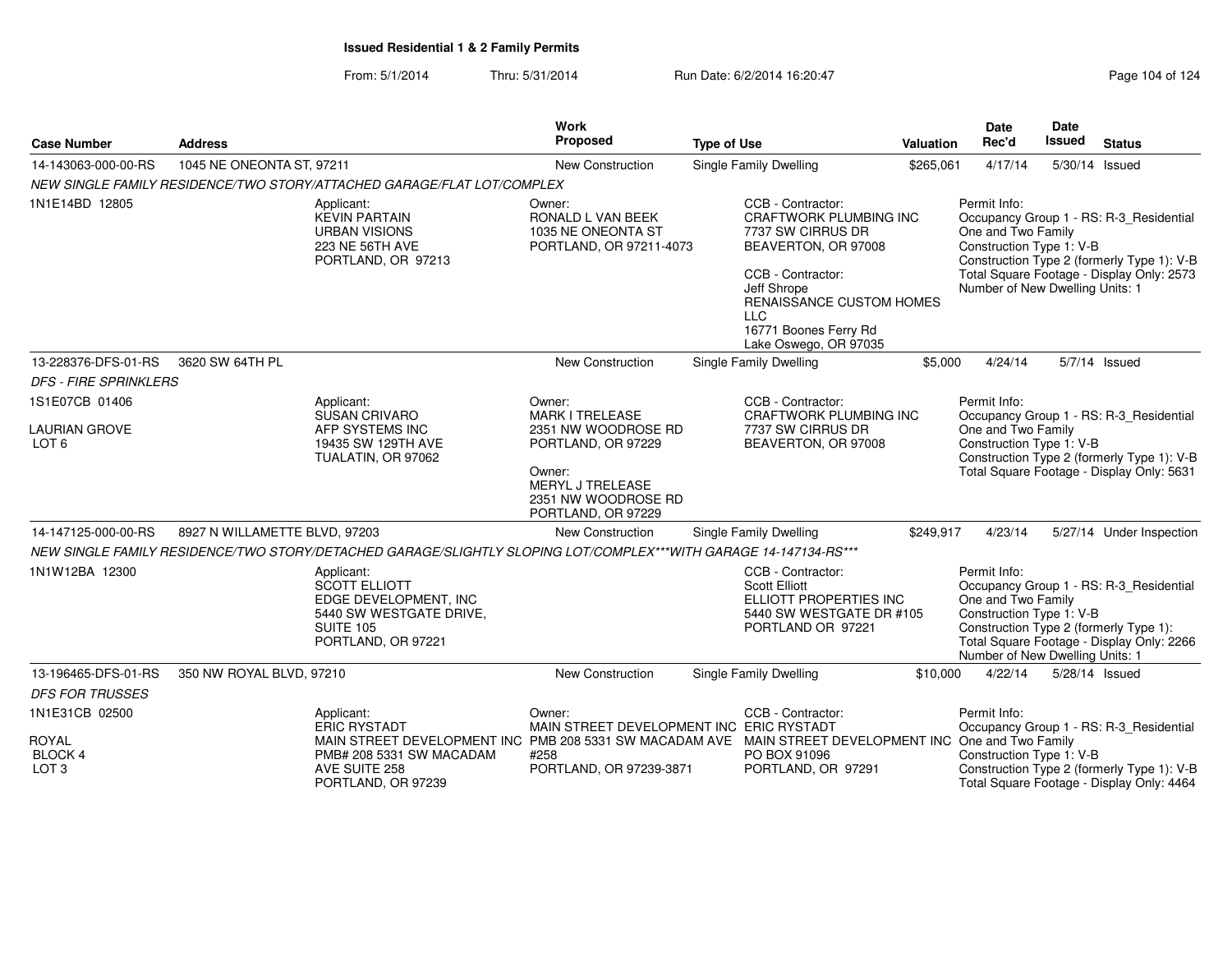|                                                                        |                                                                                                                                                                   | <b>Work</b>                                                                                                                                          |                                                                                                                         |           | <b>Date</b>                                                    | Date          |                                                                                                                                    |
|------------------------------------------------------------------------|-------------------------------------------------------------------------------------------------------------------------------------------------------------------|------------------------------------------------------------------------------------------------------------------------------------------------------|-------------------------------------------------------------------------------------------------------------------------|-----------|----------------------------------------------------------------|---------------|------------------------------------------------------------------------------------------------------------------------------------|
| <b>Case Number</b>                                                     | <b>Address</b>                                                                                                                                                    | Proposed                                                                                                                                             | <b>Type of Use</b>                                                                                                      | Valuation | Rec'd                                                          | <b>Issued</b> | <b>Status</b>                                                                                                                      |
| 12-145008-DFS-01-RS                                                    | 4140 SW TUALATIN AVE, 97201                                                                                                                                       | <b>New Construction</b>                                                                                                                              | Single Family Dwelling                                                                                                  | \$9,750   | 4/22/14                                                        |               | 5/20/14 Issued                                                                                                                     |
| <b>DFS FOR FIRE SPRINKLERS</b>                                         |                                                                                                                                                                   |                                                                                                                                                      |                                                                                                                         |           |                                                                |               |                                                                                                                                    |
| 1S1E09CC 02700                                                         |                                                                                                                                                                   | Owner:                                                                                                                                               | CCB - Contractor:                                                                                                       |           | Permit Info:                                                   |               |                                                                                                                                    |
| COUNCIL CREST PK<br>BLOCK 18<br>S 14' OF LOT 12<br>LOT 13&14           |                                                                                                                                                                   | JEFFREY S DEY<br>4140 SW TUALATIN AVE<br>PORTLAND, OR 97239-1576<br>Owner:<br>HEATHER E AMUNY-DEY<br>4140 SW TUALATIN AVE<br>PORTLAND, OR 97239-1576 | <b>BILL JOHNSON</b><br><b>RISER FIRE PROTECTION LLC</b><br>PO BOX 2319<br>BATTLE GROUND, WA 98604                       |           | One and Two Family<br>Construction Type 1: V-B                 |               | Occupancy Group 1 - RS: R-3_Residential<br>Construction Type 2 (formerly Type 1): V-B<br>Total Square Footage - Display Only: 7351 |
| 14-105441-DFS-01-RS                                                    | 3552 NE 45TH AVE, 97213                                                                                                                                           | New Construction                                                                                                                                     | Single Family Dwelling                                                                                                  | \$2,500   | 5/7/14                                                         |               | 5/7/14 Issued                                                                                                                      |
| <b>DFS FOR TRUSSES</b>                                                 |                                                                                                                                                                   |                                                                                                                                                      |                                                                                                                         |           |                                                                |               |                                                                                                                                    |
| 1N2E19CC 14400<br>SECTION 19 1N 2E<br>TL 14400 0.11 ACRES              | Applicant:<br><b>MIKE COYLE</b><br><b>FASTER PERMITS</b><br>14334 NW EAGLERIDGE LANE<br>PORTLAND, OR 97229                                                        | Owner:<br><b>VILLA HOME DESIGN LLC</b><br>8934 N PORTSMOUTH AVE<br>PORTLAND, OR 97203-5976                                                           | CCB - Contractor:<br><b>CHARLES VILLARREAL</b><br><b>VILLA HOME DESIGN LLC</b><br>3124 NE 67TH AVE<br>PORTLAND OR 97213 |           | Permit Info:<br>One and Two Family<br>Construction Type 1: V-B |               | Occupancy Group 1 - RS: R-3 Residential<br>Construction Type 2 (formerly Type 1): V-B<br>Total Square Footage - Display Only: 4146 |
|                                                                        | 13-200842-REV-01-RS 2125 NE PACIFIC ST. 97232                                                                                                                     | <b>New Construction</b>                                                                                                                              | Single Family Dwelling                                                                                                  | \$        | 5/7/14                                                         |               | $5/7/14$ Issued                                                                                                                    |
|                                                                        | REVISION TO TRUSS LAYOUT, CHANGE ENERGY MEASURE FROM 3 TO 5.                                                                                                      |                                                                                                                                                      |                                                                                                                         |           |                                                                |               |                                                                                                                                    |
| 1N1E35AD 01000<br><b>SULLIVANS ADD</b><br>BLOCK 40<br>W 1/2 OF LOT 5&6 | Applicant:<br><b>MITCH POWELL</b><br>2442 SW 5TH AVE<br>PORTLAND, OR 97201                                                                                        | Owner:<br><b>RAND RAYNOR</b><br>3116 NE PACIFIC ST<br>PORTLAND, OR 97232-2512                                                                        | CCB - Contractor:<br>H & H MECHANICAL LLC<br>5757 SE WILLOW LN<br>MILWAUKIE OR 97267                                    |           | Permit Info:<br>One and Two Family<br>Construction Type 1: V-B |               | Occupancy Group 1 - RS: R-3 Residential<br>Construction Type 2 (formerly Type 1):                                                  |
|                                                                        |                                                                                                                                                                   | Owner:<br><b>BEVERLY SCHWARTZ</b><br>3116 NE PACIFIC ST<br>PORTLAND, OR 97232-2512                                                                   | CCB - Contractor:<br>THE POWELL GROUP LLC<br>2442 SW 5TH AVE<br>PORTLAND, OR 97201                                      |           |                                                                |               | Total Square Footage - Display Only: 500                                                                                           |
| 13-115943-REV-02-RS                                                    | 3330 SE OAK ST, 97214                                                                                                                                             | New Construction                                                                                                                                     | Single Family Dwelling                                                                                                  | \$5,600   | 5/8/14                                                         |               | $5/8/14$ Issued                                                                                                                    |
|                                                                        | REVISION - TO MOVE LIVING STORMWATER FILTER FROM EAST ELEVATION TO WEST ELEVATION, ADD CONCRETE PATIO AND NEW PIZZA OVEN/BBQ. THIS REVISION ALSO SERVES TO INCLUL |                                                                                                                                                      |                                                                                                                         |           |                                                                |               |                                                                                                                                    |
| 1N1E36DC 04200<br>LAURELHURST<br>BLOCK 93<br>LOT <sub>2</sub>          | Applicant:<br>OTIS CONSTRUCTION INC<br>430 NE KNOTT ST<br>PORTLAND, OR 97212-3107                                                                                 | Owner:<br><b>WELLINGTON PROPERTIES LLC</b><br>01500 SW MILITARY RD<br>PORTLAND, OR 97219-8382                                                        | CCB - Contractor:<br>OTIS CONSTRUCTION INC<br>430 NE KNOTT ST<br>PORTLAND, OR 97212-3107                                |           | Permit Info:<br>One and Two Family<br>Construction Type 1: V-B |               | Occupancy Group 1 - RS: R-3_Residential<br>Construction Type 2 (formerly Type 1): V-B<br>Total Square Footage - Display Only: 6606 |
| 14-153637-000-00-RS                                                    | 8943 NW BENSON ST, 97229                                                                                                                                          | <b>New Construction</b>                                                                                                                              | Single Family Dwelling                                                                                                  | \$1       | 5/7/14                                                         |               | 5/7/14 Final                                                                                                                       |
|                                                                        | NEW SINGLE FAMILY RESIDENCE FOR FINALS ONLY SEE PERMIT 97-051052RSSEE COMMENTS                                                                                    |                                                                                                                                                      |                                                                                                                         |           |                                                                |               |                                                                                                                                    |
| 1N1W26DA 05300                                                         | Applicant:<br>PETER FRY                                                                                                                                           | Owner:<br><b>BRIAN N BLAZER</b>                                                                                                                      |                                                                                                                         |           | Permit Info:                                                   |               | Occupancy Group 1 - RS: R-3 Residential                                                                                            |
| SKYLINE SUMMIT NO 3<br>BLOCK 5<br>LOT <sub>13</sub>                    | 2153 SW MAIN STREET #105<br>PORTLAND OR 97205                                                                                                                     | 8943 NW BENSON ST<br>PORTLAND, OR 97229                                                                                                              |                                                                                                                         |           | One and Two Family<br>Construction Type 1: V-B                 |               | Construction Type 2 (formerly Type 1):                                                                                             |
|                                                                        |                                                                                                                                                                   | Owner:<br><b>KATE M BLAZER</b><br>8943 NW BENSON ST<br>PORTLAND, OR 97229                                                                            |                                                                                                                         |           |                                                                |               |                                                                                                                                    |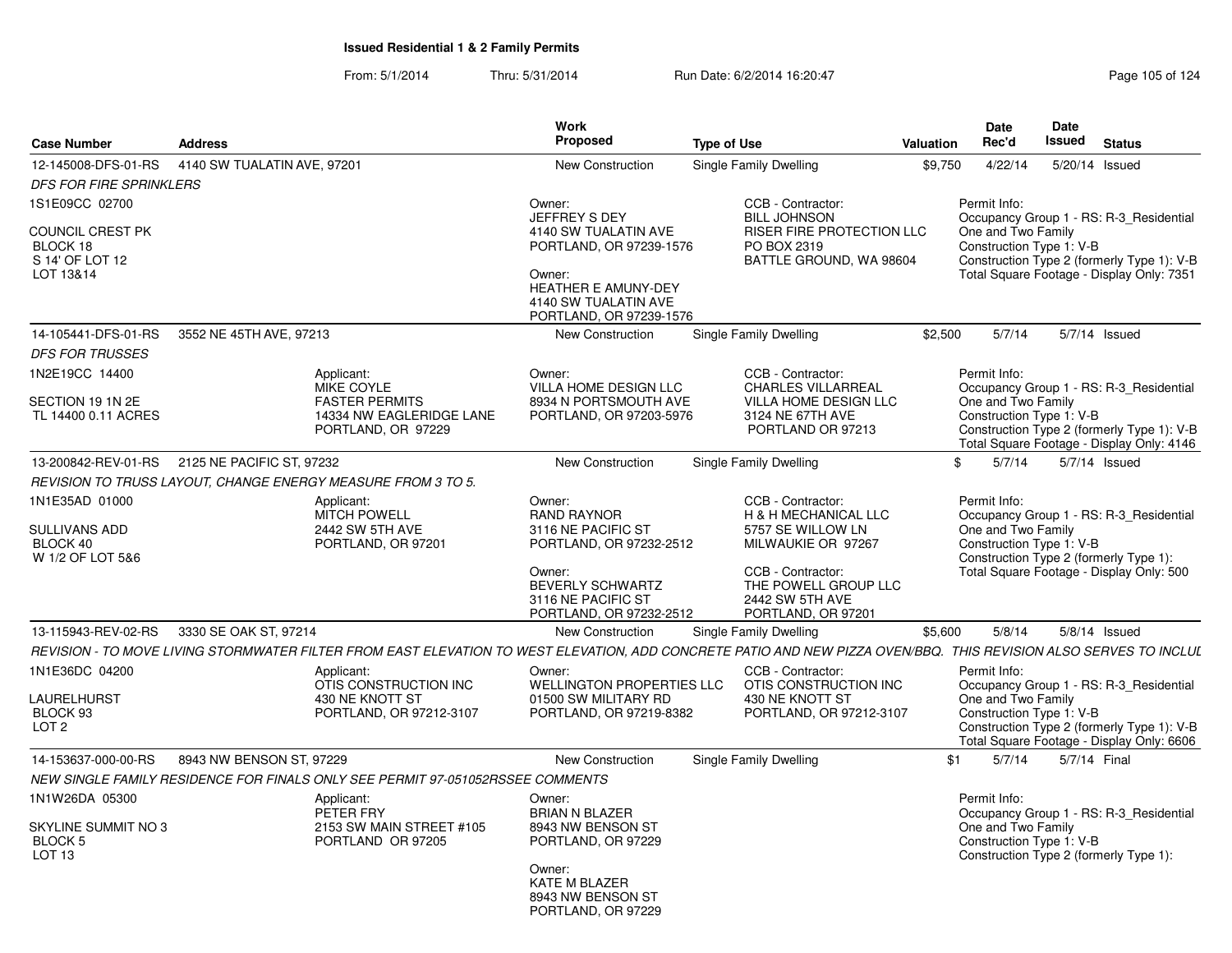From: 5/1/2014Thru: 5/31/2014 Run Date: 6/2/2014 16:20:47 Research 2010 124

| <b>Case Number</b>                                                 | <b>Address</b>                                                        |                                                                                                                                                               | Work<br>Proposed                                                                                                                                                                                                         | <b>Type of Use</b> |                                                                                                                                                                              | <b>Valuation</b> | <b>Date</b><br>Rec'd                                           | Date<br><b>Issued</b> | <b>Status</b>                                                                                                                      |
|--------------------------------------------------------------------|-----------------------------------------------------------------------|---------------------------------------------------------------------------------------------------------------------------------------------------------------|--------------------------------------------------------------------------------------------------------------------------------------------------------------------------------------------------------------------------|--------------------|------------------------------------------------------------------------------------------------------------------------------------------------------------------------------|------------------|----------------------------------------------------------------|-----------------------|------------------------------------------------------------------------------------------------------------------------------------|
| 13-174450-REV-02-RS                                                | 6906 SE 31ST AVE, 97202<br>Single Family Dwelling<br>New Construction |                                                                                                                                                               |                                                                                                                                                                                                                          |                    | \$<br>5/7/14                                                                                                                                                                 |                  | 5/7/14 Issued                                                  |                       |                                                                                                                                    |
| REVISION TO CLARIFY DETAILS FOR FLOW THROUGH PLANTER               |                                                                       |                                                                                                                                                               |                                                                                                                                                                                                                          |                    |                                                                                                                                                                              |                  |                                                                |                       |                                                                                                                                    |
| 1S1E24BA 12900                                                     |                                                                       | Applicant:<br>METRO HOMES NORTHWEST LLC METRO HOMES NORTHWEST LLC DBA WRIGHT 1 ELECTRIC and<br>211 NE WEIDLER ST<br>PORTLAND, OR 97232                        | Owner:<br>211 NE WEIDLER ST<br>PORTLAND, OR 97232-1155<br>Owner:<br>WEST COAST DEVELOPMENT<br>211 NE WEIDLER ST<br>PORTLAND, OR 97232-1155<br>Owner:<br><b>GROUP INC</b><br>211 NE WEIDLER ST<br>PORTLAND, OR 97232-1155 |                    | CCB - Contractor:<br>THREE PHASE ELECTRIC<br>5618 SE 135TH<br>PORTLAND OR 97236<br>CCB - Contractor:<br>METRO HOMES NORTHWEST LLC<br>211 NE WEIDLER ST<br>PORTLAND, OR 97232 |                  | Permit Info:<br>One and Two Family<br>Construction Type 1: V-B |                       | Occupancy Group 1 - RS: R-3_Residential<br>Construction Type 2 (formerly Type 1): V-B<br>Total Square Footage - Display Only: 3887 |
| 13-196465-DFS-02-RS                                                | 350 NW ROYAL BLVD, 97210                                              |                                                                                                                                                               | New Construction                                                                                                                                                                                                         |                    | Single Family Dwelling                                                                                                                                                       | \$1,000          | 5/2/14                                                         | 5/23/14 Issued        |                                                                                                                                    |
| DFS-NFPA 13D SPRINKLER SYSTEM PER 4 STORY CODE GUIDE               |                                                                       |                                                                                                                                                               |                                                                                                                                                                                                                          |                    |                                                                                                                                                                              |                  |                                                                |                       |                                                                                                                                    |
| 1N1E31CB 02500                                                     |                                                                       | Applicant:                                                                                                                                                    | Owner:                                                                                                                                                                                                                   |                    | CCB - Contractor:                                                                                                                                                            |                  | Permit Info:                                                   |                       |                                                                                                                                    |
| <b>ROYAL</b><br>BLOCK 4<br>LOT <sub>3</sub>                        |                                                                       | <b>ROB</b><br>S3 DESIGN BUILD LLC<br>13527 SW ASHBURY LN<br><b>TIGARD, OR 97223</b>                                                                           | MAIN STREET DEVELOPMENT INC ROB<br>PMB 208 5331 SW MACADAM AVE S3 DESIGN BUILD LLC<br>#258<br>PORTLAND, OR 97239-3871                                                                                                    |                    | 13527 SW ASHBURY LN<br><b>TIGARD, OR 97223</b>                                                                                                                               |                  | One and Two Family<br>Construction Type 1: V-B                 |                       | Occupancy Group 1 - RS: R-3 Residential<br>Construction Type 2 (formerly Type 1): V-B<br>Total Square Footage - Display Only: 4464 |
| 13-201185-REV-01-RS                                                | 8229 SW 7TH AVE, 97219                                                |                                                                                                                                                               | <b>New Construction</b>                                                                                                                                                                                                  |                    | Single Family Dwelling                                                                                                                                                       | \$14,000         | 5/12/14                                                        | 5/12/14 Issued        |                                                                                                                                    |
|                                                                    |                                                                       | ADDED VALUE REVISION TO REMOVE BASEMENT WINDOW ON RIGHT ELEVATION; CONVERT MEDIA ROOM TO UNIFINISHED MECHANICAL ROOM; AND EXTEND FOUNDATION PLAN TO CONVER    |                                                                                                                                                                                                                          |                    |                                                                                                                                                                              |                  |                                                                |                       |                                                                                                                                    |
| 1S1E21DA 08200                                                     |                                                                       | Applicant:<br>MIKE COYLE<br><b>FASTER PERMITS</b><br>14334 NW EAGLERIDGE LANE<br>PORTLAND, OR 97229                                                           | Owner:<br><b>KYLE S CLARK</b><br>8215 SW 7TH AVE<br>PORTLAND, OR 97219<br>Owner:<br><b>ASHLEIGH THARP</b><br>8215 SW 7TH AVE<br>PORTLAND, OR 97219                                                                       |                    | CCB - Contractor:<br><b>VIC REMMERS</b><br>EVERETT CUSTOM HOMES INC<br>735 SW 158TH AVE STE 180<br>BEAVERTON OR 97008                                                        |                  | Permit Info:<br>One and Two Family<br>Construction Type 1: V-B |                       | Occupancy Group 1 - RS: R-3_Residential<br>Construction Type 2 (formerly Type 1): V-B<br>Total Square Footage - Display Only: 3230 |
| 13-172598-REV-01-RS                                                | 3737 SW SWEETBRIAR DR, 97221                                          |                                                                                                                                                               | New Construction                                                                                                                                                                                                         |                    | Single Family Dwelling                                                                                                                                                       |                  | \$<br>5/14/14                                                  | 5/14/14 Issued        |                                                                                                                                    |
|                                                                    |                                                                       | REVISION TO CHANGE BACK RETAINING WALL TO ELIMINATE LEDGER AND NO LONGER NECESSITATES A SPECIAL INSPECTION: HOLD DOWN CHANGES FOR CLARITY AND TO REMOVE STRAP |                                                                                                                                                                                                                          |                    |                                                                                                                                                                              |                  |                                                                |                       |                                                                                                                                    |
| 1S1E08BD 10500<br>TUALATIN VIEW PK<br>BLOCK 6<br>LOT <sub>14</sub> |                                                                       | Applicant:<br><b>BRUCE MCINTOSH</b><br>MCINTOSH AND ASSOCIATES<br>248 NW PACIFIC GROVE DR<br>BEAVERTON, OR 97006                                              | Owner:<br><b>BRUCE MCINTOSH &amp;</b><br><b>ASSOCIATES INC</b><br>248 NW PACIFIC GROVE DR<br>BEAVERTON, OR 97006-8352                                                                                                    |                    | CCB - Contractor:<br><b>BRUCE MCINTOSH</b><br>MCINTOSH AND ASSOCIATES<br>248 NW PACIFIC GROVE DR<br>BEAVERTON, OR 97006                                                      |                  | Permit Info:<br>One and Two Family<br>Construction Type 1: V-B |                       | Occupancy Group 1 - RS: R-3_Residential<br>Construction Type 2 (formerly Type 1): V-B                                              |
|                                                                    |                                                                       |                                                                                                                                                               |                                                                                                                                                                                                                          |                    |                                                                                                                                                                              |                  |                                                                |                       | Total Square Footage - Display Only: 3851                                                                                          |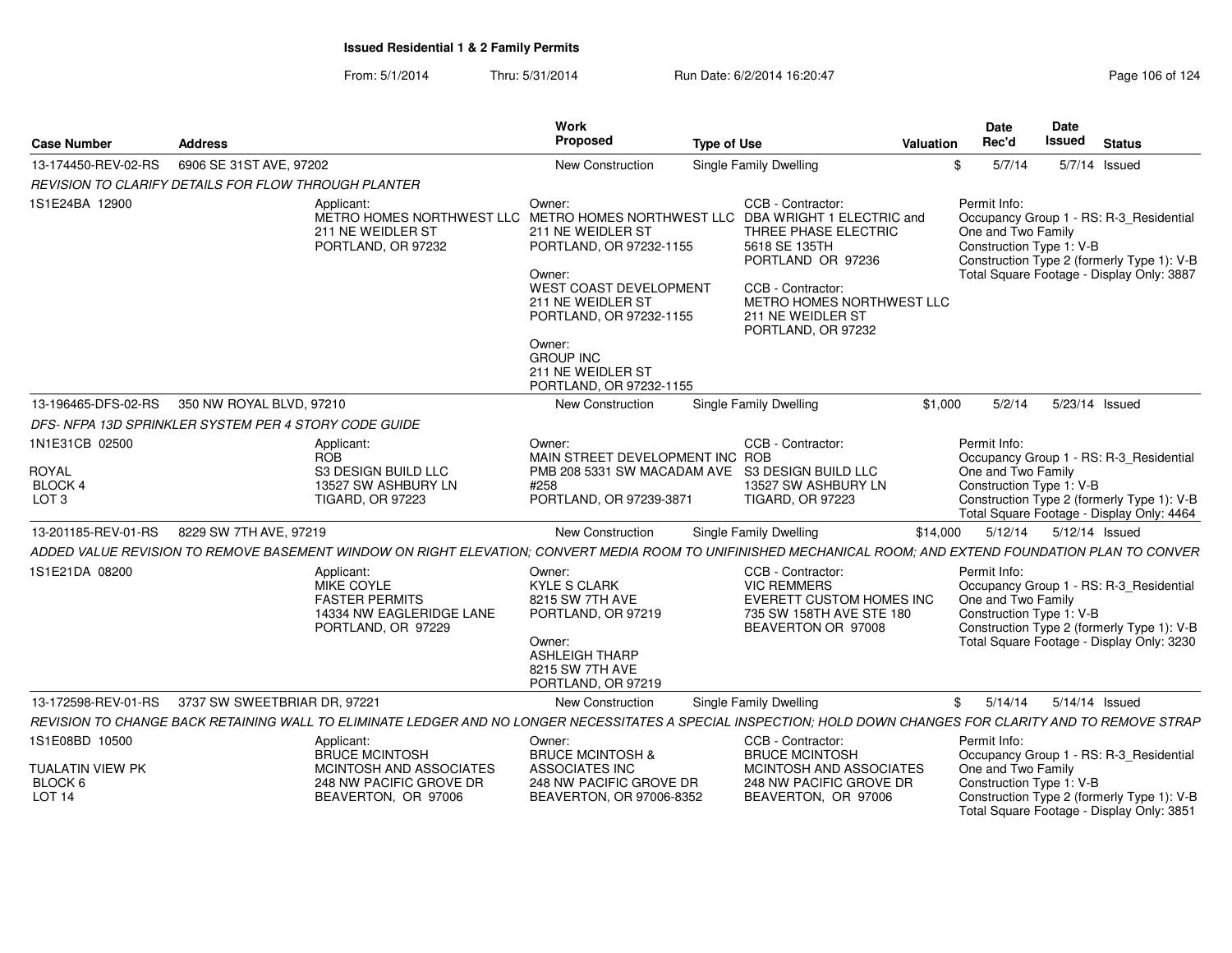From: 5/1/2014Thru: 5/31/2014 Run Date: 6/2/2014 16:20:47 Rege 107 of 124

| <b>Case Number</b>  | <b>Address</b>                                    |                                                                                                                                                                     | <b>Work</b><br><b>Proposed</b>                                                                                                                                    | <b>Type of Use</b> |                                                                                                                                                                                                                              | Valuation | Date<br>Rec'd                                                                                                                                                                                        | Date<br><b>Issued</b> | <b>Status</b>                                                                                                                      |
|---------------------|---------------------------------------------------|---------------------------------------------------------------------------------------------------------------------------------------------------------------------|-------------------------------------------------------------------------------------------------------------------------------------------------------------------|--------------------|------------------------------------------------------------------------------------------------------------------------------------------------------------------------------------------------------------------------------|-----------|------------------------------------------------------------------------------------------------------------------------------------------------------------------------------------------------------|-----------------------|------------------------------------------------------------------------------------------------------------------------------------|
| 14-125913-REV-01-RS | 8626 NW MENDENHALL ST, 97229                      |                                                                                                                                                                     | New Construction                                                                                                                                                  |                    | <b>Single Family Dwelling</b>                                                                                                                                                                                                | \$593,083 | 5/23/14                                                                                                                                                                                              |                       | 5/23/14 Issued                                                                                                                     |
|                     |                                                   | REVISION TO CHANGE BASEMENT FLOOR FROM SLAB TO I-JOISTS - NO CHANGES TO GRADE OR TO FLOOR AREAS                                                                     |                                                                                                                                                                   |                    |                                                                                                                                                                                                                              |           |                                                                                                                                                                                                      |                       |                                                                                                                                    |
| 1N1W26DD 04900      |                                                   | Applicant:<br><b>MARK KOVALEV</b><br>4111 SW 52ND AVE<br>PORTLAND, OR 97221-2005                                                                                    | Owner:<br><b>GLOBAL HOUSING INC</b><br>PMB 193 6663 SW<br>BEAVERTON-HILLSDALE HWY<br>PORTLAND, OR 97225                                                           |                    | CCB - Contractor:<br><b>MARK V. KOVALEV</b><br><b>GLOBAL HOUSING INC</b><br>6663 SW BEAVERTON HILLSDALE<br>HWY PMB 193<br>BEAVERTON OR 97225                                                                                 |           | Permit Info:<br>One and Two Family<br>Construction Type 1: V-B                                                                                                                                       |                       | Occupancy Group 1 - RS: R-3 Residential<br>Construction Type 2 (formerly Type 1): V-B<br>Total Square Footage - Display Only: 5921 |
| 13-180181-REV-01-RS | 5850 SW CALIFORNIA ST, 97219                      |                                                                                                                                                                     | <b>New Construction</b>                                                                                                                                           |                    | Single Family Dwelling                                                                                                                                                                                                       |           | 5/15/14<br>\$                                                                                                                                                                                        |                       | 5/15/14 Issued                                                                                                                     |
|                     |                                                   | REVISION TO CHANGE FROM STORMWATER INFILATRATOR SYSTEM TO FLOW THROUGH SWALE                                                                                        |                                                                                                                                                                   |                    |                                                                                                                                                                                                                              |           |                                                                                                                                                                                                      |                       |                                                                                                                                    |
| 1S1E19BA 08400      |                                                   | Applicant:<br><b>SAM SARICH</b><br>SAM SARICH CONSTRUCTION INC<br>11707 NW LAIDLAW RD<br>PORTLAND OR 97229                                                          | Owner:<br><b>JESSE L COEFIELD</b><br>2620 SW TEXAS ST<br>PORTLAND, OR 97219-1900<br>Owner:<br><b>LEVI R LOLICH</b><br>2620 SW TEXAS ST<br>PORTLAND, OR 97219-1900 |                    | CCB - Contractor:<br><b>SAM SARICH</b><br>SAM SARICH CONSTRUCTION INC<br>11707 NW LAIDLAW RD<br>PORTLAND OR 97229                                                                                                            |           | Permit Info:<br>One and Two Family<br>Construction Type 1: V-B                                                                                                                                       |                       | Occupancy Group 1 - RS: R-3 Residential<br>Construction Type 2 (formerly Type 1): V-B<br>Total Square Footage - Display Only: 3402 |
| 13-213187-REV-02-RS | 8854 SE 16TH AVE                                  |                                                                                                                                                                     | <b>New Construction</b>                                                                                                                                           |                    | <b>Single Family Dwelling</b>                                                                                                                                                                                                |           | 5/13/14<br>\$                                                                                                                                                                                        |                       | 5/13/14 Issued                                                                                                                     |
|                     | REVISION TO INCREASE SIZE OF TJI'S ON UPPER FLOOR |                                                                                                                                                                     |                                                                                                                                                                   |                    |                                                                                                                                                                                                                              |           |                                                                                                                                                                                                      |                       |                                                                                                                                    |
| 1S1E26AB 04100      |                                                   | Applicant:<br>MIKE COYLE<br><b>FASTER PERMITS</b><br>14334 NW EAGLERIDGE LANE<br>PORTLAND, OR 97229                                                                 | Owner:<br><b>DILUSSO HOMES LLC</b><br>PO BOX 1251<br>CLACKAMAS, OR 97015-1251                                                                                     |                    | CCB - Contractor:<br>MINYARD PLUMBING LLC<br>7037 NW BURLINGTON<br>PORTLAND, OR 97203<br>CCB - Contractor:<br>ALPHA ELECTRIC CORP<br>23920 NE 28TH STREET<br>CAMAS, WA 98607<br>CCB - Contractor:<br>DILUSSO RENOVATIONS LLC |           | Permit Info:<br>Occupancy Group 1 - RS: R-3_Residential<br>One and Two Family<br>Construction Type 1: V-B<br>Construction Type 2 (formerly Type 1): V-B<br>Total Square Footage - Display Only: 2690 |                       |                                                                                                                                    |
|                     |                                                   |                                                                                                                                                                     |                                                                                                                                                                   |                    | 4415 NE SANDY BLVD #201                                                                                                                                                                                                      |           |                                                                                                                                                                                                      |                       |                                                                                                                                    |
|                     |                                                   |                                                                                                                                                                     |                                                                                                                                                                   |                    | PORTLAND, OR 97213                                                                                                                                                                                                           |           |                                                                                                                                                                                                      |                       |                                                                                                                                    |
| 13-152669-000-00-RS | 13560 SE STEELE ST, 97236                         | NEW SINGLE FAMILY RESIDENCE / 2-STORY / 1-CAR GARAGE / FLAT LOT / COMPLEX+++ SIGNED RESIDENTIAL STRUCTURAL PLAN REVIEW EXEMPTION REQUEST ++++++ SIMILAR PLAN USED / | New Construction                                                                                                                                                  |                    | <b>Single Family Dwelling</b>                                                                                                                                                                                                | \$200,632 | 5/15/13                                                                                                                                                                                              |                       | 5/2/14 Under Inspection                                                                                                            |
| 1S2E14AC 03600      |                                                   | Applicant:                                                                                                                                                          | Owner:                                                                                                                                                            |                    | CCB - Contractor:                                                                                                                                                                                                            |           | Permit Info:                                                                                                                                                                                         |                       |                                                                                                                                    |
|                     |                                                   | Donna Keough<br>BW CONSTRUCTION<br>508 NW 44th Street<br>Vancouver, WA 98660                                                                                        | <b>B-W CONSTRUCTION INC</b><br>PO BOX 66910<br>PORTLAND, OR 97290-6910                                                                                            |                    | BW CONSTRUCTION INC<br>PO BOX 66910<br>PORTLAND OR 97290<br>CCB - Contractor:<br><b>MB PLUMBING</b><br>13512 SE MARKET ST<br>PORTLAND, OR 97233                                                                              |           | One and Two Family<br>Construction Type 1: V-B<br>Number of New Dwelling Units: 1                                                                                                                    |                       | Occupancy Group 1 - RS: R-3_Residential<br>Construction Type 2 (formerly Type 1): V-B<br>Total Square Footage - Display Only: 2022 |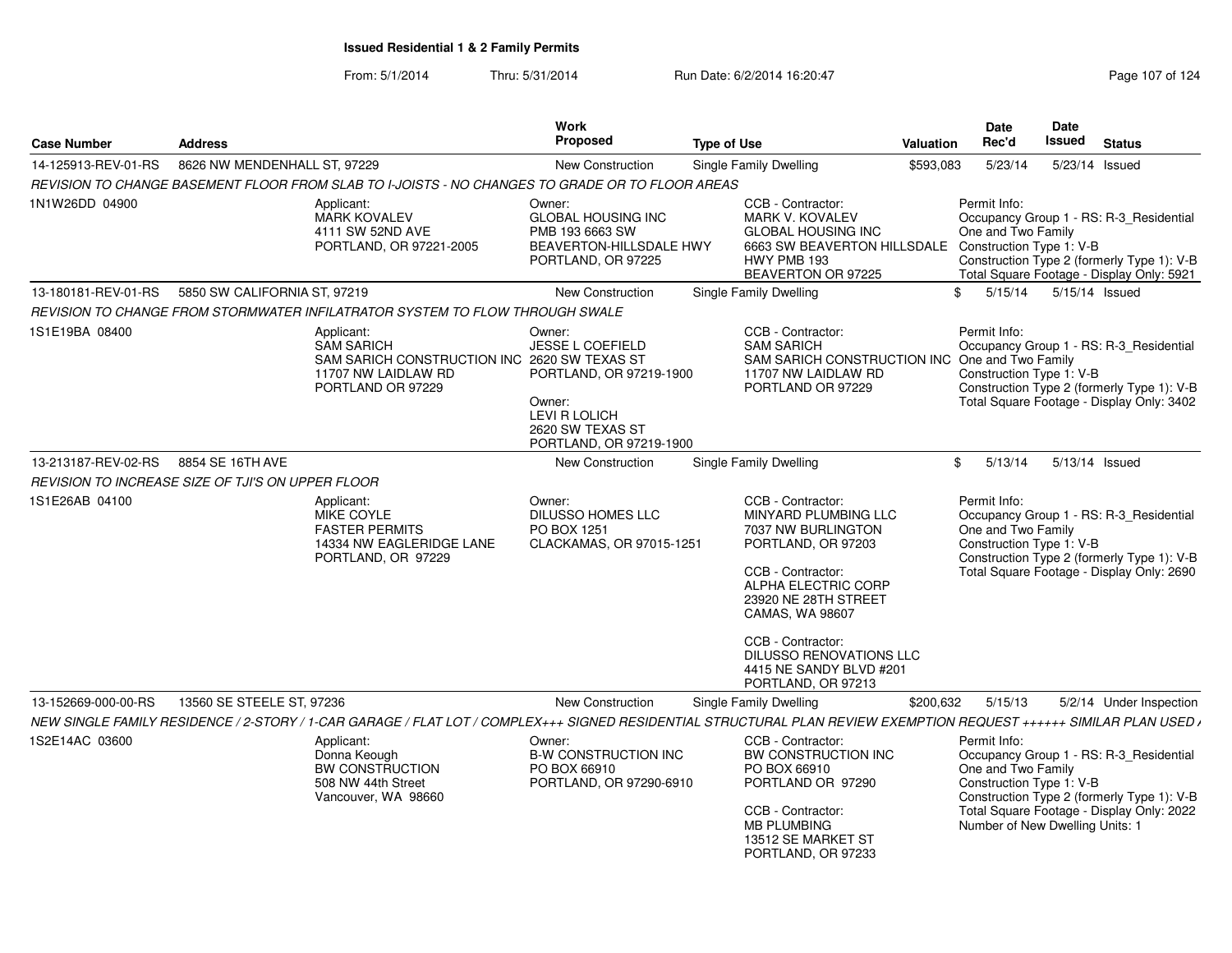| 13566 SE STEELE ST, 97236<br>5/15/13<br>13-152725-000-00-RS<br>New Construction<br><b>Single Family Dwelling</b><br>\$171,864<br>5/2/14 Under Inspection<br>NEW SINGLE FAMILY RESIDENCE / 2-STORY / 1-CAR GARAGE / FLAT LOT / COMPLEX+++ SIGNED RESIDENTIAL STRUCTURAL PLAN REVIEW EXEMPTION REQUEST ++++++ SIMILAR PLAN USED /<br>Permit Info:<br>Applicant:<br>Owner:<br>CCB - Contractor:<br><b>B-W CONSTRUCTION INC</b><br>BW CONSTRUCTION INC<br>Donna Keough<br>Occupancy Group 1 - RS: R-3_Residential<br>BW CONSTRUCTION<br>One and Two Family<br>PO BOX 66910<br>PO BOX 66910<br>Construction Type 1: V-B<br>508 NW 44th Street<br>PORTLAND, OR 97290-6910<br>PORTLAND OR 97290<br>Construction Type 2 (formerly Type 1): V-B<br>Vancouver, WA 98660<br>Total Square Footage - Display Only: 1731<br>CCB - Contractor:<br>Number of New Dwelling Units: 1<br><b>MB PLUMBING</b><br>13512 SE MARKET ST<br>PORTLAND, OR 97233<br>13-152740-000-00-RS<br>13556 SE STEELE ST, 97236<br>New Construction<br><b>Single Family Dwelling</b><br>\$206,104<br>5/15/13<br>5/2/14 Under Inspection<br>NEW SINGLE FAMILY RESIDENCE / 3-STORY / 1-CAR GARAGE / FLAT LOT / COMPLEX+++ SIGNED RESIDENTIAL STRUCTURAL PLAN REVIEW EXEMPTION REQUEST ++++++ SIMILAR PLAN USED /<br>CCB - Contractor:<br>Owner:<br>Permit Info:<br>Applicant:<br><b>B-W CONSTRUCTION INC</b><br>BW CONSTRUCTION INC<br>Donna Keough<br>Occupancy Group 1 - RS: R-3_Residential<br>BW CONSTRUCTION<br>One and Two Family<br>PO BOX 66910<br>PO BOX 66910<br>Construction Type 1: V-B<br>508 NW 44th Street<br>PORTLAND, OR 97290-6910<br>PORTLAND OR 97290<br>Construction Type 2 (formerly Type 1): V-B<br>Vancouver, WA 98660<br>Total Square Footage - Display Only: 2052<br>CCB - Contractor:<br>Number of New Dwelling Units: 1<br><b>MB PLUMBING</b><br>13512 SE MARKET ST<br>PORTLAND, OR 97233<br>New Construction<br>5/15/13<br>13-152746-000-00-RS<br>13536 SE STEELE ST, 97236<br><b>Single Family Dwelling</b><br>\$206,104<br>5/2/14 Under Inspection<br>NEW SINGLE FAMILY RESIDENCE / 3-STORY / 1-CAR GARAGE / FLAT LOT / COMPLEX+++ SIGNED RESIDENTIAL STRUCTURAL PLAN REVIEW EXEMPTION REQUEST ++++++ SIMILAR PLAN USED /<br>CCB - Contractor:<br>Permit Info:<br>Applicant:<br>Owner:<br>Occupancy Group 1 - RS: R-3 Residential<br><b>B-W CONSTRUCTION INC</b><br>BW CONSTRUCTION INC<br>Donna Keough<br>BW CONSTRUCTION<br>One and Two Family<br>PO BOX 66910<br>PO BOX 66910<br>508 NW 44th Street<br>PORTLAND OR 97290<br>Construction Type 1: V-B<br>PORTLAND, OR 97290-6910<br>Construction Type 2 (formerly Type 1): V-B<br>Vancouver, WA 98660<br>Total Square Footage - Display Only: 2052<br>CCB - Contractor:<br><b>MB PLUMBING</b><br>Number of New Dwelling Units: 1<br>13512 SE MARKET ST<br>PORTLAND, OR 97233<br>13546 SE STEELE ST, 97236<br><b>New Construction</b><br>Single Family Dwelling<br>\$208,851<br>5/15/13<br>5/2/14 Under Inspection<br>NEW SINGLE FAMILY RESIDENCE / 3-STORY / 1-CAR GARAGE / FLAT LOT / COMPLEX+++ SIGNED RESIDENTIAL STRUCTURAL PLAN REVIEW EXEMPTION REQUEST ++++++ SIMILAR PLAN USED /<br>CCB - Contractor:<br>Permit Info:<br>Applicant:<br>Owner:<br><b>B-W CONSTRUCTION INC</b><br>BW CONSTRUCTION INC<br>Occupancy Group 1 - RS: R-3 Residential<br>Donna Keough<br>BW CONSTRUCTION<br>One and Two Family<br>PO BOX 66910<br>PO BOX 66910<br>Construction Type 1: V-B<br>PORTLAND, OR 97290-6910<br>PORTLAND OR 97290<br>508 NW 44th Street<br>Construction Type 2 (formerly Type 1): V-B<br>Vancouver, WA 98660<br>Total Square Footage - Display Only: 2082<br>CCB - Contractor:<br>Number of New Dwelling Units: 1<br><b>MB PLUMBING</b><br>13512 SE MARKET ST<br>PORTLAND, OR 97233 | <b>Case Number</b>  | <b>Address</b> | Work<br><b>Proposed</b> | <b>Type of Use</b> | <b>Valuation</b> | <b>Date</b><br>Rec'd | Date<br>Issued | <b>Status</b> |
|---------------------------------------------------------------------------------------------------------------------------------------------------------------------------------------------------------------------------------------------------------------------------------------------------------------------------------------------------------------------------------------------------------------------------------------------------------------------------------------------------------------------------------------------------------------------------------------------------------------------------------------------------------------------------------------------------------------------------------------------------------------------------------------------------------------------------------------------------------------------------------------------------------------------------------------------------------------------------------------------------------------------------------------------------------------------------------------------------------------------------------------------------------------------------------------------------------------------------------------------------------------------------------------------------------------------------------------------------------------------------------------------------------------------------------------------------------------------------------------------------------------------------------------------------------------------------------------------------------------------------------------------------------------------------------------------------------------------------------------------------------------------------------------------------------------------------------------------------------------------------------------------------------------------------------------------------------------------------------------------------------------------------------------------------------------------------------------------------------------------------------------------------------------------------------------------------------------------------------------------------------------------------------------------------------------------------------------------------------------------------------------------------------------------------------------------------------------------------------------------------------------------------------------------------------------------------------------------------------------------------------------------------------------------------------------------------------------------------------------------------------------------------------------------------------------------------------------------------------------------------------------------------------------------------------------------------------------------------------------------------------------------------------------------------------------------------------------------------------------------------------------------------------------------------------------------------------------------------------------------------------------------------------------------------------------------------------------------------------------------------------------------------------------------------------------------------------------------------------------------------------------------------------------------------------------------------------------------------------------------------------------------------------------------------------------------------------------------------------------|---------------------|----------------|-------------------------|--------------------|------------------|----------------------|----------------|---------------|
|                                                                                                                                                                                                                                                                                                                                                                                                                                                                                                                                                                                                                                                                                                                                                                                                                                                                                                                                                                                                                                                                                                                                                                                                                                                                                                                                                                                                                                                                                                                                                                                                                                                                                                                                                                                                                                                                                                                                                                                                                                                                                                                                                                                                                                                                                                                                                                                                                                                                                                                                                                                                                                                                                                                                                                                                                                                                                                                                                                                                                                                                                                                                                                                                                                                                                                                                                                                                                                                                                                                                                                                                                                                                                                                                       |                     |                |                         |                    |                  |                      |                |               |
|                                                                                                                                                                                                                                                                                                                                                                                                                                                                                                                                                                                                                                                                                                                                                                                                                                                                                                                                                                                                                                                                                                                                                                                                                                                                                                                                                                                                                                                                                                                                                                                                                                                                                                                                                                                                                                                                                                                                                                                                                                                                                                                                                                                                                                                                                                                                                                                                                                                                                                                                                                                                                                                                                                                                                                                                                                                                                                                                                                                                                                                                                                                                                                                                                                                                                                                                                                                                                                                                                                                                                                                                                                                                                                                                       |                     |                |                         |                    |                  |                      |                |               |
|                                                                                                                                                                                                                                                                                                                                                                                                                                                                                                                                                                                                                                                                                                                                                                                                                                                                                                                                                                                                                                                                                                                                                                                                                                                                                                                                                                                                                                                                                                                                                                                                                                                                                                                                                                                                                                                                                                                                                                                                                                                                                                                                                                                                                                                                                                                                                                                                                                                                                                                                                                                                                                                                                                                                                                                                                                                                                                                                                                                                                                                                                                                                                                                                                                                                                                                                                                                                                                                                                                                                                                                                                                                                                                                                       | 1S2E14AC 03600      |                |                         |                    |                  |                      |                |               |
|                                                                                                                                                                                                                                                                                                                                                                                                                                                                                                                                                                                                                                                                                                                                                                                                                                                                                                                                                                                                                                                                                                                                                                                                                                                                                                                                                                                                                                                                                                                                                                                                                                                                                                                                                                                                                                                                                                                                                                                                                                                                                                                                                                                                                                                                                                                                                                                                                                                                                                                                                                                                                                                                                                                                                                                                                                                                                                                                                                                                                                                                                                                                                                                                                                                                                                                                                                                                                                                                                                                                                                                                                                                                                                                                       |                     |                |                         |                    |                  |                      |                |               |
|                                                                                                                                                                                                                                                                                                                                                                                                                                                                                                                                                                                                                                                                                                                                                                                                                                                                                                                                                                                                                                                                                                                                                                                                                                                                                                                                                                                                                                                                                                                                                                                                                                                                                                                                                                                                                                                                                                                                                                                                                                                                                                                                                                                                                                                                                                                                                                                                                                                                                                                                                                                                                                                                                                                                                                                                                                                                                                                                                                                                                                                                                                                                                                                                                                                                                                                                                                                                                                                                                                                                                                                                                                                                                                                                       |                     |                |                         |                    |                  |                      |                |               |
|                                                                                                                                                                                                                                                                                                                                                                                                                                                                                                                                                                                                                                                                                                                                                                                                                                                                                                                                                                                                                                                                                                                                                                                                                                                                                                                                                                                                                                                                                                                                                                                                                                                                                                                                                                                                                                                                                                                                                                                                                                                                                                                                                                                                                                                                                                                                                                                                                                                                                                                                                                                                                                                                                                                                                                                                                                                                                                                                                                                                                                                                                                                                                                                                                                                                                                                                                                                                                                                                                                                                                                                                                                                                                                                                       | 1S2E14AC 03600      |                |                         |                    |                  |                      |                |               |
|                                                                                                                                                                                                                                                                                                                                                                                                                                                                                                                                                                                                                                                                                                                                                                                                                                                                                                                                                                                                                                                                                                                                                                                                                                                                                                                                                                                                                                                                                                                                                                                                                                                                                                                                                                                                                                                                                                                                                                                                                                                                                                                                                                                                                                                                                                                                                                                                                                                                                                                                                                                                                                                                                                                                                                                                                                                                                                                                                                                                                                                                                                                                                                                                                                                                                                                                                                                                                                                                                                                                                                                                                                                                                                                                       |                     |                |                         |                    |                  |                      |                |               |
|                                                                                                                                                                                                                                                                                                                                                                                                                                                                                                                                                                                                                                                                                                                                                                                                                                                                                                                                                                                                                                                                                                                                                                                                                                                                                                                                                                                                                                                                                                                                                                                                                                                                                                                                                                                                                                                                                                                                                                                                                                                                                                                                                                                                                                                                                                                                                                                                                                                                                                                                                                                                                                                                                                                                                                                                                                                                                                                                                                                                                                                                                                                                                                                                                                                                                                                                                                                                                                                                                                                                                                                                                                                                                                                                       |                     |                |                         |                    |                  |                      |                |               |
|                                                                                                                                                                                                                                                                                                                                                                                                                                                                                                                                                                                                                                                                                                                                                                                                                                                                                                                                                                                                                                                                                                                                                                                                                                                                                                                                                                                                                                                                                                                                                                                                                                                                                                                                                                                                                                                                                                                                                                                                                                                                                                                                                                                                                                                                                                                                                                                                                                                                                                                                                                                                                                                                                                                                                                                                                                                                                                                                                                                                                                                                                                                                                                                                                                                                                                                                                                                                                                                                                                                                                                                                                                                                                                                                       | 1S2E14AC 03600      |                |                         |                    |                  |                      |                |               |
|                                                                                                                                                                                                                                                                                                                                                                                                                                                                                                                                                                                                                                                                                                                                                                                                                                                                                                                                                                                                                                                                                                                                                                                                                                                                                                                                                                                                                                                                                                                                                                                                                                                                                                                                                                                                                                                                                                                                                                                                                                                                                                                                                                                                                                                                                                                                                                                                                                                                                                                                                                                                                                                                                                                                                                                                                                                                                                                                                                                                                                                                                                                                                                                                                                                                                                                                                                                                                                                                                                                                                                                                                                                                                                                                       | 13-152765-000-00-RS |                |                         |                    |                  |                      |                |               |
|                                                                                                                                                                                                                                                                                                                                                                                                                                                                                                                                                                                                                                                                                                                                                                                                                                                                                                                                                                                                                                                                                                                                                                                                                                                                                                                                                                                                                                                                                                                                                                                                                                                                                                                                                                                                                                                                                                                                                                                                                                                                                                                                                                                                                                                                                                                                                                                                                                                                                                                                                                                                                                                                                                                                                                                                                                                                                                                                                                                                                                                                                                                                                                                                                                                                                                                                                                                                                                                                                                                                                                                                                                                                                                                                       |                     |                |                         |                    |                  |                      |                |               |
|                                                                                                                                                                                                                                                                                                                                                                                                                                                                                                                                                                                                                                                                                                                                                                                                                                                                                                                                                                                                                                                                                                                                                                                                                                                                                                                                                                                                                                                                                                                                                                                                                                                                                                                                                                                                                                                                                                                                                                                                                                                                                                                                                                                                                                                                                                                                                                                                                                                                                                                                                                                                                                                                                                                                                                                                                                                                                                                                                                                                                                                                                                                                                                                                                                                                                                                                                                                                                                                                                                                                                                                                                                                                                                                                       | 1S2E14AC 03600      |                |                         |                    |                  |                      |                |               |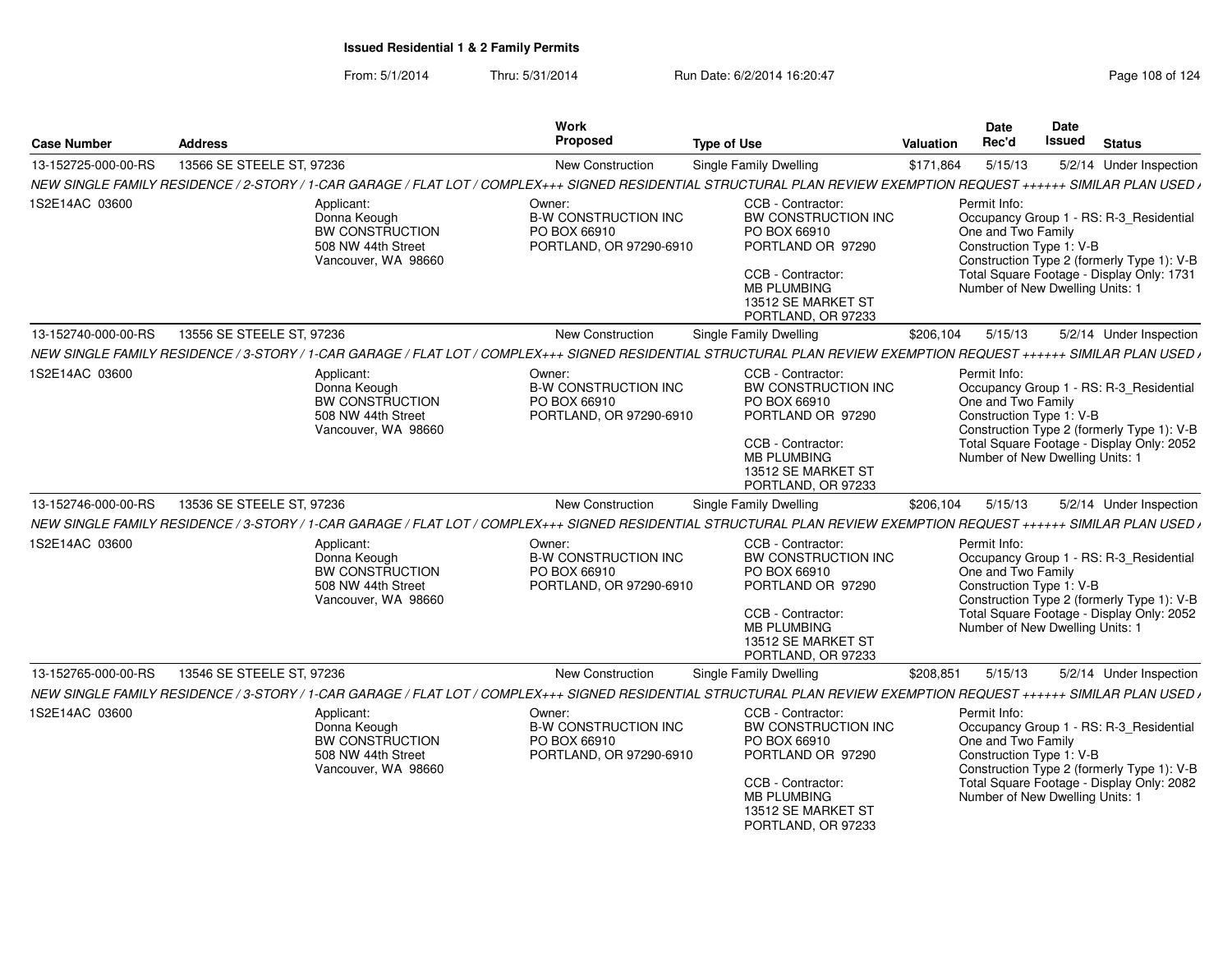| <b>Case Number</b>                                          | <b>Address</b>                                                                                                                                                      | Work<br>Proposed                                                                                                                       | <b>Type of Use</b>                                                                                                                                                   | <b>Valuation</b> | Date<br>Rec'd                                                                                     | Date<br>Issued | <b>Status</b>                                                                                                                      |
|-------------------------------------------------------------|---------------------------------------------------------------------------------------------------------------------------------------------------------------------|----------------------------------------------------------------------------------------------------------------------------------------|----------------------------------------------------------------------------------------------------------------------------------------------------------------------|------------------|---------------------------------------------------------------------------------------------------|----------------|------------------------------------------------------------------------------------------------------------------------------------|
| 13-152771-000-00-RS                                         | 13526 SE STEELE ST, 97236                                                                                                                                           | New Construction                                                                                                                       | Single Family Dwelling                                                                                                                                               | \$208,851        | 5/15/13                                                                                           |                | 5/2/14 Under Inspection                                                                                                            |
|                                                             | NEW SINGLE FAMILY RESIDENCE / 3-STORY / 1-CAR GARAGE / FLAT LOT / COMPLEX+++ SIGNED RESIDENTIAL STRUCTURAL PLAN REVIEW EXEMPTION REQUEST ++++++ SIMILAR PLAN USED / |                                                                                                                                        |                                                                                                                                                                      |                  |                                                                                                   |                |                                                                                                                                    |
| 1S2E14AC 03600                                              | Applicant:<br>Donna Keough<br>BW CONSTRUCTION<br>508 NW 44th Street<br>Vancouver, WA 98660                                                                          | Owner:<br><b>B-W CONSTRUCTION INC</b><br>PO BOX 66910<br>PORTLAND, OR 97290-6910                                                       | CCB - Contractor:<br>BW CONSTRUCTION INC<br>PO BOX 66910<br>PORTLAND OR 97290<br>CCB - Contractor:<br><b>MB PLUMBING</b><br>13512 SE MARKET ST<br>PORTLAND, OR 97233 |                  | Permit Info:<br>One and Two Family<br>Construction Type 1: V-B<br>Number of New Dwelling Units: 1 |                | Occupancy Group 1 - RS: R-3 Residential<br>Construction Type 2 (formerly Type 1): V-B<br>Total Square Footage - Display Only: 2082 |
| 13-181152-000-00-RS                                         | 1847 SE 32ND PL, 97214                                                                                                                                              | New Construction                                                                                                                       | Single Family Dwelling                                                                                                                                               | \$340,276        | 7/17/13                                                                                           | 5/29/14 Issued |                                                                                                                                    |
|                                                             | NEW SINGLE FAMILY RESIDENCE / 2-STORY with PARTIAL BASEMENT / FLAT LOT / 1-CAR GARAGE attached via covered breezeway / FLAT LOT / COMPLEX***DEMO REBUILD***         |                                                                                                                                        |                                                                                                                                                                      |                  |                                                                                                   |                |                                                                                                                                    |
| 1S1E01CA 16200<br>SOUTH SUNNYSIDE<br>LOT A                  | Applicant:<br>MIKE COYLE<br><b>FASTER PERMITS</b><br>14334 NW EAGLERIDGE LANE<br>PORTLAND, OR 97229                                                                 | Owner:<br><b>KELVIN ONO</b><br>1250 SE HENRY ST<br>PORTLAND, OR 97202<br>Owner:<br>CATHY ONO<br>1250 SE HENRY ST<br>PORTLAND, OR 97202 | CCB - Contractor:<br>CELLAR RIDGE CUSTOM HOMES<br>328 NE DAVIS #4<br>MCMINVILLE, OR 97128                                                                            |                  | Permit Info:<br>One and Two Family<br>Construction Type 1: V-B<br>Number of New Dwelling Units: 1 |                | Occupancy Group 1 - RS: R-3_Residential<br>Construction Type 2 (formerly Type 1): V-B<br>Total Square Footage - Display Only: 3467 |
| 13-177541-000-00-RS                                         | 306 NW SKYLINE LN                                                                                                                                                   | <b>New Construction</b>                                                                                                                | Single Family Dwelling                                                                                                                                               | \$364,569        | 7/10/13                                                                                           |                | $5/8/14$ Issued                                                                                                                    |
|                                                             | NEW SINGLE FAMILY RESIDENCE / 2-STORY / 2-CAR GARAGE / STEEP SLOPED LOT / COMPLEX                                                                                   |                                                                                                                                        |                                                                                                                                                                      |                  |                                                                                                   |                |                                                                                                                                    |
| 1N1W36DA 02017<br><b>MERIDIAN RIDGE</b><br>LOT <sub>4</sub> | Applicant:<br>MIKE COYLE<br><b>FASTER PERMITS</b><br>14334 NW EAGLERIDGE LANE<br>PORTLAND, OR 97229                                                                 | Owner:<br><b>MARK L VO</b><br>1164 S REDWOOD ST<br>CANBY, OR 97013<br>Owner:<br>SARAH R BOEN<br>1164 S REDWOOD ST<br>CANBY, OR 97013   | CCB - Contractor:<br>HAGGART RENOVATIONS LLC<br>15555 SW BANGY RD STE 201<br>LAKE OSWEGO, OR 97035                                                                   |                  | Permit Info:<br>One and Two Family<br>Construction Type 1: V-B<br>Number of New Dwelling Units: 1 |                | Occupancy Group 1 - RS: R-3_Residential<br>Construction Type 2 (formerly Type 1): V-B<br>Total Square Footage - Display Only: 3800 |
| 13-180181-000-00-RS                                         | 5850 SW CALIFORNIA ST, 97219                                                                                                                                        | <b>New Construction</b>                                                                                                                | <b>Single Family Dwelling</b>                                                                                                                                        | \$333,980        | 7/16/13                                                                                           | 5/15/14 Issued |                                                                                                                                    |
|                                                             | NEW SINGLE FAMILY RESIDENCE/2 STORY/ATTACHED GARAGE/ FLAT LOT/COMPLEX / PARCEL 1 (WEST LOT) OF 10-125676 PR                                                         |                                                                                                                                        |                                                                                                                                                                      |                  |                                                                                                   |                |                                                                                                                                    |
| 1S1E19BA 08400                                              | Applicant:<br><b>SAM SARICH</b><br>SAM SARICH CONSTRUCTION INC 2620 SW TEXAS ST<br>11707 NW LAIDLAW RD<br>PORTLAND OR 97229                                         | Owner:<br>JESSE L COEFIELD<br>PORTLAND, OR 97219-1900<br>Owner:<br><b>LEVI R LOLICH</b><br>2620 SW TEXAS ST<br>PORTLAND, OR 97219-1900 | CCB - Contractor:<br><b>SAM SARICH</b><br>SAM SARICH CONSTRUCTION INC One and Two Family<br>11707 NW LAIDLAW RD<br>PORTLAND OR 97229                                 |                  | Permit Info:<br>Construction Type 1: V-B<br>Number of New Dwelling Units: 1                       |                | Occupancy Group 1 - RS: R-3_Residential<br>Construction Type 2 (formerly Type 1): V-B<br>Total Square Footage - Display Only: 3402 |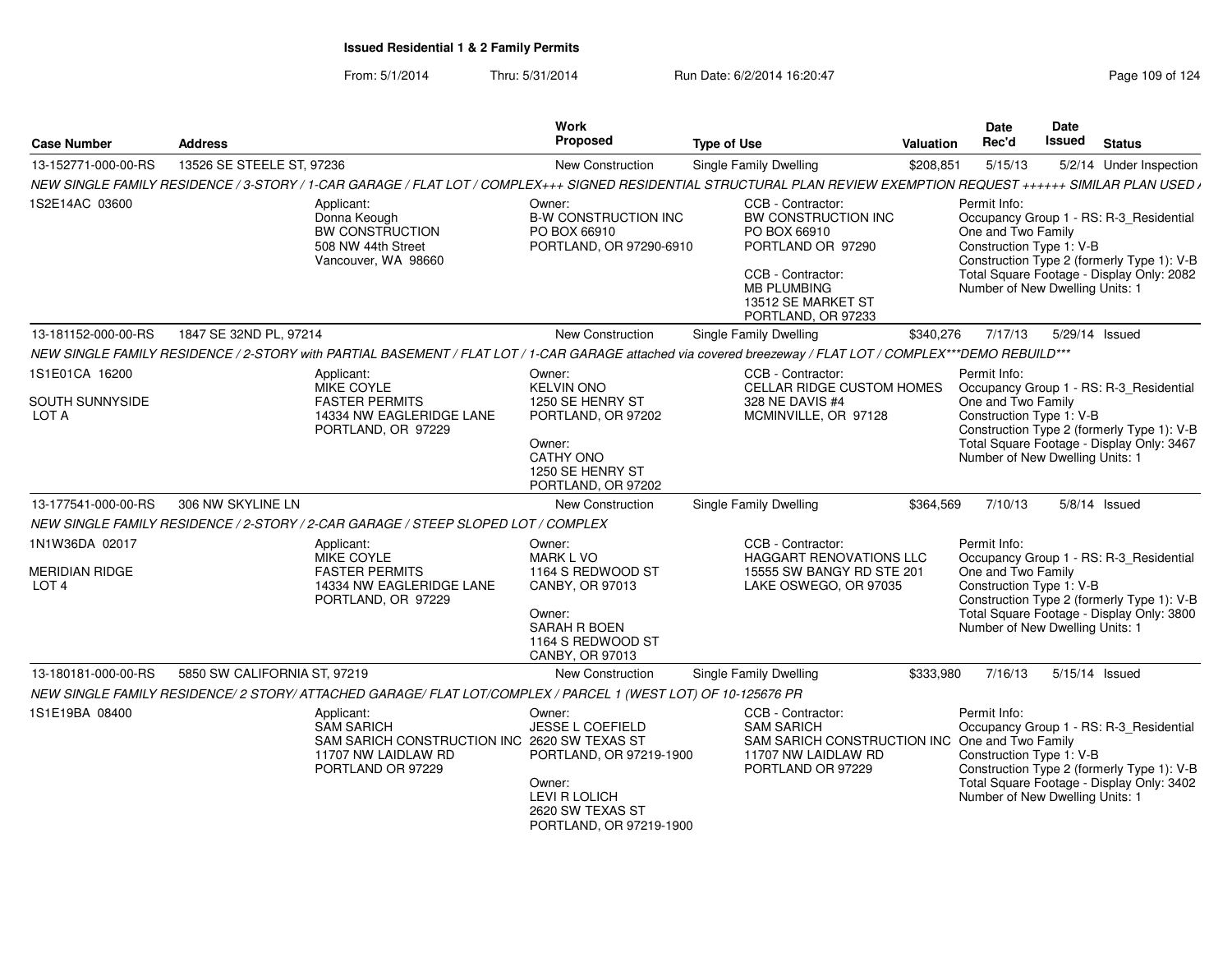From: 5/1/2014Thru: 5/31/2014 Run Date: 6/2/2014 16:20:47 Rege 110 of 124

| <b>Case Number</b>  | <b>Address</b>                                                                                     |                                                                                              | Work<br><b>Proposed</b>                                                                         | <b>Type of Use</b>                                                                                                                                                                                                                                                                                                                                                                           | <b>Valuation</b> | Date<br>Rec'd                                                                                     | Date<br>Issued | <b>Status</b>                                                                                                                      |
|---------------------|----------------------------------------------------------------------------------------------------|----------------------------------------------------------------------------------------------|-------------------------------------------------------------------------------------------------|----------------------------------------------------------------------------------------------------------------------------------------------------------------------------------------------------------------------------------------------------------------------------------------------------------------------------------------------------------------------------------------------|------------------|---------------------------------------------------------------------------------------------------|----------------|------------------------------------------------------------------------------------------------------------------------------------|
| 13-184979-000-00-RS | 8906 SE CLAYBOURNE ST, 97266                                                                       |                                                                                              | New Construction                                                                                | Single Family Dwelling                                                                                                                                                                                                                                                                                                                                                                       | \$195,606        | 7/26/13                                                                                           |                | 5/15/14 Under Inspection                                                                                                           |
|                     | NEW SINGLE FAMILY RESIDENCE/ 3 STORY/ ATTACHED GARAGE/ FLAT LOT/ COMPLEX                           |                                                                                              |                                                                                                 |                                                                                                                                                                                                                                                                                                                                                                                              |                  |                                                                                                   |                |                                                                                                                                    |
| 1S2E21BA 05800      | Applicant:                                                                                         | <b>KEVIN PARTAIN</b><br><b>URBAN VISIONS</b><br><b>223 NE 56TH AVE</b><br>PORTLAND, OR 97213 | Owner:<br>AAV ONE LLC<br>8733 SE DIVISION ST #201<br>PORTLAND, OR 97266-1470                    | CCB - Contractor:<br><b>CHALET HOMES LLC</b><br>8733 SE DIVISION ST #201<br>PORTLAND, OR 97266                                                                                                                                                                                                                                                                                               |                  | Permit Info:<br>One and Two Family<br>Construction Type 1: V-B<br>Number of New Dwelling Units: 1 |                | Occupancy Group 1 - RS: R-3_Residential<br>Construction Type 2 (formerly Type 1): V-B<br>Total Square Footage - Display Only: 1967 |
| 13-184997-000-00-RS | 8918 SE CLAYBOURNE ST, 97266                                                                       |                                                                                              | New Construction                                                                                | Single Family Dwelling                                                                                                                                                                                                                                                                                                                                                                       | \$181,686        | 7/26/13                                                                                           |                | 5/15/14 Under Inspection                                                                                                           |
|                     | NEW SINGLE FAMILY RESIDENCE/ 2 STORY/ ATTACHED GARAGE/ FLAT LOT/ COMPLEX                           |                                                                                              |                                                                                                 |                                                                                                                                                                                                                                                                                                                                                                                              |                  |                                                                                                   |                |                                                                                                                                    |
| 1S2E21BA 05800      | Applicant:                                                                                         | <b>KEVIN PARTAIN</b><br><b>URBAN VISIONS</b><br><b>223 NE 56TH AVE</b><br>PORTLAND, OR 97213 | Owner:<br>AAV ONE LLC<br>8733 SE DIVISION ST #201<br>PORTLAND, OR 97266-1470                    | CCB - Contractor:<br><b>CHALET HOMES LLC</b><br>8733 SE DIVISION ST #201<br>PORTLAND, OR 97266                                                                                                                                                                                                                                                                                               |                  | Permit Info:<br>One and Two Family<br>Construction Type 1: V-B<br>Number of New Dwelling Units: 1 |                | Occupancy Group 1 - RS: R-3_Residential<br>Construction Type 2 (formerly Type 1): V-B<br>Total Square Footage - Display Only: 1837 |
| 13-204277-000-00-RS | 2115 SE 32ND PL, 97214                                                                             |                                                                                              | New Construction                                                                                | Single Family Dwelling                                                                                                                                                                                                                                                                                                                                                                       | \$311,774        | 9/12/13                                                                                           |                | 5/22/14 Under Inspection                                                                                                           |
|                     | NEW SINGLE FAMILY RESIDENCE / 2-STORY with basement / 1-CAR TUCK-UNDER GARAGE / FLAT LOT / COMPLEX |                                                                                              |                                                                                                 |                                                                                                                                                                                                                                                                                                                                                                                              |                  |                                                                                                   |                |                                                                                                                                    |
| 1S1E01CD 01900      | Applicant:                                                                                         | MIKE COYLE<br><b>FASTER PERMITS</b><br>14334 NW EAGLERIDGE LANE<br>PORTLAND, OR 97229        | Owner:<br>LINCOLN STREET BAPTIST<br><b>CHURCH</b><br>2115 SE 32ND PL<br>PORTLAND, OR 97214-5705 | CCB - Contractor:<br>DBA WRIGHT 1 ELECTRIC and<br>THREE PHASE ELECTRIC<br>5618 SE 135TH<br>PORTLAND OR 97236<br>CCB - Contractor:<br>DEVELOPMENT NORTHWEST<br><b>INC/dba Wolcott Plumbing</b><br>1075 W HISTORIC COLUMBIA<br><b>RIVER HWY</b><br>TROUTDALE OR 97060<br>CCB - Contractor:<br><b>VIC REMMERS</b><br>EVERETT CUSTOM HOMES INC<br>735 SW 158TH AVE STE 180<br>BEAVERTON OR 97008 |                  | Permit Info:<br>One and Two Family<br>Construction Type 1: V-B<br>Number of New Dwelling Units: 1 |                | Occupancy Group 1 - RS: R-3_Residential<br>Construction Type 2 (formerly Type 1): V-B<br>Total Square Footage - Display Only: 3230 |
| 13-205871-000-00-RS | 14132 SE STEELE ST                                                                                 |                                                                                              | New Construction                                                                                | Single Family Dwelling                                                                                                                                                                                                                                                                                                                                                                       | \$267,351        | 9/17/13                                                                                           |                | 5/16/14 Issued                                                                                                                     |
|                     |                                                                                                    |                                                                                              |                                                                                                 | NEW SINGLE FAMILY RESIDENCE / 2 STORY WITH DAYLIGHT BASEMENT / ATTACHED GARAGE / SLOPED LOT / COMPLEX **FIRE SPRINKLERS INCLUDED**                                                                                                                                                                                                                                                           |                  |                                                                                                   |                |                                                                                                                                    |
| 1S2E14AD 03615      | Applicant:                                                                                         | <b>MIKE COYLE</b><br><b>FASTER PERMITS</b><br>14334 NW EAGLERIDGE LANE<br>PORTLAND, OR 97229 | Owner:<br>ZB PROPERTIES LLC<br>12000 SW GARDEN PL<br>PORTLAND, OR 97223-8263                    | CCB - Contractor:<br><b>GRAYHAWK DEVELOPMENT LLC</b><br>14523 WESTLAKE DR<br>LAKE OSWEGO, OR 97035                                                                                                                                                                                                                                                                                           |                  | Permit Info:<br>One and Two Family<br>Construction Type 1: V-B<br>Number of New Dwelling Units: 1 |                | Occupancy Group 1 - RS: R-3 Residential<br>Construction Type 2 (formerly Type 1): V-B<br>Total Square Footage - Display Only: 2745 |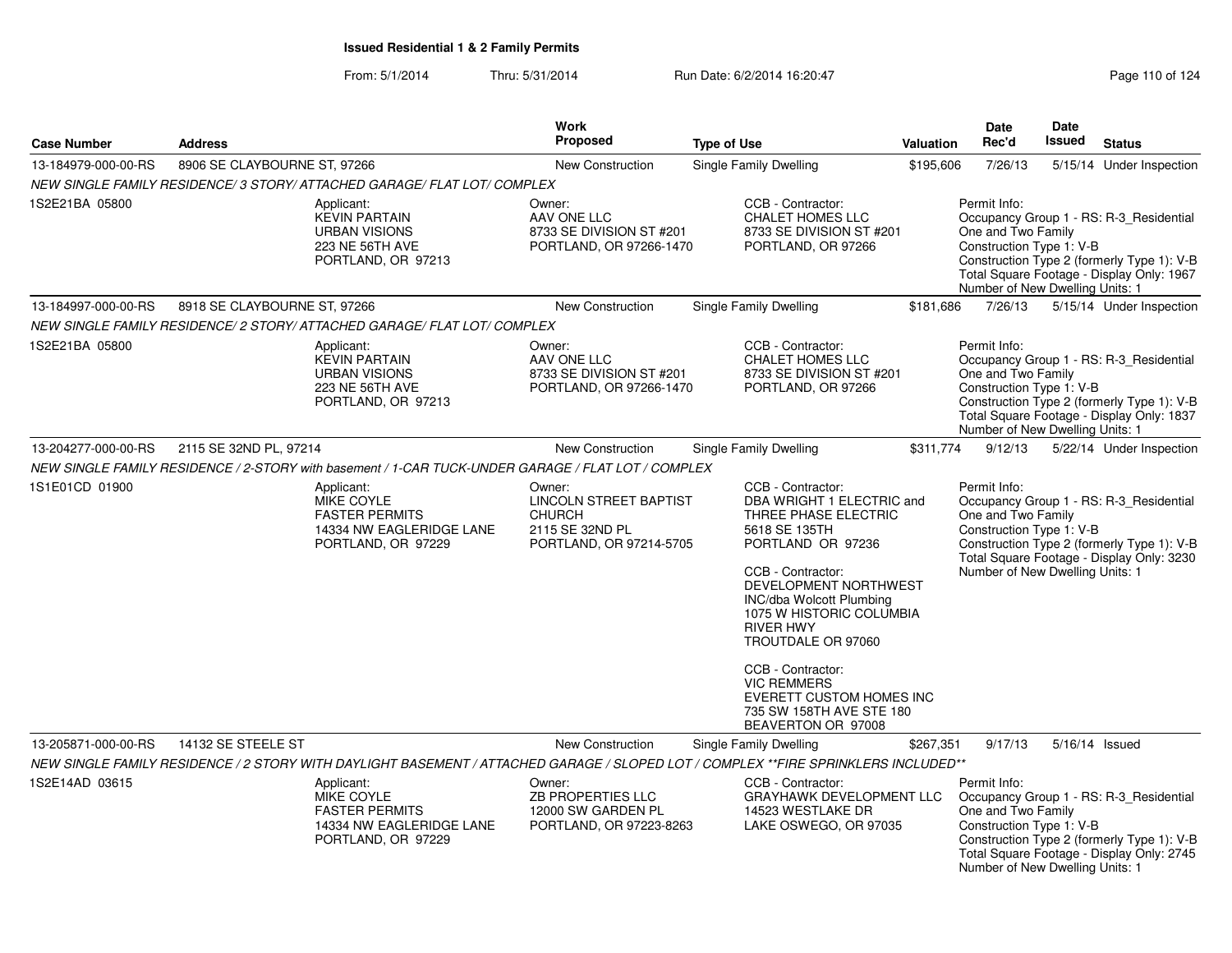From: 5/1/2014Thru: 5/31/2014 Run Date: 6/2/2014 16:20:47 Rege 111 of 124

| <b>Case Number</b>                                                           | <b>Address</b>         |                                                                                                                                                                       | <b>Work</b><br><b>Proposed</b>                                                                 | <b>Type of Use</b> |                                                                                                                                                                                                                                                                                                                                                                                              | Valuation | Date<br>Rec'd                                                                                     | Date<br><b>Issued</b> | <b>Status</b>                                                                                                                      |
|------------------------------------------------------------------------------|------------------------|-----------------------------------------------------------------------------------------------------------------------------------------------------------------------|------------------------------------------------------------------------------------------------|--------------------|----------------------------------------------------------------------------------------------------------------------------------------------------------------------------------------------------------------------------------------------------------------------------------------------------------------------------------------------------------------------------------------------|-----------|---------------------------------------------------------------------------------------------------|-----------------------|------------------------------------------------------------------------------------------------------------------------------------|
| 13-214234-000-00-RS                                                          | 1707 SW MOSS ST, 97219 |                                                                                                                                                                       | New Construction                                                                               |                    | <b>Single Family Dwelling</b>                                                                                                                                                                                                                                                                                                                                                                | \$229,248 | 10/9/13                                                                                           |                       | 5/27/14 Issued                                                                                                                     |
|                                                                              |                        | NEW SINGLE FAMILY RESIDENCE / 2-STORY with BASEMENT / 1-CAR TUCK-UNDER GARAGE / FLAT LOT/ COMPLEX / CAPITOL HILL, BLOCK 13, LOT 16                                    |                                                                                                |                    |                                                                                                                                                                                                                                                                                                                                                                                              |           |                                                                                                   |                       |                                                                                                                                    |
| 1S1E21CA 04300                                                               |                        | Applicant:<br><b>MIKE COYLE</b><br><b>FASTER PERMITS</b><br>14334 NW EAGLERIDGE LANE<br>PORTLAND, OR 97229                                                            | Owner:<br>MCGEHEE HOMES LLC<br>PO BOX 25571<br>PORTLAND, OR 97298                              |                    | CCB - Contractor:<br><b>JIM MCGEHEE</b><br>MCGEHEE CONSTRUCTION LLC<br>PO BOX 25571<br>Portland, Oregon 97298                                                                                                                                                                                                                                                                                |           | Permit Info:<br>One and Two Family<br>Construction Type 1: V-B<br>Number of New Dwelling Units: 1 |                       | Occupancy Group 1 - RS: R-3_Residential<br>Construction Type 2 (formerly Type 1): V-B<br>Total Square Footage - Display Only: 2342 |
| 13-219769-000-00-RS                                                          | 4224 SE GLENWOOD ST    |                                                                                                                                                                       | <b>New Construction</b>                                                                        |                    | Single Family Dwelling                                                                                                                                                                                                                                                                                                                                                                       | \$214,374 | 10/22/13                                                                                          |                       | 5/28/14 Issued                                                                                                                     |
|                                                                              |                        | NEW SINGLE FAMILY RESIDENCE / 2-STORY / DETACHED SHARED 2-UNIT GARAGE / FLAT LOT / COMPLEX+++SEE 13-219775-RS FOR GARAGE UNIT 1 and 13-219782-RS FOR GARAGE UNIT 2+++ |                                                                                                |                    |                                                                                                                                                                                                                                                                                                                                                                                              |           |                                                                                                   |                       |                                                                                                                                    |
| 1S2E19BB 12801<br><b>DOVER</b><br>BLOCK <sub>2</sub><br>LOT 12&13 TL 12801   |                        | Applicant:<br><b>MIKE COYLE</b><br><b>FASTER PERMITS</b><br>14334 NW EAGLERIDGE LANE<br>PORTLAND, OR 97229                                                            | Owner:<br><b>EVERETT CUSTOM HOMES INC</b><br>735 SW 158TH AVE #180<br>BEAVERTON, OR 97006-4952 |                    | CCB - Contractor:<br>DBA WRIGHT 1 ELECTRIC and<br>THREE PHASE ELECTRIC<br>5618 SE 135TH<br>PORTLAND OR 97236<br>CCB - Contractor:<br>DEVELOPMENT NORTHWEST<br>INC/dba Wolcott Plumbing<br>1075 W HISTORIC COLUMBIA<br><b>RIVER HWY</b><br>TROUTDALE OR 97060<br>CCB - Contractor:<br><b>VIC REMMERS</b><br><b>EVERETT CUSTOM HOMES INC</b><br>735 SW 158TH AVE STE 180<br>BEAVERTON OR 97008 |           | Permit Info:<br>One and Two Family<br>Construction Type 1: V-B<br>Number of New Dwelling Units: 1 |                       | Occupancy Group 1 - RS: R-3_Residential<br>Construction Type 2 (formerly Type 1):<br>Total Square Footage - Display Only: 2002     |
| 12-109063-REV-02-RS                                                          | 2982 NW SANTANITA TER  |                                                                                                                                                                       | New Construction                                                                               |                    | <b>Single Family Dwelling</b>                                                                                                                                                                                                                                                                                                                                                                |           | \$<br>11/1/13                                                                                     |                       | 5/12/14 Issued                                                                                                                     |
|                                                                              |                        | REVISION TO FLIP PLAN, CHANGE IN THE ROOF FRAMING AND WALL CHANGES                                                                                                    |                                                                                                |                    |                                                                                                                                                                                                                                                                                                                                                                                              |           |                                                                                                   |                       |                                                                                                                                    |
| 1N1E32DB 14401<br>KINGS HTS & RPLT<br>BLOCK <sub>2</sub><br>LOT <sub>3</sub> |                        | Applicant:<br><b>ERIC RYSTADT</b><br>MAIN STREET DEVELOPMENT INC 12655 SW NORTH DAKOTA ST<br>PO BOX 91096<br>PORTLAND, OR 97291                                       | Owner:<br><b>ROBERT M LAW</b><br>TIGARD, OR 97223-0801                                         |                    | CCB - Contractor:<br><b>ERIC RYSTADT</b><br>MAIN STREET DEVELOPMENT INC One and Two Family<br>PO BOX 91096<br>PORTLAND, OR 97291                                                                                                                                                                                                                                                             |           | Permit Info:<br>Construction Type 1: V-B                                                          |                       | Occupancy Group 1 - RS: R-3_Residential<br>Construction Type 2 (formerly Type 1): V-B<br>Total Square Footage - Display Only: 4097 |
| 13-220766-000-00-RS                                                          | 2624 SE 30TH AVE       |                                                                                                                                                                       | <b>New Construction</b>                                                                        |                    | <b>Single Family Dwelling</b>                                                                                                                                                                                                                                                                                                                                                                | \$269,931 | 10/24/13                                                                                          |                       | 5/2/14 Under Inspection                                                                                                            |
|                                                                              |                        | NEW SINGLE FAMILY RESIDENCE, 3 STORY, TUCK UNDER SINGLE CAR GARAGE, FLAT LOT, COMPLEX. PARCEL 1/ CORNER LOT*TRUSSES TO BE DEFERRED*                                   |                                                                                                |                    |                                                                                                                                                                                                                                                                                                                                                                                              |           |                                                                                                   |                       |                                                                                                                                    |
| 1S1E12BA 05301                                                               |                        | Applicant:<br><b>ADAM HOESLY</b><br>2909 SE TACOMA ST<br>PORTLAND, OR 97202                                                                                           | Owner:<br><b>J MARK PERKINS</b><br>11471 SE CLOVER LN<br>HAPPY VALLEY, OR 97086-6800           |                    | CCB - Contractor:<br><b>CANBY PLUMBING &amp;</b><br><b>CONSTRUCTION LLC</b><br>PO BOX 1051<br>CANBY, OR 97013                                                                                                                                                                                                                                                                                |           | Permit Info:<br>One and Two Family<br>Construction Type 1: V-B<br>Number of New Dwelling Units: 1 |                       | Occupancy Group 1 - RS: R-3_Residential<br>Construction Type 2 (formerly Type 1): V-B<br>Total Square Footage - Display Only: 2730 |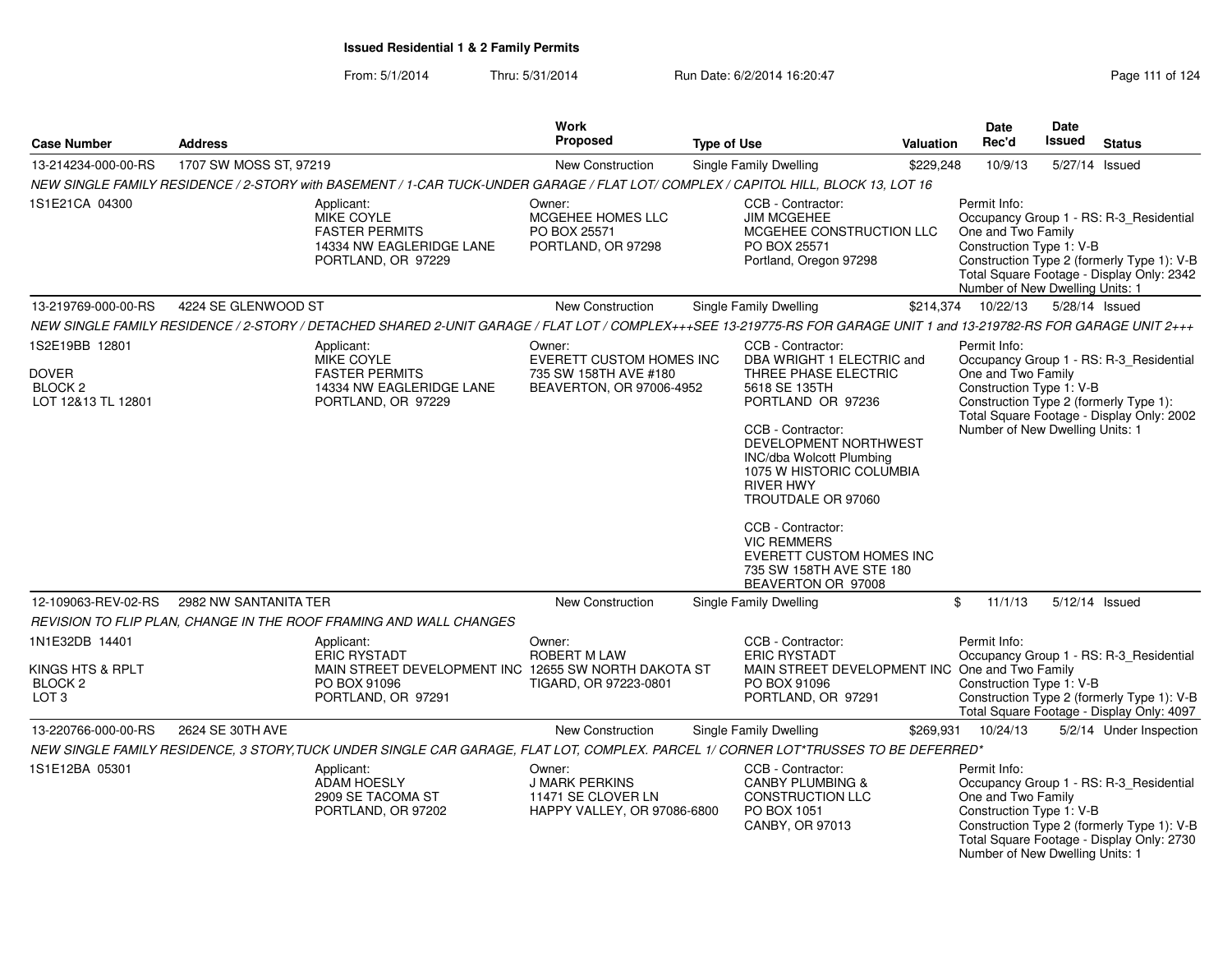### From: 5/1/2014Thru: 5/31/2014 Run Date: 6/2/2014 16:20:47 Rege 112 of 124

| <b>Case Number</b>                                                    | <b>Address</b>             |                                                                                                                      | <b>Work</b><br>Proposed                                                                                                                                                    | <b>Type of Use</b> |                                                                                                                                                                                                                           | <b>Valuation</b> | Date<br>Rec'd                                                                                     | <b>Date</b><br><b>Issued</b> | <b>Status</b>                                                                                                                      |
|-----------------------------------------------------------------------|----------------------------|----------------------------------------------------------------------------------------------------------------------|----------------------------------------------------------------------------------------------------------------------------------------------------------------------------|--------------------|---------------------------------------------------------------------------------------------------------------------------------------------------------------------------------------------------------------------------|------------------|---------------------------------------------------------------------------------------------------|------------------------------|------------------------------------------------------------------------------------------------------------------------------------|
| 13-220780-000-00-RS                                                   | 3011 SE CLINTON ST         |                                                                                                                      | New Construction                                                                                                                                                           |                    | Single Family Dwelling                                                                                                                                                                                                    | \$261,900        | 10/24/13                                                                                          |                              |                                                                                                                                    |
|                                                                       |                            | NEW SINGLE FAMILY RESIDENCE, 3 STORY, SINGLE CAR TUCK UNDER GARAGE, FLAT LOT, COMPLEX. PARCEL 2*TRUSSES DEFERRED*    |                                                                                                                                                                            |                    |                                                                                                                                                                                                                           |                  |                                                                                                   |                              | 5/5/14 Under Inspection                                                                                                            |
| 1S1E12BA 05302                                                        |                            | Applicant:<br>ADAM HOESLY<br>2909 SE TACOMA ST<br>PORTLAND, OR 97202                                                 | Owner:<br><b>J MARK PERKINS</b><br>11471 SE CLOVER LN<br>HAPPY VALLEY, OR 97086-6800                                                                                       |                    | CCB - Contractor:<br><b>ADAM</b><br>A F HOESLEY INC<br>3731 SE LIEBE<br>PORTLAND, OR 97202<br>CCB - Contractor:<br><b>CANBY PLUMBING &amp;</b><br><b>CONSTRUCTION LLC</b><br>PO BOX 1051<br>CANBY, OR 97013               |                  | Permit Info:<br>One and Two Family<br>Construction Type 1: V-B<br>Number of New Dwelling Units: 1 |                              | Occupancy Group 1 - RS: R-3_Residential<br>Construction Type 2 (formerly Type 1): V-B<br>Total Square Footage - Display Only: 2655 |
| 13-235058-000-00-RS                                                   | 5528 SE RURAL ST, 97206    |                                                                                                                      | <b>New Construction</b>                                                                                                                                                    |                    | <b>Single Family Dwelling</b>                                                                                                                                                                                             | \$214,734        | 12/5/13                                                                                           |                              | 5/7/14 Under Inspection                                                                                                            |
|                                                                       |                            | NEW SINGLE FAMILY RESIDENCE/2 STORY/ATTACHED 2 CAR GARAGE/FLAT LOT/COMPLEX                                           |                                                                                                                                                                            |                    |                                                                                                                                                                                                                           |                  |                                                                                                   |                              |                                                                                                                                    |
| 1S2E19AC 01400                                                        |                            | Applicant:<br><b>KYM NGUYEN</b><br>CONCEPT DESIGN & ASSOCIATES PO BOX 90277<br>PO BOX 8464<br>PORTLAND OR 97207      | Owner:<br>DK HOMES LLC<br>PORTLAND, OR 97290                                                                                                                               |                    | CCB - Contractor:<br><b>DAMIR KARIN</b><br>DK HOMES LLC<br>PO BOX 90277<br>PORTLAND, OR 97290<br>CCB - Contractor:<br>CORNEL CUREA<br><b>FIVE STAR PLUMBING</b><br>6138 SE 136TH AVE<br>PORTLAND, OR 97236                |                  | Permit Info:<br>One and Two Family<br>Construction Type 1: V-B<br>Number of New Dwelling Units: 1 |                              | Occupancy Group 1 - RS: R-3_Residential<br>Construction Type 2 (formerly Type 1): V-B<br>Total Square Footage - Display Only: 2253 |
| 13-241432-000-00-RS                                                   | 4725 N CONGRESS AVE, 97217 |                                                                                                                      | <b>New Construction</b>                                                                                                                                                    |                    | Single Family Dwelling                                                                                                                                                                                                    | \$190,067        | 12/24/13                                                                                          |                              | 5/7/14 Under Inspection                                                                                                            |
|                                                                       |                            | NEW SINGLE FAMILY RESIDENCE/2 STORY/ FLAT LOT/ COMPLEX / CLIFFORD ADD, BLOCK 14, LOT 5Fire-Comments                  |                                                                                                                                                                            |                    |                                                                                                                                                                                                                           |                  |                                                                                                   |                              |                                                                                                                                    |
| 1N1E22BD 00800<br><b>CLIFFORD ADD</b><br>BLOCK 19<br>LOT <sub>6</sub> |                            | Applicant:<br>MIKE COYLE<br><b>FASTER PERMITS</b><br>14334 NW EAGLERIDGE LANE<br>PORTLAND, OR 97229                  | Owner:<br><b>BRISTOL CREEK HOMES</b><br>3055 NW YEON AVE #81<br>PORTLAND, OR 97210-1519<br>Owner:<br>DEVELOPMENT CO LLC<br>3055 NW YEON AVE #81<br>PORTLAND, OR 97210-1519 |                    | CCB - Contractor:<br>MALMEDAL ENTERPRISES INC<br>PO BOX 207<br><b>BANKS, OR 97106</b><br>CCB - Contractor:<br><b>BRISTOL CREEK HOMES &amp;</b><br>DEVELOPMENT CO LLC<br>520 SW YAMHILL ST SUITE 600<br>PORTLAND, OR 97204 |                  | Permit Info:<br>One and Two Family<br>Construction Type 1: V-B<br>Number of New Dwelling Units: 1 |                              | Occupancy Group 1 - RS: R-3_Residential<br>Construction Type 2 (formerly Type 1):<br>Total Square Footage - Display Only: 1775     |
| 14-101924-000-00-RS                                                   | 3049 NW CHAPIN DR, 97229   |                                                                                                                      | New Construction                                                                                                                                                           |                    | Single Family Dwelling                                                                                                                                                                                                    | \$465,786        | 1/8/14                                                                                            |                              | 5/2/14 Under Inspection                                                                                                            |
|                                                                       |                            | NEW SINGLE FAMILY RESIDENCE/3 STORY / 3 CAR ATTACHED GARAGE / VERY SLOPED LOT / COMPLEX /GEOTECH / RETAINING WALLS / |                                                                                                                                                                            |                    |                                                                                                                                                                                                                           |                  |                                                                                                   |                              |                                                                                                                                    |
| 1N1W26AA 01900<br>FOREST HEIGHTS ESTATES NO 4<br>LOT 226              |                            | Applicant:<br>HI TECH ELECTRIC LLC<br>10846 SW ADELE DR<br>PORTLAND, OR 97229                                        | Owner:<br>NATALYA TOKAR<br>8380 NW COPELAND ST<br>PORTLAND, OR 97229-6764                                                                                                  |                    | CCB - Contractor:<br>HI TECH ELECTRIC LLC<br>10846 SW ADELE DR<br>PORTLAND, OR 97229                                                                                                                                      |                  | Permit Info:<br>One and Two Family<br>Construction Type 1: V-B<br>Number of New Dwelling Units: 1 |                              | Occupancy Group 1 - RS: R-3_Residential<br>Construction Type 2 (formerly Type 1): V-B<br>Total Square Footage - Display Only: 4834 |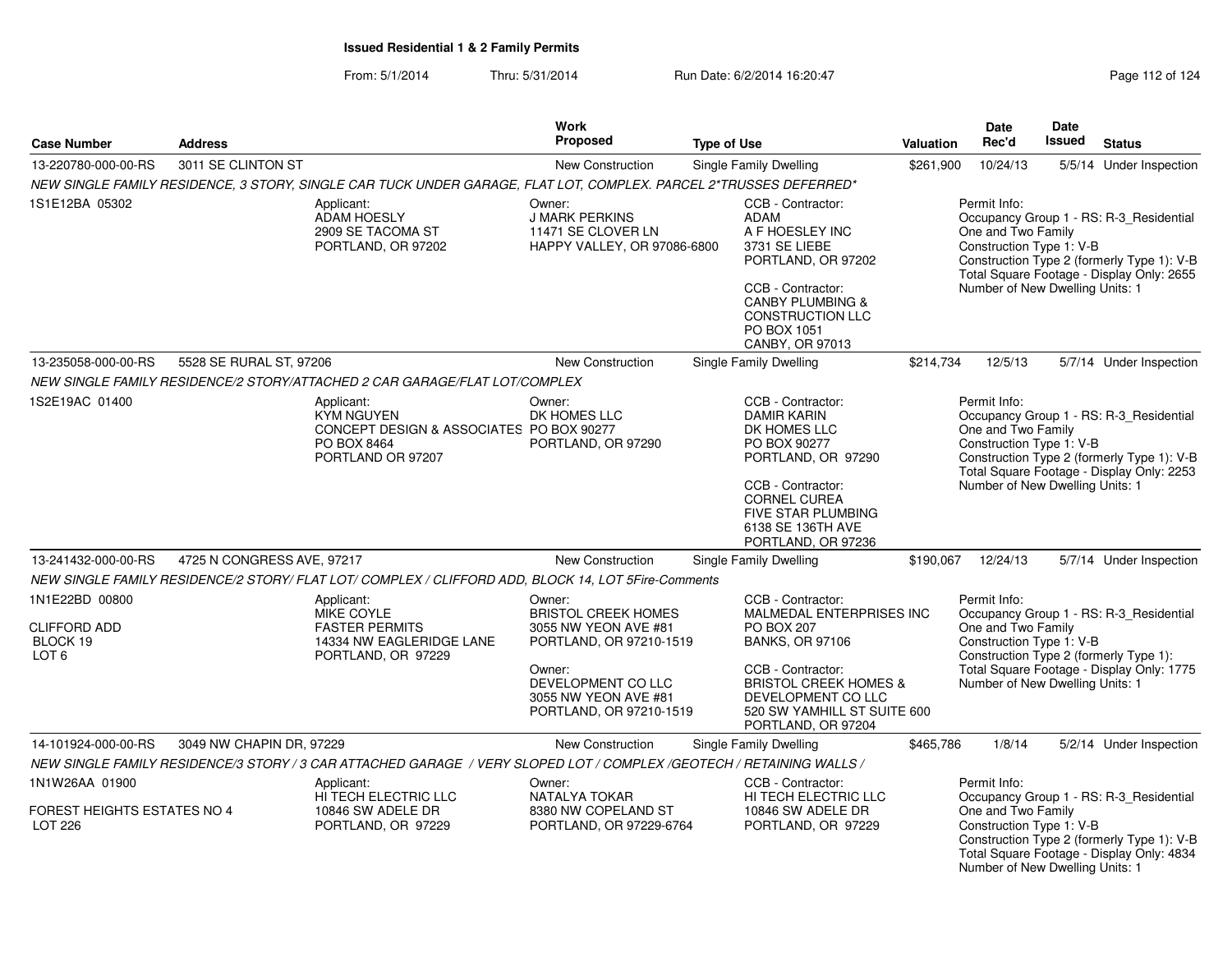| <b>Case Number</b>                                           | <b>Address</b>              |                                                                                                                                                                                                                       | <b>Work</b><br>Proposed                                                                  | <b>Type of Use</b> |                                                                                                                                  | <b>Valuation</b> | Date<br>Rec'd                                                                                     | <b>Date</b><br><b>Issued</b> | <b>Status</b>                                                                                                                      |
|--------------------------------------------------------------|-----------------------------|-----------------------------------------------------------------------------------------------------------------------------------------------------------------------------------------------------------------------|------------------------------------------------------------------------------------------|--------------------|----------------------------------------------------------------------------------------------------------------------------------|------------------|---------------------------------------------------------------------------------------------------|------------------------------|------------------------------------------------------------------------------------------------------------------------------------|
|                                                              |                             |                                                                                                                                                                                                                       |                                                                                          |                    |                                                                                                                                  |                  |                                                                                                   |                              |                                                                                                                                    |
| 14-101990-000-00-RS                                          | 3131 SW CHAMPLAIN DR, 97210 |                                                                                                                                                                                                                       | <b>New Construction</b>                                                                  |                    | Single Family Dwelling                                                                                                           | \$412,743        | 1/9/14                                                                                            | 5/30/14                      | Issued                                                                                                                             |
| 1N1E32CD 00300                                               |                             | NEW SINGLE FAMILY RESIDENCE / 3 STORY / ATTACHED GARAGE / SLOPED LOT / COMPLEX<br>Applicant:<br><b>ERIC RYSTADT</b><br>MAIN STREET DEVELOPMENT INC<br>PMB# 208 5331 SW MACADAM<br>AVE SUITE 258<br>PORTLAND, OR 97239 |                                                                                          |                    | CCB - Contractor:<br><b>ERIC RYSTADT</b><br>MAIN STREET DEVELOPMENT INC One and Two Family<br>PO BOX 91096<br>PORTLAND, OR 97291 |                  | Permit Info:<br>Construction Type 1: V-B<br>Number of New Dwelling Units: 1                       |                              | Occupancy Group 1 - RS: R-3_Residential<br>Construction Type 2 (formerly Type 1): V-B<br>Total Square Footage - Display Only: 4127 |
| 14-103490-000-00-RS                                          | 2502 SE SHERMAN ST, 97214   |                                                                                                                                                                                                                       | <b>New Construction</b>                                                                  |                    | <b>Single Family Dwelling</b>                                                                                                    | \$352,667        | 1/15/14                                                                                           | 5/30/14 Issued               |                                                                                                                                    |
|                                                              |                             | NEW SINGLE FAMILY RESIDENCE/2-STORY W/BASEMENT/ ATTACHED GARAGE/FLAT LOT/SIMPLE                                                                                                                                       |                                                                                          |                    |                                                                                                                                  |                  |                                                                                                   |                              |                                                                                                                                    |
| 1S1E01CC 16000<br>MURRAYMEAD                                 |                             | Applicant:<br><b>KIM DRENNEN</b><br>OREGON INNOVATIONS LLC                                                                                                                                                            |                                                                                          |                    | CCB - Contractor:<br>OREGON INNOVATIONS LLC<br>PO BOX 9081                                                                       |                  | Permit Info:<br>One and Two Family                                                                |                              | Occupancy Group 1 - RS: R-3 Residential                                                                                            |
| BLOCK 8<br>E 3' OF LOT 7<br>LOT <sub>8</sub>                 |                             | PO BOX 9081<br>PORTLAND, OR 97207                                                                                                                                                                                     |                                                                                          |                    | PORTLAND, OR 97207                                                                                                               |                  | Construction Type 1: V-B<br>Number of New Dwelling Units: 1                                       |                              | Construction Type 2 (formerly Type 1): V-B<br>Total Square Footage - Display Only: 3471                                            |
| 14-103102-000-00-RS                                          | 3127 SW CHAMPLAIN DR, 97210 |                                                                                                                                                                                                                       | <b>New Construction</b>                                                                  |                    | Single Family Dwelling                                                                                                           | \$412,743        | 1/9/14                                                                                            | 5/30/14 Issued               |                                                                                                                                    |
|                                                              |                             | NEW SINGLE FAMILY RESIDENCE/ 2 STORY WITH DAYLIGHT BASEMENT/ ATTACHED 2 CAR GARAGE/ SLOPED LOT/ COMPLEX                                                                                                               |                                                                                          |                    |                                                                                                                                  |                  |                                                                                                   |                              |                                                                                                                                    |
| 1N1E32CD 00400                                               |                             | Applicant:<br><b>ERIC RYSTADT</b><br>MAIN STREET DEVELOPMENT INC<br>PMB# 208 5331 SW MACADAM<br>AVE SUITE 258<br>PORTLAND, OR 97239                                                                                   |                                                                                          |                    | CCB - Contractor:<br><b>ERIC RYSTADT</b><br>MAIN STREET DEVELOPMENT INC One and Two Family<br>PO BOX 91096<br>PORTLAND, OR 97291 |                  | Permit Info:<br>Construction Type 1: V-B<br>Number of New Dwelling Units: 1                       |                              | Occupancy Group 1 - RS: R-3 Residential<br>Construction Type 2 (formerly Type 1): V-B<br>Total Square Footage - Display Only: 4127 |
| 14-105384-000-00-RS                                          | 1043 NE FALOMA RD           |                                                                                                                                                                                                                       | New Construction                                                                         |                    | Single Family Dwelling                                                                                                           | \$209,553        | 1/24/14                                                                                           | 5/23/14 Issued               |                                                                                                                                    |
|                                                              |                             | NEW SINGLE FAMILY RESIDENCE/2-STORY/ATTACHED GARAGE/FLAT LOT/SIMPLE / MARINER'S GALE, LOT 84                                                                                                                          |                                                                                          |                    |                                                                                                                                  |                  |                                                                                                   |                              |                                                                                                                                    |
| 1N1E02CA 05100                                               |                             | Applicant:<br><b>KEVIN PARTAIN</b>                                                                                                                                                                                    | Owner:<br>DAVID V MERCADO                                                                |                    | CCB - Contractor:<br><b>CHALET HOMES LLC</b>                                                                                     |                  | Permit Info:                                                                                      |                              | Occupancy Group 1 - RS: R-3_Residential                                                                                            |
| <b>MARINER'S GALE</b><br>LOT <sub>84</sub>                   |                             | <b>URBAN VISIONS</b><br>223 NE 56TH AVE<br>PORTLAND, OR 97213                                                                                                                                                         | 1054 NE FALOMA RD<br>PORTLAND, OR 97211-1145                                             |                    | 8733 SE DIVISION ST #201<br>PORTLAND, OR 97266                                                                                   |                  | One and Two Family<br>Construction Type 1: V-B<br>Number of New Dwelling Units: 1                 |                              | Construction Type 2 (formerly Type 1): V-B<br>Total Square Footage - Display Only: 2204                                            |
| 14-105388-000-00-RS                                          | 1037 NE FALOMA RD           |                                                                                                                                                                                                                       | New Construction                                                                         |                    | <b>Single Family Dwelling</b>                                                                                                    | \$209,553        | 1/24/14                                                                                           | 5/23/14 Issued               |                                                                                                                                    |
|                                                              |                             | NEW SINGLE FAMILY RESIDENCE/TWO STORY/ATTACHED GARAGE/FLAT LOT/PRESCRIPTIVE                                                                                                                                           |                                                                                          |                    |                                                                                                                                  |                  |                                                                                                   |                              |                                                                                                                                    |
| 1N1E02CA 05000<br><b>MARINER'S GALE</b><br>LOT <sub>85</sub> |                             | Applicant:<br><b>KEVIN PARTAIN</b><br><b>URBAN VISIONS</b><br>223 NE 56TH AVE<br>PORTLAND OR 97213                                                                                                                    | Owner:<br><b>MARILYN GRUIS</b><br>534 N FARRAGUT ST<br>PORTLAND, OR 97217-1439<br>Owner: |                    | CCB - Contractor:<br><b>CHALET HOMES LLC</b><br>8733 SE DIVISION ST #201<br>PORTLAND, OR 97266                                   |                  | Permit Info:<br>One and Two Family<br>Construction Type 1: V-B<br>Number of New Dwelling Units: 1 |                              | Occupancy Group 1 - RS: R-3_Residential<br>Construction Type 2 (formerly Type 1): V-B<br>Total Square Footage - Display Only: 2204 |
|                                                              |                             |                                                                                                                                                                                                                       | <b>JON R GRUIS</b><br>534 N FARRAGUT ST<br>PORTLAND, OR 97217-1439                       |                    |                                                                                                                                  |                  |                                                                                                   |                              |                                                                                                                                    |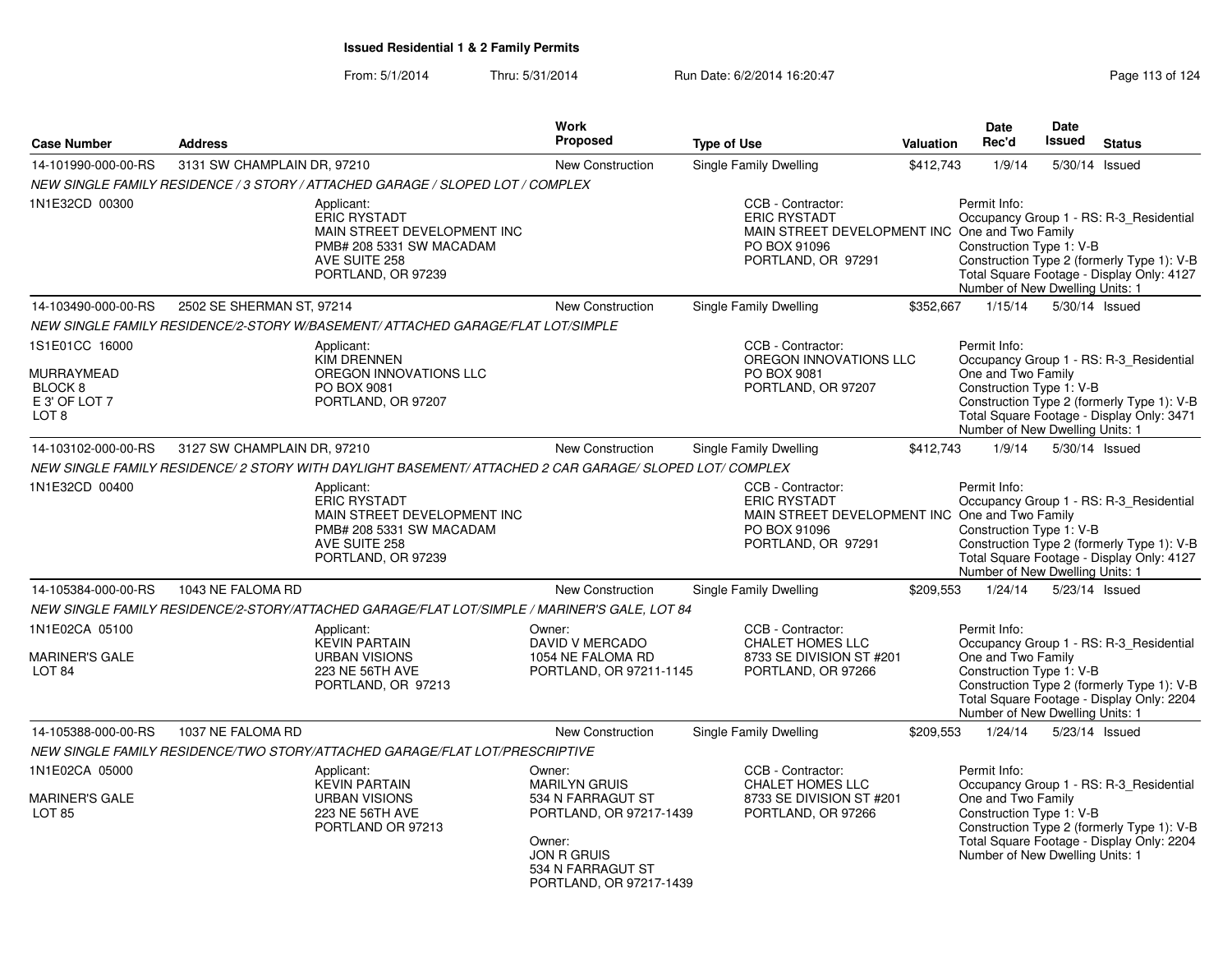From: 5/1/2014Thru: 5/31/2014 Run Date: 6/2/2014 16:20:47 Run Date: 6/2/2014 16:20:47

| <b>Case Number</b>                                        | <b>Address</b>             |                                                                                                                                        | Work<br><b>Proposed</b>                                                             | <b>Type of Use</b>                                                                                                                                                                                                                                                                                                                                                                    | Valuation | Date<br>Rec'd                                                                                     | Date<br><b>Issued</b> | <b>Status</b>                                                                                                                      |
|-----------------------------------------------------------|----------------------------|----------------------------------------------------------------------------------------------------------------------------------------|-------------------------------------------------------------------------------------|---------------------------------------------------------------------------------------------------------------------------------------------------------------------------------------------------------------------------------------------------------------------------------------------------------------------------------------------------------------------------------------|-----------|---------------------------------------------------------------------------------------------------|-----------------------|------------------------------------------------------------------------------------------------------------------------------------|
| 14-110828-000-00-RS                                       | 3621 SW HILLSIDE DR, 97221 |                                                                                                                                        | <b>New Construction</b>                                                             | <b>Single Family Dwelling</b>                                                                                                                                                                                                                                                                                                                                                         | \$408,546 | 1/31/14                                                                                           |                       | 5/9/14 Under Inspection                                                                                                            |
|                                                           |                            | NEW SINGLE FAMILY RESIDENCE/TWO STORY WITH BASEMENT/TUCKUNDER GARAGE/SLOPED LOT/COMPLEX                                                |                                                                                     |                                                                                                                                                                                                                                                                                                                                                                                       |           |                                                                                                   |                       |                                                                                                                                    |
| 1S1E08BD 01900                                            |                            | Applicant:<br>MIKE COYLE<br><b>FASTER PERMITS</b><br>14334 NW EAGLERIDGE LANE<br>PORTLAND, OR 97229<br>Applicant:<br>LISA STIDD SILVER | Owner:<br>TREECE & LAMBERT LLC<br>2905 SW 1ST AVE<br>PORTLAND, OR 97201             | CCB - Contractor:<br>ADVANCED ELECTRIC INC<br>21811 NE 58TH ST<br>VANCOUVER, WA 98682<br>CCB - Contractor:<br>MORRISON BUILT LLC<br>4614 SW Kelly Avenue, Ste 17<br>Portland, OR 97239                                                                                                                                                                                                |           | Permit Info:<br>One and Two Family<br>Construction Type 1: V-B<br>Number of New Dwelling Units: 1 |                       | Occupancy Group 1 - RS: R-3_Residential<br>Construction Type 2 (formerly Type 1): V-B<br>Total Square Footage - Display Only: 4202 |
| 14-110416-000-00-RS                                       | 9235 SW 54TH AVE, 97219    |                                                                                                                                        | <b>New Construction</b>                                                             | <b>Single Family Dwelling</b>                                                                                                                                                                                                                                                                                                                                                         | \$240,716 | 1/28/14                                                                                           |                       | 5/5/14 Under Inspection                                                                                                            |
|                                                           |                            |                                                                                                                                        |                                                                                     | NEW SINGLE FAMILY RESIDENCE/TWO STORY/DETACHED GARAGE/FLAT LOT/COMPLEX / WEST PORTLAND, BLOCK 19, LOT 5, Must meet Fire Code Appeal 10591. The following conditions apply. The                                                                                                                                                                                                        |           |                                                                                                   |                       |                                                                                                                                    |
| 1S1E30AB 12400                                            |                            | Applicant:<br><b>KEVIN PARTAIN</b><br><b>URBAN VISIONS</b><br>223 NE 56TH AVE<br>PORTLAND, OR 97213                                    | Owner:<br>EDEN ENTERPRISES LLC<br>5505 SW DELKER RD<br>TUALATIN, OR 97062-9710      | CCB - Contractor:<br>DBA WRIGHT 1 ELECTRIC and<br>THREE PHASE ELECTRIC<br>5618 SE 135TH<br>PORTLAND OR 97236<br>CCB - Contractor:<br>DEVELOPMENT NORTHWEST<br>INC/dba Wolcott Plumbing<br>1075 W HISTORIC COLUMBIA<br><b>RIVER HWY</b><br>TROUTDALE OR 97060<br>CCB - Contractor:<br><b>VIC REMMERS</b><br>EVERETT CUSTOM HOMES INC<br>735 SW 158TH AVE STE 180<br>BEAVERTON OR 97008 |           | Permit Info:<br>One and Two Family<br>Construction Type 1: V-B<br>Number of New Dwelling Units: 1 |                       | Occupancy Group 1 - RS: R-3_Residential<br>Construction Type 2 (formerly Type 1):<br>Total Square Footage - Display Only: 2248     |
| 14-105441-000-00-RS                                       | 3552 NE 45TH AVE, 97213    |                                                                                                                                        | New Construction                                                                    | <b>Single Family Dwelling</b>                                                                                                                                                                                                                                                                                                                                                         | \$425,877 | 1/15/14                                                                                           |                       | 5/6/14 Under Inspection                                                                                                            |
|                                                           |                            | NEW SINGLE FAMILY RESIDENCE/2-STORY/ATTACHED GARAGE/FLAT LOT/COMPLEX                                                                   |                                                                                     |                                                                                                                                                                                                                                                                                                                                                                                       |           |                                                                                                   |                       |                                                                                                                                    |
| 1N2E19CC 14400<br>SECTION 19 1N 2E<br>TL 14400 0.11 ACRES |                            | Applicant:<br>MIKE COYLE<br><b>FASTER PERMITS</b><br>14334 NW EAGLERIDGE LANE<br>PORTLAND, OR 97229                                    | Owner:<br>VILLA HOME DESIGN LLC<br>8934 N PORTSMOUTH AVE<br>PORTLAND, OR 97203-5976 | CCB - Contractor:<br><b>CHARLES VILLARREAL</b><br>VILLA HOME DESIGN LLC<br>3124 NE 67TH AVE<br>PORTLAND OR 97213<br>CCB - Contractor:<br><b>DCS PLUMBING</b><br><b>BATTLECGROUND</b><br>P O BOX 2721<br>BATTLE GROUND WA 98605<br>CCB - Contractor:                                                                                                                                   |           | Permit Info:<br>One and Two Family<br>Construction Type 1: V-B<br>Number of New Dwelling Units: 1 |                       | Occupancy Group 1 - RS: R-3_Residential<br>Construction Type 2 (formerly Type 1): V-B<br>Total Square Footage - Display Only: 4146 |

PO BOX 1673 BRUSH PRAIRIE WA 98606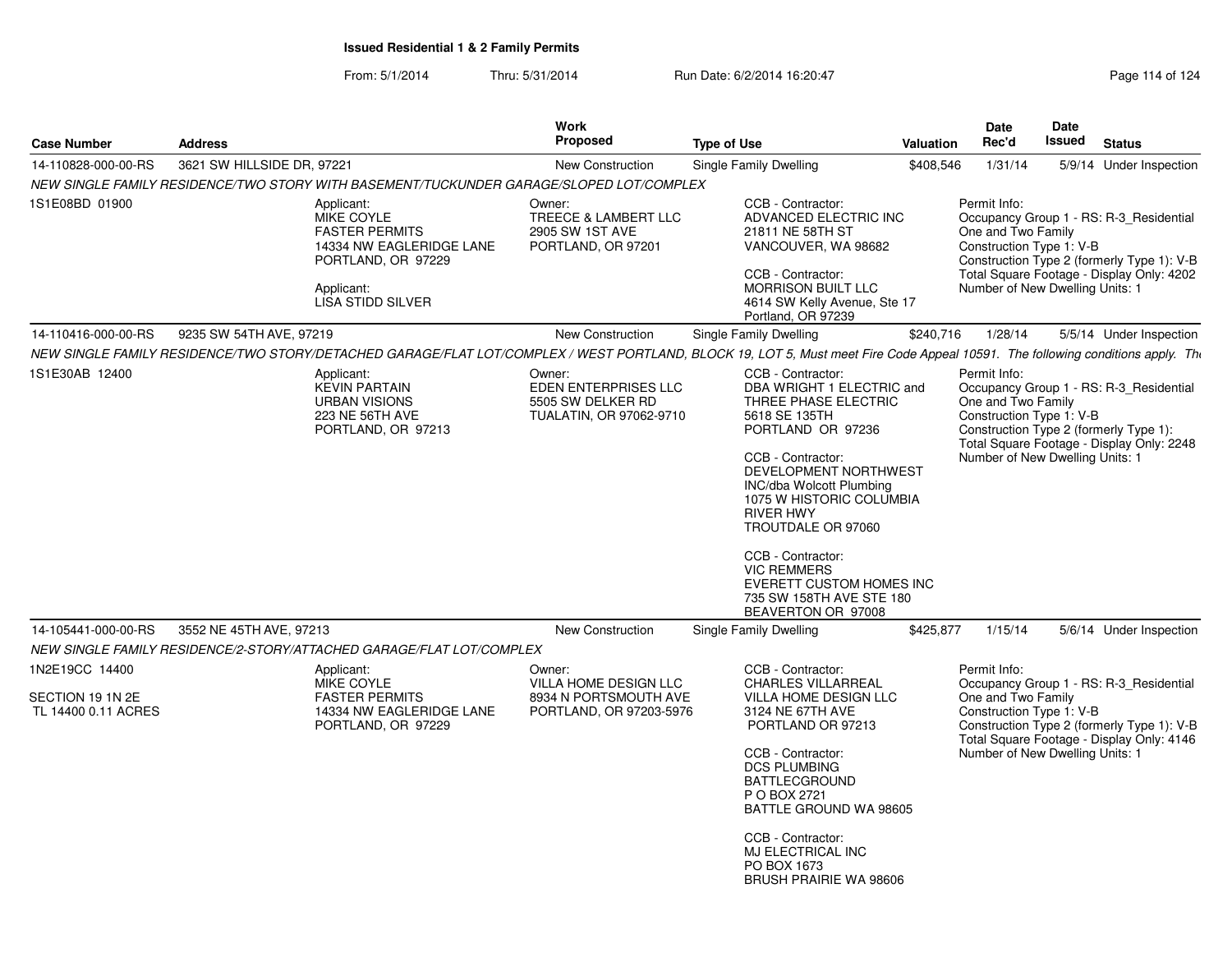| <b>Case Number</b>                | <b>Address</b>                                                                                                                                  | <b>Work</b><br>Proposed                                                                                                          | <b>Type of Use</b>                                                                                                       | Valuation | <b>Date</b><br>Rec'd                                                                                                                                                                 | Date<br>Issued | <b>Status</b>                                                                                                                      |  |
|-----------------------------------|-------------------------------------------------------------------------------------------------------------------------------------------------|----------------------------------------------------------------------------------------------------------------------------------|--------------------------------------------------------------------------------------------------------------------------|-----------|--------------------------------------------------------------------------------------------------------------------------------------------------------------------------------------|----------------|------------------------------------------------------------------------------------------------------------------------------------|--|
| 14-109491-000-00-RS               | 6712 SE 148TH AVE, 97236                                                                                                                        | New Construction                                                                                                                 | Single Family Dwelling                                                                                                   | \$401,490 | 1/24/14                                                                                                                                                                              |                | 5/20/14 Under Inspection                                                                                                           |  |
|                                   | NEW SINGLE FAMILY RESIDENCE/2-STORY WITH A BASEMENT/2/CAR GARAGE/SLOPED LOT/COMPLEX / JOHNSON CREEK PK, LOT 20 TL 500                           |                                                                                                                                  |                                                                                                                          |           |                                                                                                                                                                                      |                |                                                                                                                                    |  |
| 1S2E24B 00500                     | Applicant:<br>EDWARD RADULESCU<br><b>EPR DESIGN</b><br>825 NE 20TH AVE STE 202<br>PORTLAND OR 97232                                             | Owner:<br><b>JACOB BEC</b><br>PO BOX 2429<br>GRESHAM, OR 97030<br>Owner:<br><b>LIGIA BEC</b><br>PO BOX 2429<br>GRESHAM, OR 97030 |                                                                                                                          |           | Permit Info:<br>One and Two Family<br>Construction Type 1: V-B<br>Number of New Dwelling Units: 1                                                                                    |                | Occupancy Group 1 - RS: R-3_Residential<br>Construction Type 2 (formerly Type 1): V-B<br>Total Square Footage - Display Only: 4241 |  |
| 14-115174-000-00-RS               | 5450 SE MALDEN DR                                                                                                                               | New Construction                                                                                                                 | Single Family Dwelling                                                                                                   | \$265,852 | 2/11/14                                                                                                                                                                              |                | 5/5/14 Under Inspection                                                                                                            |  |
|                                   | NEW SINGLE FAMILY RESIDENCE/TWO STORY/ATTACHED GARAGE/FLAT LOT/COMPLEX                                                                          |                                                                                                                                  |                                                                                                                          |           |                                                                                                                                                                                      |                |                                                                                                                                    |  |
| 1S2E19DC 04901                    | Applicant:<br><b>KEVIN PARTAIN</b>                                                                                                              | Owner:<br><b>BLACK DIAMOND CAPITAL LLC</b>                                                                                       | CCB - Contractor:<br><b>KRISTY RAASCH</b>                                                                                |           | Permit Info:                                                                                                                                                                         |                |                                                                                                                                    |  |
| SEQUOIA FLATS<br>LOT <sub>1</sub> | <b>URBAN VISIONS</b><br>223 NE 56TH AVE<br>PORTLAND, OR 97213                                                                                   | PO BOX 2007<br>GRESHAM, OR 97030                                                                                                 | RAASCH CONSTRUCTION LTD<br>3880 SE DEER CREEK WAY<br>GRESHAM, OR 97080                                                   |           | Occupancy Group 1 - RS: R-3_Residential<br>One and Two Family<br>Construction Type 1: V-B<br>Construction Type 2 (formerly Type 1): V-B<br>Total Square Footage - Display Only: 2767 |                |                                                                                                                                    |  |
|                                   |                                                                                                                                                 |                                                                                                                                  | CCB - Contractor:<br><b>ACE PLUMBING</b><br>PO BOX 1055<br><b>BORING, OR</b>                                             |           | Number of New Dwelling Units: 1                                                                                                                                                      |                |                                                                                                                                    |  |
| 14-111741-000-00-RS               | 7106 SE STEELE ST, 97206                                                                                                                        | New Construction                                                                                                                 | Single Family Dwelling                                                                                                   | \$210,339 | 1/30/14                                                                                                                                                                              |                | 5/28/14 Under Inspection                                                                                                           |  |
|                                   | NEW SINGLE FAMILY RESIDENCE/2-STORY WITH 1 CAR GARAGE/FLAT LOT/SIMPLE+++SIGNED LIMITED STRUCTURAL ENGINEERING+++ / TRACT 1 PR13-191186 EAST LOT |                                                                                                                                  |                                                                                                                          |           |                                                                                                                                                                                      |                |                                                                                                                                    |  |
| 1S2E17BD 05700                    | Applicant:<br>JESSEY CEREGHINO<br>CEREGHINO CONSTRUCTION, LLC 7030 SE STEELE ST<br>13931 SE MATILDA DR<br>MILWAUKIE, OR 97267                   | Owner:<br><b>COLLIN MILLER</b><br>PORTLAND, OR 97206<br>Owner:<br>ANIKA B LAWRENCE<br>7030 SE STEELE ST<br>PORTLAND, OR 97206    | CCB - Contractor:<br>JB CEREGHINO CONSTRUCTION<br>INC.<br>13931 SE MATILDA DR<br>MILWAUKIE, OR 97267                     |           | Permit Info:<br>One and Two Family<br>Construction Type 1: V-B<br>Number of New Dwelling Units: 1                                                                                    |                | Occupancy Group 1 - RS: R-3 Residential<br>Construction Type 2 (formerly Type 1): V-B<br>Total Square Footage - Display Only: 2117 |  |
| 14-111672-000-00-RS               | 603 NE MASON ST, 97211                                                                                                                          | New Construction                                                                                                                 | <b>Single Family Dwelling</b>                                                                                            | \$245,613 | 1/31/14                                                                                                                                                                              |                | 5/5/14 Under Inspection                                                                                                            |  |
|                                   | NEW SINGLE FAMILY RESIDENCE/TWO STORY WITH BASEMENT/TUCKUNDER GARAGE/FLAT LOT/COMPLEX***SEE 07-108568-FP***                                     |                                                                                                                                  |                                                                                                                          |           |                                                                                                                                                                                      |                |                                                                                                                                    |  |
| 1N1E23CB 10301                    | Applicant:<br>MIKE COYLE<br><b>FASTER PERMITS</b><br>14334 NW EAGLERIDGE LANE<br>PORTLAND, OR 97229                                             | Owner:<br>FULL HOUSE PROPERTIES LLC<br>2903 NE 8TH AVE<br>PORTLAND, OR 97212-3144                                                | CCB - Contractor:<br><b>MIKE STOUDER</b><br>ZIA CONSTRUCTION INC<br>10117 SE SUNNYSIDE RD F # 729<br>CLACKAMAS, OR 97015 |           | Permit Info:<br>One and Two Family<br>Construction Type 1: V-B<br>Number of New Dwelling Units: 1                                                                                    |                | Occupancy Group 1 - RS: R-3 Residential<br>Construction Type 2 (formerly Type 1): V-B<br>Total Square Footage - Display Only: 2470 |  |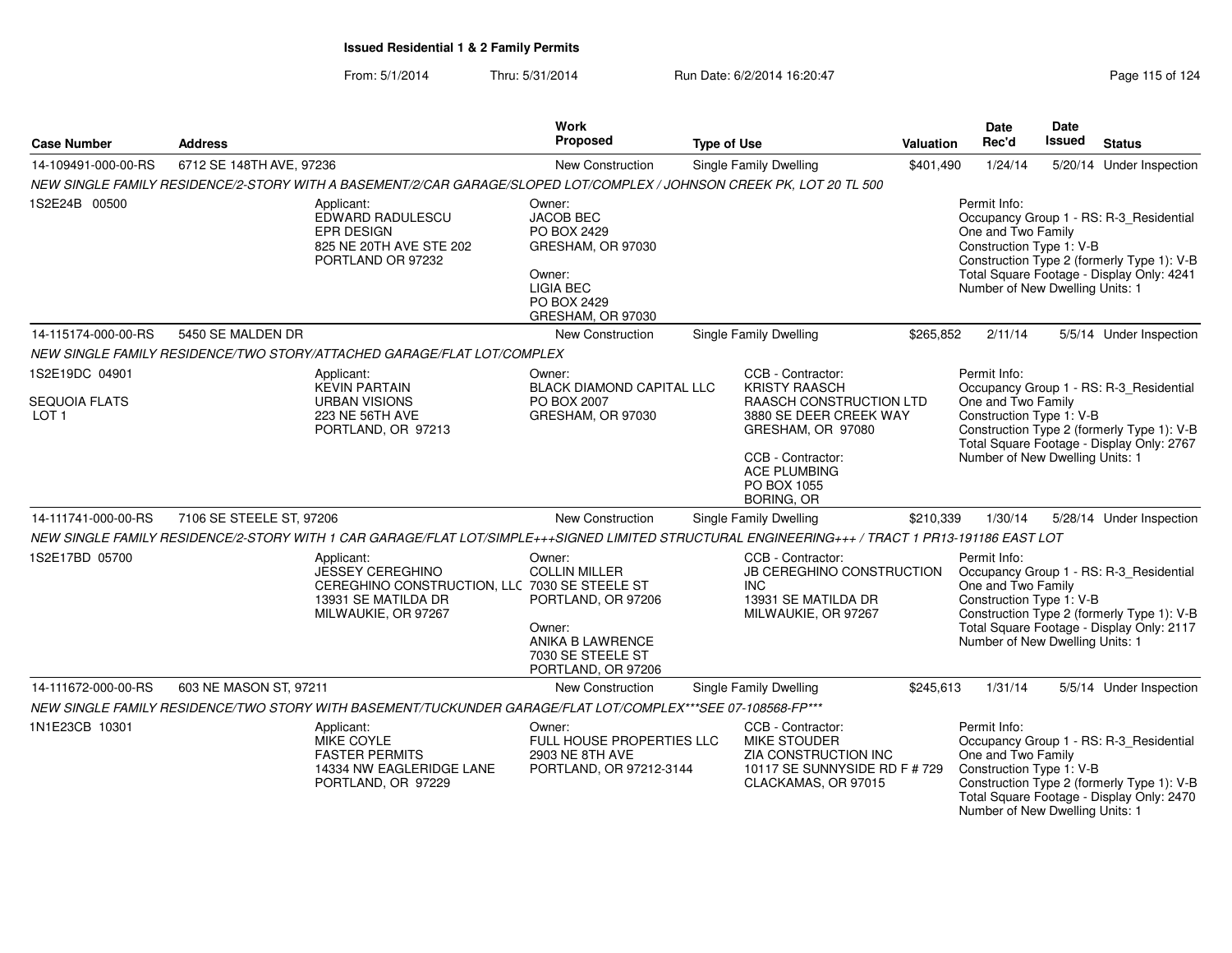| <b>Case Number</b>  | <b>Address</b>                       |                                                                                                     | <b>Work</b><br>Proposed                                                                                                                                  | <b>Type of Use</b>                                                                                                                                                                  | Valuation | <b>Date</b><br>Rec'd                                                                              | Date<br>Issued | <b>Status</b>                                                                                                                      |
|---------------------|--------------------------------------|-----------------------------------------------------------------------------------------------------|----------------------------------------------------------------------------------------------------------------------------------------------------------|-------------------------------------------------------------------------------------------------------------------------------------------------------------------------------------|-----------|---------------------------------------------------------------------------------------------------|----------------|------------------------------------------------------------------------------------------------------------------------------------|
| 14-111037-000-00-RS | 4436 SE CRYSTAL SPRINGS BLVD, 97206  |                                                                                                     | <b>New Construction</b>                                                                                                                                  | <b>Single Family Dwelling</b>                                                                                                                                                       | \$282,803 | 1/29/14                                                                                           | 5/22/14 Issued |                                                                                                                                    |
|                     |                                      | NEW SINGLE FAMILY RESIDENCE/2-STORY/WITH BASEMENT/1-CAR GARAGE/SLOPED LOT/COMPLEX                   |                                                                                                                                                          |                                                                                                                                                                                     |           |                                                                                                   |                |                                                                                                                                    |
| 1S2E19CC 03200      |                                      | Applicant:<br>MIKE COYLE<br><b>FASTER PERMITS</b><br>14334 NW EAGLERIDGE LANE<br>PORTLAND, OR 97229 | Owner:<br><b>GREENWOOD HOMES LLC</b><br>PO BOX 1225<br>CANBY, OR 97013-1225                                                                              | CCB - Contractor:<br>GREENWOOD HOMES LLC<br>16280 NW BETHANY CT<br>BEAVERTON OR 97006                                                                                               |           | Permit Info:<br>One and Two Family<br>Construction Type 1: V-B<br>Number of New Dwelling Units: 1 |                | Occupancy Group 1 - RS: R-3_Residential<br>Construction Type 2 (formerly Type 1): V-B<br>Total Square Footage - Display Only: 2790 |
| 14-111101-000-00-RS | 4432 SE CRYSTAL SPRINGS BLVD, 97206  |                                                                                                     | New Construction                                                                                                                                         | Single Family Dwelling                                                                                                                                                              | \$282,803 | 1/29/14                                                                                           |                | 5/22/14 Under Inspection                                                                                                           |
|                     |                                      | NEW SINGLE FAMILY RESIDENCE/2-STORY/WITH BASEMENT/1-CAR GARAGE/SLOPED LOT/COMPLEX                   |                                                                                                                                                          |                                                                                                                                                                                     |           |                                                                                                   |                |                                                                                                                                    |
| 1S2E19CC 03200      |                                      | Applicant:<br>MIKE COYLE<br><b>FASTER PERMITS</b><br>14334 NW EAGLERIDGE LANE<br>PORTLAND, OR 97229 | Owner:<br>GREENWOOD HOMES LLC<br>PO BOX 1225<br>CANBY, OR 97013-1225                                                                                     | CCB - Contractor:<br><b>GREENWOOD HOMES LLC</b><br>16280 NW BETHANY CT<br>BEAVERTON OR 97006                                                                                        |           | Permit Info:<br>One and Two Family<br>Construction Type 1: V-B<br>Number of New Dwelling Units: 1 |                | Occupancy Group 1 - RS: R-3_Residential<br>Construction Type 2 (formerly Type 1): V-B<br>Total Square Footage - Display Only: 2790 |
| 14-115706-000-00-RS | 977 SW MAPLECREST CT - Unit B, 97219 |                                                                                                     | New Construction                                                                                                                                         | <b>Single Family Dwelling</b>                                                                                                                                                       | \$385.172 | 2/12/14                                                                                           | 5/16/14 Issued |                                                                                                                                    |
|                     |                                      | NEW SINGLE FAMILY RESIDENCE/1-STORY/2-CAR GARAGE/SLOPED LOT/COMPLEX/ATTACHED ADU                    |                                                                                                                                                          |                                                                                                                                                                                     |           |                                                                                                   |                |                                                                                                                                    |
| 1S1E28DB 02700      |                                      | Applicant:<br><b>Edwin Swartz</b><br><b>ESCM INC</b><br>520 5th street<br>Lake Oswego, 97034        | Owner:<br><b>KATHLEEN VIAN</b><br>3180 EDGEMONT RD<br>LAKE OSWEGO, OR 97035<br>Owner:<br>HOWARD D BORNSTEIN<br>3180 EDGEMONT RD<br>LAKE OSWEGO, OR 97035 | CCB - Contractor:<br><b>ESCM INC</b><br>520 FIFTH ST<br>LAKE OSWEGO, OR 97034                                                                                                       |           | Permit Info:<br>One and Two Family<br>Construction Type 1: V-B<br>Number of New Dwelling Units: 2 |                | Occupancy Group 1 - RS: R-3_Residential<br>Construction Type 2 (formerly Type 1): V-B<br>Total Square Footage - Display Only: 3908 |
| 14-114560-000-00-RS | 5137 NE JARRETT ST, 97218            |                                                                                                     | <b>New Construction</b>                                                                                                                                  | <b>Single Family Dwelling</b>                                                                                                                                                       | \$230,757 | 2/6/14                                                                                            |                | 5/13/14 Under Inspection                                                                                                           |
|                     |                                      |                                                                                                     |                                                                                                                                                          | NEW SINGLE FAMILY RESIDENCE/TWO STORY/DETACHED GARAGE/FLAT LOT/COMPLEX **fire sprinklers required*****DETACHED GARAGE 14-114576-RS***                                               |           |                                                                                                   |                |                                                                                                                                    |
| 1N2E18CD 02400      |                                      | Applicant:<br>MIKE COYLE<br><b>FASTER PERMITS</b><br>14334 NW EAGLERIDGE LANE<br>PORTLAND, OR 97229 |                                                                                                                                                          | CCB - Contractor:<br>EDWARD MULLEN PLUMBING<br>1601 SE RIVER RD<br>HILLSBORO, OR 97123<br>CCB - Contractor:<br><b>BRIAN MCMILLEN LLC</b><br>15151 SE FRYE<br>HAPPY VALLEY, OR 97086 |           | Permit Info:<br>One and Two Family<br>Construction Type 1: V-B<br>Number of New Dwelling Units: 1 |                | Occupancy Group 1 - RS: R-3 Residential<br>Construction Type 2 (formerly Type 1):<br>Total Square Footage - Display Only: 2155     |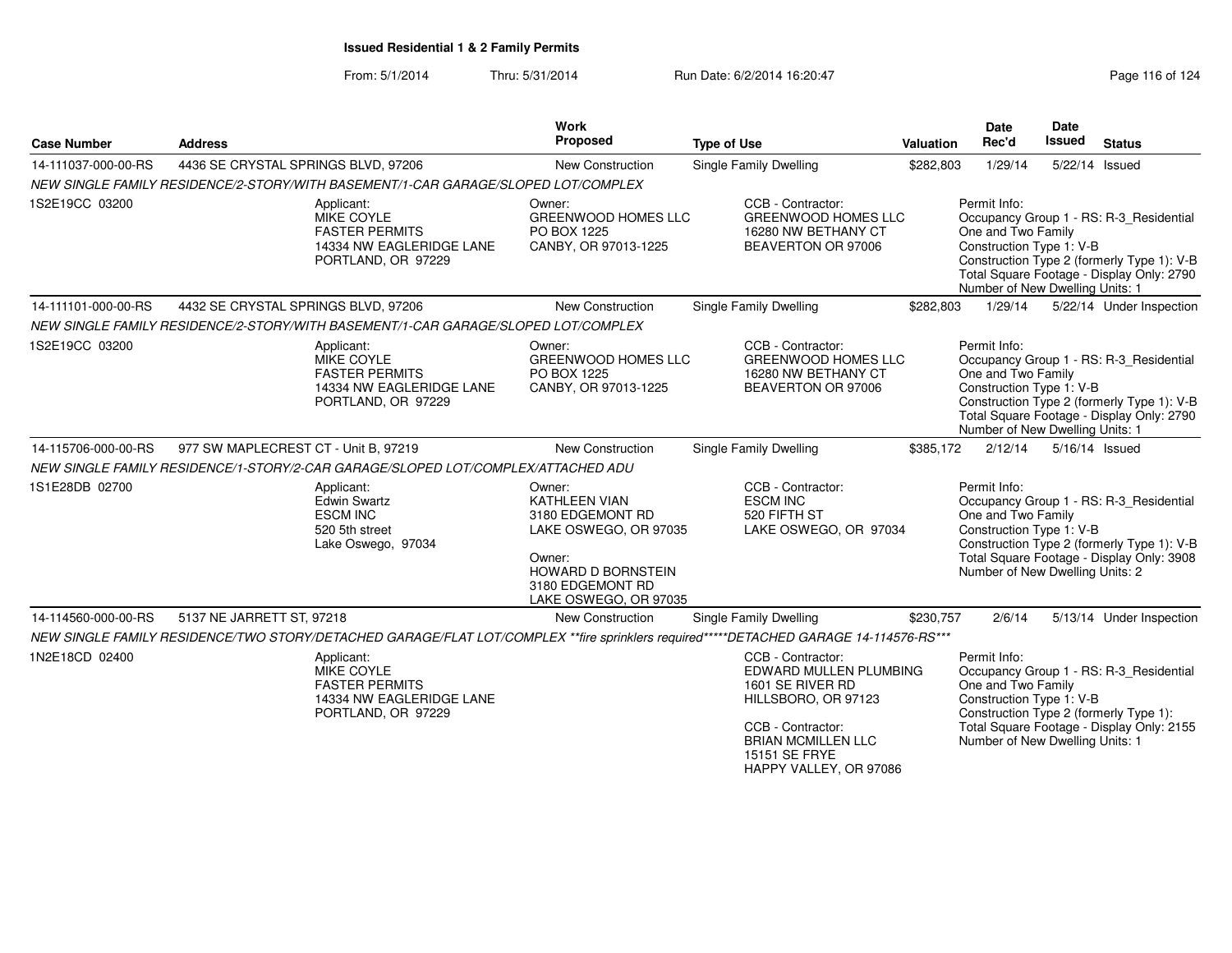From: 5/1/2014Thru: 5/31/2014 Run Date: 6/2/2014 16:20:47 Rege 117 of 124

| <b>Case Number</b>                                                                                          | <b>Address</b>                                                    |                                                                                                                                     | Work<br>Proposed                                                                                                                                                                            | <b>Type of Use</b> |                                                                                                                                                                                                             | <b>Valuation</b> | Date<br>Rec'd                                                                                     | Date<br><b>Issued</b> | <b>Status</b>                                                                                                                      |
|-------------------------------------------------------------------------------------------------------------|-------------------------------------------------------------------|-------------------------------------------------------------------------------------------------------------------------------------|---------------------------------------------------------------------------------------------------------------------------------------------------------------------------------------------|--------------------|-------------------------------------------------------------------------------------------------------------------------------------------------------------------------------------------------------------|------------------|---------------------------------------------------------------------------------------------------|-----------------------|------------------------------------------------------------------------------------------------------------------------------------|
|                                                                                                             |                                                                   |                                                                                                                                     |                                                                                                                                                                                             |                    |                                                                                                                                                                                                             |                  |                                                                                                   |                       |                                                                                                                                    |
| 14-114640-000-00-RS                                                                                         | 5147 NE JARRETT ST, 97218                                         |                                                                                                                                     | <b>New Construction</b>                                                                                                                                                                     |                    | Single Family Dwelling                                                                                                                                                                                      | \$230,757        | 2/6/14                                                                                            |                       | 5/1/14 Under Inspection                                                                                                            |
|                                                                                                             |                                                                   | NEW SINGLE FAMILY RESIDENCE/TWO STORY/DETACHED GARAGE/FLAT LOT/COMPLEX **fire sprinklers required******WITH GARAGE 14-114654 -RS*** |                                                                                                                                                                                             |                    |                                                                                                                                                                                                             |                  |                                                                                                   |                       |                                                                                                                                    |
| 1N2E18CD 02300                                                                                              |                                                                   | Applicant:<br><b>MIKE COYLE</b><br><b>FASTER PERMITS</b><br>14334 NW EAGLERIDGE LANE<br>PORTLAND, OR 97229                          | Owner:<br><b>BILL REINWAND</b><br>4329 NE SIMPSON CT<br>PORTLAND, OR 97218-1451<br>Owner:<br><b>TRISH BRAZIL</b><br>4329 NE SIMPSON CT<br>PORTLAND, OR 97218-1451                           |                    | CCB - Contractor:<br>EDWARD MULLEN PLUMBING<br>1601 SE RIVER RD<br>HILLSBORO, OR 97123<br>CCB - Contractor:<br><b>BRIAN MCMILLEN LLC</b><br>15151 SE FRYE<br>HAPPY VALLEY, OR 97086                         |                  | Permit Info:<br>One and Two Family<br>Construction Type 1: V-B<br>Number of New Dwelling Units: 1 |                       | Occupancy Group 1 - RS: R-3_Residential<br>Construction Type 2 (formerly Type 1):<br>Total Square Footage - Display Only: 2155     |
| 14-114554-000-00-RS                                                                                         | 9101 N OSWEGO AVE, 97203                                          |                                                                                                                                     | <b>New Construction</b>                                                                                                                                                                     |                    | <b>Single Family Dwelling</b>                                                                                                                                                                               | \$216.302        | 2/6/14                                                                                            |                       | 5/6/14 Under Inspection                                                                                                            |
|                                                                                                             |                                                                   | NEW SINGLE FAMILY RESIDENCE/2-STORY/DETACHED GARAGE/FLAT LOT/COMPLEX                                                                |                                                                                                                                                                                             |                    |                                                                                                                                                                                                             |                  |                                                                                                   |                       |                                                                                                                                    |
| 1N1W01DD 17300                                                                                              |                                                                   | Applicant:<br><b>JEFF OVINGTON</b><br>METRO HOMES NW, LLC<br>211 NE WEIDLER ST<br>PORTLAND, OR 97232                                | Owner:<br>METRO HOMES NORTHWEST LLC DEVELOPMENT NORTHWEST<br>211 NE WEIDLER ST<br>PORTLAND, OR 97232-1155                                                                                   |                    | CCB - Contractor:<br>INC/dba Wolcott Plumbing<br>1075 W HISTORIC COLUMBIA<br><b>RIVER HWY</b><br>TROUTDALE OR 97060<br>CCB - Contractor:<br>AFFORDABLE NEW HOMES LLC<br>211 NE WEIDER<br>PORTLAND, OR 97232 |                  | Permit Info:<br>One and Two Family<br>Construction Type 1: V-B<br>Number of New Dwelling Units: 1 |                       | Occupancy Group 1 - RS: R-3 Residential<br>Construction Type 2 (formerly Type 1):<br>Total Square Footage - Display Only: 2020     |
| 14-111304-000-00-RS                                                                                         | 1797 SE 117TH AVE                                                 |                                                                                                                                     | <b>New Construction</b>                                                                                                                                                                     |                    | Single Family Dwelling                                                                                                                                                                                      | \$352,824        | 1/29/14                                                                                           |                       | 5/22/14 Under Inspection                                                                                                           |
|                                                                                                             | NEW SINGLE FAMILY RESIDENCE/2-STORY/3-CAR GARAGE/FLAT LOT/COMPLEX |                                                                                                                                     |                                                                                                                                                                                             |                    |                                                                                                                                                                                                             |                  |                                                                                                   |                       |                                                                                                                                    |
| 1S2E03DB 02002                                                                                              | Applicant:                                                        | <b>SERGEY M DAVID</b><br>2320 SE 89TH AVE<br>PORTLAND, OR 97216                                                                     | Owner:<br>SERGEY M DAVID<br>2320 SE 89TH AVE<br>PORTLAND, OR 97216<br>Owner:<br>NATALIYA F DAVID<br>2320 SE 89TH AVE<br>PORTLAND, OR 97216                                                  |                    |                                                                                                                                                                                                             |                  | Permit Info:<br>One and Two Family<br>Construction Type 1: V-B<br>Number of New Dwelling Units: 1 |                       | Occupancy Group 1 - RS: R-3_Residential<br>Construction Type 2 (formerly Type 1): V-B<br>Total Square Footage - Display Only: 3717 |
| 14-112245-000-00-RS                                                                                         | 1714 NE HIGHLAND ST, 97211                                        |                                                                                                                                     | <b>New Construction</b>                                                                                                                                                                     |                    | Single Family Dwelling                                                                                                                                                                                      | \$179,359        | 1/31/14                                                                                           |                       | 5/6/14 Issued                                                                                                                      |
|                                                                                                             |                                                                   | NEW SINGLE FAMILY RESIDENCE/TWO STORY/ FLAT LOT/COMPLEX**ASSOCIATED WITH DEMO PERMIT #14-112267-RS**                                |                                                                                                                                                                                             |                    |                                                                                                                                                                                                             |                  |                                                                                                   |                       |                                                                                                                                    |
| 1N1E14DB 05400<br><b>COLUMBIA HTS</b><br>BLOCK <sub>8</sub><br>LOT <sub>7</sub><br>POTENTIAL ADDITIONAL TAX |                                                                   | Applicant:<br><b>KEYAN MIZANI</b><br>3302 SE SALMON ST<br>PORTLAND, OR 97214                                                        | Owner:<br>PORTLAND COMMUNITY<br><b>REINVEST</b><br>6329 NE M L KING BLVD<br>PORTLAND, OR 97211-3029<br>Owner:<br><b>INITIATIVES INC</b><br>6329 NE M L KING BLVD<br>PORTLAND, OR 97211-3029 |                    | CCB - Contractor:<br>ALBINA CONSTRUCTION LLC<br>PO BOX 12129<br>PORTLAND, OR 97212                                                                                                                          |                  | Permit Info:<br>One and Two Family<br>Construction Type 1: V-B<br>Number of New Dwelling Units: 1 |                       | Occupancy Group 1 - RS: R-3_Residential<br>Construction Type 2 (formerly Type 1):<br>Total Square Footage - Display Only: 1675     |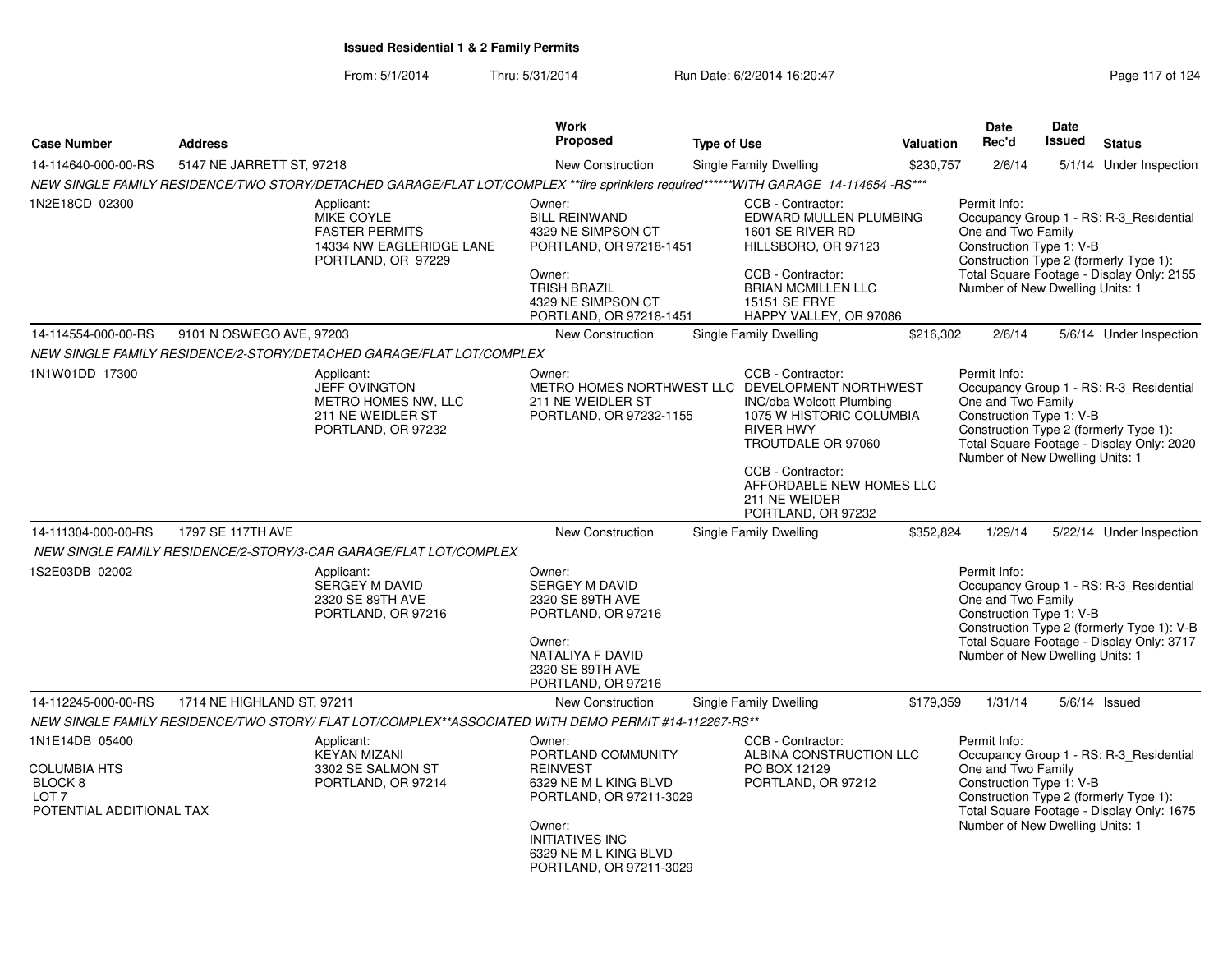From: 5/1/2014Thru: 5/31/2014 Run Date: 6/2/2014 16:20:47 Rege 118 of 124

| <b>Case Number</b>                                                         | <b>Address</b>              |                                                                                                                    | <b>Work</b><br>Proposed                                                                                                                                                                        | <b>Type of Use</b> |                                                                                                                                                                                                                                                                                                                                                                                | <b>Valuation</b> | Date<br>Rec'd                                                                                     | <b>Date</b><br><b>Issued</b> | <b>Status</b>                                                                                                                      |
|----------------------------------------------------------------------------|-----------------------------|--------------------------------------------------------------------------------------------------------------------|------------------------------------------------------------------------------------------------------------------------------------------------------------------------------------------------|--------------------|--------------------------------------------------------------------------------------------------------------------------------------------------------------------------------------------------------------------------------------------------------------------------------------------------------------------------------------------------------------------------------|------------------|---------------------------------------------------------------------------------------------------|------------------------------|------------------------------------------------------------------------------------------------------------------------------------|
| 14-138144-000-00-RS                                                        | 4046 SE CARUTHERS ST, 97214 |                                                                                                                    | <b>New Construction</b>                                                                                                                                                                        |                    | <b>Single Family Dwelling</b>                                                                                                                                                                                                                                                                                                                                                  | \$279,806        | 4/9/14                                                                                            |                              | 5/29/14 Under Inspection                                                                                                           |
|                                                                            |                             | NEW SINGLE FAMILY RESIDENCE/TWO STORY/FLAT LOT/COMPLEX - existing detached garage to remain                        |                                                                                                                                                                                                |                    |                                                                                                                                                                                                                                                                                                                                                                                |                  |                                                                                                   |                              |                                                                                                                                    |
| 1S1E01DD 12200<br><b>HOWES ADD</b><br>BLOCK <sub>5</sub><br>LOT 5 TL 12200 |                             | Applicant:<br><b>KEVIN PARTAIN</b><br><b>URBAN VISIONS</b><br>223 NE 56TH AVE<br>PORTLAND, OR 97213                | Owner:<br>CKW CONSTRUCTION LLC<br>8725 SE SPENCER DR<br>HAPPY VALLEY, OR 97086                                                                                                                 |                    | CCB - Contractor:<br><b>CKW CONSTRUCTION LLC</b><br>8725 SE SPENCER DR<br>HAPPY VALLEY, OR 97086                                                                                                                                                                                                                                                                               |                  | Permit Info:<br>One and Two Family<br>Construction Type 1: V-B<br>Number of New Dwelling Units: 1 |                              | Occupancy Group 1 - RS: R-3_Residential<br>Construction Type 2 (formerly Type 1):<br>Total Square Footage - Display Only: 2537     |
| 14-113923-000-00-RS                                                        | 14233 SE NEHALEM CT, 97236  |                                                                                                                    | <b>New Construction</b>                                                                                                                                                                        |                    | Single Family Dwelling                                                                                                                                                                                                                                                                                                                                                         | \$343,651        | 2/5/14                                                                                            |                              | 5/14/14 Under Inspection                                                                                                           |
|                                                                            |                             | NEW SINGLE FAMILY RESIDENCE/2-STORY/3-CAR GARAGE/SLOPED LOT/COMPLEX                                                |                                                                                                                                                                                                |                    |                                                                                                                                                                                                                                                                                                                                                                                |                  |                                                                                                   |                              |                                                                                                                                    |
| 1S2E24CB 01700                                                             |                             | Applicant:<br>SHANNON MCDONALD<br>PAHLISCH HOMES INC<br>12725 SW 66TH AVE, SUITE 101<br>TIGARD OR 97223            | Owner:<br>FOOTHILLS PORTLAND LIMITED<br>6060 BLINK BONNIE RD<br>W VANCOUVER, BC V7W 1V8<br>CANADA<br>Owner:<br><b>PARTNERSHIP</b><br>6060 BLINK BONNIE RD<br>W VANCOUVER, BC V7W 1V8<br>CANADA |                    | CCB - Contractor:<br>PAHLISCH HOMES INC<br>63088 NE 18TH ST STE 100<br>BEND, OR 97701-7102                                                                                                                                                                                                                                                                                     |                  | Permit Info:<br>One and Two Family<br>Construction Type 1: V-B<br>Number of New Dwelling Units: 1 |                              | Occupancy Group 1 - RS: R-3 Residential<br>Construction Type 2 (formerly Type 1): V-B<br>Total Square Footage - Display Only: 3609 |
| 14-112791-000-00-RS                                                        | 9326 N MOHAWK AVE           |                                                                                                                    | New Construction                                                                                                                                                                               |                    | Single Family Dwelling                                                                                                                                                                                                                                                                                                                                                         | \$239,650        | 2/6/14                                                                                            |                              | 5/15/14 Under Inspection                                                                                                           |
|                                                                            |                             | NEW SINGLE FAMILY RESIDENCE/TWO STORY/ATTACHED GARAGE/FLAT LOT /COMPLEX***SEE 13-201371-PR FOR MORE INFORMATION*** |                                                                                                                                                                                                |                    |                                                                                                                                                                                                                                                                                                                                                                                |                  |                                                                                                   |                              |                                                                                                                                    |
| 1N1W01DD 06401                                                             |                             | Applicant:<br>URBAN REVIVAL LLC<br>1824 SW EVANS ST<br>PORTLAND, OR 97219-2730                                     | Owner:<br><b>SCOT HARGER</b><br>9690 SW RIVERWOOD LN<br><b>TIGARD, OR 97224</b>                                                                                                                |                    | CCB - Contractor:<br>MICHAEL VAUGHN<br>URBAN REVIVAL LLC<br>1824 SW EVANS ST<br>PORTLAND OR 97219                                                                                                                                                                                                                                                                              |                  | Permit Info:<br>One and Two Family<br>Construction Type 1: V-B<br>Number of New Dwelling Units: 1 |                              | Occupancy Group 1 - RS: R-3 Residential<br>Construction Type 2 (formerly Type 1): V-B<br>Total Square Footage - Display Only: 2405 |
| 14-114648-000-00-RS                                                        | 9043 N OSWEGO AVE, 97203    |                                                                                                                    | New Construction                                                                                                                                                                               |                    | Single Family Dwelling                                                                                                                                                                                                                                                                                                                                                         | \$216,302        | 2/6/14                                                                                            |                              | 5/6/14 Under Inspection                                                                                                            |
|                                                                            |                             | NEW SINGLE FAMILY RESIDENCE/2-STORY/DETACHED GARAGE/FLAT LOT/COMPLEX                                               |                                                                                                                                                                                                |                    |                                                                                                                                                                                                                                                                                                                                                                                |                  |                                                                                                   |                              |                                                                                                                                    |
| 1N1W01DD 17300                                                             |                             | Applicant:<br><b>JEFF OVINGTON</b><br>METRO HOMES NW. LLC<br>211 NE WEIDLER ST<br>PORTLAND, OR 97232               | Owner:<br>211 NE WEIDLER ST<br>PORTLAND, OR 97232-1155                                                                                                                                         |                    | CCB - Contractor:<br>METRO HOMES NORTHWEST LLC DBA WRIGHT 1 ELECTRIC and<br>THREE PHASE ELECTRIC<br>5618 SE 135TH<br>PORTLAND OR 97236<br>CCB - Contractor:<br>DEVELOPMENT NORTHWEST<br>INC/dba Wolcott Plumbing<br>1075 W HISTORIC COLUMBIA<br><b>RIVER HWY</b><br>TROUTDALE OR 97060<br>CCB - Contractor:<br>AFFORDABLE NEW HOMES LLC<br>211 NE WEIDER<br>PORTLAND, OR 97232 |                  | Permit Info:<br>One and Two Family<br>Construction Type 1: V-B<br>Number of New Dwelling Units: 1 |                              | Occupancy Group 1 - RS: R-3_Residential<br>Construction Type 2 (formerly Type 1):<br>Total Square Footage - Display Only: 2020     |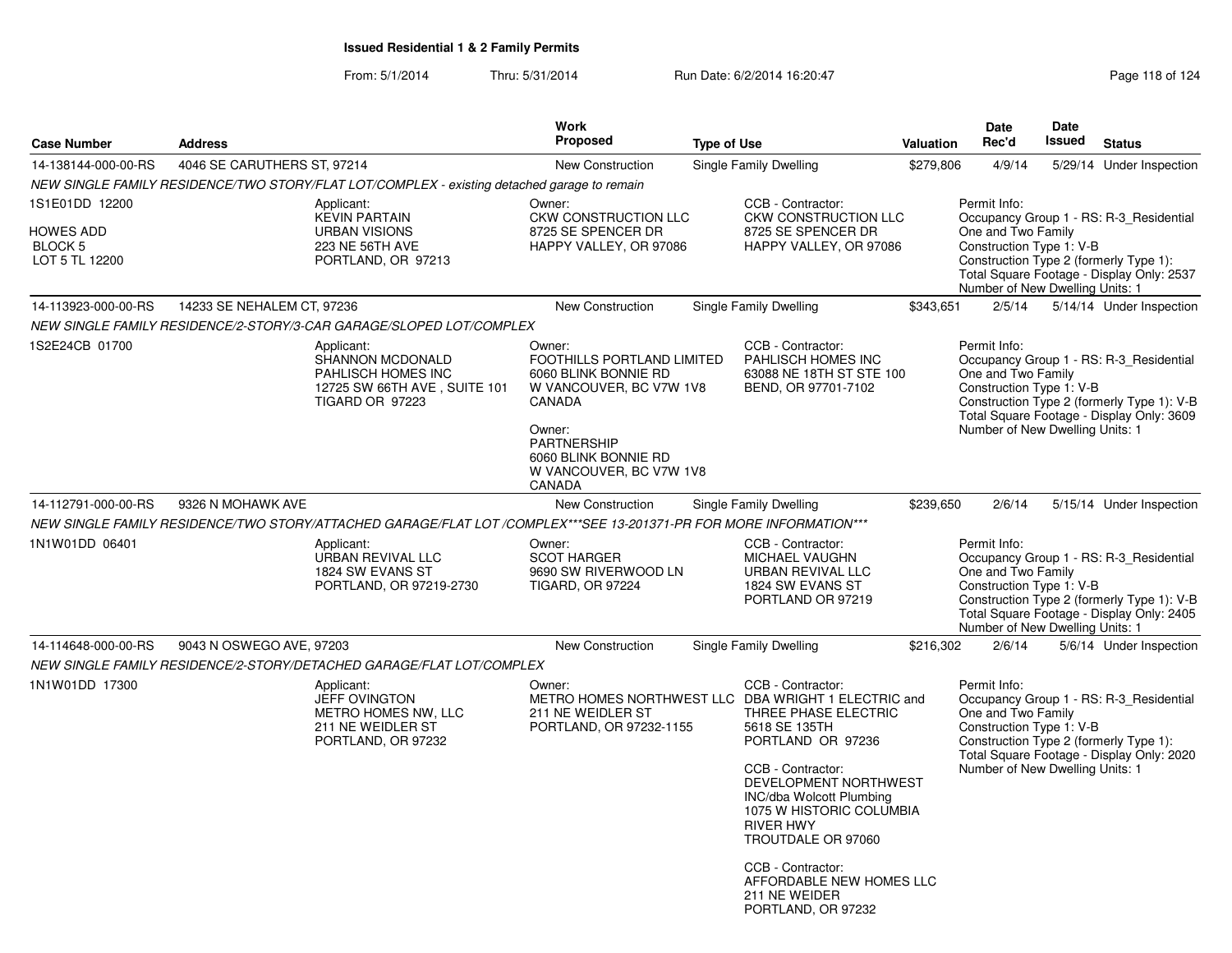From: 5/1/2014Thru: 5/31/2014 Run Date: 6/2/2014 16:20:47 Rege 119 of 124

| <b>Case Number</b>  | <b>Address</b>                                                                                         | <b>Work</b><br>Proposed                                                                                                                                                                                                                                                                        | Type of Use                                                                                    | Valuation | <b>Date</b><br>Rec'd                                                                              | Date<br>Issued | <b>Status</b>                                                                                                                      |
|---------------------|--------------------------------------------------------------------------------------------------------|------------------------------------------------------------------------------------------------------------------------------------------------------------------------------------------------------------------------------------------------------------------------------------------------|------------------------------------------------------------------------------------------------|-----------|---------------------------------------------------------------------------------------------------|----------------|------------------------------------------------------------------------------------------------------------------------------------|
| 14-115059-000-00-RS | 8027 SE MARTINS AVE, 97206                                                                             | New Construction                                                                                                                                                                                                                                                                               | Single Family Dwelling                                                                         | \$170,790 | 2/12/14                                                                                           |                | $5/8/14$ Issued                                                                                                                    |
|                     | NEW SINGLE FAMILY RESIDENCE/TWO STORY/ATTACHED GARAGE/FLAT LOT/COMPLEX****WEST OF NSFR 14-115074-RS*** |                                                                                                                                                                                                                                                                                                |                                                                                                |           |                                                                                                   |                |                                                                                                                                    |
| 1S2E17DD 00500      | Applicant:<br><b>KEVIN PARTAIN</b><br><b>URBAN VISIONS</b><br>223 NE 56TH AVE<br>PORTLAND, OR 97213    | Owner:<br>CALVARY EVANGELICAL<br>LUTHERAN<br>8040 SE WOODSTOCK BLVD<br>PORTLAND, OR 97206-5876<br>Owner:<br>CHURCH OF PORTLAND<br><b>MULTNOMAH</b><br>8040 SE WOODSTOCK BLVD<br>PORTLAND, OR 97206-5876<br>Owner:                                                                              | CCB - Contractor:<br>CHALET HOMES LLC<br>8733 SE DIVISION ST #201<br>PORTLAND, OR 97266        |           | Permit Info:<br>One and Two Family<br>Construction Type 1: V-B<br>Number of New Dwelling Units: 1 |                | Occupancy Group 1 - RS: R-3_Residential<br>Construction Type 2 (formerly Type 1): V-B<br>Total Square Footage - Display Only: 1734 |
|                     |                                                                                                        | <b>COUNTY OREGON</b><br>8040 SE WOODSTOCK BLVD<br>PORTLAND, OR 97206-5876                                                                                                                                                                                                                      |                                                                                                |           |                                                                                                   |                |                                                                                                                                    |
| 14-115074-000-00-RS | 8031 SE MARTINS AVE, 97206                                                                             | New Construction                                                                                                                                                                                                                                                                               | Single Family Dwelling                                                                         | \$170,790 | 2/12/14                                                                                           |                | 5/23/14 Issued                                                                                                                     |
|                     | NEW SINGLE FAMILY RESIDENCE/TWO STORY/ATTACHED GARAGE/FLAT LOT/COMPLEX****EAST OF NSFR 14-115059-RS*** |                                                                                                                                                                                                                                                                                                |                                                                                                |           |                                                                                                   |                |                                                                                                                                    |
| 1S2E17DD 00500      | Applicant:<br><b>KEVIN PARTAIN</b><br><b>URBAN VISIONS</b><br>223 NE 56TH AVE<br>PORTLAND, OR 97213    | Owner:<br>CALVARY EVANGELICAL<br>LUTHERAN<br>8040 SE WOODSTOCK BLVD<br>PORTLAND, OR 97206-5876<br>Owner:<br>CHURCH OF PORTLAND<br><b>MULTNOMAH</b><br>8040 SE WOODSTOCK BLVD<br>PORTLAND, OR 97206-5876<br>Owner:<br><b>COUNTY OREGON</b><br>8040 SE WOODSTOCK BLVD<br>PORTLAND, OR 97206-5876 | CCB - Contractor:<br><b>CHALET HOMES LLC</b><br>8733 SE DIVISION ST #201<br>PORTLAND, OR 97266 |           | Permit Info:<br>One and Two Family<br>Construction Type 1: V-B<br>Number of New Dwelling Units: 1 |                | Occupancy Group 1 - RS: R-3_Residential<br>Construction Type 2 (formerly Type 1): V-B<br>Total Square Footage - Display Only: 1734 |
| 14-115098-000-00-RS | 1635 SE 88TH AVE, 97216                                                                                | New Construction                                                                                                                                                                                                                                                                               | Single Family Dwelling                                                                         | \$171,968 | 2/11/14                                                                                           |                | 5/23/14 Issued                                                                                                                     |
|                     | NEW SINGLE FAMILY RESIDENCE/TWO STORY/ATTACHED GARAGE/FLAT LOT/COMPLEX                                 |                                                                                                                                                                                                                                                                                                |                                                                                                |           |                                                                                                   |                |                                                                                                                                    |
| 1S2E04CA 15400      | Applicant:<br><b>KEVIN PARTAIN</b><br><b>URBAN VISIONS</b><br>223 NE 56TH AVE<br>PORTLAND, OR 97213    | Owner:<br>METRO HOMES NW LLC<br>211 NE WEIDLER ST<br>PORTLAND, OR 97232                                                                                                                                                                                                                        | CCB - Contractor:<br><b>CHALET HOMES LLC</b><br>8733 SE DIVISION ST #201<br>PORTLAND, OR 97266 |           | Permit Info:<br>One and Two Family<br>Construction Type 1: V-B<br>Number of New Dwelling Units: 1 |                | Occupancy Group 1 - RS: R-3_Residential<br>Construction Type 2 (formerly Type 1): V-B<br>Total Square Footage - Display Only: 1745 |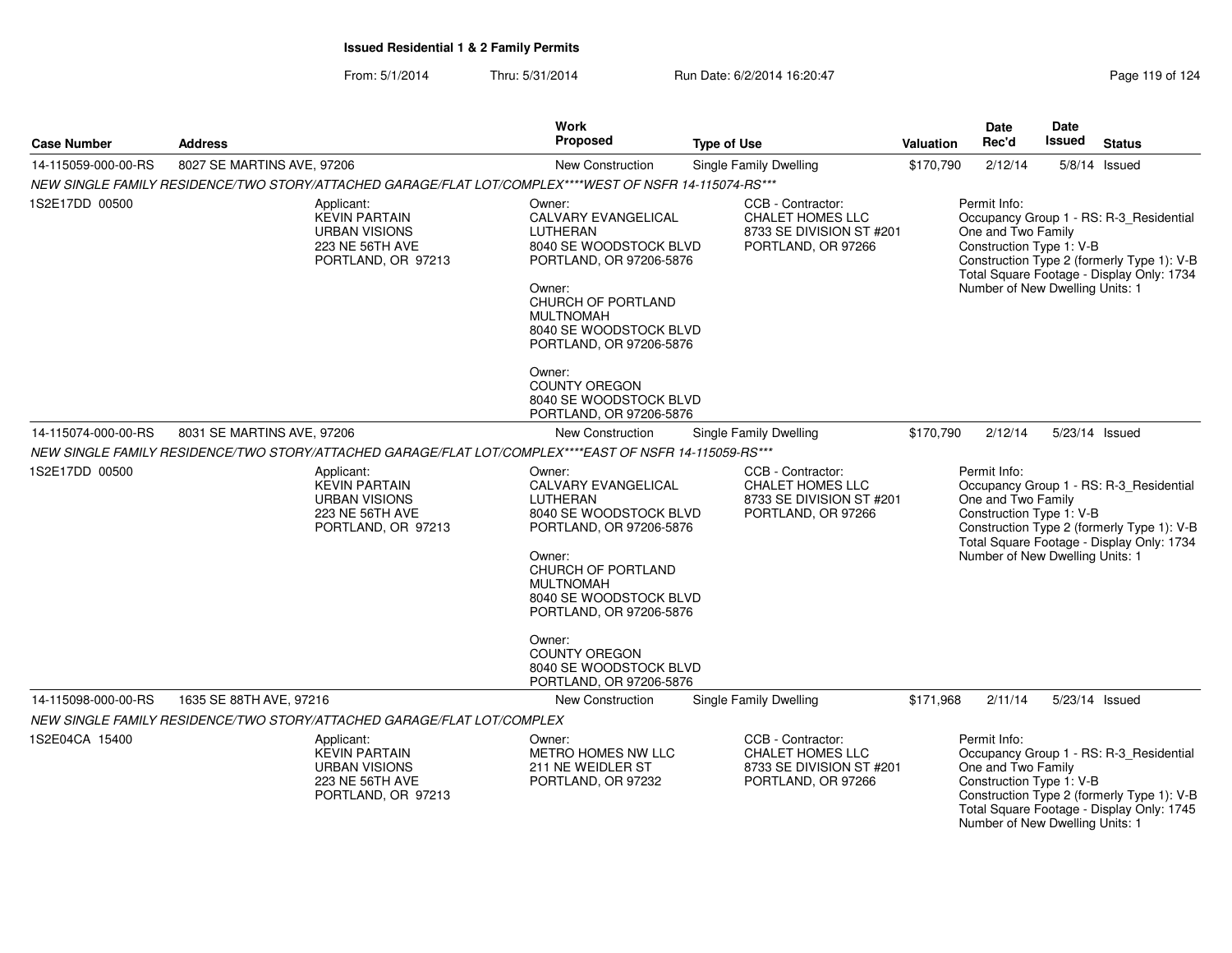| <b>Case Number</b>                                                           | <b>Address</b>               |                                                                                                                                                         | <b>Work</b><br><b>Proposed</b>                                                                                                                                                                 | <b>Type of Use</b>                                                                                                                                                                                                      | <b>Valuation</b> | Date<br>Rec'd                                                                                     | Date<br><b>Issued</b> | <b>Status</b>                                                                                                                      |
|------------------------------------------------------------------------------|------------------------------|---------------------------------------------------------------------------------------------------------------------------------------------------------|------------------------------------------------------------------------------------------------------------------------------------------------------------------------------------------------|-------------------------------------------------------------------------------------------------------------------------------------------------------------------------------------------------------------------------|------------------|---------------------------------------------------------------------------------------------------|-----------------------|------------------------------------------------------------------------------------------------------------------------------------|
| 14-120650-000-00-RS                                                          | 2812 SE BELMONT ST, 97214    |                                                                                                                                                         | <b>New Construction</b>                                                                                                                                                                        | <b>Single Family Dwelling</b>                                                                                                                                                                                           | \$252,843        | 2/25/14                                                                                           |                       | 5/21/14 Under Inspection                                                                                                           |
|                                                                              |                              | NEW SINGLE FAMILY RESIDENCE/2-STORY WITH BASEMENT/TUCK UNDER GARAGE/FLAT LOT/COMPLEX                                                                    |                                                                                                                                                                                                |                                                                                                                                                                                                                         |                  |                                                                                                   |                       |                                                                                                                                    |
| 1S1E01BB 13200                                                               |                              | Applicant:<br><b>KEVIN PARTAIN</b><br><b>URBAN VISIONS</b><br>223 NE 56TH AVE<br>PORTLAND OR 97213                                                      | Owner:<br>EDEN ENTERPRISES LLC<br>5505 SW DELKER RD<br>TUALATIN, OR 97062-9710                                                                                                                 | CCB - Contractor:<br>CRAFTWORK PLUMBING INC<br>7737 SW CIRRUS DR<br>BEAVERTON, OR 97008<br>CCB - Contractor:<br>Jeff Shrope<br>RENAISSANCE CUSTOM HOMES<br><b>LLC</b><br>16771 Boones Ferry Rd<br>Lake Oswego, OR 97035 |                  | Permit Info:<br>One and Two Family<br>Construction Type 1: V-B<br>Number of New Dwelling Units: 1 |                       | Occupancy Group 1 - RS: R-3_Residential<br>Construction Type 2 (formerly Type 1): V-B<br>Total Square Footage - Display Only: 2540 |
| 14-117698-000-00-RS                                                          | 2433 SE IVON ST              |                                                                                                                                                         | New Construction                                                                                                                                                                               | <b>Single Family Dwelling</b>                                                                                                                                                                                           | \$381,240        | 2/18/14                                                                                           | 5/29/14 Issued        |                                                                                                                                    |
|                                                                              |                              | NEW SINGLE FAMILY RESIDENCE/THREE STORY WITH BASEMENT/TUCKUNDER GARAGE/FLAT LOT/COMPLEX                                                                 |                                                                                                                                                                                                |                                                                                                                                                                                                                         |                  |                                                                                                   |                       |                                                                                                                                    |
| 1S1E12BB 06901                                                               |                              | Applicant:<br><b>MIKE COYLE</b><br><b>FASTER PERMITS</b><br>14334 NW EAGLERIDGE LANE<br>PORTLAND, OR 97229                                              | Owner:<br><b>JOHN B JR SATTERBERG</b><br>2443 SE IVON ST<br>PORTLAND, OR 97202-1260<br>Owner:<br><b>BRANDY L HOVIE</b><br>2443 SE IVON ST<br>PORTLAND, OR 97202-1260                           | CCB - Contractor:<br>SATTERBERG CONSTRUCTION<br>PO BOX 42111<br>PORTLAND, OR 97242                                                                                                                                      |                  | Permit Info:<br>One and Two Family<br>Construction Type 1: V-B<br>Number of New Dwelling Units: 1 |                       | Occupancy Group 1 - RS: R-3_Residential<br>Construction Type 2 (formerly Type 1): V-B<br>Total Square Footage - Display Only: 3911 |
| 14-116996-000-00-RS                                                          | 8130 SE 145TH CT, 97236      |                                                                                                                                                         | <b>New Construction</b>                                                                                                                                                                        | <b>Single Family Dwelling</b>                                                                                                                                                                                           | \$342,547        | 2/14/14                                                                                           | 5/28/14 Issued        |                                                                                                                                    |
|                                                                              |                              | NEW SINGLE FAMILY RESIDENCE/2-STORY/2-CAR GARAGE/SLOPED LOT/COMPLEX                                                                                     |                                                                                                                                                                                                |                                                                                                                                                                                                                         |                  |                                                                                                   |                       |                                                                                                                                    |
| 1S2E24CC 07400                                                               |                              | Applicant:<br><b>SHANNON MCDONALD</b><br>PAHLISCH HOMES INC<br>12725 SW 66TH AVE, SUITE 101<br><b>TIGARD OR 97223</b>                                   | Owner:<br>FOOTHILLS PORTLAND LIMITED<br>6060 BLINK BONNIE RD<br>W VANCOUVER, BC V7W 1V8<br>CANADA<br>Owner:<br><b>PARTNERSHIP</b><br>6060 BLINK BONNIE RD<br>W VANCOUVER, BC V7W 1V8<br>CANADA | CCB - Contractor:<br>PAHLISCH HOMES INC<br>63088 NE 18TH ST STE 100<br>BEND, OR 97701-7102                                                                                                                              |                  | Permit Info:<br>One and Two Family<br>Construction Type 1: V-B<br>Number of New Dwelling Units: 1 |                       | Occupancy Group 1 - RS: R-3_Residential<br>Construction Type 2 (formerly Type 1): V-B<br>Total Square Footage - Display Only: 3482 |
| 11-204472-REV-03-RS                                                          | 2976 NW SANTANITA TER, 97210 |                                                                                                                                                         | New Construction                                                                                                                                                                               | <b>Single Family Dwelling</b>                                                                                                                                                                                           |                  | \$<br>3/14/14                                                                                     | 5/19/14 Issued        |                                                                                                                                    |
|                                                                              |                              | REVISION - MODIFICATION TO PILES, bracing and connection between the columns and piles.                                                                 |                                                                                                                                                                                                |                                                                                                                                                                                                                         |                  |                                                                                                   |                       |                                                                                                                                    |
| 1N1E32DB 14100<br>KINGS HTS & RPLT<br>BLOCK <sub>2</sub><br>LOT <sub>4</sub> |                              | Applicant:<br><b>ERIC RYSTADT</b><br>MAIN STREET DEVELOPMENT INC 5331 SW MACADAM AVE<br>PMB# 208 5331 SW MACADAM<br>AVE SUITE 258<br>PORTLAND, OR 97239 | Owner:<br>MAIN STREET DEVELOPMENT INC ERIC RYSTADT<br>PORTLAND, OR 97239-6104                                                                                                                  | CCB - Contractor:<br>MAIN STREET DEVELOPMENT INC One and Two Family<br>PO BOX 91096<br>PORTLAND, OR 97291                                                                                                               |                  | Permit Info:<br>Construction Type 1: V-B                                                          |                       | Occupancy Group 1 - RS: R-3_Residential<br>Construction Type 2 (formerly Type 1): V-B<br>Total Square Footage - Display Only: 4186 |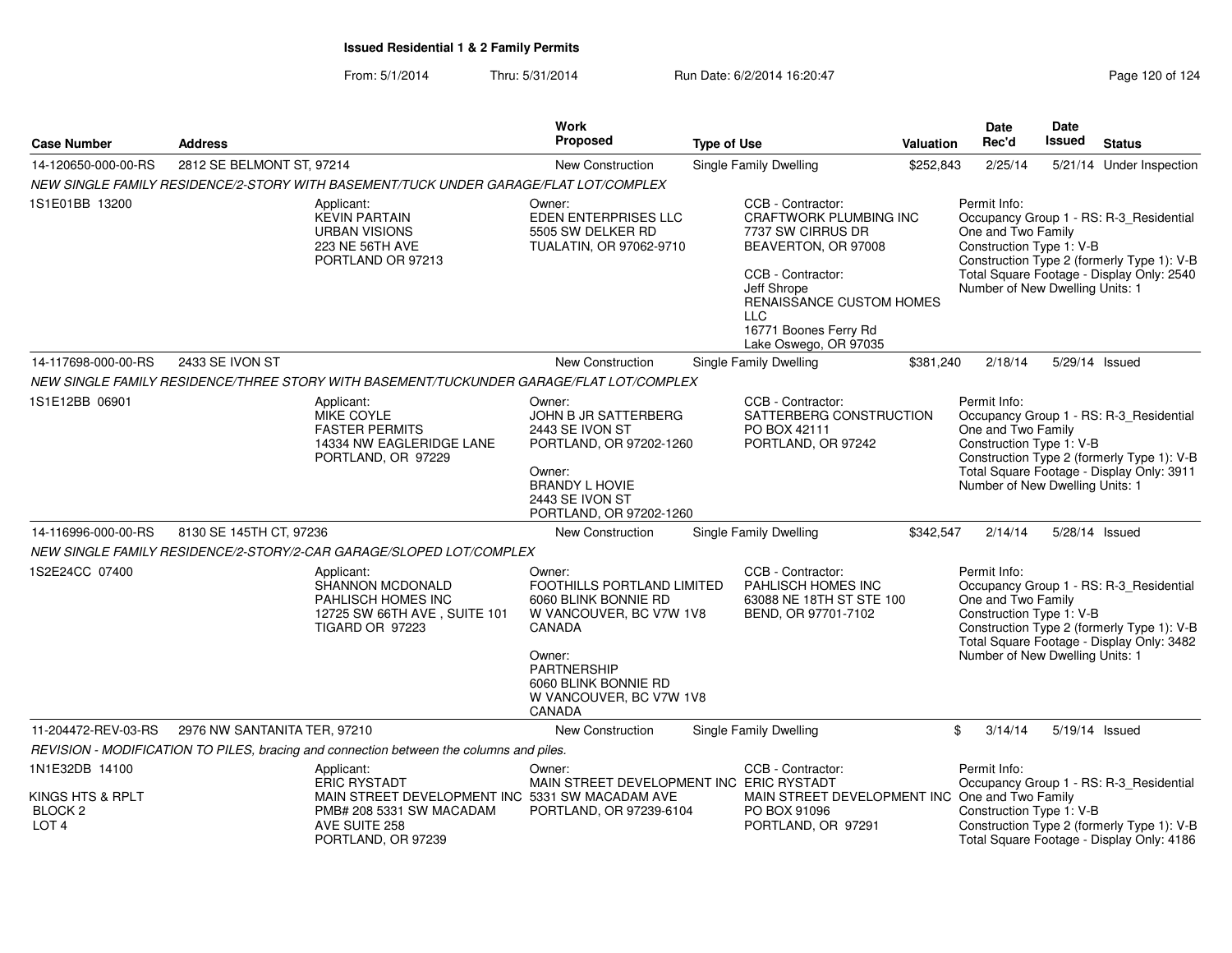### From: 5/1/2014Thru: 5/31/2014 Run Date: 6/2/2014 16:20:47 Rege 121 of 124

| <b>Case Number</b>  | <b>Address</b>                                                                                                                      | <b>Work</b><br>Proposed                                                        | <b>Type of Use</b>                                                                                                                                                                                                                | Valuation | <b>Date</b><br>Rec'd                                                                              | Date<br><b>Issued</b> | <b>Status</b>                                                                                                                      |
|---------------------|-------------------------------------------------------------------------------------------------------------------------------------|--------------------------------------------------------------------------------|-----------------------------------------------------------------------------------------------------------------------------------------------------------------------------------------------------------------------------------|-----------|---------------------------------------------------------------------------------------------------|-----------------------|------------------------------------------------------------------------------------------------------------------------------------|
| 14-127860-000-00-RS | 5522 NE 23RD AVE, 97211                                                                                                             | New Construction                                                               | Townhouse (2 Units)                                                                                                                                                                                                               | \$244.786 | 3/18/14                                                                                           |                       | 5/8/14 Under Inspection                                                                                                            |
|                     | NEW TOWNHOME 1 OF 2/TWO STORY WITH LOWER FLOOR/TUCKUNDER GARAGE/FLAT LOT/COMPLEX **LOT 39** ***WITH 14-127883-RS***                 |                                                                                |                                                                                                                                                                                                                                   |           |                                                                                                   |                       |                                                                                                                                    |
| 1N1E14DD 06500      | Applicant:<br><b>KEVIN PARTAIN</b><br>223 NE 56TH AVE<br>PORTLAND, OR 97213-3705                                                    | Owner:<br><b>LLC</b><br>PO BOX 11778<br>PORTLAND, OR 97211-1778                | CCB - Contractor:<br>URBAN HOUSING DEVELOPMENT ROMAN OZERUGA<br>URBAN HOUSING DEVELOPMENT<br>PO BOX 11778<br>PORTLAND, OR 97211<br>CCB - Contractor:<br>DELTA PLUMBING INC<br>12205 SE 108TH AVE<br>HAPPY VALLEY, OR 97086        |           | Permit Info:<br>One and Two Family<br>Construction Type 1: V-B<br>Number of New Dwelling Units: 1 |                       | Occupancy Group 1 - RS: R-3_Residential<br>Construction Type 2 (formerly Type 1): V-B<br>Total Square Footage - Display Only: 2574 |
| 14-127883-000-00-RS | 5512 NE 23RD AVE, 97211                                                                                                             | New Construction                                                               | Townhouse (2 Units)                                                                                                                                                                                                               | \$244,786 | 3/18/14                                                                                           |                       | 5/8/14 Under Inspection                                                                                                            |
|                     | NEW TOWNHOME 2 OF 2/TWO STORY WITH LOWER FLOOR/TUCKUNDER GARAGE/FLAT LOT/COMPLEX ** LOT 41**                                        |                                                                                | *** WITH NSFR 14-127860-RS***                                                                                                                                                                                                     |           |                                                                                                   |                       |                                                                                                                                    |
| 1N1E14DD 06501      | Applicant:<br><b>KEVIN PARTAIN</b><br>223 NE 56TH AVE<br>PORTLAND, OR 97213-3705                                                    | Owner:<br><b>LLC</b><br>PO BOX 11778<br>PORTLAND, OR 97211-1778                | CCB - Contractor:<br>URBAN HOUSING DEVELOPMENT ROMAN OZERUGA<br>URBAN HOUSING DEVELOPMENT<br>PO BOX 11778<br>PORTLAND, OR 97211<br>CCB - Contractor:<br><b>DELTA PLUMBING INC</b><br>12205 SE 108TH AVE<br>HAPPY VALLEY, OR 97086 |           | Permit Info:<br>One and Two Family<br>Construction Type 1: V-B<br>Number of New Dwelling Units: 1 |                       | Occupancy Group 1 - RS: R-3_Residential<br>Construction Type 2 (formerly Type 1): V-B<br>Total Square Footage - Display Only: 2574 |
| 14-124613-000-00-RS | 2553 SE 31ST AVE, 97202                                                                                                             | New Construction                                                               | Townhouse (2 Units)                                                                                                                                                                                                               | \$283,265 | 3/12/14                                                                                           |                       | 5/22/14 Under Inspection                                                                                                           |
|                     | UNIT 1 OF 2 ATTACHED TOWNHOUSES on individual tax lot/2-STORY WITH BASEMENT/ATTACHED GARAGE/FLAT LOT/COMPLEX                        |                                                                                |                                                                                                                                                                                                                                   |           |                                                                                                   |                       |                                                                                                                                    |
| 1S1E12BA 04900      | Applicant:<br><b>ETHAN BECK</b><br>ETHAN BECK HOMES<br>728 SE 71ST<br>PORTLAND, OR 97215                                            | Owner:<br><b>WILLIAM A ARATA</b><br>525 SE 65TH AVE<br>PORTLAND, OR 97215-2038 | CCB - Contractor:<br>ETHAN BECK HOMES INC<br>728 SE 71ST<br>PORTLAND, OR 97215                                                                                                                                                    |           | Permit Info:<br>One and Two Family<br>Construction Type 1: V-B<br>Number of New Dwelling Units: 1 |                       | Occupancy Group 1 - RS: R-3_Residential<br>Construction Type 2 (formerly Type 1): V-B<br>Total Square Footage - Display Only: 2875 |
| 14-124623-000-00-RS | 2555 SE 31ST AVE, 97202                                                                                                             | New Construction                                                               | Townhouse (2 Units)                                                                                                                                                                                                               | \$283,265 | 3/12/14                                                                                           |                       | 5/22/14 Under Inspection                                                                                                           |
|                     | UNIT 2 OF 2 ATTACHED TOWNHOUSES on individual tax lot/2-STORY WITH BASEMENT/ATTACHED GARAGE/FLAT LOT/COMPLEX***WITH 14-124613-RS*** |                                                                                |                                                                                                                                                                                                                                   |           |                                                                                                   |                       |                                                                                                                                    |
| 1S1E12BA 04900      | Applicant:<br><b>ETHAN BECK</b><br>ETHAN BECK HOMES<br>728 SE 71ST<br>PORTLAND, OR 97215                                            | Owner:<br><b>WILLIAM A ARATA</b><br>525 SE 65TH AVE<br>PORTLAND, OR 97215-2038 | CCB - Contractor:<br>ETHAN BECK HOMES INC<br>728 SE 71ST<br>PORTLAND, OR 97215                                                                                                                                                    |           | Permit Info:<br>One and Two Family<br>Construction Type 1: V-B<br>Number of New Dwelling Units: 1 |                       | Occupancy Group 1 - RS: R-3 Residential<br>Construction Type 2 (formerly Type 1): V-B<br>Total Square Footage - Display Only: 2875 |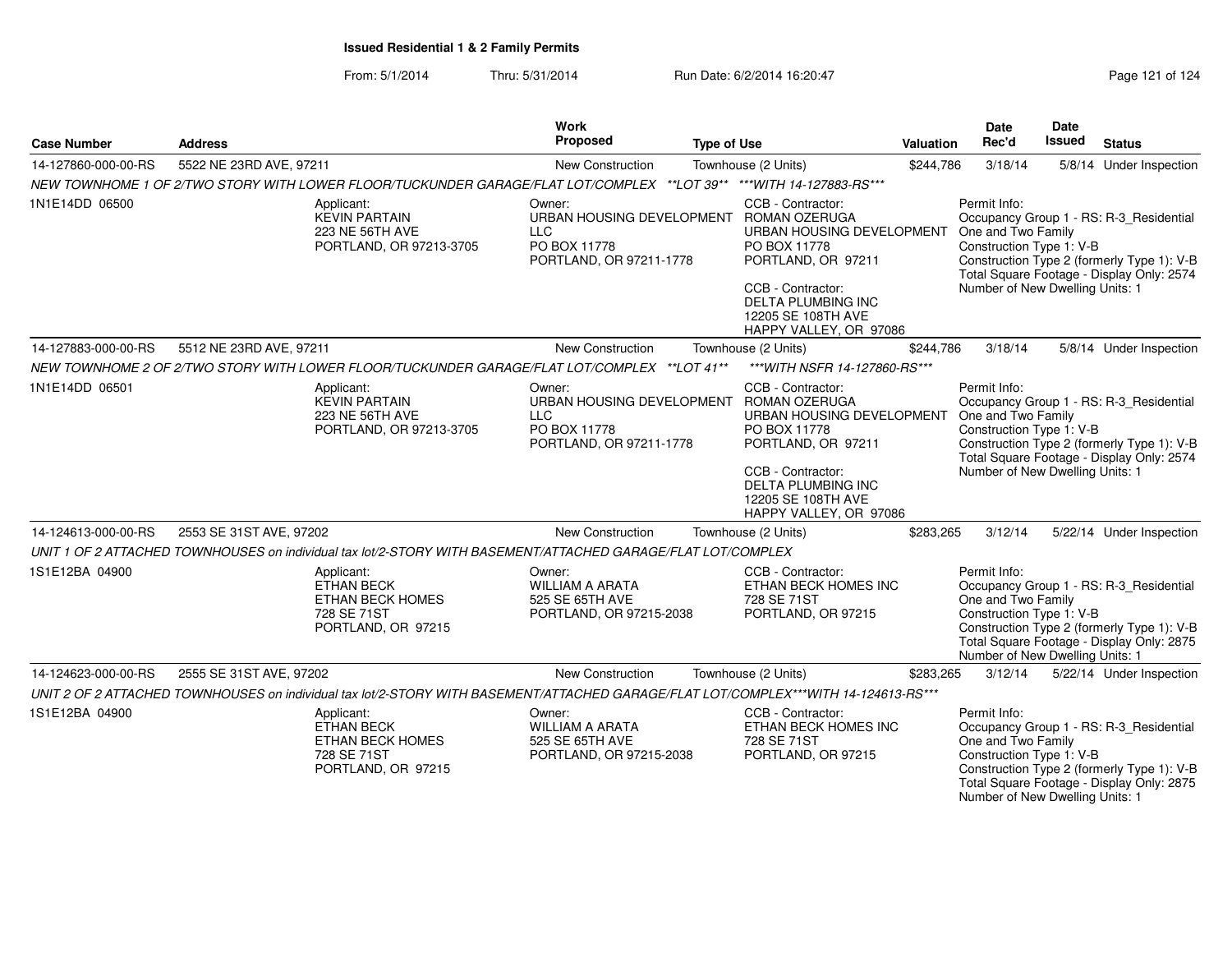From: 5/1/2014Thru: 5/31/2014 Run Date: 6/2/2014 16:20:47 Rege 122 of 124

| <b>Case Number</b>  | <b>Address</b>                                                                                        |                          | <b>Work</b><br><b>Proposed</b>                                                               | <b>Type of Use</b> |                                                                                                                                                                                                                                                                                                                               | Valuation | Date<br>Rec'd                                                                                                                                                                  | Date<br>Issued | <b>Status</b>                                                                                                                      |
|---------------------|-------------------------------------------------------------------------------------------------------|--------------------------|----------------------------------------------------------------------------------------------|--------------------|-------------------------------------------------------------------------------------------------------------------------------------------------------------------------------------------------------------------------------------------------------------------------------------------------------------------------------|-----------|--------------------------------------------------------------------------------------------------------------------------------------------------------------------------------|----------------|------------------------------------------------------------------------------------------------------------------------------------|
| 13-130337-REV-01-RS | 1777 N AINSWORTH ST - Unit A, 97217                                                                   |                          | New Construction                                                                             |                    | Townhouse (2 Units)                                                                                                                                                                                                                                                                                                           |           | \$<br>5/22/14                                                                                                                                                                  |                | 5/22/14 Issued                                                                                                                     |
|                     | REVISION TO CHANGE TRUSS LAYOUT, DOCUMENT CHANGE TO ENERGY EFFICIENCY MEASURES                        |                          |                                                                                              |                    |                                                                                                                                                                                                                                                                                                                               |           |                                                                                                                                                                                |                |                                                                                                                                    |
| 1N1E16DA 16100      | Applicant:<br><b>Garner Moody</b><br>PO BOX 11560<br>PORTLAND OR 97211                                | LLOYD DEVELOPMENT LLC    | Owner:<br>NIELSEN LLOYD DEVELOPMENT<br><b>LLC</b><br>PO BOX 11560<br>PORTLAND, OR 97211-0560 |                    | CCB - Contractor:<br><b>Garner Moody</b><br>LLOYD DEVELOPMENT LLC<br>PO BOX 11560<br>PORTLAND OR 97211<br>CCB - Contractor:<br>A1 AMERICAN CONTRACTORS INC<br>9715 SE RAMONA ST<br>PORTLAND, OR 97266                                                                                                                         |           | Permit Info:<br>One and Two Family<br>Construction Type 1: V-B                                                                                                                 |                | Occupancy Group 1 - RS: R-3 Residential<br>Construction Type 2 (formerly Type 1): V-B<br>Total Square Footage - Display Only: 2580 |
| 13-130321-REV-02-RS | 1787 N AINSWORTH ST - Unit A, 97217                                                                   |                          | <b>New Construction</b>                                                                      |                    | Townhouse (2 Units)                                                                                                                                                                                                                                                                                                           |           | 5/22/14<br>\$                                                                                                                                                                  |                | 5/22/14 Issued                                                                                                                     |
|                     | REVISION TO CHANGE TYPE OF FLOOR FRAMING AT CANTILEVERED PORTIONS OF BUILDING, CHANGE FROM LSL TO TJI |                          |                                                                                              |                    |                                                                                                                                                                                                                                                                                                                               |           |                                                                                                                                                                                |                |                                                                                                                                    |
| 1N1E16DA 16100      | Applicant:<br><b>MIKE COYLE</b><br><b>FASTER PERMITS</b><br>PORTLAND, OR 97229                        | 14334 NW EAGLERIDGE LANE | Owner:<br>NIELSEN LLOYD DEVELOPMENT<br><b>LLC</b><br>PO BOX 11560<br>PORTLAND, OR 97211-0560 |                    | CCB - Contractor:<br>MULTIPHASE ELECTRICAL<br>20701 S MONPANO OVERLOOK DF One and Two Family<br>OREGON CITY OR 97045<br>CCB - Contractor:<br>Garner Moody<br>LLOYD DEVELOPMENT LLC<br>PO BOX 11560<br>PORTLAND OR 97211                                                                                                       |           | Permit Info:<br>Occupancy Group 1 - RS: R-3_Residential<br>Construction Type 1: V-B<br>Construction Type 2 (formerly Type 1): V-B<br>Total Square Footage - Display Only: 2292 |                |                                                                                                                                    |
| 13-130337-REV-02-RS | 1777 N AINSWORTH ST - Unit A, 97217                                                                   |                          | New Construction                                                                             |                    | Townhouse (2 Units)                                                                                                                                                                                                                                                                                                           |           | \$<br>5/22/14                                                                                                                                                                  |                | 5/22/14 Issued                                                                                                                     |
|                     | REVISION TO CHANGE FLOOR FRAMING AT CANTILIVERED PORTIONS OF BUILDING, CHANGE FROM LSI TO TJI         |                          |                                                                                              |                    |                                                                                                                                                                                                                                                                                                                               |           |                                                                                                                                                                                |                |                                                                                                                                    |
| 1N1E16DA 16100      | Applicant:<br><b>MIKE COYLE</b><br><b>FASTER PERMITS</b><br>PORTLAND, OR 97229                        | 14334 NW EAGLERIDGE LANE | Owner:<br>NIELSEN LLOYD DEVELOPMENT<br><b>LLC</b><br>PO BOX 11560<br>PORTLAND, OR 97211-0560 |                    | CCB - Contractor:<br>MULTIPHASE ELECTRICAL<br>20701 S MONPANO OVERLOOK DF One and Two Family<br>OREGON CITY OR 97045<br>CCB - Contractor:<br><b>Garner Moody</b><br>LLOYD DEVELOPMENT LLC<br>PO BOX 11560<br>PORTLAND OR 97211<br>CCB - Contractor:<br>A1 AMERICAN CONTRACTORS INC<br>9715 SE RAMONA ST<br>PORTLAND, OR 97266 |           | Permit Info:<br>Construction Type 1: V-B                                                                                                                                       |                | Occupancy Group 1 - RS: R-3_Residential<br>Construction Type 2 (formerly Type 1): V-B<br>Total Square Footage - Display Only: 2580 |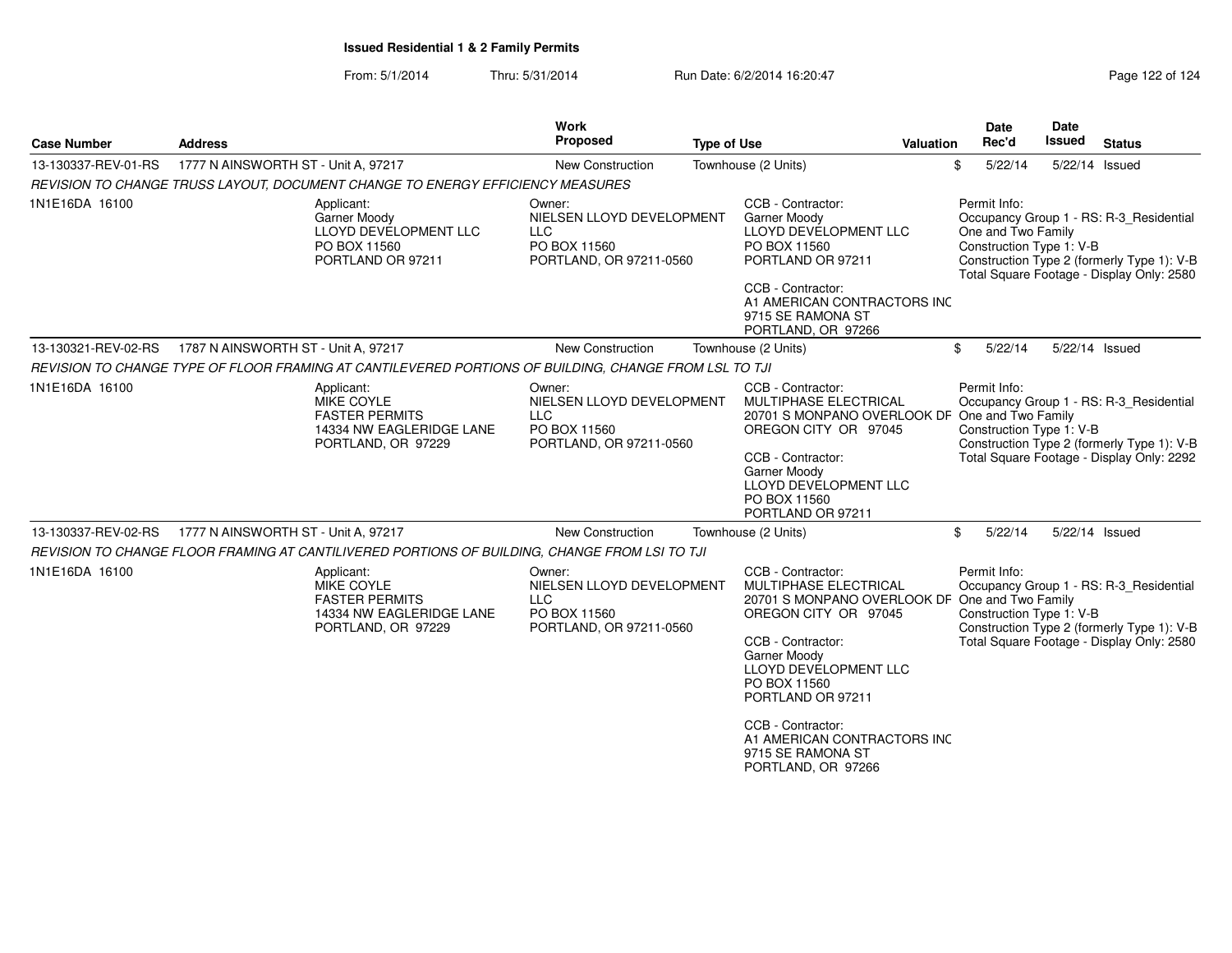### From: 5/1/2014Thru: 5/31/2014 Run Date: 6/2/2014 16:20:47 Rege 123 of 124

| <b>Case Number</b>  | <b>Address</b>   |                                                                                                           | <b>Work</b><br>Proposed                                                            | <b>Type of Use</b>                                                                                                                                                                                 | <b>Valuation</b> | <b>Date</b><br>Rec'd                                                                              | Date<br><b>Issued</b> | <b>Status</b>                                                                                                                      |
|---------------------|------------------|-----------------------------------------------------------------------------------------------------------|------------------------------------------------------------------------------------|----------------------------------------------------------------------------------------------------------------------------------------------------------------------------------------------------|------------------|---------------------------------------------------------------------------------------------------|-----------------------|------------------------------------------------------------------------------------------------------------------------------------|
| 13-226231-000-00-RS | 1778 NE 17TH AVE |                                                                                                           | New Construction                                                                   | Townhouse (3 or more units)                                                                                                                                                                        | \$208,142        | 11/12/13                                                                                          |                       | 5/7/14 Under Inspection                                                                                                            |
|                     |                  | UNIT 1 OF 5 NEW TOWNHOUSES ON INDIVIDUAL LOTS / 3 STORY / ATTACHED GARAGE / FLAT LOT / COMPLEX            |                                                                                    |                                                                                                                                                                                                    |                  |                                                                                                   |                       |                                                                                                                                    |
| 1N1E26DC 05501      |                  | Applicant:<br><b>GUY BRYANT</b><br><b>GPB CONSTRUCTION INC</b><br>17764 KELOK RS<br>LAKE OSWEGO, OR 97034 | Owner:<br>GPB DEVELOPMENT LLC<br>6027 SE MAIN ST<br>PORTLAND, OR 97215-2812        | CCB - Contractor:<br><b>GUY BRYANT</b><br>GPB CONSTRUCTION INC.<br>6027 SE MAIN ST.<br>PORTLAND, OR 97215<br>CCB - Contractor:<br><b>ENERGIZED ELECTRIC LLC</b><br>PO BOX 643<br>FAIRVIEW OR 97024 |                  | Permit Info:<br>One and Two Family<br>Construction Type 1: V-B<br>Number of New Dwelling Units: 1 |                       | Occupancy Group 1 - RS: R-3 Residential<br>Construction Type 2 (formerly Type 1): V-B<br>Total Square Footage - Display Only: 2130 |
| 13-226238-000-00-RS | 1770 NE 17TH AVE |                                                                                                           | <b>New Construction</b>                                                            | Townhouse (3 or more units)                                                                                                                                                                        | \$215,638        | 11/12/13                                                                                          |                       | 5/7/14 Under Inspection                                                                                                            |
|                     |                  | UNIT 2 OF 5 NEW TOWNHOUSES ON INDIVIDUAL LOTS / 3 STORY / ATTACHED GARAGE / FLAT LOT / COMPLEX            |                                                                                    |                                                                                                                                                                                                    |                  |                                                                                                   |                       |                                                                                                                                    |
| 1N1E26DC 05502      |                  | Applicant:<br><b>GUY BRYANT</b><br><b>GPB CONSTRUCTION INC</b><br>17764 KELOK RS<br>LAKE OSWEGO, OR 97034 | Owner:<br><b>GPB DEVELOPMENT LLC</b><br>6027 SE MAIN ST<br>PORTLAND, OR 97215-2812 | CCB - Contractor:<br><b>GUY BRYANT</b><br><b>GPB CONSTRUCTION INC.</b><br>6027 SE MAIN ST.<br>PORTLAND, OR 97215                                                                                   |                  | Permit Info:<br>One and Two Family<br>Construction Type 1: V-B<br>Number of New Dwelling Units: 1 |                       | Occupancy Group 1 - RS: R-3_Residential<br>Construction Type 2 (formerly Type 1): V-B<br>Total Square Footage - Display Only: 2200 |
| 13-226242-000-00-RS | 1766 NE 17TH AVE |                                                                                                           | <b>New Construction</b>                                                            | Townhouse (3 or more units)                                                                                                                                                                        | \$215,638        | 11/12/13                                                                                          |                       | 5/7/14 Under Inspection                                                                                                            |
|                     |                  | UNIT 3 OF 5 NEW TOWNHOUSES ON INDIVIDUAL LOTS / 3 STORY / ATTACHED GARAGE / FLAT LOT / COMPLEX            |                                                                                    |                                                                                                                                                                                                    |                  |                                                                                                   |                       |                                                                                                                                    |
| 1N1E26DC 05503      |                  | Applicant:<br><b>GUY BRYANT</b><br><b>GPB CONSTRUCTION INC</b><br>17764 KELOK RS<br>LAKE OSWEGO, OR 97034 | Owner:<br><b>GPB DEVELOPMENT LLC</b><br>6027 SE MAIN ST<br>PORTLAND, OR 97215-2812 | CCB - Contractor:<br><b>GUY BRYANT</b><br>GPB CONSTRUCTION INC.<br>6027 SE MAIN ST.<br>PORTLAND, OR 97215                                                                                          |                  | Permit Info:<br>One and Two Family<br>Construction Type 1: V-B<br>Number of New Dwelling Units: 1 |                       | Occupancy Group 1 - RS: R-3 Residential<br>Construction Type 2 (formerly Type 1): V-B<br>Total Square Footage - Display Only: 2200 |
| 13-226244-000-00-RS | 1760 NE 17TH AVE |                                                                                                           | New Construction                                                                   | Townhouse (3 or more units)                                                                                                                                                                        | \$215,638        | 11/12/13                                                                                          |                       | 5/7/14 Under Inspection                                                                                                            |
|                     |                  | UNIT 4 OF 5 NEW TOWNHOUSES ON INDIVIDUAL LOTS / 3 STORY / ATTACHED GARAGE / FLAT LOT / COMPLEX            |                                                                                    |                                                                                                                                                                                                    |                  |                                                                                                   |                       |                                                                                                                                    |
| 1N1E26DC 05504      |                  | Applicant:<br><b>GUY BRYANT</b><br><b>GPB CONSTRUCTION INC</b><br>17764 KELOK RS<br>LAKE OSWEGO, OR 97034 | Owner:<br><b>GPB DEVELOPMENT LLC</b><br>6027 SE MAIN ST<br>PORTLAND, OR 97215-2812 | CCB - Contractor:<br><b>GUY BRYANT</b><br>GPB CONSTRUCTION INC.<br>6027 SE MAIN ST.<br>PORTLAND, OR 97215                                                                                          |                  | Permit Info:<br>One and Two Family<br>Construction Type 1: V-B<br>Number of New Dwelling Units: 1 |                       | Occupancy Group 1 - RS: R-3_Residential<br>Construction Type 2 (formerly Type 1): V-B<br>Total Square Footage - Display Only: 2200 |